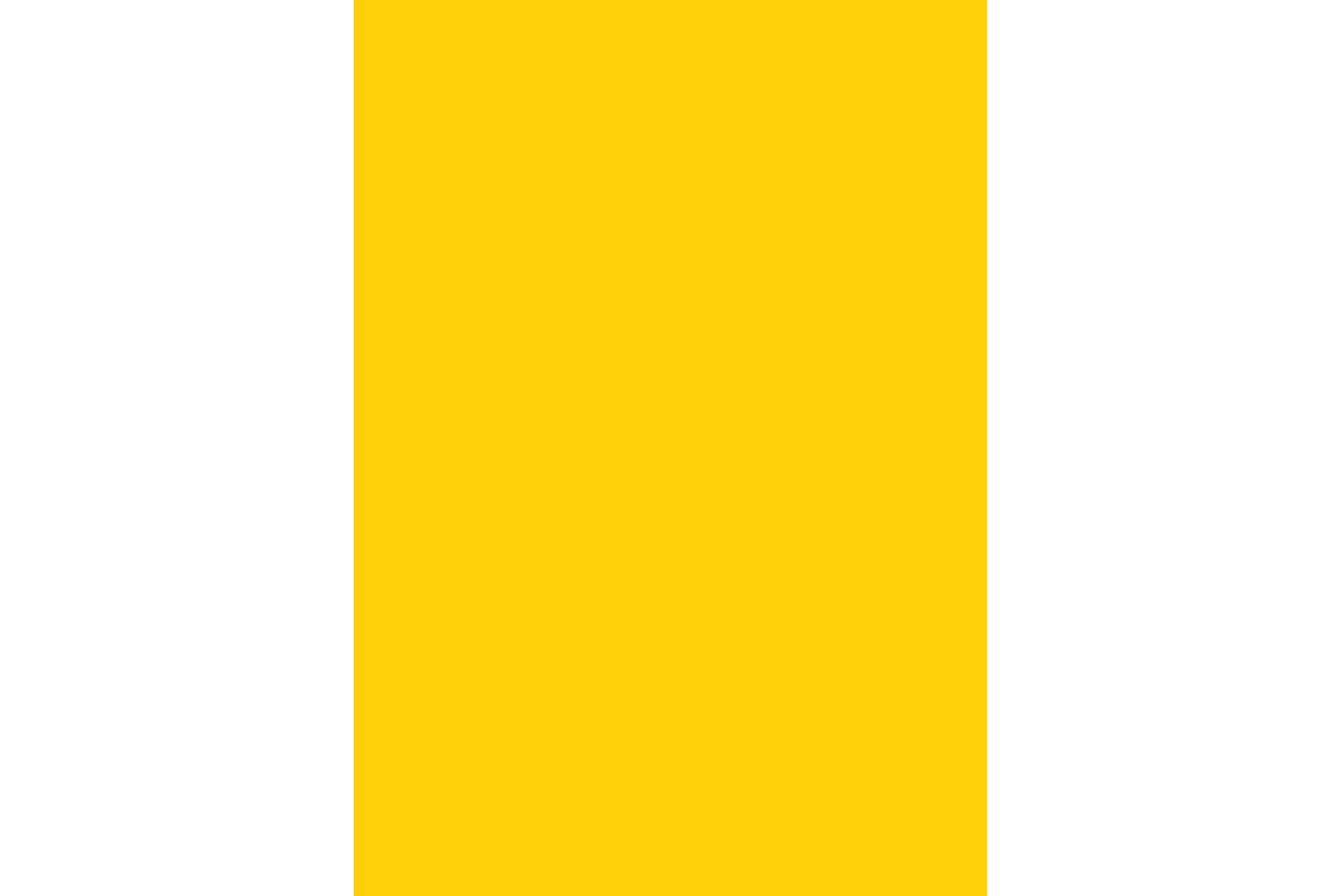# **Ends and means: The future roles of social housing in England**

John Hills

CASEreport 34 ISSN 1465-3001

February 2007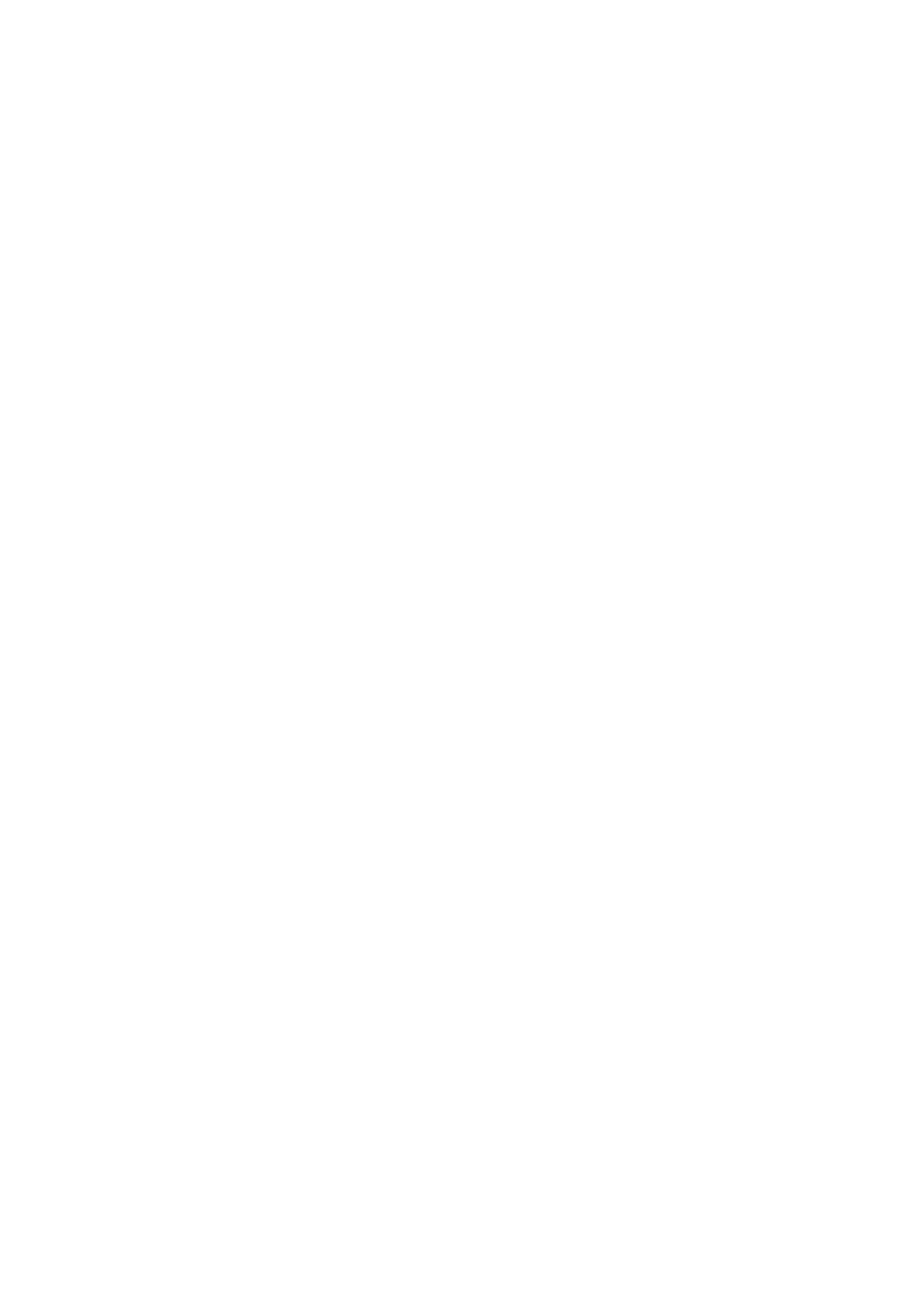# **CENTRE FOR ANALYSIS OF SOCIAL EXCLUSION**

The ESRC Research Centre for Analysis of Social Exclusion (CASE) was established in October 1997 with funding from the Economic and Social Research Council. It is located within the Suntory and Toyota International Centres for Economics and Related Disciplines (STICERD) at the London School of Economics and Political Science, and benefits from support from STICERD. It is directed by Howard Glennerster, John Hills, Kathleen Kiernan, Julian Le Grand, Anne Power and Carol Propper.

In addition to our discussion paper series (CASEpapers), we produce occasional summaries of our research in CASEbriefs, and reports from various conferences and activities in CASEreports. All these publications are available to download free from our website. Limited printed copies are available on request.

For further information on the work of the Centre, please contact the Centre Manager, Jane Dickson, on:

Telephone: UK+20 7955 6679 Fax: UK+20 7955 6951 Email: j.dickson@lse.ac.uk Web site: http://sticerd.lse.ac.uk/case

© John Hills

All rights reserved. Short sections of text, not to exceed two paragraphs, may be quoted without explicit permission provided that full credit, including  $\odot$  notice, is given to the source.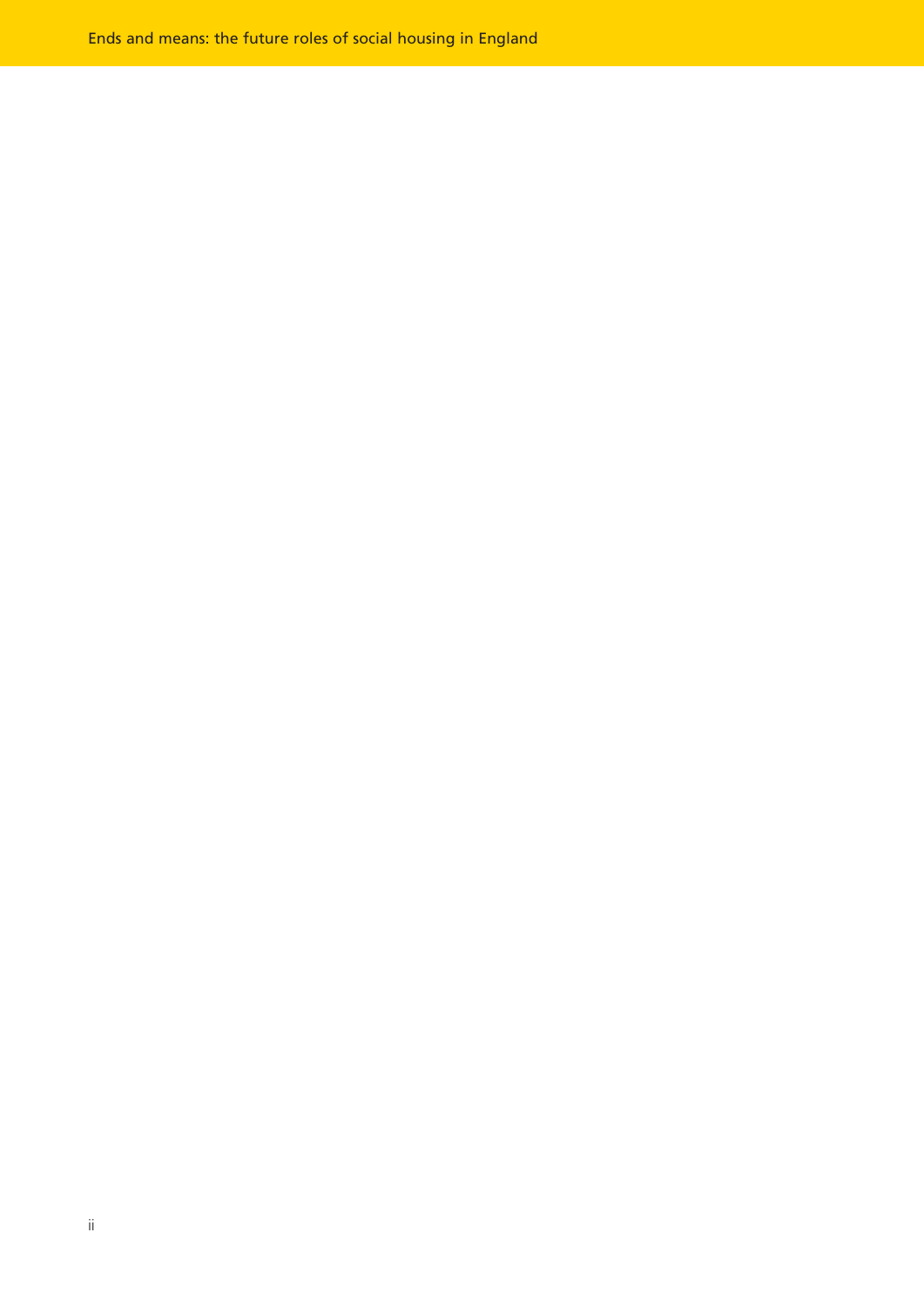## **CONTENTS**

List of figures List of tables List of text boxes Acknowledgements

**Foreword by The Rt. Hon. Ruth Kelly MP**, **Secretary of State for Communities and Local Government**

|                                        | <b>SUMMARY</b>                                                                                                                                                                                            | 1                                |
|----------------------------------------|-----------------------------------------------------------------------------------------------------------------------------------------------------------------------------------------------------------|----------------------------------|
| 1.                                     | <b>Introduction</b>                                                                                                                                                                                       | 13                               |
| PART 1: WHAT ARE WE TRYING TO ACHIEVE? |                                                                                                                                                                                                           |                                  |
| 2.                                     | <b>Aims</b><br>Why housing, not cash?<br>Why social housing?<br>Why sub-market rents?<br>The downside to sub-market rents<br>Summary                                                                      | 16<br>16<br>17<br>19<br>20<br>23 |
| 3.                                     | <b>Policy instruments</b><br>Support connected to renting<br>Support connected to owning<br>Summary                                                                                                       | 24<br>24<br>26<br>27             |
|                                        | <b>PART 2: WHAT ARE WE DOING?</b>                                                                                                                                                                         | 28                               |
| 4.                                     | The overall housing background<br>The balance between dwellings and households<br>Overall housing conditions<br>Overcrowding and space standards<br>Indicators of stress in the housing market<br>Summary | 28<br>28<br>31<br>34<br>39<br>42 |
| 5.                                     | <b>Social housing background</b><br>The overall size of the sector<br>Who are the tenants?<br>Tenure change<br>Summary                                                                                    | 43<br>43<br>45<br>51<br>54       |
| 6.                                     | What do we spend?<br>Conventional flows of subsidy and grants<br>Subsidy in economic terms<br>Summary                                                                                                     | 55<br>55<br>61<br>64             |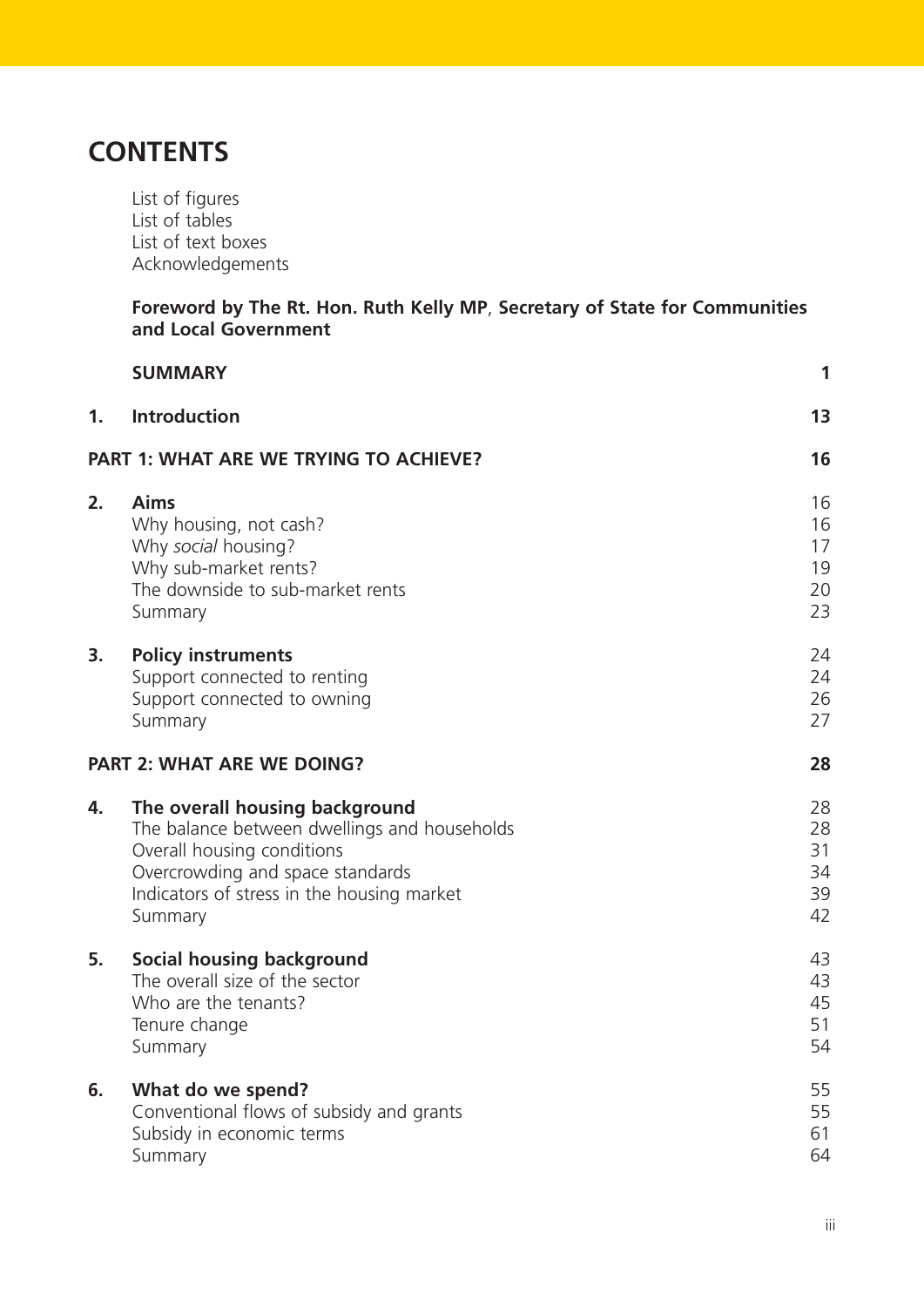| <b>PART 3: HOW ARE WE DOING?</b> |                                                                                                                                                                                                                                                  | 65                                                   |
|----------------------------------|--------------------------------------------------------------------------------------------------------------------------------------------------------------------------------------------------------------------------------------------------|------------------------------------------------------|
| 7.                               | Decent homes? The quality of social housing<br>Housing quality<br>Energy efficiency and fuel poverty<br>Satisfaction with housing<br>Summary                                                                                                     | 65<br>65<br>67<br>69<br>75                           |
| 8.                               | A price within people's means?<br>Average housing costs<br>The position of different tenures<br>Summary                                                                                                                                          | 76<br>76<br>83<br>84                                 |
| 9.                               | Allowing a social mix?<br>New building<br>Summary                                                                                                                                                                                                | 86<br>97<br>99                                       |
| 10.                              | <b>Supporting mobility and livelihoods?</b><br>Employment trends<br>Employment flows and mobility<br>Longer-term outcomes<br>Summary                                                                                                             | 100<br>100<br>105<br>110<br>111                      |
| 11.                              | <b>Alternative forms of support</b><br>Cash benefits and tax credits<br>Housing Benefit<br>Housing Benefit and temporary accommodation<br>Assistance to owners<br>The Right to Buy and Cash Incentive Schemes<br>Intermediate tenures<br>Summary | 112<br>112<br>113<br>121<br>122<br>124<br>128<br>133 |
| 12.                              | <b>Changing pressures</b><br>Demography<br>Affordability<br>The supply of lettings to new social tenants<br>Summary                                                                                                                              | 134<br>134<br>138<br>144<br>148                      |
|                                  | <b>PART 4: WHAT ELSE COULD WE DO?</b>                                                                                                                                                                                                            | 149                                                  |
| 13.                              | <b>Fundamental reform options</b><br>Market or "economic" rents<br>Variable grants and vouchers<br>Time-limited support                                                                                                                          | 149<br>154<br>156<br>157                             |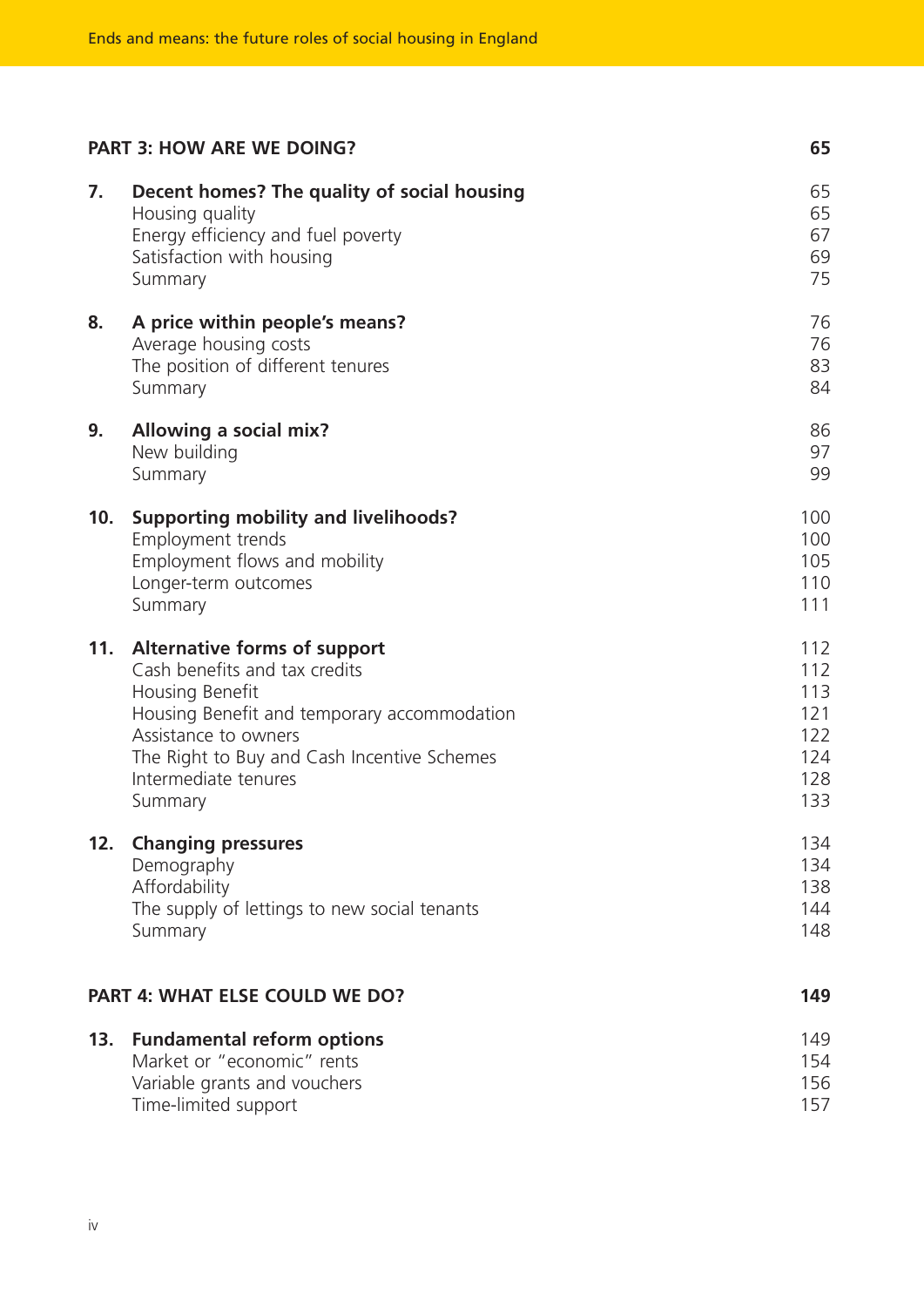|                                  | Flat rate benefits<br>Summary                                                                                                                                                                                                                                                                               | 158<br>159                                           |
|----------------------------------|-------------------------------------------------------------------------------------------------------------------------------------------------------------------------------------------------------------------------------------------------------------------------------------------------------------|------------------------------------------------------|
| 14.                              | The experience with recent reforms<br>Local housing allowances<br>Choice-based lettings<br>Preventing homelessness<br>Summary                                                                                                                                                                               | 160<br>160<br>163<br>166<br>168                      |
| 15.                              | The importance of the existing stock<br>Summary                                                                                                                                                                                                                                                             | 169<br>178                                           |
| 16.                              | <b>Mixed-income neighbourhoods</b><br>Large scale remodelling and rebuilding<br>Allocations policies<br>Diversifying the social rented stock: Like-for-like sales and market renting<br>Densification and infill<br>Retaining higher income tenants<br>Improving the incomes of existing tenants<br>Summary | 179<br>179<br>180<br>180<br>182<br>182<br>183<br>184 |
| 17.                              | <b>Supporting livelihoods</b><br>Housing Benefit<br>More integrated support<br>Local employment<br>Mobility<br>More fundamental reforms<br>Summary                                                                                                                                                          | 185<br>186<br>187<br>189<br>190<br>190<br>191        |
| 18.                              | Offering a varied menu<br>Motivation for encouraging equity sharing options<br>What would a "more varied menu" look like?<br>Implications for landlords<br>Summary                                                                                                                                          | 193<br>194<br>196<br>197<br>199                      |
| 19.                              | <b>Conclusions: Ends and means</b>                                                                                                                                                                                                                                                                          | 200                                                  |
| <b>Annex: Terms of reference</b> |                                                                                                                                                                                                                                                                                                             | 205                                                  |
| <b>References</b>                |                                                                                                                                                                                                                                                                                                             | 207                                                  |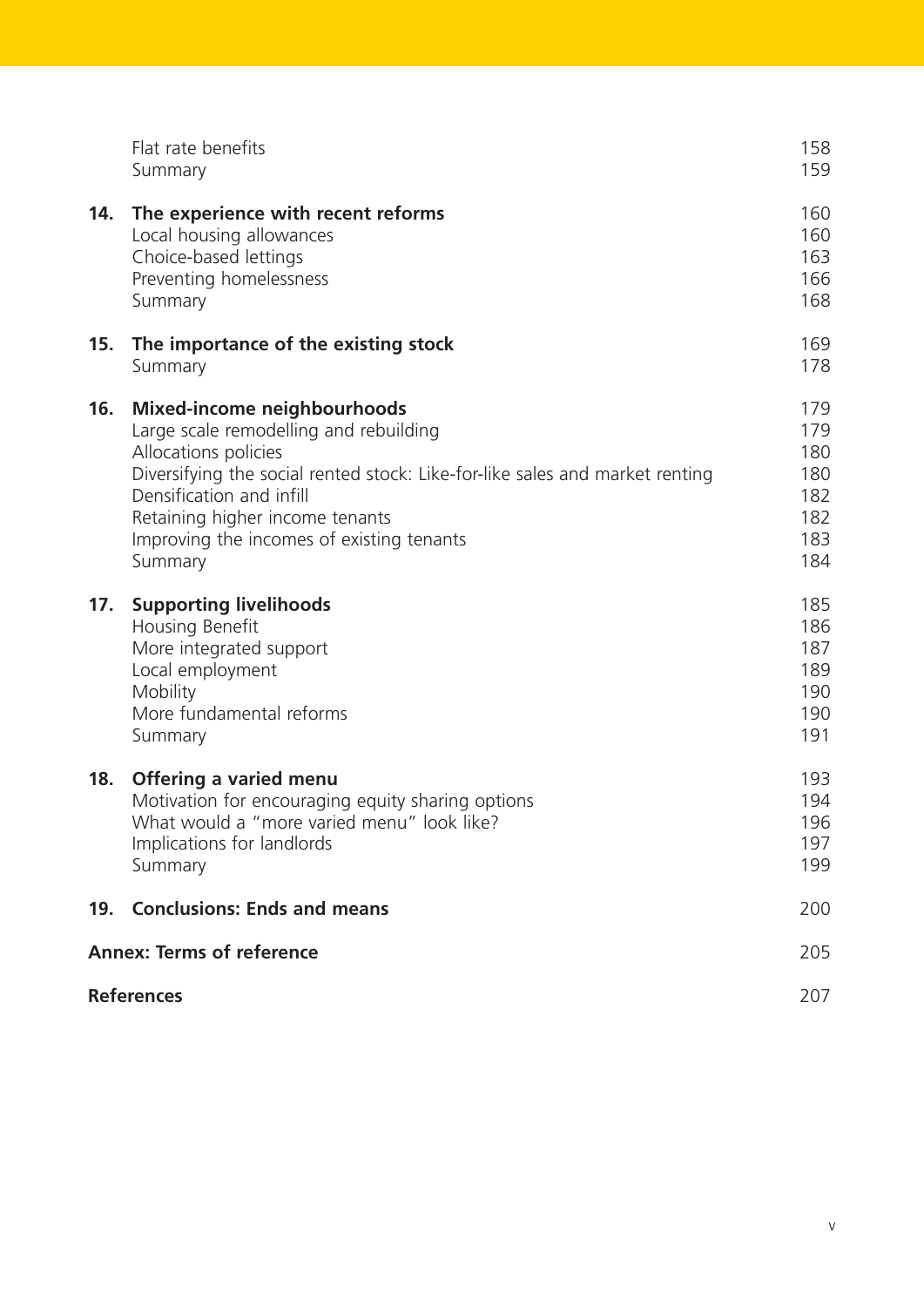#### **List of Figures**

- 3.1 Scale and type of public support for housing
- 4.1 Trends in households and dwellings
- 4.2 New dwelling completions since 1946
- 4.3 New build and net additions
- 4.4 Vacant dwellings and second homes since 1990-1996<br>4.5 Housing standards and conditions, 1971-2004
- 4.5 Housing standards and conditions, 1971-2004
- 4.6 Non-decent homes by tenure, deprivation and disadvantage, 2004
- 4.7 Overcrowding against the bedroom standard in England and London
- 4.8 Space per household and space per person by income and tenure, 2004<br>4.9 Distribution of households by living space within each tenure, 2004
- 4.9 Distribution of households by living space within each tenure, 2004
- 4.10 Dissatisfaction with home by space per person, 2004<br>4.11 Trends in indicators of housing difficulties
- Trends in indicators of housing difficulties
- 5.1 Dwellings by tenure, 1939-2004
- 5.2 Net supply of social rented dwellings<br>5.3 Accounting for change in the social re
- 5.3 Accounting for change in the social rented sector, 1996 to 2005
- 5.4 Employment status, 1981 and 2006
- 5.5 Disability in the social rented sector over time, and by tenure in 2003-04
- 5.6 Household type by tenure, 2006
- 5.7 Age of householder in each tenure, 2006
- 5.8 Ethnicity by tenure, 2006
- 5.9 Number of households moving into and out of sectors, 2005-06
- 5.10 Routes into social rented sector and owner-occupation, 2005-06
- 6.1 Housing Benefit gross expenditure
- 6.2 Aggregate estimated economic subsidy by region, 1996-97 and 2004-05
- 7.1 Vulnerable households, living in non-decent homes by tenure
- 7.2 Disadvantaged households living in non-decent homes by tenure, 2004
- 7.3 Age of householder and occupancy of least and most fuel-efficient homes by tenure, 2004
- 7.4 Households dissatisfied with their accommodation, 1993-94 to 2005-06
- 7.5 Renters dissatisfied with their landlord, 1994-95 to 2005-06
- 7.6 Renters dissatisfied with their landlord's repairs and maintenance, 1994-95 to 2005-06
- 7.7 Households dissatisfied with local area, 1994-95 to 2005-06
- 7.8 Dissatisfaction with present accommodation by tenure and age, 2005-06
- 8.1 Mean house price (real terms) index
- 8.2 Private rented sector rents
- 8.3 Housing association rents
- 8.4 Housing association rents as a percentage of private rents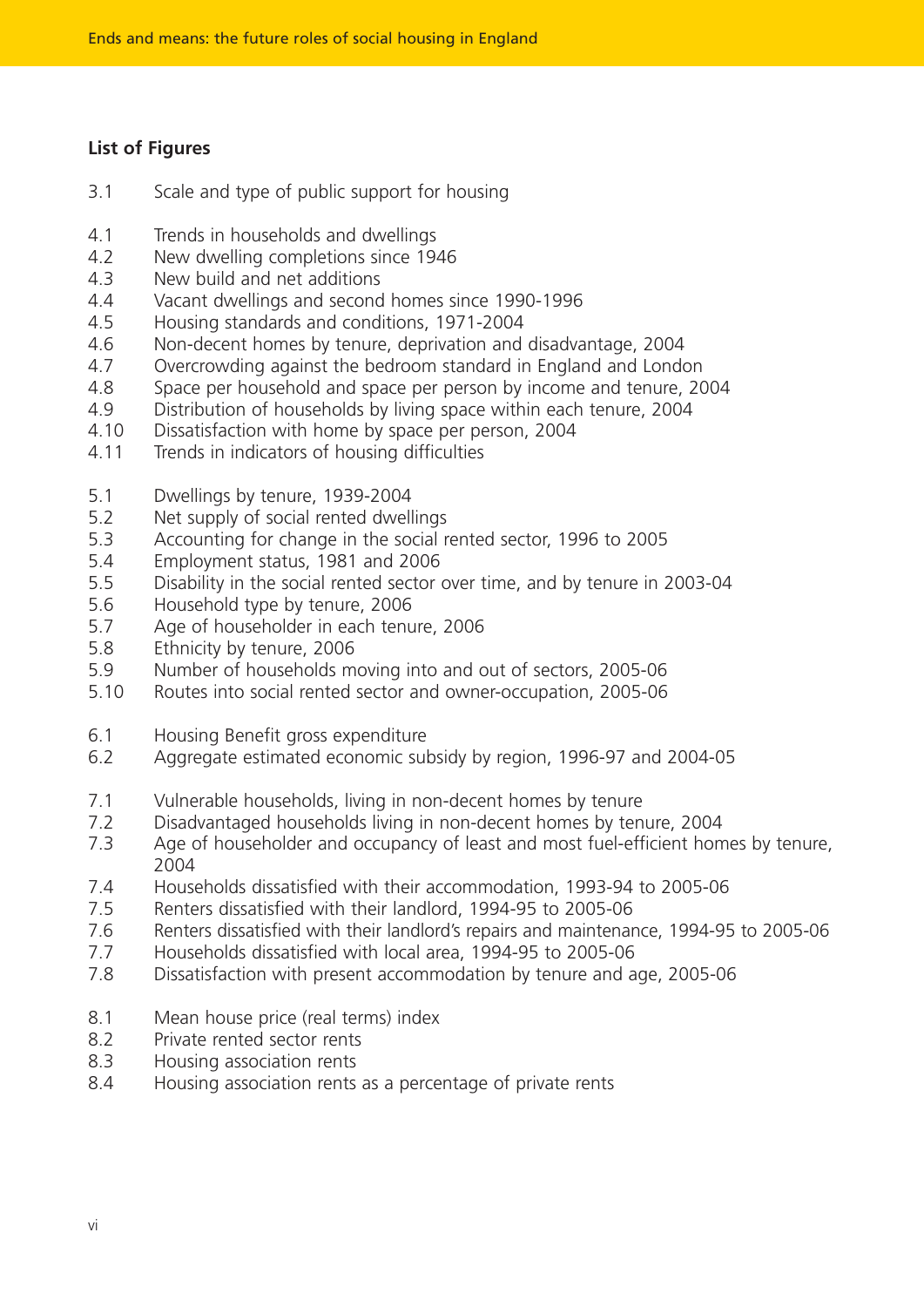- 8.5 Local authority rents
- 8.6 Local authority rents as a percentage of private rents
- 8.7 Housing related subsidies and net tax advantages by income band, 2004-05
- 9.1 Household income distribution by tenure 1979, 1998-99 and 2004-05
- 9.2 European comparison of average after tax incomes by tenure, late 1990s
- 9.3 Distribution of social housing by 2004 level of deprivation of area, 1991 and 2004
- 9.4 Homes with liveability problems by tenure, 2004
- 9.5 Social sector stock: housing and neighbourhood conditions by area deprivation, 2004
- 9.6 Assessed problems by build type, 2003
- 9.7 Particular problems by tenure and area type
- 9.8 Not feeling safe alone: by area and tenure, 2004
- 9.9 Dissatisfaction with neighbourhood, 2004
- 9.10 Total number of new build housing association units by scheme size, 2002-03 to 2005-06
- 9.11 New Build by sector, ward deprivation and time period
- 10.1 Worklessness by tenure in Great Britain, Spring 2006
- 10.2 Worklessness by DWP public services agreement target group, Spring 2006
- 10.3 Employment rate of those with multiple disadvantages, Spring 2006<br>10.4 Distance moved by tenure
- Distance moved by tenure
- 11.1 Gross and net incomes after housing costs at different rent levels, 2006-07
- 11.2 Housing Benefit costs of temporary accommodation
- 11.3 Income Support for Mortgage Interest, 1980 to 2004
- 11.4 Right to Buy sales since 1980-81
- 11.5 Numbers of Low Cost Home Ownership and new social rented units since 1991-92
- 12.1 Household projections, 2001 to 2026
- 12.2 International migration flows, 1975 to 2005, UK
- 12.3 Historic and projected affordability ratios
- 12.4 Proportions able to afford to buy by tenure and age, 1997-98 and 2004-05
- 12.5 Affordability for 30-34 year olds
- 12.6 Proportion of first time buyers under thirty receiving assistance with deposit, 1995-2005
- 12.7 Percentage of age group that are owner-occupiers, 1981-2006
- 12.8 Number of households newly becoming social sector tenants in last year and new social sector units, 1997 to 2005
- 12.9 Age of head of household in social rented sector, 1981 to 2006
- 14.1 Statutory homelessness acceptances (annual)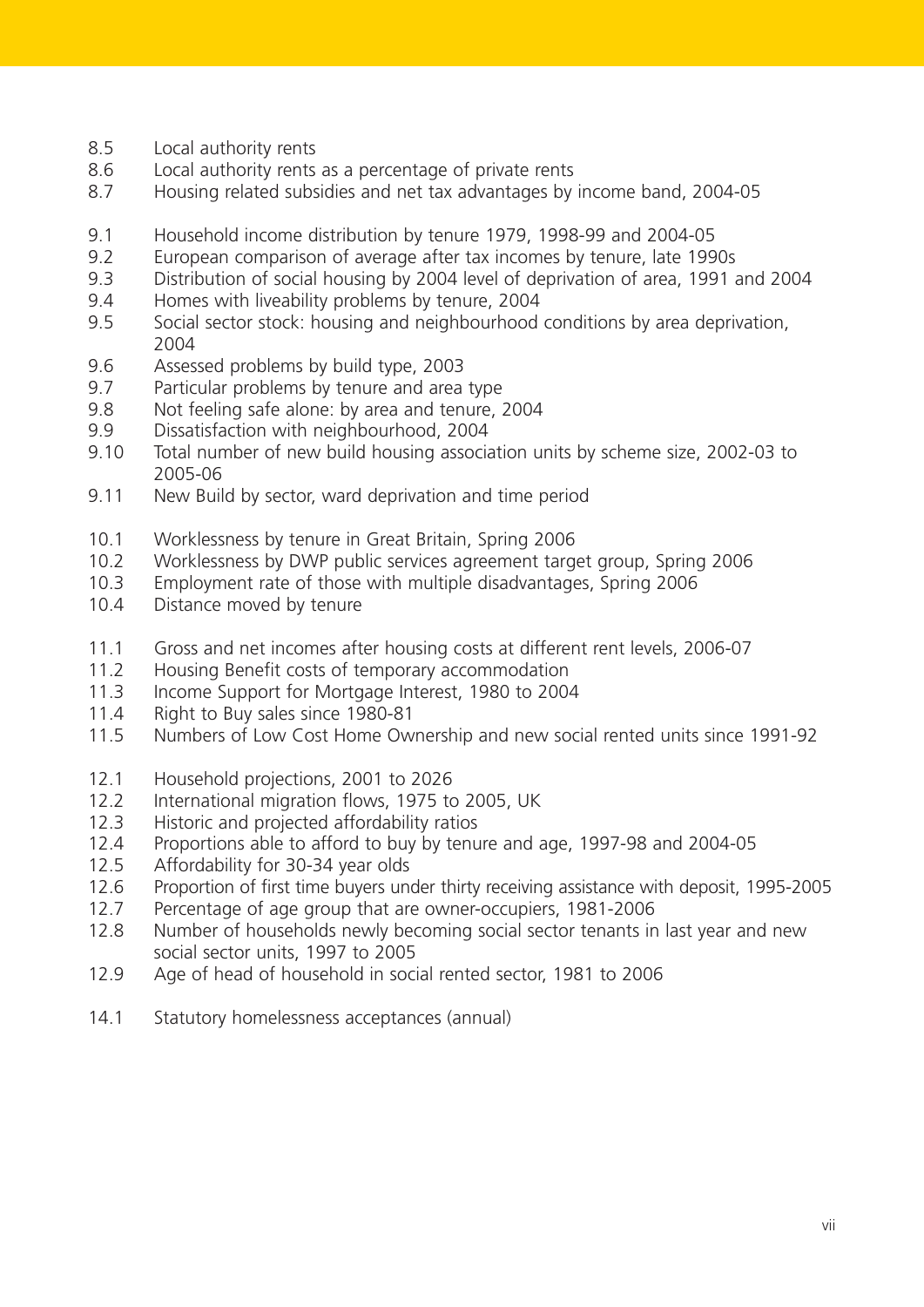#### **List of Tables**

- 4.1 Space per person by region and sector, 1996 and 2004
- 5.1 Changes in housing tenure in England, 1994-2004
- 6.1 Housing subsidy, 1975-76 to 2003-04
- 6.2 Real Housing Revenue Account Income and Expenditure, £/dwelling
- 6.3 Housing association income and spending, 2005
- 6.4 Estimated economic rents and net present value of economic subsidy by region, 2004
- 7.1 Energy efficiency and fuel poverty by tenure, 2004<br>7.2 Household disposable income spent on fuel by tenu
- Household disposable income spent on fuel by tenure, 2003-04
- 7.3 Type of housing would most like to live in by current tenure
- 7.4 Views on providing a good standard of repairs and maintenance
- 8.1 Percentage of household disposable income spent on housing by tenure
- 9.1 Location of social housing by build type
- 9.2 Characteristics by area build type
- 10.1 Employment trends 1981-2005: Employment circumstances of social rented sector household heads
- 10.2 Changes in employment status by tenure in England, 1994-2004
- 10.3 House moves among job finders, all unemployed individuals, and all individuals in England, 1991-2004
- 10.4 Reasons for mobility 2005-06
- 11.1 Selected social security spending, England 2000-01 and 2006-07
- 11.2 Maximum values of social security benefits, 2006-07
- 11.3 Housing Benefit spending and recipients 1996-97 to 2004-05, England
- 11.4 Housing Benefit spending by region, 2004-05
- 11.5 Estimates of take-up of Housing Benefit by tenure, 1997-98 to 2004-05
- 11.6 Support for private sector renewal and energy efficiency
- 11.7 LCHO and SHG rates per unit by region 2003-04 to 2006-08
- 14.1 Local Housing Allowances, September 2006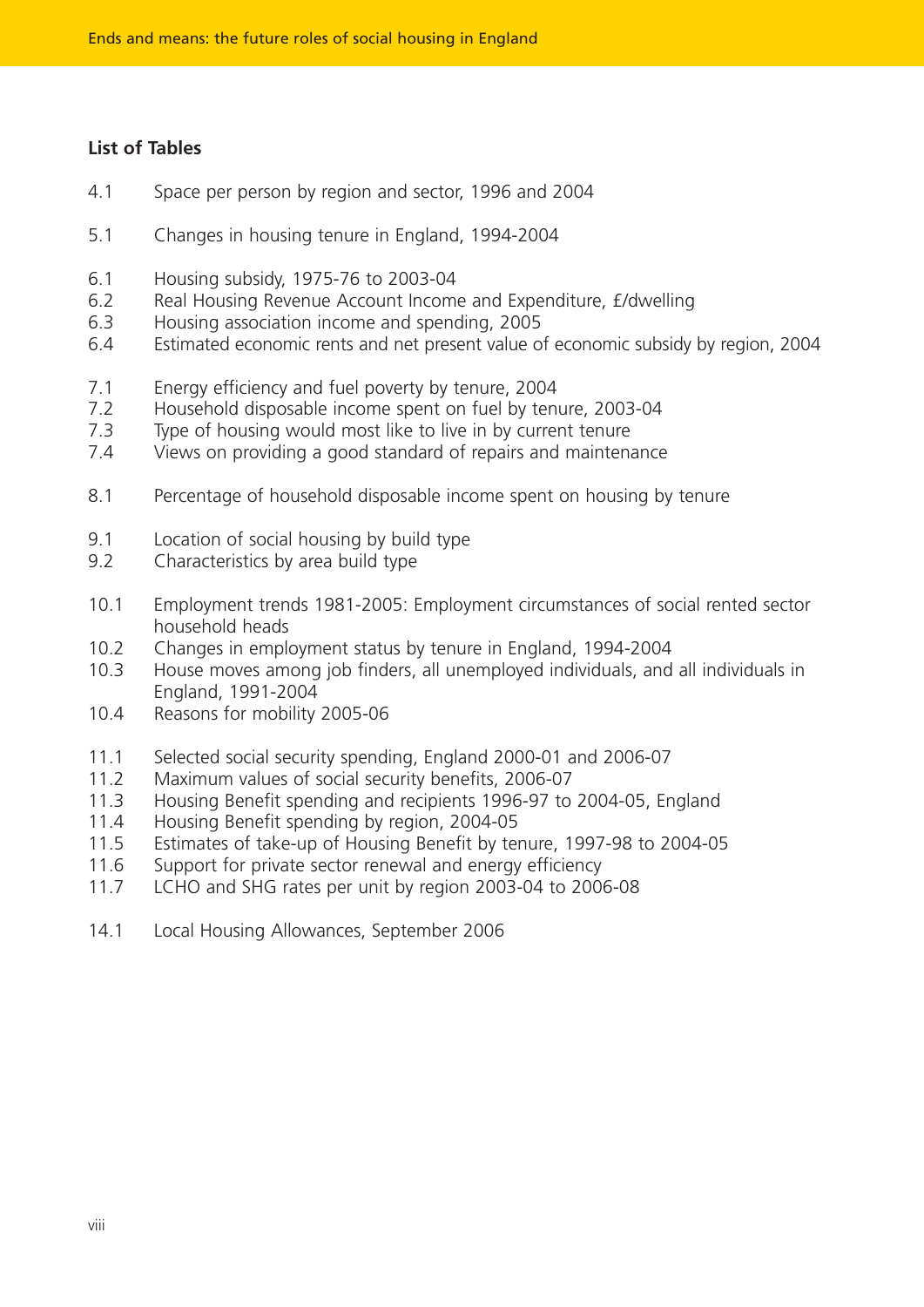#### **List of Text Boxes**

- 2.1 Access to social housing and homelessness assistance: "reasonable preference" criteria and "priority need"
- 4.1 The Decent Homes standard
- 6.1 How subsidies work: Housing Revenue Account subsidy, Social Housing Grant, and Section 106 agreements
- 8.1 Rent restructuring
- 10.1 Mobility schemes
- 11.1 How Housing Benefit works
- 11.2 The Right to Buy, Preserved Right to Buy, Right to Acquire and Cash Incentive Schemes
- 11.3 Low-Cost Home Ownership and intermediate tenure schemes
- 12.1 Immigration and access to housing
- 13.1 Stakeholder views: housing professionals
- 14.1 Choice-Based Lettings
- 15.1 Stakeholder views: Tenant consultation
- 15.2 Arms Length Management Organisations (ALMOs)
- 15.3 Audit Commission inspections
- 15.4 Key messages from the Tenant Involvement Commission
- 15.5 Twenty-five years on twenty estates: Turning the tide?
- 18.1 Notting Hill Housing's Home Options service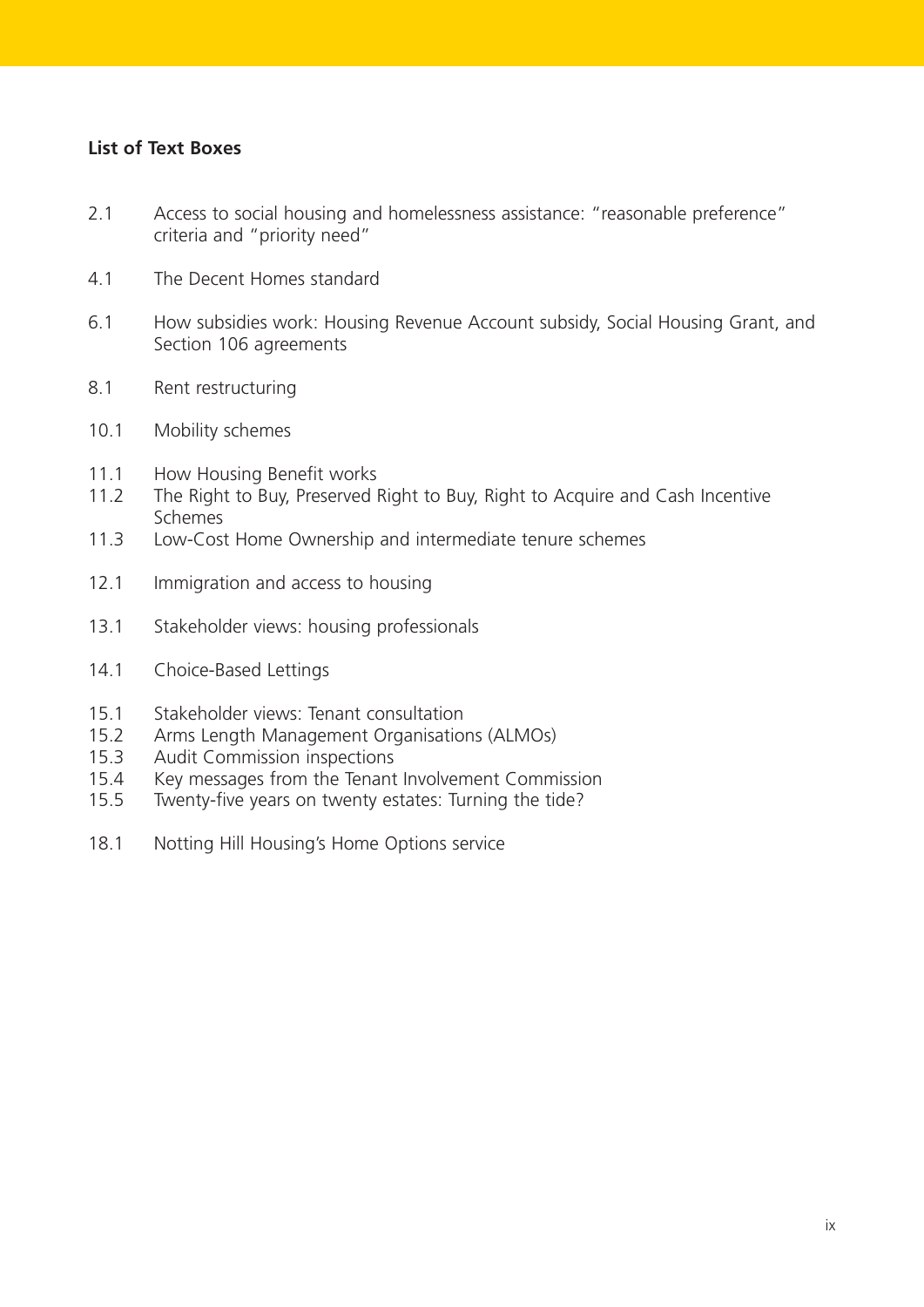## **ACKNOWLEDGEMENTS**

It was a great honour to be invited to write this report by the Secretary of State for Communities and Local Government, the Rt. Hon. Ruth Kelly, MP, and I am very grateful to her both for the opportunity to do so, and for the support which she and her officials have given me throughout the last six months.

In assembling the wealth of material I have been able to draw on, I have been given unstinting support by Andrew Cotterill, Andrew Parfitt, Lesley Smith, and many of their colleagues in the analytical and research divisions of Communities and Local Government, and by their colleagues within the Department for Work and Pensions. The results of their work can be seen in the figures and tables that I have been able to include in the report to present the evidence base on which an assessment of the current position of social housing and of policy options can be made. Others of their colleagues very helpfully brought me up to date on many aspects of relevant policies, some summaries of which can be seen in the explanatory boxes in the report. The exercise would simply have been impossible without the able support I have been given by Shane Brownie and Laura Ratcliffe from the Department throughout the course of the review, and by Jane Dickson and Anna Tamas from CASE, and Derek Welch from Communities and Local Government in helping me prepare it for publication.

In writing this report I have been given huge support and assistance by many other individuals and organisations. Several of these made written submissions with helpful information and suggestions, which I hope that they will also be able to make available to others in the discussion that may follow its publication. The Chartered Institute of Housing kindly arranged a number of meetings of people involved in social housing in different roles and a "web forum". I am immensely grateful to David Butler, Sarah Webb, Merron Simpson and their colleagues within the Institute and other organisations for organising and moderating these events, and to the participants in them. The National Communities Resource Centre at Trafford Hall, Chester also organised an event involving people involved with tenant and other community organisations, and I am equally grateful to those who took part in this, and to Mark Ward, Barbara Watson and their colleagues for facilitating it.

Both during the course of carrying out this review, but more generally over many years I have been inspired and informed by many much more expert than me in the issues which it touches on. For this I am very grateful to all my colleagues at the ESRC Centre for Analysis of Social Exclusion (CASE) at the London School of Economics and elsewhere and particularly to Richard Best, Glen Bramley, Paul Gregg, Chris Holmes, Peter Kemp, Duncan Maclennan, Anne Power, Rebecca Tunstall, Tom Sefton, Christine Whitehead and Steve Wilcox. The support of the Economic and Social Research Council for my own work and that of CASE more generally is gratefully acknowledged.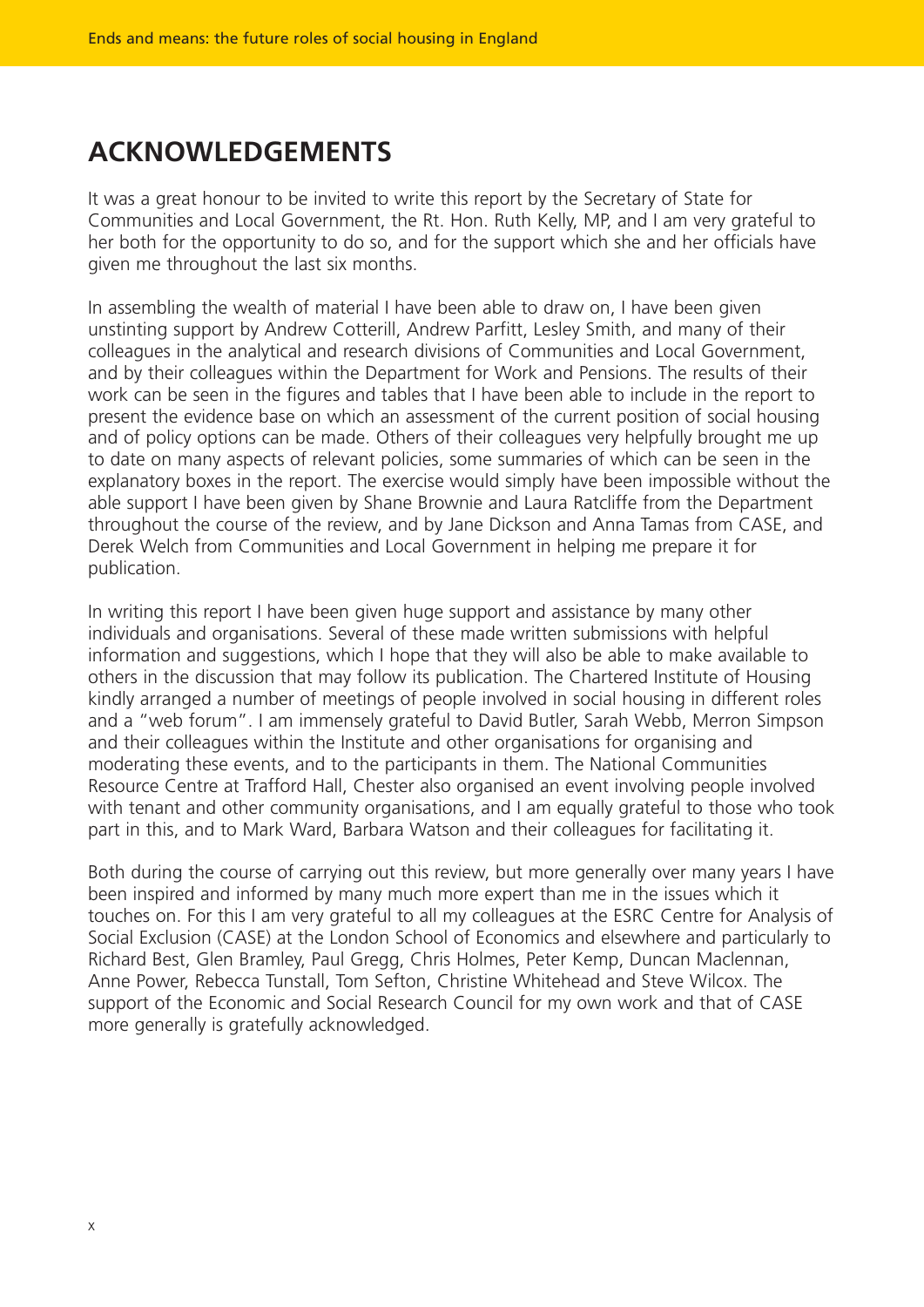This was, however, commissioned as an independent review, and the opinions and conclusions reached in it are mine alone, and not the responsibility of any of those who have helped me so much. I am grateful for the combination of support and respect for that independence that all involved have shown, and hope that the results do at least some justice to all those efforts.

John Hills ESRC Centre for Analysis of Social Exclusion London School of Economics

January 2007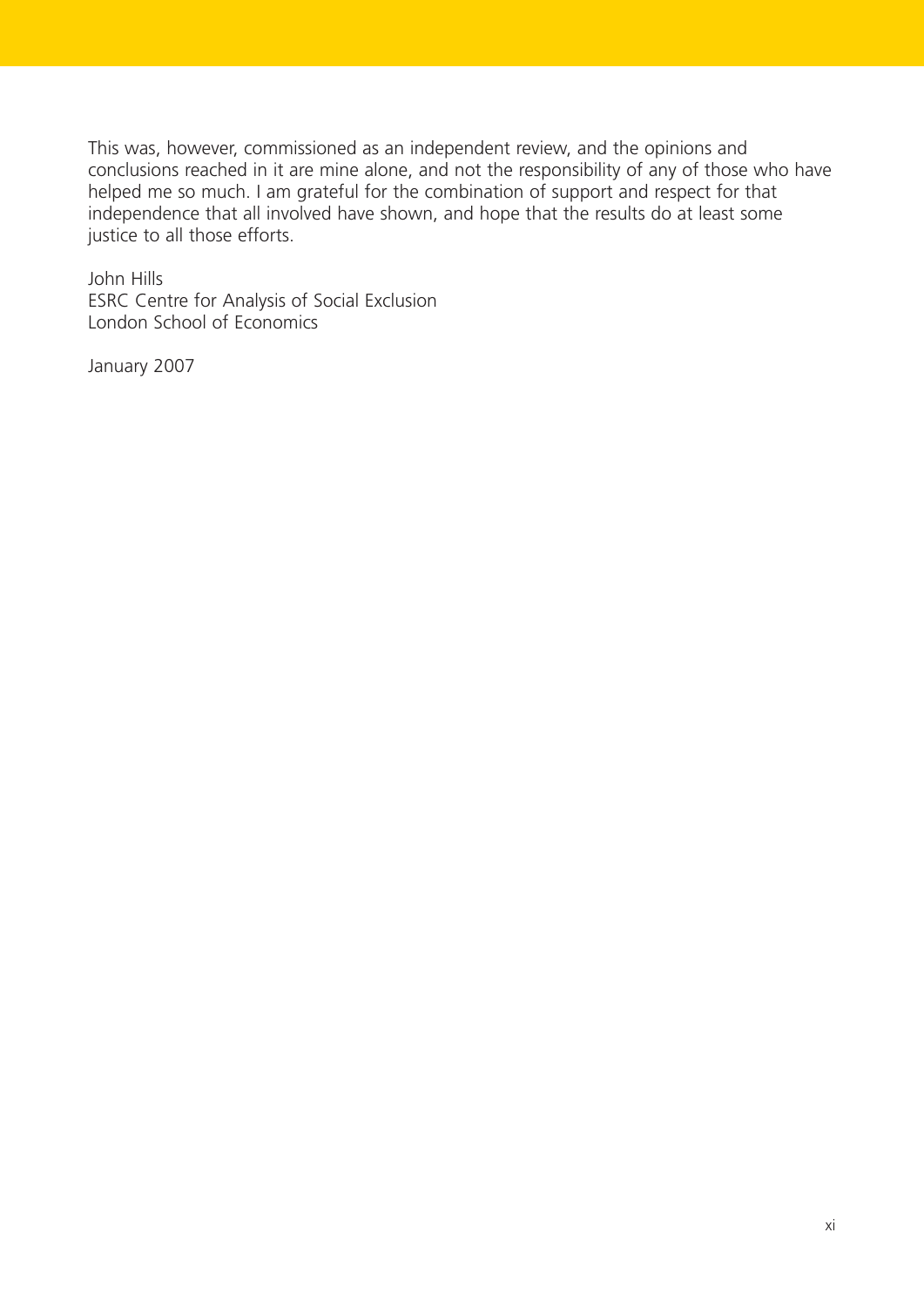### **Foreword by the Secretary of State for Communities and Local Government**



Housing is vital to us all  $-$  to our economy; our environment; to every individual and family for whom a home represents so much more than just a place to live.

This Government's longstanding ambition is a decent home for all, at a price within their means.

For over a century, social housing has offered families and individuals the home they need. In the past ten years we have done much to

raise the quality of existing stock, and we're committed to building more. Today, social housing remains vital to four million households.

But in the twenty-first century we face a range of new challenges. Social housing itself has changed. Tenants' expectations have changed. The world around us has changed dramatically.

It is important to take a step back and consider the role social housing should play now and in the future. How can it help people get on in life? How can it underpin social cohesion, and opportunity for all? How can it contribute to the kind of communities we want to live in?

Last year I commissioned John Hills to undertake a wide-ranging review. He has approached the task with his distinctive rigour and clarity of vision.

This report makes clear that any reform cannot be for the sake of reform. It must be about making real, tangible improvements in tenants' lives. And John's analysis highlights the scale of some of the challenges.

This report is not the last word. It sets out the progress so far; the challenges ahead; and the options for tackling them. Its role is not to close discussion down, but to open it up.

I welcome this report – and look forward to the important debate that it starts.

Ruth Vell

**Ruth Kelly, MP Secretary of State for Communities and Local Government**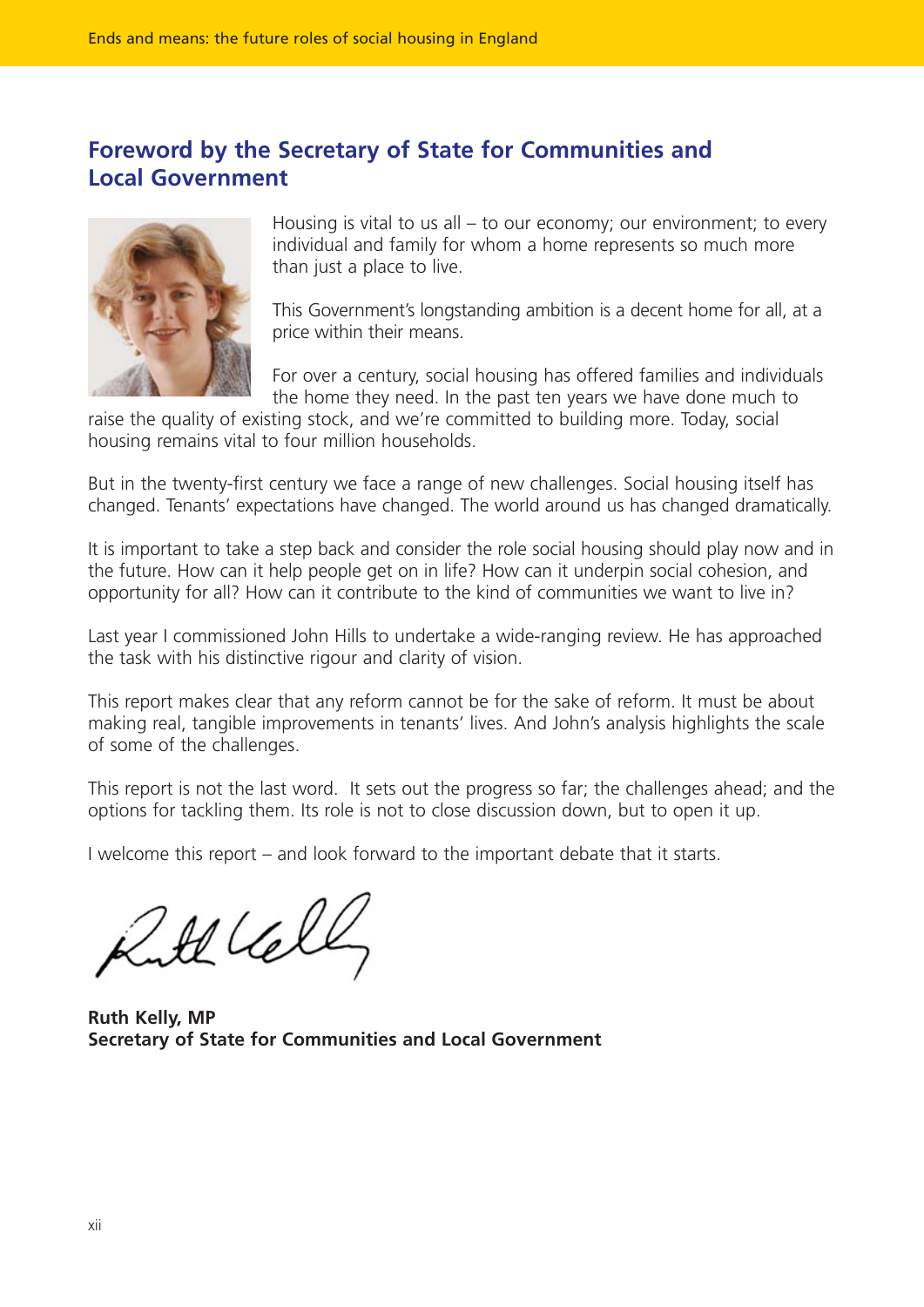# **SUMMARY**

This report was commissioned to help the Secretary of State for Communities and Local Government "stand back and ask what role social housing can play in 21st Century housing policy". Its aim is to provide the background and analytical framework against which the implications of different answers to such a fundamental question can be debated both inside and outside government. Amongst other issues the report covers key questions raised by the terms of reference, in particular:

- What can social housing do in helping create genuinely mixed communities?
- Can the way we run it encourage social mobility and opportunities, including in the labour market, for people to get on in their lives?
- Can social housing and other support be more responsive to changing needs and enable greater geographical mobility?

The report looks at the possible trade-offs between these and other objectives – but also, more encouragingly, at the ways in which achieving some of them may reinforce each other.

The report assesses different objectives and implications for the direction of travel on reform, rather than making detailed policy recommendations. As will become evident from the evidence presented here and the conclusions which they lead to, there are important issues, affecting a crucial part of the lives of nearly four million households in England and the use of assets worth more than £400 billion, that require urgent debate. Specific policy responses would require careful design and consultation. This report is designed to contribute to the beginning of such a process, rather than be the conclusion of it.

## **PART 1: WHAT ARE WE TRYING TO ACHIEVE?**

#### **Aims**

Three points stand out from analysis of the aims and principles underlying housing policy, with its long-standing aim of "a decent home for all at a price within their means". First, it is not hard to make a strong argument for social housing at sub-market rents to be a significant part of how we try to meet overall housing and distributional aims. Arguments about higher quality than private landlords, avoiding discrimination, affordability, the avoidance of area polarisation, and avoidance of strong disincentives for tenants to work and save, are potentially all very powerful. Evidence on success in achieving them is reviewed below. Second, however, the strength of the arguments varies across the country, and may be a great deal stronger in high-cost areas. In relatively lower-cost regions the adverse sideeffects of more reliance on cash transfers and market-based systems will be weaker. Finally, there are inherent costs to rationed systems. These include the sharp differences in treatment between those who do and do not make it through the rationing process; limitations on choice for those who do so; incentives to, and suspicions of, fraud or manipulating circumstances; limitations on mobility; and lack of consumer power over providers. Such disadvantages do not necessarily outweigh the advantages described above, but they do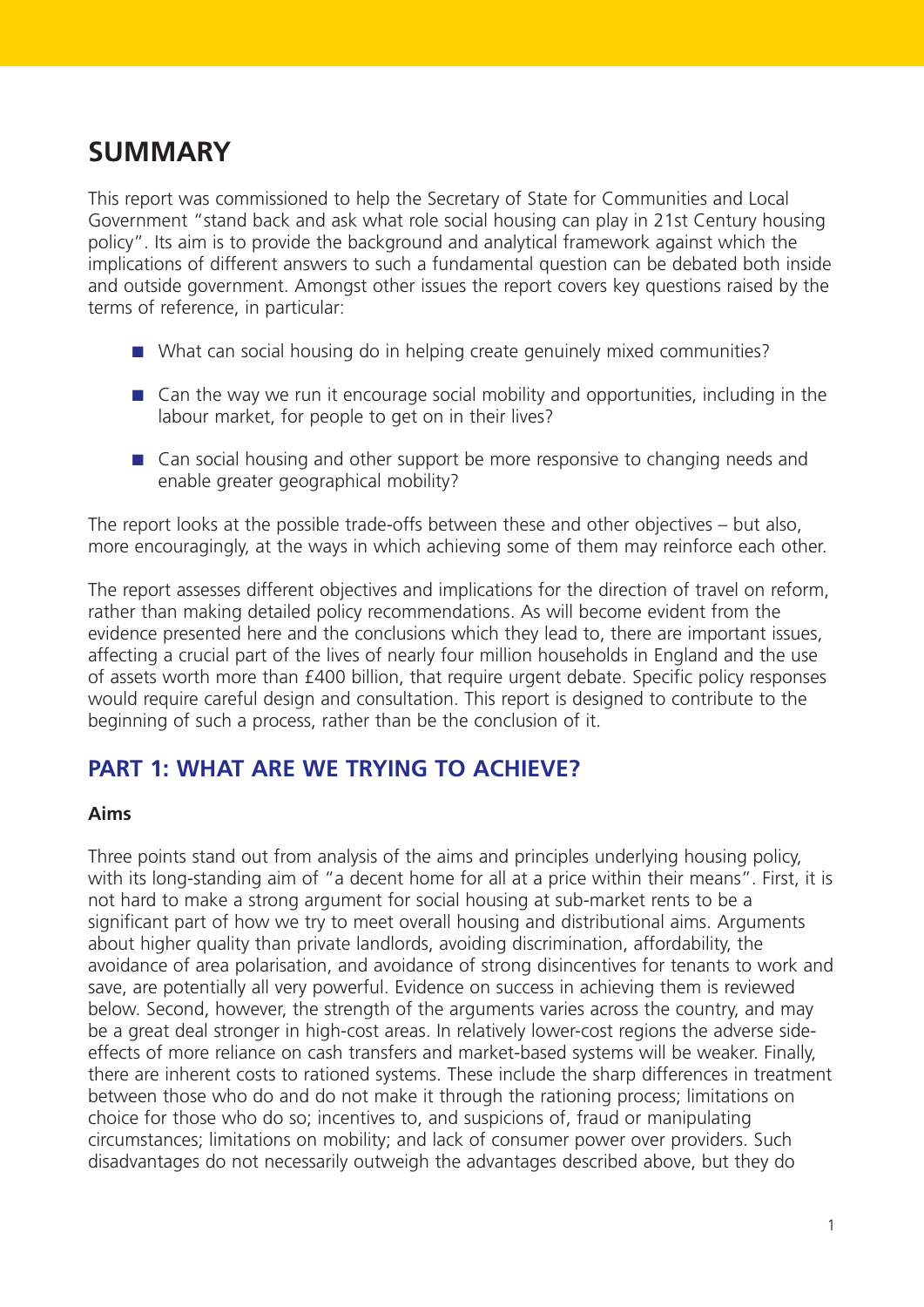suggest at the least the need to try to ensure that systems are designed in a way that they are minimised. The evidence surveyed below suggests that we have a long way to go before we could claim that.

#### **Policy instruments**

In principle there is a wide range of different forms that housing support can take, of which provision of housing by not-for-profit landlords at sub-market rents is only one. However, the system in England is dominated by just three: means-tested Housing Benefit; provision of social housing at below-market rents; and favourable taxation of owner-occupiers. The scale of these is large even by comparison with, for instance, other forms of support for those with low incomes such as Income Support. The scale of other kinds of intervention, such as support for "intermediate tenures" through shared ownership or shared equity schemes of one kind or another, is comparatively small. An obvious issue is whether this is the most effective balance in the use of resources.

## **PART 2: WHAT ARE WE DOING?**

#### **The overall housing background**

Despite what are sometimes claims to the contrary, *overall* housing conditions in England have improved markedly in many respects over the long-term, and have generally continued to improve in the last decade. The number of dwellings has kept up with the number of households, on average there is more space within them per person, and physical standards have improved. The majority of the key indicators of stress in the housing market have also improved, with some of the most acute problems either steady or reduced. However, there are exceptions to this picture of general improvement: overcrowding against the bedroom standard has deteriorated in London, particularly in the private rented sector; social tenants enjoy less space per person than other tenures, less than they did a decade ago, and are more likely to be dissatisfied than others if they are living with little space; the use of temporary accommodation is more than double what it was a decade ago – albeit mostly self-contained, rather than shared such as in bed and breakfast accommodation. Consideration of the future role of social housing does not take place against the background of a general crisis in housing conditions – if anything, the reverse. But that general improvement means that the wide variations in conditions between households should remove any sense of complacency.

#### **Social housing background**

Over the last quarter century the role of social housing has changed. The sector has become much smaller as a proportion of the total, although nearly 4 million households still live within it. While post-War provision was aimed at households on a range of incomes, since the 1980s provision has become more tightly constrained and new lettings focussed on those in greatest need. As a result, the composition of tenants has changed, with tenants much more likely to have low incomes and not to be in employment than in the past or than those in the other tenures. Seventy per cent of social tenants have incomes within the poorest two-fifths of the overall income distribution, and the proportion of social tenant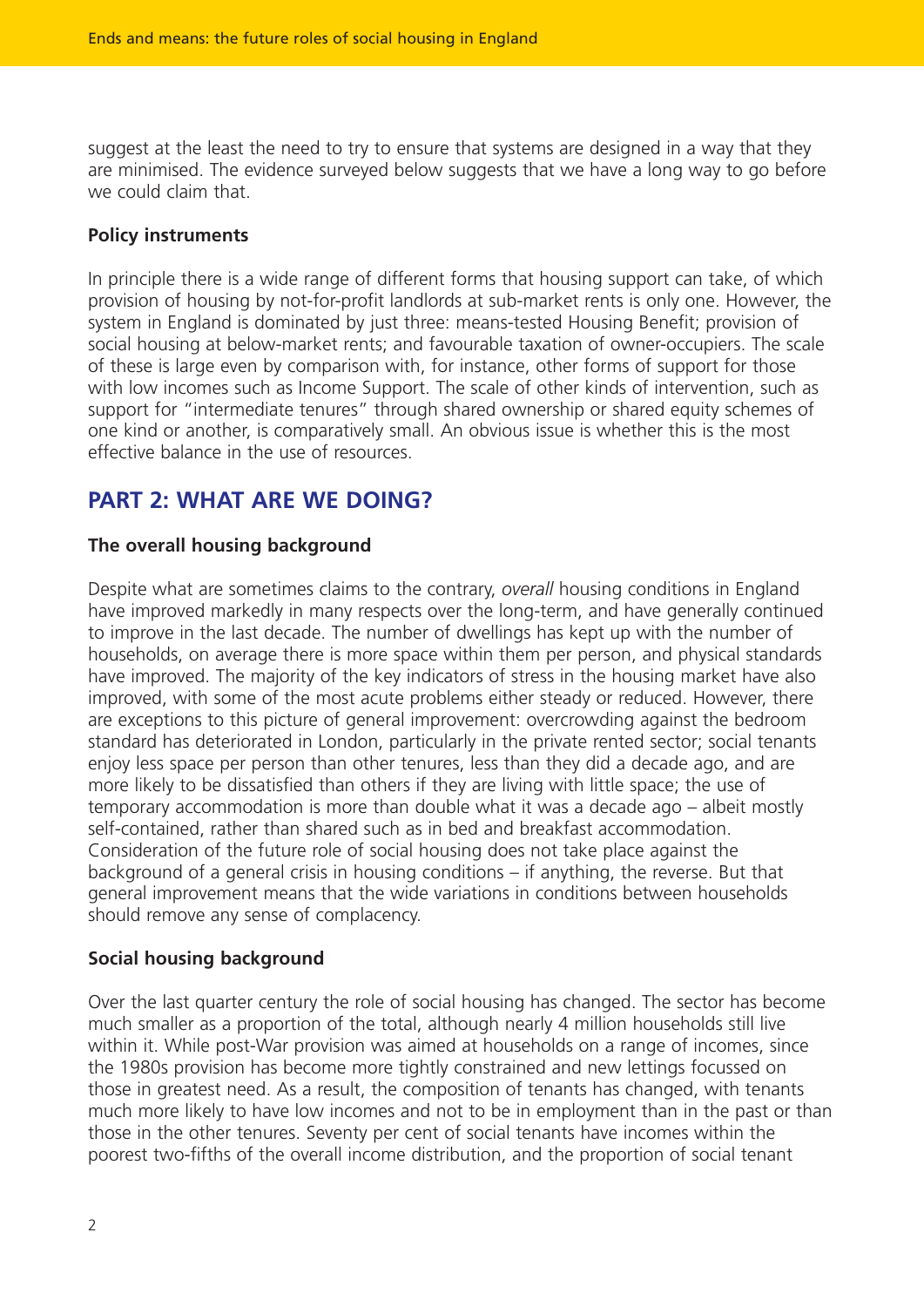householders in paid employment fell from 47 to 32 per cent between 1981 and 2006. Tenants have high rates of disability, are more likely than others to be lone parents or single people, and to be aged over 60. More than a quarter (27 per cent) of all black or minority ethnic householders are social tenants (including around half of Bangladeshi and 43 per cent of black Caribbean and black African householders), compared to 17 per cent of white householders. Looking at today's social housing stock, 93 per cent of it was already within the sector nine years ago (although 750,000 dwellings were transferred between local authority and housing association ownership). For tenants, there is much less movement between dwellings than within the private rented sector, and more than 80 per cent of those living in social housing today were also within the sector ten years ago (if born by then).

#### **What do we spend?**

Looking back over the last thirty years there has been a pronounced switch in the way housing subsidies are provided from supply-side subsidies (which reduce the cost of housing) to demand-side subsidies (which help people pay for it). By 2003-04, one third of the £16 billion total of public support was for supply-side subsidy (mainly capital grants to housing associations for new dwellings) and two-thirds for demand-side subsidy (mainly Housing Benefit). However, these accounting flows do not necessarily measure the advantages to tenants of paying rents that are below those that would give an economic return on the value of the housing stock they occupy. One estimate of the "economic subsidy" to social housing (the difference between actual rents and those giving an economic return) was that it had reached £6.6 billion across in England as a whole in 2004, slightly higher in real terms than in 1996. Three-fifths of this total went to social tenants in London, the South East and South West. In Northern regions and the Midlands, actual social rents were £10-20 per week below those that would give a comparable return on housing capital values to those in the private sector, but in the East and South East the difference was £40-50, and in London about £70-80.

### **PART 3: HOW ARE WE DOING?**

#### **Decent homes? The quality of social housing**

In physical terms, social housing is more likely to meet the new "decent homes" standard than private rented housing, particularly for disadvantaged households. This is partly because energy efficiency standards in the sector are higher, although the low incomes of social tenants mean that they are more likely to be in fuel poverty than those in other tenures. Rates of overcrowding (against the official "bedroom standard") are higher than in the other tenures, and social tenants generally have less space per person (and this has declined slightly in the last decade). Social tenants are much more likely to report dissatisfaction with aspects of their housing quality (as opposed to its cost or security of tenure) than others, including private tenants, and several aspects of this have deteriorated in the last ten years. One in seven social tenants now say they are dissatisfied with their local area and with their accommodation, one in five with their landlord, and one in four with the standard of repairs and maintenance. Dissatisfaction with accommodation is particularly high for social tenants aged under 45. It is also significantly higher for black and minority ethnic tenants than white tenants, but this appears mainly to reflect the younger age structure of the minority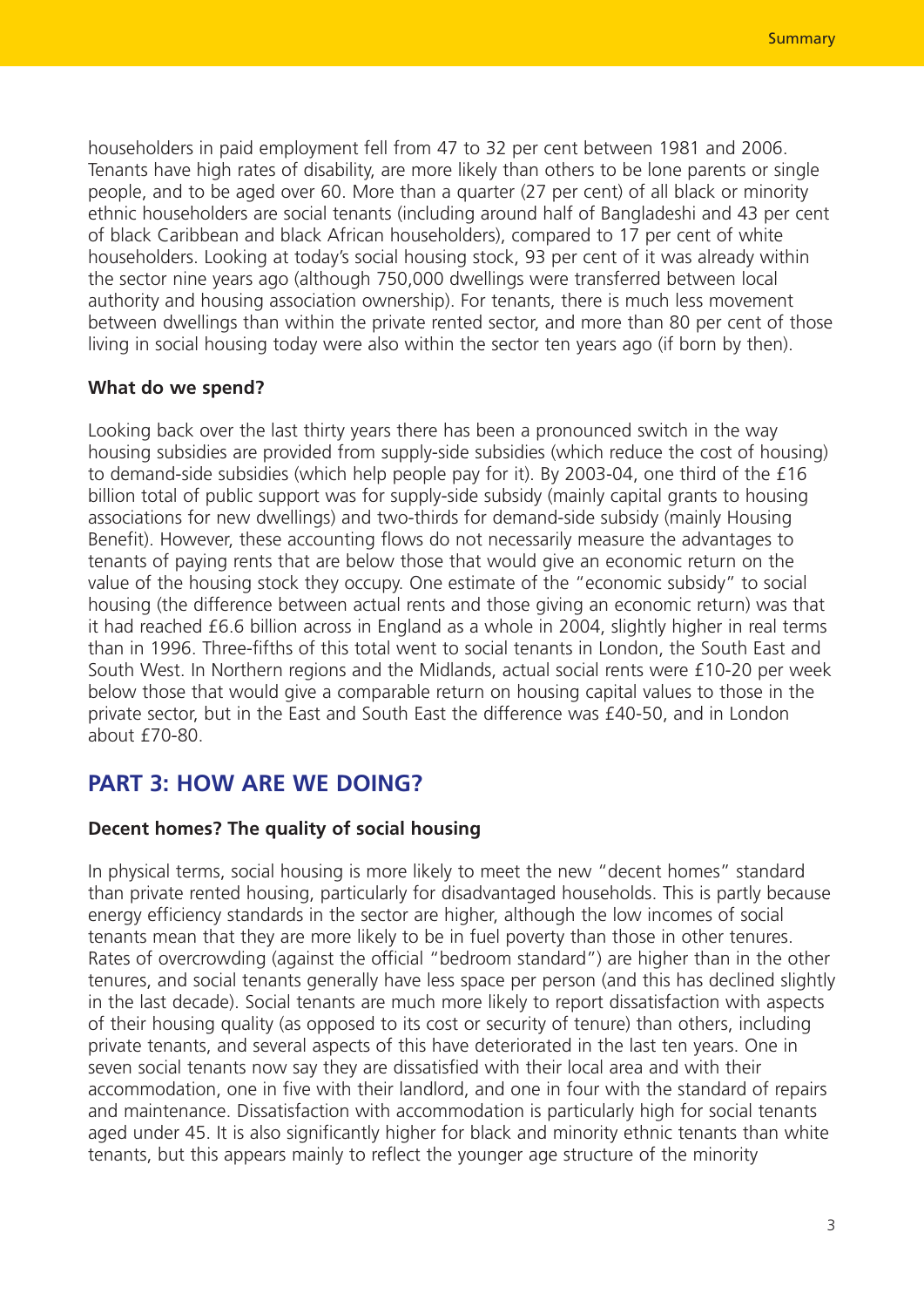population: within age groups of social tenants aged under 65, there is little difference by ethnicity. Neither the levels nor the trends in dissatisfaction are particularly encouraging for those who see a main rationale for social housing as being that its landlords are likely to provide higher standards than private ones. Nonetheless, 40 per cent of social tenants say that social housing would be their preferred tenure given a free choice (including owneroccupation), but only 8 per cent of private tenants say the same of private renting.

#### **A price within people's means?**

In a minimal sense Housing Benefit makes at least some form of housing "affordable" for even the poorest households, but for a series of reasons, housing costs are still important for what most people would think of as "affordability". While average house prices have doubled in the last decade, neither private nor social rents have risen fast in real terms, in each case falling somewhat in relation to average incomes. The existence of social housing in particular has allowed its tenants to be protected from the effects of rising house prices. Social rents are significantly below those in the private sector, particularly in London, and have grown less rapidly. Overall, there were more people facing high net housing costs in relation to their incomes in 2003-04 than in 1997-98, but the increases were not so dramatic – the way rents had risen only slowly, the fact that most owners already owned before the house price rise, and lower interest rates all moderated the impact of higher house prices.

Owners and social tenants are assisted by different kinds of support through the subsidy and tax systems, and one could justify at least part (more than half on one set of estimates) of the economic subsidy to social tenants simply on equity grounds by comparison with typical owners. However, the patterns of advantage are very different, with tenants helped most if they have low incomes, but owners benefiting most from favourable tax treatment if they have high incomes.

#### **Allowing a social mix?**

Social tenants are much more concentrated within the poorer parts of the income distribution than in the past. By 2004-05, 34 per cent of all social tenants were from the poorest fifth of the income distribution, and only 19 per cent from the top half. Two-thirds of social housing is still located within areas originally built as council estates. These originally housed those with a range of incomes, but now the income polarisation between tenures also shows up as polarisation between areas. Nearly half of all social housing is now located in the most deprived fifth of neighbourhoods, and this concentration appears to have increased since 1991. If ensuring that social tenants can live in mixed-income areas is a key potential advantage of social housing, we do not seem to be achieving it. Further, while new social housing developments are smaller in scale than in the past, new building of social housing is still disproportionately in the most deprived neighbourhoods (although in there is now much more private building within them). These areas are far more likely to suffer from problems than others, and for tenants to report neighbourhood problems. In the areas originally built as flatted council estates: more than a fifth of social tenants report the presence of drug users or dealers as a serious problem; nearly a fifth the general level of crime, fear of being burgled, vandalism and litter; and 18 per cent that they feel unsafe alone even at home or outside in daylight. One in seven social tenants in these areas says they are *very* dissatisfied with their neighbourhood.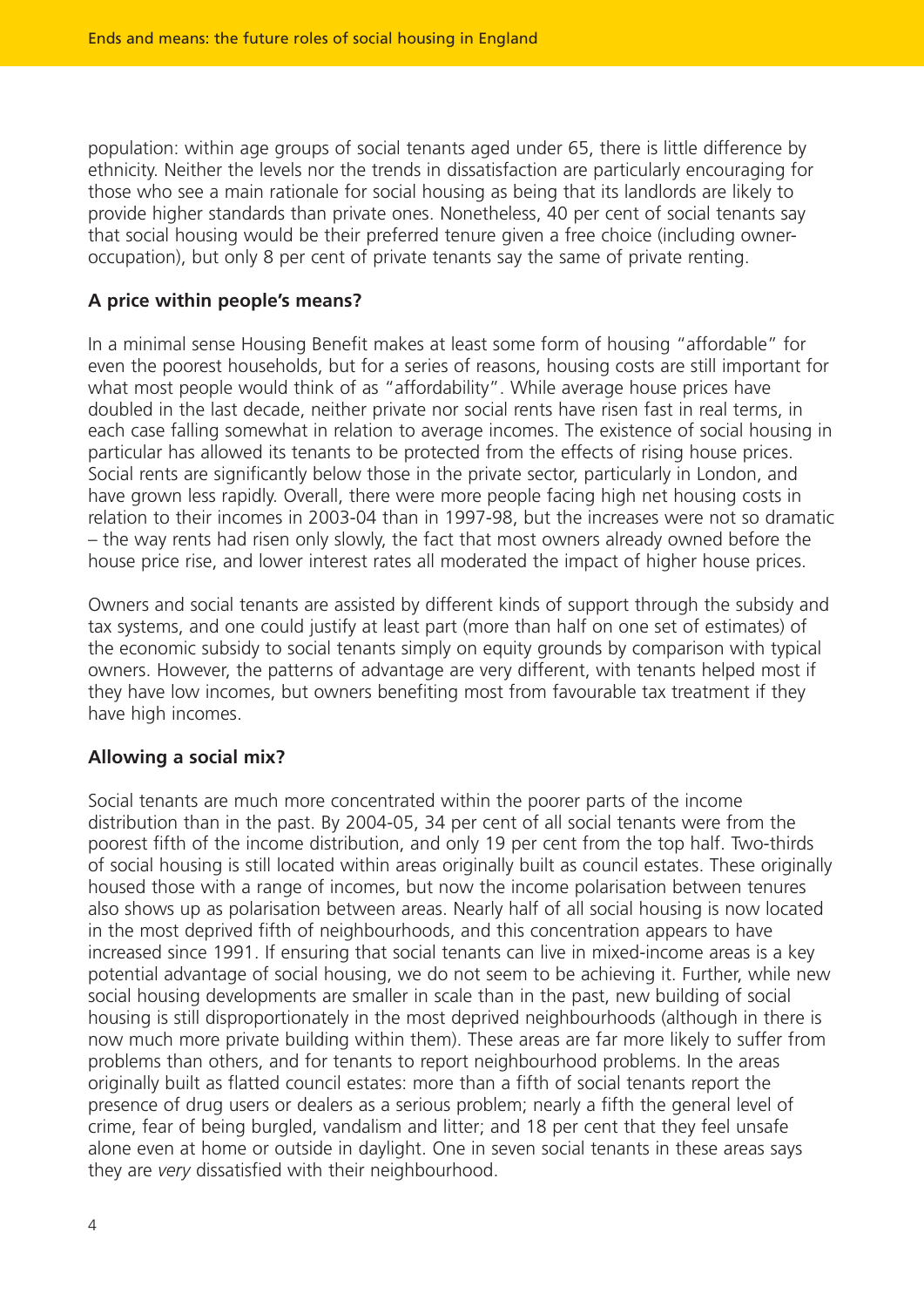#### **Supporting mobility and livelihoods?**

By Spring 2006 more than half of those of working age living in social housing were without paid work, twice the national rate. Some of this is unsurprising given the labour market disadvantages of many social tenants, such as lack of qualifications or disability. However, this does not appear to be the only explanation: employment rates of those living in social housing with particular disadvantages or with multiple disadvantages are substantially lower than those of people with similar disadvantages but living in other tenures. Even controlling for a very wide range of personal characteristics, the likelihood of someone in social housing being employed appears significantly lower than those in other tenures. There is no sign of a *positive* impact on employment of the kind that the better incentives that sub-market rents might be expected to give. Potential explanations of this include: the way those with the greatest needs even within any category are screened *into* social housing, but *out of* other tenures; particular fears about loss of benefits on moving into work within the social sector; the location of social housing and "neighbourhood" effects from its concentration in deprived areas; possible "dependency" effects of welfare provision; and the difficulty of moving home to get a job once someone is a social tenant. There is no evidence on the relative importance of these factors, but the rate of employment-related mobility within social housing is strikingly low. Nationally, one in eight moves is associated with work, but only a few thousand social tenants each year move home for job-related reasons while remaining as social tenants (even within the same area), out of a total of nearly four million.

#### **Alternative forms of support**

People's housing costs are supported in other ways as well as through the provision of social housing (or through favourable tax treatment). Of these, Housing Benefit is by far the largest in scale. While this is by definition well-targeted in distributional terms, it has a significant impact on incentives to work and save. Because of the very steep withdrawal of benefit as recipients' incomes rise, Housing Benefit is a major contributor to the "poverty trap", where people's net incomes rise by only a very small proportion of any rise in gross earnings. The higher the rent paid, the wider this zone. As a result, although the level of someone's rent has no effect on their net gain from working at all, it can make a large difference to their net gain from *extra* earnings. For example, a couple with two children paying a typical private rent of £120 per week would gain only £23 if their earnings rose from £100 to £400 per week (as a result of reduced benefits and tax credits and higher tax and national insurance). However, if they paid a typical social rent of £60, the gain would be twice as much, £55 per week. For those in temporary accommodation, with very high rents paid through Housing Benefit, these disincentive effects extend to even higher earnings levels.

Direct assistance to owners, in loans and grants for improvements and means-tested assistance with mortgage costs (as opposed to through favourable tax treatment) is much smaller in scale. Home ownership is also supported by Right to Buy discounts (which have become more restricted in recent years) and by a series of Low Cost Home Ownership schemes, which allow people to purchase just part of the value of a property. The first of these has had a major effect on the housing market, with nearly 1.9 million social homes purchased under it or related schemes since 1980. The total of people helped into shared ownership of one kind or another is much smaller – about 150,000 since 1991.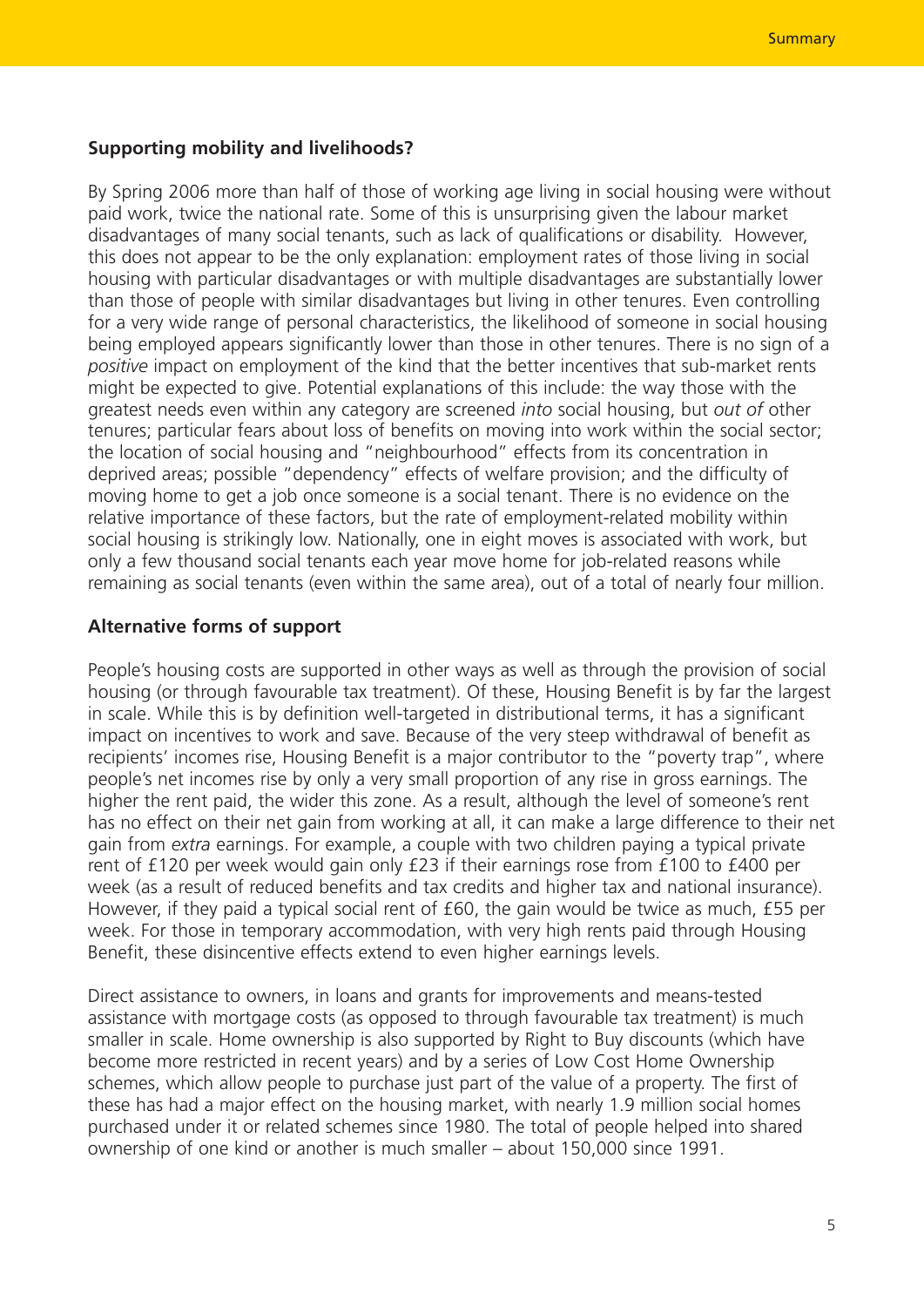#### **Changing pressures**

Several factors will affect the demand for and supply of housing, particularly social housing, in the next few decades. First, the number of households is expected to grow more rapidly in the 25 years from 2001 than in the previous 25 years. The bulk of this growth is expected to be in single-person households, whose needs will be different from those of larger households. Second, the ratio of house prices to household incomes is at an historic high. Looking ahead, econometric models suggest that an increase in new house-building of the scale now being debated might stop the house price to income ratio rising in the long run, but would not in itself lead to house purchase becoming any more affordable (or less unaffordable) than it is now. Third, a notable feature of the last nine years has been a rapid rise in the proportion of young first-time buyers who are doing so with assistance from family or friends. Those who are assisted can afford deposits that are greater than others by the equivalent of more than a year's average income. As the proportion of the elderly who are owners increases, there is the prospect of housing inheritances becoming steadily greater, potentially fuelling a cascade of housing wealth through the generations, helping to support house prices that would be hard to sustain on the basis of mortgages alone. If this occurs, it will make the position of those outside such a cascade – those whose parents and grandparents are tenants – increasingly difficult.

Finally, part of the pressure on social housing was relieved in the 1980s and 1990s by the supply of vacant properties, resulting from some moving out of the sector and from elderly tenants who died. However, in the last five years the number of lettings available for new social tenants has fallen rapidly – from about 250,000 each year in the 1980s and 1990s to 170,000 in 2005 – as it has become harder for existing tenants to afford to move out and as the age structure of tenants has become younger.

Both sides of this equation of (uncertain) long-term demand and supply factors would be expected, other things being equal, to increase the pressure on social housing over the coming years.

## **PART 4: WHAT ELSE COULD WE DO?**

#### **Fundamental reform options**

Given the pressures within social housing and some of the problems arising from its essentially rationed nature, it is hardly surprising that some advocate fundamental reforms that would result in a much more market-based, less rationed system. If rents were closer to "economic" levels, less, or even no, central government subsidy would be required, and social landlords could much more easily increase supply. But such changes could risk losing the potential advantages of social housing outlined at the start of this report. The side-effects of such reform and the higher rents they would entail, particularly in high-cost regions, could be damaging both to promoting work incentives and to achieving more mixed-income communities. They would also have major effects on existing tenants, and it would be difficult to construct systems of compensation that prevented large losses to some (although it is possible to imagine arrangements in which the grant of an "equity share" to existing tenants gave equivalent compensation). However, thinking through ways in which packaging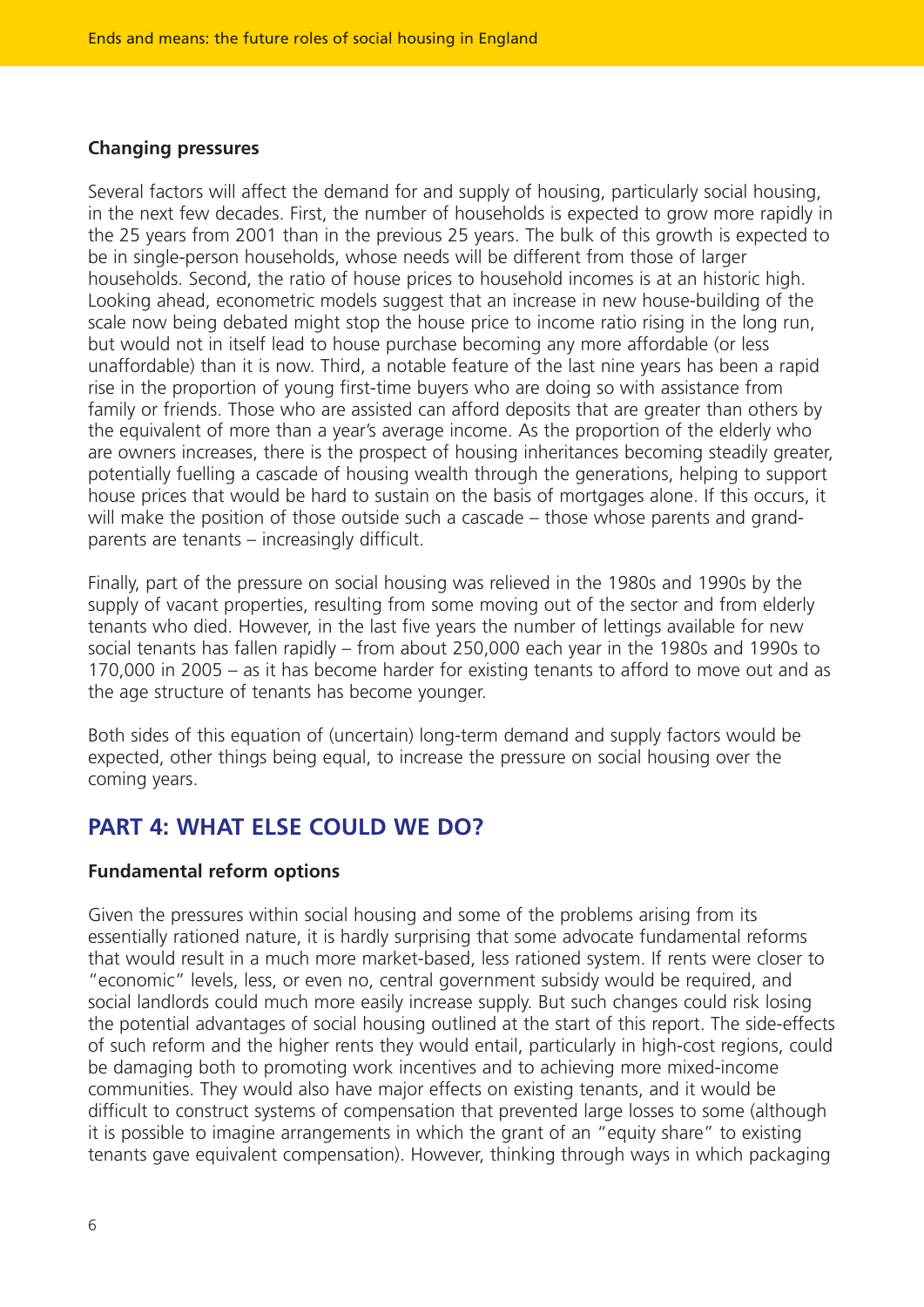support for people in different situations in ways that are not limited to traditional social tenancies, begins to suggest directions in which more modest reforms could both increase the options available and make better use of very scarce and pressured resources. The same package is not necessarily appropriate for all those needing housing support in all parts of the country. At the same time, if fundamental reforms are rejected because social housing *potentially* avoids some of the problems of a pure market, it becomes even more important to ensure that it actually *does* do so, and that the problems outlined above are tackled.

#### **The experience with recent reforms**

The experience with three particular recent initiatives has been encouraging. The Local Housing Allowance pathfinders have put more private tenants in a position where they can make trade-offs between their housing spending and what they get, simplifying the system, but without evidence that people are choosing unsuitably small accommodation in search of a larger saving. Even within the heavily constrained access to social housing that we have today, "choice-based lettings" have proved popular with applicants, have speeded relet times, reduced turnover from new lettings, and have saved local authorities money as a result. The "preventing homelessness" strategy, through opening up simple low-cost options such as rent deposits, advice, mediation and support has led to a significant fall in the number of people pursuing the statutory homelessness route of access to social housing.

These initiatives have several things in common. At their heart they treat those in need of housing support in a more adult way – moving towards a system where people make more of their own choices from a wider range of options, providing support when people need it. In particular, they do not start from the assumption that there is a single solution, to be chosen by administrators on behalf of those who make it to the end of a rationing process. The progress they have made suggests that such principles could be applied more widely.

#### **The importance of the existing stock**

Much of the focus of the policy debate and of social landlords is often on the flow of new units, and the treatment of new entrants to social housing. Yet even over a ten year period, what happens to the existing stock and current tenants will be far more important in determining the success of social housing. A stronger focus on the existing stock and current tenants highlights both the advantages of recent policy shifts that have meant more attention to the physical condition of existing property, but also of getting management right in a way that reverses recent trends in dissatisfaction. At the heart of some of the problems is the limited "exit" power of tenants paying sub-market rents, who cannot take their subsidy with them. To tackle this, the varied options for tenants to use more "voice" power need to be strengthened. As the recent Tenant Involvement Commission put it, a "dream landlord" would first and foremost get the basics right, but would then "go the extra mile" in offering genuine choice to tenants. Social landlords report themselves increasingly constrained, however, in the choices that they can make between, for instance, rents and levels of service.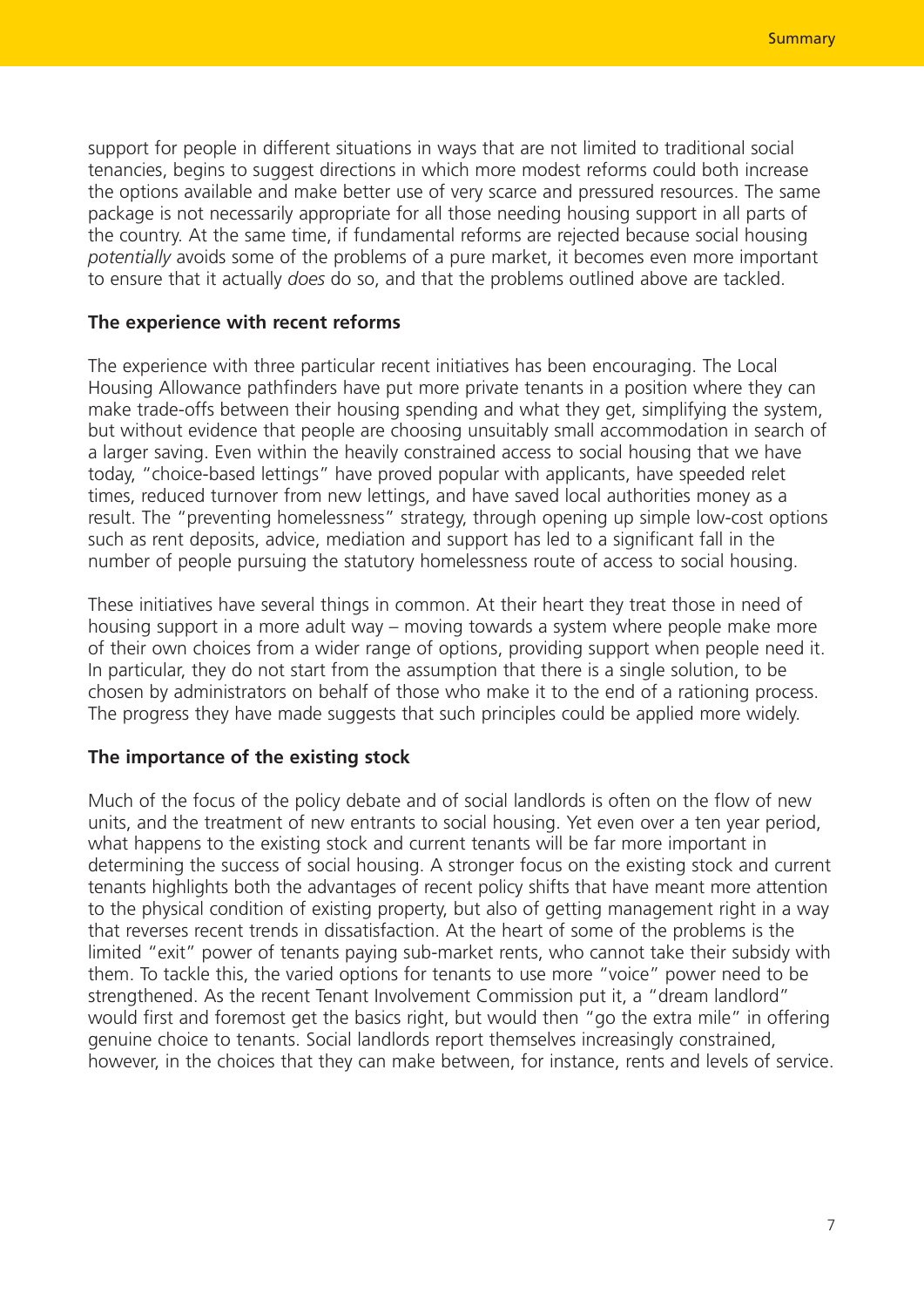#### **Mixed-income neighbourhoods**

If we are to ensure that social housing is no longer located in predominantly low-income areas, it is not enough just to ensure that this is true of the comparatively small amount of newly built stock (although this is of course important to avoid replicating the mistakes of the past). Six approaches could contribute to achieving this within the existing stock:

- Large-scale remodelling and rebuilding may sometimes be the only alternative, but its high cost and the impact on existing residents and communities make it of limited use as a way of improving the income mix in the areas where a large proportion of social tenants live.
- Examining the way allocations and access policies work to try to reduce the extent to which they are sometimes an engine of polarisation, even within the social housing stock. The positive experience with choice-based lettings could contribute further to this.
- Like-for-like sales and purchases (such as in the Joseph Rowntree Housing Trust's Selling Alternate Vacants on Estates scheme) or using the proceeds of market renting of existing properties to finance purchases in other neighbourhoods to diversify the stock of social landlords.
- In different parts of the country there is potential to use vacant land within predominantly social housing areas to bring in both new stock for sale, low-cost home-ownership or market renting through infill and to generate resources to improve the existing stock or provide new affordable housing.
- Retaining higher-income tenants through high quality management, improving neighbourhood conditions and services, and diversifying the options open to them. Their retention could be seen as success in making the sector genuinely one of choice, rather than as a failure of "targeting".
- Most fundamentally, however, the income mix within an area will be changed, if the incomes and employment prospects of existing residents can be improved.

#### **Supporting livelihoods**

The report suggests five directions in which housing-related policies might evolve to give better employment outcomes for social tenants and from the resources involved in providing social housing. The first four of those could occur within the existing framework for providing social housing, the fifth would mark the start at least of a more radical shift.

■ *Housing Benefit:* Both tenants' and sometimes employment staff's knowledge of how Housing Benefit operates can act as a barrier to seeking work, if people do not know that it may continue in low-paid or part-time work. Less rapid adjustment of entitlement to changing circumstances could help both stability of income on a move into work and reduce the administration involved. The financial inclusion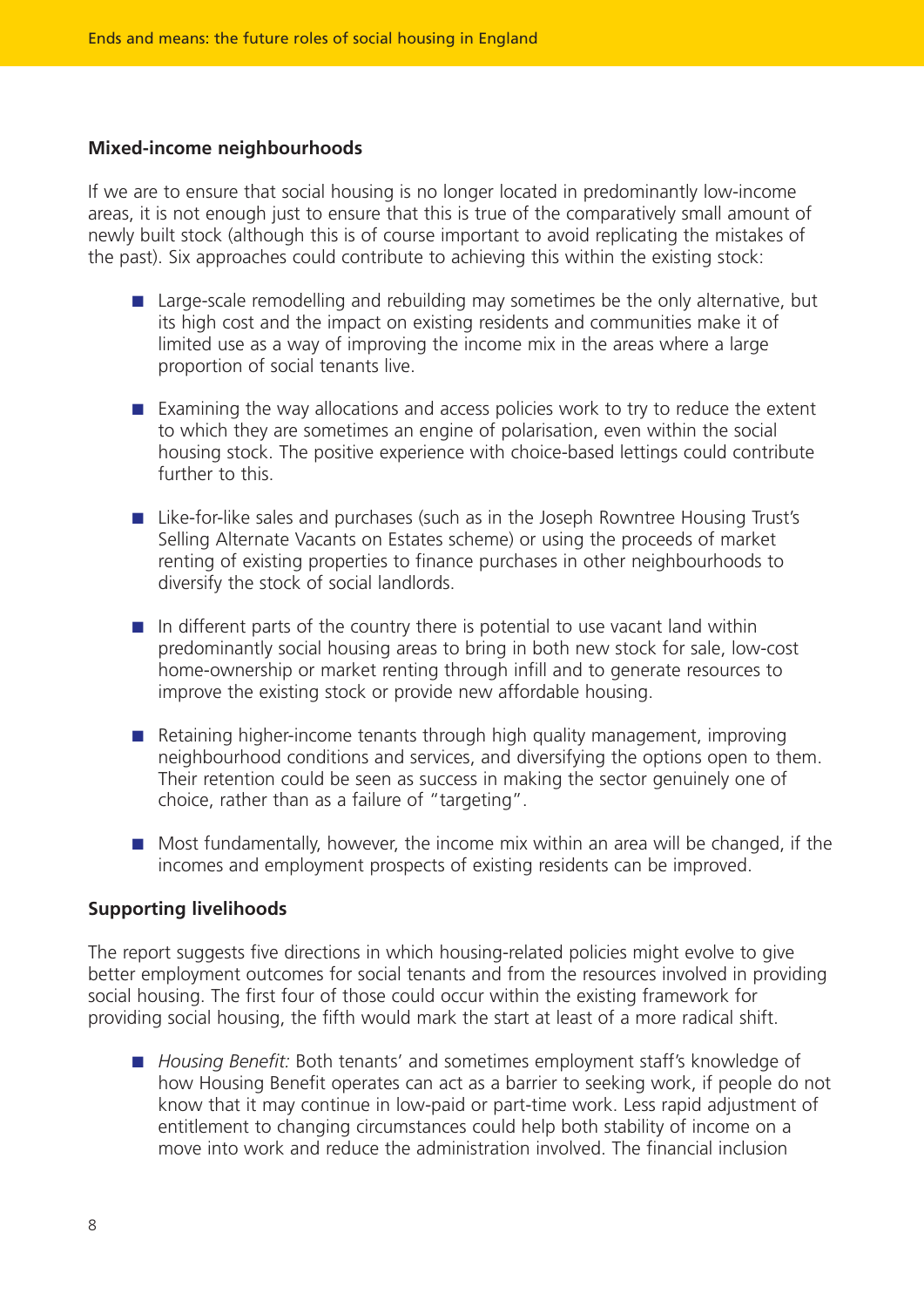benefits found in reverting generally to paying Housing Benefit to private tenants rather than to private landlords suggest a case for re-examining whether this should be extended to the social sector.

- *More integrated support:* Housing and employment support tend to operate in separate boxes, but often what initially appears as a housing problem may have its roots in problems in the labour market. For some young people, for instance, combined employment and skills support with accommodation of the kind offered by foyers may be more appropriate than routes to a permanent social tenancy. For others, the stability and sub-market rents that social housing offers should help work incentives, but both housing "enablers" and employment services could capitalise more on these advantages, as some current experiments are beginning to do. Initiatives such as the Department for Work and Pensions' "Pathways to Work" pilots have shown the value and cost-effectiveness of personalised support for people with labour market disadvantages. From the employment perspective, paying for temporary accommodation through individual Housing Benefit at sometimes very high rents gives unhelpful disincentives for those who may end up living in it for several years.
- *Local employment:* There is clearly more potential for public services of all kinds, not just housing, to generate local employment. Social landlords can be important partners in neighbourhood regeneration programmes designed to improve links to work and skills. Initiatives such as the Working Neighbourhoods pilot show the potential for employment initiatives to work at a neighbourhood level, but also the issues involved in their implementation.
- *Mobility:* Job-related reasons (including, for instance, potential childcare support) and the fact that an existing tenant transferring within the existing stock creates a vacancy behind them could be included as factors in establishing priorities for who can move. Expansion of "Choice-Based Lettings" onto a basis that covered wider areas, building on the experiments already taking place in parts of the country would also help mobility to some extent, but within what remains a heavily rationed system.
- *More fundamental reforms:* Thorough-going reforms to increase social rents to much less deeply subsidised levels could reduce the rationing constraints within which social housing operates. However, in high-cost regions, this could greatly extend the poverty trap and worsen work incentives. In relatively low-cost regions, the impact on incentives would be much smaller, although even in such regions very careful design would be needed to cope with higher cost areas within them and to offset impacts on existing tenants.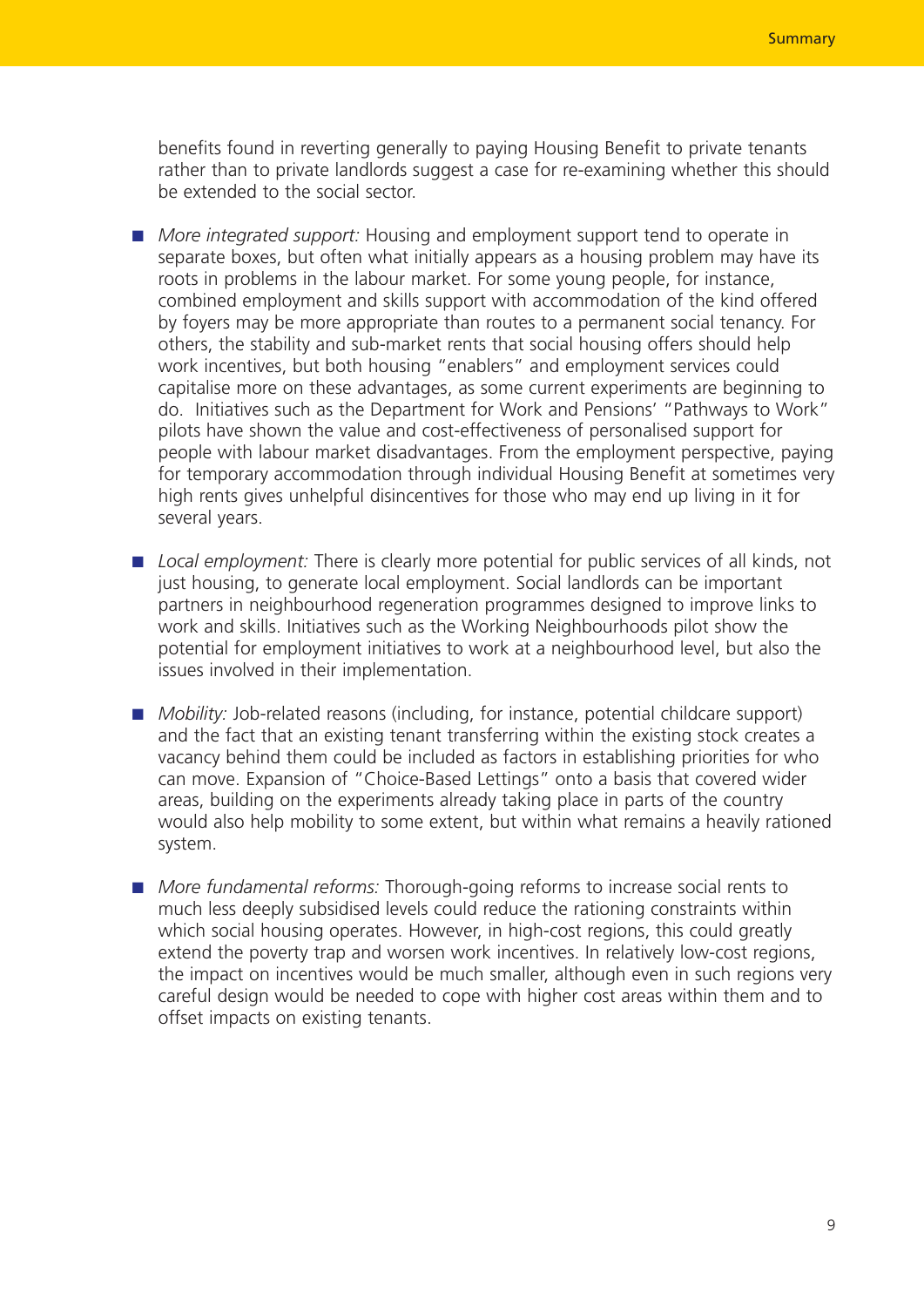#### **Offering a varied menu**

One of the frequent calls in discussions for this review was for there to be a more varied "offer" to prospective tenants than the standard secure tenancy, and for social landlords to offer a wider range of housing options, as some are doing already. Looking at the scale of different kinds of housing support at present, there appears in particular to be considerable scope for broadening the scale of intermediate options involving partial equity purchase.

Under present arrangements there are large differences between the values of purchase rights open to different kinds of social tenant, raising problems of equity and complexity, and sometimes acting as a barrier to mobility within the stock. A radical option would be to review ways in which common equity purchase rights could be applied *across* social housing on common terms. The generosity of the terms available would depend on policy-makers' key objectives: simply offering a more flexible alternative to the value of remaining as a social tenant might imply less generous terms than historic Right to Buy discounts; positive encouragement might imply systems where any equity purchase was matched with a grant of additional equity in a more generous way than implied by neutrality.

Offering a "more varied menu" to tenants and prospective tenants applies at two stages:

- At the point where someone presents themselves as being in housing need, for some, a route through to a traditional social tenancy may be most appropriate, but for others, quicker, more flexible support may be the most appropriate way of meeting their needs. For those with some margin above the ability to pay a social rent, low-cost home ownership options may be both preferred by them, but also cheaper than the long-run cost of social housing.
- For existing tenants, a system of regular review every few years could run through whether someone's circumstances had changed to allow them to take up a different part of the "offer". This could range from saving through additional payments on top of rent, to part equity purchase. Subsequently, some could benefit from the ability to "staircase down", to draw out part of their equity when they needed it. Eligibility for such options could be used as an incentive to avoid rent arrears or other problems, as with the Irwell Valley Housing Association's "gold service" scheme.

With more varied options, advice and support in navigating through them is crucial. At the same time, if social landlords are playing more varied roles (which some already are), issues arise of how to establish a regulatory structure that protects the interests of tenants, while allowing such diversification, which it would be helpful for the Cave Review to examine.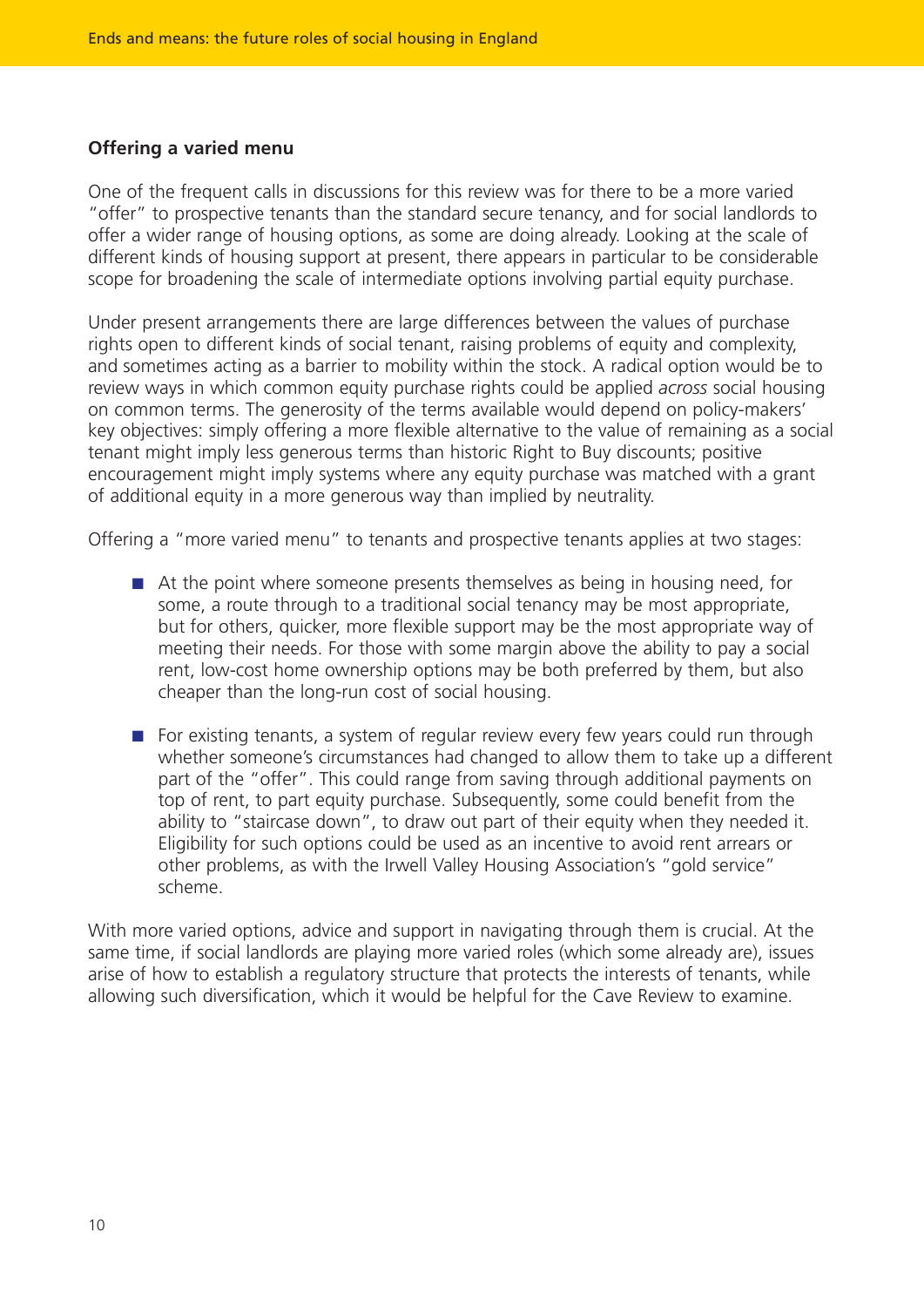#### **Conclusions: Ends and Means**

Social housing plays a crucial role for nearly four million households in England. It gives many families stability and security in a fundamental part of their lives. The quality of housing it provides is usually significantly higher than tenants with low incomes could afford in the private sector. The existence of social housing has protected affordability for its tenants even while real house prices have doubled in the last decade. Social landlords often play a leading role in the renewal and regeneration of some of the most deprived parts of the country.

In one sense, then, the answer to the core question asked of this review, what role should social housing play in 21st Century housing policy, is clear: there is no reason why social housing should not continue to play this vital role, and in considering policy change its benefits should not be put at risk. However, the evidence suggests that in terms of some of the key reasons for using social housing to achieve housing policy aims, the outcomes are at present disappointing. In part this reflects the sheer pressure the sector is under as alternatives become less affordable and as the supply of social housing available to relet declines. But more could be done to achieve better outcomes for existing tenants and for others in housing need.

This report suggests four directions where debate is urgently needed about the most effective ways in which policy could better achieve the underlying objectives of social housing and of housing policy more generally. In particular, what can be done:

- To increase the attention given to the existing stock and tenant population?
- $\blacksquare$  To support more of an income mix within existing communities?
- To support the livelihoods of tenants and others in housing need?
- To offer a "more varied menu" for both prospective and existing tenants?

One of the encouraging aspects of the discussion is that making progress in one direction is not necessarily in conflict with progress in another. Indeed, some potential objectives may reinforce one another. Promoting and sustaining mixed-income communities may help reduce negative "neighbourhood effects" and improve labour market integration. Measures that support the livelihoods of existing residents help the income mix within the areas where they live. Offering a wider range of options to existing residents as their circumstances improve could hold in some people with the greatest economic potential. Offering a wider range of options to those newly presenting with different degrees of need may both allow available public resources to stretch further and better meet varied preferences and needs.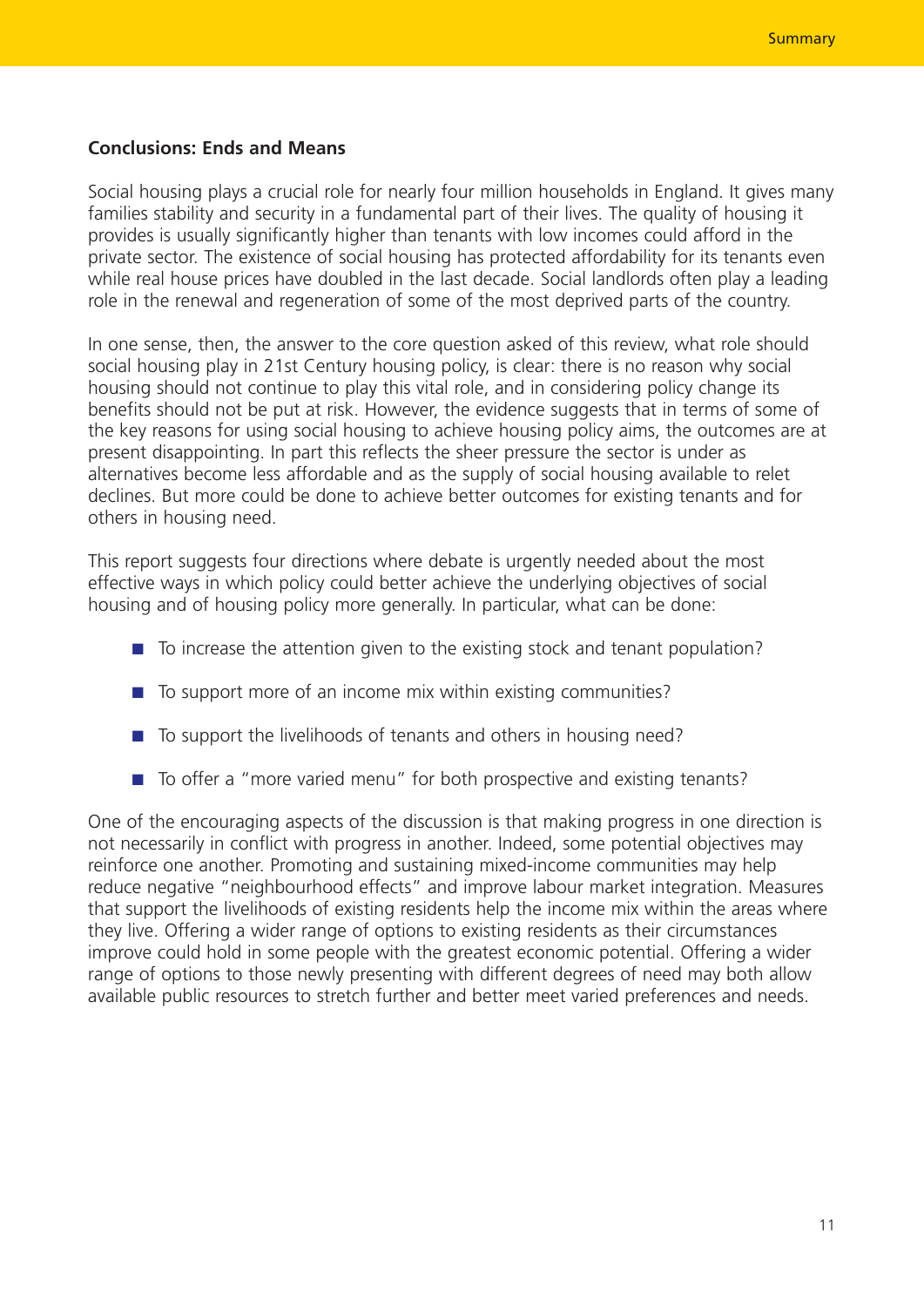How far policy moves will depend on priorities and, in some cases, on available resources. But if social housing is to fulfil its potential, new approaches are needed. At their root we need to move beyond an approach where the key function is one of rationing and trying to establish who is *not* eligible for social housing to one where the key question is "How can we help you to afford decent housing?" and "Here are your options". Within this, housing in itself is not the only issue. The overall policy aim may remain achieving "a decent home for all at a price within their means", but historically we may have given too little attention to the last part of that – doing enough to support people's livelihoods and so boosting the *means* at their disposal.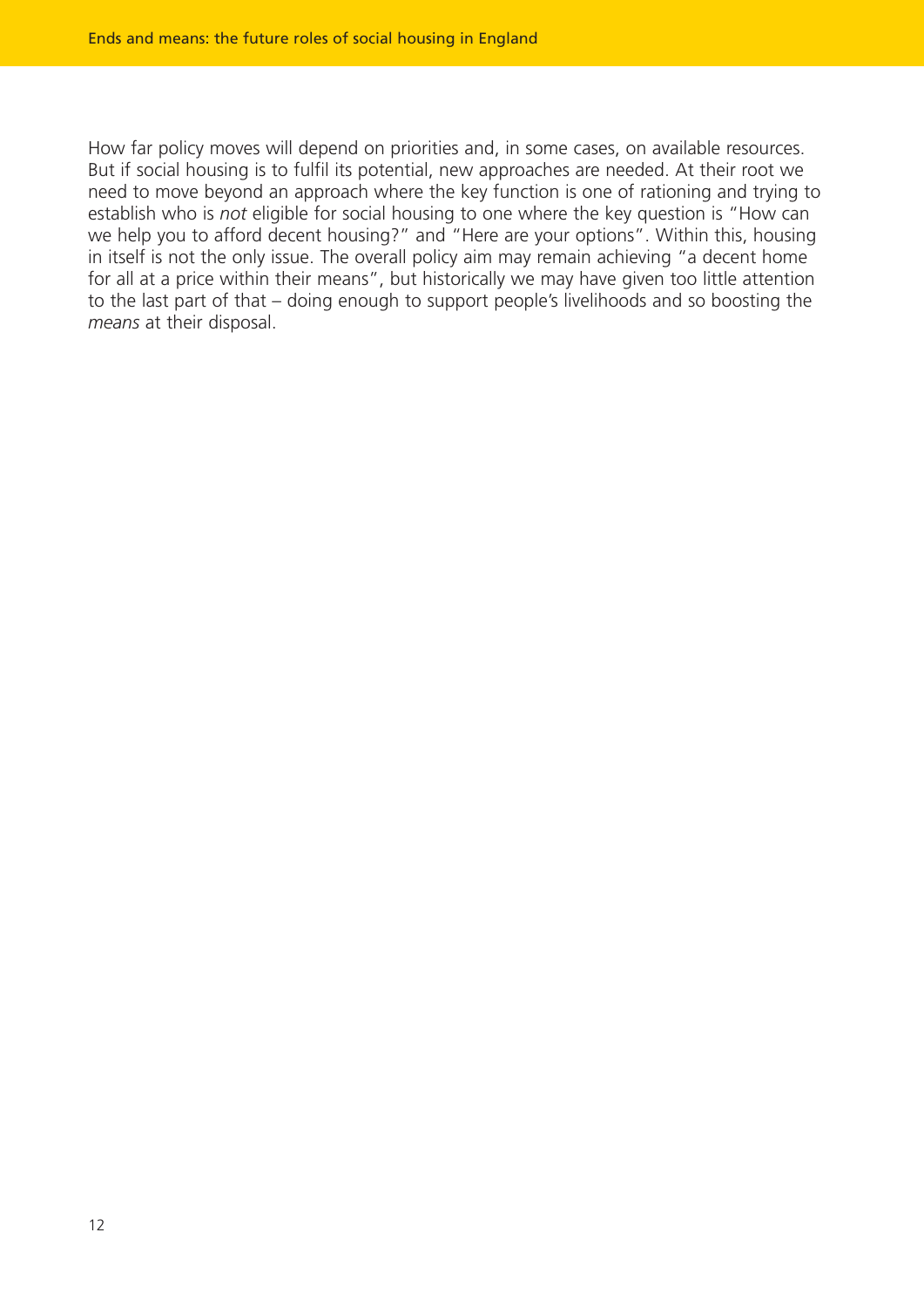## **1. INTRODUCTION**

In July 2006 I was invited by the Secretary of State for Communities and Local Government, the Rt. Hon. Ruth Kelly, MP, to carry out an independent assessment of the aims of social housing. The terms of reference for this assessment are attached to this report as an annex, the main objective of which is to help the Secretary of State "stand back and ask what role social housing can play in 21st Century housing policy". The aim of this report is therefore to provide the background and analytical framework against which the implications of different answers to such a fundamental question can be debated both inside and outside government.

Amongst other issues the report covers key questions raised by the terms of reference, in particular:

- What can social housing do in helping create genuinely mixed communities?
- Can the way we run it encourage social mobility and opportunities, including in the labour market, for people to get on in their lives?
- Can social housing and other support be more responsive to changing needs and enable greater geographical mobility?

The report looks at the possible trade-offs between these and other objectives – but also, more encouragingly, at the ways in which achieving some of them may reinforce each other. One of its conclusions is that, in approaching the traditional aim of housing policy, of trying to ensure "a decent home for all at a price within their means", we have given too little attention the to last part of that, to the ways in which housing policy may help or hinder people develop their own livelihoods, and so the means which they have at their disposal to meet housing and other needs.

The structure of this review was to examine first the principles underlying the use of social housing to deliver policy objectives, then the evidence on how well different objectives are being met, and then to look at policy options. The report has a similar structure. Its first part examines in Section 2 the aims of housing policy and the rationale for using "social housing" (taken here to be housing provided, normally at sub-market rents, by not-for-profit landlords) as one of the instruments to achieve them. Section 3 sets this role in the context of the other policy instruments available, of which social housing is only one. Part 2 sets out information on the background against which social housing operates in England today (figures and tables in the report refer to England unless otherwise stated): Section 4 presenting data on overall housing conditions and trends in them; Section 5 more specifically on the scale and role of social housing; and Section 6 on the resources applied to social housing and other policy instruments.

Part 3 sets out the main analysis of how successful social housing is in meeting some of the objectives which act as a strong rationale for its use, looking successively in Sections 7-10 at evidence on quality, affordability, promoting a social mix, and supporting mobility and livelihoods. Section 11 presents evidence on alternative instruments to social housing (such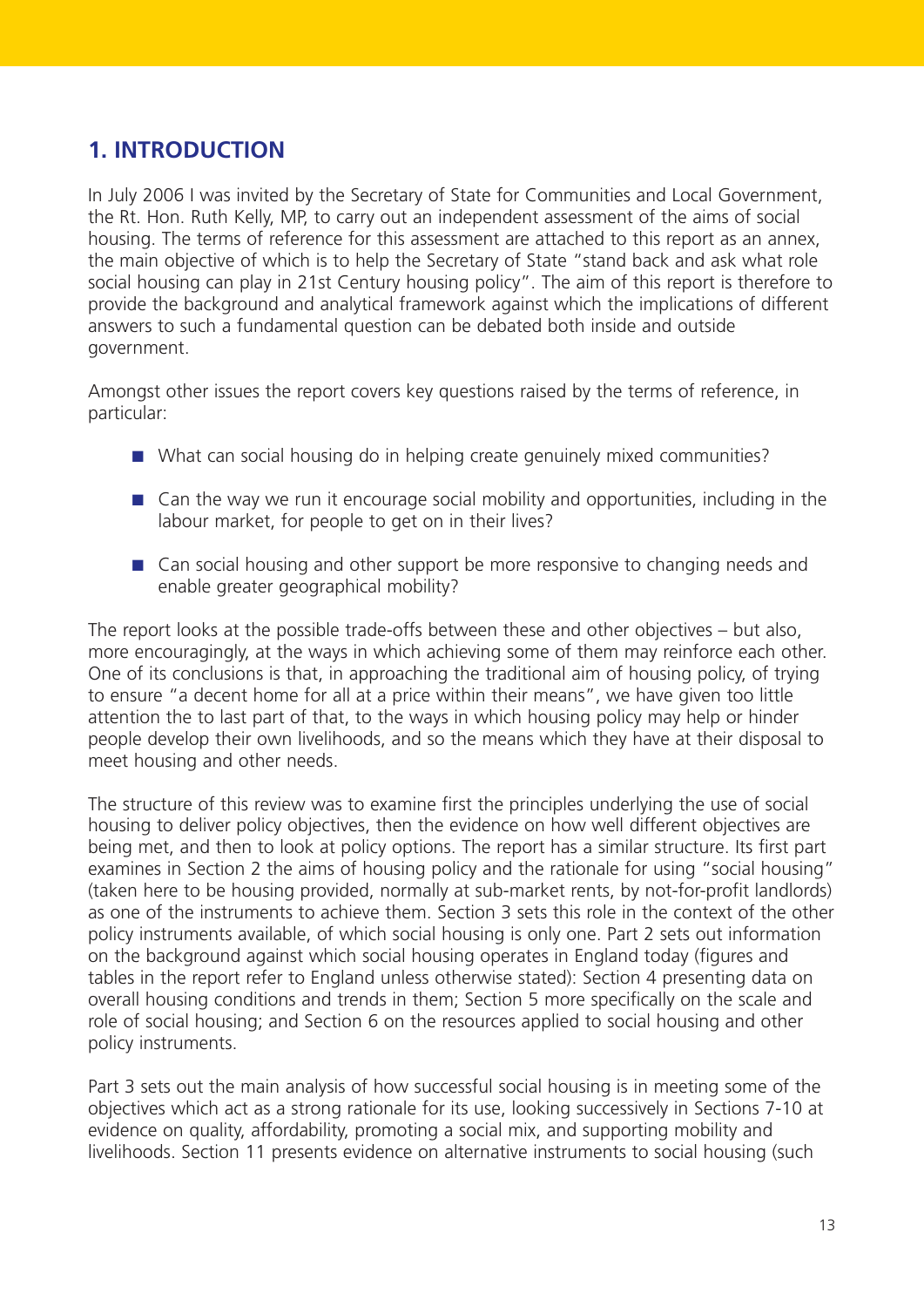as Housing Benefit or assistance to owner-occupiers). Section 12 examines some of the (generally intensifying) pressures within which social housing operates and which form the context within which policy needs to be debated and made.

The start of the final part of the report takes stock of this evidence and suggests that, crucial as social housing is to the lives of nearly four million households in England, there are respects in which it could meet its aims more successfully. The rest of the report therefore discusses possibilities for reform. This starts in Section 13 with possibilities for fundamental reform to the system, and their advantages and disadvantages. Section 14 discusses the practical experience in the last few years with recent reforms of Housing Benefit, lettings policies, and preventing homelessness. The next four sections set out possibilities within four directions where the analysis suggests policy and practice change might be helpful: increasing attention to the existing stock and its tenant population (Section 15); promoting mixed-income neighbourhoods (Section 16); the role of social housing in supporting people's livelihoods (Section 17); and offering a more varied "menu" of support for tenants and prospective tenants (Section 18). The final section sets out some conclusions in the light of this discussion.

The nature of this review, its focus, and the time available for it mean that it is not intended as a comprehensive account of all aspects of social housing, let alone of housing policy as whole. In particular, it does not discuss how social housing should be managed, or specific issues connected with supported and rural housing, important as each of these is. A separate review is being carried out by Professor Martin Cave of the regulation of social housing, which is due to report in the Spring of 2007. Nor was there time to make any systematic comparisons with the role of social housing in other countries.1

In the suggestions that I make for possible directions of policy reform, I make no claims for originality, as they draw on many other people's ideas, and indeed on examples of approaches already being used by both housing associations and local authority landlords. Many individuals and organisations kindly made helpful written submissions and suggestions. As well as informing my own work, I hope that they will also be able to inject their ideas and experience into the debate that may follow. More formally, the Chartered Institute of Housing kindly arranged a number of consultative meetings of people involved in social housing in different ways and a "web forum" (a flavour of which can be seen in Box 13.1). The National Communities Resource Centre at Trafford Hall, Chester also kindly organised an event involving people involved with tenant and other community organisations (see Box 15.1).

<sup>1</sup> For issues connected to rural housing, see in particular the *Final Report of the Affordable Rural Housing Commission*, 2006. For a review of the overall "supporting people" programme, see Audit Commission (2005), *Supporting People*. For more detailed discussion of issues around shared equity housing see, *The Report of the Shared Equity Task Force* (HM Treasury and Communities and Local Government, December 2006). There is an extensive literature on housing policy and social housing in other countries. See in particular the papers that can be downloaded from the website of the European Network for Housing Research (http://www.enhr.ibf.uu.se/). An edited version of the papers from a conference held by the group at the London School of Economics in the Autumn of 2006 will shortly be available from the LSE. See also D. Maclennan, *Looking forward, aiming higher: The future of social housing in England* (forthcoming from the Joseph Rowntree Foundation), which draws on international experience to shed light on some of the issues covered by this review.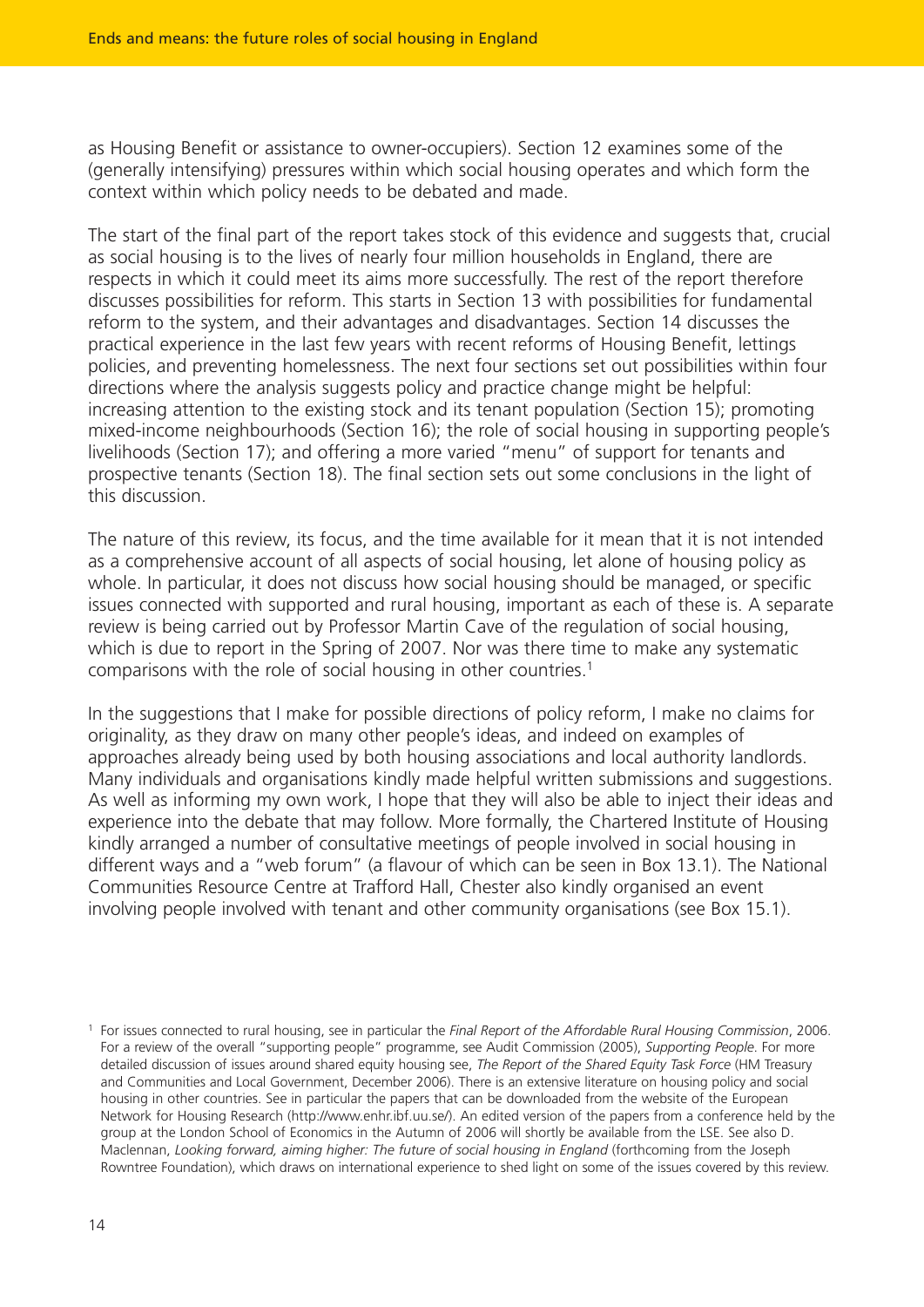As requested by its terms of reference, the aim of this report is to assess different objectives and implications for the direction of travel on reform, rather than to make detailed policy recommendations. As will become evident from the evidence presented here and the conclusions to which they lead, there are important issues that require urgent debate, but specific policy responses would require careful design and consultation. This report is designed to contribute to the beginning of such a process rather than be the conclusion of it.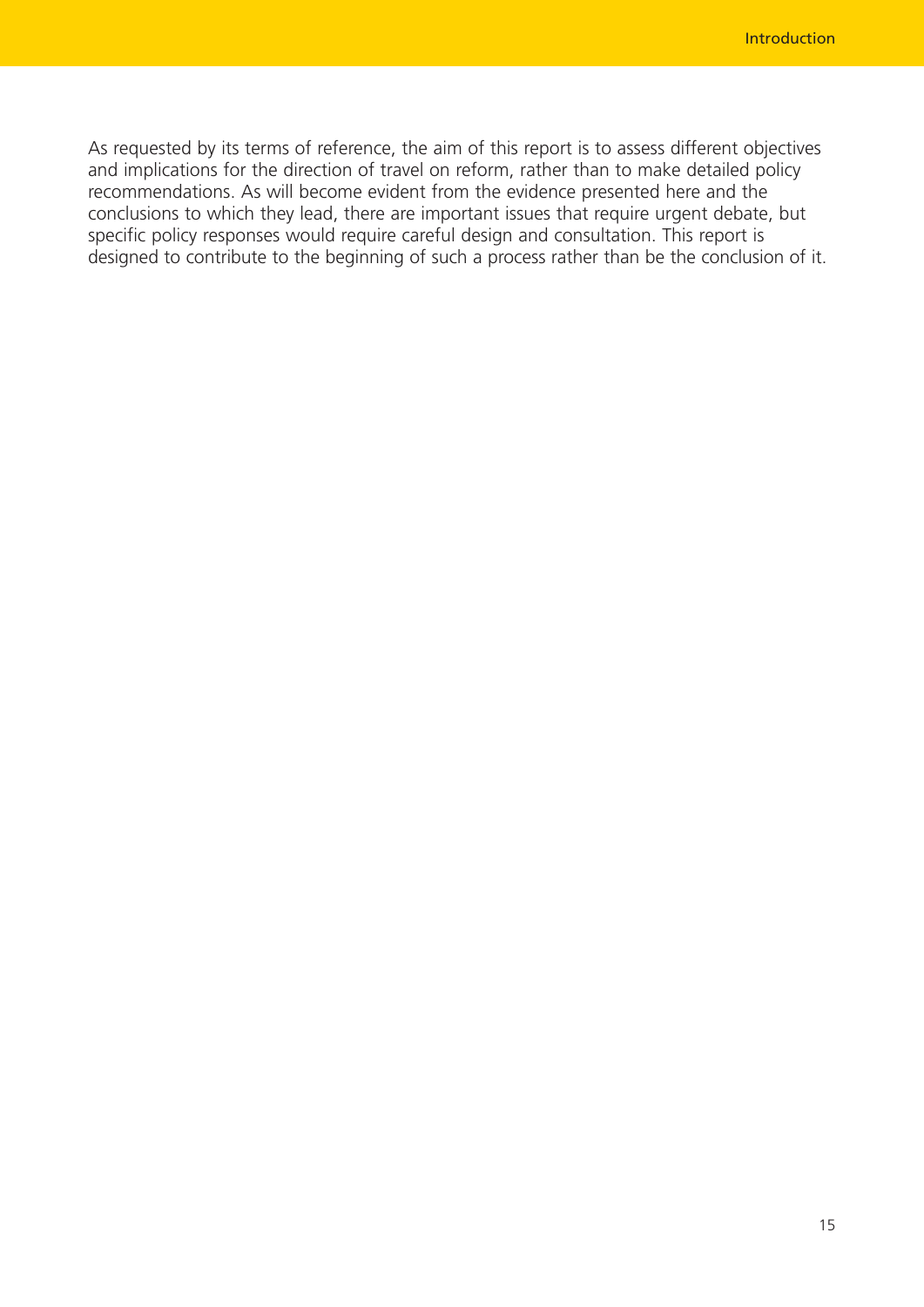# **PART 1: WHAT ARE WE TRYING TO ACHIEVE?**

## **2. AIMS**

For more than thirty years the overall aim of English housing policy has been summarised by variants of the slogan, "a decent home for all at a price within their means". This formulation has two sides, one to do with housing objectives, the other to do with income distribution (and, as we shall see, wealth is becoming an increasingly important part of the "means" some people have to obtain housing in the market, while others do not). Social housing – taken in this report to mean housing run by not-for-profit or public landlords for rent, normally at below-market rents – has been one of the main instruments used to try to achieve this aim. The range of alternatives is discussed in detail in Section 3 below, but there are clearly other instruments (such as cash benefits or low-cost home ownership schemes) that could be used to achieve such "affordable housing" objectives. As a starting point for assessing the role of social housing in the twenty-first century, and how well it fills that role at present, it is helpful to start with an analysis of why social housing has been such an important, at times dominant, part of the policy mix.

#### **Why housing, not cash?**

First, if the main concern is with helping people who could not otherwise afford "decent" housing to do so, the most straightforward approach would be to transfer cash to them through social security benefits, or other transfers, such as tax credits. In other – arguably just as important – aspects of support for people's standard of living we are content as a society to help people through untied cash, and let them get on with it. We do not, after all, give food parcels to people who could not otherwise afford enough food. Rather, through cash benefits such as Income Support, we put them in a position to buy more than they could do otherwise, and leave them to make their own choices through the market. However, there are other areas where direct provision may be preferred for *efficiency* as well as equity reasons, including health care and school education. Essentially there are three related reasons why countries have tied support specifically to housing (reasons which will, of course, appeal more to some than to others):

■ *Paternalism*: Unfashionable as it may sound, a major driving factor behind specific support for housing consumption (and for other services provided "in kind", such as education) has been the idea that some people, if simply given the cash, would spend it in ways that others would judge to be against their own long-term interests – for instance, living in crowded, squalid accommodation, while spending the money that could have paid for adequate housing on gambling, drink or high-living, or less dramatically, prioritising short-term needs instead. There has been a further motivation that other family members, such as children in particular, might be adversely affected by their parents' short-sighted consumption decisions if support were not tied to a particular form.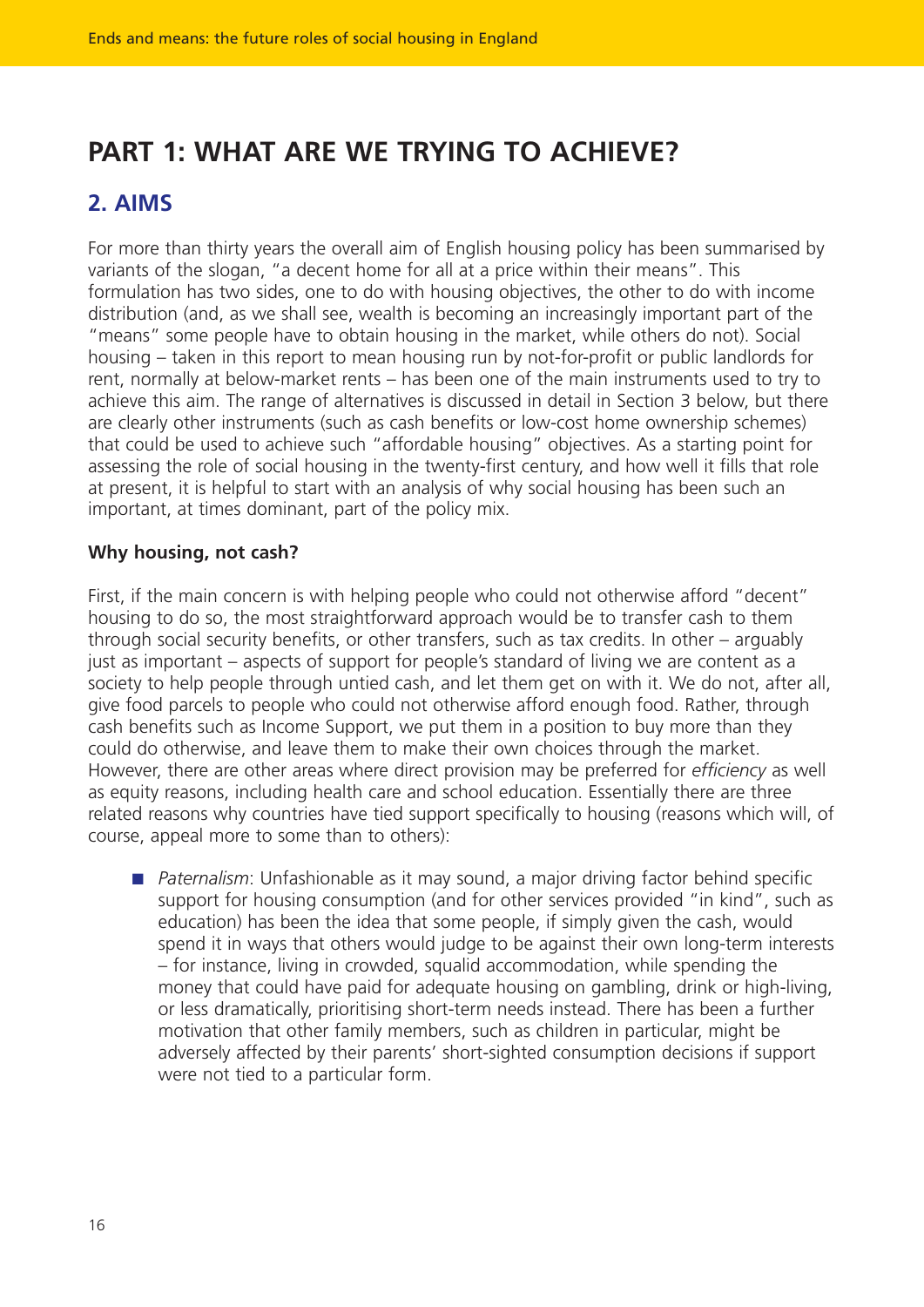- *Merit goods*: This first motivation also manifests itself politically in the idea that housing is a "merit good" – tax-paying voters may be happy to support transfers to those with low incomes if they are tied to a particular form of consumption, but not if they come untied. Thus, at present we run a social security system where the cash available to a couple receiving Income Support is £90 per week, but in central London they could be receiving a further £290 in Housing Benefit towards their rent (Box 11.1). Tying the larger part of the payment to housing costs might be more politically acceptable than simply paying them £380 each week in cash – although it is notable that some other countries run more generous systems of cash support, often relying on social insurance, and can then rely less heavily on specifically housing-related payments.
- *Externalities*: Thirdly, there are ways in which one person's housing consumption affects others. If one house falls into decay, problems may spread next door. If one house is visibly in poor condition, the perceptions of the neighbourhood may be affected, affecting the quality of life of others, and possibly their property values. Seeing visible neglect of one property and its surroundings may lead to others neglecting theirs, setting up a wider downward spiral.

Note that these three arguments are all, in one sense or another, about minimum standards. We may be prepared to try to ensure that people reach a particular standard of housing through specific housing subsidies, but the same arguments would not necessarily lead us to subsidise all housing consumption beyond that standard. Note also that with each of the above justifications we are over-riding the valuation that people might put themselves on the housing-related support they receive. Given the choice, they might be prepared to settle for a smaller amount of cash to spend as they choose, but we are also trying to achieve wider social benefits. If the *cost* of housing provision is greater than the *value* its recipients might put on it, this is not *per se* an argument that the form of provision is inefficient: but it is an argument for checking that any gap is creating something that is socially valued.

A fourth argument is more general. That is that buildings are long-lasting and can be inflexible. Future generations – potentially better off than ours – may want better housing conditions, and *might* appreciate a legacy of more generously-built property than we would choose today, as opposed to the other kinds of assets (or reduced liabilities) we might bequeath to them. Whether we are very good at "building for the future" is another matter, but there are certainly people today who appreciate the space standards laid down by the 1961 Parker-Morris report with its self-explanatory title, *Homes for Today and Tomorrow*.

#### **Why** *social* **housing?**

But arguments of this kind say little about the *form* of housing support. They could also be achieved – and are in other countries, as well as for some in the UK – through other instruments such as Housing Benefit, or grants, subsidies, regulation or tax concessions for owner-occupation. Reliance on direct provision by not-for-profit landlords has reflected a further series of concerns or aims: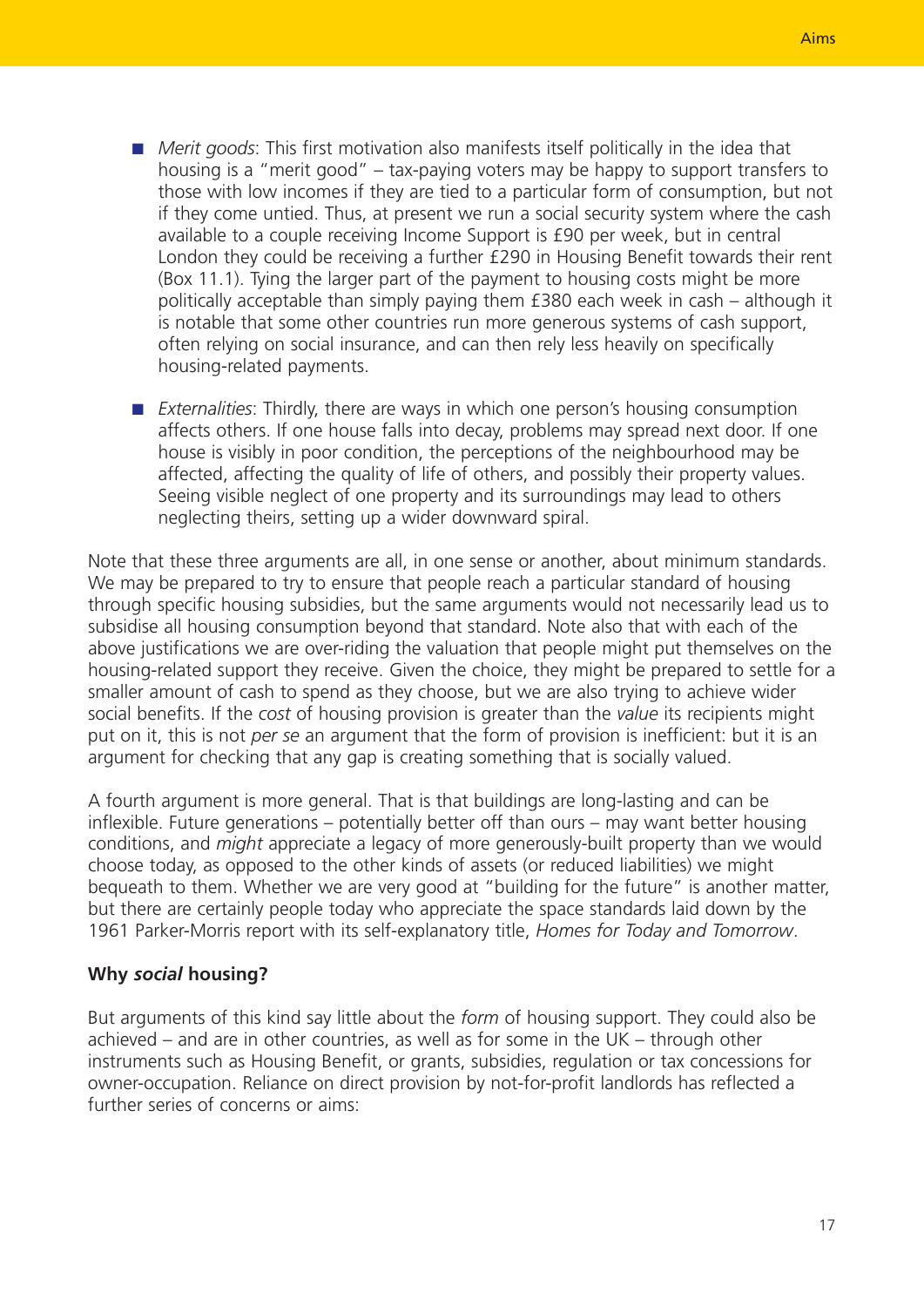- First, there are undoubtedly some people and families whose capacities are so limited or whose lives are so chaotic that they would not be in a position to organise their own housing in the market, or cope with organising its upkeep. While it is not the focus of this report, the important role of "supported housing" within the social sector is sometimes a reflection of such needs, and those going beyond just providing a roof over someone's head. Others may need help at times of crisis, when there are many other pressing needs to cope with, and help with organising a roof over a family's head is crucial. However, such arguments manifestly do not apply to anything near the approaching one fifth of the population living in social housing, and even where they do, there could be other forms of support that could be given that do not necessarily involve non-market provision of the housing.
- More generally, the weak position of an individual or family with limited means faced with the substantial time and financial costs of moving may leave them open to exploitation by unscrupulous private landlords through high rents, poor maintenance and discrimination. Even today, nearly fifty years on, the fear of "Rachmanism" is still a strong justification advanced for provision through not-forprofit (and more easily regulated) social landlords. In other words, social housing may achieve a better quality of provision than the private sector – and can ensure that certain groups are not discriminated against in access as they might be privately. Linked to this, a development of the "merit good" argument is that some people may support transfers via trusted not-for-profit organisations, but would not support the same resources being channelled via a profit-making route.
- Third, organisations with long-term housing objectives and commitments can provide long-term security of tenure to tenants in a way that private landlords would be unwilling to give (or would charge heavily for the risks entailed), and so allow tenants the stability to get on with the rest of their lives, such as settling children into schools.
- "Social" landlords may indeed be that, operating at a local scale and with a social motivation that allows them to take a wider role, for instance in improving or protecting neighbourhood conditions, but perhaps also in supporting the viability of the areas in which they operate in a way that small private, profit-motivated providers might not. On this kind of argument, one might be less worried if imprecise subsidy systems led to "surpluses" in the long run, as they would be applied to socially-valued aims, rather than taken as windfall profits.
- A dominant argument historically, and arguably still applicable given continuing land constraints and inelastic supply, is that through the use of *supply* subsidies to "bricks and mortar", government can ensure that its resources do indeed create new supply, rather than driving up prices, as might happen if *demand* subsidies to individuals simply led to more cash being thrown at a little-changed supply. In other words, direct subsidies may result in better value for money – although this kind of argument depends on a series of assumptions that may or not be true (for instance, that in the absence of social house-building, the same land would not be used for housing, or not used so intensively).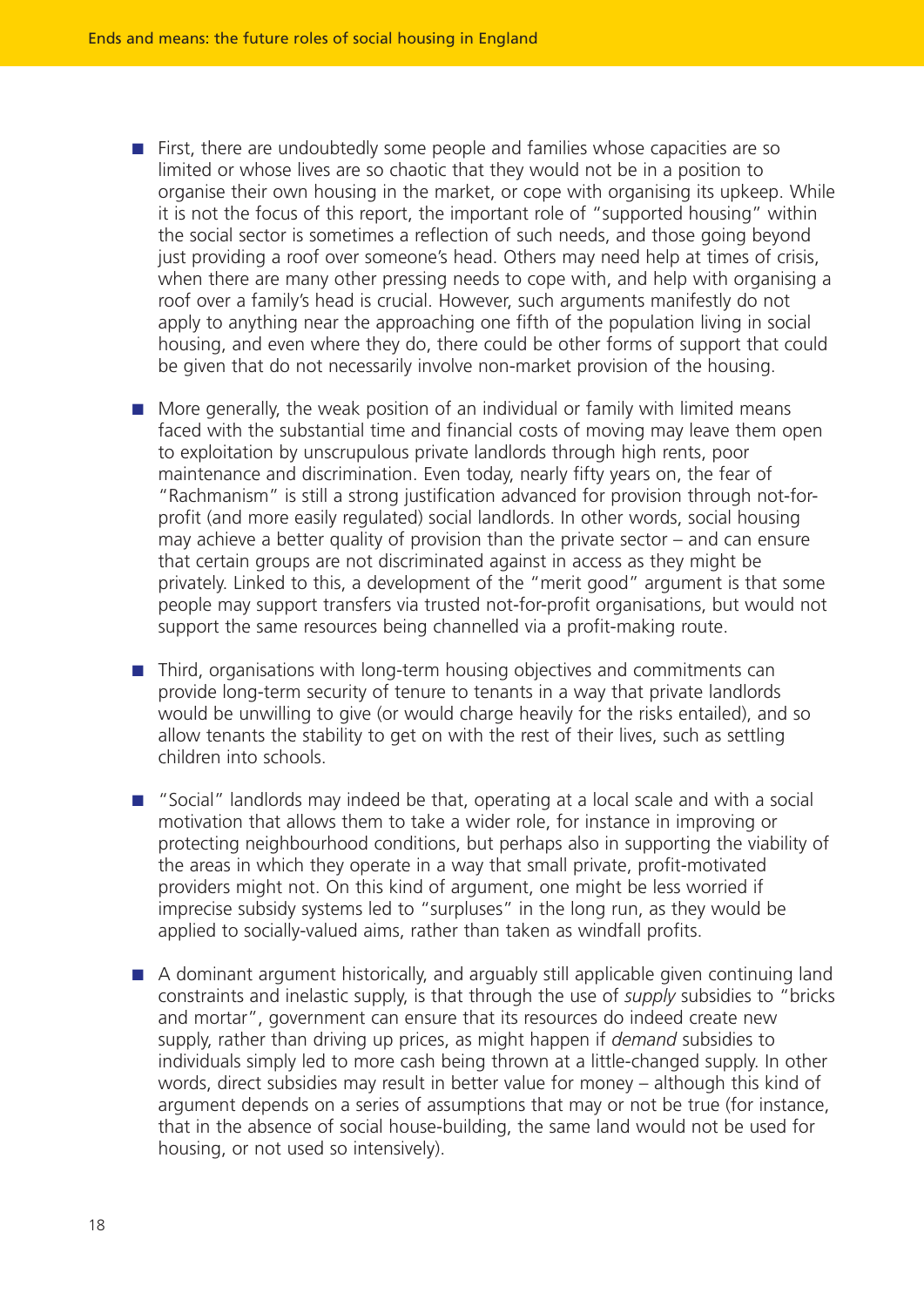A final argument is, however, particularly pertinent to the current state of English social housing. This is that, while demand-side subsidies may be tied in a way that ensures they are spent only on housing, the market may operate in a way that leads to sharp area segregation and polarisation, and to the emergence of low-income ghettoes. Those with low incomes may end up restricted by the market to the least desirable parts of towns and cities. In the extreme, if there were no link between housing support and regional costs, people with modest means might end up unable to live in higher-cost regions. A crucial advantage of social housing is thus the *potential* for breaking the strength of the links between household incomes and location, in a way that could make it much easier to sustain mixed-income neighbourhoods than systems relying exclusively on market provision.2

There is also another kind of argument, running in the other direction: providing "adequate" housing but of a low standard, or in an undesirable location, may be a way of achieving a minimum physical standard of provision for those with no other choice, but acting as a rationing device to limit demand for subsidised provision from those who then choose something of higher quality, even without the subsidy.

#### **Why sub-market rents?**

Arguments of the kind above may lead to a preference for social landlords, rather than reliance on market provision, or at least to a not-for-profit sector competing against profitmaking providers. But they do not in themselves necessarily lead to that provision being at subsidised, sub-market rents, rather than, for instance, market rents being charged, but with means-tested rebates or Housing Benefit for those on low incomes. This requires a further stage of justification, such as the following arguments:

- *Distribution*: If most social tenants have low incomes (as is now largely true in England), generally subsidised rents are, in fact, quite well-targeted. They may also be more effective in reaching their targets than systems such as Housing Benefit, with incomplete take-up. Subsidised and stable rents can also allow tenants with little financial margin to be insulated from the ups and downs of the housing market.
- *Equity*: If other households receive advantages as it is argued below that owneroccupiers do through the way they are treated by the tax system – then equity may suggest that those with generally lower incomes should receive equivalent support. Equally, if policies with wider aims lead to an increase in the cost of housing – for instance, as a result of planning or "green belt" restrictions on land supply – it could be argued that those with lower incomes and little financial margin should be protected from such increased costs.

<sup>&</sup>lt;sup>2</sup> Although it is possible to design "housing voucher" systems with restrictions on location that achieve some similar effects – as in the US "Moving to Opportunity" experiments.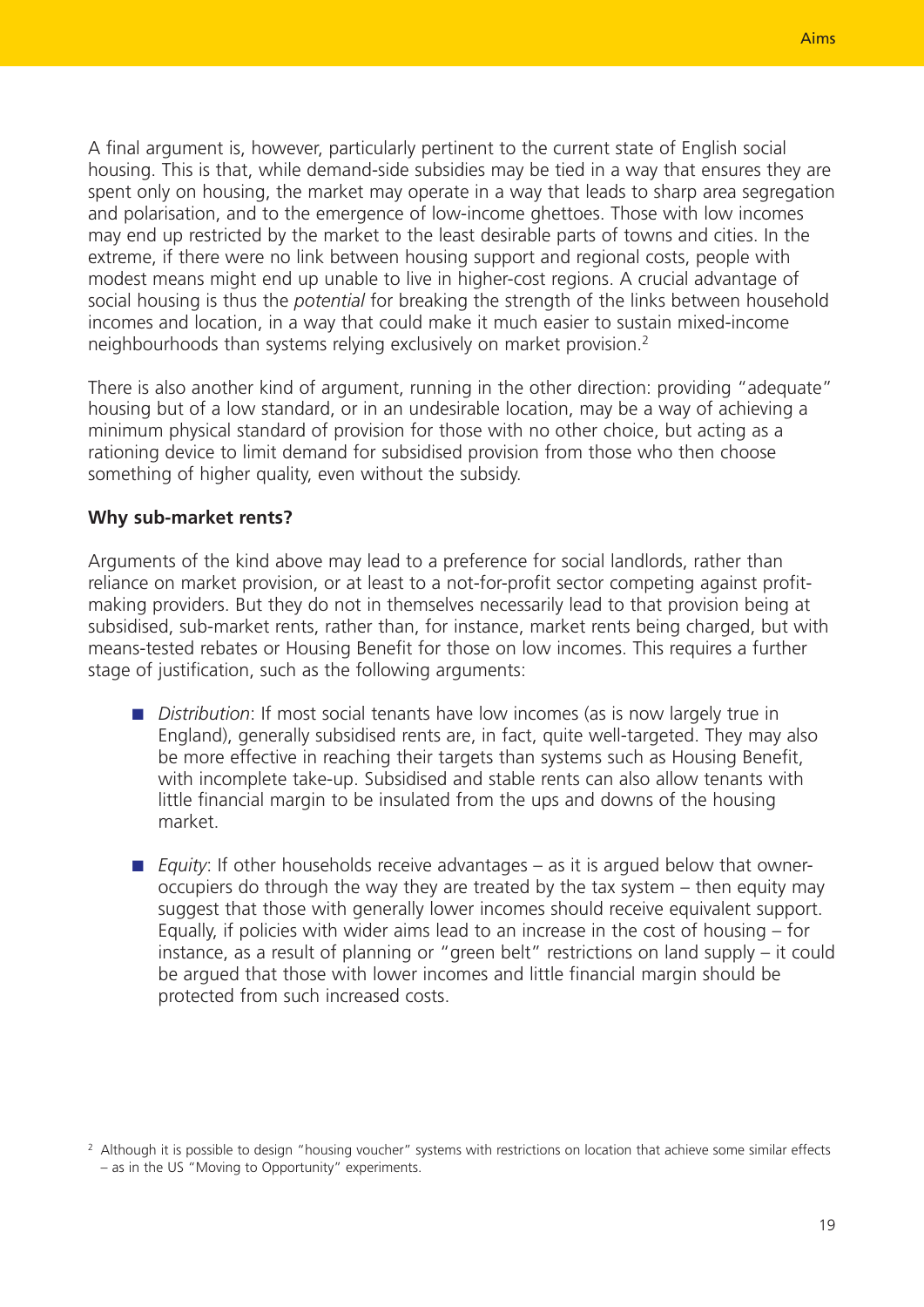■ *Incentives*: Again crucially for examining the current state of social housing, a powerful argument for sub-market rents, which remain low as a household's income increases, is that this avoids the disincentives that are implied by means-tested systems of assistance. In the UK case, with very steep rates of withdrawal ("tapers") of Housing Benefit as incomes increase, the higher someone's rent, the longer and deeper the "poverty trap" they face: their net gains from working more will often be greater if they pay a lower rent (see Figure 11.1).

Note that this last argument is potentially most powerful in high-demand and high-cost areas. As is discussed below, the poverty trap facing private tenants on Housing Benefit is far wider in London than in the North of England. A similar problem affects particular rural areas across the country, with high house prices and private rents in comparison with their low wages.<sup>3</sup>

Finally, there is the matter of *legacy*: many people – and the local economies within which they live – have adjusted to the existence of sub-market rents. If these were withdrawn there would at the very least be a difficult period of adjustment, even if people were compensated in other ways – and it is always hard to structure systems of compensation that do not either leave significant losers or entail high costs. At the extreme, this could be an argument that nothing should ever change, however undesirable its side-effects, but more plausibly, it suggests the need for very careful design of any reforms that move a long way from the inherited structures.

#### **The downside to sub-market rents**

While some of these arguments will seem more compelling than others, it is clear that a coherent and strong case can be made for the existence of sub-market rented housing through social landlords, and the proponents of radical alternatives have to take into account the extent to which such objectives can really be met in other ways (see Section 13). But the advantages of social housing in its current form come at a price, not just the public cost of the subsidies required. By its nature, sub-market provision – unless it is intended to be universal, as with the NHS or compulsory education (and still even then) – has to be rationed. But the process of rationing has inherent disadvantages, however well it is administered (see Box 2.1 for a summary of how priority access to social housing operates in England at present):

- While the recent development of "choice-based lettings" (see Section 14) has led to some improvement at the margin, most rationing systems involve far less choice for consumers than market-based allocation. Matching between what different consumers want and the range of housing available will be correspondingly inefficient.
- $\blacksquare$  As a corollary and Section 10 suggests this is an acute problem in England there may be strong constraints on mobility once someone has secured a particular social tenancy. Without an easy way of "taking the subsidy with you" (only possible if one stays in social housing, where moving is difficult and becoming more so), people may

<sup>3</sup> *Final Report of the Affordable Rural Housing Commission*, table 5.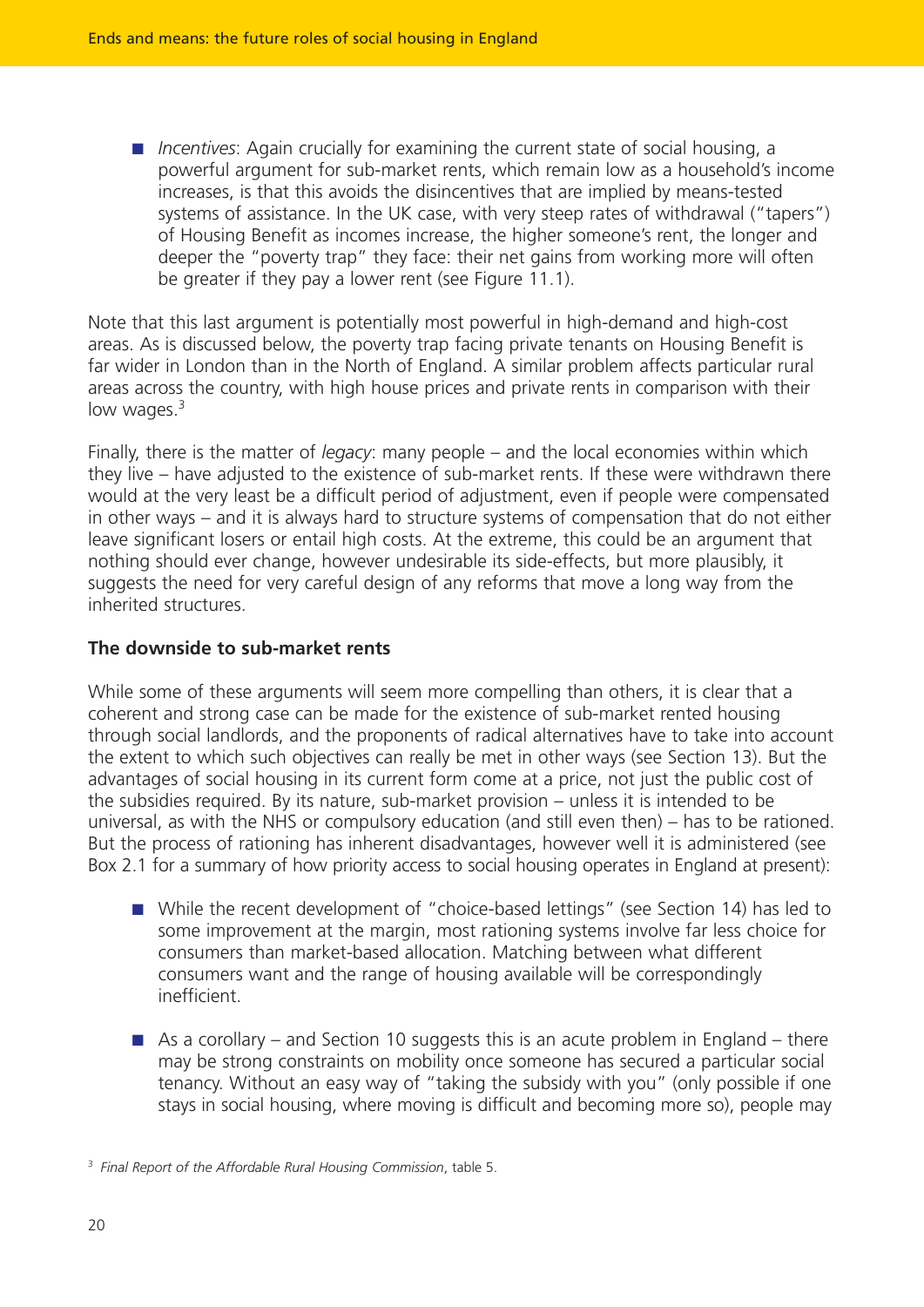end up having to stay put, rather than sacrificing the advantage of a sub-market rent by moving elsewhere, but into the private sector (unless they can afford to exercise the Right to Buy or are prepared to sub-let, which would usually be illegal).

- With limited power of "exit" if a landlord provides a poor service, subsidies may end up partly captured by providers who do not face the competitive pressures they might in an unsubsidised market. Regulation and systems that give tenants more "voice" power through tenant representation and management (or the right to switch providers) can be seen as ways to try to correct for this.
- With rationing systems that are heavily needs-based, and seen as needs-based, those who get through the process may find themselves stigmatised, as may be the housing and addresses they occupy. At the same time, those judged not to be in "priority need" may resent those who have been housed.
- Rationing has to be administered, which has its own costs, but may also be vulnerable to fraud about people's circumstances to gain access (or suspicions of fraud, particularly by those judged to be in less need, feeding stigma) and to giving perverse incentives (in the extreme to the "culture of dependency" that some argue is imbued by welfare provision).

#### **Box 2.1 Access to social housing and homelessness assistance: "reasonable preference" criteria and "priority need"**

The legislation governing the "allocation" of social housing is designed to give priority to those in the greatest housing need. It applies to local authorities when they allocate to their own stock or nominate someone to accommodation owned by housing associations. Authorities have to maintain and publish an allocation scheme which sets out their procedures and priorities for allocating housing, and the scheme must be framed to give "reasonable preference" to certain categories of people in identified housing need.

The requirement to give "reasonable preference" to certain applicants dates back at least to the 1936 Housing Act. However, the way this legislation has impacted on the ground has changed over time. When there was more social housing available and less pressure on the stock, although those with "reasonable preference" would have been given priority overall, there were still homes available for other people. However, the widening of the reasonable preference categories, coupled with increased pressure on the social housing stock (see Figure 12.8), has led to a rise in the proportion of tenancies granted to formerly homeless households and others in the "reasonable preference" categories, even in parts of the country which until a few years ago had been classed as "low demand".

Existing tenants seeking a move are treated in the same way as new applicants under the legislation, so if they do not have "reasonable preference", their chances of moving may be severely restricted, particularly in areas of high demand. Housing associations operate under different rules and may often allow their existing tenants to move within the stock first before they offer any properties to the local authority, although some operate a common register and allocations policy with their local authority.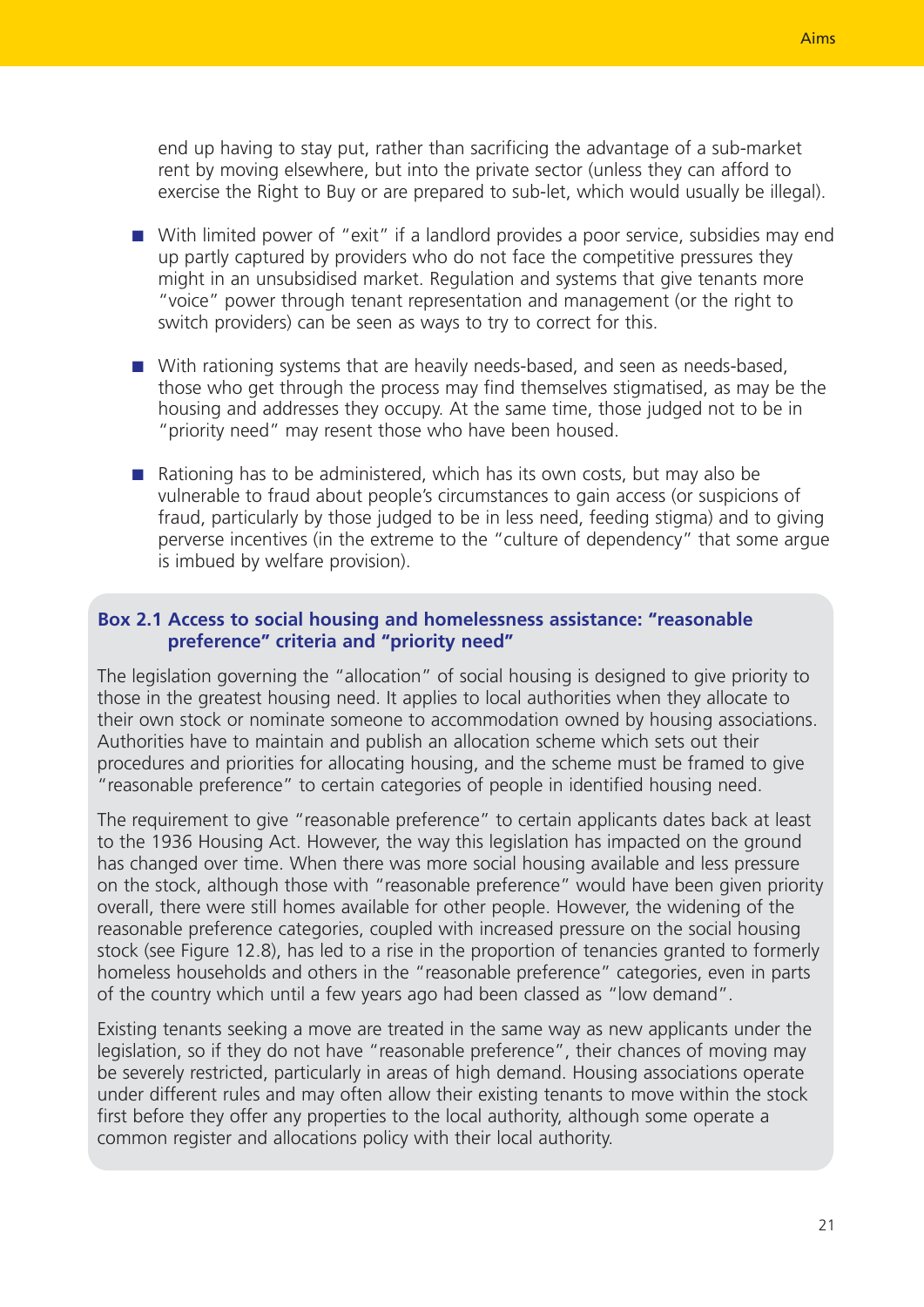## **Box 2.1 Access to social housing and homelessness assistance: "reasonable preference" criteria and "priority need"** *(continued)*

#### Reasonable preference

The current "reasonable preference" categories are set out in section 167 of the Housing Act 1996, as amended by the Homelessness Act 2002. They are:

- All homeless people. Not just those who are unintentionally homeless and in priority need and owed the main statutory homelessness duty (see below);
- People living in unsanitary, overcrowded or otherwise unsatisfactory housing;
- Those who need to move on medical or welfare grounds, including grounds relating to a disability;
- People who need to move to a particular area to prevent hardship (to themselves or others).

#### Cumulative preference – the courts' view of allocations

Court cases have introduced the concept of "cumulative preference". This means that if a person falls into more than one "reasonable preference" category, they should normally be given greater priority for housing than someone who falls into only one – on the grounds that their identified need will normally be greater. While the concept of "cumulative preference" is not new, there have been some recent court judgments which have raised the profile of this issue. For example, in court cases against both the London Borough of Lambeth<sup>1</sup> and the London Borough of Waltham Forest<sup>2</sup>, their banding schemes were found wanting because they did not give greater priority to those who fell within more than one of the "reasonable preference" categories.

#### Priority need

Under the homelessness legislation, housing authorities have a statutory duty to secure accommodation for eligible people who are homeless through no fault of their own and who fall within a "priority need" group. The accommodation need not be social housing initially, but in most cases the duty does not end until a social tenancy is offered through the authority's allocation scheme. Since 2002, the priority need categories have embraced a wider range of vulnerable groups whose age or background puts them at greater risk when homeless. The priority need groups include people whose household includes a dependant child; a pregnant woman or someone who is vulnerable in some way (e.g. because of mental or physical disability, old age or other special reason); homeless 16-17 year olds; people aged 18 to 20 formerly in care; people who are vulnerable as a result of time spent in the armed forces, in care, or in custody; and people vulnerable as a result of fleeing their home because of violence.

<sup>1</sup> R(A) v Lambeth LBC; R(Lindsay) v Lambeth LBC [2002] HLR (57) 998

<sup>2</sup> R(Butt) v LB Waltham Forest [2006], R(Siwak) v LB Waltham Forest [2006]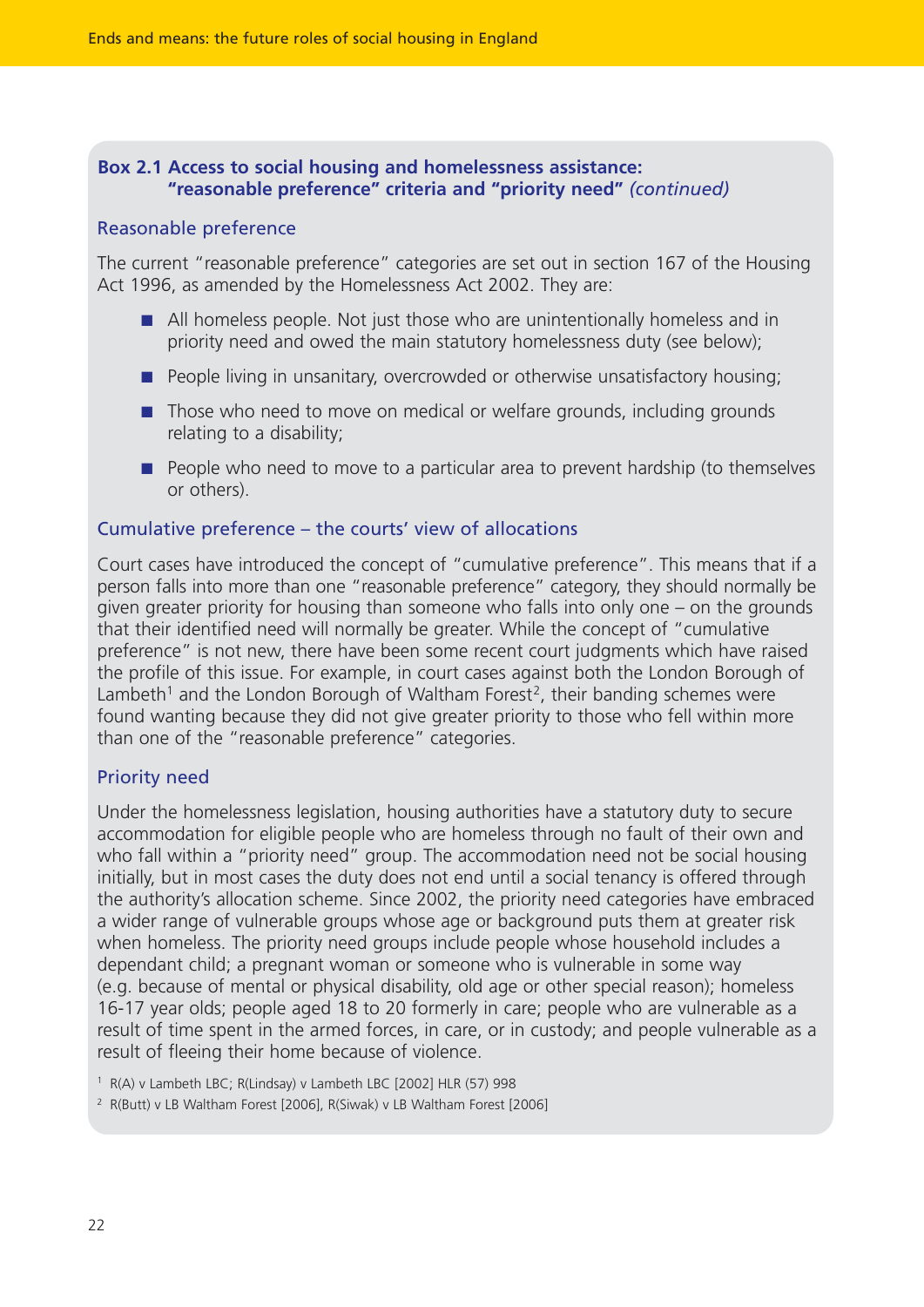#### **Summary**

From this discussion three points stand out. First, it is not hard to make a strong argument for social housing at sub-market rents to be a significant part of how we try to meet overall housing and distributional aims. Arguments about higher quality than private landlords, avoiding discrimination, affordability, the avoidance of area polarisation, and avoidance of strong disincentives for tenants to work and save are potentially all very powerful. Evidence on success in achieving them is reviewed in turn in Sections 7-10 below. Second, however, the strength of the arguments varies across the country, and may be a great deal stronger in high-cost areas. In relatively lower-cost regions the adverse side-effects of more reliance on cash transfers and market-based systems will be weaker. Finally, there are inherent costs to rationed systems. These include the sharp differences in treatment between those who do and do not make it through the rationing process; limitations on choice for those who do so; incentives to, and suspicions of, fraud or manipulating circumstances; limitations on mobility; and lack of consumer power over providers. Such disadvantages do not necessarily outweigh the advantages described above, but they do suggest at the least the need to try to ensure that systems are designed in a way that they are minimised. The evidence surveyed below suggests that we have a long way to go before we could claim that.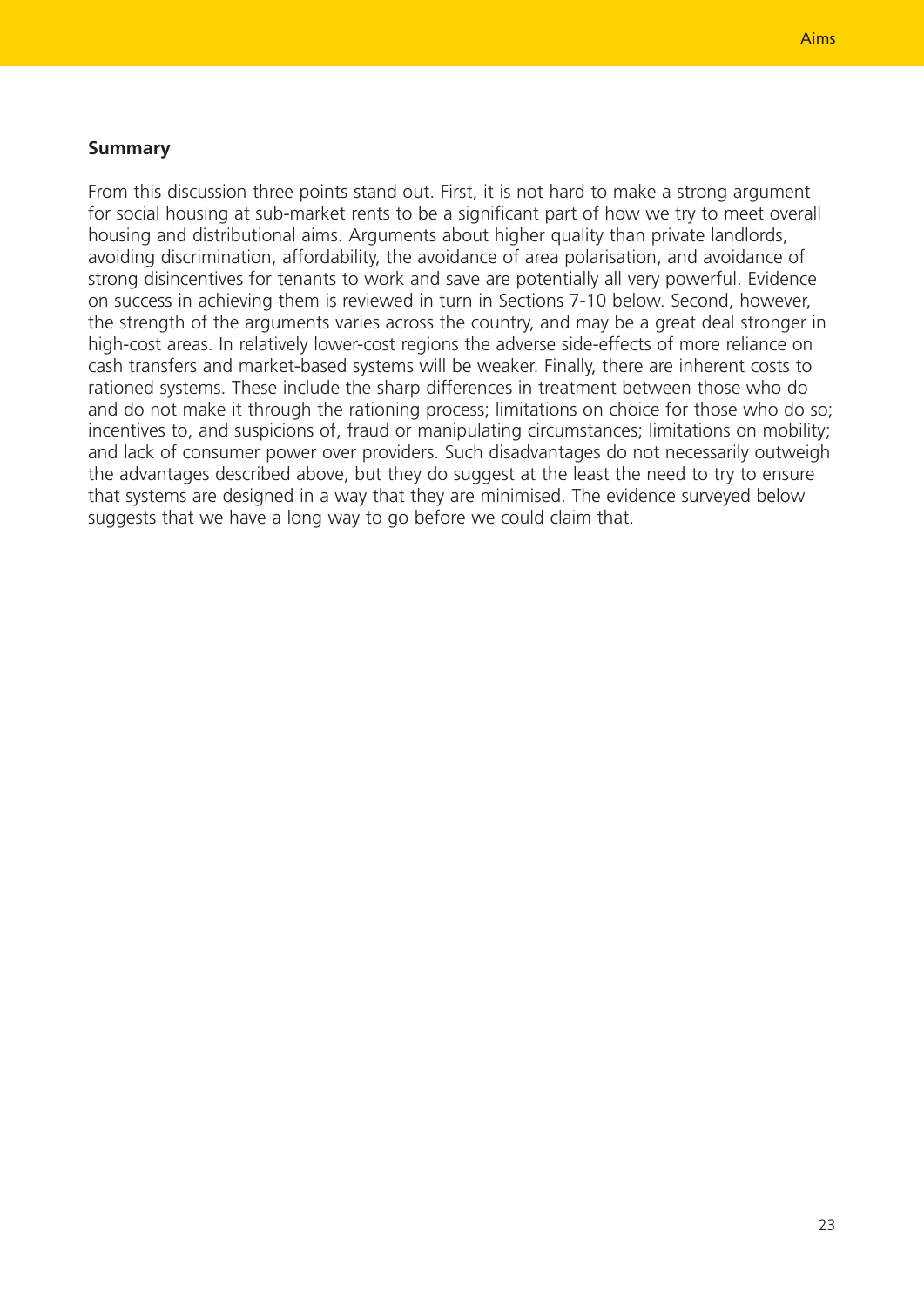# **3. POLICY INSTRUMENTS**

While the focus of this report is on social housing and its impacts, one can only assess its appropriate role in the context of the other options available to achieve similar aims. These instruments vary in a number of respects, but three key dimensions are:

- Whether the support is *means-tested*, and reduced or removed from those with higher incomes, with variations possible in the sharpness and rapidity of any withdrawal;
- The extent to which it is *tied to housing*, or indeed to a particular house; and
- Whether it is primarily a support for *ownership or renting*.

Figure 3.1 gives a stylised representation of the main policy instruments in use in England at present mapped across the first two of these dimensions, with the area of the circles drawn in proportion to the approximate annual flow of public resources involved (drawn from material presented later in this report). The major instruments illustrated are only a small selection of those available. It shows, for instance, the contrast between support for private rented housing, tied to housing but not a particular property and subject to rapidly-adjusted means-testing, and general subsidies to social tenants through the advantages of sub-market rents, which are tied to particular properties, but not means-tested.

#### **Support connected to renting**

- At one extreme, people can simply be provided with and allocated free housing or hostels to live in, with no charge made, and probably with little choice over its form. Tied housing provided by employers is more common than state provision of this form, but some local authority provision of temporary accommodation (or bed and breakfast hotel provision) where all of the rent is covered by Housing Benefit comes close in functional form.
- More generally, housing can be provided at subsidised rents. The main focus of this report is on subsidised housing provided by local authorities and not-for-profit housing associations.<sup>4</sup> But in principle private landlords could be subsidised directly or through tax concessions in return for charging sub-market rents – and indeed in countries such as Germany this is exactly what has been done, with private landlords agreeing to provide low-rent housing for a certain period in return for such subsidies (but with the housing reverting to the market sector at the end of the period). Some US tax credits achieve similar functions. On the demand side, the tax system could also in principle support payment of rents by making them tax-deductible. An increasingly common form of limited support in England is help for people to become private tenants through local authority rent deposit schemes.

<sup>4</sup> Sometimes officially referred to as Registered Social Landlords (RSLs), but described by the more familiar term of housing associations in this report.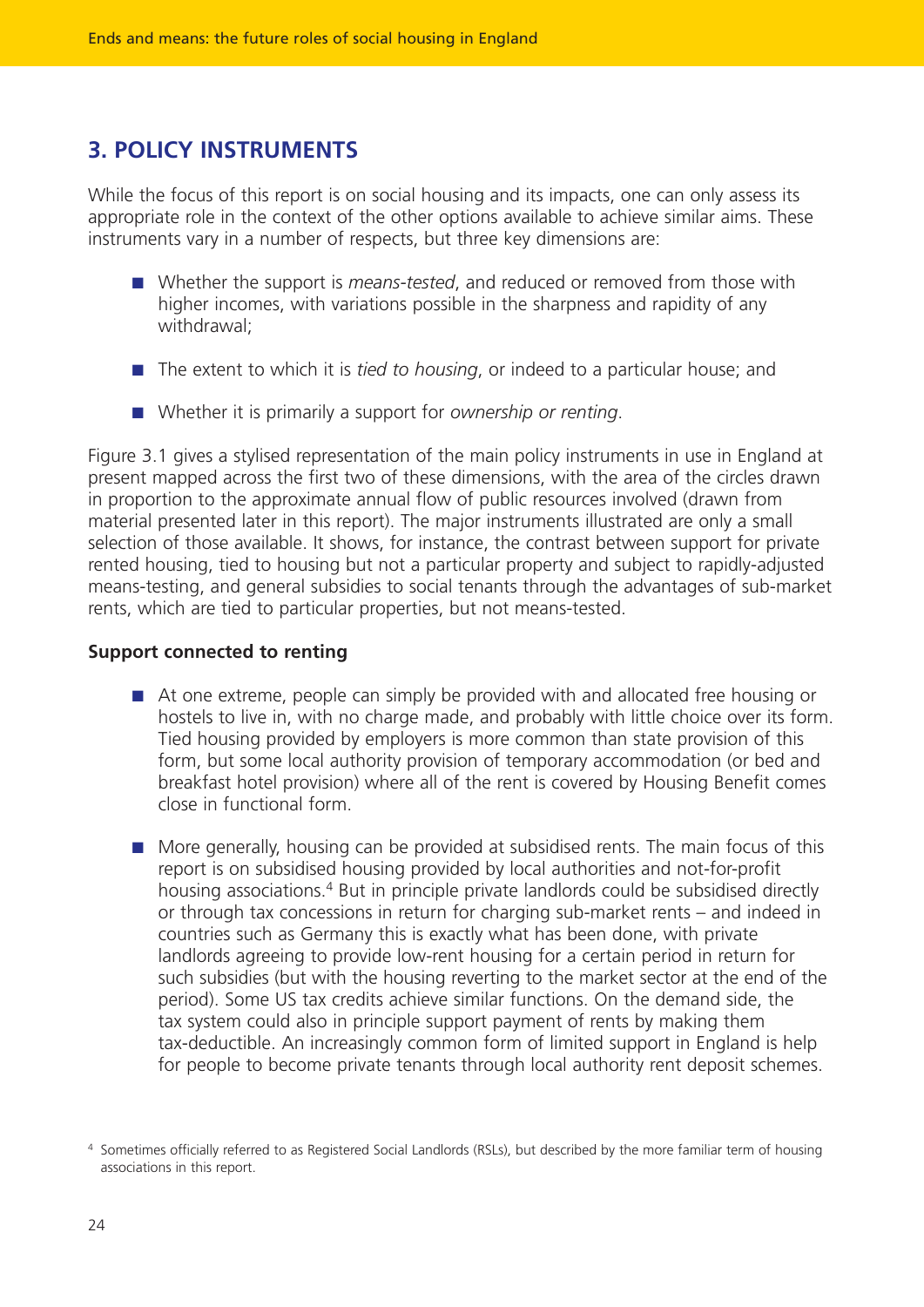

**Degree of means-testing**

25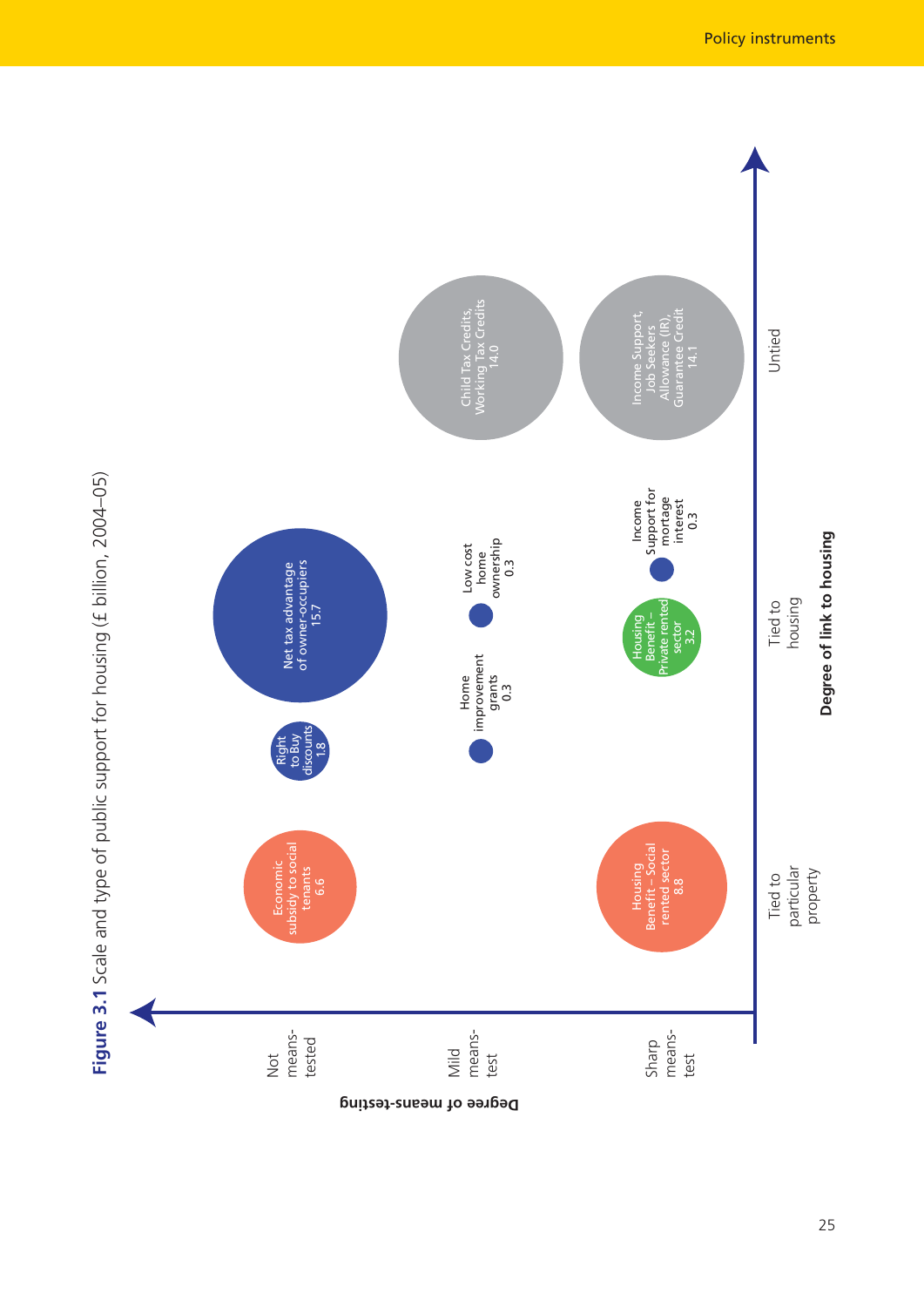- While we are used to rents that do not depend on the tenant's circumstances, landlords themselves could in principle run systems where rents vary with income (although social landlords have not been allowed to do this in England since the 1970s). In the USA, new mixed-income and public housing developments often incorporate variable rent structures of this kind. Such systems have however potential draw-backs in terms of disincentives, increasing polarisation, and uncertainty of rental streams for landlords that are discussed further in Section 13.
- More familiar in Britain is the idea that people should receive assistance which varies both with the rent they pay and with their circumstances through Housing Benefit, although the extent to which assistance varies with either does not have to follow a particular model. Such support can be paid via the landlord ("rent direct") or to the individual. It can also be made conditional in various ways – again, in the USA "housing vouchers" are often restricted to use with accommodation above a certain standard, or in particular locations.
- Support for those with low incomes to be able to afford housing can come untied to any housing consumption in particular. Retirement pensions, tax credits, or Income Support could all be set high enough to cover what was deemed to be the cost of housing of an acceptable standard, and then people left to make their own choices. Administratively, this is much simpler, although it does not, of course, ensure that people reach that acceptable standard. In the UK, attempts to run more of the social security system in this way have foundered on what the 1942 Beveridge report identified as the "problem of rent" – that housing costs vary greatly across the country, and even within regions between properties of similar standard. This makes setting a fixed level of benefit difficult – if set high enough to cover expensive regions and properties, the system will be very expensive; if set at a low level, the result may either be hardship or the need for supplementary housing allowances. In the UK we have historically opted for the last route – keeping aggregate spending down by tailoring individual support to their actual housing costs.<sup>5</sup>

#### **Support connected to owning**

■ The most familiar form of support for owner-occupation in the UK was the system of mortgage interest tax relief, now abolished, under which mortgage interest was deductible against income tax, reducing its effective cost to the owner.<sup>6</sup> But owneroccupation still benefits from favourable tax treatment by comparison with other assets. Other kinds of investment create returns that are taxable. In the case of owner-occupation the return to ownership comes in two forms, the value of living in one's own home (the "imputed rent") and a potential or actual capital gain.

<sup>5</sup> Although the recent Local Housing Allowances pathfinders have been a move away from this – see Section 14.

 $6$  The logic behind giving tax relief for mortgage interest was that in one model the income tax system should tax the net return on assets. Just as business can set interest payments against their profits for tax purposes, so mortgage tax relief for owner-occupiers could be justified when the value of living in a property was taxed, as it used to be under "Schedule A" of income tax. Interest-deductibility was retained when this was abolished in the early 1960s, however.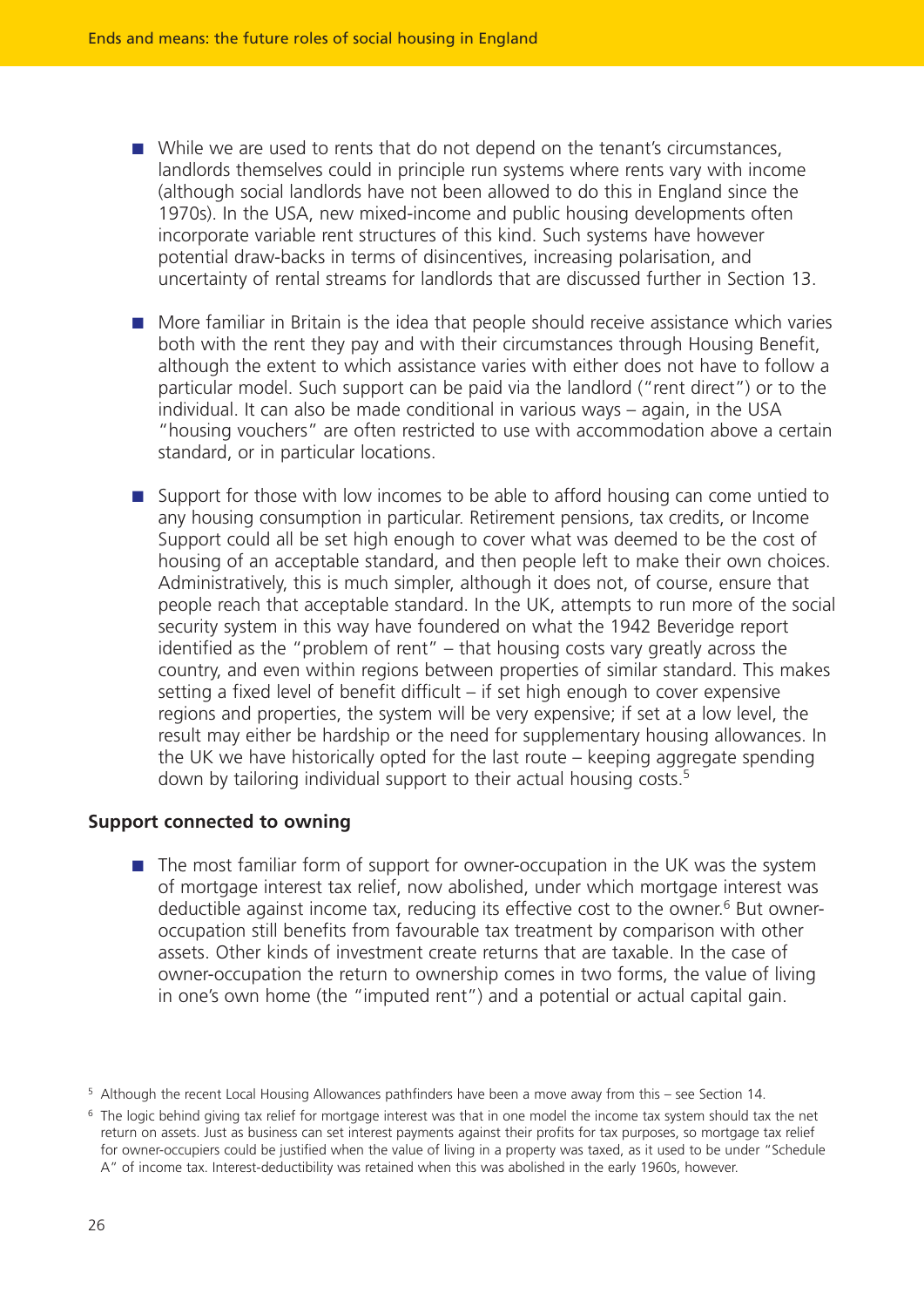Neither of these is taxed. It is not only income tax that may be relevant here – construction of new residential housing (but not renovation of old housing) is free of VAT, while other taxes such as Inheritance Tax could theoretically be restructured to give favourable treatment to home-owners. To set against such advantages, there are other actual or potential offsets through other parts of the tax system: owners pay stamp duty when properties are bought; both owners and tenants are liable to council tax, which rises somewhat with property values; private landlords and second home owners are subject to capital gains tax, not just on the real increase in the value of their property over and above inflation, but also on the nominal gains reflecting general inflation.

- But owner-occupation can be supported through other routes, such as grants or concessional loans for home improvement, or means-tested support such as Income Support for Mortgage Interest (ISMI).
- People are also supported into ownership through systems such as Right to Buy (RTB) discounts, where sitting tenants have been able to buy the property they occupy at below market value (see Box 11.2).
- Similarly "shared ownership" or "shared equity" schemes can involve either favourable loans or subsidised rents on the portion not immediately purchased (Box 11.3). Such support can either come directly or via the supplier – for instance where developers agree to provide low-cost housing in the context of securing planning permission (offsetting part of the "planning gain" in increased land values when permission is granted; see Box 6.1).
- Finally, of course, houses can simply be given away, as happened with some state housing after the collapse of communism in some Eastern European countries.

Beyond these systems of support for housing *per se*, there are of course other ways in which people can be supported with services connected with housing – such as help in finding housing, help with maintaining and repairing housing, and so on.

#### **Summary**

In principle there is a wide range of different forms that housing support can take, of which provision of housing by not-for-profit landlords at sub-market rents is only one. However, as Figure 3.1 illustrates, the system in England is dominated by just three: means-tested Housing Benefit; provision of social housing at below-market rents; and favourable taxation of owneroccupiers. The scale of these is large even by comparison with, for instance, other forms of support for those with low incomes such as Income Support. The scale of other kinds of intervention, such as support for "intermediate tenures" through shared ownership or shared equity schemes of one kind or another, is comparatively small. An obvious issue is whether this is the most effective balance in the use of resources.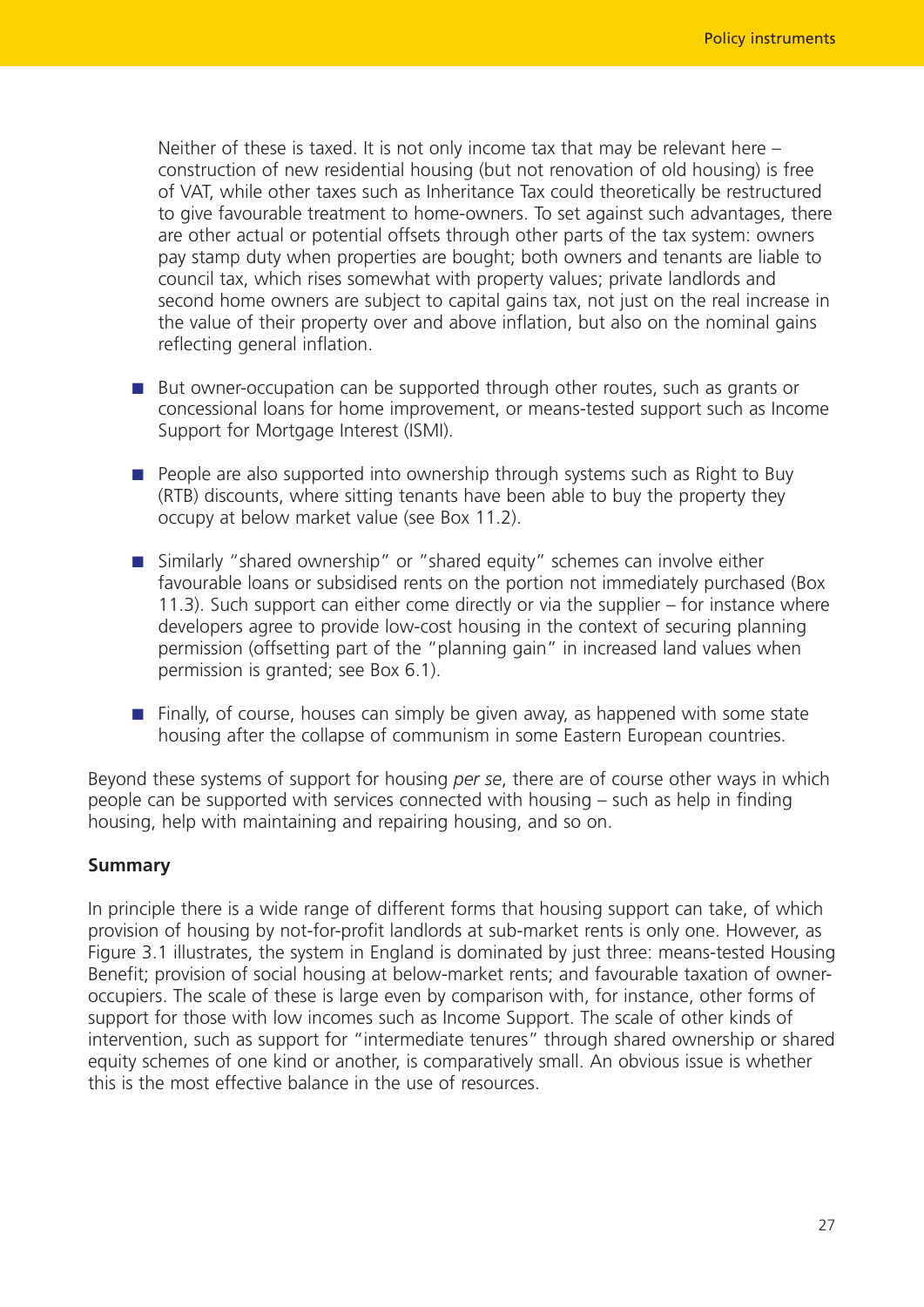# **PART 2: WHAT ARE WE DOING?**

# **4. THE OVERALL HOUSING BACKGROUND**<sup>7</sup>

## **The balance between dwellings and households**

The most obvious measure of whether policy is succeeding in providing a "decent home for all" is the balance between the number of households and of available dwellings. Immediately after the Second World War, the aim of policy was "a separate home for every family that wishes to have one", reflecting the large degree of post-War sharing. In 1951, England still had only 11.7 million separate dwellings, but 12.5 million households. As Figure 4.1 shows, by the 1970s, this crude shortage had disappeared, with 16.2 million dwellings for just under 16.0 million households in 1971. Of course, as we discuss below, not all the dwellings were "decent" even by minimal fitness standards of the day, not all were occupied, and not all of those who wanted to form a separate household could do so. But, as the graph shows, since 1971 the overall numbers have moved closely in step. There were 5.1 million more households in 2004 than in 1971, and 5.4 million more dwellings. In the most recent period, from 1996 to 2004, the number of households rose by 1.3 million and the number of dwellings by 1.2 million, leaving 0.6 million more dwellings than households. Of course, there are some circularities here: the definition of a household, with a criterion of running separate meals and housekeeping, comes close to living in a separate dwelling, and if there are not enough dwellings, not all can live separately (see Figure 4.11 (d) and (e) for recent trends in numbers of some such households). This kind of focus also begs the questions of quality and size, discussed below. However, in aggregate, over the last quarter century housing supply and household growth have marched in step.

Figure 4.2 shows the main reason for the increase in dwellings, the rate of completion of new dwellings in England since the Second World War. This peaked at 350,000 in the late 1960s, more than twice the rate of the last ten years. The main reason for the fall in the total was the drop in completions of new social housing from a peak of 150,000 in 1967 (overwhelmingly built for local authorities) to under 50,000 since the mid-1980s. By 2005, of 160,000 total completions, 142,000 were privately built and 18,000 were for housing associations, with fewer than 200 built for local authorities.

<sup>7</sup> For more detailed information on some of the issues covered in this and following sections, see G. Palmer, P. Kenway, and S. Wilcox (2006), *Housing and neighbourhoods monitor*, York: Joseph Rowntree Foundation.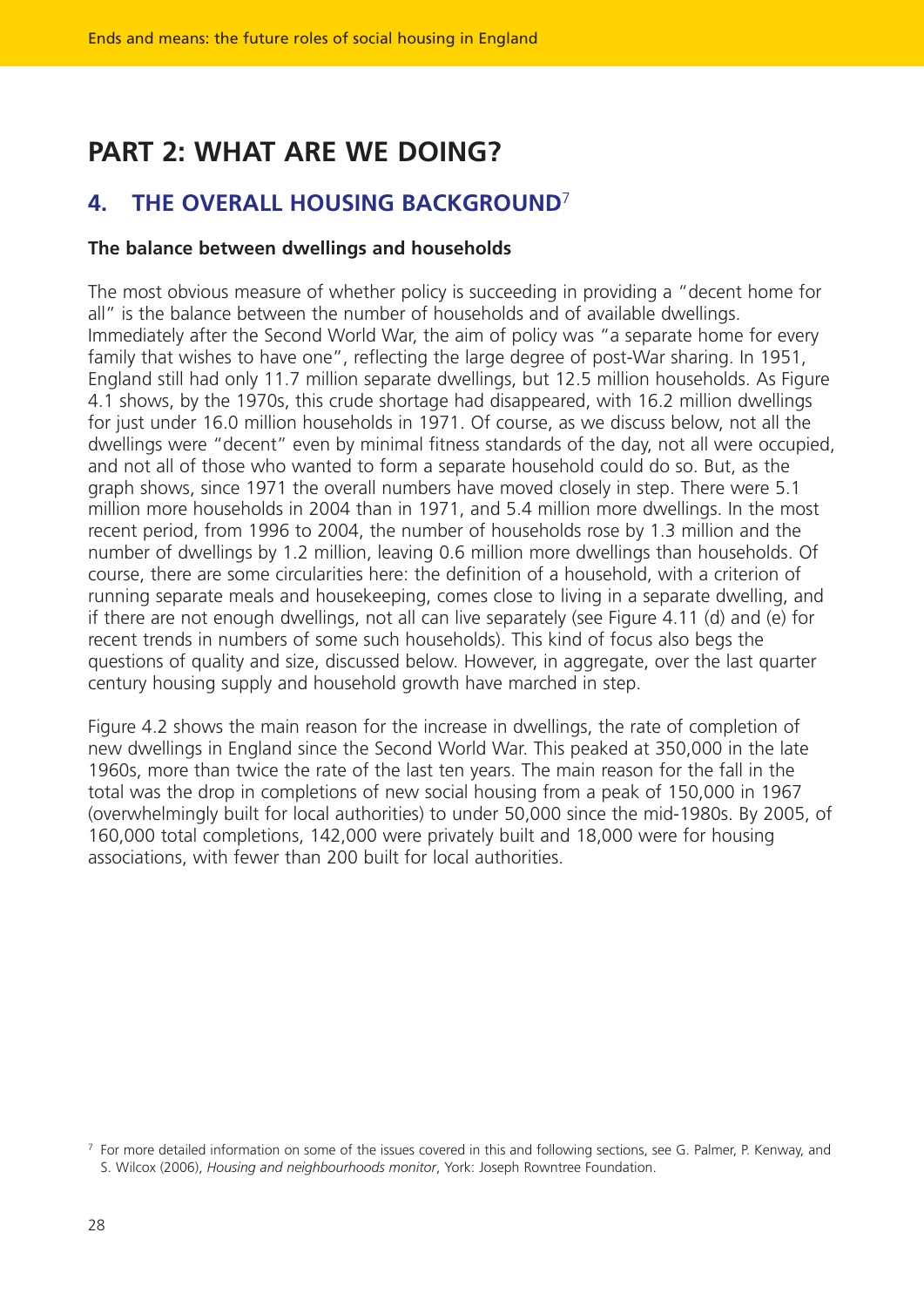

**Figure 4.1** Trends in households and dwellings

Source: Communities and Local Government Live Tables 104 and 411.



## **Figure 4.2** New dwelling completions since 1946

Source: Communities and Local Government Live Table 244.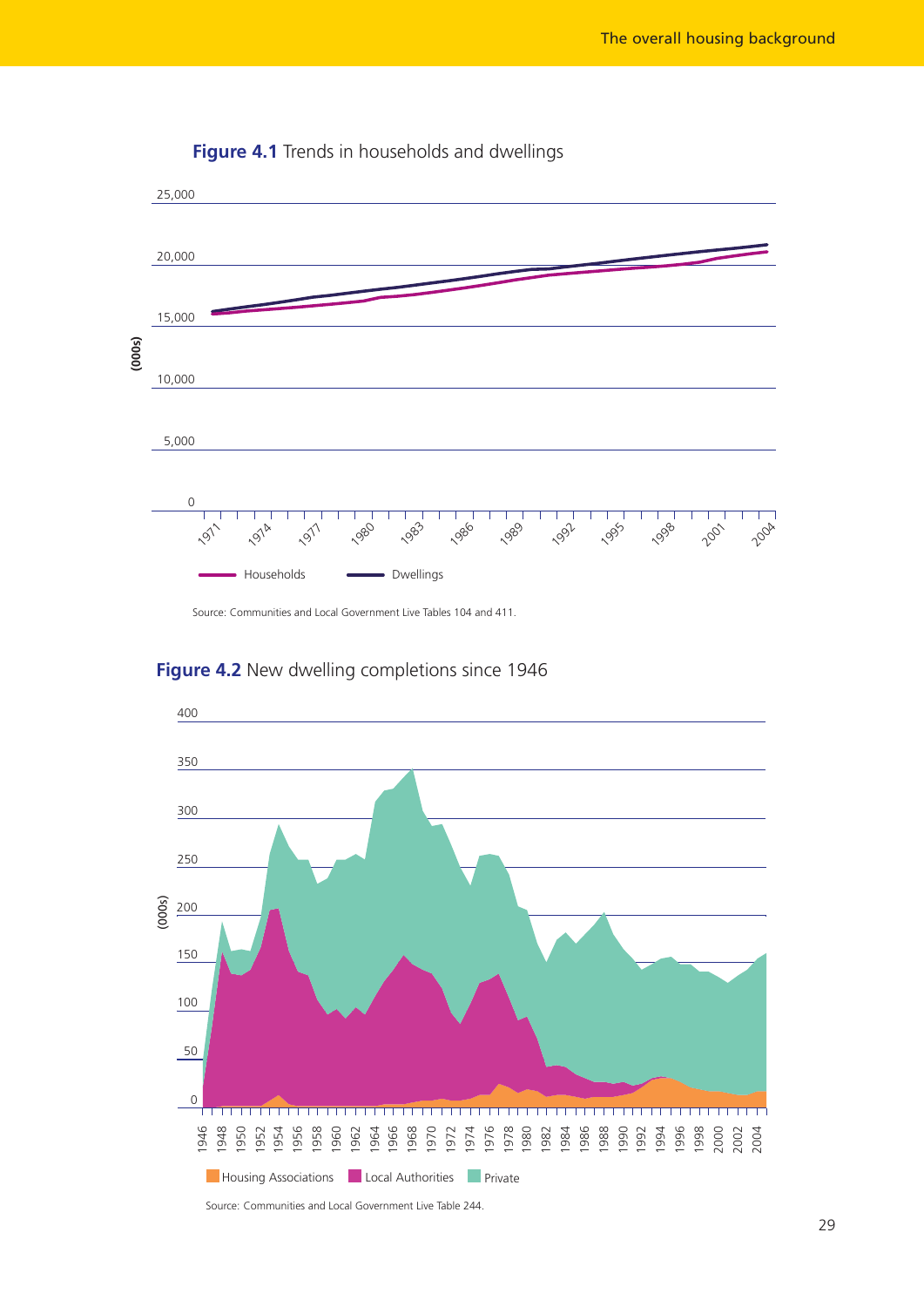But the stock does not grow automatically in line with the number of new completions. Conversions of existing houses into several flats can also add to the number of units, but demolitions reduce it. As Figure 4.3 shows, the *net* addition to the stock at the peak of building in 1967 was 250,000, not 350,000, reflecting the large-scale demolitions of the time. The net addition stayed around 200,000 in the first half of the 1970s, but for most of the last quarter century, the level of annual net additions has remained between 150,000 and 200,000, with the 168,000 net additions in the latest year, 2005, close to the average over that period.



#### **Figure 4.3** New build and net additions

Not every dwelling is occupied, however. Figure 4.4 tracks the number of vacant dwellings since 1990, and the reported number of English households with a second home in England since 1996-97.<sup>8</sup> Allowing for vacant dwellings and second homes, the crude surplus of 574,000 dwellings over households in 2004 would be more than reversed, leaving a deficit of 373,000. On the other hand, this would reflect an improvement since 1997, with a growth of 50,000 in second homes more than offset by a drop of 70,000 in vacant dwellings (and a total fall of 190,000 in vacant dwellings since 1993). These allowances make the overall balance look somewhat less favourable, but do not contradict the picture of households and dwellings growing in step.

<sup>&</sup>lt;sup>8</sup> This series does not include second homes owned by English households outside England, or more significantly for the analysis, second homes in England owned by non-English households.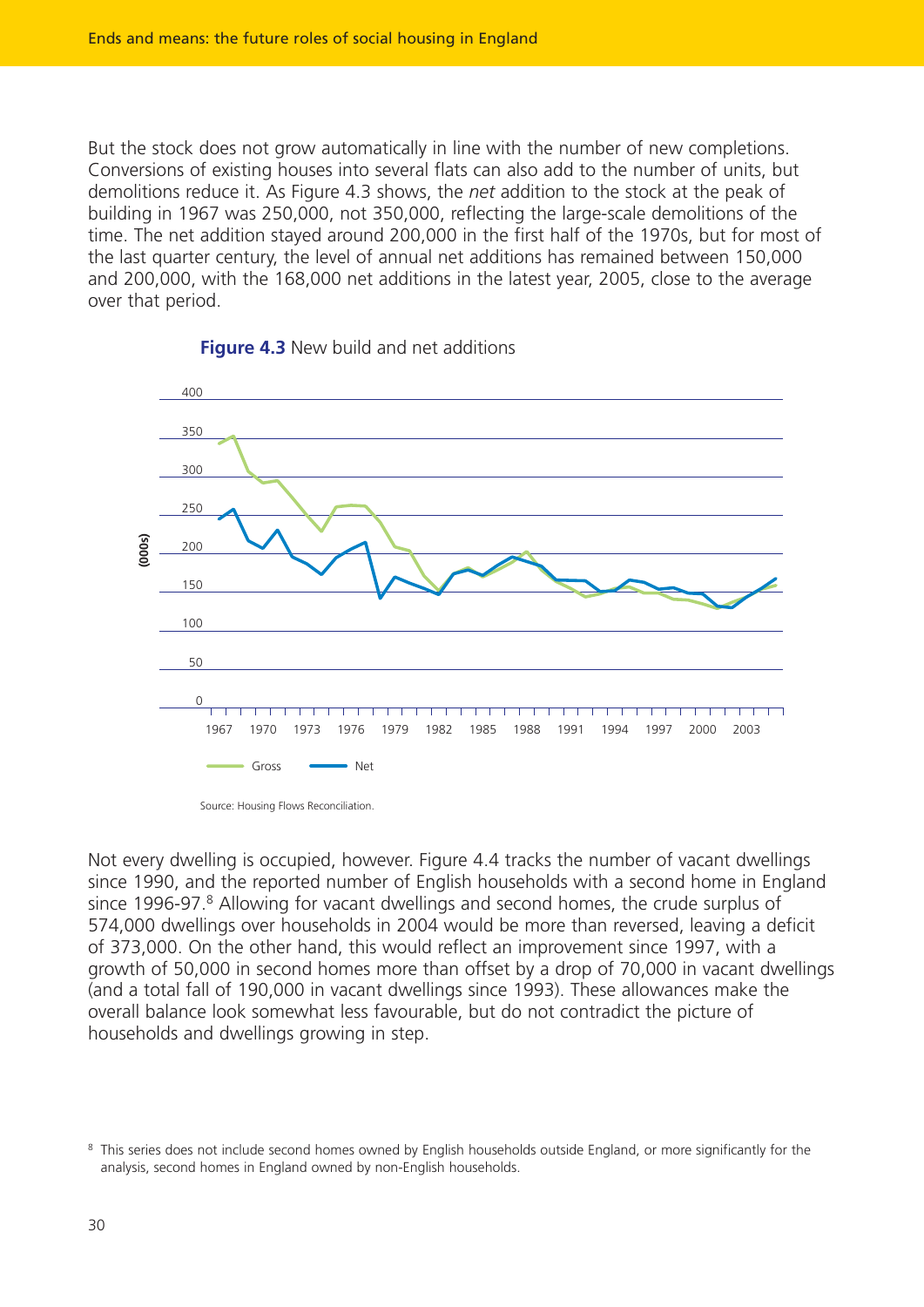

**Figure 4.4** Vacant dwellings and second homes since 1990-1996

Source: Vacant Dwellings (HSSA); Second Homes (SEH).

# **Overall housing conditions**

This does not tell us about whether dwellings would count as "decent" either by today's standards or by those of the past. Figure 4.5 shows that there have been substantial improvements over time in the number of dwellings failing to meet successively higher standards since 1971. Between 1971 and 1986, the proportion failing to meet the "old" standard of fitness fell from 7 per cent to 5 per cent. Against a higher standard, the proportion of the stock failing the "new" fitness standard fell from 9 per cent to 5 per cent by 2004. The current standard – with an explicit government target to meet it within social housing by 2010 – is that of "decent homes", covering not just the basic physical standards of "unfitness", but also the state of repair, the presence of modern facilities and services and thermal efficiency (see Box 4.1). Rapid progress has been made against this standard since 1996, although 29 per cent of homes were still below it in 2004. As Figure 4.6 shows, the highest rates of failure to meet the standard are in the private rented sector, but also with above average failure rates in local authority housing, whereas housing association property is as likely to meet the standard as owner-occupation. There are marked differences between the most and least deprived areas. Households with disadvantages are also somewhat more likely than others to live in housing that does not meet the standard.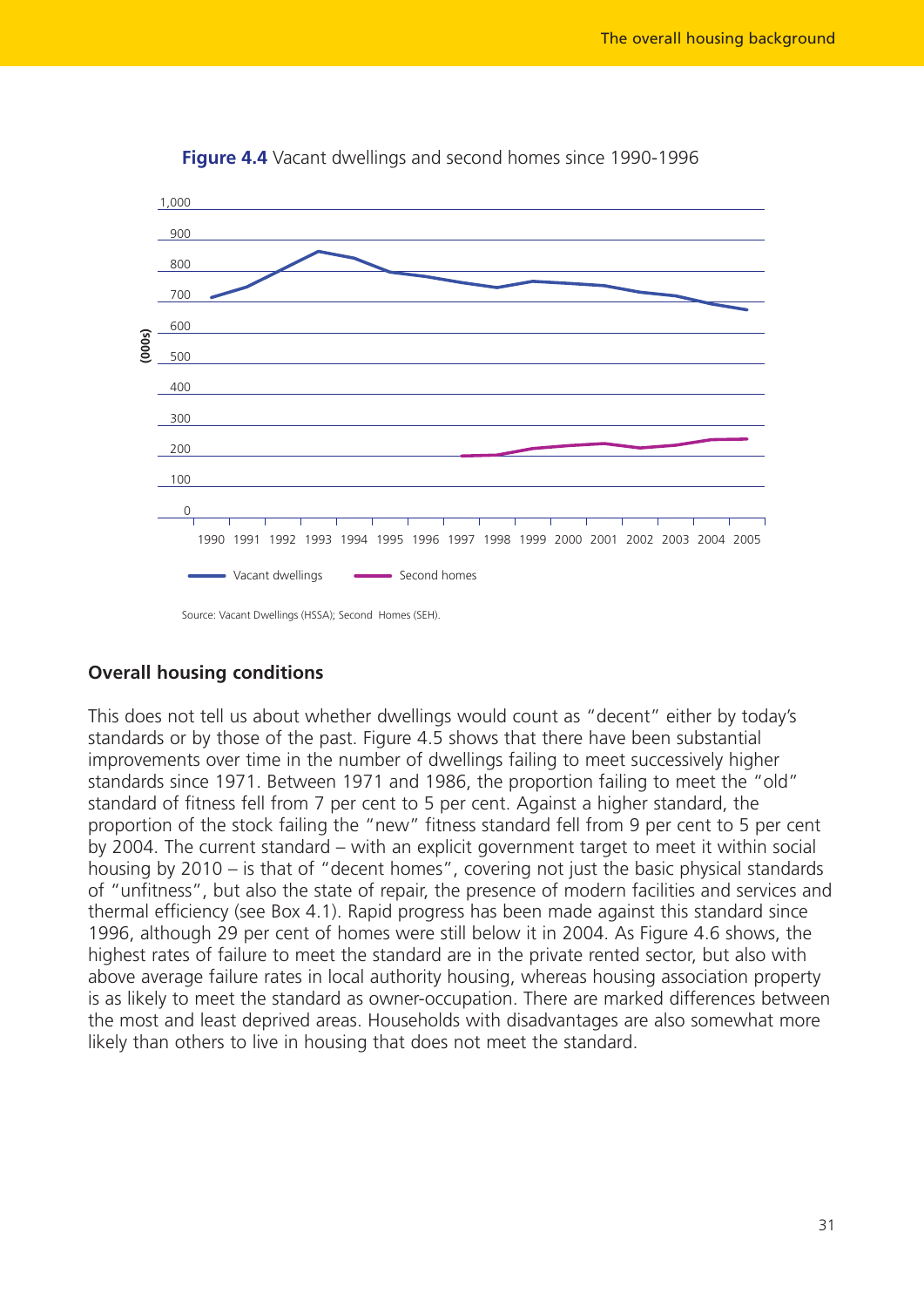

## **Figure 4.5** Housing standards and conditions, 1971-2004 (% of dwellings below standard).

Source: English House Condition Survey, 2004, all housing stock.







Notes: 1. Poorest fifth is based on household equivalised net income before housing costs (modified OECD scale). 2. Unemployment status and ethnic identity are based on the household reference person (the main income earner).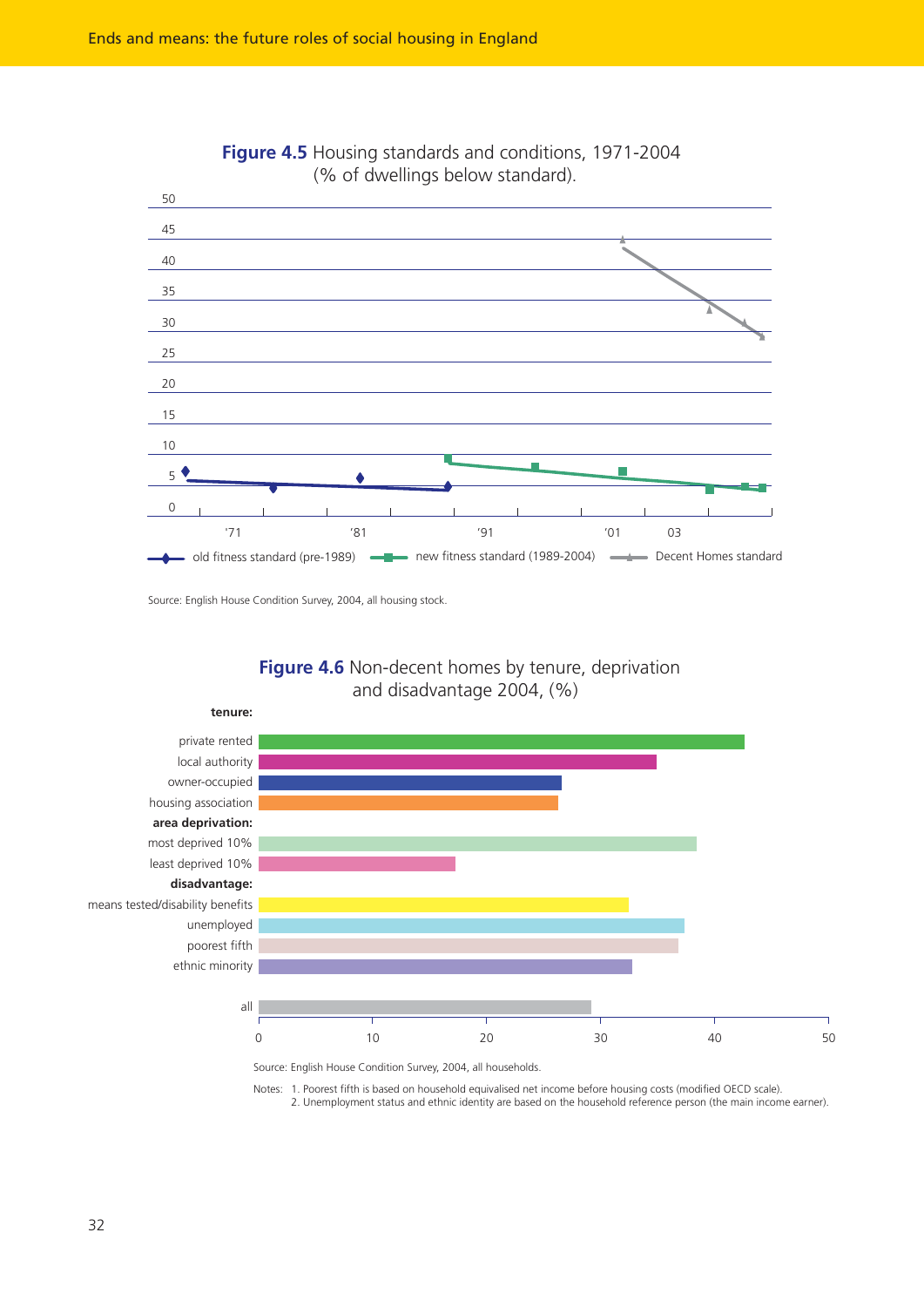#### **Box 4.1 The Decent Homes standard**

In 2000 the Government set a target (in Public Service Agreement 7) that by 2010, all social homes must meet "minimum standards of decency". In 2002 the target was extended to state that 70 per cent of "vulnerable households" in the private sector should also have decent homes (vulnerable households are those receiving one or more of the main incomerelated or disability benefits such as Income Support or Housing Benefit). The Government has said recently that some deadlines for the delivery of decent homes can be renegotiated, for example where delivery has started late or major regeneration projects are involved, especially to ensure value for money on procurement. This means that it is now expected that 95 per cent of the social stock will meet the standard by 2010.

The definition of a "decent home" applies equally to the social and private sectors. The definition applies to all dwellings whether occupied or vacant. The Decent Homes standard only applies to the inside of the dwelling and not explicitly to the wider neighbourhood. A decent home is one that:

*Meets the current statutory minimum standard for housing*, which was updated in 2006 to reflect the Housing Health and Safety Rating System. To fail to meet this standard, a home would have one or more hazards assessed as serious ('Category 1') against the system.

*Is in a reasonable state of repair*. To fail to meet this standard one or more of the key building components, or two or more of the other building componants, must be old and, because of their condition, need replacing or major repair.

*Has reasonably modern facilities and services*. To fail to meet the standard a home must lack three or more of the following:

- a kitchen which is less than 20 years old;
- $\blacksquare$  a kitchen with an adequate space and layout;
- a bathroom which is less than 30 years old;
- a bathroom and WC which are appropriately located;
- adequate insulation against external noise (where noise is a problem);
- adequate size and layout of common areas for blocks of flats.

*Provides a reasonable degree of thermal comfort* through the provision of effective insulation and efficient heating.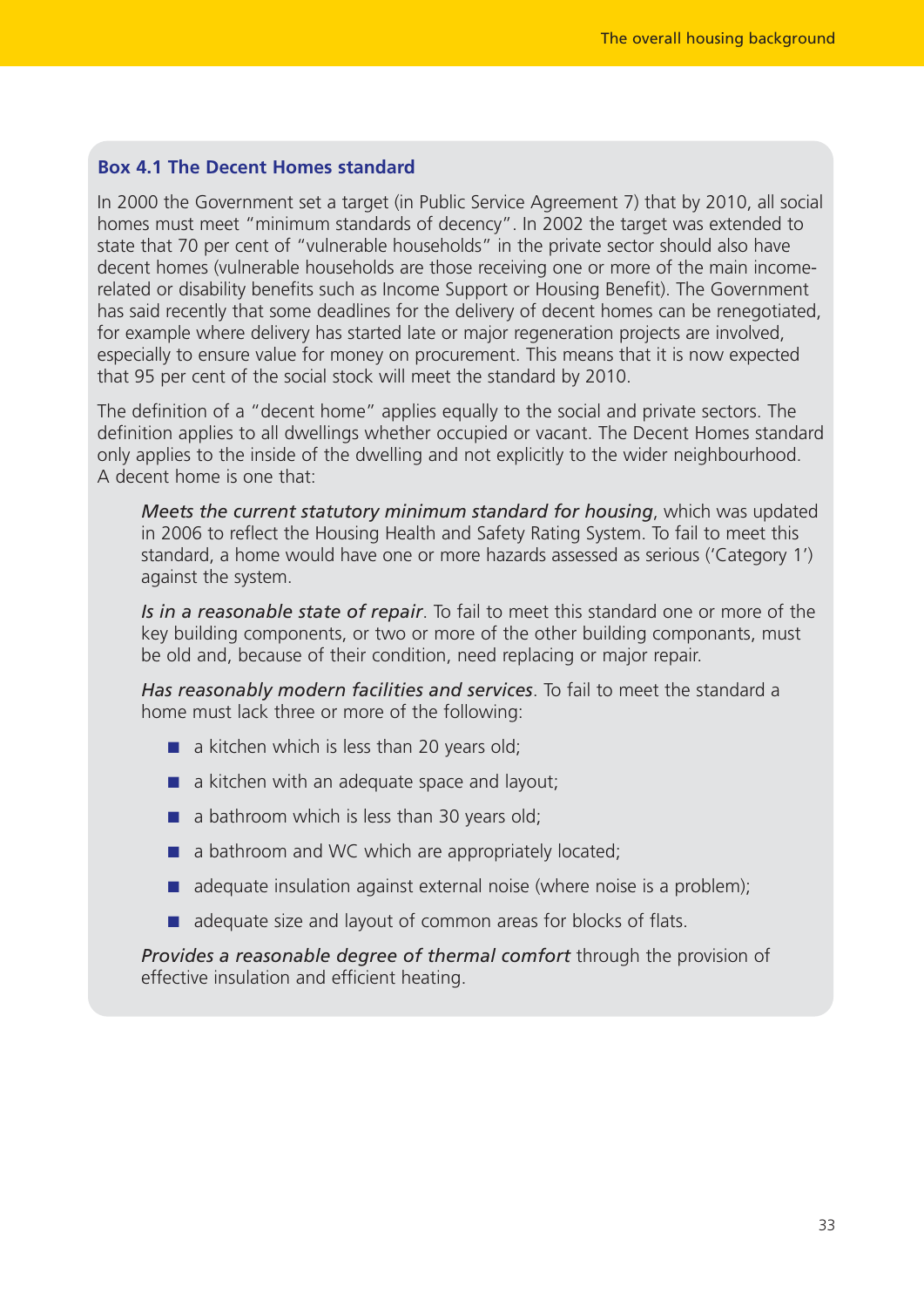#### **Box 4.1 The Decent Homes standard** *(continued)*

Funding routes to achieve the standard in the social sector include:

- Major repairs allowances, added to Housing Revenue Account subsidy calculations for local authority housing from 2001-02 (see Box 6.1);
- The terms of transfer when housing stock is transferred from a local authority to a housing association;
- Setting up a high-performance Arms Length Management Organisation (see Box 15.2); and
- Entering into a Private Finance Initiative (PFI) contract.

Funding for private sector housing is distributed through Regional Housing Boards. Over half goes on grants and loans to renovate private housing, about a quarter on clearances (supplementing funds from the Housing Market Renewal Fund and spent mainly in the nine "pathfinder" areas), and a further quarter to cover regional priorities such as the local authority contribution towards Disabled Facilities Grant. Delivery of private sector decent homes is also supported by Department for Environment, Food and Rural Affairs "Warm Front" grants (see Table 11.6).

#### **Overcrowding and space standards**

One problem with the statistics conventionally presented on housing conditions in the UK is that they tend to focus on the simple numbers of dwellings, conveying little about what is happening to their size and adequacy in terms of space. A first measure of potential problems is what has been happening against the number of households in dwellings that do not meet the official "bedroom standard" of number of bedrooms needed for their household size and composition.<sup>9</sup> For most of the last decade, about 500,000 households have been in dwellings failing this standard, with little clear trend, although in the private rented sector the number has risen from 63,000 to 110,000 (Figure 4.7). The rate of overcrowding against this standard is higher in the social rented sector than in owneroccupation. It is also higher in London than elsewhere, with 11 per cent of households in the social rented sector overcrowded. This rate rises to 28 and 29 per cent for households with black African and Bangladeshi householders.<sup>10</sup> There has also been a noticeable increase in the overcrowding rate in London since 1998-99, predominantly in the private rented sector, where the number of over-crowded households doubled from 25,000 to over 50,000 by 2005-06.

This standard allows one bedroom for each couple or person over 21 in a household, plus bedrooms for children on the assumption that two of the same sex can share, as can two children of different sex aged under 10. Bedsits count as a bedroom, so single and couple households cannot fail this standard.

<sup>&</sup>lt;sup>10</sup> Using the term here to refer to what used to be called "heads of household", and are now known officially as "household reference persons".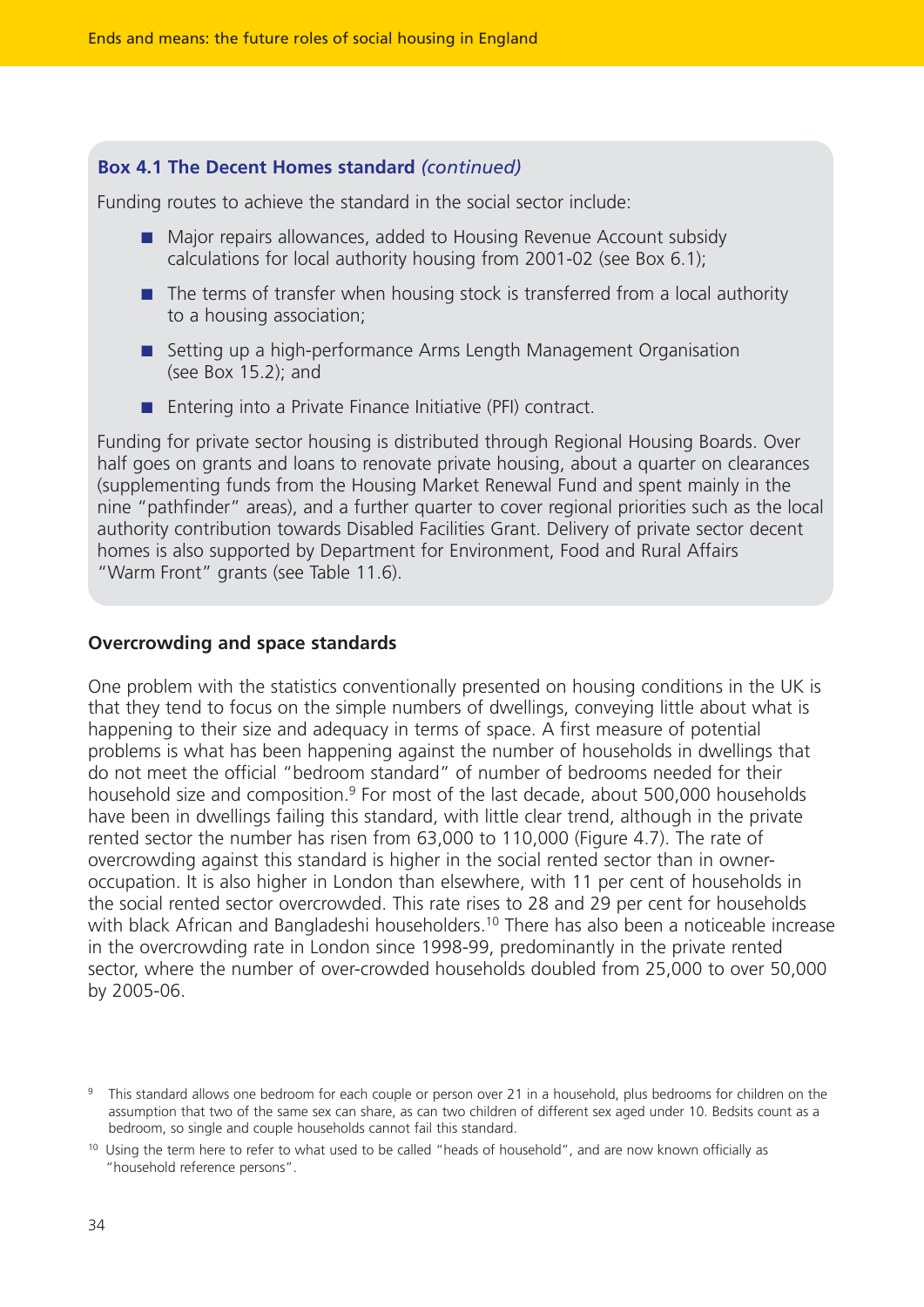

#### **Figure 4.7** Overcrowding against the bedroom standard in England and London: number of overcrowded households (000s)



**(b) London**

Source: Survey of English Housing, three-year moving average.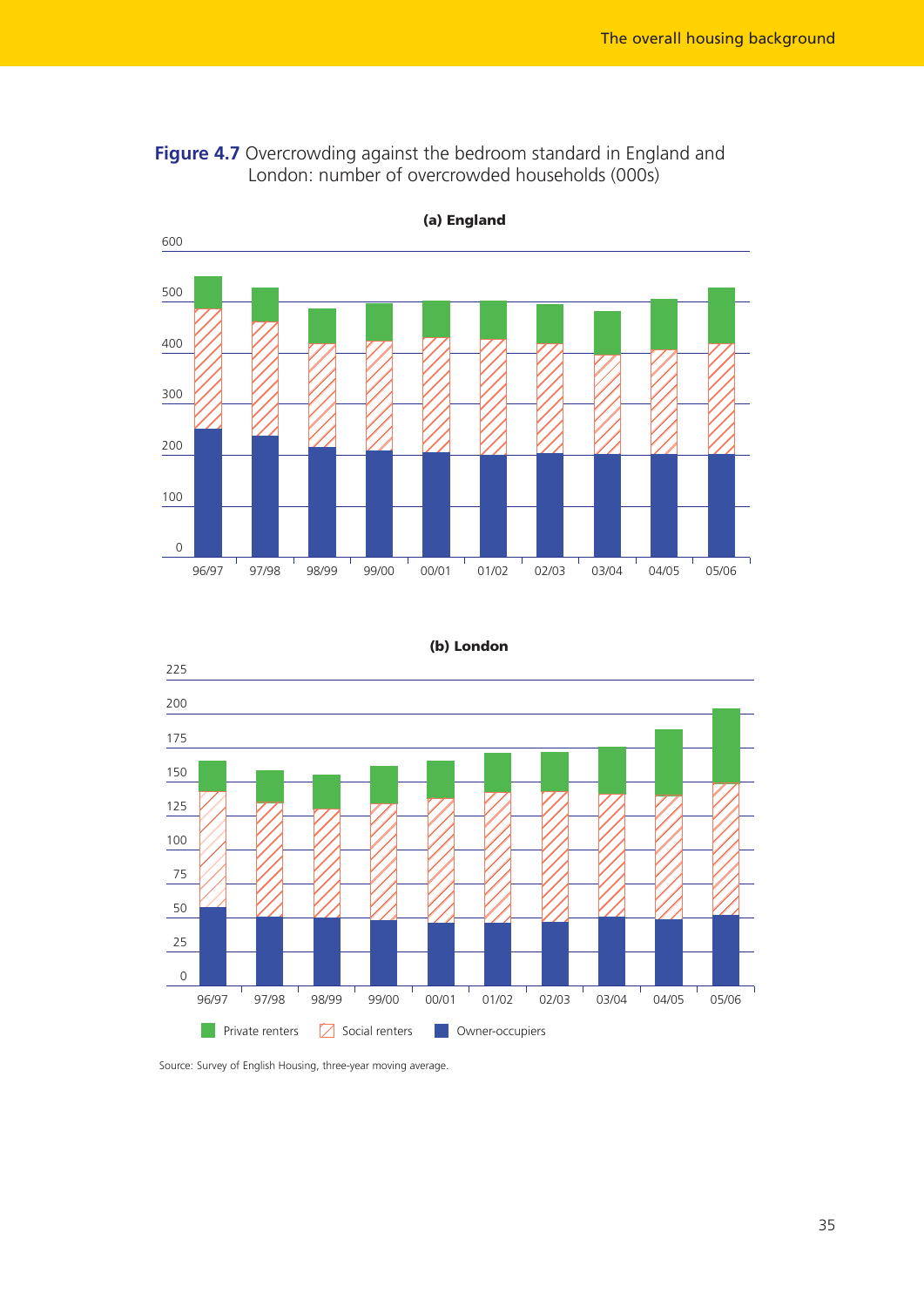A more general indication of what has been happening to the available space per person is given by Table 4.1. This shows the median (mid-point) space per person by region within the private (rented and owned) and social rented sectors in 1996 and 2004. Over England as a whole, space per person rose from 35.8 in 1996 to 36.5 square metres in 2004, so by this measure housing circumstances also improved in the last decade. However, this improvement was concentrated in the private sector, with a slight overall reduction in the social rented sector. In London, space per person in social housing fell from 30.0 to 28.2 square metres.

|                                   |                |               |            | Median floor area/person $(m^2)$ |               |            |
|-----------------------------------|----------------|---------------|------------|----------------------------------|---------------|------------|
|                                   |                | 1996          |            |                                  | 2004          |            |
|                                   | <b>Private</b> | <b>Social</b> | <b>All</b> | <b>Private</b>                   | <b>Social</b> | <b>All</b> |
| <b>West Midlands</b>              | 36.0           | 31.5          | 35.0       | 36.6                             | 34.7          | 36.2       |
| <b>North West</b>                 | 37.5           | 34.0          | 36.5       | 37.1                             | 34.5          | 36.6       |
| <b>North East</b>                 | 35.5           | 34.0          | 35.0       | 38.5                             | 34.3          | 37.3       |
| <b>Yorkshire &amp; the Humber</b> | 34.5           | 35.0          | 34.5       | 36.3                             | 33.2          | 35.8       |
| <b>South West</b>                 | 42.0           | 30.5          | 40.0       | 41.2                             | 31.2          | 39.8       |
| <b>East of England</b>            | 37.0           | 32.5          | 36.0       | 38.3                             | 30.9          | 36.9       |
| <b>South East</b>                 | 38.0           | 31.0          | 37.3       | 39.0                             | 30.8          | 37.9       |
| <b>East Midlands</b>              | 35.7           | 33.0          | 35.0       | 38.1                             | 30.3          | 37.0       |
| London                            | 33.3           | 30.0          | 32.0       | 34.2                             | 28.2          | 32.6       |
| <b>All regions</b>                | 36.8           | 32.0          | 35.8       | 37.6                             | 31.6          | 36.5       |

#### **Table 4.1 Space per person by region and sector, 1996 and 2004**

Source: English House Condition Survey, all occupied dwellings.

Note: Household space indicated by median rather than mean value to avoid distortion from extreme/untypical values from the survey sample. "Private" includes both owner-occupied and private rented dwellings.

Available space per person is not straightforwardly related to income. Figure 4.8(a) shows that space per *household* does indeed rise for those with the largest incomes (adjusted for household size) as one might expect for owner-occupiers, but this is not the case for tenants, where space varies little by income. However, in all tenures it is those with the highest income that tend to have the greatest space per *person* (Figure 4.8(b)). Across the income scale, social tenants have about a quarter less space per person than owner-occupiers. Figure 4.9 divides households up into tenths by the amount of space they enjoy per person, with those in the most crowded tenth typically having 15.4 square metres per person, those in the least crowded tenth 91.5 square metres, six times as much. 28 per cent of both private and social tenant households are in the most crowded fifth overall, but only 17 per cent of owners, although density varies across all tenures. Available space is strongly related to people's satisfaction with their home (Figure 4.10). But what is most striking is that for any given level of space, tenants – and particularly social tenants – are far more likely to be dissatisfied with the amount of space they have: nearly 30 per cent of social tenants with the least space are dissatisfied with their homes, compared to fewer than 10 per cent of owners. Where they are overcrowded, social tenants have fewer options to move (Sections 7 and 10), and so may have the prospect of being affected longer; with lower levels of paid employment, they may also be affected by crowded conditions for more of their time each day. But an important driver here may be whether owners have in some sense chosen the trade-off between the space they occupy and its price and other characteristics, while social tenants have not.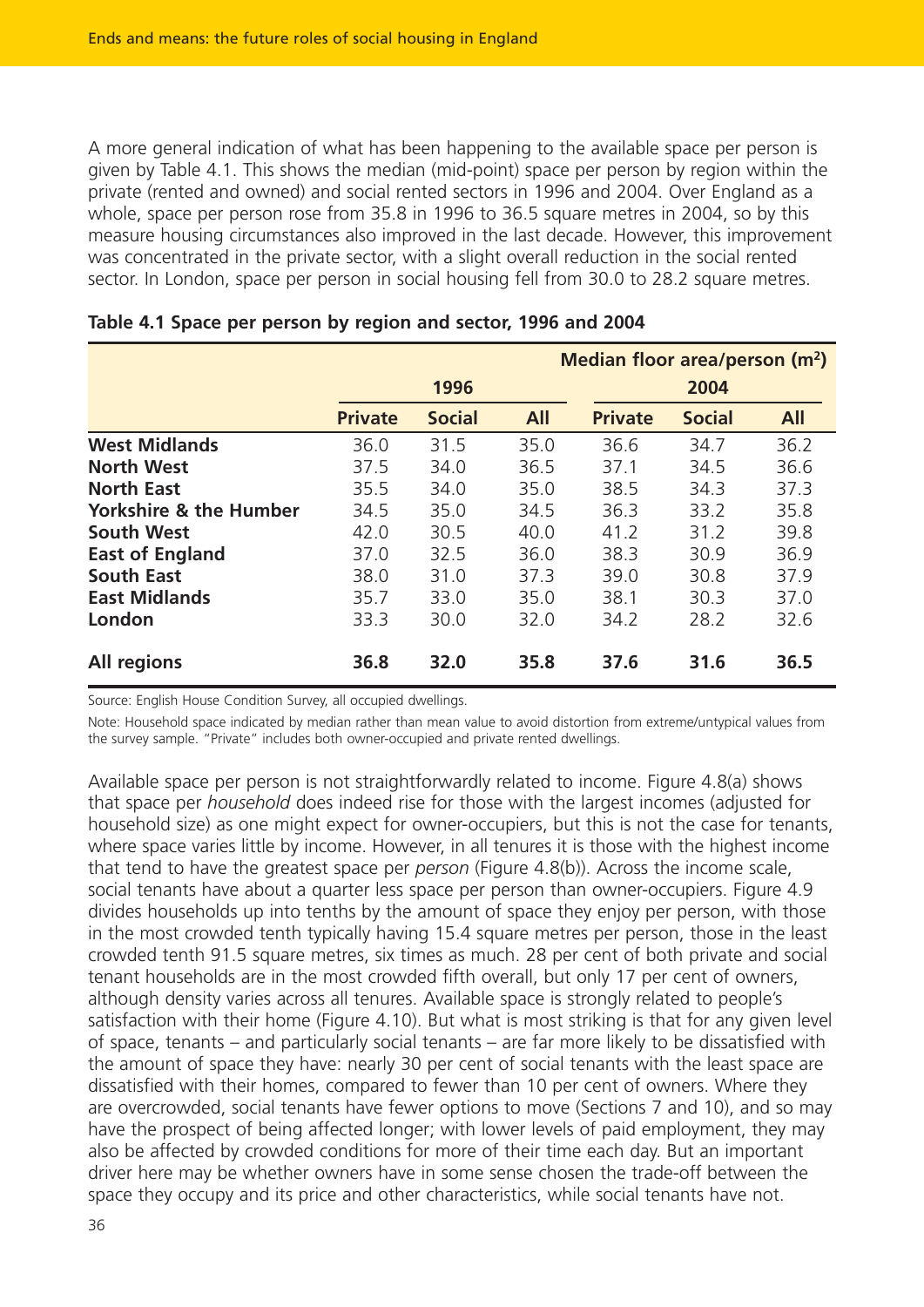

## **Figure 4.8** Space per household and space per person by income and tenure, 2004

Source: English House Condition Survey. Figures in brackets on horizontal scale refer to median value for all tenures. **area/p** (h.own) area/p (p.rent) area/p (s.rent)

Base: all households.

Notes:

 – household space indicated by median rather than mean value to offset any distortion arising from outlying/extreme values in the data;

**net householder income**

lowest 20% (32.8) 2nd (35.7) 3rd (34.8) 4th (35.7) highest 20% (43.8)

- floor area is for the accommodation unit which equates to the dwelling for all properties other than the relatively small number in multiple occupation (e.g. bedsits) where the total dwelling space is equally divided by the number of accommodation units in the dwelling;
- household income is equivalised net household income before housing costs (modified OECD scale).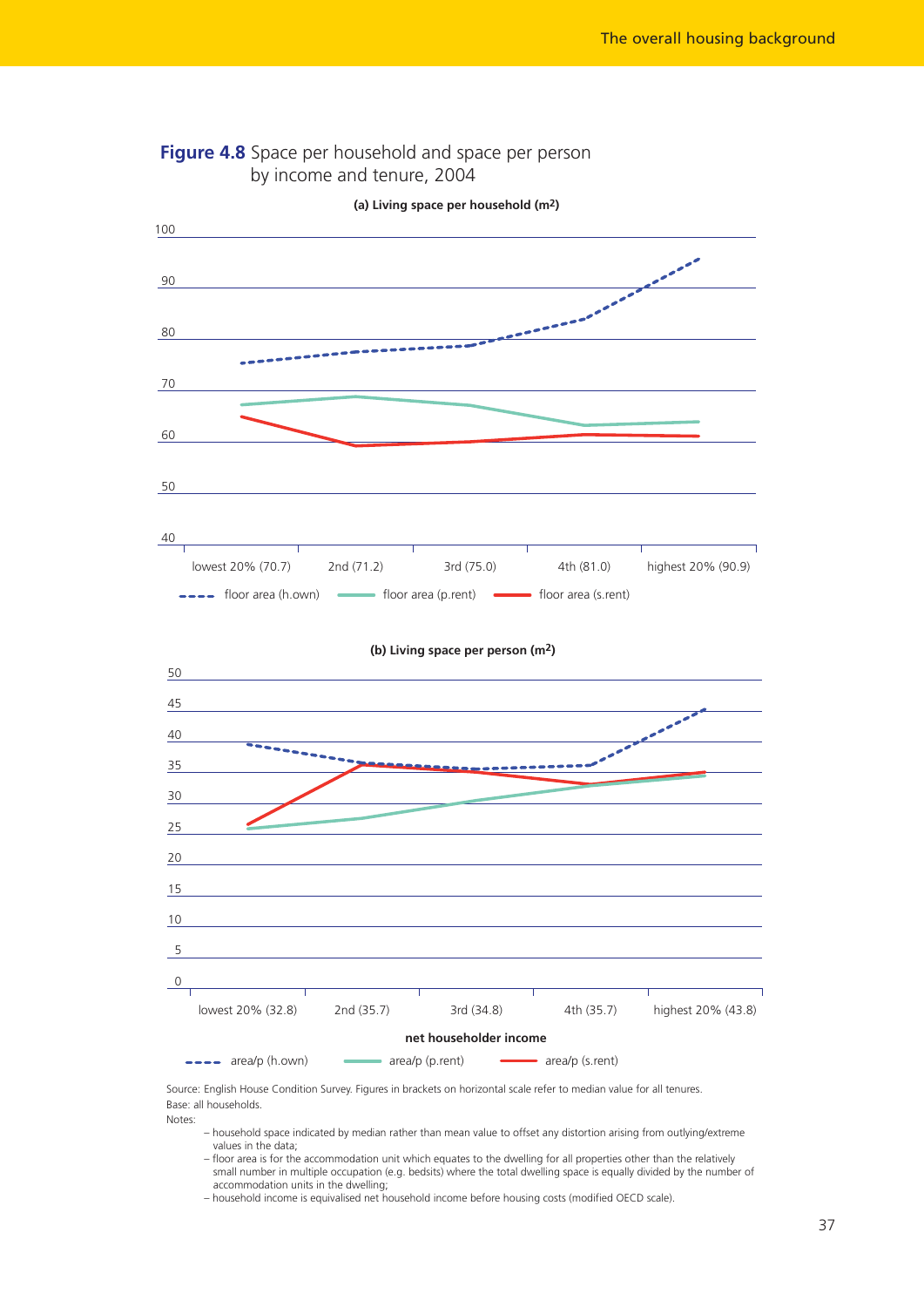

**Figure 4.9** Distribution of households by living space within each tenure, 2004 (%)

Source: EHCS 2004, all households.

Note: figures in brackets for each decile group show median values for each group.



#### **Figure 4.10** Dissatisfaction with home by space per person, 2004

Source: EHCS 2004, all households.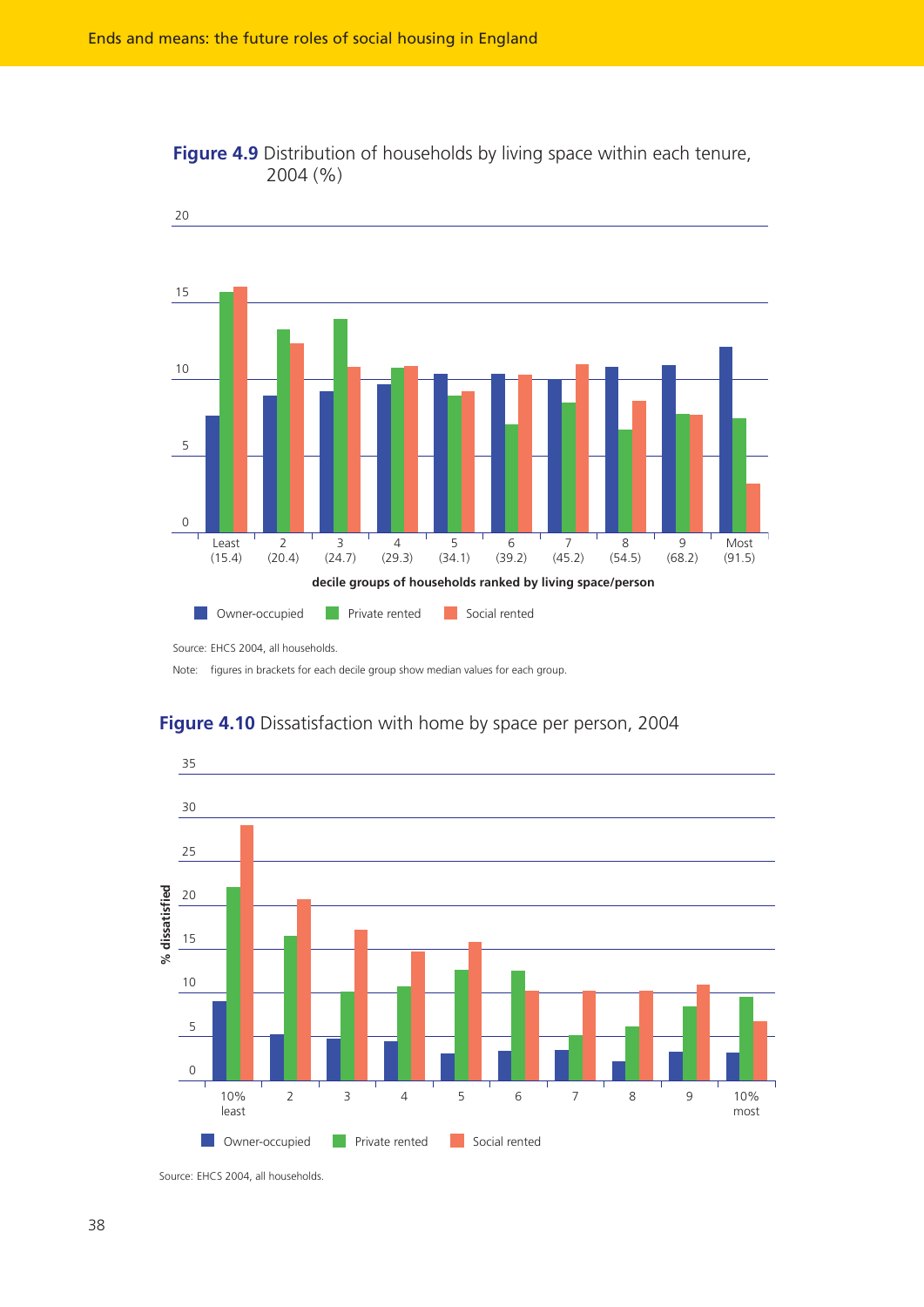#### **Indicators of stress in the housing market**

While overall housing conditions may have improved, with the exception of levels of overcrowding for some sectors, this could still mask acute problems for particular groups. The panels of Figure 4.11 show recent trends in seven indicators of stress within the housing market. General issues connected with housing affordability are discussed in Section 8, but the first panel shows that acute problems of mortgage arrears and repossessions are a fraction of the peaks they reached in the early 1990s, with annual mortgage repossessions currently running at around 0.1 per cent per year, a seventh of the rate in the early 1990s. Second, the most acute indicator of literal homelessness is the number of people sleeping rough. While official counts of are inevitably incomplete, the count shown in Figure 4.11(b) fell between 1998 and 2001, since when it has been stable. At the same time the number of households placed in "bed and breakfast" accommodation by local authorities has fallen substantially since 2002, back to the levels of the mid 1990s. However the use of temporary accommodation as a whole rose from 44,000 in 1997 to over 100,000 in 2005, although this number has recently fallen a little (Figure 4.11(c)). By 2005 26 per cent of those leaving temporary accommodation in England had been in it for more than a year, compared to 9 per cent in 1998. Nationally 5 per cent had been in it for more than two years, but this rose to 19 per cent in London, where 5 per cent had been in "temporary" accommodation for more than five years.<sup>11</sup>

Another indicator of stress may be the number of households that could form separately, but do not do so. Figure 4.11(d) shows the numbers of such "concealed households"12 fell from 165,000 in 1991 to 140,000 in 2000 and have fallen slightly since then. Finally, the number of what are counted as separate households, but are sharing dwellings, fell from 390,000 in 1996 to 207,000 in 2006 (up from a low point in 2004). Together the numbers appear to be down significantly over the last decade.

<sup>&</sup>lt;sup>11</sup> CLG P1E homelessness returns.

<sup>&</sup>lt;sup>12</sup> Couples or lone parents living within another household.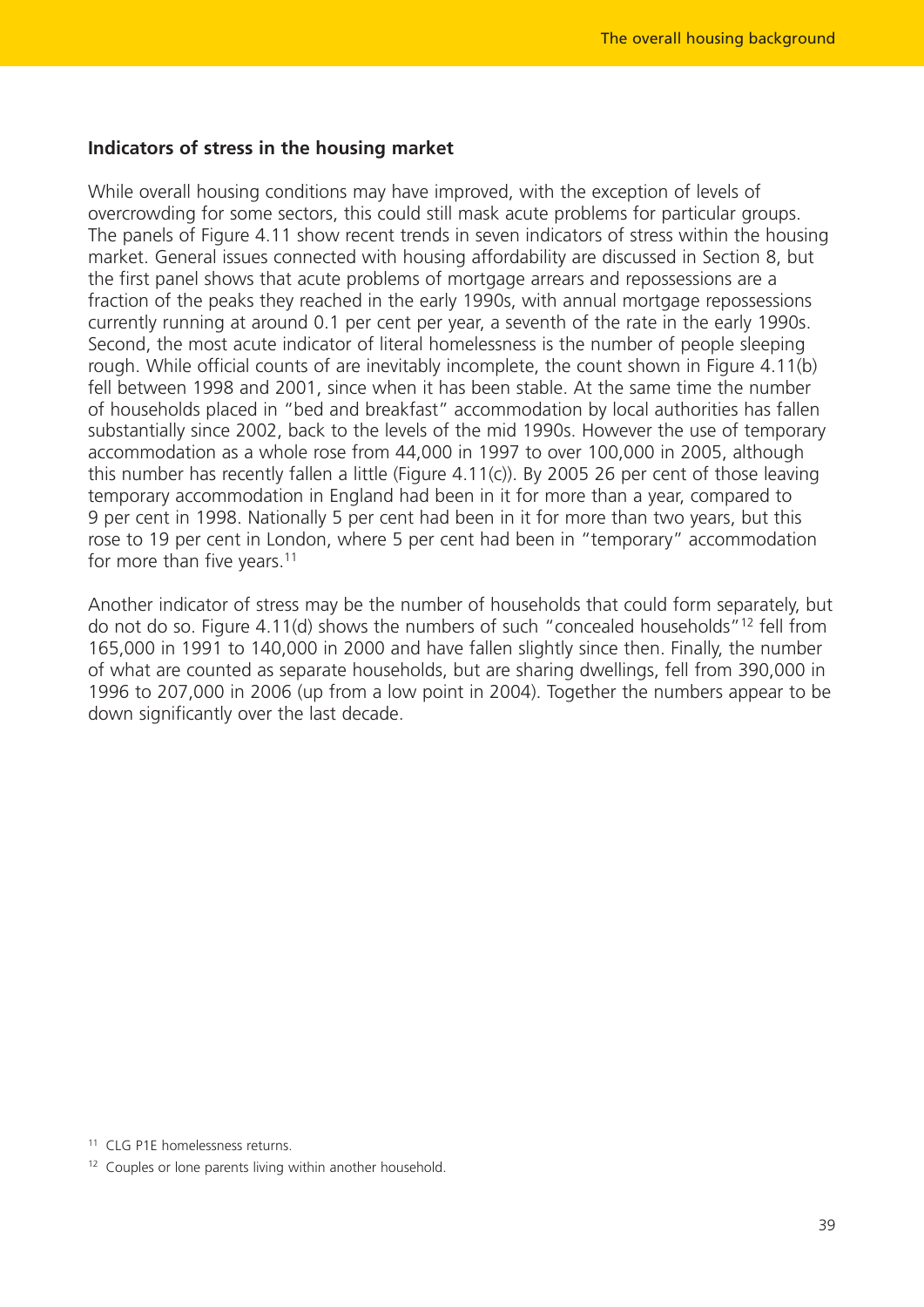

**Figure 4.11** Trends in indicators of housing difficulties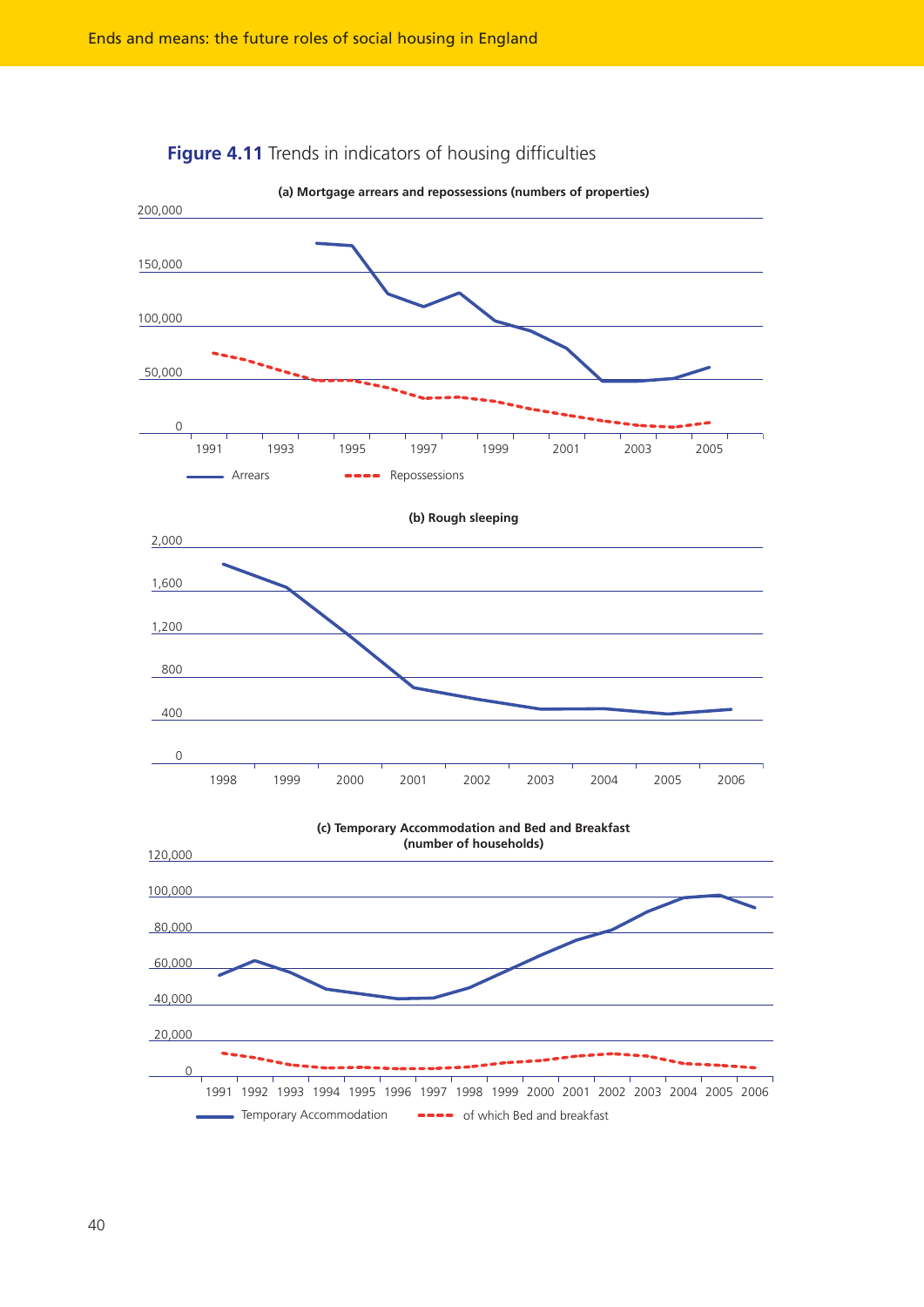

(e) Households in shared dwellings: SEH non-self contained accommodation, 3 year moving average.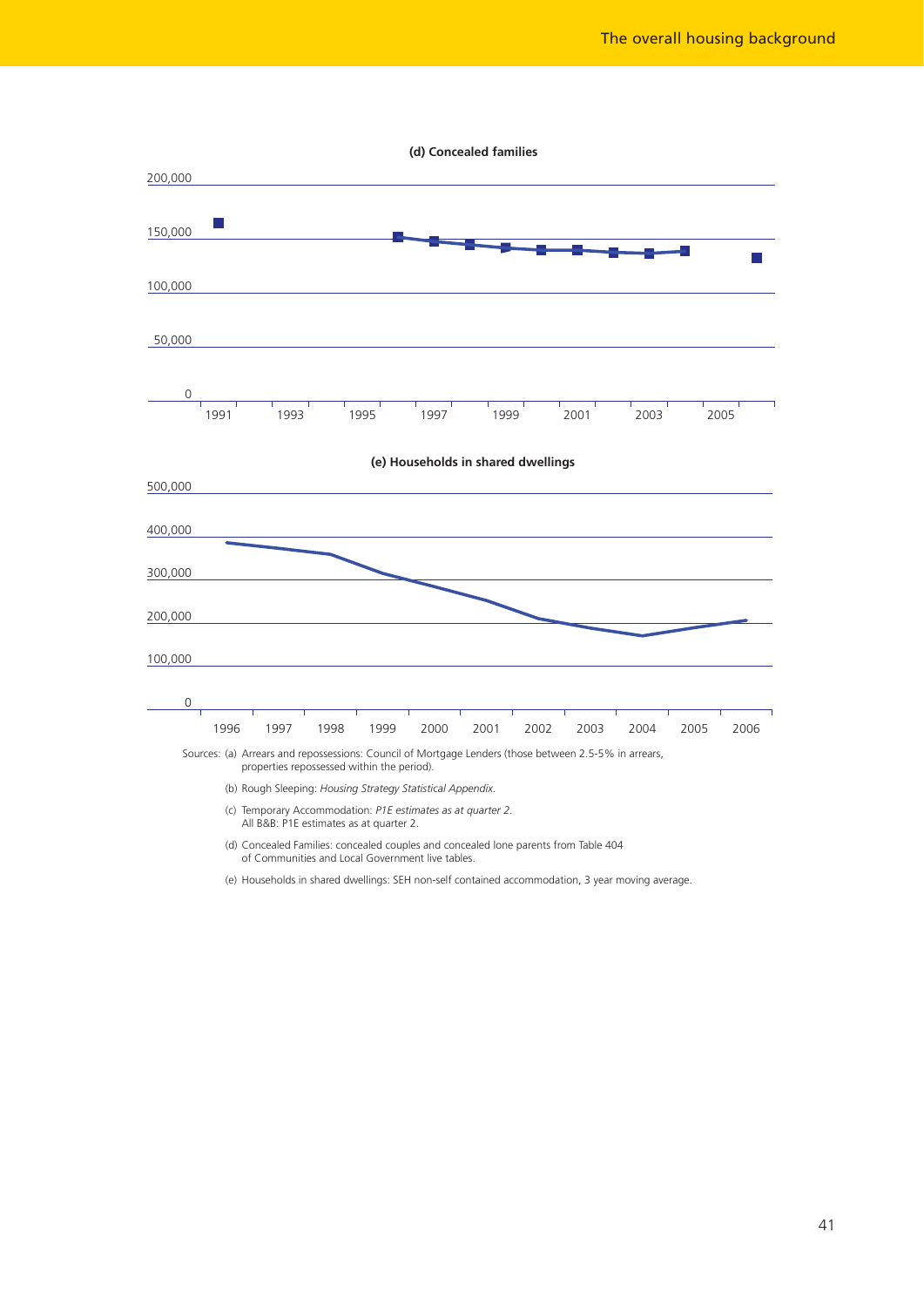#### **Summary**

Despite what are sometimes claims to the contrary, *overall* housing conditions in England have improved markedly in many respects over the long-term, and have generally continued to improve in the last decade. The number of dwellings has kept up with the number of households, on average there is more space within them per person, and physical standards have improved. The majority of the key indicators of stress in the housing market have also improved, with some of the most acute problems either steady or reduced. However, there are exceptions to this picture of general improvement: overcrowding against the bedroom standard has deteriorated in London, particularly in the private rented sector; social tenants enjoy less space per person than other tenures, less than they did a decade ago, and are more likely to be dissatisfied than others if they are living with little space (perhaps because others are more likely to have made some kind of choice in where they live). The use of temporary accommodation is more than double what it was a decade ago – albeit mostly self-contained, rather than shared such as in bed and breakfast accommodation. Consideration of the future role of social housing does not take place against the background of a general crisis in housing conditions – if anything, the reverse. But that general improvement means that the wide variations in conditions between households should remove any sense of complacency.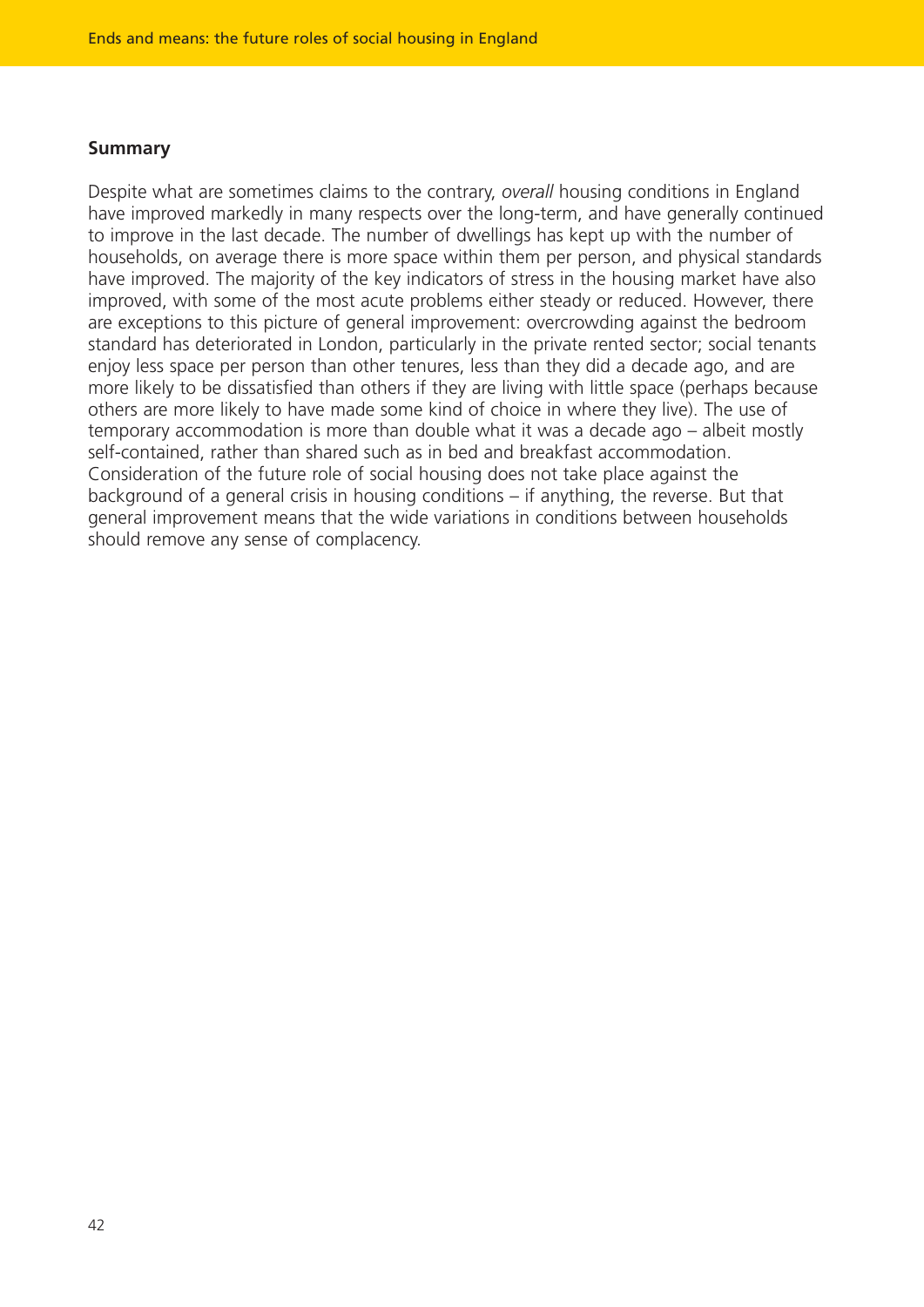# **5. SOCIAL HOUSING BACKGROUND**

This section presents more specific information on the social rented sector and those living within it, setting the context within which policy is made and judged.<sup>13</sup>

# **The overall size of the sector**

Figure 5.1 shows the overall size of the housing stock in England and its tenure composition since 1939. During this time the overall stock doubled in size to 22 million units. Owneroccupation has grown continuously throughout, but the pattern followed by other tenures has varied over time. The size of the private rented sector and its share of the total fell from the 1940s until the late 1980s, but it has since grown, to reach 11 per cent of the stock by 2004. The social rented stock – dominated by local authority housing – grew rapidly after the Second World War, reaching 31 per cent of the English stock in 1979. However, the combination of the Right to Buy and sharply reduced new building rates has meant that social housing was only 18.5 per cent of the stock by 2004. With new building now carried out almost entirely by housing associations, and with many councils transferring the ownership of their stock to newly formed associations, nearly as many units, 1.8 million, were owned by housing associations in 2004 as local authorities, with 2.2 million. By 2006 the two sub-sectors are expected to be of equal size.





Source: A. Holmans (1987): *Housing Policy in Britain: A History* and Communities and Local Government

<sup>&</sup>lt;sup>13</sup> For an account of the way in which overall housing policies developed over the period between 1975 and 2000 see in particular, M. Stephens, C. Whitehead and M. Munro (2005), *Lessons from the past, challenges for the future for housing policy*, London: Office of the Deputy Prime Minister. For more comprehensive statistics on developments in the sector, see S. Monk, *et al.* (forthcoming), *The demand for social rented housing – a review of data sources and supporting case study evidence*, Cambridge: Cambridge Centre for Housing and Planning Research.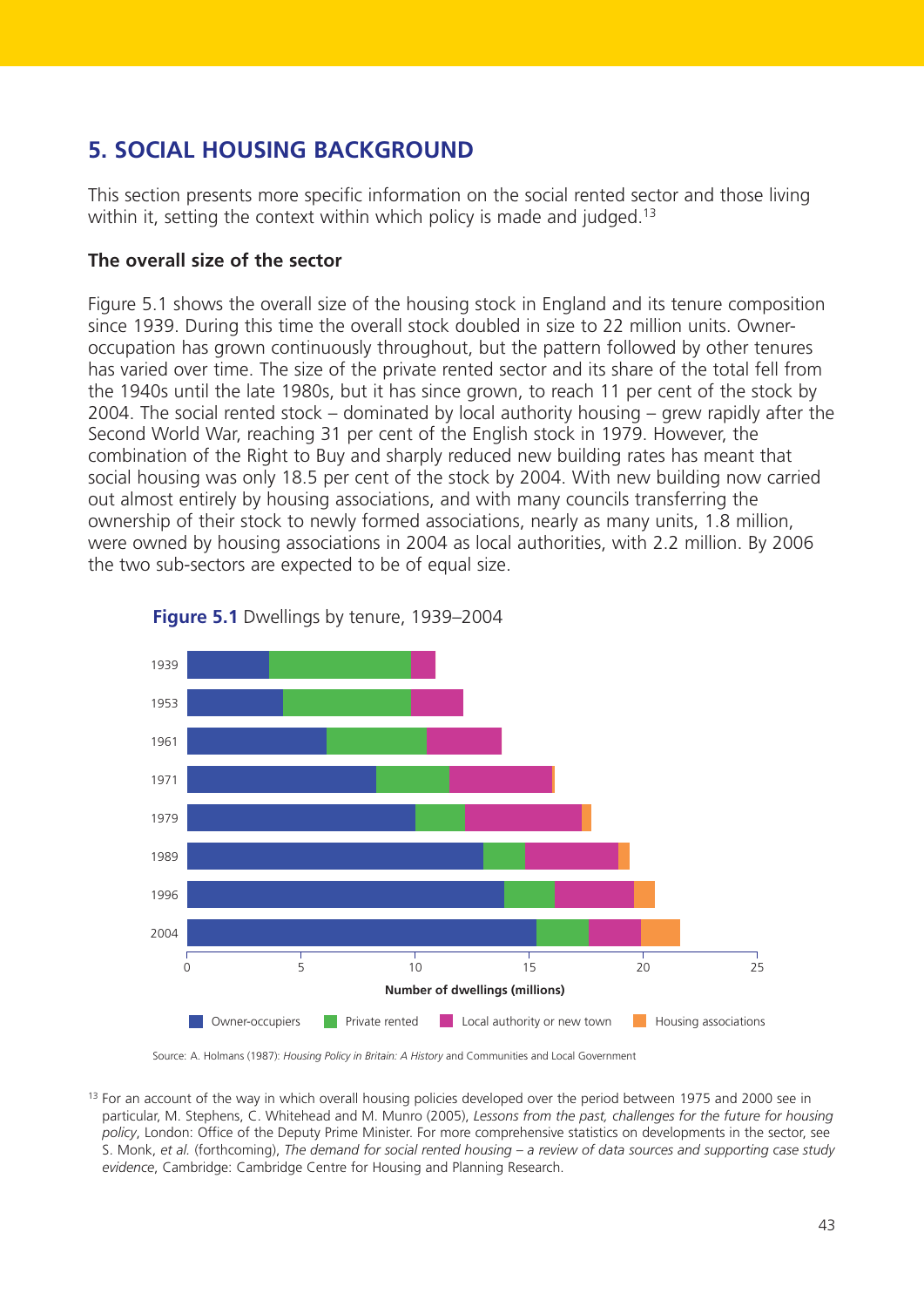The rate of new building in the social rented sector was shown in Figure 4.2 in the previous section. The size of the sector has also been affected by sales under the Right to Buy, as well as by demolitions. Figure 5.2 shows the way in which the net supply of social rented dwellings has changed from year-to-year since 1991 in England as a whole, and London in particular. With a peak of Right to Buy sales in 2003-04 and 2004-05 (as people bought in advance of tighter restrictions on maximum discounts in some areas – see Figure 11.4), the net stock shrank by more than 60,000 in each of those two years, although the pace of reduction has now sharply slowed.



#### **Figure 5.2** Net supply of social rented dwellings



The changes within the sector over the last nine years are brought together in Figure 5.3, which compares its structure in 1996 and 2005, and shows the different components of change in between. The local authority sector has reduced through demolitions, sales and transfers to housing associations. The housing association sector has grown through those transfers, new building, and acquisitions of existing properties. Over the period, the number of social homes failing to reach the Decent Homes standard has almost halved from 2.3 million to 1.2 million. But a crucial fact that the diagram illustrates is that of the nearly 4 million social rented units in 2005, 3.7 million, or more than 93 per cent, were units already within the sector nine years earlier. This emphasises the crucial importance of paying attention to the existing stock, not just to new developments. While new building rates have recently increased, even if 40,000 new units were added each year for the next decade, we would already have nine-tenths of the social rented stock that we will have in 2016.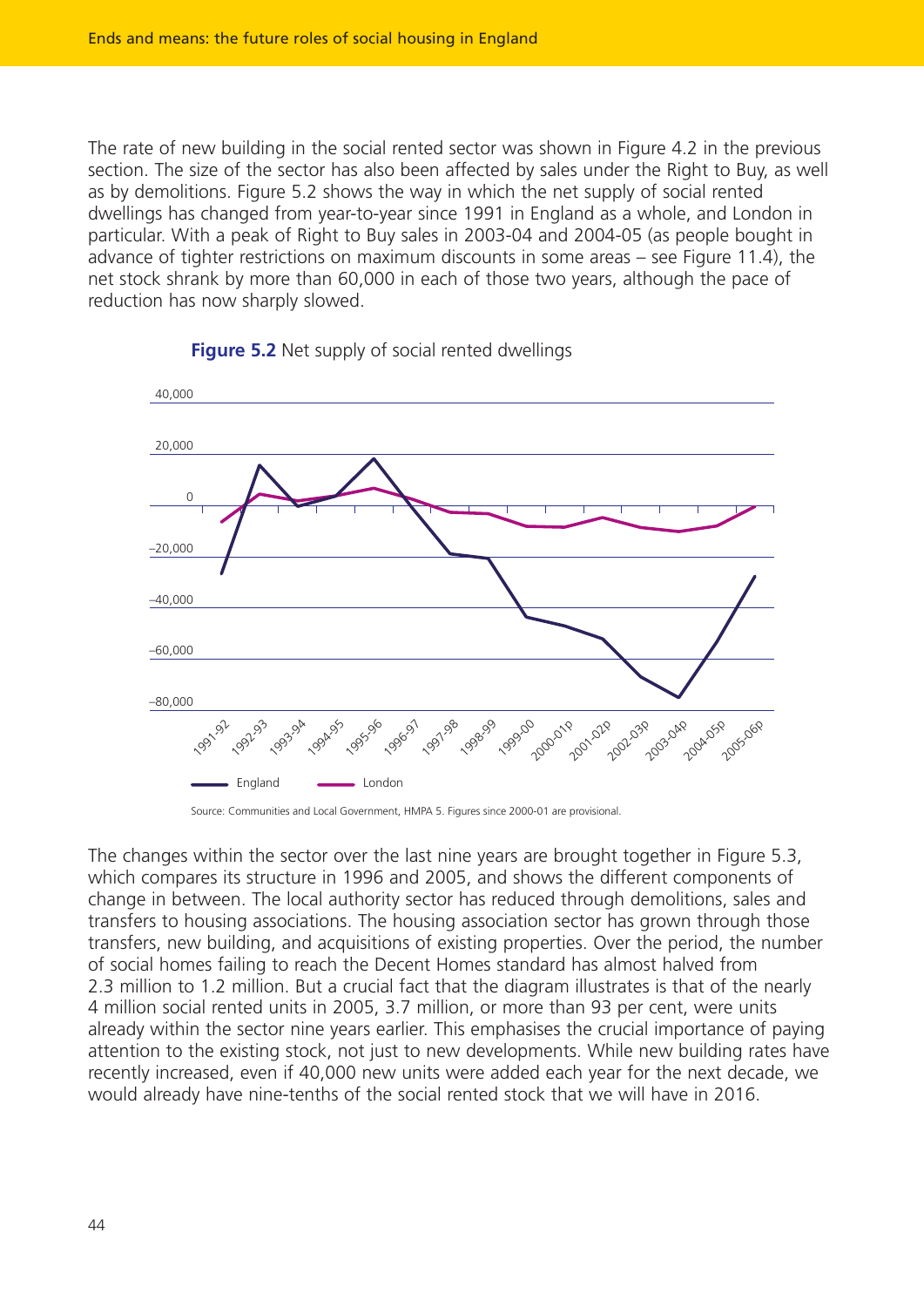

# **Figure 5.3** Accounting for change in the social rented sector, 1996 to 2005

Sources: Communities and Local Government statistical returns and EHCS Notes: Figures do not reconcile due to overall rounding and disparate sources; boxes not to scale.

# **Who are the tenants?**

One of the most pronounced trends of the 1980s and 1990s was the growing concentration of social tenants amongst the lowest income groups. As Figure 9.1 below shows, by 2004-05 a third of people living in social housing had incomes (adjusted for family size) in the poorest fifth of the income distribution, and 70 per cent were in the poorest two-fifths. This is a major change from the position in the 1960s and 1970s: in 1979, for instance, 20 per cent of the *richest* tenth lived in social housing. Now it is hardly any of those in the top fifth. Better-off tenants purchasing under the Right to Buy, or using their resources to move elsewhere, combined with allocations of vacant property on an increasingly strictly needs-related basis have dramatically changed the composition of the social tenant population.

Central to this has been the change in employment status within each tenure, shown in Figure 5.4. The top panels compare the positions in 1981 and 2006. Amongst owners the proportion of householders in employment has fallen from 70 to 68 per cent, with a growing proportion who are retired. Amongst private renters, the proportion employed has risen from 58 to 69 per cent, with a smaller proportion in retirement. But the proportion of social tenants in employment has fallen from 47 to 32 per cent, and those in full-time employment from 43 to 22 per cent.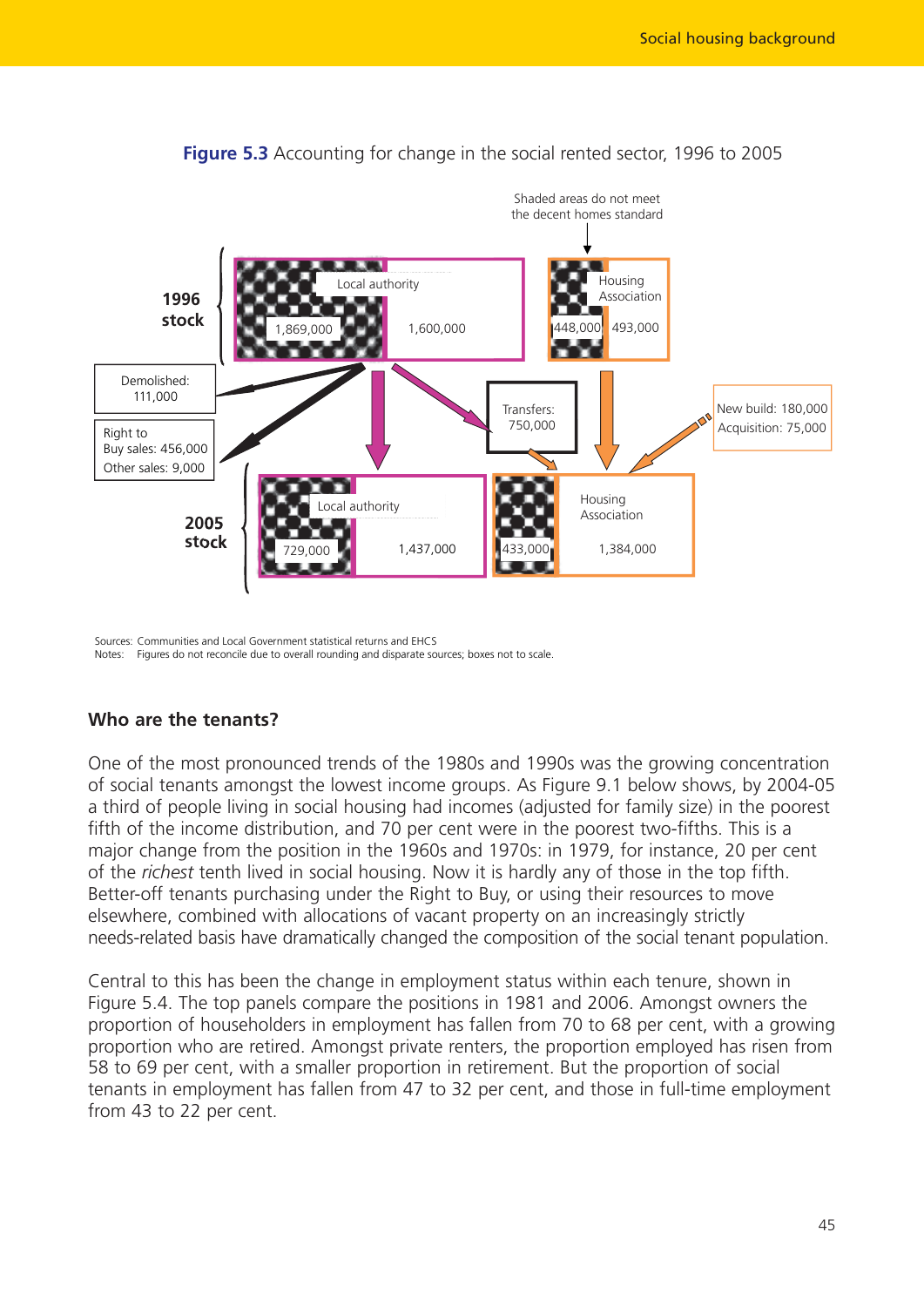

#### **Figure 5.4** Employment status, 1981 and 2006



**(a) Employment status by tenure (%)**

The lower panels look in more detail at the employment status of social tenants of working age. The full-time employment rate has fallen from 67 to just 34 per cent. As one way of thinking of the implications of this, if employment patterns were even across the stock (which clearly they are not), this would mean that the chance of someone in social housing having *both* of their nearest working age social tenant neighbours in full-time work had fallen from just under half to one in nine. There has, however, been a significant rise in parttime work (linked to the rise in the proportion of tenants who are lone parents), so the overall working age employment rate for social tenants in 2005 was just under half.

While there has been a fall in the proportion of social tenant householders formally classed as "unemployed", there has been a striking rise in the proportion of social tenants classed as "other inactive" (63 per cent of whom are lone parents) and particularly in those reported as "permanently sick or disabled", to nearly one quarter of all those of working age. As the final panel shows, such "other inactive" households are now overwhelmingly those with children. Figure 5.5 shows the way in which the proportion of social tenant households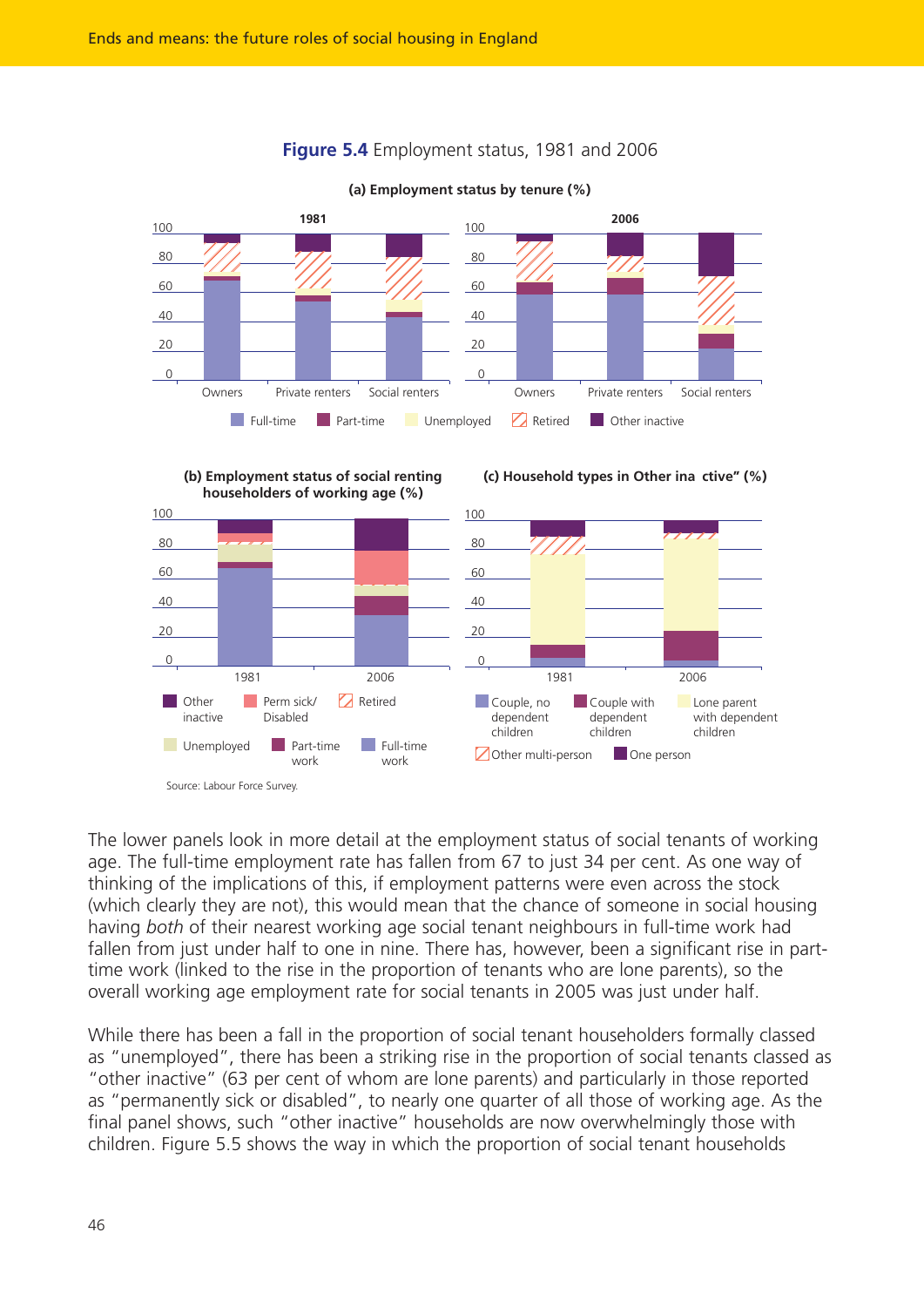containing a member with a serious medical condition or disability has continued to grow over the last decade – from 38 per cent in 1994-95 to 43 per cent in 2003-04. By then, more than twice the proportion of social tenant households contained such a member as in owner-occupier or private rented households.



**Figure 5.5** Disability in the social rented sector over time and by tenure in 2003-04





After 2003-04 the survey question was amended to "whether any household member has a long-standing illness, disability or infirmity". This resulted in an upward step-change from 43% in 2003-04 (using the previous question) to 48% in 2004-05 and 51% in 2005-06 using the new definition. Source: Survey of English Housing.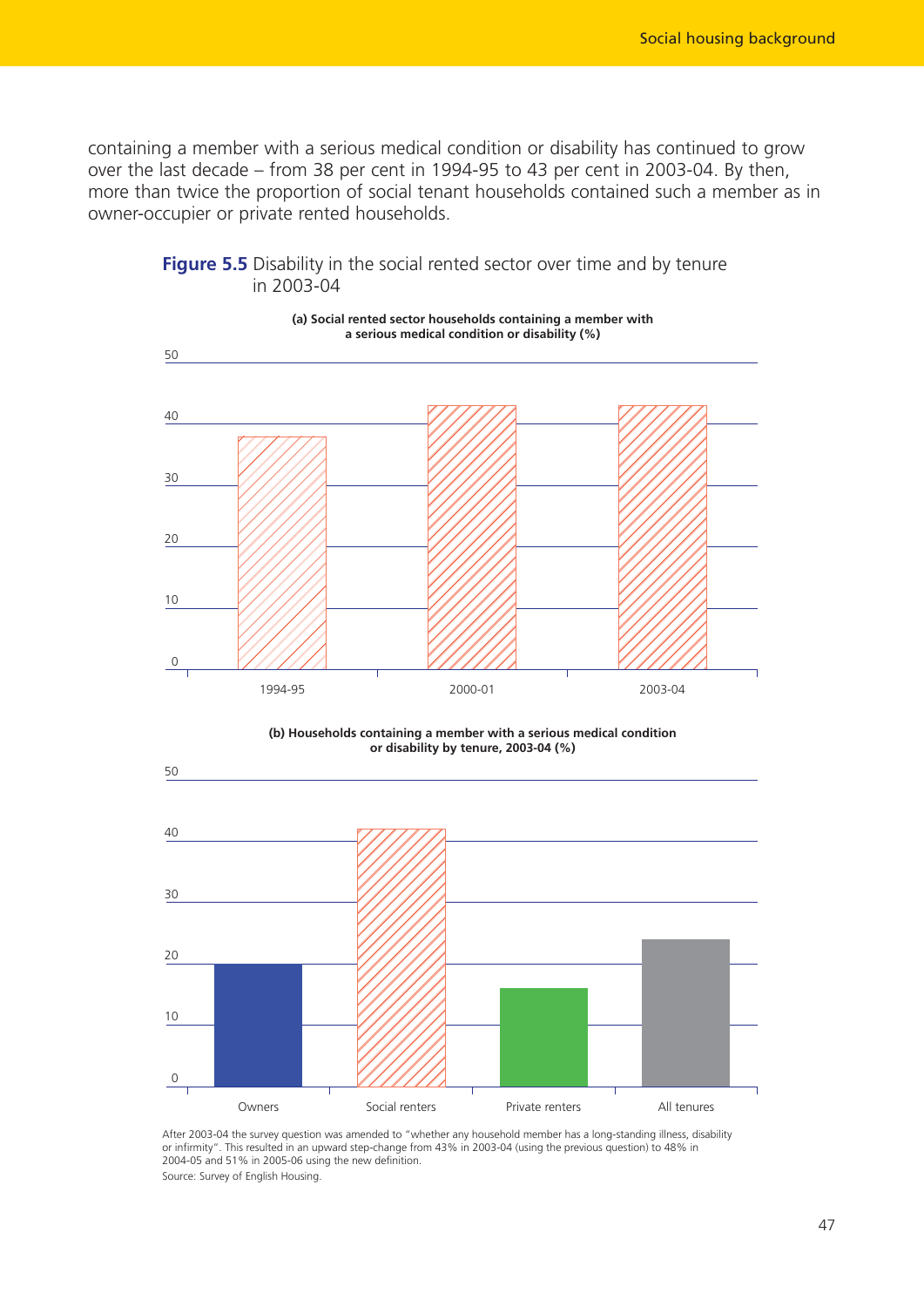In terms of other aspects of household composition, Figure 5.6 shows the way in which the sector houses above-average proportions of lone parents (18 per cent of social tenants, but 7 per cent of all households) and of single people (43 per cent of social tenants, but 28 per cent of all households). This last feature partly reflects the age profile of the tenures, as shown in Figure 5.7. Private tenants in particular are most likely to be in their twenties and thirties, and owner-occupiers to be middle-aged, while social tenants are now much more evenly spread across the age distribution. 16 per cent of households under 60 are now in the social rented sector, but 21 per cent of those aged over 60 or more. As discussed in Section 12 below, however, this represents a significant flattening of the age profile of the social tenant population, with a smaller proportion now in the older age groups, with important consequences for the rate at which households are able to enter the sector (see Section 12 for discussion of this). Finally, 27 per cent of black or ethnic minority householders are social tenants, compared to 17 per cent of white households (Figure 5.8). In particular, around half (51 per cent) of Bangladeshi and 43 per cent of black Caribbean and black African households are social tenants.



#### **Figure 5.6** Household type by tenure, 2006

Source: Labour Force Survey.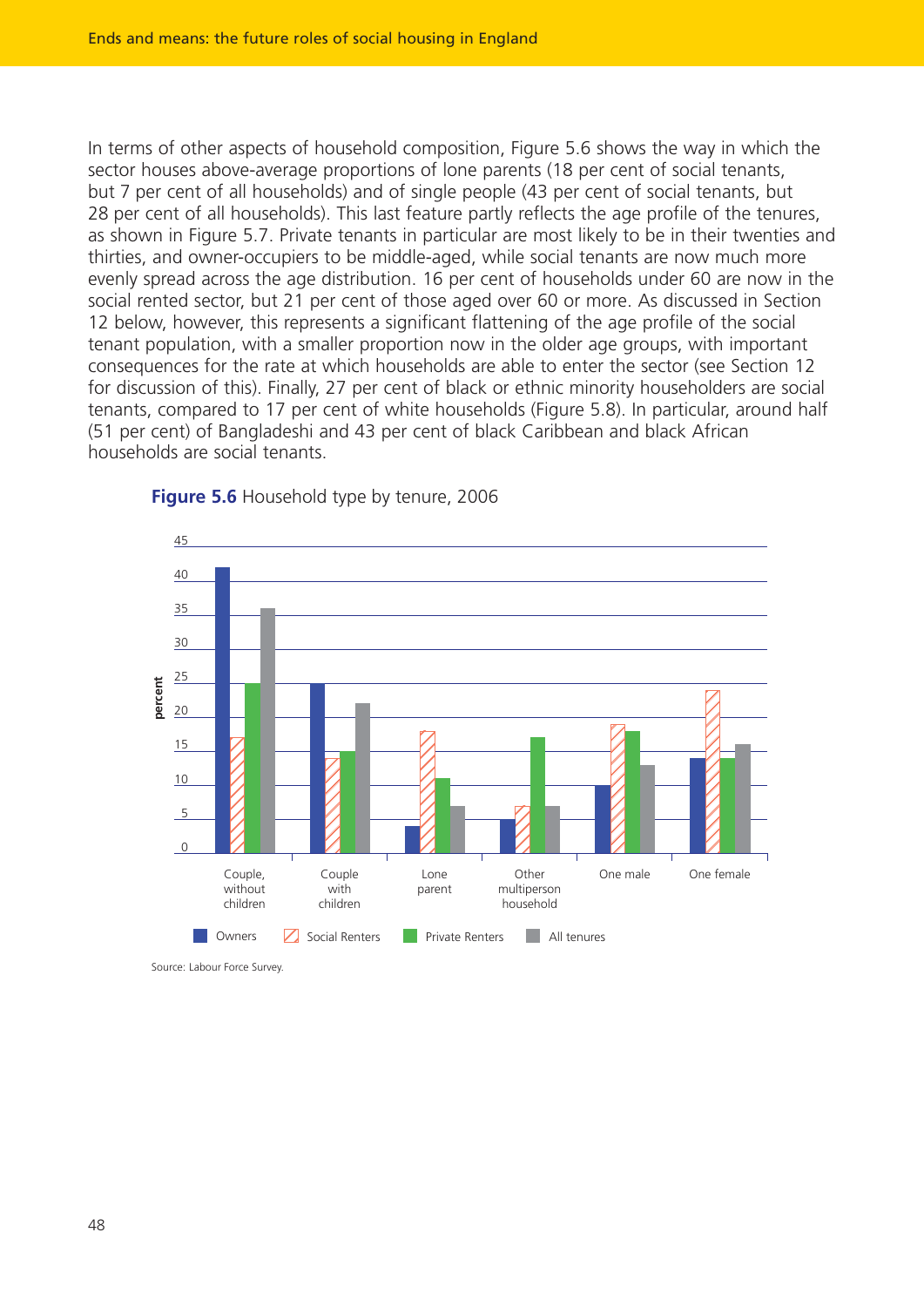





# **Social rented sector**



Source: Labour Force Survey.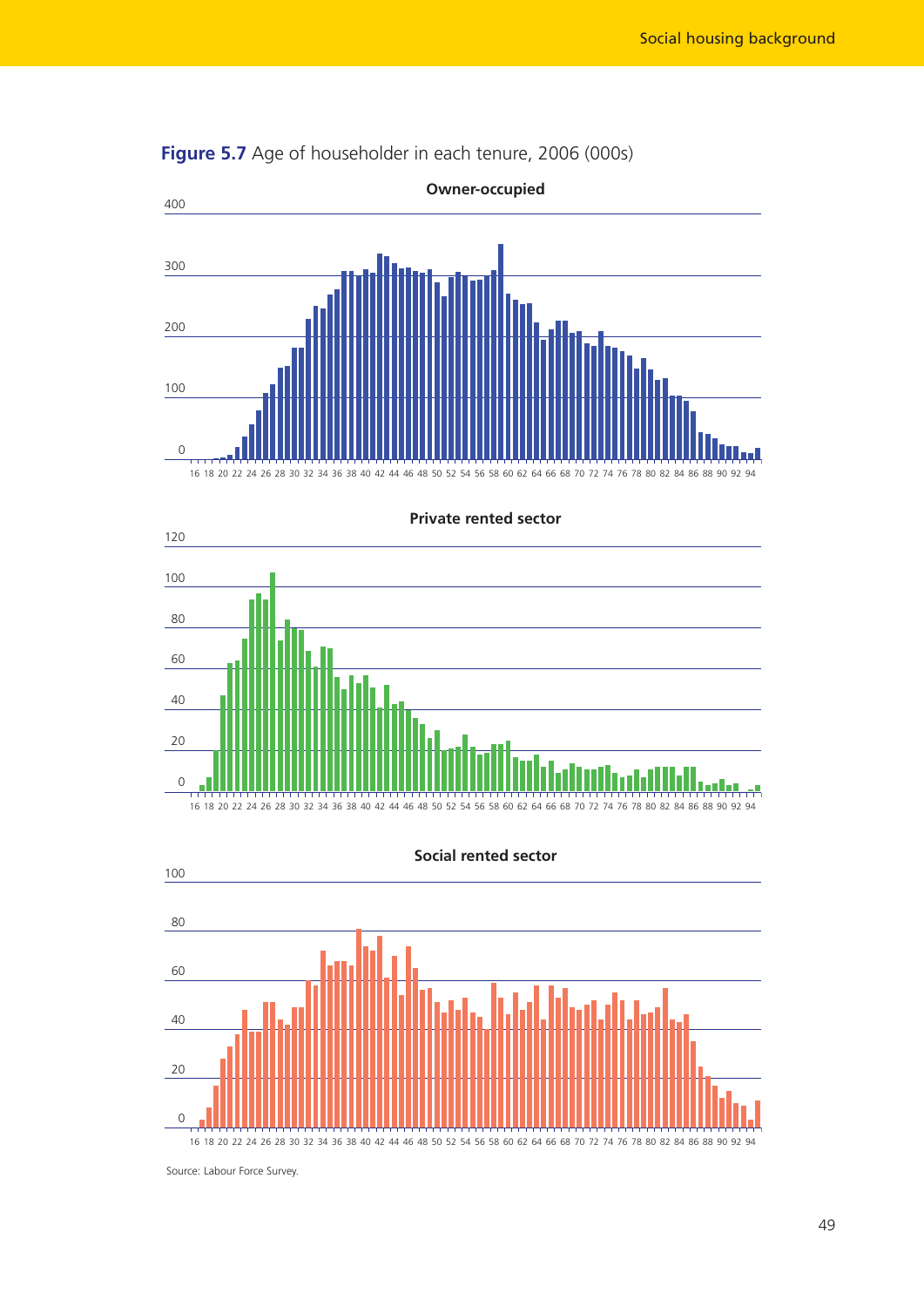



Percentages of households in social rented sector by ethnic group, 2006



Source: Labour Force Survey.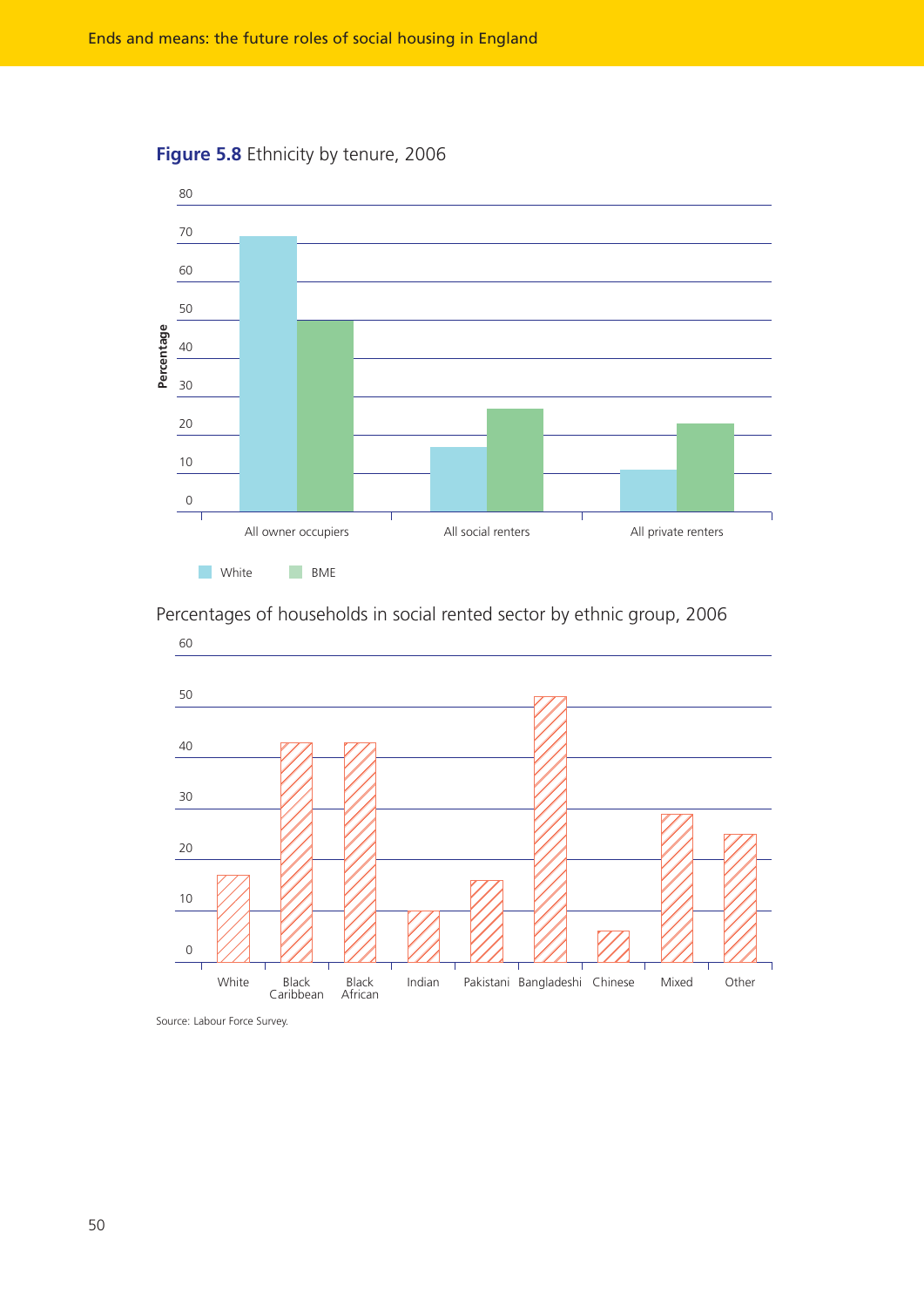#### **Tenure change**

Such figures give a snapshot of the composition of each tenure at one time. But there is considerable movement of individual households between tenures. Figure 5.9 shows the movements between and within tenures over a single year, in the twelve months up to 2005-06. Most striking, of course, is the degree of movement within, and in and out of, the private rented sector: a third of private tenants in 2005-06 had not been in the same property a year before. By contrast, the other two tenures were much more stable, notably with only one in twenty social tenants having moved within the sector in the previous year, and an even smaller proportion of owners. Figure 5.10 contrasts the inflows in that year into social rented housing and owner-occupation more directly. Of all social tenants occupying a different property from a year before, about half had previously been social tenants, and nearly a quarter were new households (whose members could have been within any tenure). More existing private tenant households flowed into the social sector than came from ownership. By contrast more than half of owner-occupier movers had been owners a year before, and a sixth were new households. Very few – just 11,000 or about 1 per cent – of moves into owner-occupied homes in that year were from social housing without using the Right to Buy.



**Figure 5.9** Number of households moving into and out of sectors: 2005-06

Source: Survey of English Housing 2005/06.

51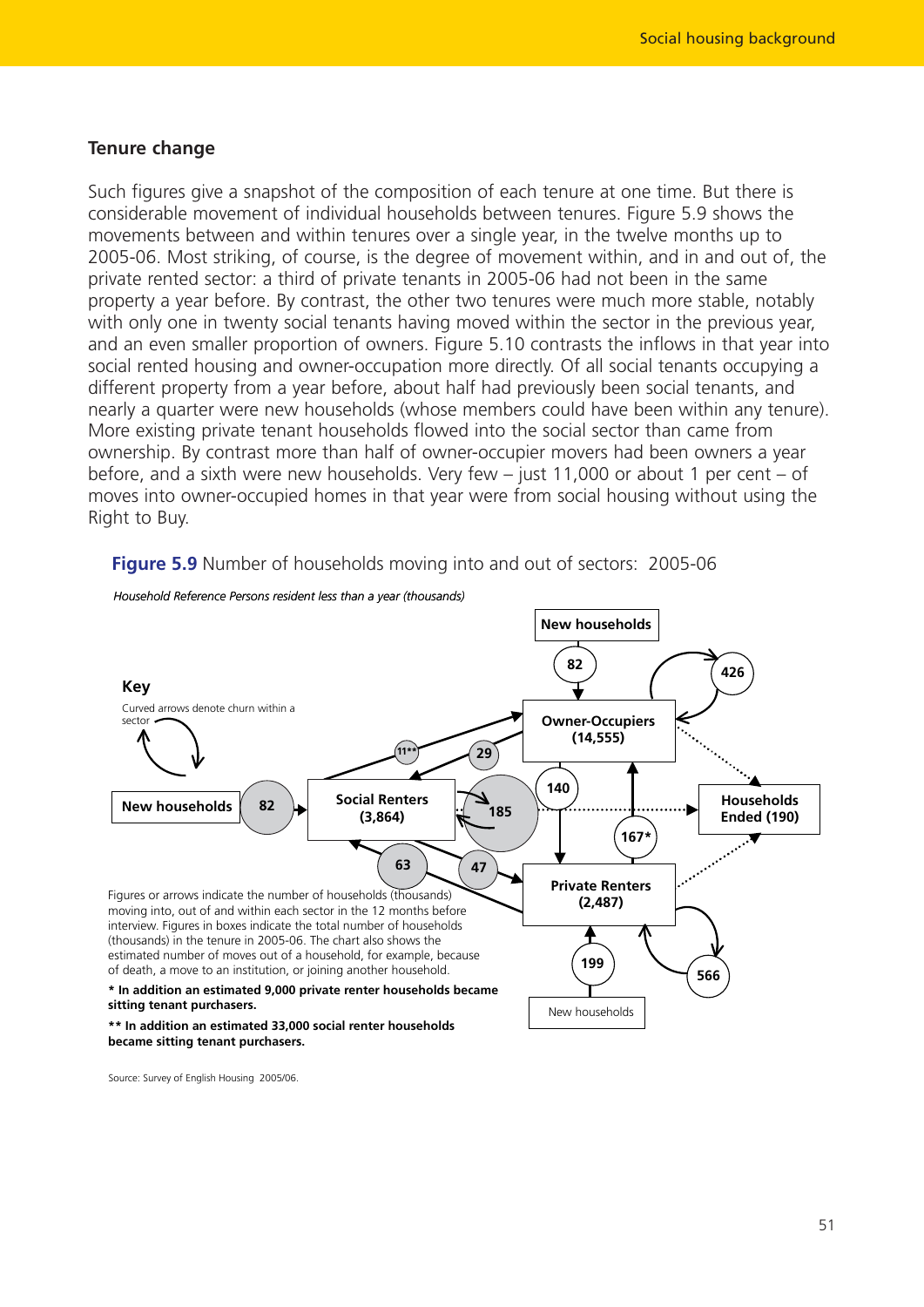#### **Figure 5.10** Routes into social rented sector and owner-occupation, 2005–06



\* In addition an estimated 9,000 PRS households become sitting tenant purchasers \*\*In addition an estimated 33,000 SRS households became sitting tenant purchasers

Source: Survey of English Housing, 2005/06.

One cannot move directly from single-year transitions of this kind to give a longer-term picture of movement, as some households may be frequent movers, while others stay put. Table 5.1 looks at all members of the population (as represented by the British Household Panel Study) in terms of their tenure in 1994 and again in 2004 (if still alive). Looking at those living in social housing in 1994 (including children), just over half were still in social housing a decade later, around a fifth had died, and around a fifth had become owneroccupiers. Few (5 per cent) had become private tenants. Looking only at those who remained alive (in the second panel), two-thirds of those living in social housing were still in the sector ten years later, but more than nine-tenths of those originally in owner-occupation were still in that sector. Cutting the numbers another way, the bottom panel shows that 82 per cent of those living in social housing in 2004 had also been in the tenure ten years before (if they had been born by then). This contrasts with private tenants, half of whom had been in owner-occupied households (often those of their parents) ten years before. This analysis shows that the movement between tenures is asymmetric: once people become owneroccupiers in their own right they are overwhelmingly likely to stay owners. The private rented sector is generally one of transition, particularly for younger people as they leave home. Meanwhile there was a significant flow *out* of social renting into owner-occupation (mainly through the Right to Buy or through younger household members eventually becoming owners after leaving home), and some flow into it from private renting, but proportionately fewer entrants from owner-occupation (although the size of the ownership sector meant that over the ten years as a whole, more social tenants had come from owner-occupation than from renting).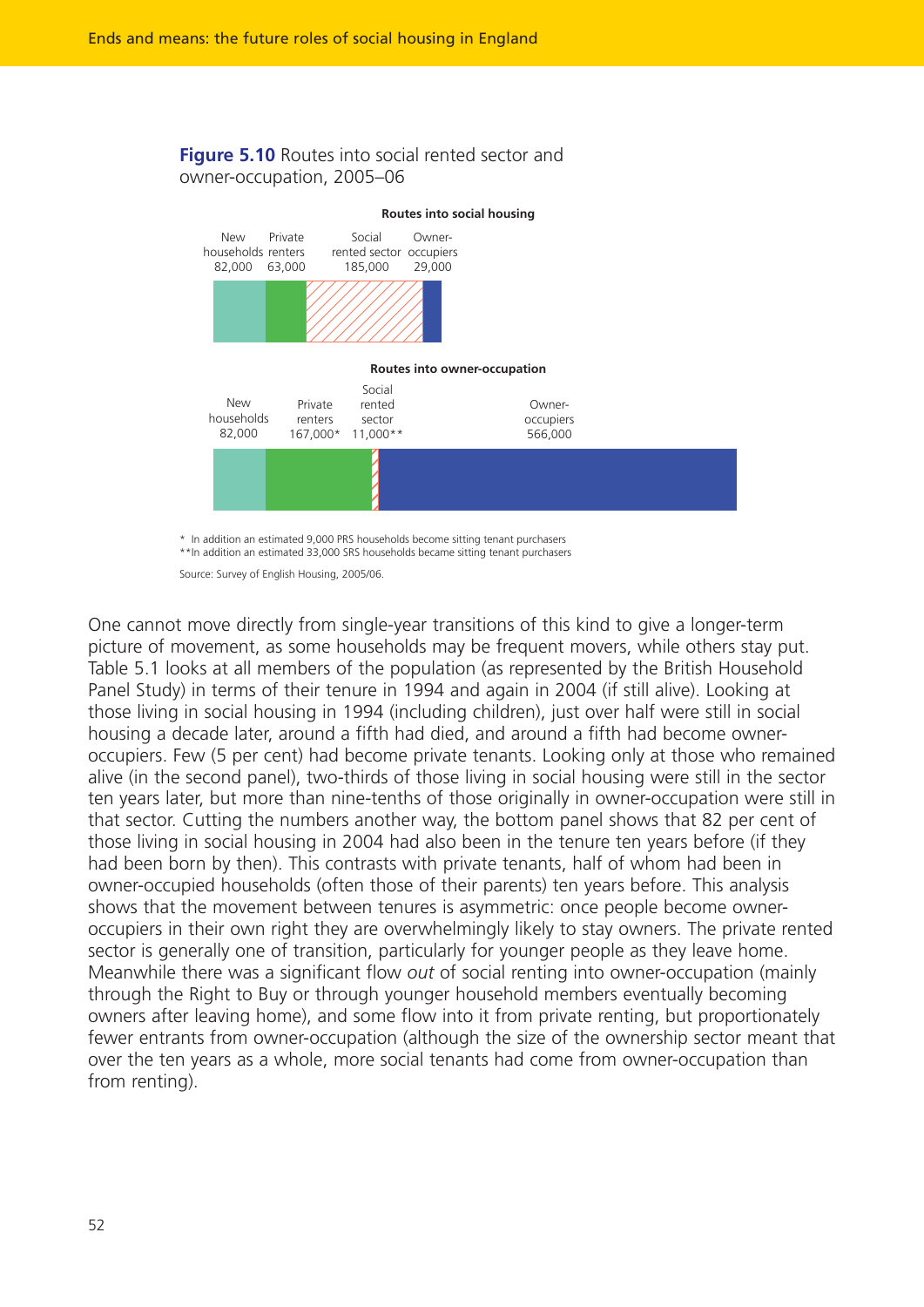|                                                        |                           |                         | <b>Tenure in 1994</b>    |              |
|--------------------------------------------------------|---------------------------|-------------------------|--------------------------|--------------|
|                                                        | <b>Owner-</b><br>occupied | <b>Social</b><br>rented | <b>Private</b><br>rented | <b>Total</b> |
| Tenure in 2004                                         |                           |                         |                          |              |
| Column percentages                                     |                           |                         |                          |              |
| Including deaths <sup>1</sup>                          |                           |                         |                          |              |
| Owner-occupied                                         | 83.4                      | 22.0                    | 47.0                     | 68.9         |
| Social rented                                          | 2.0                       | 53.1                    | 13.9                     | 12.9         |
| Private rented                                         | 4.4                       | 5.2                     | 25.3                     | 5.8          |
| Deaths                                                 | 10.3                      | 19.8                    | 13.8                     | 12.4         |
| <b>Total</b>                                           | 100                       | 100                     | 100                      | 100          |
| <b>Excluding deaths<sup>2</sup></b>                    |                           |                         |                          |              |
| Owner-occupied                                         | 93.0                      | 27.4                    | 54.5                     | 78.7         |
| Social rented                                          | 2.2                       | 66.2                    | 16.1                     | 14.7         |
| Private rented                                         | 4.9                       | 6.4                     | 29.4                     | 6.6          |
| <b>Total</b>                                           | 100                       | 100                     | 100                      | 100          |
| Row percentages<br><b>Excluding deaths<sup>2</sup></b> |                           |                         |                          |              |
| Owner-occupied                                         | 89.5                      | 6.4                     | 4.2                      | 100          |
| Social rented                                          | 11.3                      | 82.1                    | 6.6                      | 100          |
| Private rented                                         | 55.5                      | 17.7                    | 26.8                     | 100          |
| <b>Total</b>                                           | 75.7                      | 18.3                    | 6.1                      | 100          |

# **Table 5.1 Changes in housing tenure in England, 1994-2004 (all individuals)**

Notes:

1. Based on sample of 7,614 individuals with non-missing tenure in wave 4 and who appear in the sample in wave 14 of BHPS and/or are known to have died in the interim period, excluding cases with missing or unknown tenure in either wave. Weights used are cross-sectional enumerated weights for wave 4.

2. Based on sample of 6,830 individuals with non-missing tenure in waves 4 and 14. Weights used are cross-sectional enumerated weights for wave 4.

Source: T. Sefton (forthcoming) *Using the British Household Panel Survey to explore changes in housing tenure in England*, tables 1a and 1b, London: Centre for Analysis of Social Exclusion, LSE.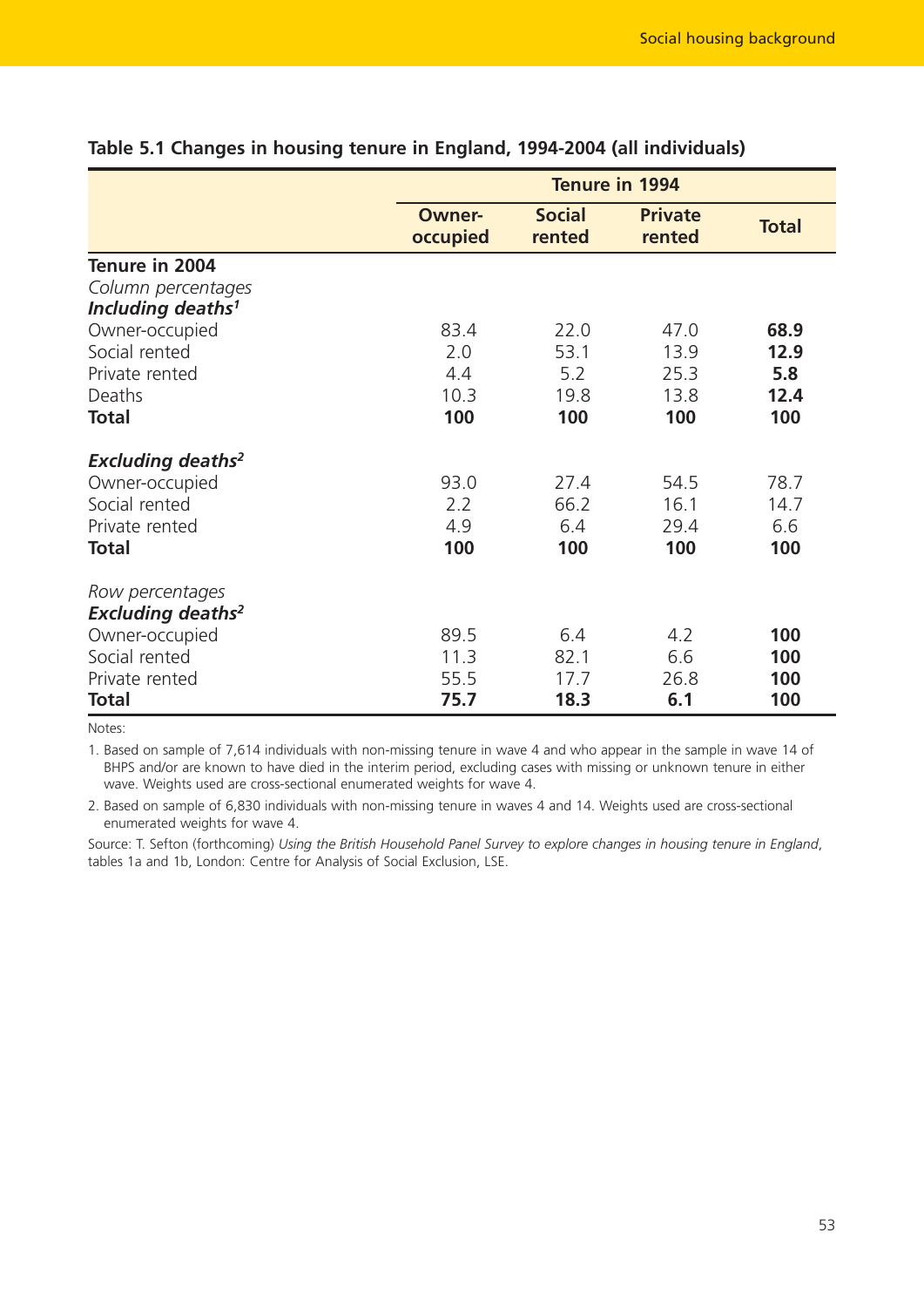#### **Summary**

Over the last quarter century the role of social housing has changed. The sector has become much smaller as a proportion of the total, although nearly 4 million households still live within it. While post-War provision was aimed at households on a range of incomes, since the 1980s provision has become more tightly constrained and new lettings focussed on those in greatest need. As a result, the composition of tenants has changed, with tenants much more likely to have low incomes and not to be in employment than in the past or than those in the other tenures. Seventy per cent of social tenants have incomes within the poorest two-fifths of the overall income distribution, and the proportion of social tenant householders in paid employment fell from 47 to 32 per cent between 1981 and 2006. Tenants have high rates of disability, are more likely than others to be lone parents or single people, and to be aged over 60. More than a quarter (27 per cent) of all black or minority ethnic householders are social tenants (including around half of Bangladeshi and 43 per cent of black Caribbean and black African householders), compared to 17 per cent of white householders. Looking at today's social housing stock, 93 per cent of it was already within the sector nine years ago (although 750,000 dwellings were transferred between local authority and housing association ownership). For tenants, there is much less movement between dwellings than within the private rented sector, and more than 80 per cent of those living in social housing today were also within the sector ten years ago (if born by then).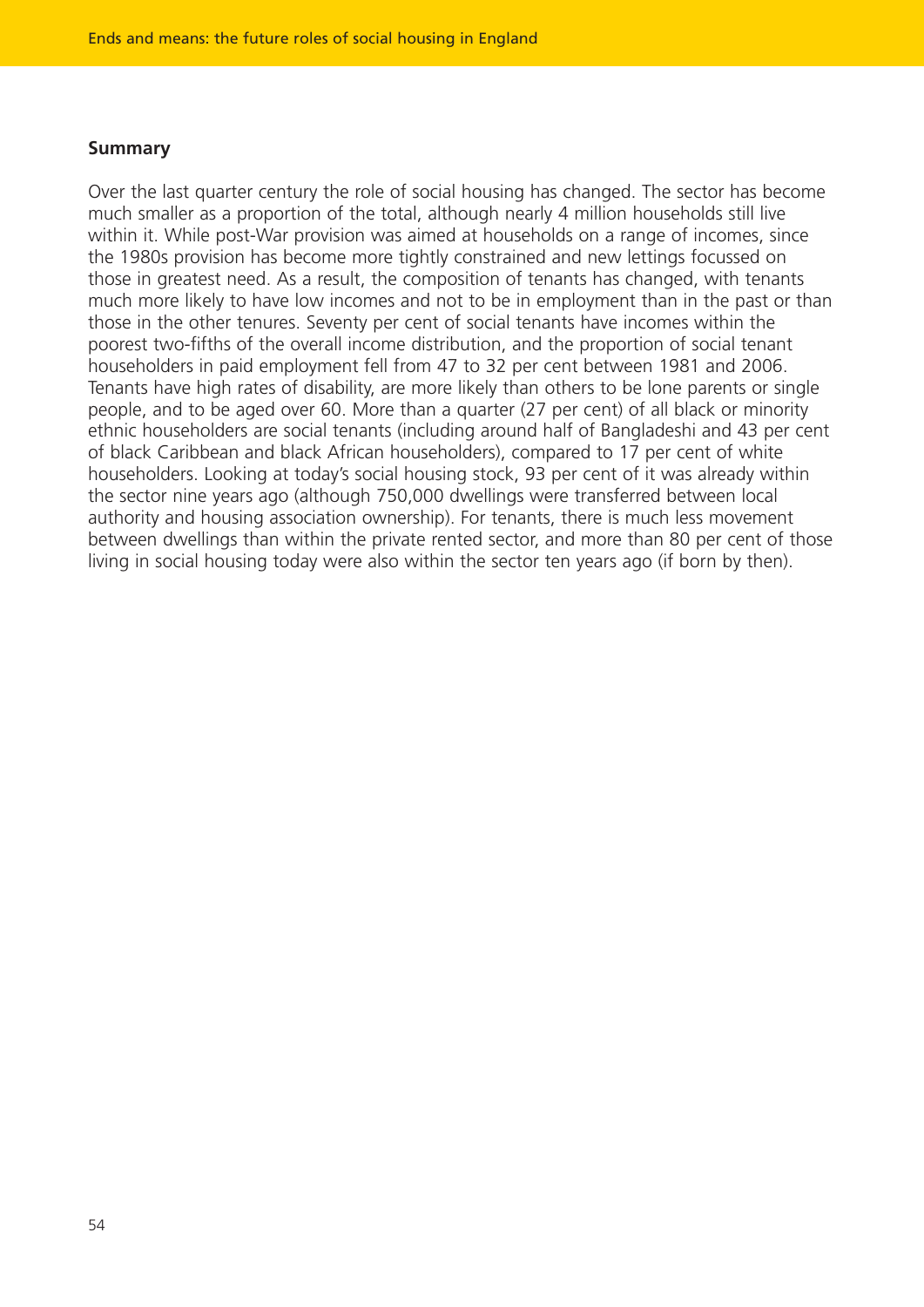# **6. WHAT DO WE SPEND?**

## **Conventional flows of subsidy and grants**

The cost to the public sector of providing social housing can be measured in different ways according to the purpose of the analysis. Table 6.1 shows the main spending flows as conventionally measured for monitoring public spending. The table is presented in real terms, adjusted for general inflation (as measured by the GDP deflator). Subsidies are divided into two types – supply subsidies, which allow producers to supply housing at lower cost (or higher quality) than otherwise, and demand subsidies, which allow consumers to spend more than they would otherwise. Box 6.1 describes how the main different kinds of subsidy to different kinds of provider currently operate.

Over the period as a whole, the *total* has only fallen a little in real terms but there has been a decisive shift from supply-side to demand-side subsidy. In particular, capital subsidies (these days mainly taking the form of grants to housing associations to build new dwellings) fell rapidly in the second half of the 1970s, and again after the early 1990s, before rising after 1999-00. Conventional flows of subsidy to local authority housing actually became *negative* in the late 1990s – gross rents exceeded the cash flow cost of maintaining the local authority stock and servicing its historic debts (which have lost value as a result of inflation and strict controls on new borrowing since the 1980s). This measure of subsidy has been positive again since 2001-02. It is argued below that this kind of flow is a poor measure of the resource cost of providing housing at sub-market rents and of the potential advantages to tenants of those rents, which are better represented by measuring subsidy in "economic" terms.

Correspondingly, demand subsidies have grown, first in the 1980s through higher revenue foregone through the tax relief that used to be given (now abolished) on mortgage interest, but particularly through the growing cost of Housing Benefit (sometimes known as rent rebates in the case of council tenants, but rent allowances for housing association and private tenants).<sup>14</sup> Figure 6.1 shows the growth of Housing Benefit in more detail, splitting it instead between the social sector as a whole and private renting. The total has been within a range between £10-12 billion (in this case, at 2004-05 prices) since 1993-94, the reduction in the cost of benefit for the private sector (as the number of claimants fell) offset by growth in benefit for social tenants (partly reflecting higher social rents in real terms).

<sup>&</sup>lt;sup>14</sup> The total shown for rent rebates and allowances jumps after 1982, when rent support that had previously been counted as part of Supplementary Benefit (Income Support) became part of what is now Housing Benefit.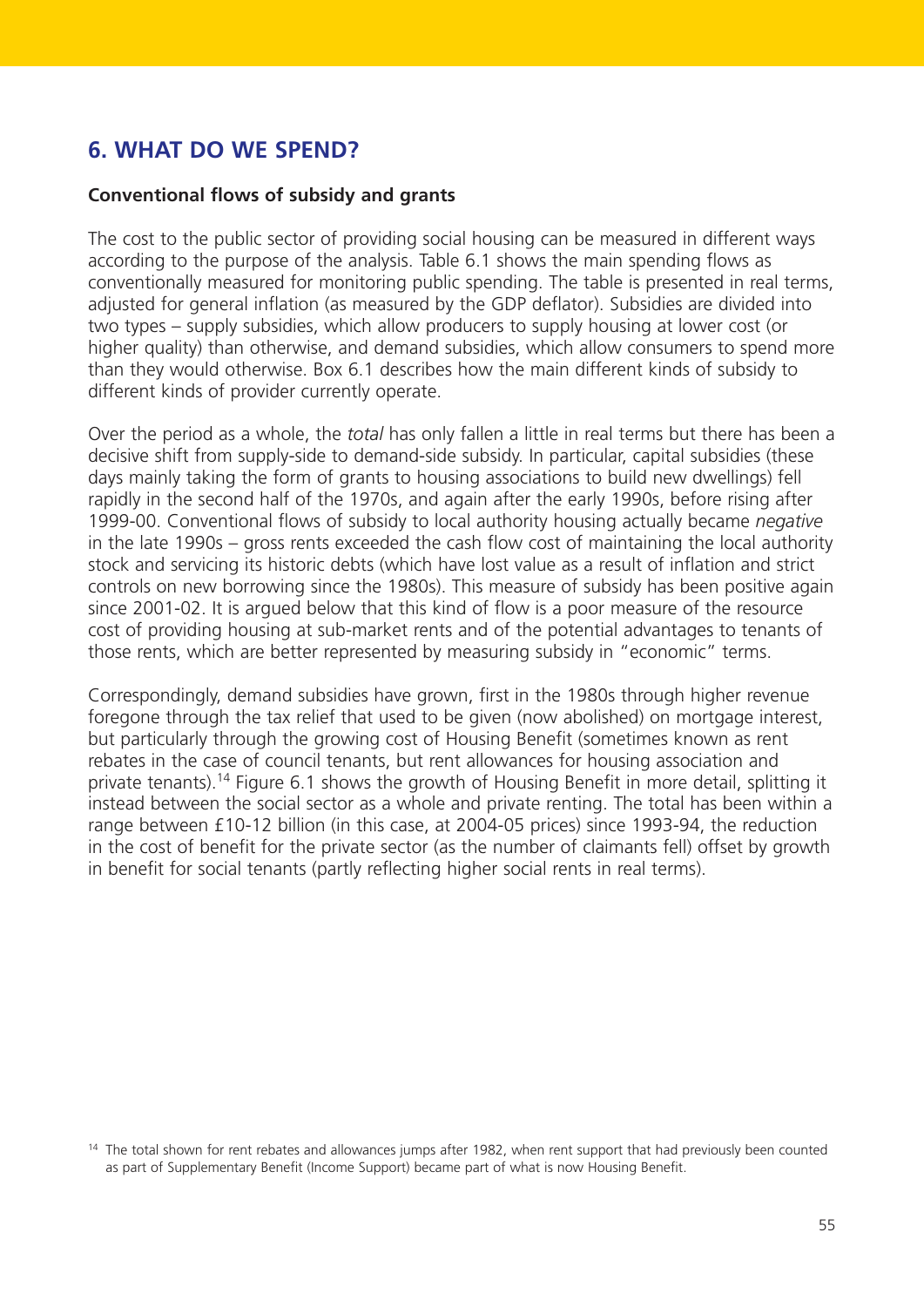56**Table 6.1 Housi ng subsidy, 1975-7 6 to 2003-04 (£billion, 2003-0 4 pric es)**

|                                                       |                    |                  |                            |                  |               |               |                | 1975-76 1980-81 1985-86 1992-93 1999-00 2000-01 2001-02 2002-03 2003-04 |                                                                                                   |
|-------------------------------------------------------|--------------------|------------------|----------------------------|------------------|---------------|---------------|----------------|-------------------------------------------------------------------------|---------------------------------------------------------------------------------------------------|
| Capital <sup>1</sup>                                  |                    | 6.3              | 5.2                        | 5.8              | $\frac{0}{2}$ | 9.S           | 4.2            | 5.0                                                                     |                                                                                                   |
| LA Revenue <sup>2</sup>                               | S is               | 4.3              | $\frac{8}{7}$ .0           | 0.6              | $-1.0$        |               | $0.4$<br>$4.6$ | $0.\overline{3}$                                                        | $\frac{1}{2}$ $\frac{1}{2}$ $\frac{1}{2}$ $\frac{1}{2}$ $\frac{1}{2}$ $\frac{1}{2}$ $\frac{1}{2}$ |
| <b>Total Supply</b>                                   | 14.0               | 10.6             |                            | 6.4              | 2.0           | $-1.2$<br>2.7 |                | <u>5.3</u>                                                              |                                                                                                   |
| Rent rebate <sup>3</sup>                              | 0.G                | 0.7              | 4.4                        | 5.0              | 4.7           | 4.5           | 4.4            | 4.4                                                                     | $\frac{1}{4}$                                                                                     |
| Rent allowance <sup>3</sup>                           |                    | $\overline{O}$ . | $\overline{a}$<br>$\vdots$ | 4.0              | 5.5           | 5.6           | 5.8            | 6.4                                                                     | 3.<br>ق                                                                                           |
| Mortgage interest relief <sup>4</sup>                 | 2.4                | 4.6              | 7.8                        | $\overline{6}$   | $\ddot{0}$    |               |                |                                                                         |                                                                                                   |
| ncome Support for                                     | n/a                | n/a              | n/a                        | $\overline{1}$ . | 0.6           | 0.5           | $\frac{3}{2}$  | $\overline{0}$ .                                                        | $\overline{0}$ .                                                                                  |
| Mortgage Interest <sup>5</sup><br><b>Total Demand</b> | _<br>თ             | 5.4              | 13.9                       | 16.6             | 12.7          | 10.6          | 10.5           | 11.1                                                                    | 10.7                                                                                              |
| <b>Total</b>                                          | $\overline{7}$ . 1 | 15.9             | 20.9                       | 23.0             | 14.7          | <b>13.3</b>   | 15.1           | 16.4                                                                    | 16.1                                                                                              |

Source: M. Stephens, C. Whitehead, and M. Munro (2003), Lessons from the past, challenges for the future for housing policy, London: ODPM, updated. Source: M. Stephens, C. Whitehead, and M. Munro (2003), Lessons from the past, challenges for the future for housing policy, London: ODPM, updated

Notes:

1. Figures taken from S. Wilcox, (2005), UK Housing Finance Review 2005/2006, Chartered Institute of Housing 1. Figures taken from S. Wilcox, (2005), *UK Housing Finance Review 2005/2006*, Chartered Institute of Housing

2. Communities and Local Government statistics: Logasnet Database (LA HRA) 2. Communities and Local Government statistics: Logasnet Database (LA HRA)

3. DWP Statistics 3. DWP Statistics

4. MIR was abolished in April 2000. Some financial costs were incurred in the 2000/01 financial year, but the precise figures are not available 4. MIR was abolished in April 2000. Some financial costs were incurred in the 2000/01 financial year, but the precise figures are not available

5. Figures from 2000-01 onwards are based on those from UK Housing Review 2005/2006, deflated using the GDP deflator 5. Figures from 2000-01 onwards are based on those from *UK Housing Review 2005/2006*, deflated using the GDP deflator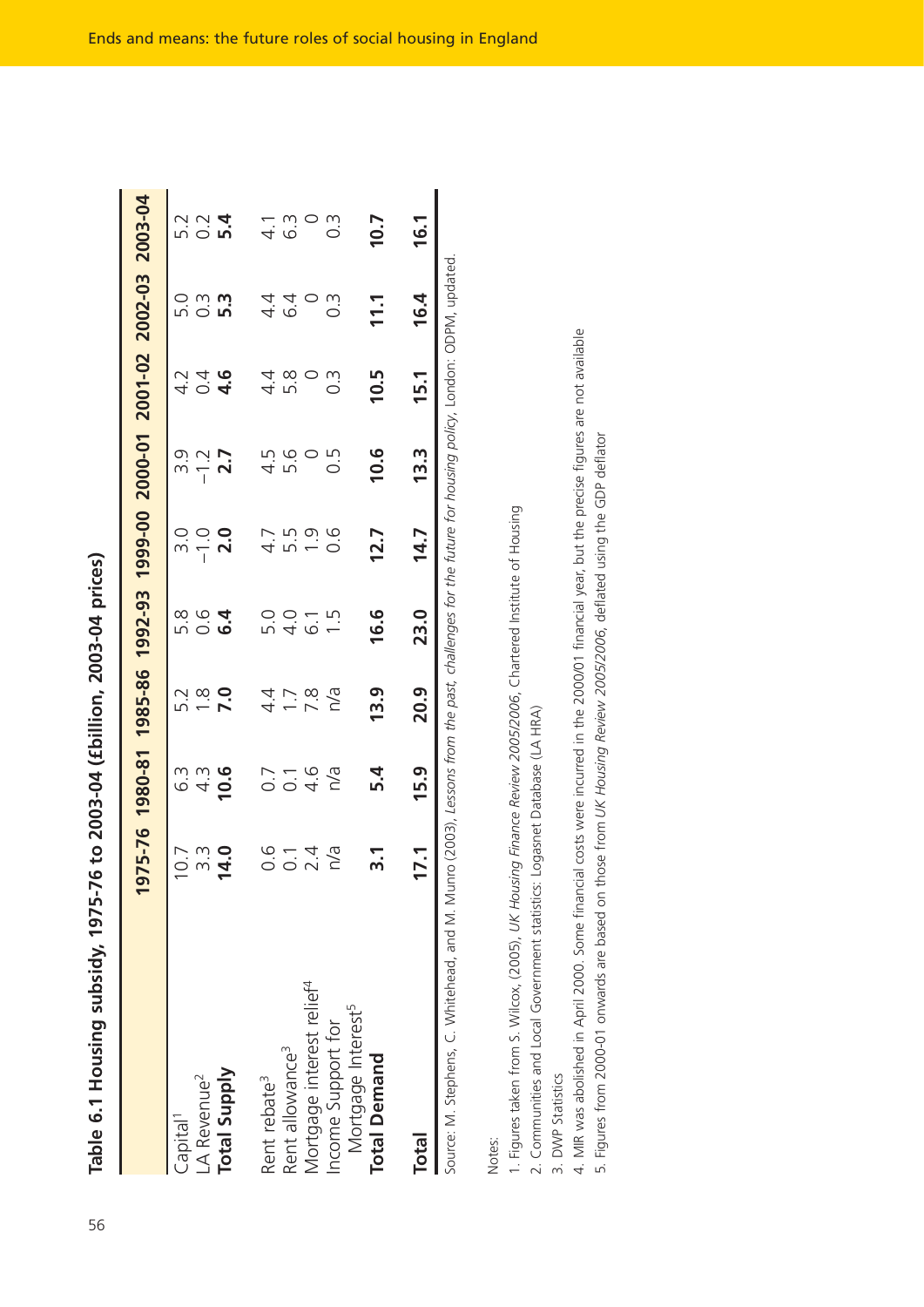

**Figure 6.1** Housing Benefit gross expenditure, (real terms, 2004–05 prices), £ billion

Overall then, the total conventionally measured flow of public support to housing is a little lower in real terms now than in the mid-1970s, and significantly lower as a share of national income. This does not mean, however, that spending on managing and maintaining social housing has become less generous. Quite the reverse has happened, as can be seen from Table 6.2 so far as the local authority sector is concerned. This table shows income and spending per dwelling on the local authority housing stock since 1997-98 (it excludes spending on rent rebates for council tenants that used to be, somewhat confusingly, counted as a spending item within the Housing Revenue Account). First, since 2001-02 the new major repairs allowances within the subsidy system have allowed authorities to provide for future major repairs on their property (included here as depreciation within their "debt charges"), and then to carry out major repairs when needed (Box 6.1). Second, management and maintenance spending per dwelling was roughly constant in real terms until 2002-03, but since then has risen substantially. By 2005-06, a total of £34 per week was being spent on supervision, management and regular repair of each council property, with a further £11 per week allowed for major repairs in the subsidy system, and around £10 per week covering interest on borrowing undertaken to improve the housing or build it in the first place, compared with just under £52 per week collected in gross rents (with the difference between rents and spending mainly met by a small net contribution from central government subsidy).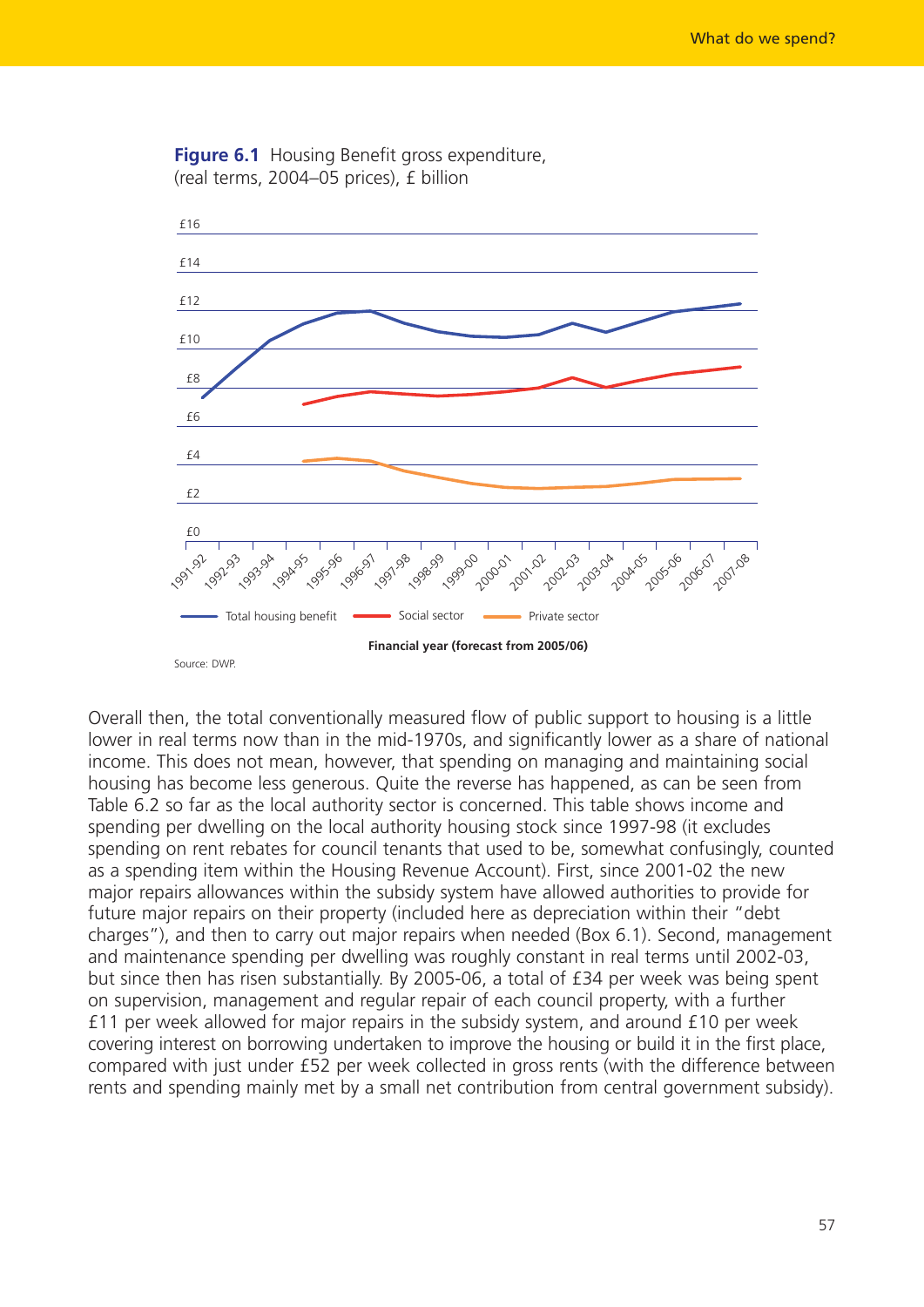58**Table 6.2 Real Housi n g Revenue Account In come and Expenditure, £/dwelling (2005-0 6 pric es)**

|                                                                                                                                  | 997-98      |                     |             |             |             |             | 1996-999 19999-000 20001-02 2002-03 2003-04 2004-05 2005-06 |             |              |
|----------------------------------------------------------------------------------------------------------------------------------|-------------|---------------------|-------------|-------------|-------------|-------------|-------------------------------------------------------------|-------------|--------------|
| Income (excluding subsidy)<br>Other income<br>Rents                                                                              | 2490<br>170 | 2460<br>170         | 2450<br>150 | 2470<br>220 | 2550<br>280 | 2570<br>340 | 2590<br>530                                                 | 2590<br>520 | 2700<br>530  |
| <b>Total income</b>                                                                                                              | 2660        | 2630                | 2600        | 2690        | 2830        | 2900        | 3120                                                        | 3110        | 3230         |
| rebates and negative subsidy) <sup>1</sup><br>Expenditure (excluding rent                                                        |             |                     |             |             |             |             |                                                             |             |              |
| Management and maintenance                                                                                                       | 420         | 440                 | 1420        | 1560        | 1440        | 1490        | 1560                                                        | 1660        | 1790         |
| Capital expenditure                                                                                                              | 160<br>770  | 140                 | 110         | 8           | 8           | 20          | 8                                                           | 8           | 120          |
| Jebt charges <sup>2</sup>                                                                                                        |             | 740<br><sub>N</sub> | 700         | 670         | 1250        | 1270        | 1350                                                        | 1290        | 1310         |
| Other                                                                                                                            | 89          |                     | 5C          | 20          | 20          | 20          | 80                                                          | 20          | 110          |
| Total expenditure                                                                                                                | 2410        | 2380                | 2300        | 2370        | 2840        | 2900        | 3090                                                        | 3100        | 3320         |
| Net HRA Subsidy <sup>3</sup>                                                                                                     | -230        | $-300$              | $-360$      | $-400$      | 130         | 100         | 80                                                          | 30          | $\mathbf{S}$ |
| Source: Communities and Local Government internal analysis. Numbers may not add up due to rounding. Figures show actual spending |             |                     |             |             |             |             |                                                             |             |              |

Notes:

1. Until 2003-04, rent rebates (Housing Benefit for council tenants) were included as part of HRA spending, and subsidy paid through HRA subsidy taking account 1. Until 2003-04, rent rebates (Housing Benefit for council tenants) were included as part of HRA spending, and subsidy paid through HRA subsidy taking account of these costs. To give comparability with current figures, these figures are excluded here. of these costs. To give comparability with current figures, these figures are excluded here.

2. Since 2001-02, debt charges have included an allowance for depreciation, approximately equal to the Major Repairs Allowances now built into the subsidy 2. Since 2001-02, debt charges have included an allowance for depreciation, approximately equal to the Major Repairs Allowances now built into the subsidy system.

3. Net HRA subsidy shown here is calculated by Communities and Local Government on the basis of notional income and expenditure. 3. Net HRA subsidy shown here is calculated by Communities and Local Government on the basis of notional income and expenditure.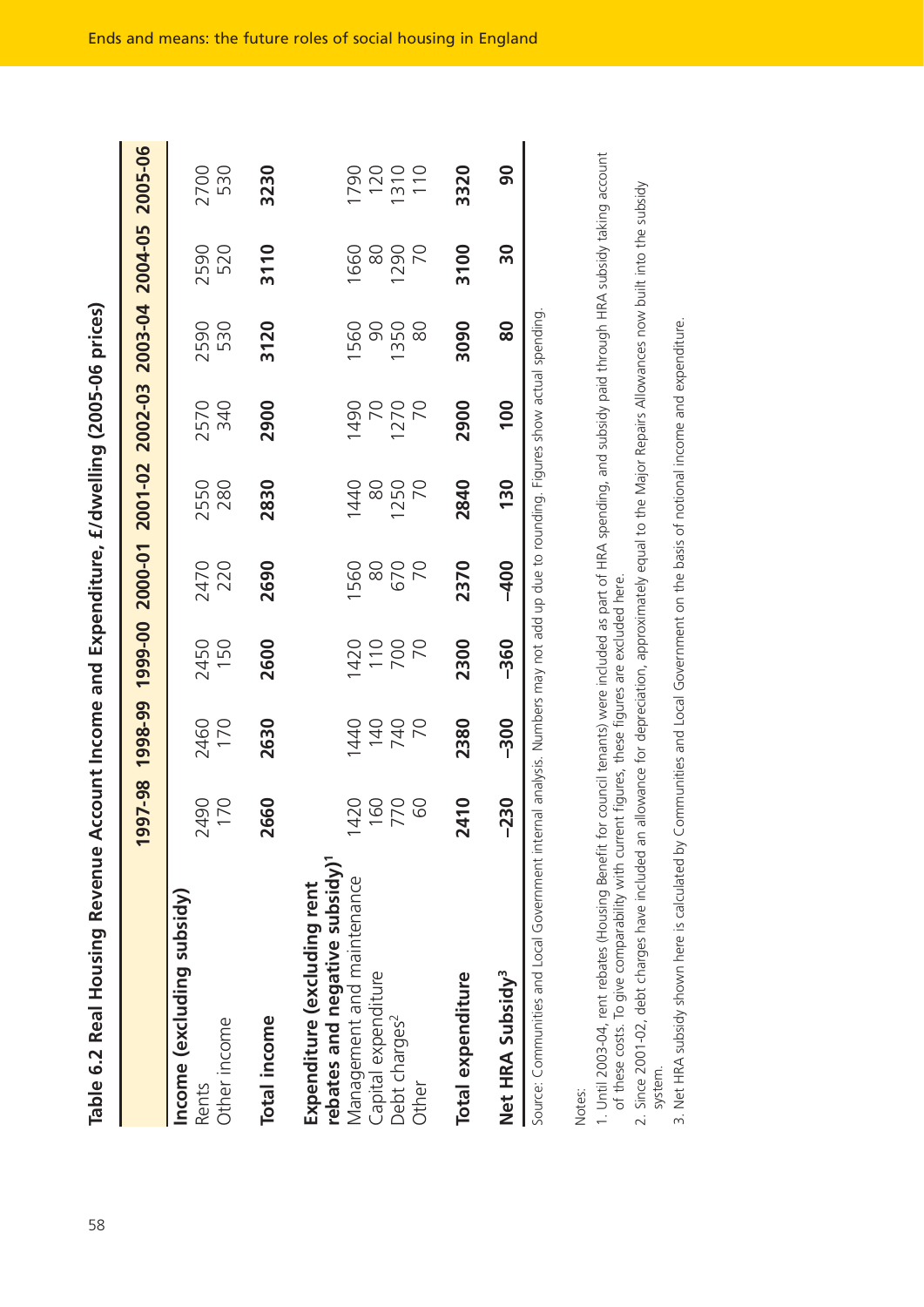Figures in exactly this form are not published for housing associations, but Table 6.3 shows the aggregate spending in the sector in 2005, and the amounts being spent per dwelling. Spending on nearly 2 million properties totalled £5.8 billion, of which £4.3 billion represented management, maintenance, current major repairs and depreciation, or £40 per week for each property, compared to £56 per week collected in rents (excluding service and support charges). These figures are not strictly comparable with those for local authorities, but suggest that rental income was slightly higher and current spending on management, maintenance and provision for major repair slightly lower per dwelling.

|                                                     | <b>Total</b><br>(f million) | <b>Per dwelling</b><br>(f) |
|-----------------------------------------------------|-----------------------------|----------------------------|
| Rents                                               | 6,190                       | 3,000                      |
| Service income                                      | 503                         | 240                        |
| Charges for support services                        | 235                         | 110                        |
| <b>Gross rental income</b>                          | 6,928                       | 3,360                      |
| Voids                                               | $-162$                      | $-80$                      |
| <b>Net rental income</b>                            | 6,766                       | 3,280                      |
| Grants                                              | 251                         | 120                        |
| Other                                               | 121                         | 60                         |
| <b>Total turnover from social housing lettings</b>  | 7,140                       | 3,460                      |
| Management                                          | 1,451                       | 700                        |
| Maintenance                                         | 1,686                       | 820                        |
| Major repairs                                       | 860                         | 420                        |
| Service costs                                       | 781                         | 380                        |
| Care/support costs                                  | 291                         | 140                        |
| Bad debts                                           | 67                          | 30                         |
| Lease charges                                       | 269                         | 130                        |
| Depreciation and impairment                         | 318                         | 150                        |
| Other                                               | 95                          | 50                         |
| <b>Total expenditure on social housing lettings</b> | 5,818                       | 2,820                      |
| Surplus (before interest on debt)                   | 1,320                       | 640                        |

#### **Table 6.3 Housing association income and spending, 2005**

Source: Housing Corporation *Global Accounts 2005*.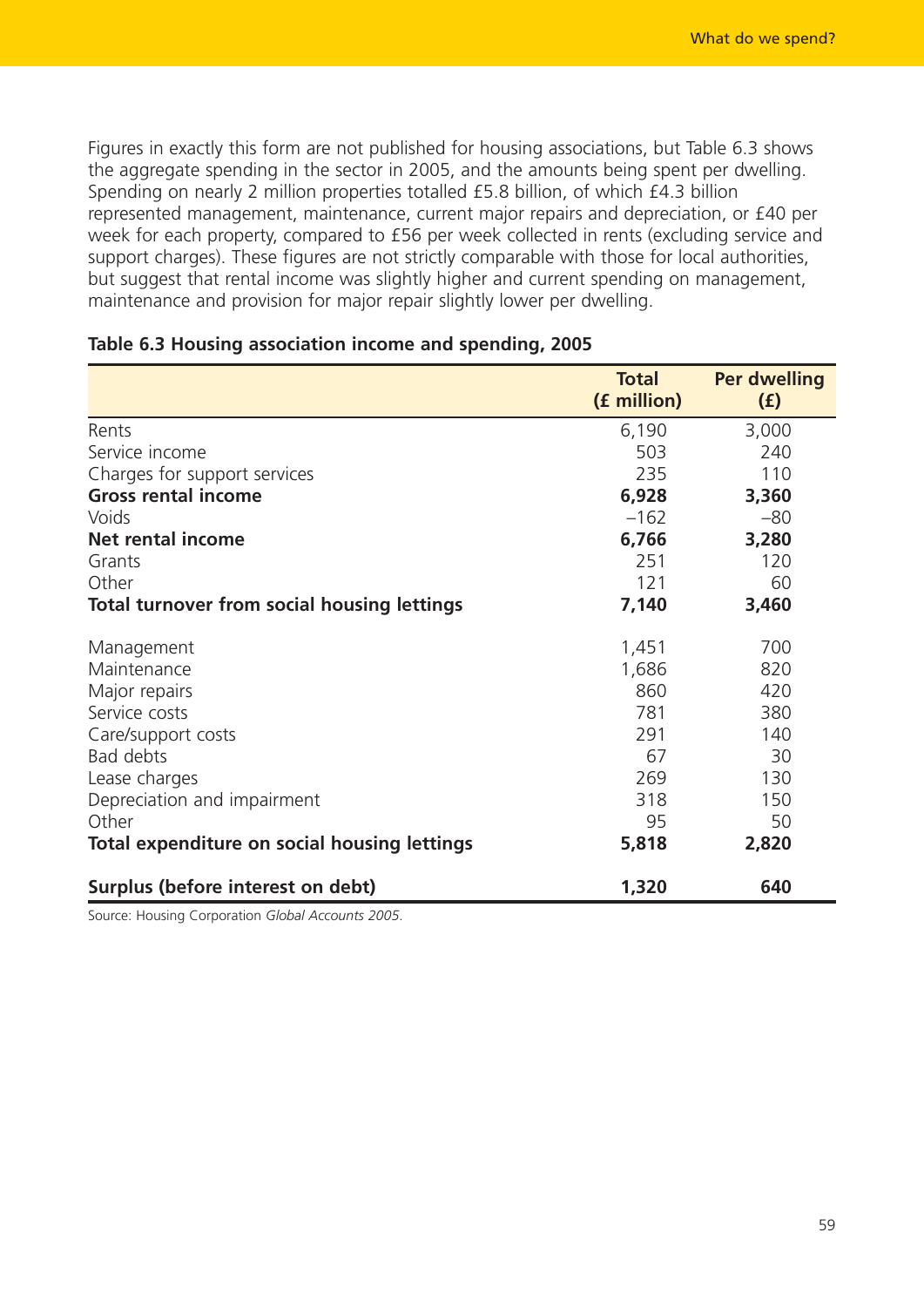#### **Box 6.1 How subsidies work: Housing Revenue Account subsidy, Social Housing Grant, and Section 106 agreements**

There are various ways in which the Government and local authorities fund both new social housing and the management and maintenance of existing dwellings, including through contributions from developers.

#### Housing Revenue Account subsidy

The Housing Revenue Account (HRA) is where local authorities owning housing stock account for the income (mostly rents) and expenditure (for instance, management, maintenance and servicing of housing debt) on that stock. Authorities with an HRA may be entitled to HRA subsidy. HRA subsidy is a deficit subsidy based on Communities and Local Government's assumptions and guidelines about each authority's housing income and spending (so a "notional HRA" is constructed for each authority using these). Where assumed spend is greater than assumed income, HRA subsidy is paid to that authority to make up the shortfall.

Calculation of HRA subsidy is therefore made up of various elements, such as allowances for management, maintenance, borrowing the Government has pledged to support, and major repairs. The Major Repairs Allowance element is tranferred by the authority into a Major Repairs Reserve and the value of this may be built up year-on-year to allow for more effective capital works expenditure planning.

#### Social Housing Grant

This is a capital grant which funds new affordable housing (both social rent and low-cost home ownership), administered by the Housing Corporation through its Affordable Housing Programme. It allocates grant through a competitive bidding process. Housing associations bid for grant to provide new dwellings (those for social rent to be let at rents consistent with the "rent restructuring" guidelines described in Box 8.1) taking account of land and building costs and any contributions they make from their own resources (see Table 11.7 for current grant rates). Bids are assessed against a number of criteria including regional priorities, value for money and quality of homes delivered. The majority of grant goes to housing associations, although since the Housing Act 2004 it can be allocated to other developers as well. The Housing Corporation has a budget of £3.9 billion in the two years 2006/08 to fund the provision of new social rented and low-cost home-ownership homes.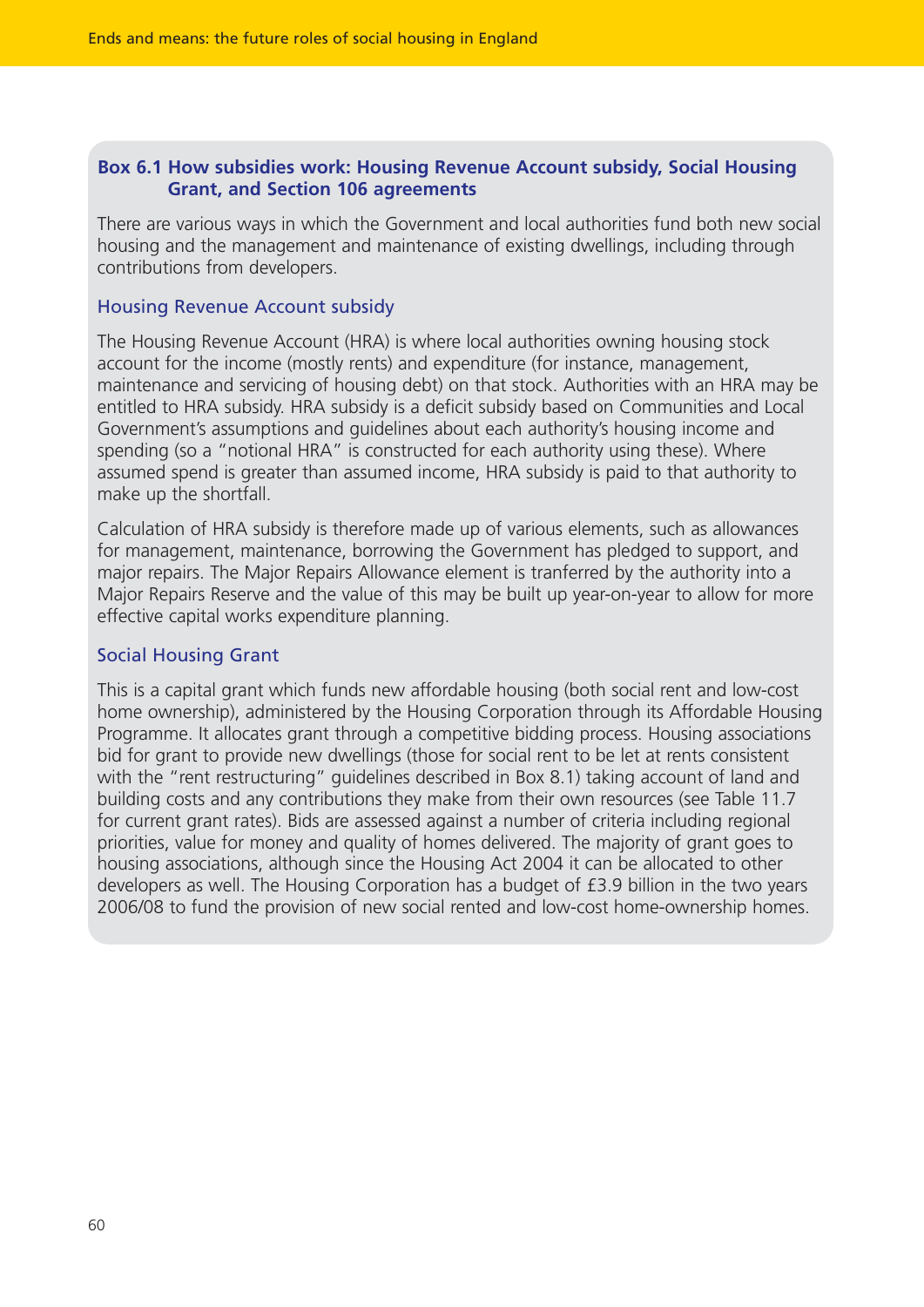#### **Box 6.1 How subsidies work: Housing Revenue Account subsidy, Social Housing Grant, and Section 106 agreements** *(continued)*

#### Planning obligations (or "section 106" agreements)

Planning obligations are legal agreements under section 106 of the Town and Country Planning Act 1990, between local planning authorities and developers, used to make a site acceptable in planning terms. Section 106 agreements can cover a variety of different things including the provision by the developer of green space, play areas, access roads and securing on residential sites of a proportion of affordable housing, to ensure development supports the Government's mixed communities objectives. The developer must usually make the contribution in kind, for example in the form of a portion of land, but in some circumstances through a cash contribution. For affordable housing the developers' contribution is sometimes supplemented by further subsidy from the Housing Corporation through Social Housing Grant. Since December 2006 subsidy can only be given if the homes meet the Planning Policy Statement 3 definition of affordable housing, which requires that certain locally set criteria be met (e.g. on eligibility and resale conditions).

The extent of section 106 contributions varies widely and depends on the policies outlined in the local authority's Local Development Framework. Once the local authority and developer have agreed on the proportion of affordable homes on the site, the authority will usually select one or a consortium of housing associations to provide the houses. Since 2004, developers and other non-Registered Social Landlords can also provide the social rented houses. The value of affordable housing contributions delivered from direct payments and in-kind contributions, through planning obligations in England in 2003-04, was £600m (*Valuing Planning Obligations in England*, Communities and Local Government, May 2006).

#### **Subsidy in economic terms**

The figures for revenue "subsidy" in Table 6.1 reflect the amounts that central government pays to social landlords (mainly to local authorities in this case) to allow them to spend a greater amount in management, maintenance and debt servicing than they collect in gross rents. But this is not a very good guide either to the public resources committed to help with people's housing or to the value they obtain from it. This is because the amounts which happen to be payable in debt interest on a particular property in any given year are only loosely related to the long-run cost of providing it or the value of it to a tenant. Interest payments tend to be very heavy in real terms in the early years of a loan (particularly when inflation and nominal interest rates are high, as in the mid-1970s), but much lower later on, as the amounts payable are eroded by inflation. Failing to adjust for this would make it look as if recently built property were more heavily subsidised than older property, even if the rents bore the same relation to their capital values.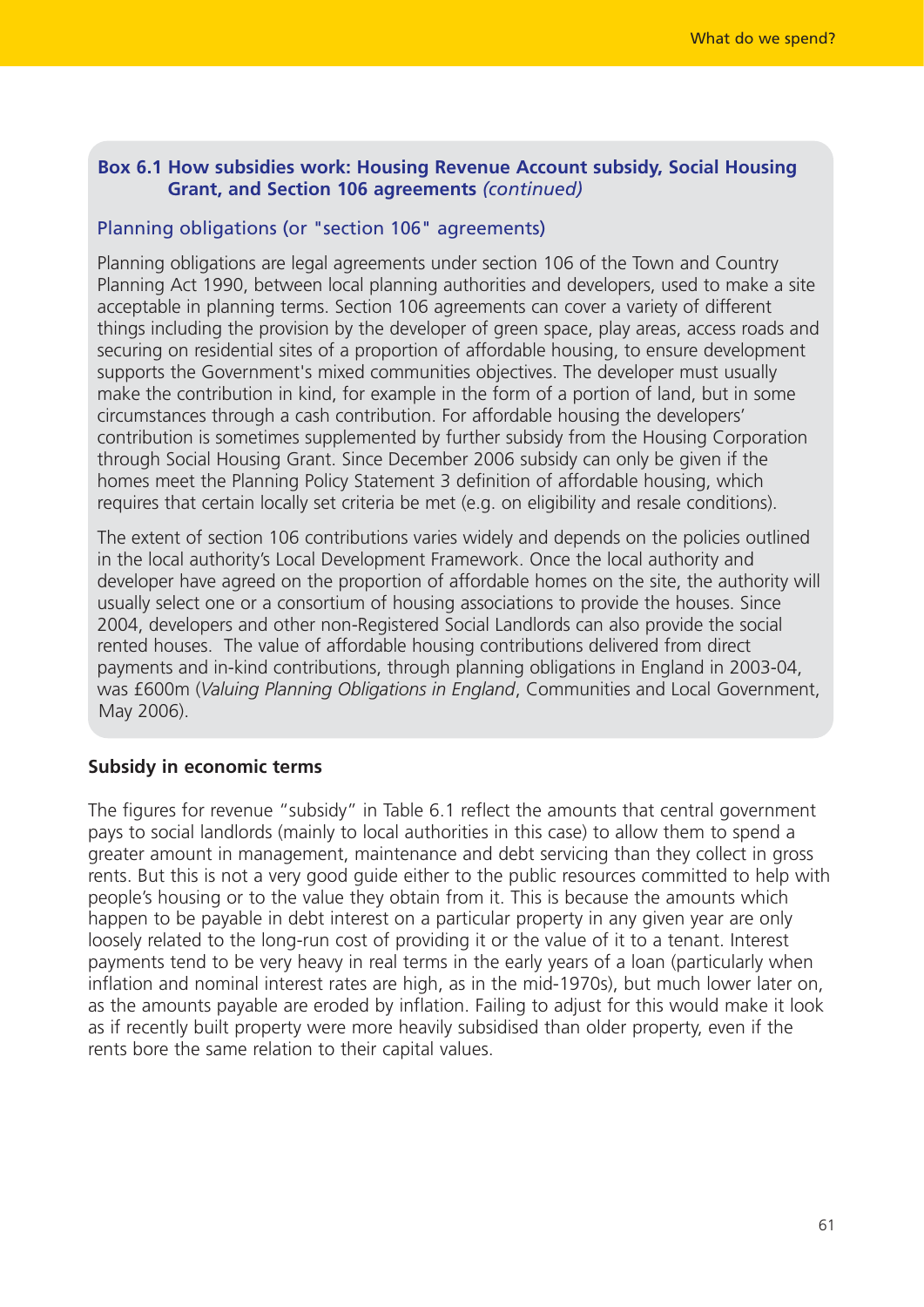A way round this is to compare actual rents charged with the amount that would have to be charged to achieve an economic return on the capital tied up in the dwelling, as well as covering the costs of maintaining and repairing it to keep it in good condition in perpetuity (or allowing for depreciation, if this is not done). Over time, the value of housing has tended to rise each year in real terms, so part of this return can come by way of a real capital gain (or the prospect of a rental stream that rises in real terms). This is why net rental yields in the private sector are lower than the immediate cost of borrowing.15

Table 6.4 shows rough estimates of what might be "economic rents" calculated in this way for local authority and housing association properties in different regions, and therefore the scale of economic subsidy implied by the difference between these and actual average gross rents. For instance, in the North East of England private rents (less an allowance for the cost of management, maintenance and repair assumed at the at the same regional average level as in the social sector, £29 per week in this region) were 2.32 per cent of the sector's average capital values.<sup>16</sup> This suggests that an average rent of £55 per week would achieve the same return on local authority dwellings worth an estimated average of £58,600. *Actual* rents averaged £43 per week, however, suggesting that the net advantage to council tenants averaged £11 per week in this region.

These kinds of calculation suggest that the advantage to tenants of rents that generate a sub-economic return varies greatly across the country. In London, where capital values are much higher, the same method suggests that an economic rent would be £138 per week for local authority properties, or £150 per week for housing associations. Actual social rents do not vary very steeply across the country, however (see Box 8.1 below for a discussion of the way in which "rent restructuring" affects differentials between areas), so this suggests much higher levels of subsidy in London than in lower cost regions – averaging £71 per week for local authorities and £80 per week for housing associations.

The last columns of the table show what the total value of a subsidy at this level would be to tenants who expected to stay in a tenancy for 15 or 20 years – the "net present value" of being allocated a social tenancy in each region. Such calculations are imprecise, but they give an idea of the scale of the advantage gained by someone who secures a social tenancy – around £32,000 equivalent in capital terms across the country as a whole taking all the figures together, and more than  $£65,000$  in London.<sup>17</sup>

<sup>15</sup> See J. Hills (1991), *Unravelling Housing Finance*, chapter 5, for more detailed discussion, and S. Wilcox (2005), *More Apparent than Real? The decline of bricks and mortar subsidies* (ENHR Conference Paper), for alternative estimates of subsidy in economic terms.

<sup>16</sup> This figure does *not* necessarily represent the actual net rental yield that private landlords were receiving, as their outgoings would differ from those in the social sector, and these percentages do not allow for factors such as depreciation.

<sup>&</sup>lt;sup>17</sup> These figures are lower than the capital grant currently paid to housing associations on their new developments (as shown in Table 11.7), which averages just over £60,000 nationally. This is because the estimated value of existing social properties is much lower than the current capital cost of new provision (this partly reflects the concentration of new building in higher cost regions, and may also reflect higher quality of the new stock).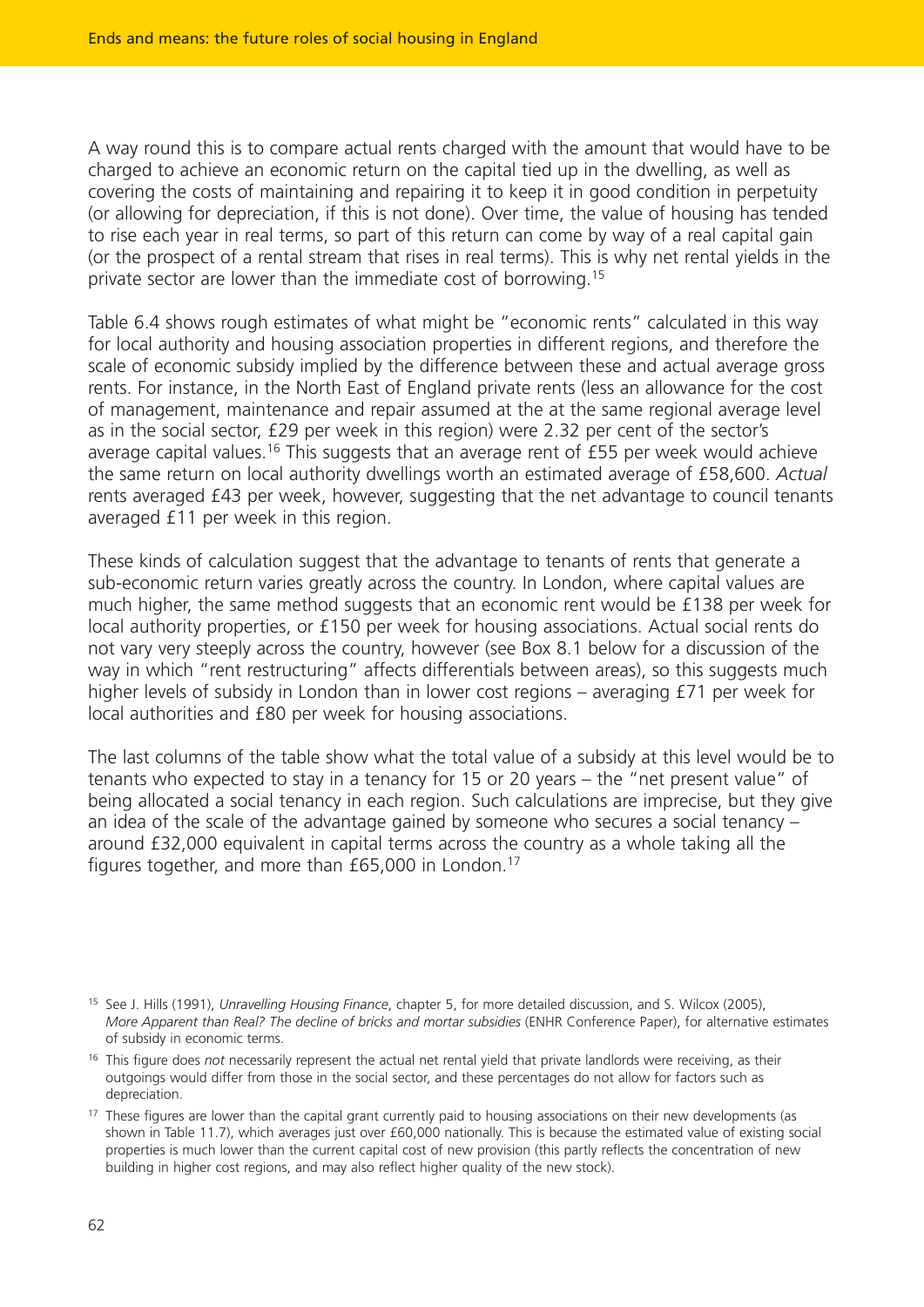**Table 6.4 Estimated economic rents and net present value of economic subsidy by region, 2004**

|                          | <b>Capital</b><br>value | <b>PRS rents Economic</b><br>less M&M <sup>1</sup> |               | <b>Actual</b> | <b>Economic Net present value</b> |        |                   |
|--------------------------|-------------------------|----------------------------------------------------|---------------|---------------|-----------------------------------|--------|-------------------|
|                          | (f)                     | $(\% )$                                            | rent<br>(f/w) | rent<br>(f/w) | subsidy<br>(f/w)                  |        | 15 years 20 years |
| (a) Local authorities    |                         |                                                    |               |               |                                   |        |                   |
| North East               | 58,600                  | 2.36                                               | 55            | 43            | 11                                | 9,000  | 11,500            |
| North West               | 65,100                  | 2.68                                               | 65            | 47            | 17                                | 15,400 | 19,100            |
| Yorkshire & the Humber   | 62,200                  | 2.99                                               | 65            | 44            | 20                                | 16,700 | 20,600            |
| East Midlands            | 77,700                  | 2.36                                               | 67            | 46            | 21                                | 17,200 | 21,200            |
| West Midlands            | 73,900                  | 2.46                                               | 67            | 49            | 17                                | 15,400 | 19,000            |
| East of England          | 128,200                 | 2.77                                               | 101           | 55            | 46                                | 36,700 | 44,400            |
| London                   | 165,200                 | 2.68                                               | 138           | 67            | 71                                | 55,400 | 66,700            |
| South East               | 128,000                 | 2.58                                               | 98            | 59            | 38                                | 32,100 | 39,000            |
| South West               | 100,800                 | 2.32                                               | 76            | 50            | 26                                | 22,700 | 27,700            |
| <b>England</b>           | 100,700                 | 2.66                                               | 87            | 53            | 34                                | 28,000 | 34,100            |
| (b) Housing associations |                         |                                                    |               |               |                                   |        |                   |
| North East               | 59,600                  | 2.36                                               | 55            | 49            | 6                                 | 7,300  | 9,500             |
| North West               | 65,500                  | 2.68                                               | 65            | 52            | 13                                | 14,600 | 18,200            |
| Yorkshire & the Humber   | 66,010                  | 2.99                                               | 67            | 50            | 17                                | 18,200 | 22,400            |
| East Midlands            | 85,400                  | 2.36                                               | 70            | 53            | 18                                | 17,000 | 21,200            |
| <b>West Midlands</b>     | 87,300                  | 2.46                                               | 73            | 52            | 20                                | 18,100 | 22,400            |
| East of England          | 119,200                 | 2.77                                               | 96            | 60            | 35                                | 29,800 | 36,300            |
| London                   | 189,100                 | 2.68                                               | 150           | 70            | 80                                | 60,500 | 72,800            |
| South East               | 142,400                 | 2.58                                               | 105           | 67            | 38                                | 34,200 | 41,700            |
| South West               | 117,000                 | 2.32                                               | 83            | 58            | 25                                | 24,300 | 29,800            |
| <b>England</b>           | 111,400                 | 2.66                                               | 93            | 61            | 31                                | 29,400 | 35,900            |

Source: Communities and Local Government analysis, HCA.

Note: 1. Private sector rents in region less allowance for management and maintenance in region (based on spending in social sector) as percentage of capital values in private sector.

Figure 6.2 shows the aggregate amounts of economic subsidy to social tenants in each region and how they have changed since 1996 (in 2004 prices). The total for the whole country on this basis was £6.3 billion in 1996, and £6.6 billion in 2004. London receives by far the largest share of this, with its share increasing over time. Indeed, the aggregate amount of economic subsidy outside London, the South East and South West had fallen to £2.5 billion by 2004. Rents in those regions were not so far from those which would earn an economic return on the estimated capital value of the stock, while in London and the South East they are well below such levels.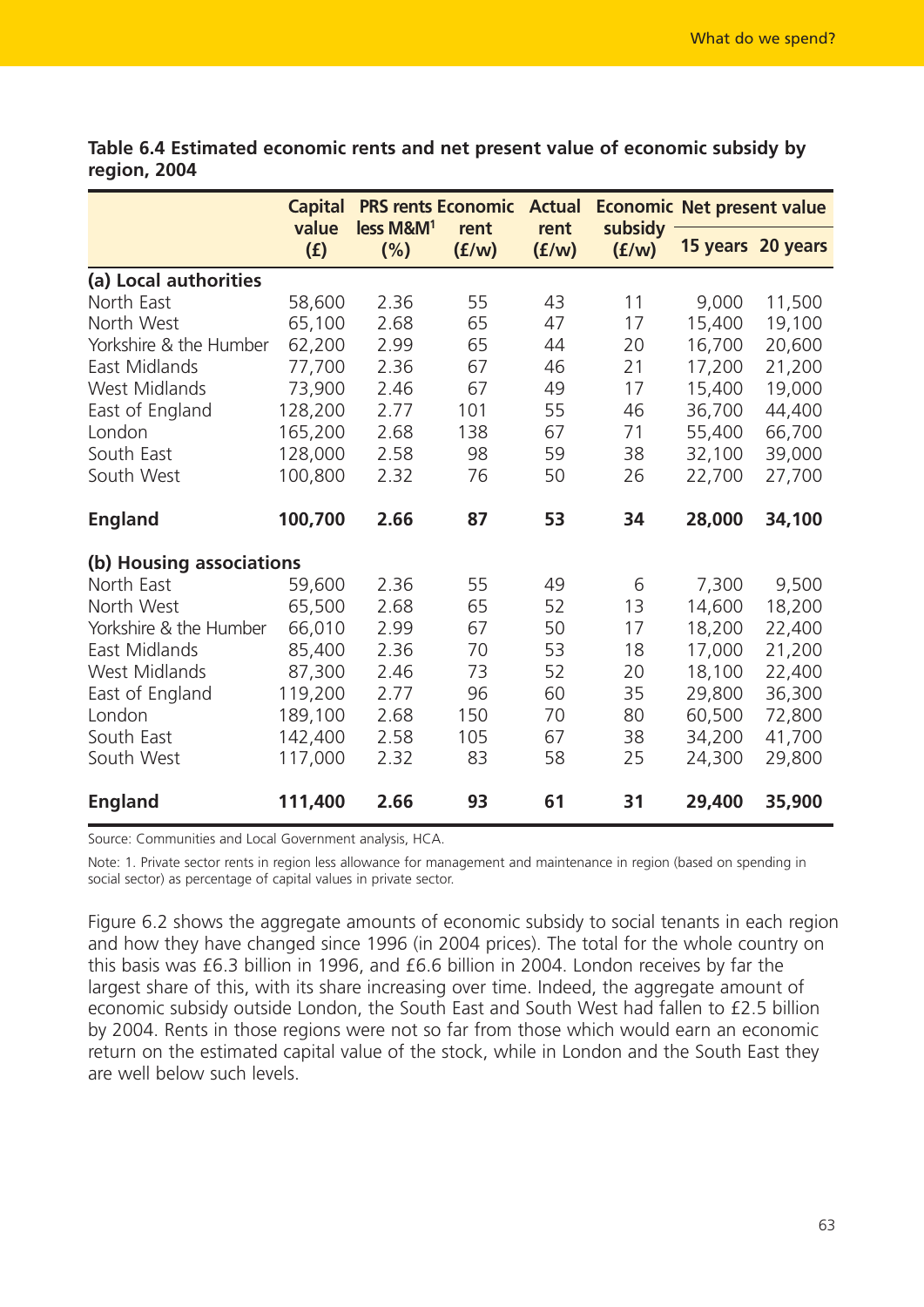



Source: Communities and Local Government analysis, HCA.

Another way of assessing the resource cost to the country of providing social housing is to observe that the figures in Table 6.4 suggest a national average value for social rented dwellings of £105,000 in 2004 (£101,000 for local authorities and £111,000 for housing associations), or about £400 billion in aggregate. Net of management, maintenance and repair, rents were yielding around 1 per cent on this capital value (0.9 per cent for local authorities, 1.2 per cent for associations), well below an economic rate of return, even allowing for the way in which one might expect rents and capital values to rise in real terms over time.

Section 8 below discusses the affordability of social housing resulting from those subsidies.

#### **Summary**

Looking back over the last thirty years there has been a pronounced switch in the way housing subsidies are provided from supply-side subsidies (which reduce the cost of housing) to demand-side subsidies (which help people pay for it). By 2003-04, one third of the £16 billion total of public support was for supply-side subsidy (mainly capital grants to housing associations for new dwellings) and two-thirds for demand-side subsidy (mainly Housing Benefit). However, these accounting flows do not necessarily measure the advantages to tenants of paying rents that are below those that would give an economic return on the value of the housing stock they occupy. One estimate of the "economic subsidy" to social housing (the difference between actual rents and those giving an economic return) was that it had reached £6.6 billion across in England as a whole in 2004, slightly higher in real terms than in 1996. Three-fifths of this total went to social tenants in London, the South East and South West. In Northern regions and the Midlands, actual social rents were £10-20 per week below those that would give a comparable return on housing capital values to those in the private sector, but in the East and South East the difference was £40-50, and in London about £70-80.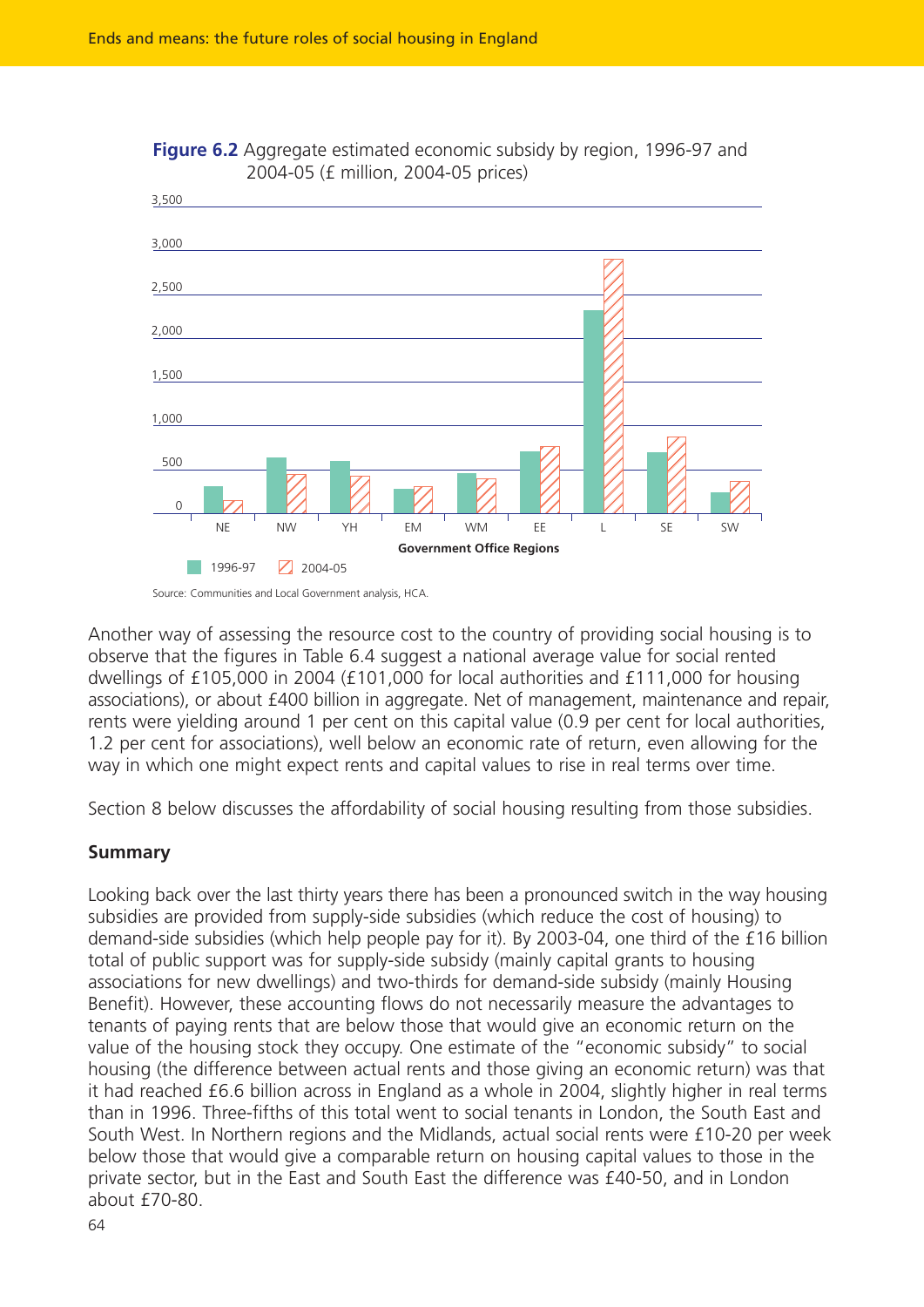# **PART 3: HOW ARE WE DOING?**

# **7. DECENT HOMES? THE QUALITY OF SOCIAL HOUSING**

Having set out the background context within which social housing in England is now operating, the next four sections of the report examine how well the system appears to be doing in terms of some of the fundamental justifications set out for social housing in Section 2. This section looks at evidence on the quality of the housing and landlord services provided to social tenants: after all, a key part of the justification for social provision is that it allows people to occupy better quality housing than they would be likely to achieve in the market. Many proponents of the sector argue that its key advantage is the superior quality of service that dedicated not-for-profit long-term landlords can provide by comparison with the private rented sector.

### **Housing quality**

First, we have already seen (in Figure 4.6 above) that two-thirds of local authority and threequarters of housing association dwellings met the current "Decent Homes" standard in 2004, and these numbers have improved considerably over the last decade (Figure 5.3). By contrast, more than 40 per cent of homes in the private rented sector failed to meet the standard. Disadvantaged households in all tenures are more likely to be in dwellings that fail to meet the standard than others. One of the Government's current "public service agreement" (PSA) targets is to increase the proportion of "vulnerable" households living in decent homes in the private sector to 70 per cent by 2010 (from 57 per cent in 2001). "Vulnerable" households are those receiving means-tested or disability-related benefits (and their numbers have increased over time as the scope of tax credits has widened, bringing some higher income households into the definition than would have been counted before). Figure 7.1 shows the way in which the proportions of such households living in non-decent homes have reduced in all tenures since 1996, for instance from 50 to 30 per cent for both vulnerable social tenants and owners, and from 70 to 50 per cent for those in the private rented sector.18

<sup>&</sup>lt;sup>18</sup> The extension of the scope of "vulnerability" up the income scale may have contributed to this reduction in the *proportions* affected.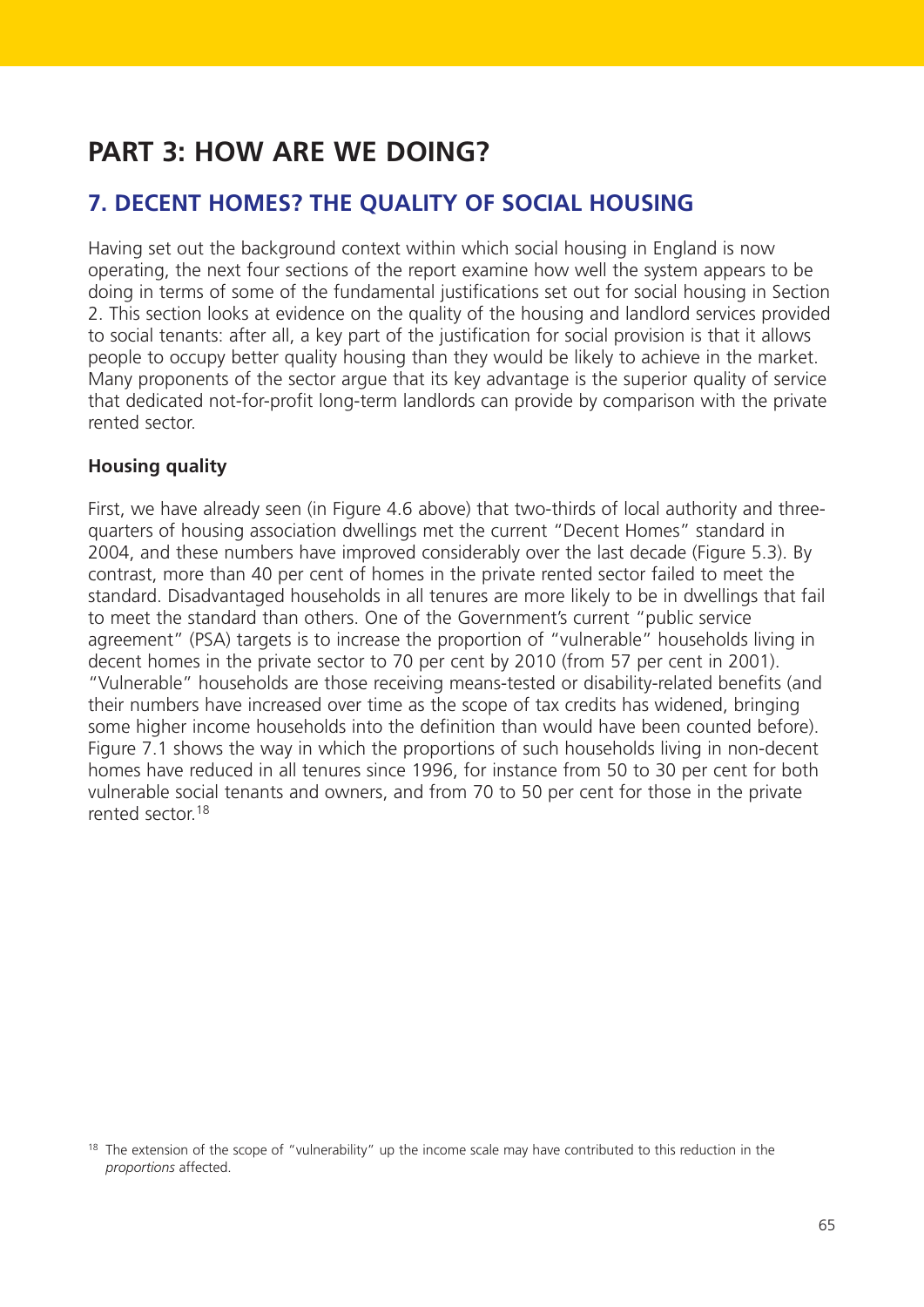



While disadvantage is associated with poor housing quality measured in this way, the social rented sector is much more successful than private renting – and for some disadvantaged groups even than owner-occupation – in reducing this link. For instance, within the poorest fifth by income (adjusted for household size), 27 per cent of social tenants, but 31 per cent of owners and 44 per cent of private tenants were in non-decent homes in 2004. Unemployed social tenants are also more likely to be in "decent" homes than those unemployed in other tenures (Figure 7.2).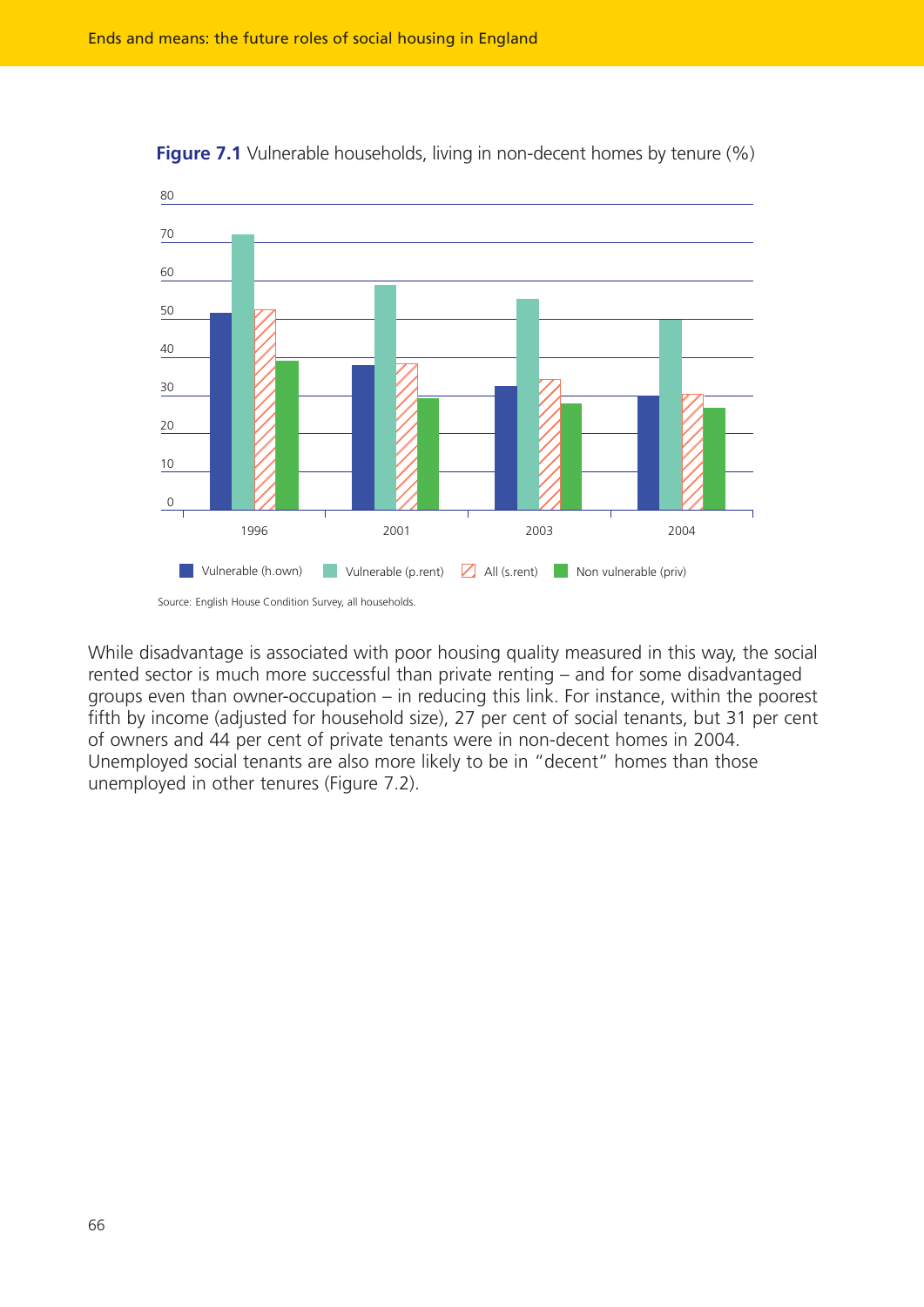

**Figure 7.2** Disadvantaged households living in non-decent homes by tenure, 2004

Source: English House Condition Survey, all households.

Note: Poorest fifth is based on net annual income of householder (HRP) and any partner.

On the other hand, we have also seen that rates of overcrowding (against the official "bedroom standard", which is below contemporary norms) are higher in the social rented sector than the others, reaching 11 per cent of social rented households in London (Figure 4.7). Also, within all income groups except the poorest fifth (which is an important exception), social tenants enjoy less space per person than those in the other tenures (Figure 4.8) and, like private tenants, are much more likely to have very low levels of space per person than owners (Figure 4.9).

## **Energy efficiency and fuel poverty**

One of the reasons for the comparatively good performance of the social sector against the decent home standard is the relatively good (or, rather, less poor) standard of energy efficiency of social homes. This matters in three ways: first for the comfort of the homes occupied; second for the costs faced by tenants in heating their homes, and hence the danger of fuel poverty; and for the contribution towards national carbon emissions and hence global warming. One of the measures of thermal efficiency of housing is the "SAP rating". Table 7.1 shows that the social rented sector has a higher average SAP rating than the other tenures, has the highest proportion of homes with SAP ratings above 70, and the smallest proportion with very poor SAP ratings (below 35). The differences are particularly strong for older households, where thermal comfort may be most important for health (Figure 7.3). This advantage reflects in part the higher proportion of flats in the social sector.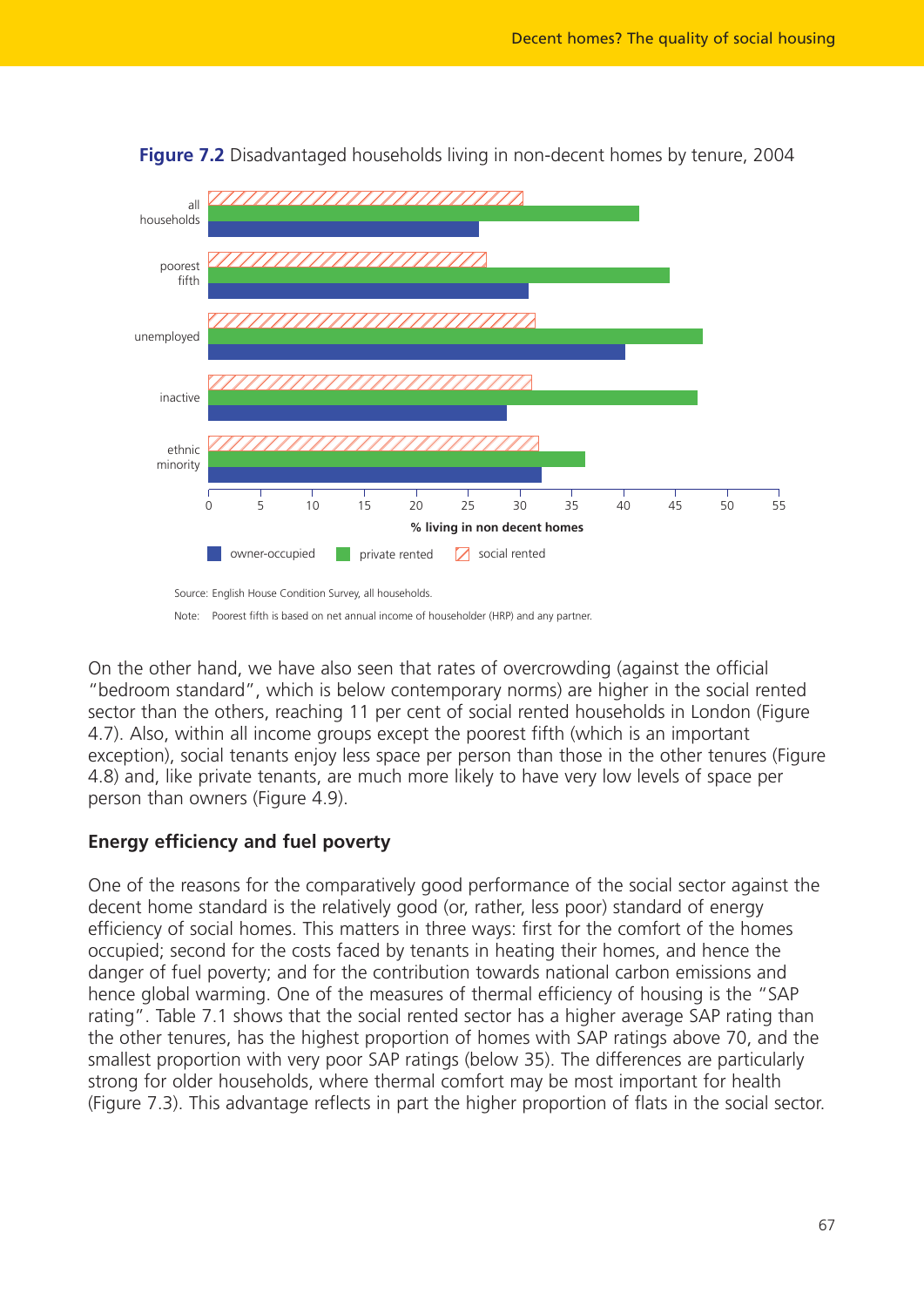|                          | <b>Owner-</b><br>occupied | <b>Private</b><br>rented | <b>Social</b><br>rented | <b>All</b> |
|--------------------------|---------------------------|--------------------------|-------------------------|------------|
| <b>SAP rating</b>        |                           |                          |                         |            |
| Average SAP rating       | 51                        | 49                       | 58                      | 52         |
| % of homes with rating:  |                           |                          |                         |            |
| less than 35             | 13                        | 21                       | 9                       | 13         |
| 35 to 70                 | 78                        | 67                       | 66                      | 75         |
| greater than 70          | 9                         | 11                       | 25                      | 12         |
| Fuel poverty (%)         |                           |                          |                         |            |
| All households:          |                           |                          |                         |            |
| fuel poor (full income)  | 5.6                       | 8.4                      | 5.7                     | 5.9        |
| fuel poor (basic income) | 4.1                       | 12.8                     | 14.2                    | 6.9        |
| Vulnerable households    |                           |                          |                         |            |
| fuel poor (full income)  | 6.5                       | 9.4                      | 4.7                     | 6.4        |
| fuel poor (basic income) | 4.7                       | 16.5                     | 13.0                    | 7.4        |

#### **Table 7.1 Energy efficiency and fuel poverty by tenure, 2004**

Source: EHCS, 2004; based on all dwellings for SAP ratings, all households for fuel poverty.

Notes: "Full income" is whole household net income (including benefits and savings and investments); "Basic income" is net household income, excluding Housing Benefit, Income Support for Mortgage Interest, Mortgage Payment Protection Insurance and net council tax payments.

Vulnerable households include any with a member aged 60 or over, a child under the age of 16 or someone who is disabled or has a long-term illness (this differs from the Decent Homes definition based on benefit receipt with no age restriction).



#### **Figure 7.3** Age of householder and occupancy of least and most fuel-efficient homes by tenure, 2004 (% in SAP group)

Source: English House Condition Survey 2004, all households.

Note: SAP is Environmental Standard Assessment Procedure Rating.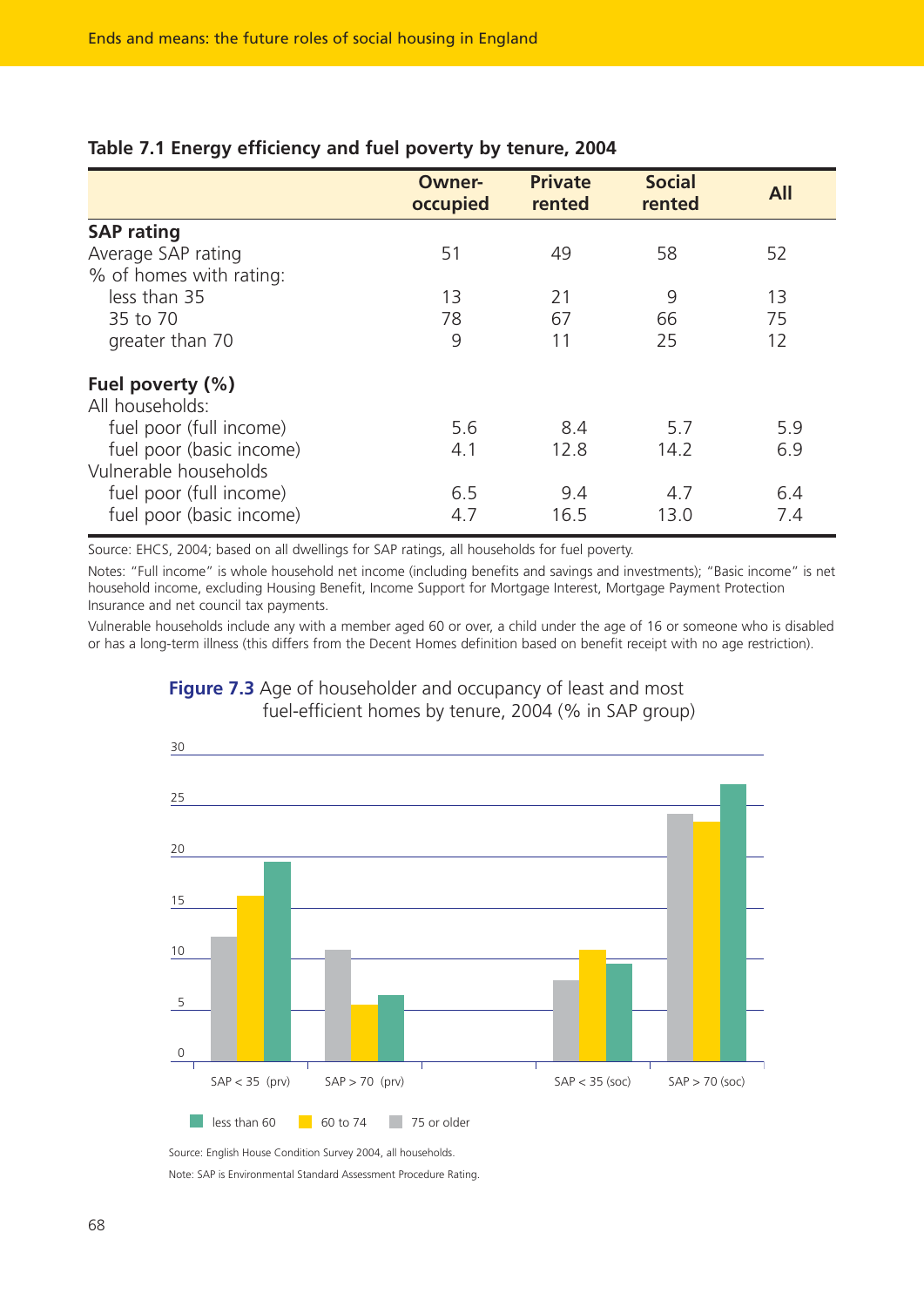However, tenants are more likely to be in fuel poverty (needing to spend 10 per cent or more of income to achieve satisfactory heating) when one excludes income needed to pay rent such as Housing Benefit – one in seven social tenant households being in fuel poverty in 2004 on this basis (Table 7.1). This reflects the extent to which social tenants have smaller incomes out of which to pay their fuel bills. Table 7.2 shows for 2003-04 the proportions within each tenure spending particular proportions of their disposable income on fuel. At that point 13 per cent of social renters were paying more than a tenth of their income for fuel, more than twice the proportion of the whole population. Since then, however, fuel prices have risen. The real increase of 18.5 per cent between 2003-04 and 2005-0619, with further increases already in 2006-07, will have taken many of those previously spending between 7 and 10 per cent of their incomes on fuel above the 10 per cent benchmark. In other words, more than a fifth of social tenants may now be above this level.

| <b>Tenure</b>    | <b>Median</b><br>expenditure |    | Percentage of respondents spending within<br>each range (% of income) |          |     |
|------------------|------------------------------|----|-----------------------------------------------------------------------|----------|-----|
|                  | (f/w)                        | 73 | $4$ to $6$                                                            | $7$ to 9 | >10 |
| Owner-occupiers: |                              |    |                                                                       |          |     |
| mortgage         | 12                           | 80 | 15                                                                    |          |     |
| owned outright   |                              | 53 | 32                                                                    |          |     |
| Social rented    |                              | 48 | 27                                                                    | 13       | ⊱ ا |
| Private rented   |                              | 68 |                                                                       |          |     |
| All              |                              | 64 | フ3                                                                    |          | 6   |

| Table 7.2 Household disposable income spent on fuel by tenure (2003-04) |  |  |  |
|-------------------------------------------------------------------------|--|--|--|
|-------------------------------------------------------------------------|--|--|--|

Source: Expenditure and Food Survey.

Taken together this use of fuel is also a significant contributor to carbon emissions. One of the advantages of provision through social landlords is that it may be easier to encourage the achievement of national objectives through them than through individual owners and small private landlords. The Building Research Establishment estimated that in 2001 carbon emissions for the housing stock as a whole were 42 million tonnes of carbon, of which 6.4 MtC came from the social sector stock. While this figure is likely to have fallen it remains a significant part (around 4 per cent) of the country's overall emissions (152.5 MtC). In tackling carbon emissions, the energy efficiency of social housing can play an important role, and one where government has a direct influence.

#### **Satisfaction with housing**

Information from the British Social Attitudes survey gives an indication of overall attitudes to the tenure in which people live. Table 7.3 shows that even for those living in other tenures, owner-occupation represents the type of housing most would like to live in, overwhelmingly so for those actually in the tenure. But it also shows that some social tenants actively prefer to be social tenants, even if they had the choice: 39 per cent of local authority and 33 per cent of housing associations would choose their actual landlord type, and more than 40 per

<sup>&</sup>lt;sup>19</sup> Difference between fuel components of RPI and the GDP deflator.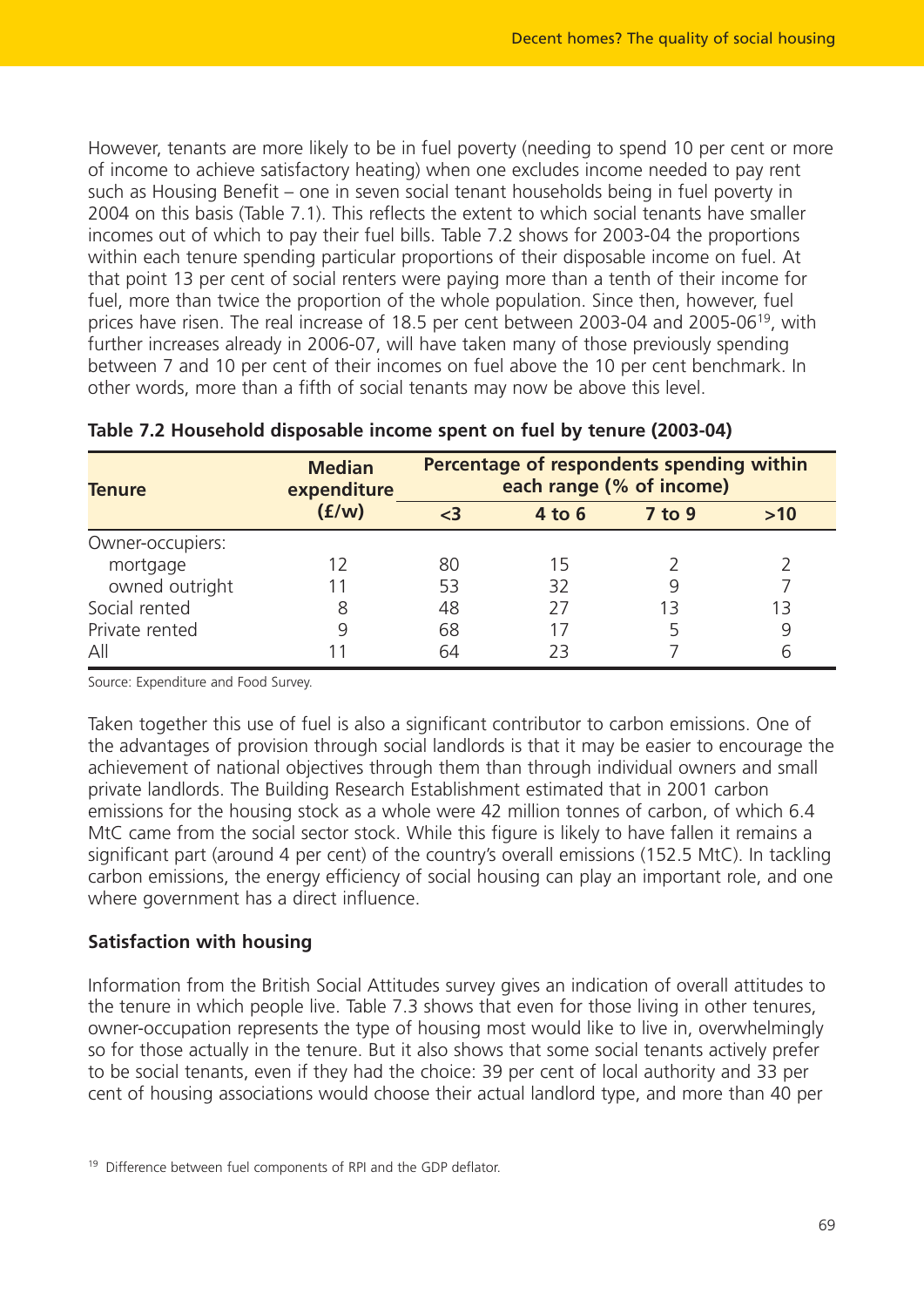cent of each would choose some form of social housing. By contrast, only 8 per cent of private tenants describe private renting as their preferred tenure, and more (12 per cent) would rather be social tenants.

|                                 | <b>Owner-</b><br>occupiers | <b>Council</b><br>tenants | <b>Housing</b><br>association<br>tenants | <b>Private</b><br>renters | <b>All</b> |
|---------------------------------|----------------------------|---------------------------|------------------------------------------|---------------------------|------------|
| Owner-occupiers                 | 90                         | 46                        | 45                                       | 72                        | 82         |
| Rent from local authority       |                            | 39                        | 14                                       |                           |            |
| Rent from housing association 1 |                            | 4                         | 33                                       |                           |            |
| Rent from private landlord      |                            |                           |                                          | 8                         |            |
| Shared ownership                |                            |                           |                                          |                           |            |
| Live with friends/relatives     |                            |                           |                                          |                           |            |
| Sheltered accommodation         |                            |                           |                                          |                           |            |
| Base (number)                   | 2,303                      | 352                       | 210                                      | 297                       | 3,199      |

#### **Table 7.3 Type of housing would most like to live in by current tenure (%)**

Source: *British Social Attitudes Survey, 2005/06*, table 3.1.

Table 7.4 gives related information from the 2004 survey on views of whether different landlords provide a good standard of repairs and maintenance. The first three columns give the views of *all* respondents (including owners) of particular kinds of landlord. The other columns show the views of tenants in each sector of their *own* type of landlord. The contrasts are interesting, with tenants generally assessing their own landlords more favourably than other respondents. More than half of social tenants say that their kind of landlord "nearly always" or "often" provides a good standard of service, but only a third of private tenants think so of private landlords. In each case these figures are about twice those of the population as a whole. On the other hand a disgruntled 12 per cent of council tenants and 14 per cent of housing association tenants think the service is "often" or "nearly always" bad, which is a higher proportion than amongst those without direct experience.

|                                  |                | <b>Views of all respondents</b>                                                    |                |                | <b>Views of tenants of own sector</b> |                |
|----------------------------------|----------------|------------------------------------------------------------------------------------|----------------|----------------|---------------------------------------|----------------|
|                                  | <b>Council</b> | <b>Housing</b><br>landlord associations landlords landlords associations landlords | <b>Private</b> | <b>Council</b> | <b>Housing</b>                        | <b>Private</b> |
| Nearly always or<br>often good   | 27             | 37                                                                                 | 16             | 51             | 60                                    | 34             |
| Sometimes good,<br>sometimes bad | 45             | 32                                                                                 | 41             | 32             | 23                                    | 40             |
| Often or nearly<br>always bad    | 11             | 5                                                                                  | 25             | 12             | 14                                    | 19             |
| Can't choose                     | 14             | 24                                                                                 | 16             |                |                                       |                |

#### **Table 7.4 Views on providing a good standard of repairs and maintenance (%)**

Source: *British Social Attitudes Survey, 2005/06*, table 3.9.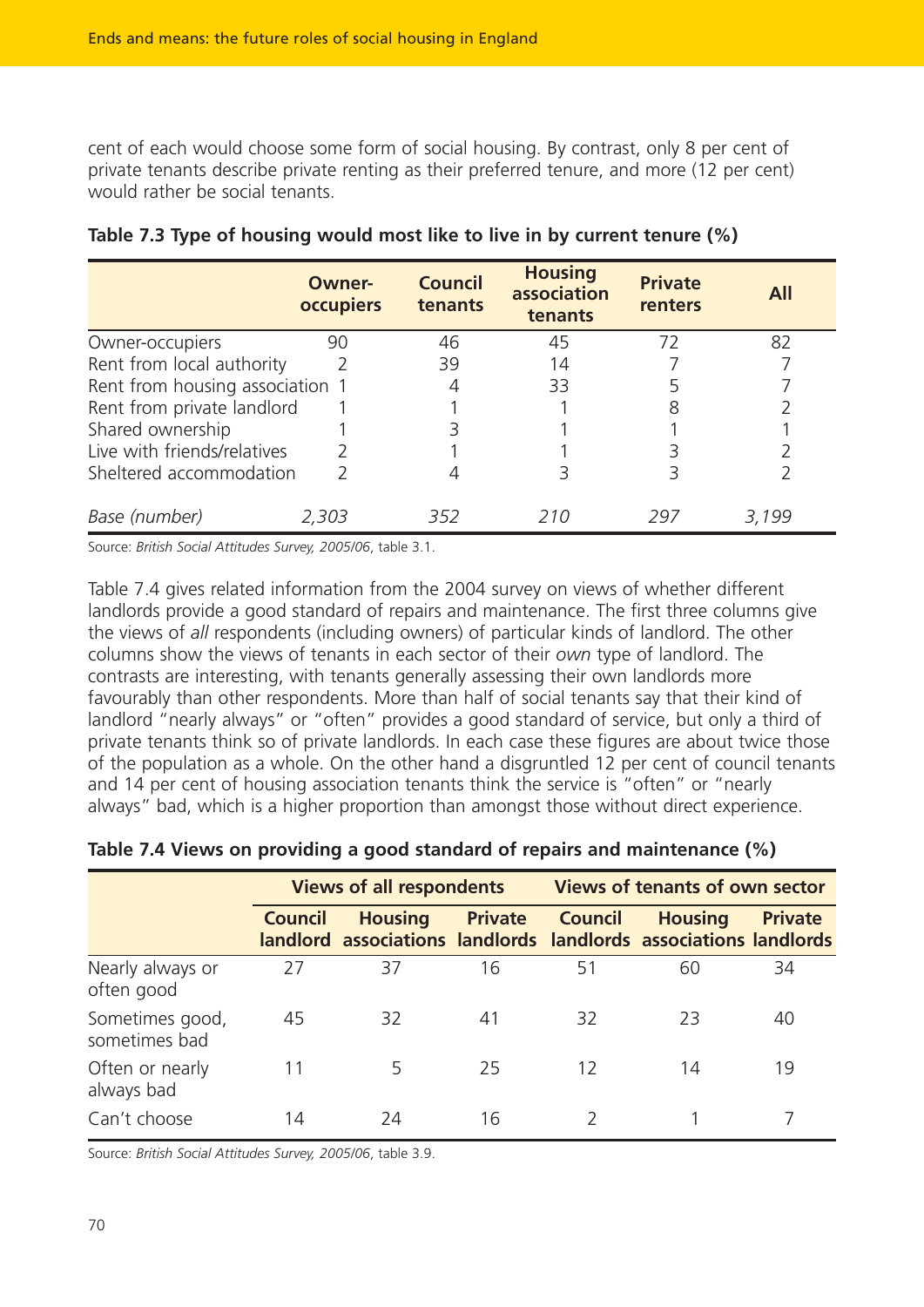Data from the Survey of English Housing break down the levels of dissatisfaction of those in different tenures with particular aspects of their housing, and allow us to track trends over time. First, Figure 7.4 shows the proportions of households reporting that they are dissatisfied with their accommodation. At the start of the period in 1993-94, 12 per cent of housing association tenants, but 15 per cent of council tenants and 16 per cent of private tenants did so.20 By 2005-06, dissatisfaction amongst private tenants had fallen below 12 per cent (perhaps reflecting the composition change within the sector over that time as it was liberalised). The advantage of the social sector disappeared: an improving trend until 1997-98 in dissatisfaction within the social sector had been reversed, and by the end that for housing association tenants (now including those transferred from local authorities) at 15 per cent had nearly caught up with that of local authority tenants, now at 16 per cent. This deterioration is not simply a result of an increase in national grumpiness: not only have the figures for the private rented sector improved, but so have they for owner-occupiers, with only 3 per cent of them reporting dissatisfaction with accommodation by 2005-06, compared to nearly 5 per cent in 1993-94.





<sup>&</sup>lt;sup>20</sup> Looking further back, in the 1970s and 1980s, surveys also showed a pattern where housing association tenants were least likely to be dissatisfied with accommodation, with council and private tenants at similar, higher, levels, and with no clear trend from the 1970s to the early 1990s (J. Hills and H. Glennerster (eds.), *The State of Welfare*, Oxford University Press. 1998, table 5.20).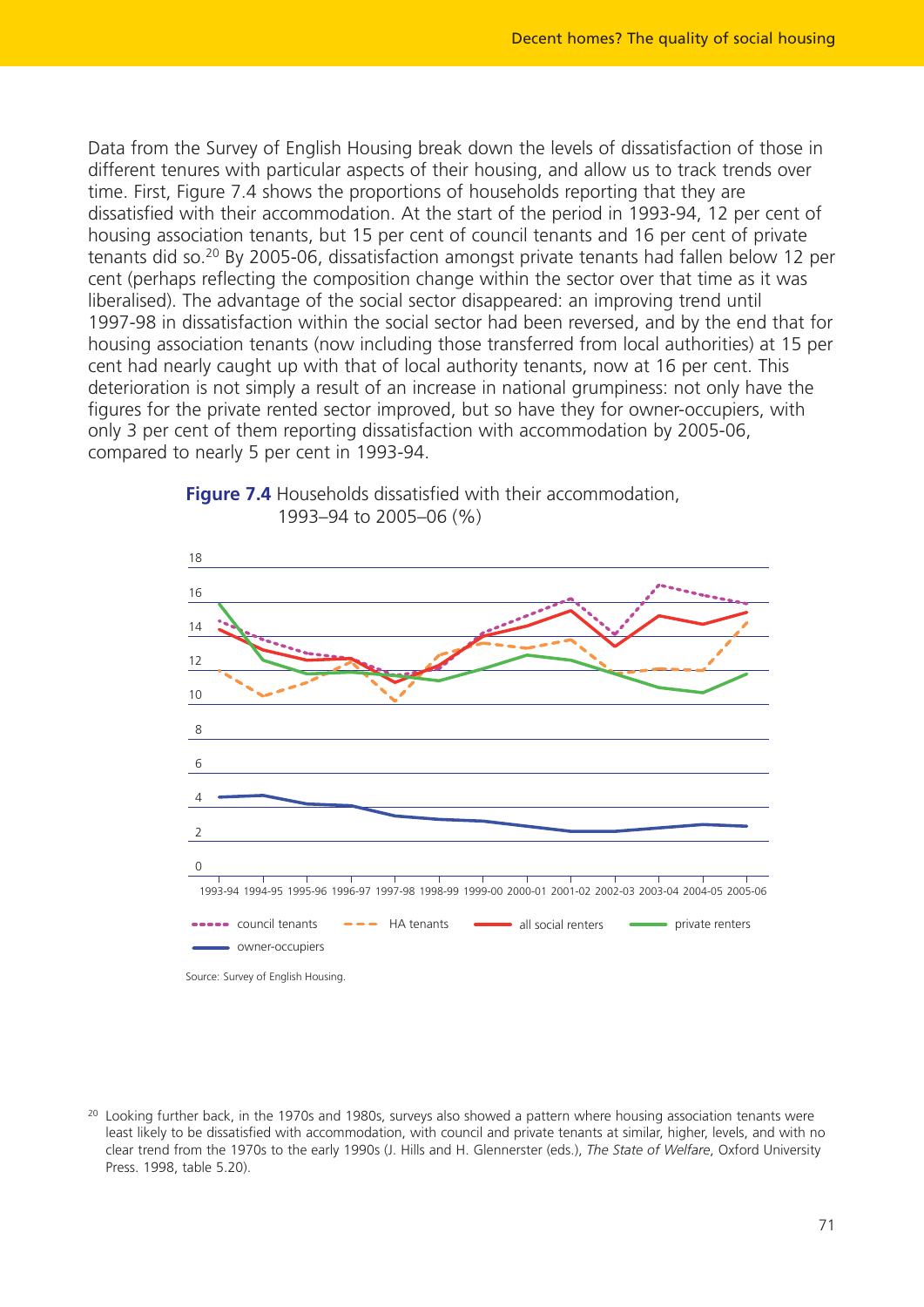



**Figure 7.6** Renters dissatisfied with their landlords rep airs and maintenance, 1994–95 to 2005–06 (%)

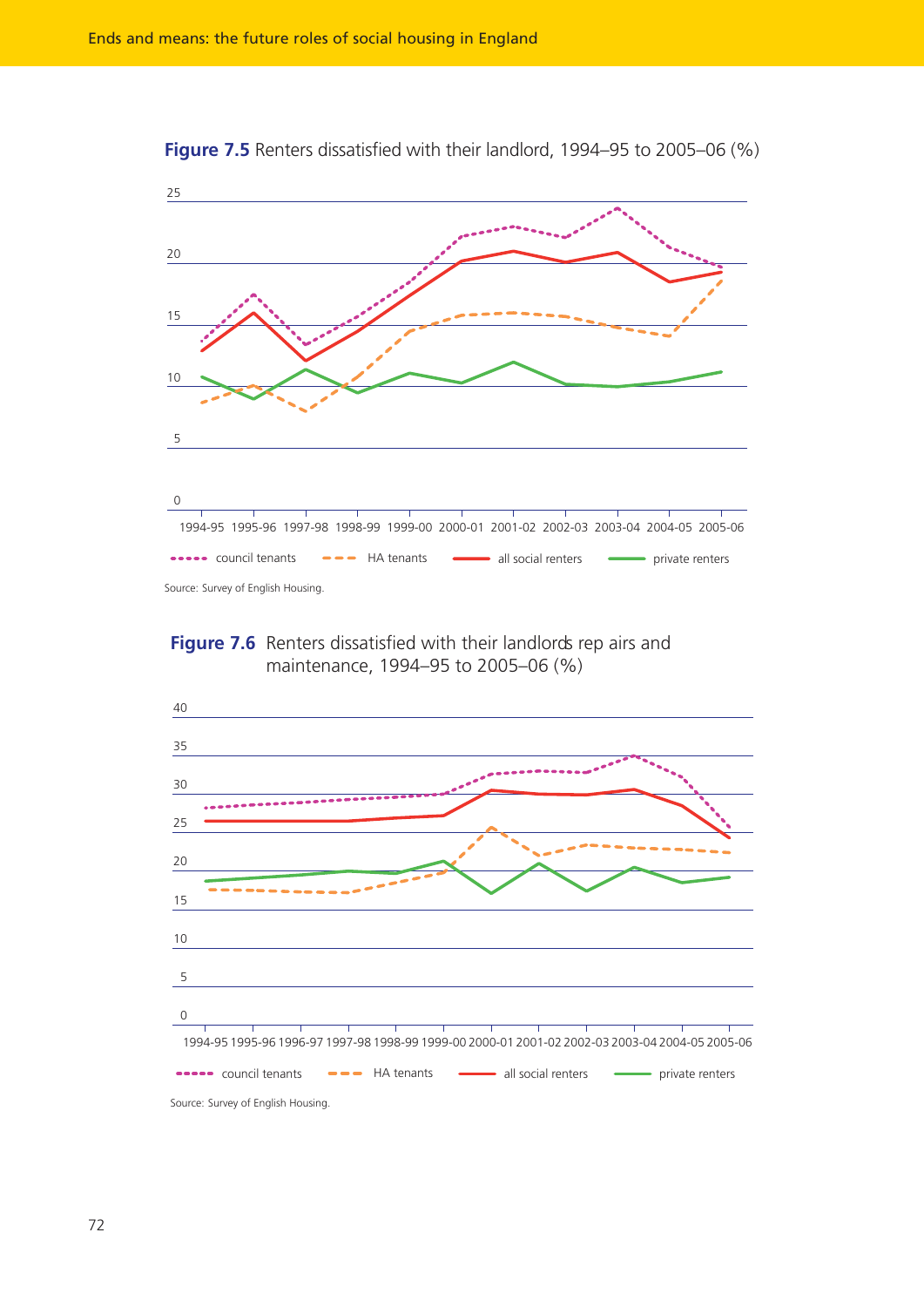Asked about satisfaction with landlords, the comparison shown in Figure 7.5 is even less favourable. Throughout the period around 10 per cent of private tenants reported dissatisfaction with their landlord, but the rates for social tenants have deteriorated. By the end a fifth of all social tenants said they were dissatisfied with their landlord, with the rates for housing association tenants – originally better than those in the private rented sector – now nearly as high as amongst council tenants. In particular, tenants reported high levels of dissatisfaction with repairs and maintenance. Figure 7.6 shows that these rates have again been fairly constant – but in this case at around 20 per cent – in the private rented sector. The rates are higher in the social sector, reaching a shocking 30 per cent across the sector as a whole between 2000-01 and 2003-04, but reduced significantly in the latest figures (particularly for council tenants) to "only" 25 per cent, possibly reflecting the impact of the Decent Homes programme.

Finally, households are asked about satisfaction with their local area. For all tenures this has improved somewhat over the period. By the end of it, 7 per cent of owners and 9 per cent of private tenants said they were dissatisfied with their local area, but 14 per cent of social tenants. For housing association tenants this represents a substantial improvement over the period despite the impact of transfers (from 20 to 12 per cent, although the figures are volatile from year to year), but the trend for council tenants is flat, with one in six still dissatisfied in 2005-06. Some of the reasons for this are explored in Section 9.



**Figure 7.7** Households dissatisfied with local area, 1994–95 to 2005–06 (%)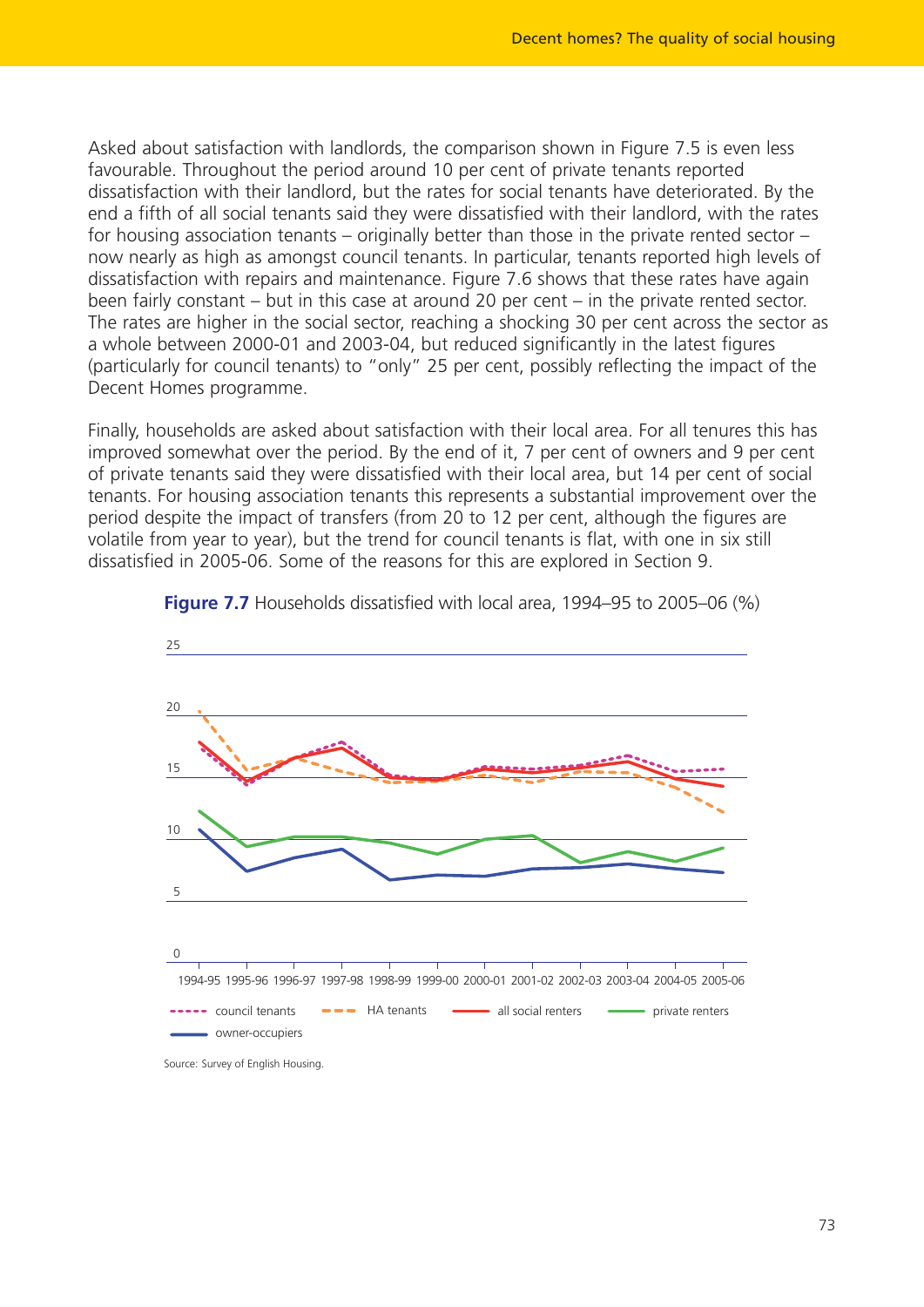Comparisons with the private rented sector on affordability and security of tenure are more favourable for social housing. For instance, 2004 British Social Attitudes survey data show that more than half of their own tenants think that social landlords are "nearly always or often good" in charging reasonable rents and more than 70 per cent think that they are good in "allowing tenants to stay in their homes as long as they want to". Only 19 per cent of private tenants say the same on rents and only 29 per cent on security of tenure.

Nonetheless, figures for dissatisfaction with social housing are disappointing in several respects. It should, of course, be remembered that they still mean that a large majority of social tenants are satisfied with their housing. For instance, while more than 15 per cent of social tenants said they were dissatisfied with their accommodation in 2005-06 (Figure 7.4), nearly 80 per cent said they were satisfied, 45 per cent of them saying "very satisfied".

There is also a striking difference by age here, illustrated in Figure 7.8. Whereas fewer than 8 per cent of social tenants aged 65 or older are dissatisfied with their accommodation, nearly a quarter of those aged under 45 are dissatisfied. This may be linked to the problems with available space for families (Figure 4.10). It also means that the shift towards younger tenants in the social sector (see Figure 12.9 below) may have contributed to part of the rising trend in dissatisfaction. But this is clearly not the whole story. Figure 7.8 shows that while younger people are more likely to be dissatisfied than older ones in all tenures, the gap is particularly wide in social housing. The private tenant population has also become younger, but has not experienced the same rise in dissatisfaction.



**Figure 7.8** Dissatisfaction with present accommodation by tenure and age, 2005–06

Source: Survey of English Housing.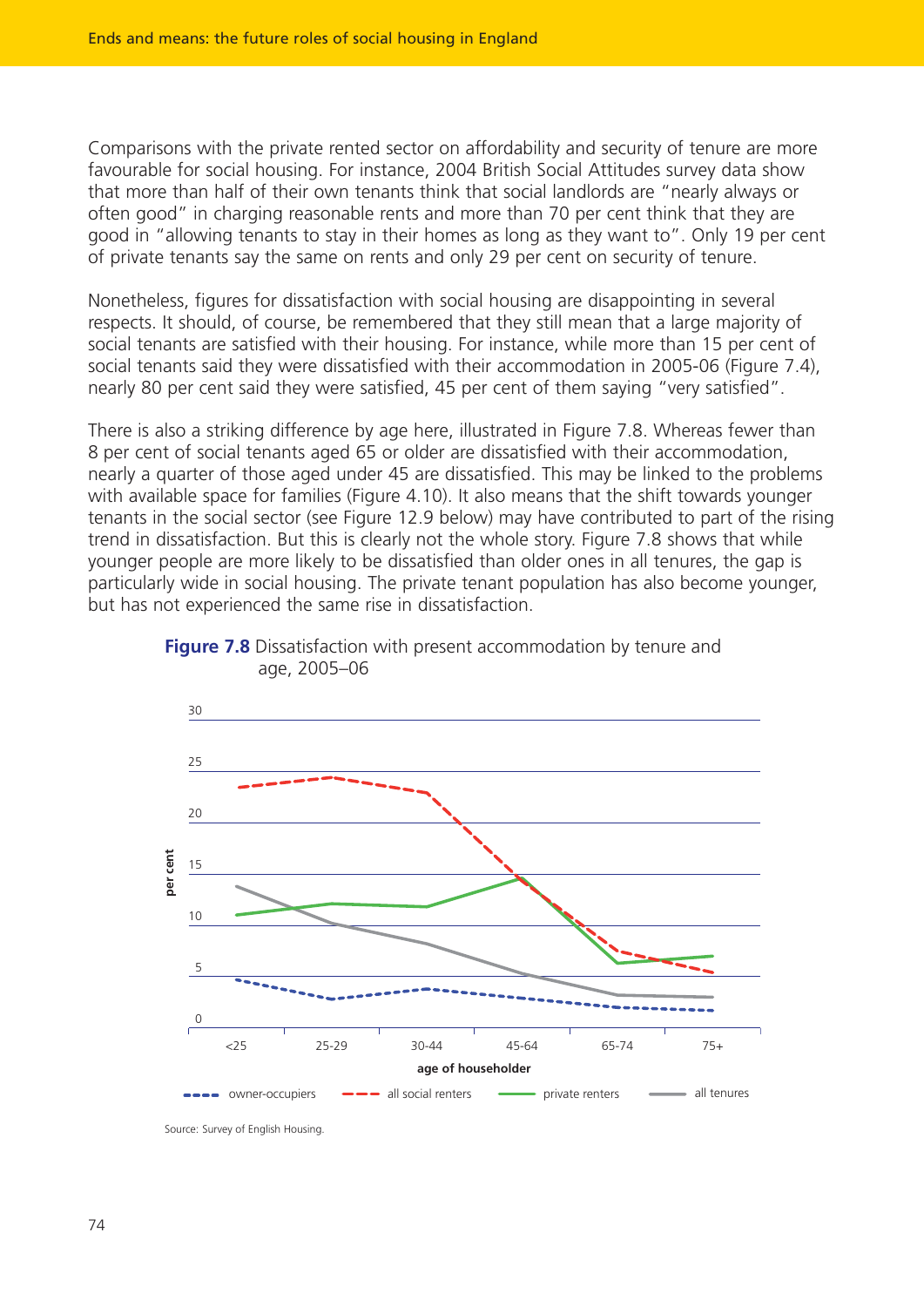In addition, as recent research for the Housing Corporation has shown, social tenants from ethnic minorities are more likely to be dissatisfied with their housing and the service they receive than white tenants.<sup>21</sup> A similar differential can be seen in the Survey of English Housing data of the kind used above. Some of this may be due to location, and, for instance the greater concentration of minority ethnic households in cities such as London, where housing conditions are generally more pressured. However, even if one looks only within London, black and minority ethnic householders are more likely to be dissatisfied than white householders. For instance, in 2005-06, 17 per cent of white social tenant householders said they were dissatisfied with their accommodation, but 28 per cent of black and minority ethnic householders. This higher level of dissatisfaction by around 10 percentage points has been at similar levels for the last decade. However, there are important differences in the age structures of tenants by ethnicity, with a smaller proportion of black and minority ethnic tenants in the older groups that Figure 7.8 shows to be much less likely to express dissatisfaction. When one looks at rates of dissatisfaction with accommodation within London by ethnicity for the age groups aged under 65 shown in the figure, $22$  the ethnic differences virtually disappear: 27 per cent of black and ethnic minority social tenants aged 25-29 and 30-44 are dissatisfied, compared to 31 per cent and 25 per cent respectively for white tenants in the same age ranges (both close to the national averages shown in Figure 7.8). In other words, a large part of the greater dissatisfaction of minority tenants appears to reflect the same problems as those causing dissatisfaction for white tenants of the same age.<sup>23</sup>

#### **Summary**

In physical terms, social housing is more likely to meet the new "decent homes" standard than private rented housing, particularly for disadvantaged households. This is partly because energy efficiency standards in the sector are higher, although the low incomes of social tenants mean that they are more likely to be in fuel poverty than those in other tenures. Rates of overcrowding (against the official "bedroom standard") are higher than in the other tenures, and social tenants generally have less space per person (and this has declined slightly in the last decade). Social tenants are much more likely to report dissatisfaction with aspects of their housing quality (as opposed to its cost or security of tenure) than others, including private tenants, and several aspects of this have deteriorated in the last ten years. One in seven social tenants now say they are dissatisfied with their local area and with their accommodation, one in five with their landlord, and one in four with the standard of repairs and maintenance. Dissatisfaction with accommodation is particularly high for social tenants aged under 45. It is also significantly higher for black and minority ethnic tenants than white tenants, but this appears mainly to reflect the younger age structure of the minority population: within age groups of social tenants aged under 65, there is little difference by ethnicity. Neither the levels nor the trends in dissatisfaction are particularly encouraging for those who see a main rationale for social housing as being that its landlords are likely to provide higher standards than private ones. Nonetheless, 40 per cent of social tenants say that social housing would be their preferred tenure given a free choice (including owneroccupation), but only 8 per cent of private tenants say the same of private renting.

- <sup>21</sup> Quality Housing Services, *Customer Satisfaction Profiles*, December 2006.
- $22$  Sample numbers for the minority ethnic population are too small for reliable analysis of over 65s.
- <sup>23</sup> By contrast, for private tenants, a differential of around 10 percentage points in dissatisfaction with accommodation remains within each age group aged under 45 in London. This may partly reflect the very different role of the private sector for the two groups – better-off younger white tenants being more likely to be using the tenure in transition to owner-occupation, and so less likely to express dissatisfaction, but black and minority ethnic private tenants being less likely to be in this position.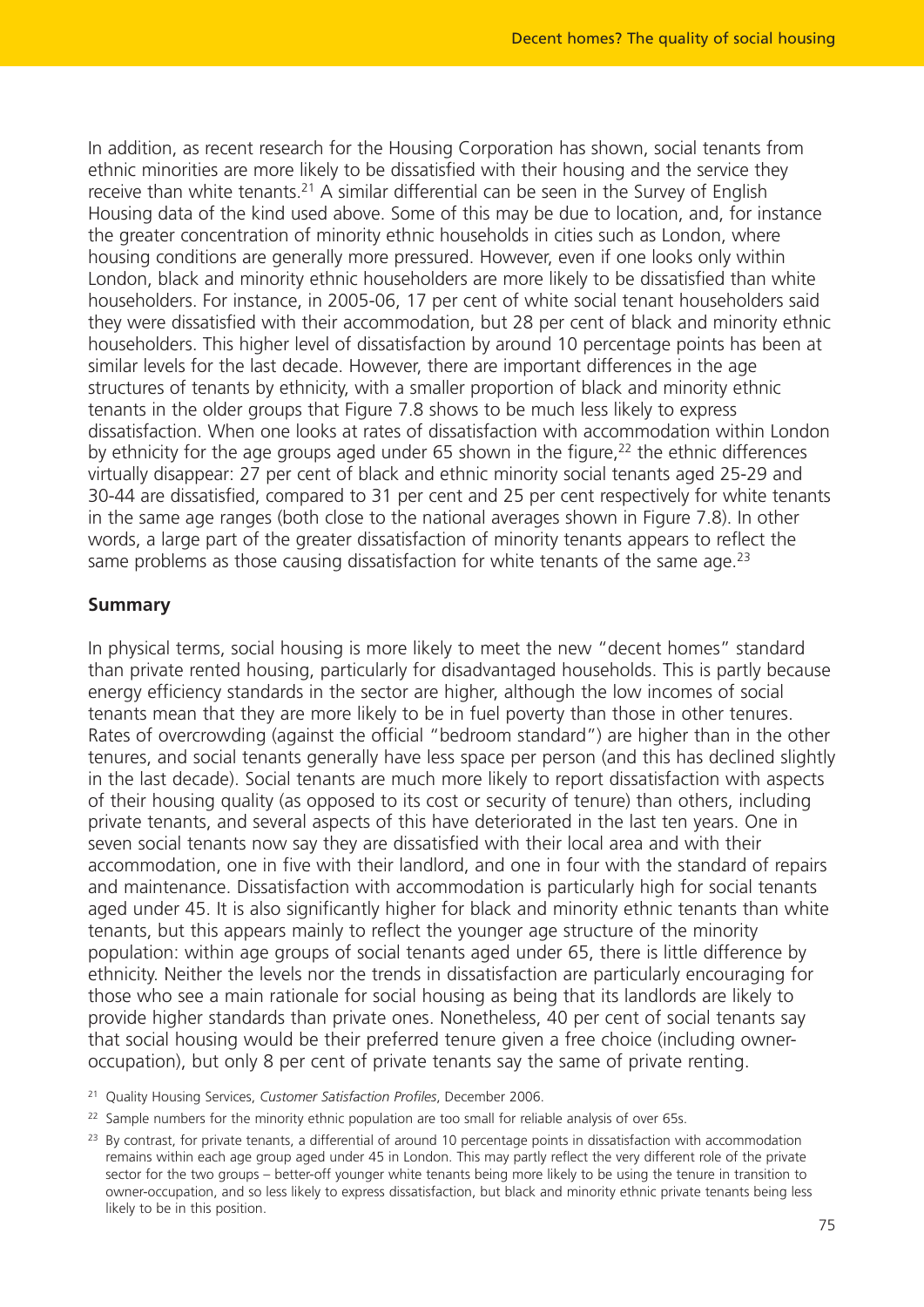# **8. A PRICE WITHIN PEOPLE'S MEANS?**

Part of the justification for providing social housing at sub-market rents is clearly the contribution this makes to affordability. In one sense, this is primarily the function of the Housing Benefit system. Theoretically the way this operates is that for someone on a very low income, Housing Benefit will cover all of someone's rent, provided that they are not occupying a private sector property that is deemed to be too large for them or paying a rent above the local average (see Box 11.1). In that sense, it should ensure that everyone has access to "affordable" housing.24

However, this is hardly unproblematic. First, not everyone entitled to Housing Benefit claims it (Table 11.5). Second, because of its steep withdrawal as incomes rise, some on relatively modest incomes, where we still may be worried about affordability of decent housing, may be entitled to little or nothing. Third, that very process of withdrawal is a source of potential disincentives and problems in the labour market (see Section 11). The higher someone's rent, the wider the income range over which such "poverty trap" effects can extend. But also, people are only entitled to Housing Benefit if they are tenants – assistance with the housing costs of owners with low incomes is very limited. And for private tenants deemed to be living in housing that exceeds their needs, or which has a cost above the middle of the local market range, Housing Benefit may cover only part of their rent, leaving them with a shortfall.

For all these reasons, the existence of Housing Benefit does not solve the affordability problem, and the level of housing costs in relation to income remains a concern. This section looks at recent trends in housing costs, particularly of social tenants, and at the relative positions of owners and tenants.

#### **Average housing costs**

First, a dominant feature of the last ten years has been the very rapid increase in house prices, both in relation to retail prices, as shown in Figure 8.1, and in relation to incomes (see Figure 12.2). In the nine years from 1996 to 2005, average real house prices at least doubled in all English regions. Section 12 below discusses the implications of this and the factors that have driven it for the long-term pressures on social housing.

<sup>&</sup>lt;sup>24</sup> To put it another way, the Housing Benefit system means that in theory, subject to these conditions, people's "residual income" after housing costs will be at least as high as the Income Support rate for their family type.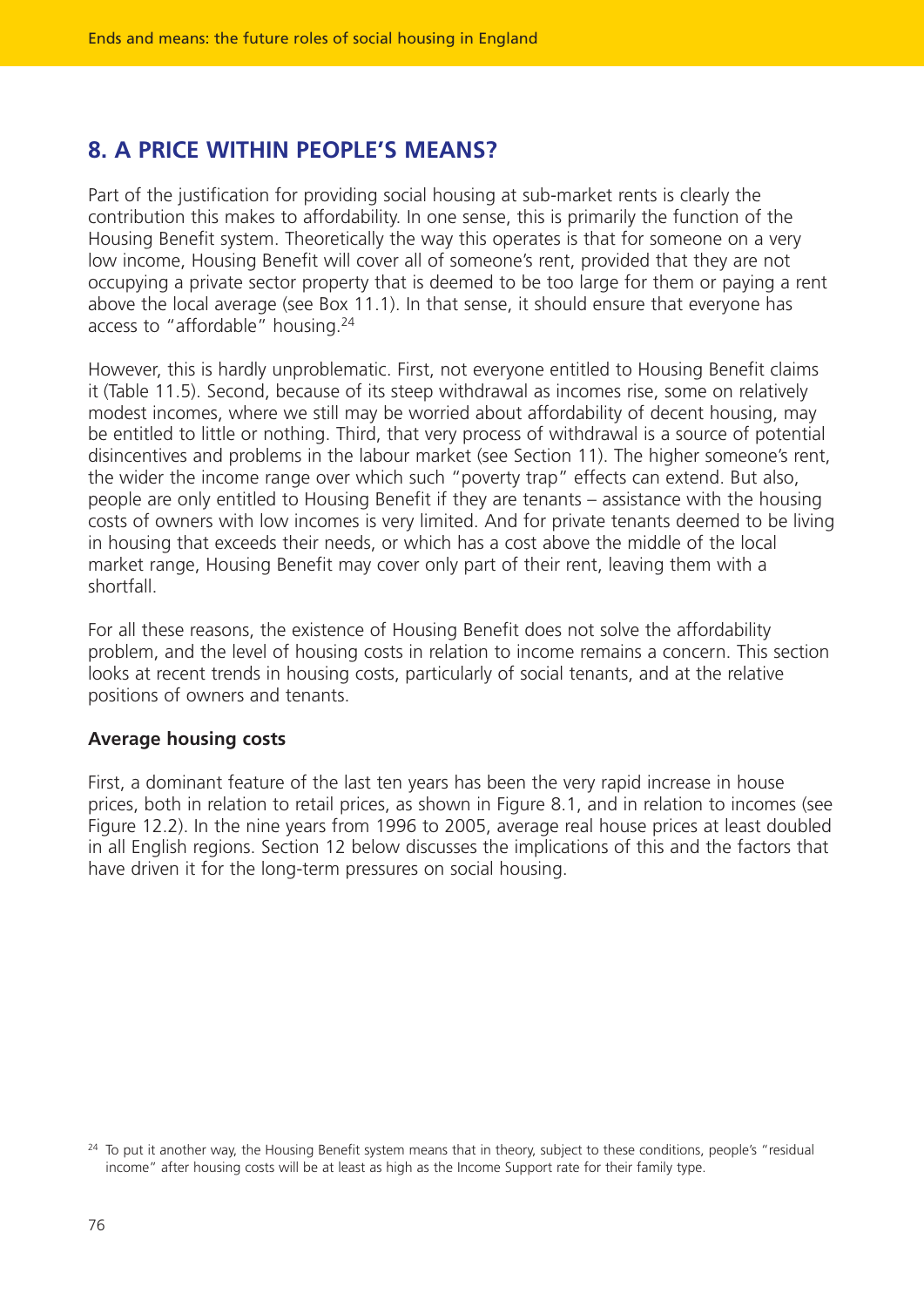

#### **Figure 8.1** Mean house price (real terms) index (1996 = 100)

Source: Communities and Local Government live tables.

But private sector rents have not followed the same pattern. As Figure 8.2 shows, over the same period they have risen slowly in real terms over the same nine years, with the English average rising from £108 to £123 per week at 2005 prices, or by about 1.5 per cent per year, a little below the growth of incomes over the same period. Private renting was little more or less "affordable" in 2005 than it had been in 1996. What the figure also illustrates, though, is the great extent to which private rents vary across the country – from an average of £74 per week in the North East of England to £184 per week in London in 2005.25

<sup>&</sup>lt;sup>25</sup> These averages may, of course, be affected by the composition of the private rented stock in each area, so differentials between similar dwellings may be more or less than those between the regional averages.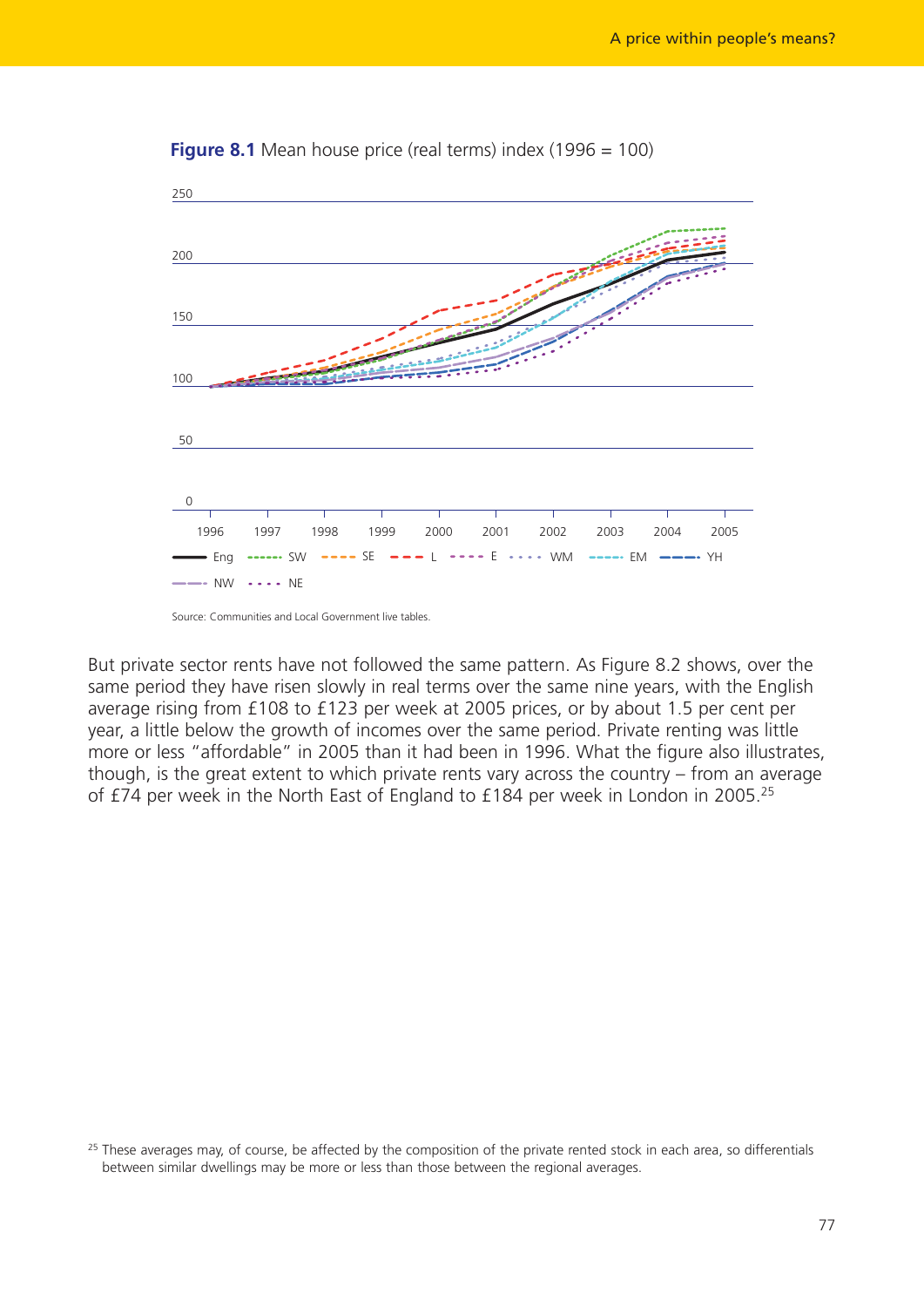



Source: Communities and Local Government live tables.

Housing association gross rents have also risen gradually in real terms over the period (see Box 8.1 for discussion of the "rent restructuring" process affecting both associations and local authorities). Across England as a whole they have risen from £55 to £61.50 per week at 2005 prices (Figure 8.3).<sup>26</sup> The range of rents is much narrower than in the private sector – from £51 per week in the North East and Yorkshire and Humberside to £75 per week in London. As a result, the level of housing association rents as a percentage of private rents in the regions varies across the country around an average which was close to 50 per cent at the start and end of the period. In much of the country housing association rents are around 60 per cent of those in the private sector, but in the South East and East they are around 50 per cent, and in London 40 per cent.

<sup>&</sup>lt;sup>26</sup> These figures for rents charged are calculated on a slightly different basis from those for aggregate rent collected shown in Table 6.3.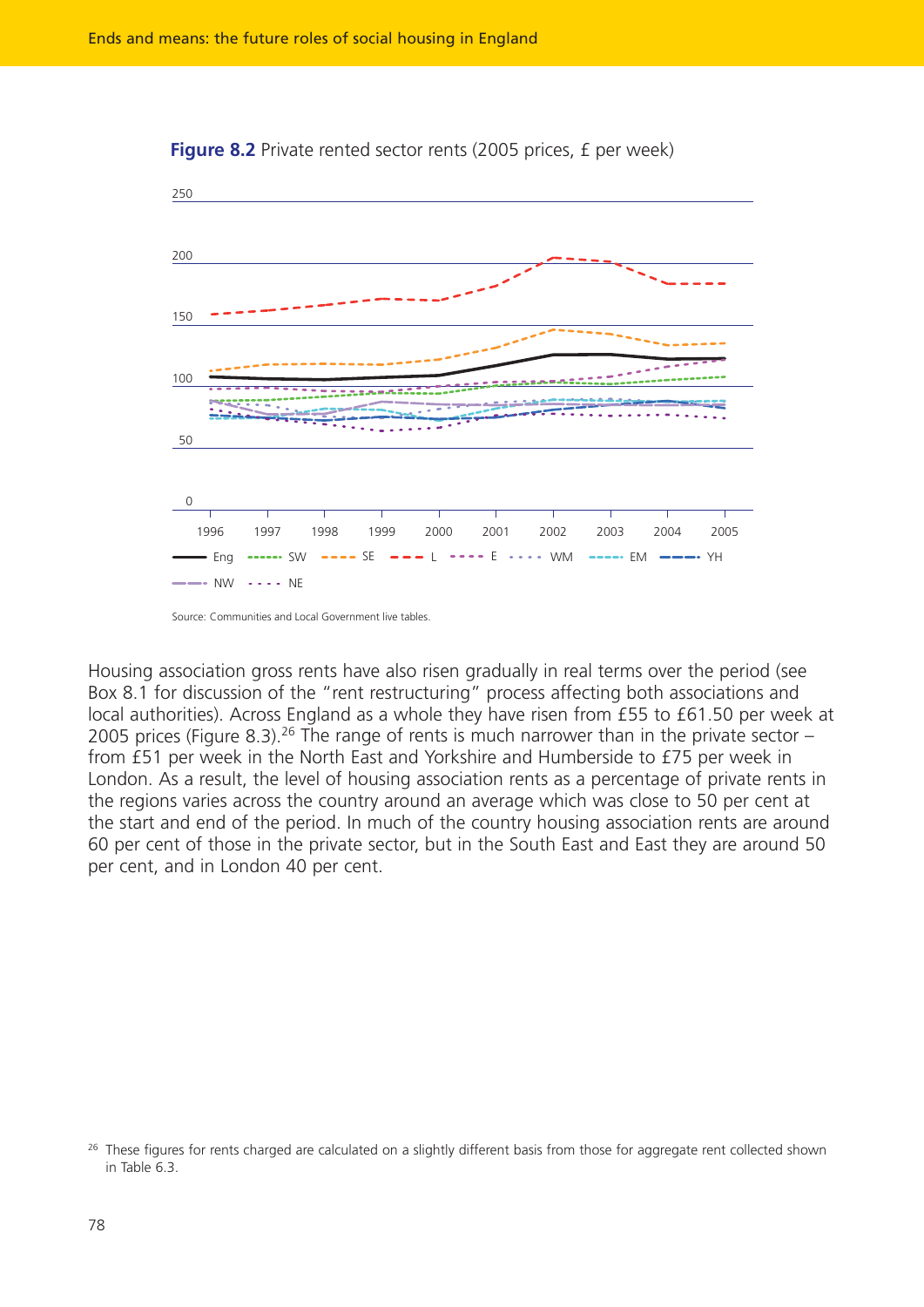

**Figure 8.3** Housing association rents (2005 prices, £ per week)

Source: Communities and Local Government live tables.



#### **Figure 8.4** Housing association rents as a percentage of private rents

Source: Communities and Local Government live tables.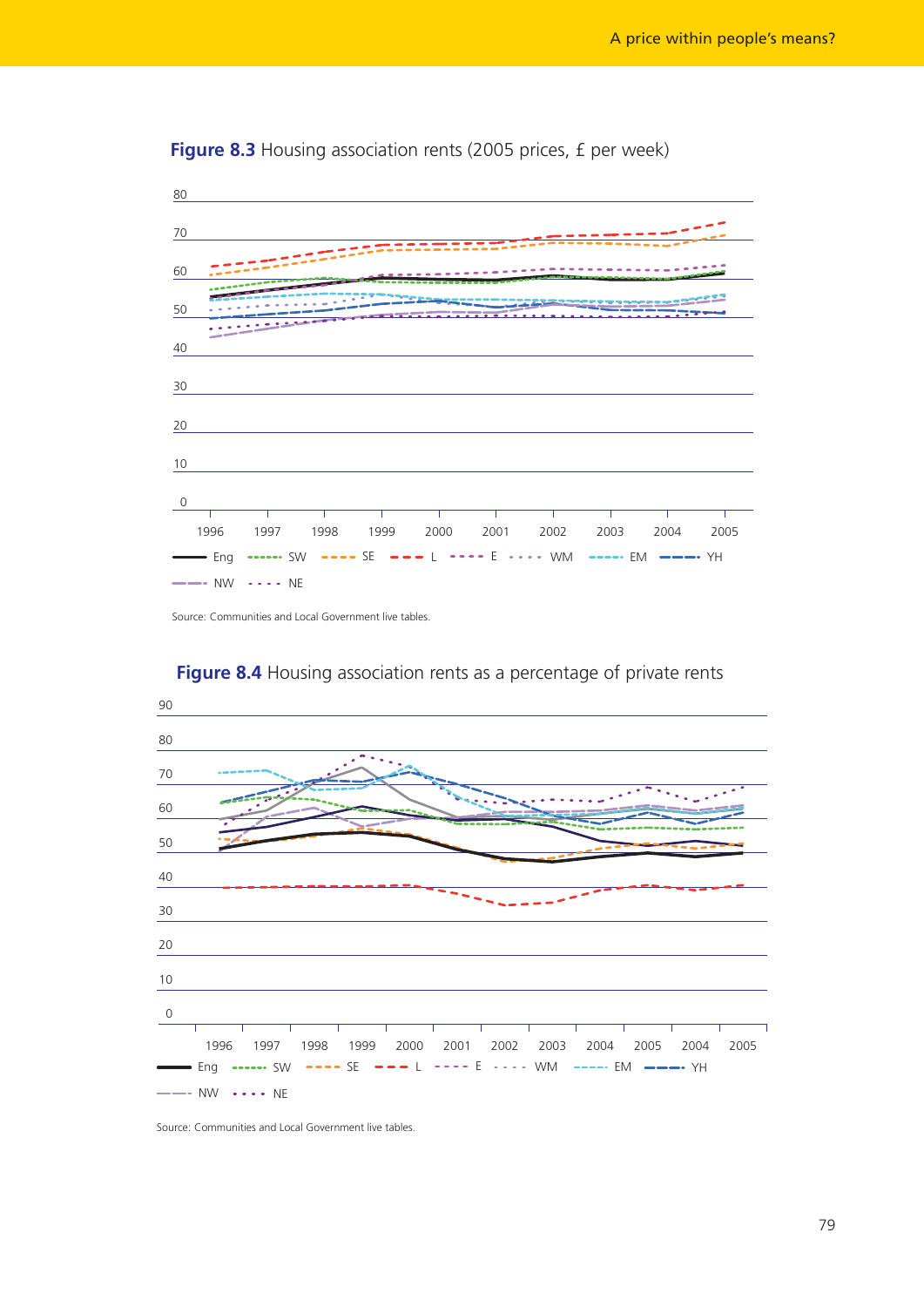Figures 8.5 and 8.6 show equivalent information for local authority rents. These are lower than housing association rents and grew slightly more slowly in real terms over the period as a whole, on average from £50 to £55 per week at 2005 prices. By comparison with association rents, those in the South East of England are closer to the English, rather than the London average. As a result of all this, Figure 8.6 shows that average local authority rents fell in relation to those in the private sector after 2000, and by 2005 were about 45 per cent of them. In London since 2001, local authority rents have been less than 40 per cent of private rents in the city.

These patterns are closely related (allowing for the lower estimated capital values of social housing than private rented housing) to the patterns of subsidy to social tenants in economic terms discussed in Section 6 above – varying from under £10 per week in the North East of England to around £75 per week in London across the social sector as a whole in 2004 according to the methodology used in Table 6.4.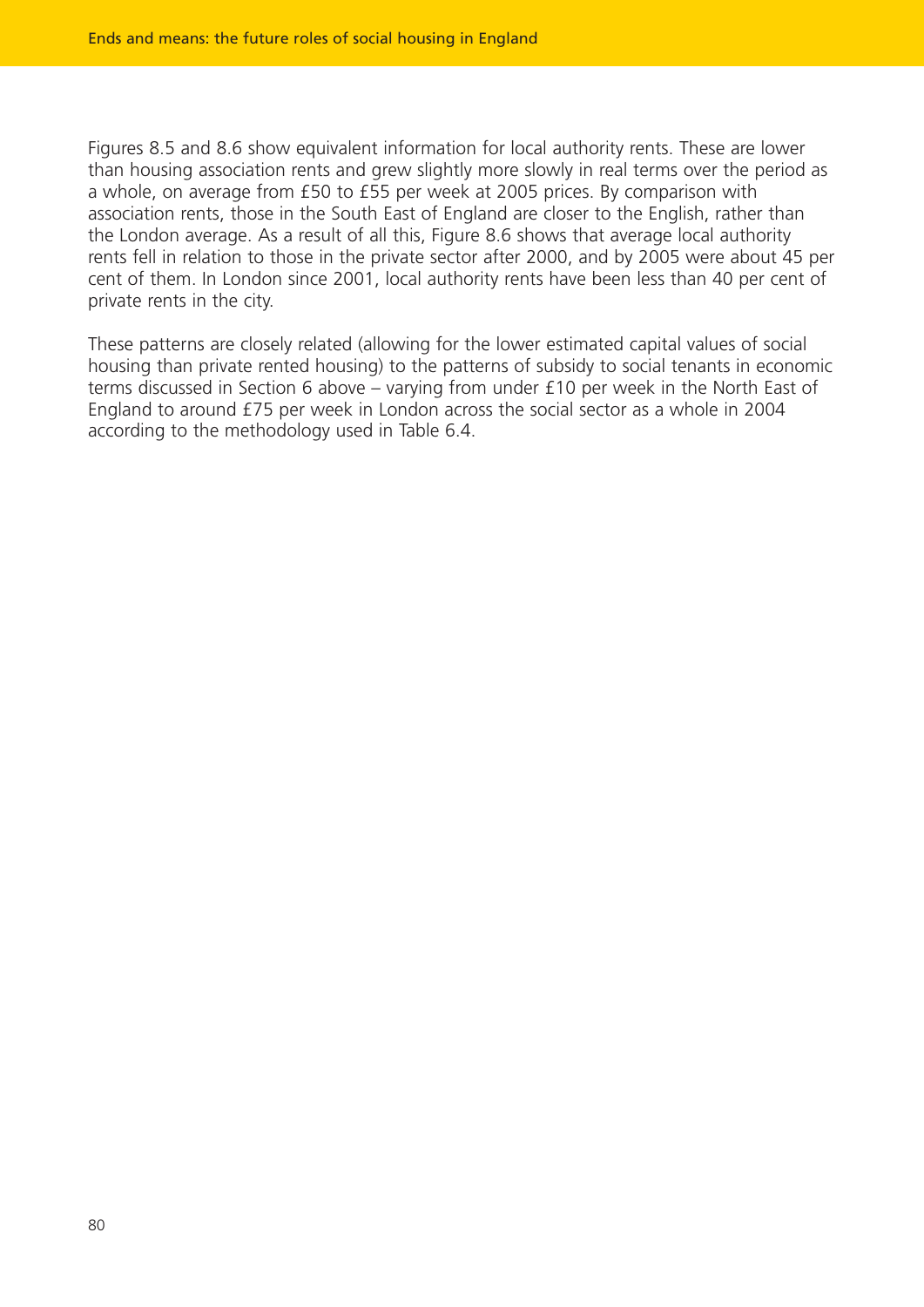

**Figure 8.5** Local authority rents (2005 prices, £ per week)

Source: Communities and Local Government live tables.



#### **Figure 8.6** Local authority rents as a percentage of private rents

Source: Communities and Local Government live tables.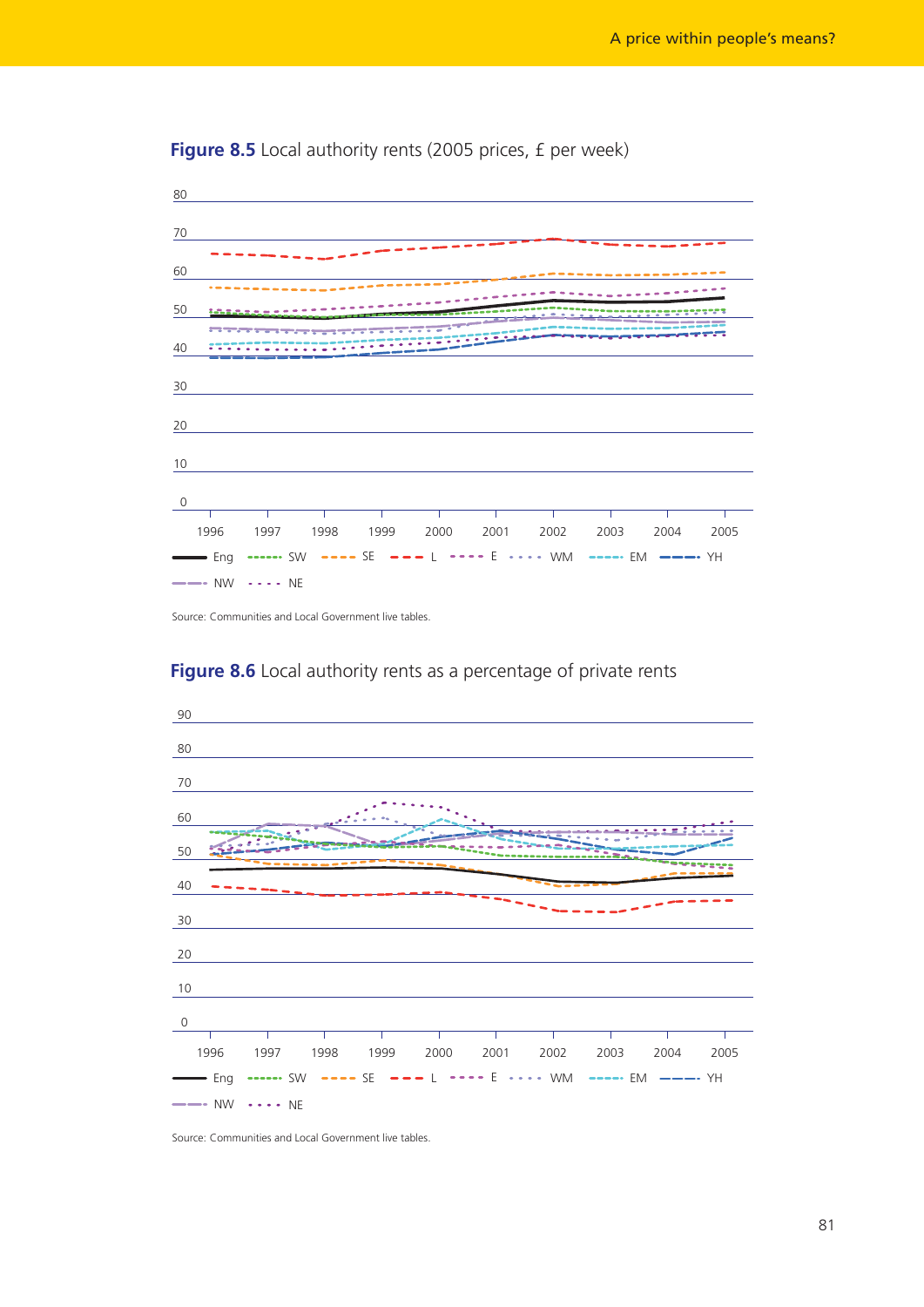#### **Box 8.1 Rent restructuring**

Since April 2002, the Government has encouraged local authorities and housing associations to follow the policy of "rent restructuring". This involves social landlords bringing the rents they charge tenants into line with those given by a national formula, which bases a property's rent on its number of bedrooms, its market value and local earnings.

This policy was introduced in response to inconsistencies in the pattern of social rents. The Government's aim was to create greater fairness and coherence of social rents. This was seen to be a good thing in its own right, but also as a necessary prior step towards the long-term possibility of replacing the current Housing Benefit system in the social sector with some form of Local Housing Allowance (see Section 14). In such a system, with fixed allowances, it would be more important that rents reflected more closely the relative attractiveness of different properties.

Social landlords are expected to try to implement rent restructuring in full by 2012. Although they are not obliged to do so, and landlords remain responsible for their rent policies, the Housing Revenue Account (HRA) subsidy system (see Box 6.1) gives local authorities strong incentives to comply. When assessing bids for grant funding, the Housing Corporation also assumes that housing associations are charging rents consistent with rent restructuring.

Social landlords have the discretion to set rents within a 5 per cent band either side of restructured rents and still comply with the policy. For specialised accommodation, such as sheltered housing, the band is wider at 10 per cent.

There is a large difference between some of the rents currently charged and their restructured levels. Tenants are protected by a limit on annual rent increases of inflation (measured by the RPI) plus 0.5 per cent plus £2 per week. So if inflation were 2.5 per cent, a tenant whose current rent was £60 and restructured rent was £80 would see an increase in their rent to £63.80 per week. A similar limit exists for annual rent decreases to protect the finances of some housing associations whose rents start above the level implied by the formula.

When a property is let to a new tenant, landlords can move rents immediately to the levels set by the formula. This speeds up the movement of rents towards their restructured levels, although at the cost of creating some inconsistencies between rents charged to new and existing tenants.

Communities and Local Government expects that actual housing association rents from 2006 to 2011 are likely to rise by about RPI plus 1.7 per cent per year. In the past, rents for local authority properties have tended to be lower than those for comparable housing association properties. Rent restructuring aims to remove this difference, by increasing the average level of local authority rents more quickly. Between 2006 and 2011, average local authority rents would rise by about RPI plus 3.1 per cent if future finance settlements permitted rent restructuring to be implemented in full. Overall, however, social rents are set to remain well below market levels, especially in high demand areas (see Figures 8.4 and 8.6).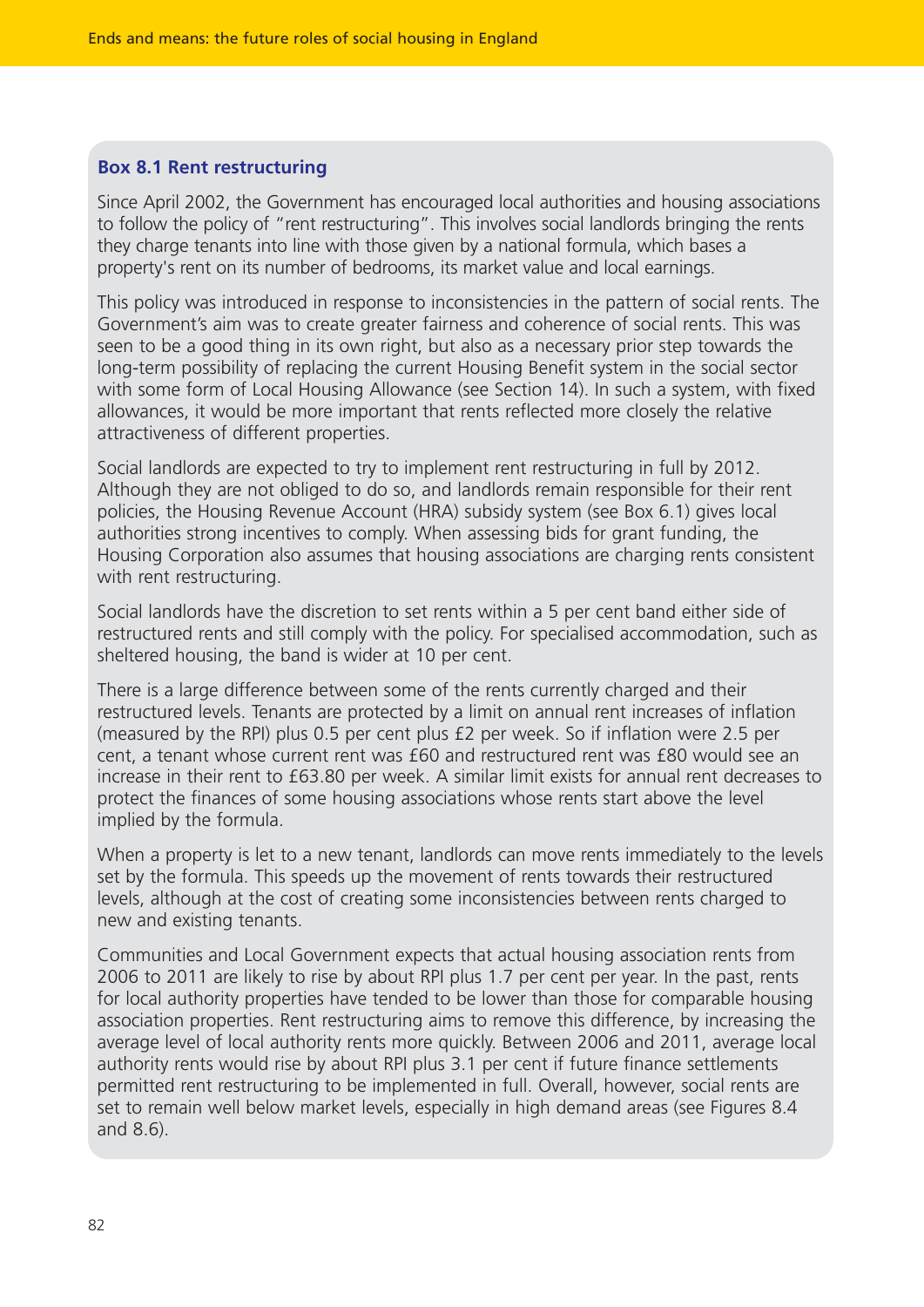#### **The position of different tenures**

"Affordability" depends not just on costs, but also on incomes, however. Table 8.1 shows what proportions of their disposable income households were spending on housing in 1997- 98 and 2003-04, including repair and maintenance costs, insurance, mortgage payments, and Council Tax, but *after* allowing for assistance such as Housing Benefit or Council Tax Benefit. In 2003-04, such net costs were highest (£132 per week) for owners buying their property with a mortgage and lowest for social tenants (£23 per week after benefits). In the private rented sector, 38 per cent of households spent 30 per cent or more of their incomes on net housing costs, and more than half spent over 20 per cent. Owners purchasing with a mortgage also had comparatively high costs – nearly two-thirds spending 20 per cent or more of their income on net housing costs – but a lot of that does, after all, represent the purchase of an asset, rather than the continuing cost of living somewhere. Despite their low net housing costs on average, just over a third of social tenants had costs above 20 per cent of their net incomes, and a fifth had costs above 30 per cent.

|                  | <b>Median</b><br>expenditure- |      | Percentage of respondents spending in each range |          |          |       |
|------------------|-------------------------------|------|--------------------------------------------------|----------|----------|-------|
|                  | (f/week)                      | $10$ | 10 to 15                                         | 16 to 20 | 21 to 29 | $>30$ |
| 2003-04          |                               |      |                                                  |          |          |       |
| Owner-occupiers: |                               |      |                                                  |          |          |       |
| mortgage         | 132                           | 6    | 13                                               | 17       | 26       | 38    |
| owned outright   | 34                            | 47   | 25                                               | 12       | 8        | 7     |
| Social rented    | 23                            | 41   | 14                                               | 10       | 14       | 21    |
| Private rented   | 96                            | 21   | 11                                               | 12       | 18       | 38    |
| All              | 71                            | 26   | 17                                               | 14       | 17       | 25    |
| 1997-98          |                               |      |                                                  |          |          |       |
| Owner-occupiers: |                               |      |                                                  |          |          |       |
| mortgage         |                               | 8    | 15                                               | 19       | 27       | 31    |
| owned outright   |                               | 51   | 24                                               | 10       | 8        | 7     |
| Social rented    |                               | 38   | 15                                               | 13       | 16       | 18    |
| Private rented   |                               | 26   | 13                                               | 11       | 21       | 30    |
| All              |                               | 27   | 17                                               | 14       | 19       | 22    |

#### **Table 8.1 Percentage of household disposable income spent on housing by tenure**

Source: Family Expenditure Survey/Expenditure and Food Survey.

Note: Spending includes net rents (after Housing Benefit), mortgage payments, repair and insurance costs, etc.

Comparing these figures with those for 1997-98, there has been an increase in the proportion of households spending relatively large shares of their incomes on housing. Overall the proportion of households spending above 20 per cent of their income on housing has risen from 41 to 42 per cent, and those spending over 30 per cent from 22 to 25 per cent. However, these increases are by no means as dramatic as might have been expected looking simply at what had happened to house prices over the period: this has not generated a crisis in actual housing spending in relation to income. As we have seen, the rents of tenants have risen only slow in real terms over the period, and most owners already owned before the price increase, while recent purchasers have been partly helped by lower interest rates than before.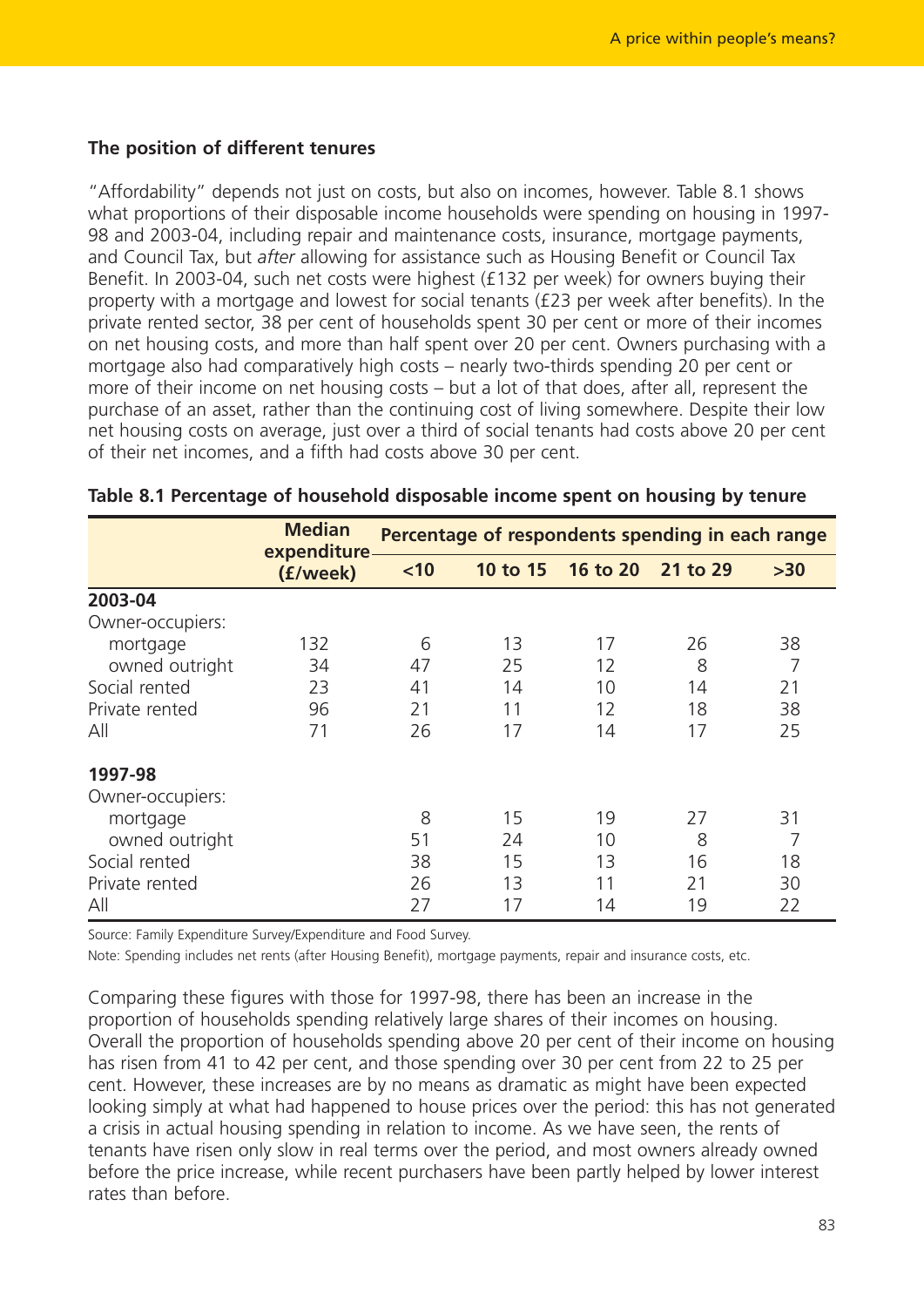Finally, to give a measure relating to the *equity* arguments for subsidising social tenants discussed in Section 2, Figure 8.7 compares the flows of assistance going to tenants through Housing Benefit and economic subsidy to social housing with one estimate of the value of tax concessions to owner-occupiers in each income band in 2004-05.27 What is striking about the diagram – which can only be indicative given the wide uncertainty in the estimates involved – is its asymmetry. The lowest-income tenants received total housing subsidies of over £3,500 per year, but these figures fall rapidly with income, particularly as Housing Benefit is reduced. By contrast, tax advantages to owners were relatively low for those with low incomes, but rose to the equivalent of £3,500 for those in the highest income group. Note that the value of tax concessions to typical owners in the income range £20-30,000 per year calculated in this way is around £900 per year. If one of the arguments for subsidies to social tenants is one of equity with owners, this could by itself justify more than half of the average levels of economic subsidy to social tenants of around £30 per week shown in Table 6.4.

#### **Summary**

In a minimal sense Housing Benefit makes at least some form of housing "affordable" for even the poorest households, but for a series of reasons, housing costs are still important for what most people would think of as "affordability". While average house prices have doubled in the last decade, neither private nor social rents have risen fast in real terms, in each case falling somewhat in relation to average incomes. The existence of social housing in particular has allowed its tenants to be protected from the effects of rising house prices. Social rents are significantly below those in the private sector, particularly in London, and have grown less rapidly. Overall, there were more people facing high net housing costs in relation to their incomes in 2003-04 than in 1997-98, but the increases were not so dramatic – the way rents had risen only slowly, the fact that most owners already owned before the house price rise, and lower interest rates all moderated the impact of higher house prices.

Owners and social tenants are assisted by different kinds of support through the subsidy and tax systems, and one could justify at least part (more than half on one set of estimates) of the economic subsidy to social tenants simply on equity grounds by comparison with typical owners. However, the patterns of advantage are very different, with tenants helped most if they have low incomes, but owners benefiting most from favourable tax treatment if they have high incomes.

<sup>&</sup>lt;sup>27</sup> The value of tax concession to owners is calculated as being equivalent to the *lack* of income or capital gains tax on the long-run *real* return they might expect on their *net* housing equity (net, as one could argue that in a neutral income tax system real interest rates at least *should* be deductible as an offset against taxation of the return on their asset, and looking at the return on net equity approximates this adjustment). See J. Hills, (1991), *Unravelling Housing Finance*, pp 209-211 and 244 for further discussion. The long-run real return is taken as 3.5 per cent, as suggested by the Pensions Commission (*A New Pension Settlement for the 21st Century*, 2005, p. 276) as a reasonable prospective return on a portfolio with some degree of risk. The calculations presented assume that owners with household incomes above £50,000 per year, and half of those with incomes between £40,000 and £50,000, would face a marginal tax rate of 40 per cent, others facing 22 per cent. These advantages are offset by estimated amounts of stamp duty payable as a specific tax on owner-occupation. The calculations do not offset inheritance tax paid (for an alternative treatment, see S. Wilcox, "Help with housing costs" in *UK Housing Review 2006/2007*, London: Chartered Institute of Housing,) or add lack of VAT, as these are not specific to owner-occupation.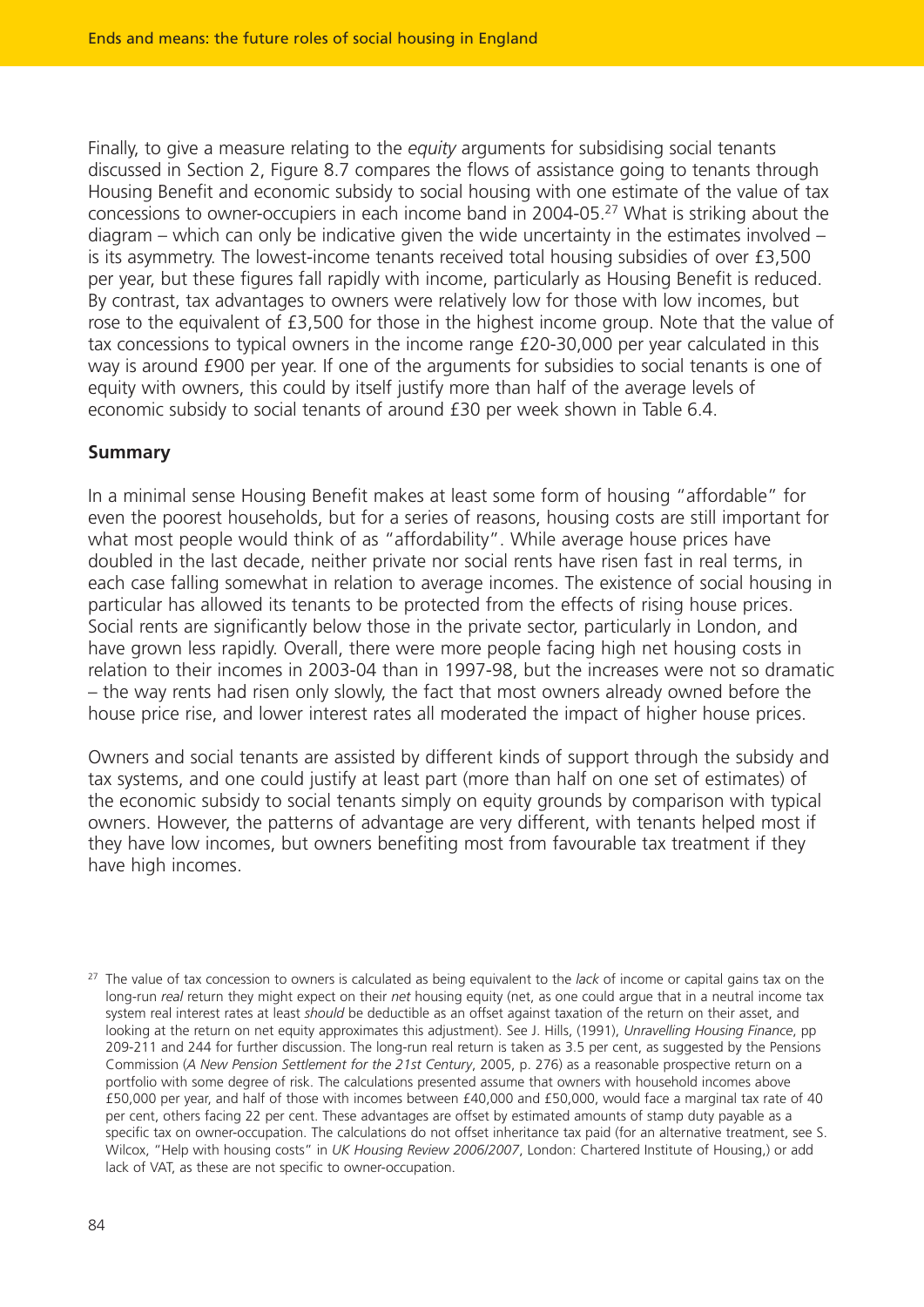

**Figure 8.7** Housing related subsidies and net tax advantages by income band, 2004-05 (Housing Benefit and economic subsidy to social tenants per tenant in each band and net tax advantages per owner in each band)

Source: Communities and Local Government analysis, HCA. Tax advantage based on non-taxation of 3.5% return on net equity, less stamp duty. Social and private tenants taken together, and owners together. See text for definitions.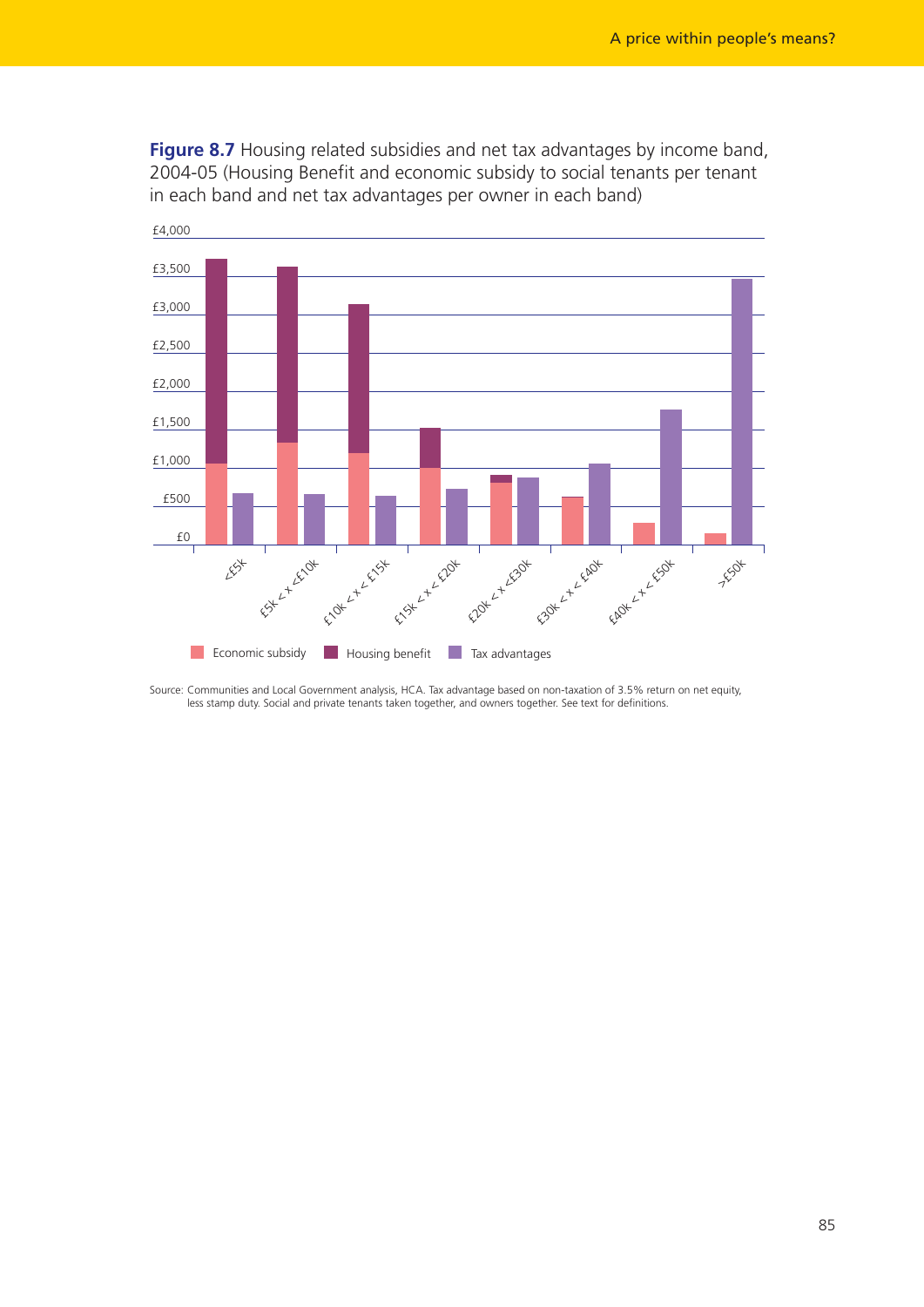## **9. ALLOWING A SOCIAL MIX?**

One of the key reasons for provision of social housing explored in Section 2 is the idea that it can help avoid the kind of polarisation between area and region that market forces might create, even where people have the advantage of cash assistance with their housing costs. In a purely market-driven system, those with the lowest incomes might all end up in the lowest cost and least desirable parts of towns and cities, and – unless there were compensating variations in rates of social security benefits and tax credits – could end up unable to live in higher cost regions altogether. By contrast, social landlords can provide and allocate housing in a different way, allowing or encouraging more of an income mix between areas, and accepting the need for effectively higher rates of subsidy in some areas or regions to allow this to happen. Indeed, part of the philosophy of post-war social housing was precisely to achieve this (albeit for a rather brief period):

"It is entirely undesirable that modern housing estates only one type of citizen should live. If we are to enable citizens to lead a full life, if they are to be aware of the problems of their neighbours, then they should be drawn from different sections of the community. We should aim to introduce what has always been the lovely feature of the English and Welsh village, where the doctor, the grocer, the butcher and the farm labourer all lived in the same street... the living tapestry of a mixed community."<sup>28</sup>

During the 1950s and 1960s, social housing did accommodate a population with a mix of incomes, and therefore many of the council estates in which it was built were also mixed. Indeed, until the mid-1970s, there were conditions on being granted a tenancy which made it hard for some of the most disadvantaged to gain access to it. As Figure 9.1 (a) shows, the population living in social housing (in this case in Great Britain) as recently as 1979 was spread across the income distribution. A greater proportion of those with low incomes lived in it – more than 40 per cent of those in each of the bottom five-tenths of the income distribution – but so did more than 30 per cent of the next four groups, and even (on these figures) 20 per cent of the tenth with the highest incomes.

That has, of course, completely changed over a generation as a result of a series of factors:

- The Right to Buy was exercised disproportionately by those with higher incomes (and in better areas and houses), who therefore left the sector.
- The recessions of the early 1980s and early 1990s hit employment hard in many traditional industrial areas served by social housing.
- $\blacksquare$  The new inflow of tenants became increasingly determined by needs-based criteria, rather than, say, length of time on a waiting list (see Box 2.1).

<sup>28</sup> Aueurin Bevan, 1949, quoted in M. Foot (1973), *Aneurin Bevan, Volume Two: 1945-1960*, London: Paladin, p.78.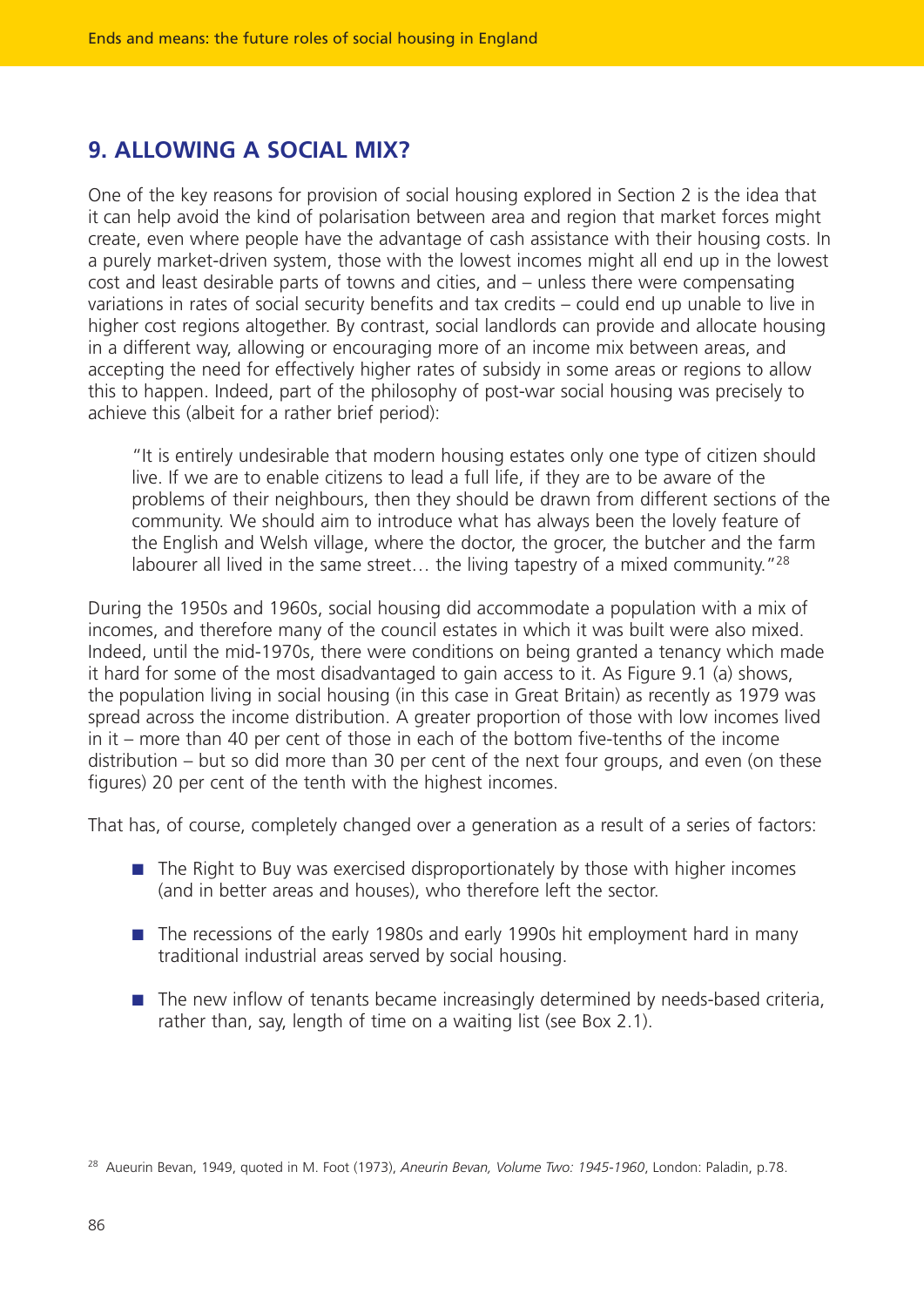

#### **Figure 9.1** Houshold income distribution by tenure, 1979, 1998-99 and 2004-05

Sources: 1979 and 1998-99 figures from J. Hills (2001), "Inclusion or Exclusion? The role of Housing subsidies and Benefits", *Urban* Studies, 38 (11), figure 1. Based on DSS households below average income data set. Data includes the self-employed. Figures are for household income, adjusted for household size.

2004-05 figures from DWP for income of householder and partner adjusted for household size.

Note: A very small number of "squatter households" have been subsumed within the private rented tenure.

Income has been equivalised using the McClements Equivalence Scale (e.g. a two adult household has not had its income

adjusted, but a one adult household has had its income divided by 0.61 leading to a larger equivalent income).

Housing Benefit has been added to SRS and PRS tenants incomes where appropriate.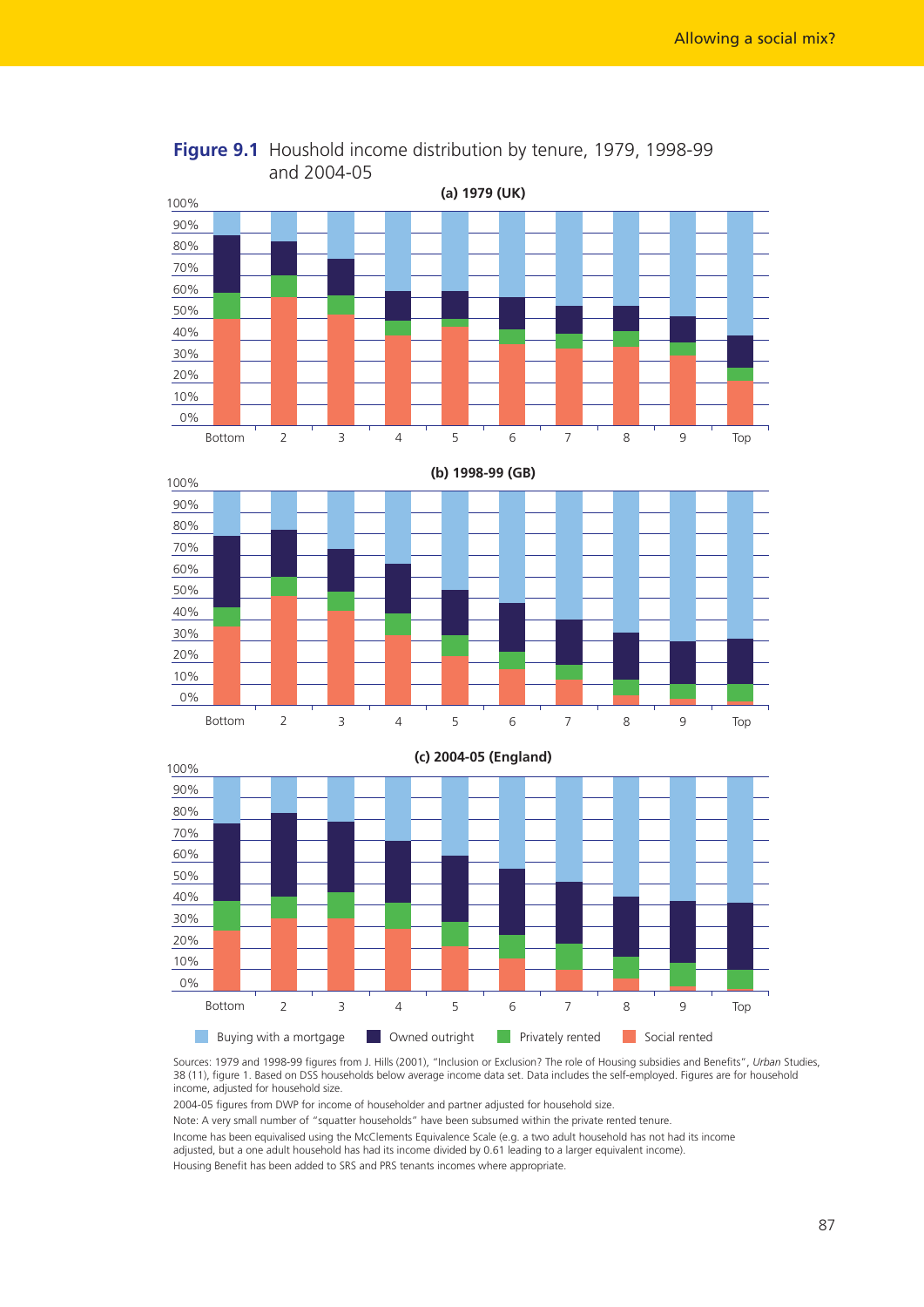We have already seen (in Figure 5.4 above) the extent to which employment levels have dropped amongst social tenants since 1981. By 1998-99 the income profile of social tenants had been transformed, as can be seen in the second panel of the figure: 72 per cent of those living in social housing were from the poorest 40 per cent of the population (although this was slightly less than in 1993). The most recent figures, in the third panel for 2004-05 (in this case for England) show only a little change from this: 69 per cent of those living in social housing were in the bottom two-fifths of the income distribution, and even fewer, 19 per cent, came from the top half of the income distribution than six years before.

The extent of this change meant that by the late 1990s, the income differences between tenures were greater in the UK than in the other five European countries illustrated in Figure 9.2, and social tenants had the lowest incomes in relation to the average. In the other countries the differential with owner-occupiers was smaller, and there was little if any difference between the incomes of those in private and social renting.





If social housing had not been predominantly built as estates, but instead had been "pepperpotted" (as some housing association street property acquired in the 1960s and 1970s was), this polarisation by income would not necessarily have meant polarisation on the ground. But the combination with location of properties has meant that it is. Table 9.1 shows the tenure and other characteristics of the stock within different kinds of area predominantly built as local authority housing estates (22 per cent of the whole housing stock) and in other areas. Areas built as estates are no longer solely owned by social landlords – for instance, only half of those that are mainly houses (with a third of the original stock sold under the Right to Buy), but still 73 per cent of those built mainly as flats (with only 12 per cent sold under the

Source: M. Stephens et al, (2002) *Social Market or safety net? – British Social rented housing in a European context.*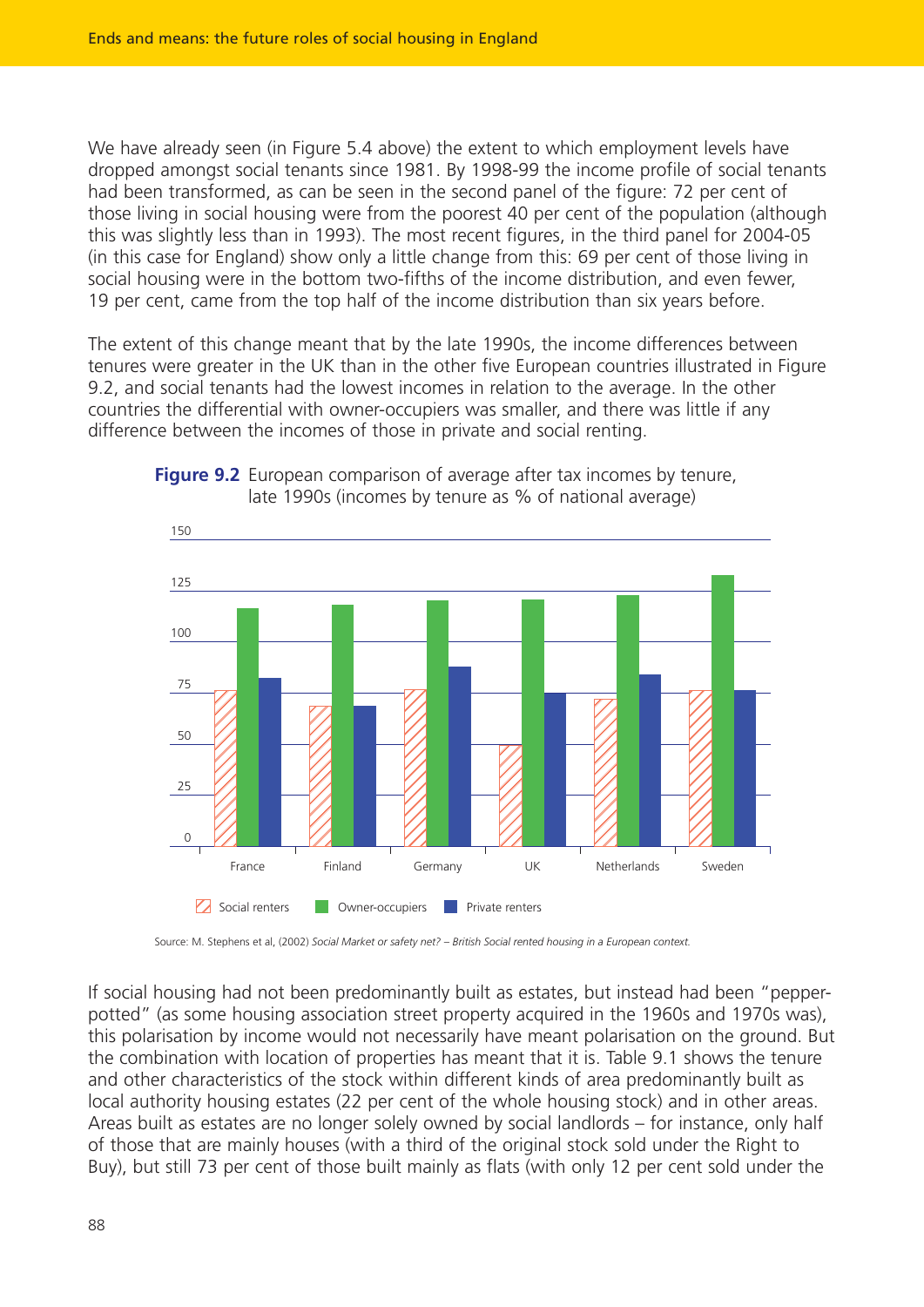Right to Buy). However, two-thirds of all social housing is located within such areas, and only one third in the 78 per cent of housing built in other ways. By contrast only 9 per cent of private rented (some of it purchased under the Right to Buy) and 13 per cent of owneroccupied property is within them.

|                                       |                        | <b>Predominantly council-built areas of</b> |                         | <b>Other</b>               |                     |
|---------------------------------------|------------------------|---------------------------------------------|-------------------------|----------------------------|---------------------|
|                                       | <b>Mainly</b><br>flats | <b>Houses</b><br>and flats                  | <b>Mainly</b><br>houses | areas<br>(not LA<br>built) | <b>All</b><br>areas |
| Number of all homes                   |                        |                                             |                         |                            |                     |
| in areas (000s)                       | 651                    | 907                                         | 3,255                   | 16,735                     | 21,549              |
| % of all homes                        | 3                      | 4                                           | 15                      | 78                         | 100                 |
| % of all homes in area type that are: |                        |                                             |                         |                            |                     |
| (a) Current tenure                    |                        |                                             |                         |                            |                     |
| social sector                         | 73                     | 66                                          | 50                      | 8                          | 19                  |
| private sector                        | 8                      | 5                                           | 3                       | 12                         | 11                  |
| owner-occupied                        | 19                     | 28                                          | 47                      | 80                         | 71                  |
| (b) Location                          |                        |                                             |                         |                            |                     |
| city/other urban centre               | 68                     | 28                                          | 17                      | 24                         | 24                  |
| suburban residential                  | 30                     | 66                                          | 69                      | 52                         | 55                  |
| rural                                 | $\overline{2}$         | 6                                           | 15                      | 24                         | 21                  |
| (c) Predominant age of stock          |                        |                                             |                         |                            |                     |
| pre 1945                              | 11                     | 6                                           | 27                      | 39                         | 35                  |
| 1945-64                               | 37                     | 47                                          | 49                      | 12                         | 20                  |
| post-64                               | 50                     | 43                                          | 22                      | 33                         | 32                  |
| mixed                                 | 3                      | 5                                           | $\overline{2}$          | 14                         | 12                  |
| distribution of tenures across areas  |                        |                                             |                         |                            |                     |
| % of all social sector                | 12                     | 15                                          | 40                      | 33                         | 100                 |
| % of all private sector               | $\overline{2}$         | $\overline{2}$                              | 5                       | 91                         | 100                 |
| % of all owner-occupied               | 1                      | $\overline{2}$                              | 10                      | 88                         | 100                 |
| <b>Right To Buy activity</b>          |                        |                                             |                         |                            |                     |
| RTB homes $(000s)^1$                  | 65                     | 134                                         | 828                     | 398                        | 1,442               |
| as % of all home-owners               |                        |                                             |                         |                            |                     |
| in area type                          | 52                     | 52                                          | 54                      | 3                          | 9                   |
| as % of all RTB homes                 | 5                      | 9                                           | 57                      | 28                         | 100                 |
| approx. % of all originally           |                        |                                             |                         |                            |                     |
| social homes                          | 12                     | 18                                          | 34                      | 23                         | 26                  |

## **Table 9.1 Location of social housing by build type**

Source: EHCS combined sample 2002/03 to 2004/05 (mid-point Oct 2003), all dwellings.

Notes: Italicized figures are based on small cell count so have a large margin of error.

1. Excludes RTB properties that have been sold on.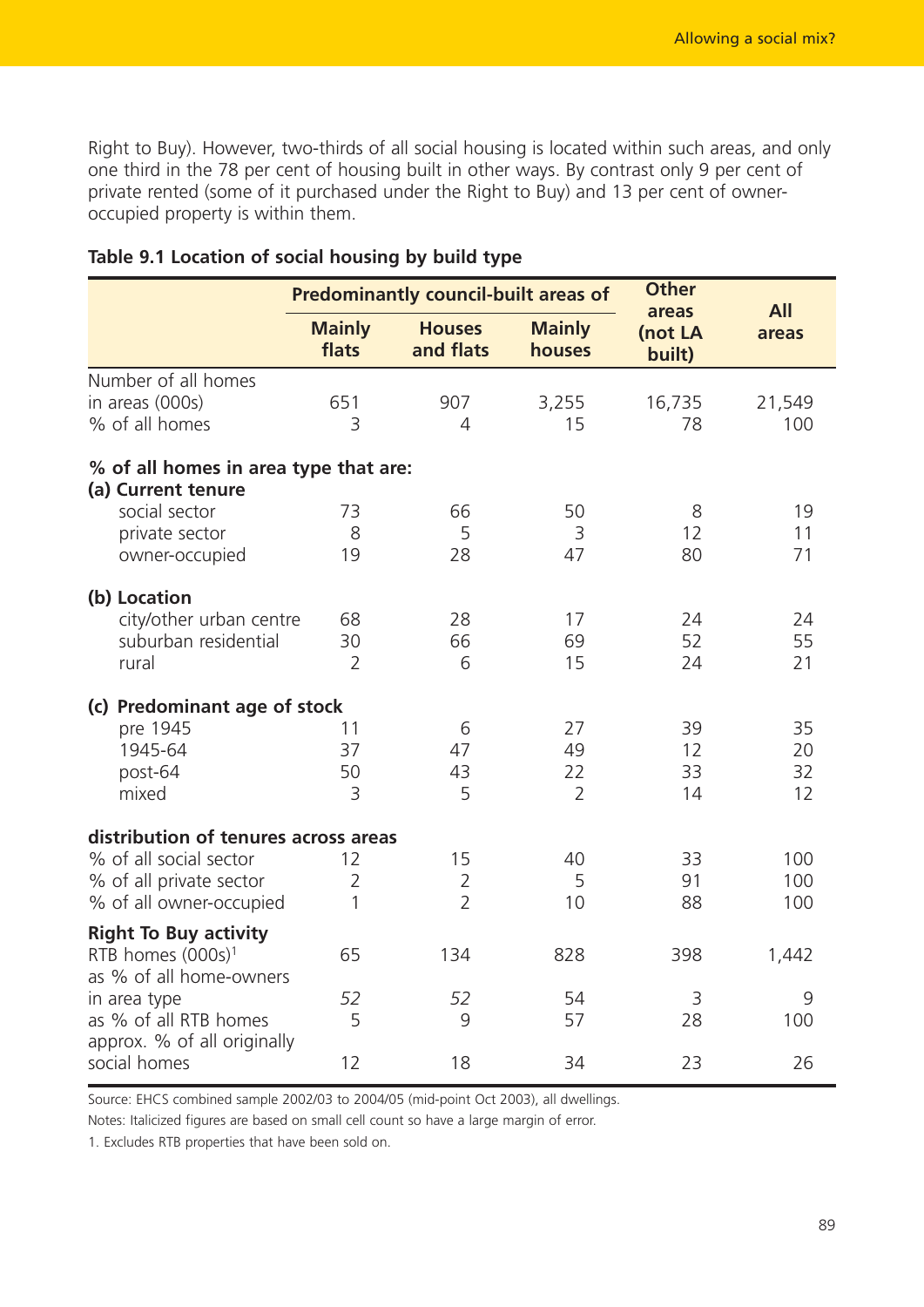The characteristics of those living in areas originally built as estates (regardless of their current tenure) are sharply differentiated from other areas, as Table 9.2 shows. While the employment rate in other areas is 64 per cent, within the estate-built areas it falls to under 50 per cent, and only 40 per cent in the flatted estates. Nearly a fifth of householders in the estate areas are economically inactive, but not retired, twice the national rate, while around 40 per cent of all formal unemployment is within them. A third or more of those living in estate-built areas have incomes<sup>29</sup> in the poorest fifth, rising to 45 per cent of those in the flatted areas. Twice the national proportion – 14 per cent – of households in the flatted estates are lone parents, and nearly twice the proportion – 46 per cent – are single people. There are striking ethnic differences too, reflecting settlement patterns as well as the distribution of disadvantage, with 28 per cent of householders being non-white in the flatted estates, compared to 9 per cent nationally.

|                                                                                                |                                 | <b>Predominantly council-built areas of</b> |                                             | <b>Other</b><br>areas                       | <b>All</b>                                  |
|------------------------------------------------------------------------------------------------|---------------------------------|---------------------------------------------|---------------------------------------------|---------------------------------------------|---------------------------------------------|
|                                                                                                | <b>Mainly</b><br>flats          | <b>Houses</b><br>and flats                  | <b>Mainly</b><br>houses                     | (not LA-<br>built)                          | areas                                       |
| <b>Number of households</b><br>in areas (000s)<br>% of all households                          | 628<br>3                        | 858<br>4                                    | 3,170<br>15                                 | 16,196<br>78                                | 20,853<br>100                               |
| % of households in area type that are:                                                         |                                 |                                             |                                             |                                             |                                             |
| (a) Composition<br>couple, no children<br>couple with                                          | 16                              | 22                                          | 30                                          | 38                                          | 35                                          |
| dependent child(ren)<br>lone parent with child(ren)<br>lone person                             | 15<br>14<br>46                  | 14<br>13<br>43                              | 24<br>13<br>26                              | 25<br>6<br>25                               | 24<br>$\overline{7}$<br>27                  |
| (b) Ethnicity                                                                                  |                                 |                                             |                                             |                                             |                                             |
| white<br>black<br>Asian<br>other                                                               | 71<br>16<br>$\overline{7}$<br>5 | 90<br>5<br>3<br>$\overline{2}$              | 94<br>$\overline{2}$<br>$\overline{3}$<br>1 | 93<br>2<br>$\overline{4}$<br>$\overline{2}$ | 92<br>3<br>$\overline{4}$<br>$\overline{2}$ |
| (c) Employment status<br>employed<br>retired<br>unemployed<br>inactive (excluding students) 19 | 40<br>29<br>8                   | 42<br>32<br>5<br>20                         | 48<br>30<br>$\overline{4}$<br>18            | 64<br>27<br>$\overline{2}$<br>6             | 60<br>28<br>$\overline{2}$<br>9             |
| (d) Income<br>poorest fifth of<br>households                                                   | 45                              | 43                                          | 32                                          | 15                                          | 20                                          |

#### **Table 9.2 Characteristics by area build type**

Source: EHCS combined sample 2002/3 to 2004/5 (mid-point Oct 2003), all households.

Notes: Ethnic and employment status determined by that of the household reference person. Poorest fifth is based on householder-only net annual income.

<sup>29</sup> In this case, the householder's net income, unadjusted for household size.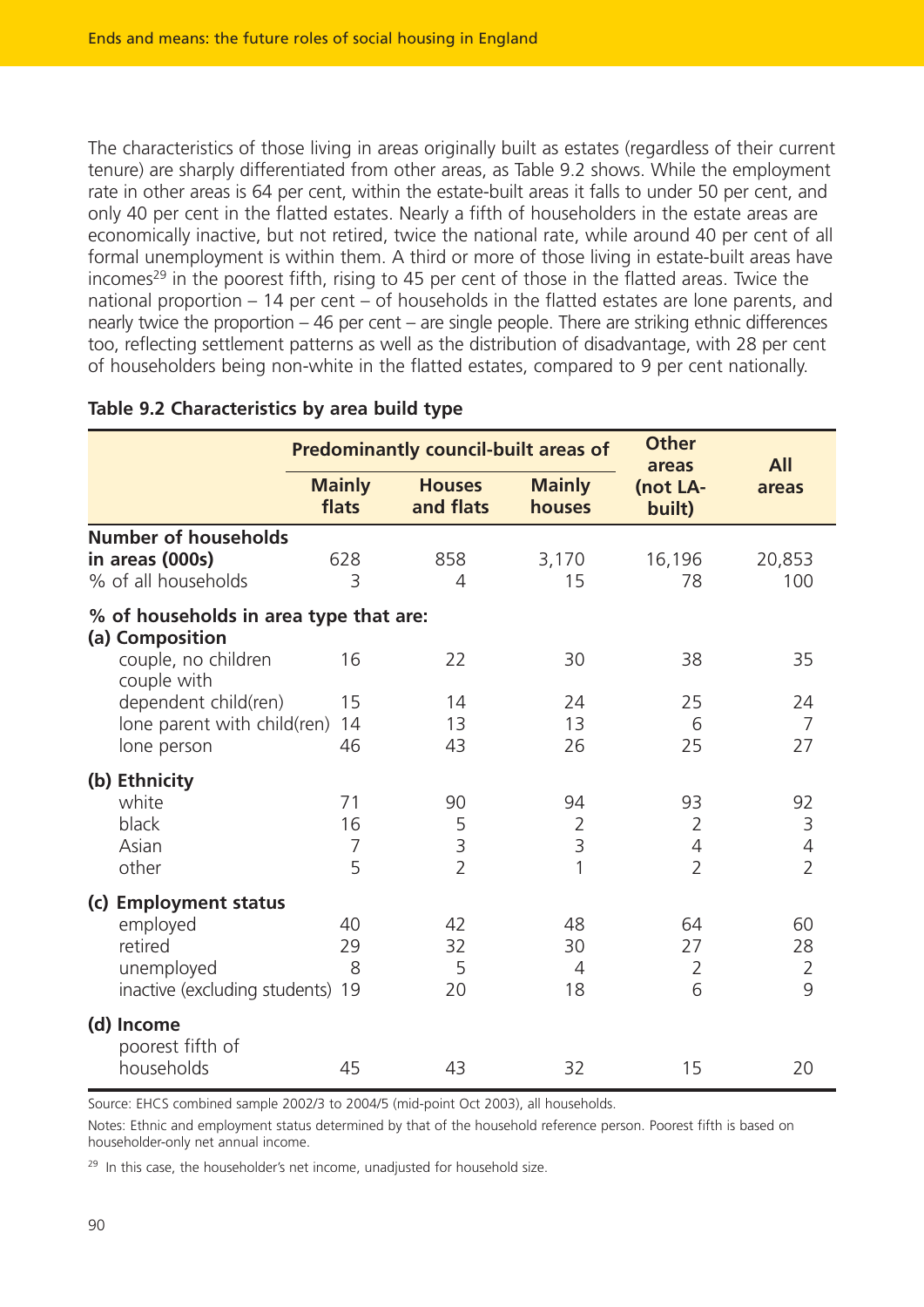Putting all this together, it is unsurprising that so much social housing is located in the most disadvantaged areas, as can be seen in Figure 9.3. Furthermore, this polarisation has, if anything, intensified since 1991. Nearly half (49 per cent) of all social housing is now located in the fifth of neighbourhoods with the highest levels of deprivation. The proportion of social housing in each of the currently most disadvantaged five tenths has grown since 1991, while the proportion in the most advantaged four tenths has declined.<sup>30</sup>





This concentration is linked to the way in which social housing is more likely than other kind of housing to be located in areas with what have become known as "liveability" problems, reflected in the tenant dissatisfaction with neighbourhoods discussed in Section 8. Such problems affect private rented property as well, as can be seen in Figure 9.4, but "poor quality environments" affect more than a fifth of social housing, and "upkeep problems" a sixth of it (although traffic problems affect more private rented property). As Figure 9.5 shows, these problems of area deprivation, liveability and homes failing to meet the Decent Homes standard compound one-another. 1.1 million social homes are in the most deprived tenth of neighbourhoods, and of these nearly 400,000 fail to meet the Decent Homes standard and more than 300,000 have liveability problems, higher proportions than in the less deprived neighbourhoods.

Note: deprived areas are based on 2004 – Index of Multiple Deprivation ranked decile groups of "lower layer Super Output areas".

<sup>&</sup>lt;sup>30</sup> Although note that the way in which neighbourhoods are classified using 2004 rankings means that this is not necessarily comparing with what would have been the lowest ranked areas in 1991.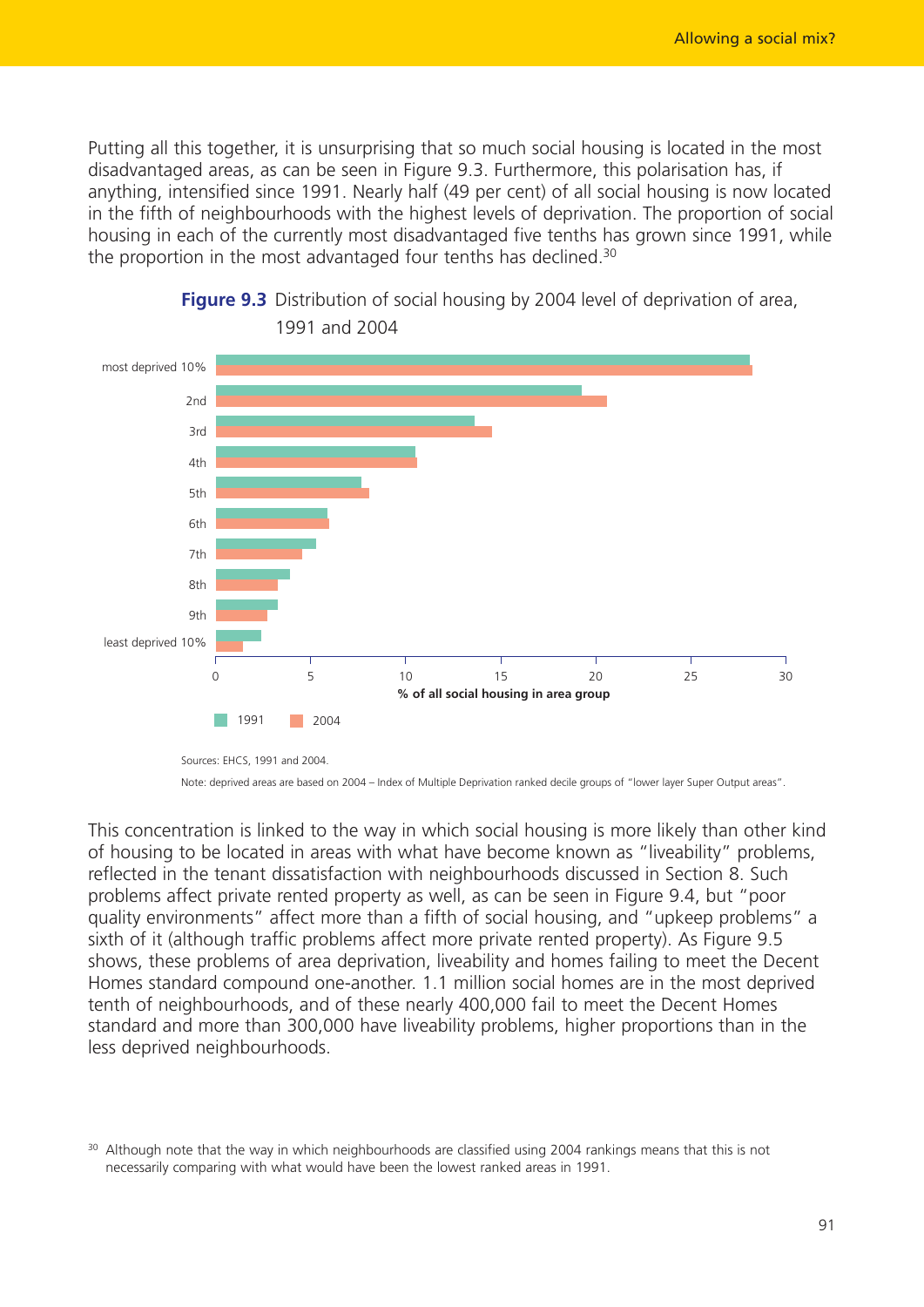

**Figure 9.4** Homes with liveability problems by tenure 2004

'upkeep' problems are associated with the upkeep and misuse of public and private building and space; 'traffic' problems include pollution from heavy road traffic and other forms of transport;

'utilisation' problems include abandonment or intrusive use of property for non residential purposes.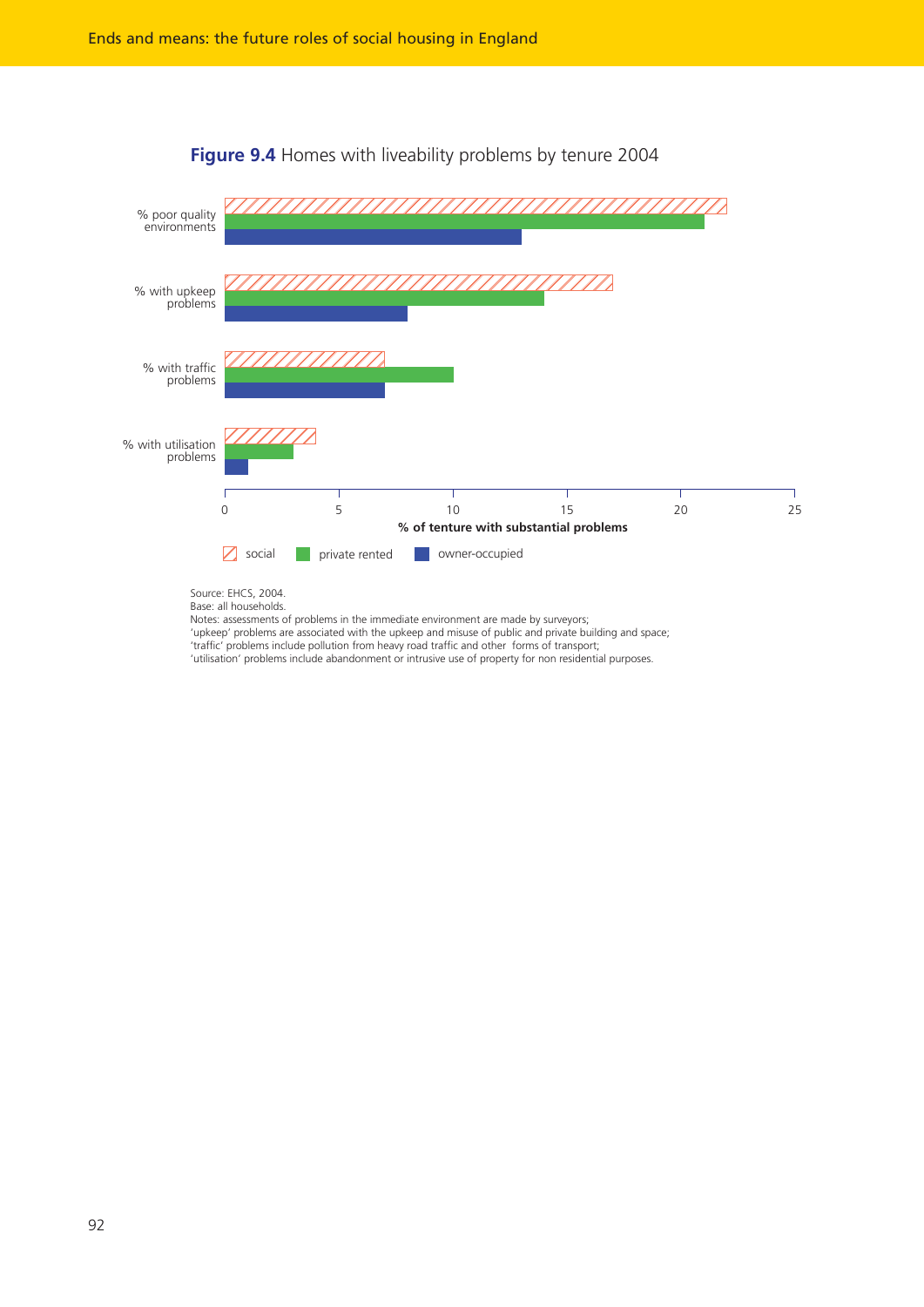

**Figure 9.5** Social sector stock: housing and neighbourhood conditions by area deprivation, 2004

Figure 9.6 breaks down some of these problems between the different kinds of area, showing surveyors' assessments of whether there are "substantial" problems in the area. These are much higher in estate-built areas, particularly where they are flats or mixed flats and houses, with social housing facing higher rates of serious problems from litter, rubbish, neglected buildings, and graffiti than other kinds of area. Unsurprisingly, these problems are reflected in tenants' perceptions and satisfaction. Figure 9.7 (a) shows overall levels of householders reporting issues as a "serious" problem in their area, while Figure 9.7 (b) breaks the results for social tenants down between the kinds of area in which they live. Social tenants are much more likely to report all of these issues as a serious problem than those in other tenures, and the results for estate-built property are very high: more than a fifth of social tenants in flatted-estate areas report the presence of drug user or dealers as a serious problem in their area, and nearly a fifth the general level of crime, fear of being burgled, vandalism and litter. These are all twice or more the levels reported by owneroccupiers and even private tenants on average.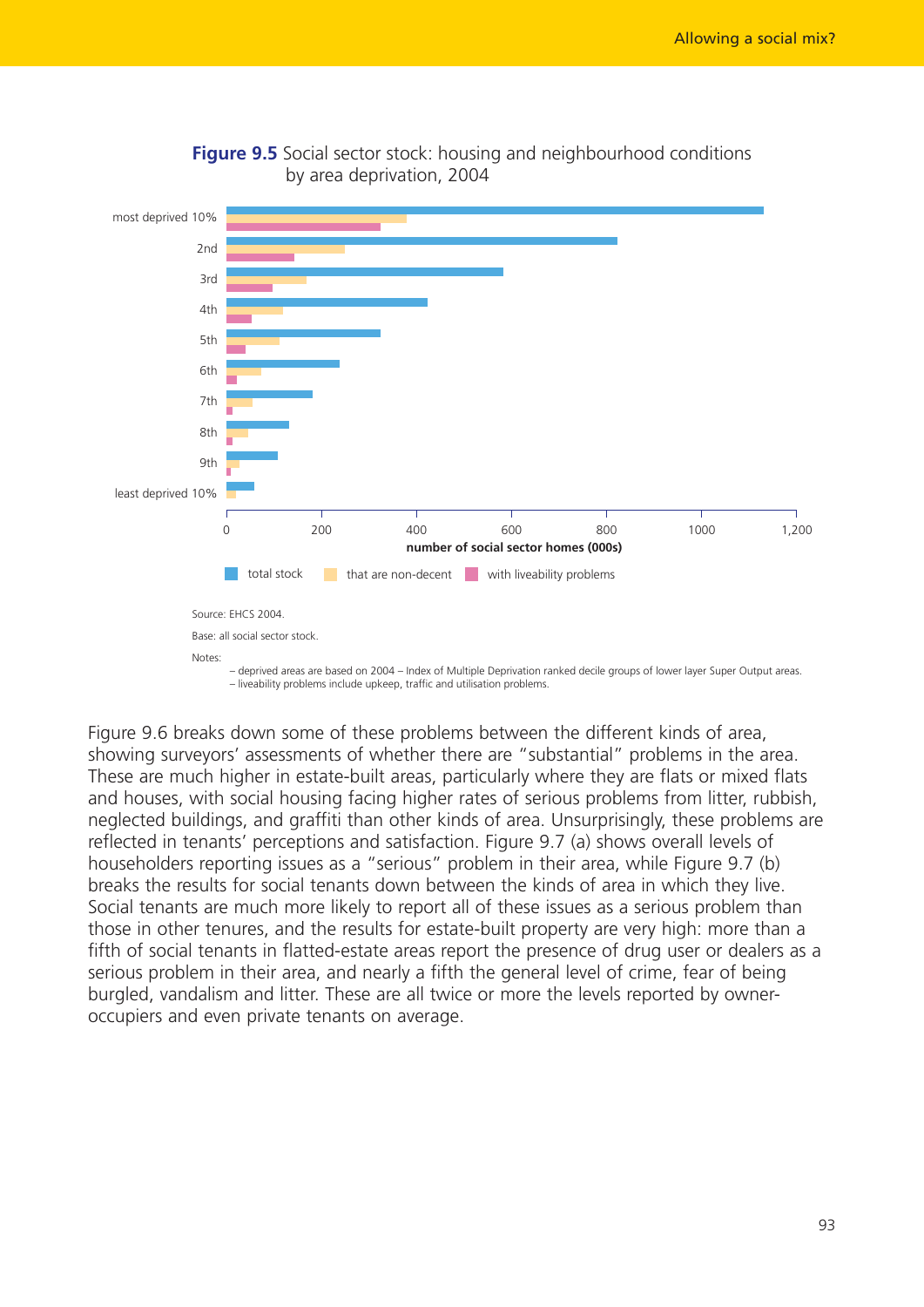# **Figure 9.6** Assessed problems by build type, 2003



**(a) Liveability by area by tenure**

#### **(b) Social sector: assessed upkeep problems by predominant built-area type**

Source: EHCS combined samples 2002/3 to 2004/5 (mid-point Oct 2003). Base: all social sector housing.

litter/rubbish scruffy/neglected buildings nuisance from street parking scruffy gardens/landscaping poor conditions of dwellings ////////// graffiti vandalism dog excrement 0 1 2 3 4 5 6 7 8 9 10**% of homes with substantial problems** LA-built areas mainly flats **LA-built areas mixed** LA-built areas mainly houses  $\Box$  not LA-built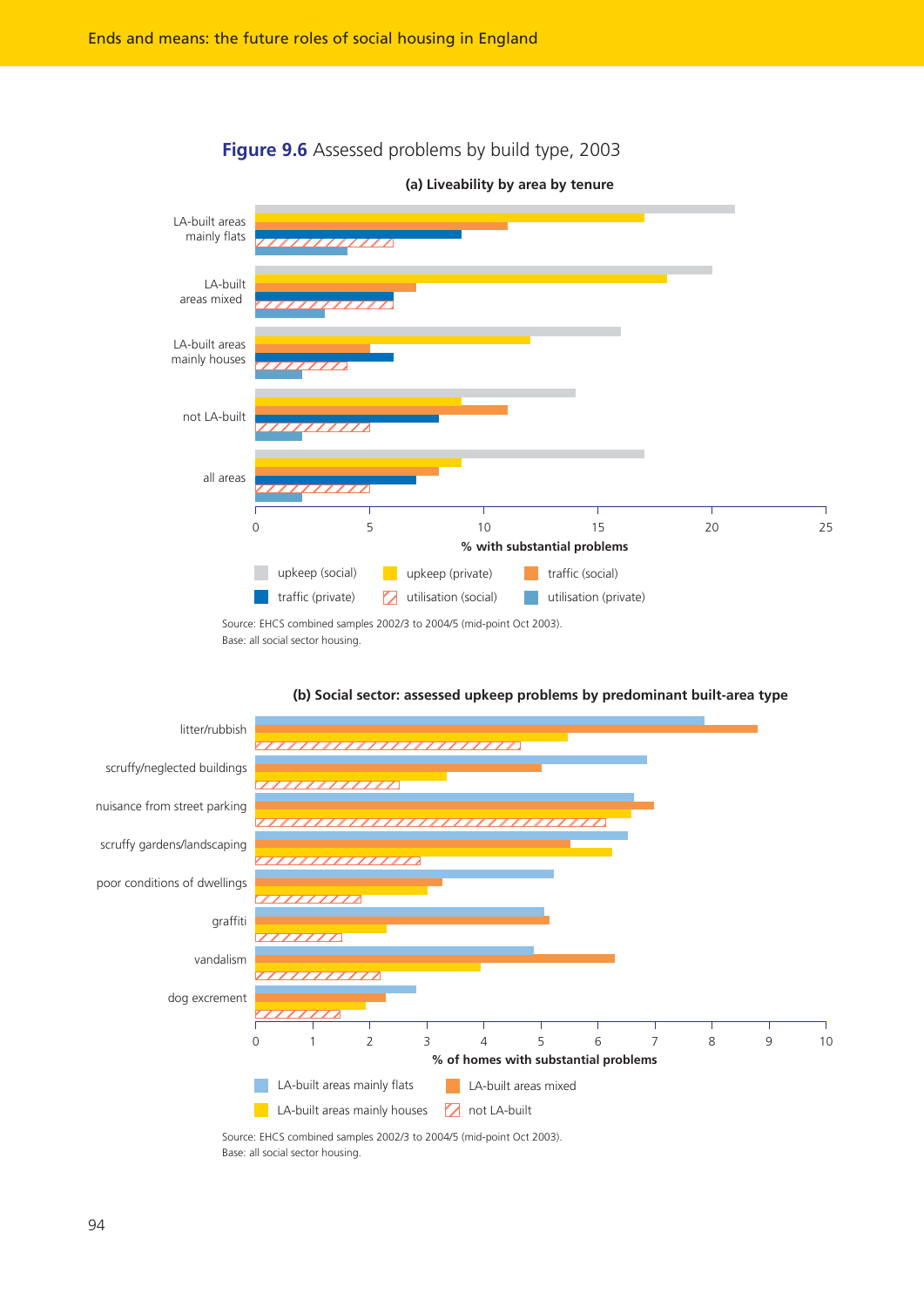

#### **Figure 9.7** Particular problems by tenure and area type

Source: English House Condition Survey 2002/03 to 2004/05 combined sample (Oct 2003 mid point). Base: all households.



#### **(b) Social tenants' perceptions of serious 'upkeep' problems by predominant built-area type, 2003**

Source: English House Condition Survey 2002/03 to 2004/05 combined sample (Oct 2003 mid point). Base: all social sector tenants.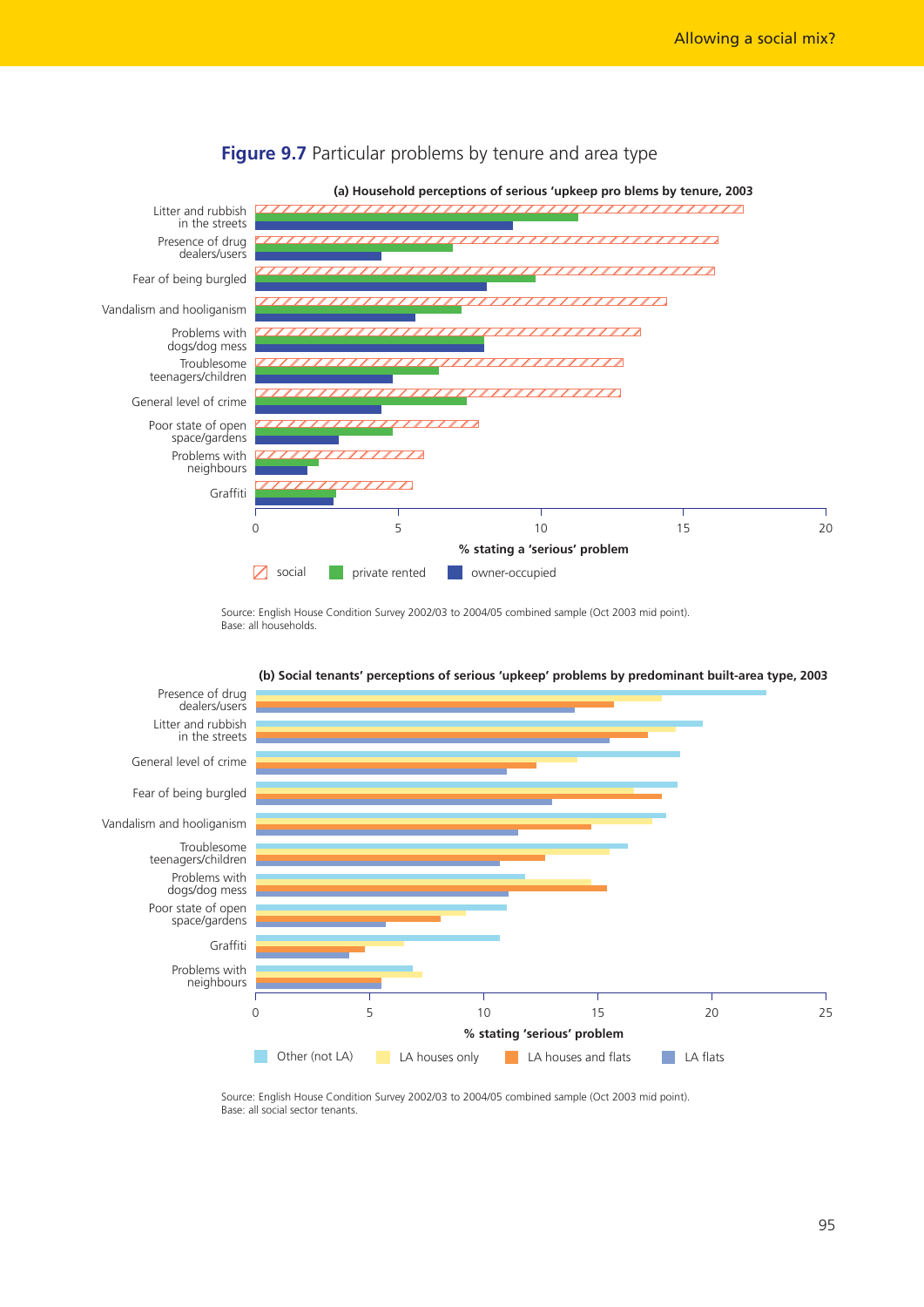These problems naturally feed – although do not entirely explain – feelings of insecurity.<sup>31</sup> Figure 9.8 compares the proportions of people who report that they feel unsafe if alone within their own home, outside during daylight, and outside when dark between social tenants and the private sector (owners and tenants combined) in different areas. Nationally, the proportions reporting these are 6 per cent, 6 per cent, and 38 per cent respectively. But across social housing more than 10 per cent feel unsafe alone at home or outside in the light, and more than 50 per cent outside their home in the dark. In each case, these proportions are higher for social tenants in areas originally built as council estates (except for council built estates of houses, where slightly fewer feel unsafe during the day). In flatted estate areas 18 per cent of social tenants feel insecure even at home or outside in daylight. Private households also feel more insecure in estate-built areas than elsewhere, particularly outside in the dark (and 11 per cent outside in daylight in flatted estates), but in each case the rates are lower than for social tenants, even within the same kind of area.



**Figure 9.8** Not feeling safe alone: by area and tenure, 2004 (%)

Source: EHCS 2004, all households.

<sup>&</sup>lt;sup>31</sup> Other factors such as age are also important in feelings of insecurity. The fact that a greater proportion of social tenants are elderly (Figure 5.7) than of others will explain part of the greater feelings of insecurity within the tenure.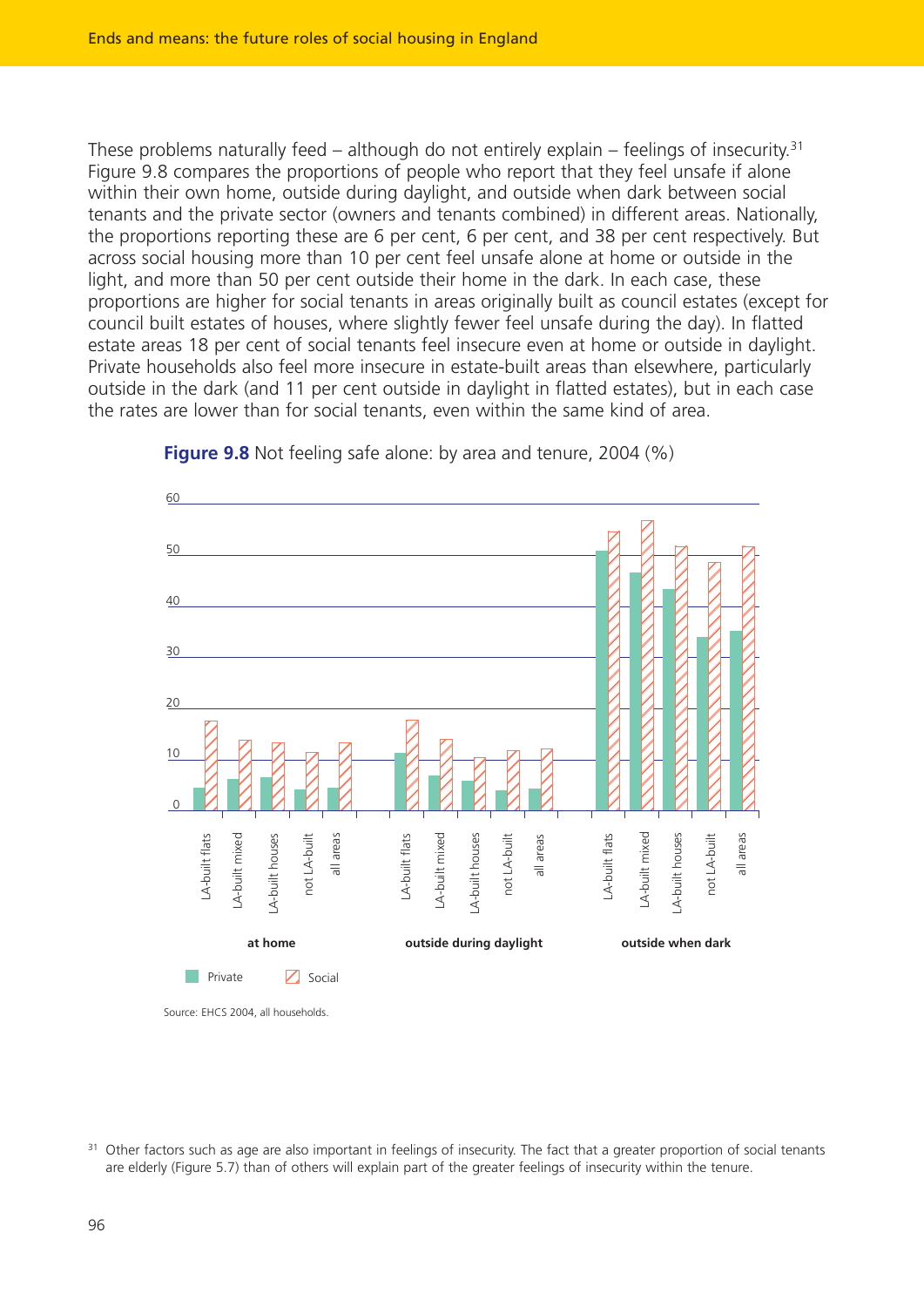The problems also feed into dissatisfaction with the local area. As we saw in Figure 7.7, these rates are higher in the social than the private sector. Figure 9.9 breaks this down (using a different source, the 2004 English House Condition Survey, which allows people to say they are "slightly" dissatisfied, perhaps explaining a somewhat higher overall rate of dissatisfaction than shown in the earlier figure). Overall, a fifth of social tenants, but only 12 per cent of private ones and 8 per cent of owners emerge as dissatisfied with their neighbourhood on this basis. But this rises to more than a quarter of social tenants in flatted estate areas, with 14 per cent "very" dissatisfied.



#### **Figure 9.9** Dissatisfaction with neighbourhood, 2004

Note: The wording of this question is 'Overall, how satisfied or dissatisfied are you with your neighbourhood as a place to live?' The response categories included here are 'slightly' or 'very' dissatisfied.

# **New building**

Aware of the geographical polarisation that has intensified since the 1970s, recent policy has been that new social housing should not be built in large mono-tenure estates, but instead should be part of mixed developments of one kind or another, and on a smaller scale. More than half of new housing association units built for rent between 2002-03 and 2005-06 were in schemes with 20 or fewer social units within them, and few – but still some – were in schemes with more than 50 or 100 units (Figure 9.10). One indication of *where* the units are being built is given by Figure 9.11, taken from new research by Glen Bramley and colleagues<sup>32</sup>, shows the percentage addition to the total local stock in different kinds of area (by deprivation) by the social and private sectors between 2000 and 2006. The building rate for private housing rises as one moves to more affluent areas, but the reverse is true for the

<sup>32</sup> G. Bramley *et al* (forthcoming) *Housing Investment and Neighbourhood Market Change*, York: Joseph Rowntree Foundation.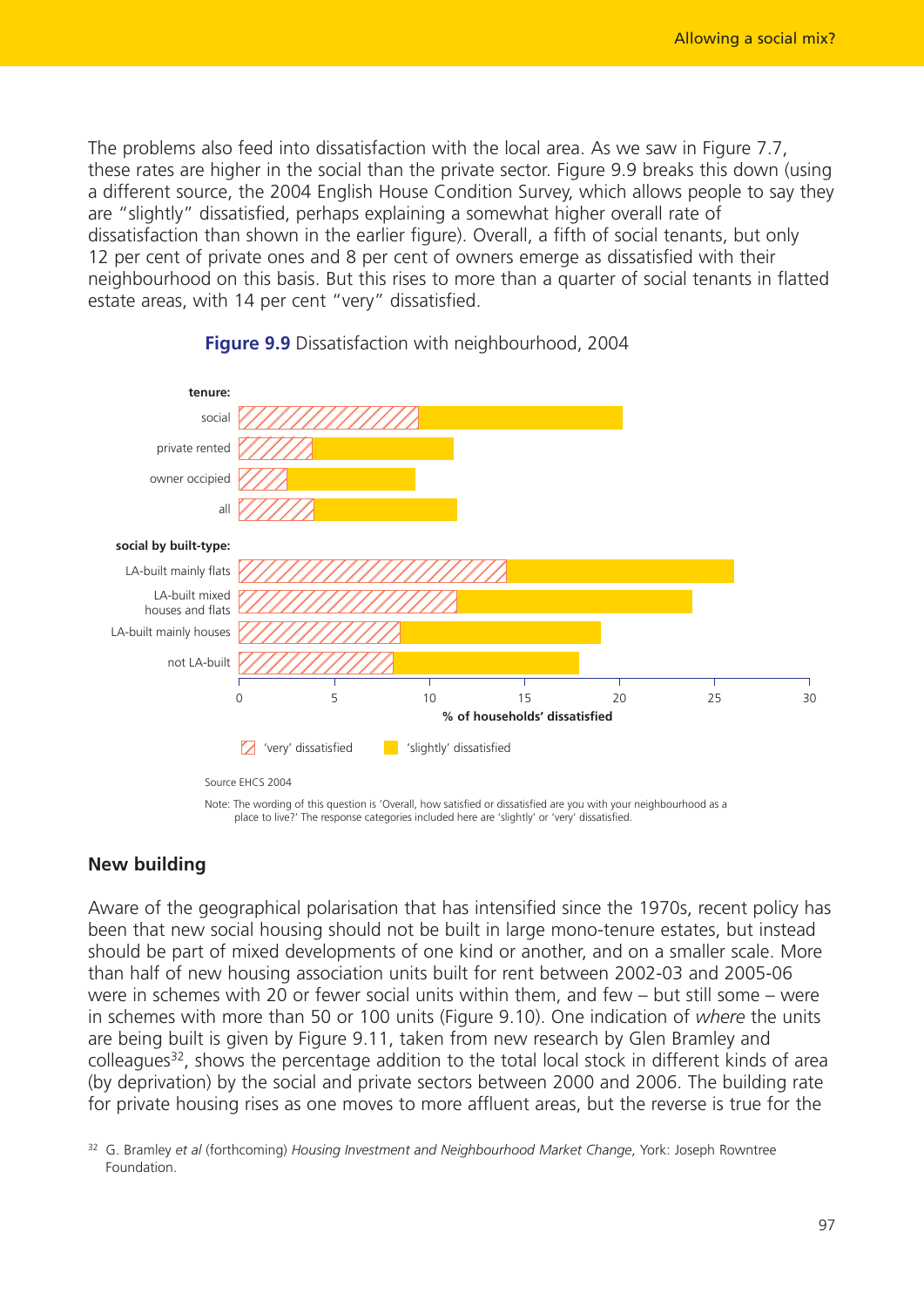new social house-building, where the building rate has been fastest in the most deprived areas, although the skew has lessened somewhat over the period. Some of the disproportionate social sector building in deprived areas will reflect the large-scale remodelling of certain estates: what may *start* classified as a disadvantaged area before redevelopment in this classification, may end up much less deprived. What is clear, however, is that there is very little new social sector building occurring within the least deprived areas, where the private sector is building at about ten times the rate, despite interventions such as planning obligations, also known as "section 106" requirements (see Box 6.1). On the other hand, *private* building in the most recent period is *far* less skewed to less deprived areas than at the start of the decade. In these areas, the new output will be of much more mixed tenure than the existing stock.





Source: Investment Management System New Build data.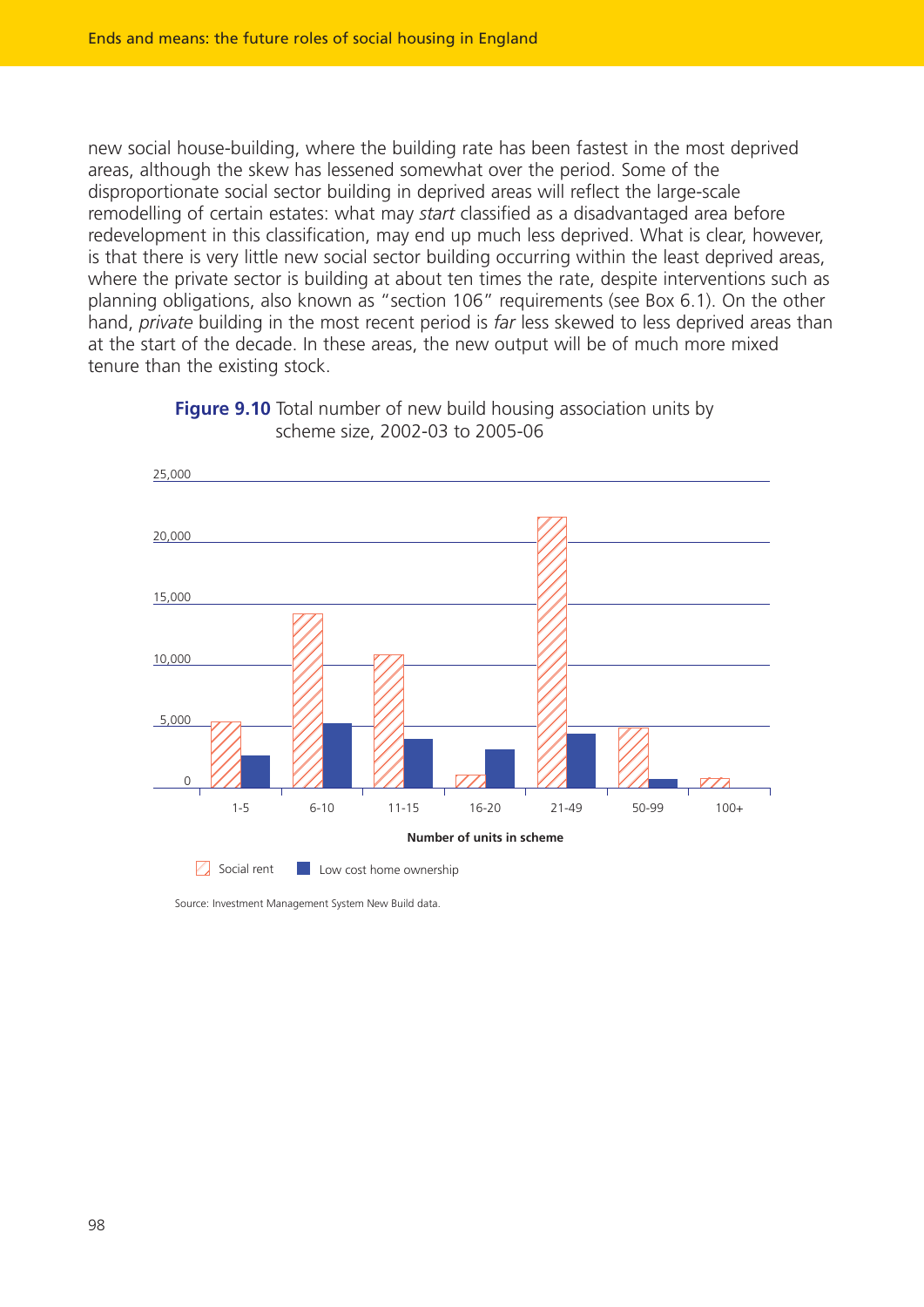

#### **Figure 9.11** New Build by sector, ward deprivation and time period (% of the total stock in each area type)

Source: G. Bramley, et al. (forthcoming): *Transforming places: housing investment and neighboourhood market change*, Joseph Rowntree Foundation.

#### **Summary**

Social tenants are much more concentrated within the poorer parts of the income distribution than in the past. By 2004-05, 34 per cent of all social tenants were from the poorest fifth of the income distribution, and only 19 per cent from the top half. Two-thirds of social housing is still located within areas originally built as council estates. These originally housed those with a range of incomes, but now the income polarisation between tenures also shows up as polarisation between areas. Nearly half of all social housing is now located in the most deprived fifth of neighbourhoods, and this concentration appears to have increased since 1991. If ensuring that social tenants can live in mixed-income areas is a key potential advantage of social housing, we do not seem to be achieving it. Further, while new social housing developments are smaller in scale than in the past, new building of social housing is still disproportionately in the most deprived neighbourhoods (although in there is now much more private building within them). These areas are far more likely to suffer from problems than others, and for tenants to report neighbourhood problems. In the areas originally built as flatted council estates: more than a fifth of social tenants report the presence of drug users or dealers as a serious problem; nearly a fifth the general level of crime, fear of being burgled, vandalism and litter; and 18 per cent that they feel unsafe alone even at home or outside in daylight. One in seven social tenants in these areas say they are *very* dissatisfied with their neighbourhood.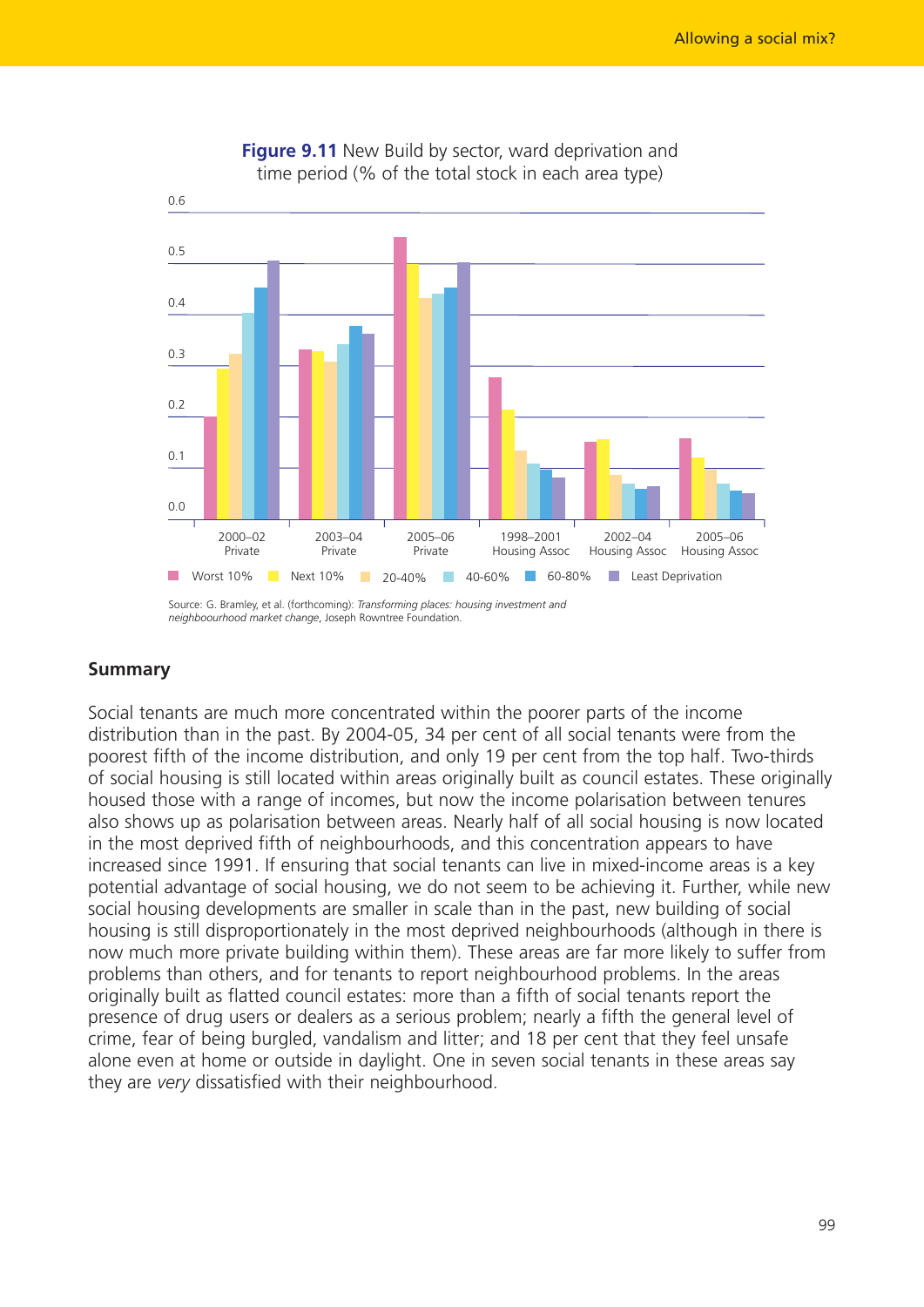# **10. SUPPORTING MOBILITY AND LIVELIHOODS?**

#### **Employment trends**

We have already seen (in Figure 5.4) the way in which full-time employment rates have collapsed amongst social tenants in the last quarter century, with fewer than half of social tenants of working age in employment in 2006, and only 35 per cent in full-time paid work. Table 10.1 shows the total numbers of social tenant householders in different categories, taken from the Labour Force Survey. Back in 1981, of 5.4 million tenant households, 2.3 million had a head in full-time paid work, with 0.2 million working part-time, and 1.6 million retired. 1.3 million had working-age heads who were unemployed or economically inactive. While the number classed as "unemployed" halved between 1996 and 2006, there was no such fall in other forms of economic inactivity.<sup>33</sup> In the latest figures for 2006, 1.3 million are unemployed or economically inactive, now more than the 1.2 million with paid work or the 1.2 million who are retired.

|         | <b>Full-time</b><br>work | <b>Part-time</b><br>work | <b>Unemployed</b> | <b>Retired</b> | <b>Other</b><br>inactive | <b>Total</b> |
|---------|--------------------------|--------------------------|-------------------|----------------|--------------------------|--------------|
| 1977-78 | 2710                     | 190                      | 300               |                | 1990                     | 5200         |
| 1981    | 2330                     | 220                      | 420               | 1550           | 870                      | 5390         |
| 1984    | 1560                     | 230                      | 540               | 1350           | 1340                     | 5020         |
| 1988    | 1220                     | 270                      | 470               | 1810           | 930                      | 4710         |
| 1991    | 1120                     | 220                      | 430               | 1790           | 880                      | 4440         |
| 1996    | 890                      | 260                      | 430               | 1590           | 1050                     | 4220         |
| 2000-01 | 970                      | 360                      | 160               |                | 2620                     | 4220         |
| 2006    | 810                      | 350                      | 210               | 1200           | 1080                     | 3650         |

### **Table 10.1 Employment trends 1981-2005: Employment circumstances of social rented sector household heads (000s)**

Source: *Labour Force Survey*, revised from table 5.5, S. Monk, et al., *The demand for social rented housing* – *a review of data services and supporting case study evidence* (Cambridge Centre for Housing and Planning Research, forthcoming).

Figure 10.1 shows the proportions of people of working age without paid work (including students) in each tenure across Great Britain in Spring 2006. Overall, 9.1 million people were workless, nearly a third of them within the social rented sector. The worklessness rate in social housing was nearly twice that in the private rented sector  $-23$  percentage points higher. As Section 5 has also described, the characteristics of tenants have also changed, with an increasing proportion with characteristics that are generally associated with a weak position in the labour market – high rates of disability or long-term sickness, lone parenthood, and of people from a minority ethnic background, for instance. So it is unsurprising that worklessness rates should be higher in social renting than elsewhere. But Figure 10.2 shows that where a social tenant is affected by one such disadvantage, their rate

<sup>&</sup>lt;sup>33</sup> This reflects the national position over the period; see A. McKnight (2005), "Employment: tackling poverty through 'work for those who can'" in J. Hills and K. Stewart (eds.), *A More Equal Society? New Labour, poverty, inequality and exclusion*, Bristol: The Policy Press.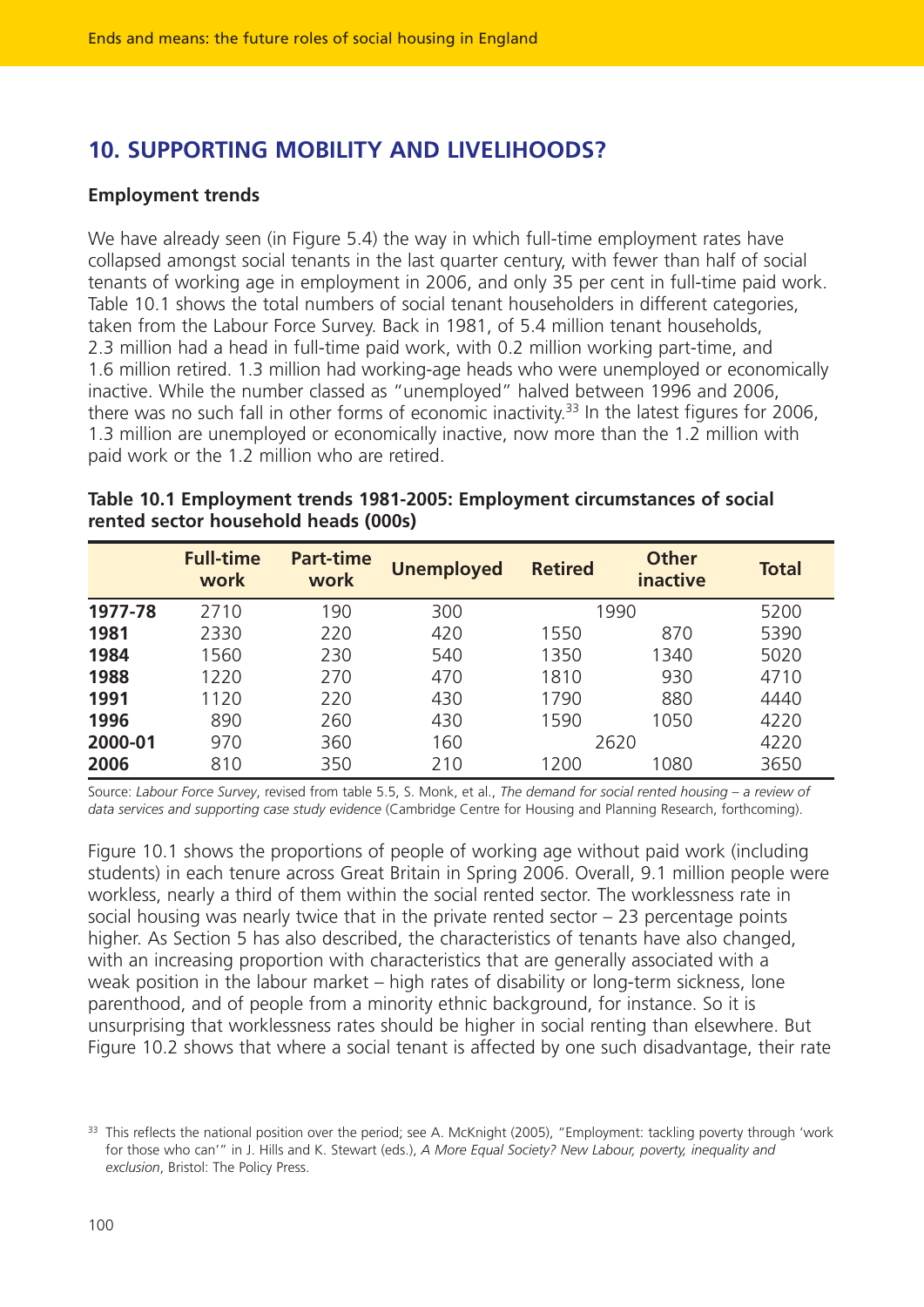of worklessness is much higher than for those with the same disadvantage (although not necessarily to the same degree) who do not live in social housing. For instance, of those with no qualifications, 43 per cent are workless if they do not live in social housing, but 70 per cent of those living in social housing. 35 per cent of lone parents are workless outside social housing, but 64 per cent within it. For those with none of the specified labour market disadvantages, 13 per cent are workless outside social housing, but 29 per cent within it.





Source: Labour Force Survey, Spring 2006. Includes students.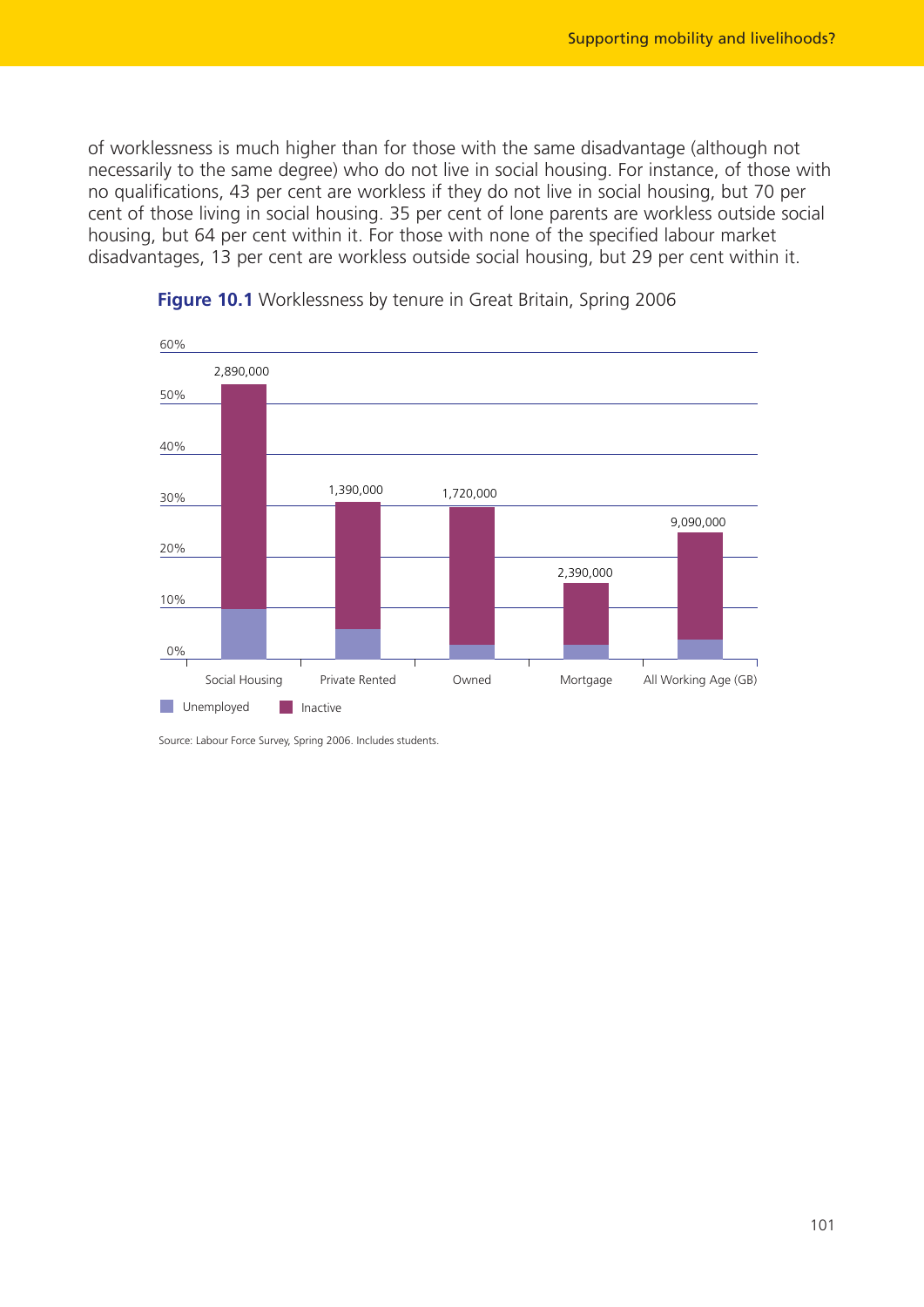



Social tenants are more likely to have *overlapping* disadvantages in the labour market – 37 per cent have two or more disadvantages, compared to 29 per cent of owner-occupiers and 13 per cent of private tenants.<sup>34</sup> But for any given number of overlapping disadvantages, those in social housing have lower employment rates (Figure 10.3). For instance, for those with two of these overlapping disadvantages, the overall employment rate is 53 per cent, but for social tenants, it is less than a third.

<sup>&</sup>lt;sup>34</sup> Using the same range of labour market disadvantages specified for the DWP's Public Service Agreement targets (except that the data here use "no qualifications" as the category, rather than "the lowest qualifications" as specified for the PSA target).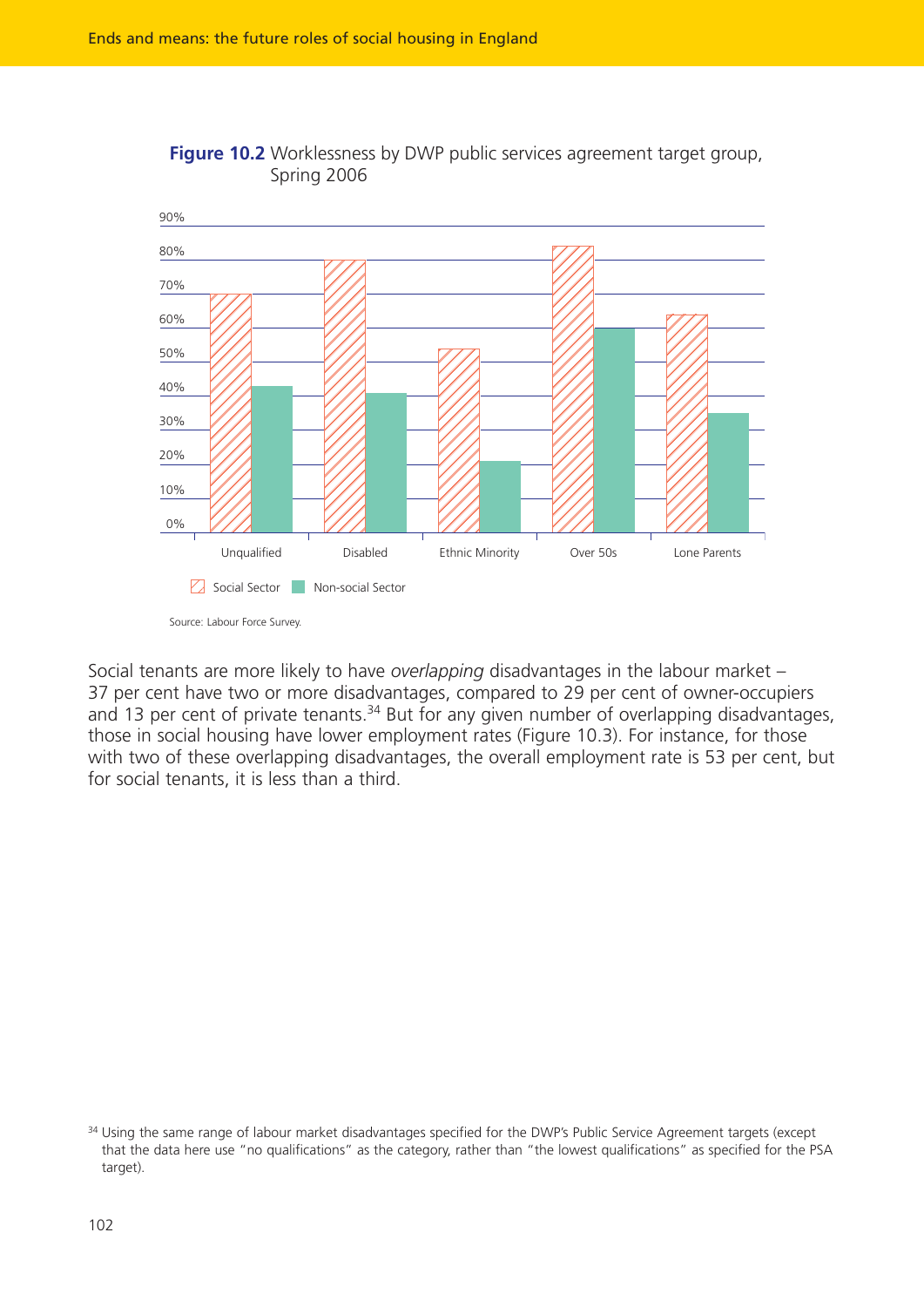



These kinds of comparison are relatively crude. There are many other factors that affect people's position in the labour market, their degree will vary within each category, and interactions between them are very important. Forthcoming research from the Department for Work and Pensions suggests that even if one controls for a wide range of such factors,  $35$ the likelihood of someone in social housing being in employment is significantly lower than for those in the private rented and for those in owner-occupation<sup>36</sup>. There are several possible explanations. Importantly, what tenure one enters is a matter of selection: lenders will only give a mortgage to someone with good prospects of continuing ability to repay the loan. So unobserved characteristics linked to this will explain much of the better position of mortgagors. Similarly, some private landlords may screen out those they think will have difficulty paying rent. By contrast, the rationing system for social housing, screens *in* those with the greatest needs. Thus, even *within* each category, such as those with no qualifications, those in social housing may well be those with the greatest difficulties in the employment market. But the scale of these "unobserved" extra personal disadvantages, if they are the whole explanation, has to be very large – larger than the effect of being female, for instance, other things being equal. Whatever it is that is not being measured would have to have an impact on that sort of scale.

<sup>&</sup>lt;sup>35</sup> Such as gender, ethnicity, family situation, region, age, caring responsibility, disability, years of education and qualifications.

<sup>&</sup>lt;sup>36</sup> Forthcoming research by the Department for Work and Pensions.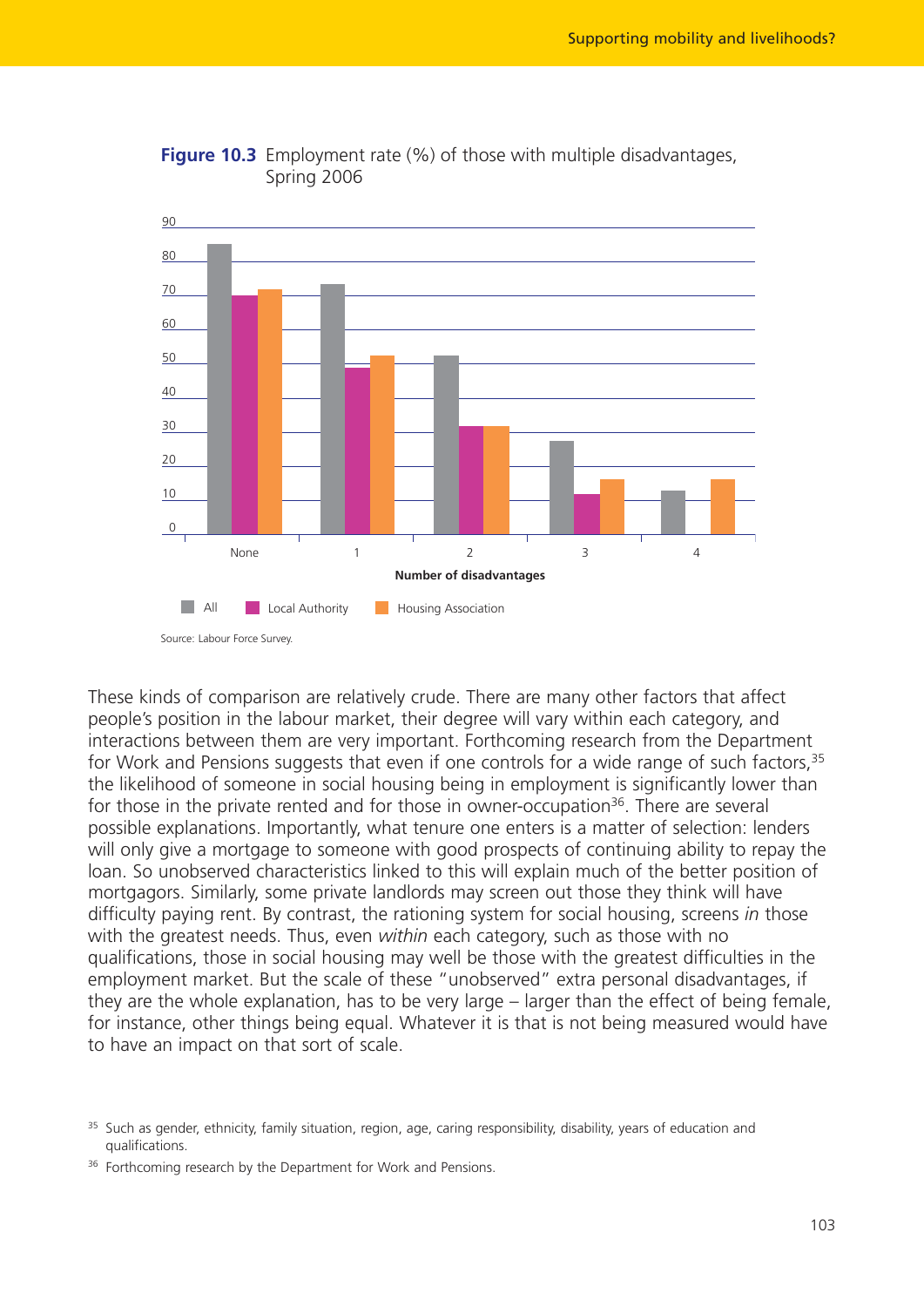But what is lacking from this sort of analysis is evidence of the *positive* effect on employment rates that the existence and security of sub-market rents should give social tenants through the reduced poverty trap that they face by comparison with private tenants (see Figure 11.1). This lack of evidence is disturbing given that this is a central justification for a system with sub-market rents, entailing the negative side-effects of rationing. There are several potential explanations, either for such an effect being masked, or for there actually being a negative employment effect of social housing *per se*, over and above that of the personal characteristics of tenants:

- First, while the positive incentive effect of subsidised rents may be there, tenants may be poorly aware of the impact this has on differences between income in and out of work, and may be fearful of the hassles and uncertainties of leaving out-of-work benefits, particularly as far as Housing Benefit is concerned. For owners with mortgages there is a different kind of effect: as they receive little help with their housing costs if they are out of work they will be under greater pressure to try to get work to keep up with their mortgage payments, but also will keep more of any earnings they get, as they are not subject to the means-tested withdrawal of Housing Benefit.
- Second, there may be factors connected with the way that we run social housing that have adverse effects on employment chances. The difficulties in moving within the sector may be one of these, and these are explored further below.
- Third, there may be "neighbourhood effects" on people's employment chances, given the concentration of social housing in disadvantaged areas and on particular estates described in the previous section. These could operate through poor transport links to available work, through exclusion from the informal networks through which people often hear of available work as a result of high levels of local worklessness, or possibly through the peer group effect of there being fewer models of regular work participation than in other areas. Compounding this, if the quality of local schools is poor, this could reduce the chances of young people achieving higher levels of qualifications in the first place.
- Finally and most controversially the way in which social housing is provided *for* tenants may have negative effects. The potentially positive effect of providing housing for people with difficulties is that it gives the security that an important part of their lives – a roof over their and their family's heads – is taken care of, allowing them to concentrate on other aspects of their lives, including possibly building a livelihood. But some argue that the effect goes the other way – if the state is expected to sort out someone's housing, maybe that leads to an expectation that it will look after everything else too. While this is often asserted, it is hard to find evidence either way, although a large part of the population believes that such dependency effects do exist $37$ .

Whichever of these explanations are the most important, we appear to be missing out on what could be one of the significant incentive advantages that provision of social housing at sub-market rents should provide.

<sup>&</sup>lt;sup>37</sup> For instance, in the British Social Attitudes survey in 2000, half of the respondents agreed that "the welfare state makes people less willing to look after themselves".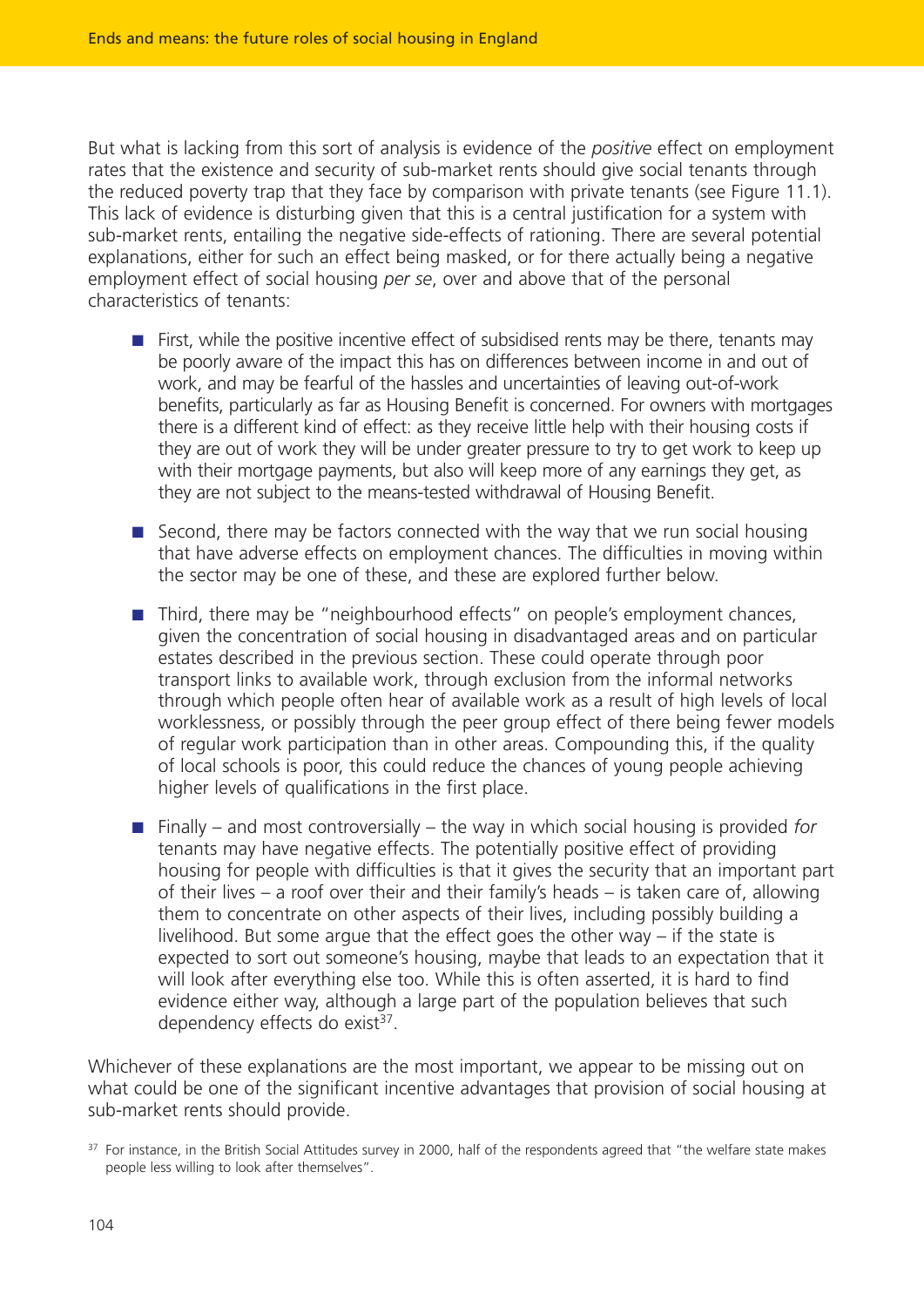## **Employment flows and mobility**

One of the factors driving the high rate of worklessness in social housing is that once social tenants become out of work, they are less likely to return to work later on. Table 10.2, drawn from Tom Sefton's analysis of the British Household Panel Study, looks at the long run differences between tenures. It compares individuals' job status in 2004 with their position 10 years before, depending on their tenure then (the figures exclude those who die within the period). While only 1.7 per cent of all those who were employed in 1994 were unemployed ten years later, 4.1 per cent of social tenants were – *outflows* from employment were faster in the social sector. At the same time, while 30 per cent of all those starting unemployed and 29 per cent of those starting economically inactive (of working age) ended without work, the proportions for social tenants were much higher: 41 per cent and 44 per cent respectively – *inflows* into employment were slower in the social sector. By 2004, all of those originally aged 11-15 would be of working age. For this cohort, 7 per cent of the total were unemployed in 2004, but this rises to 19 per cent for those who had been growing up in social housing.

| <b>Excluding deaths</b>                                                                                             |                          | <b>Job status in 1994:</b> |                   |                                          |                                          |              |  |  |  |
|---------------------------------------------------------------------------------------------------------------------|--------------------------|----------------------------|-------------------|------------------------------------------|------------------------------------------|--------------|--|--|--|
|                                                                                                                     | <b>Aged</b><br>$11 - 15$ | <b>Employed</b>            | <b>Unemployed</b> | <b>Other</b><br>inactive<br>$(<$ SPA $)$ | <b>Other</b><br>inactive<br>$($ >SPA $)$ | <b>Total</b> |  |  |  |
| Job status in 2004                                                                                                  |                          |                            |                   |                                          |                                          |              |  |  |  |
| <b>All tenures</b>                                                                                                  |                          |                            |                   |                                          |                                          |              |  |  |  |
| employed                                                                                                            | 72.4                     | 74.4                       | 53.7              | 44.9                                     | 0.6                                      | 57.6         |  |  |  |
| unemployed                                                                                                          | 7.2                      | 1.7                        | 9.4               | 1.9                                      | 0.0                                      | 2.2          |  |  |  |
| other inactive ( <spa)< td=""><td>20.4</td><td>10.2</td><td>21.1</td><td>27.2</td><td>0.0</td><td>12.9</td></spa)<> | 20.4                     | 10.2                       | 21.1              | 27.2                                     | 0.0                                      | 12.9         |  |  |  |
| other inactive (>SPA)                                                                                               | 0.0                      | 13.8                       | 15.8              | 26.0                                     | 99.4                                     | 27.3         |  |  |  |
| Total $(\%)$                                                                                                        | 100                      | 100                        | 100               | 100                                      | 100                                      | 100          |  |  |  |
| <b>Owner-occupied</b>                                                                                               |                          |                            |                   |                                          |                                          |              |  |  |  |
| employed                                                                                                            | 76.0                     | 74.4                       | 58.0              | 47.3                                     | 0.2                                      | 60.5         |  |  |  |
| unemployed                                                                                                          | 4.4                      | 1.4                        | 6.1               | 1.1                                      | 0.0                                      | 1.5          |  |  |  |
| other inactive ( <spa)< td=""><td>19.7</td><td>10.2</td><td>15.9</td><td>22.3</td><td>0.0</td><td>11.6</td></spa)<> | 19.7                     | 10.2                       | 15.9              | 22.3                                     | 0.0                                      | 11.6         |  |  |  |
| other inactive (>SPA)                                                                                               | 0.0                      | 14.1                       | 19.9              | 29.3                                     | 99.8                                     | 26.5         |  |  |  |
| Total (%)                                                                                                           | 100                      | 100                        | 100               | 100                                      | 100                                      | 100          |  |  |  |
| <b>Social rented</b>                                                                                                |                          |                            |                   |                                          |                                          |              |  |  |  |
| employed                                                                                                            | 59.0                     | 70.2                       | 47.6              | 32.3                                     | 1.5                                      | 40.8         |  |  |  |
| unemployed                                                                                                          | 18.5                     | 4.1                        | 15.2              | 4.0                                      | 0.0                                      | 5.3          |  |  |  |
| other inactive ( <spa)< td=""><td>22.5</td><td>9.8</td><td>25.8</td><td>40.2</td><td>0.0</td><td>18.0</td></spa)<>  | 22.5                     | 9.8                        | 25.8              | 40.2                                     | 0.0                                      | 18.0         |  |  |  |
| other inactive (>SPA)                                                                                               | 0.0                      | 15.9                       | 11.4              | 23.4                                     | 98.5                                     | 35.9         |  |  |  |
| Total $(\%)$                                                                                                        | 100                      | 100                        | 100               | 100                                      | 100                                      | 100          |  |  |  |

| Table 10.2 Changes in employment status by tenure in England, 1994-2004 (%) |  |  |  |
|-----------------------------------------------------------------------------|--|--|--|
|-----------------------------------------------------------------------------|--|--|--|

Source: T. Sefton (forthcoming) *Using the British Household Panel Survey to explore changes in housing tenure in England*, table 10.b, Centre for Analysis of Social Exclusion, LSE.

Note: Based on sample of 5,665 individuals aged 11+ (including 4,359 owner-occupiers and 875 social sector tenants) with non-missing tenure and employment status in waves 4 and 14. The sample of private sector tenants by employment status was too small to carry out the same analysis for this tenure. Weights used are cross-sectional enumerated weights for wave 4.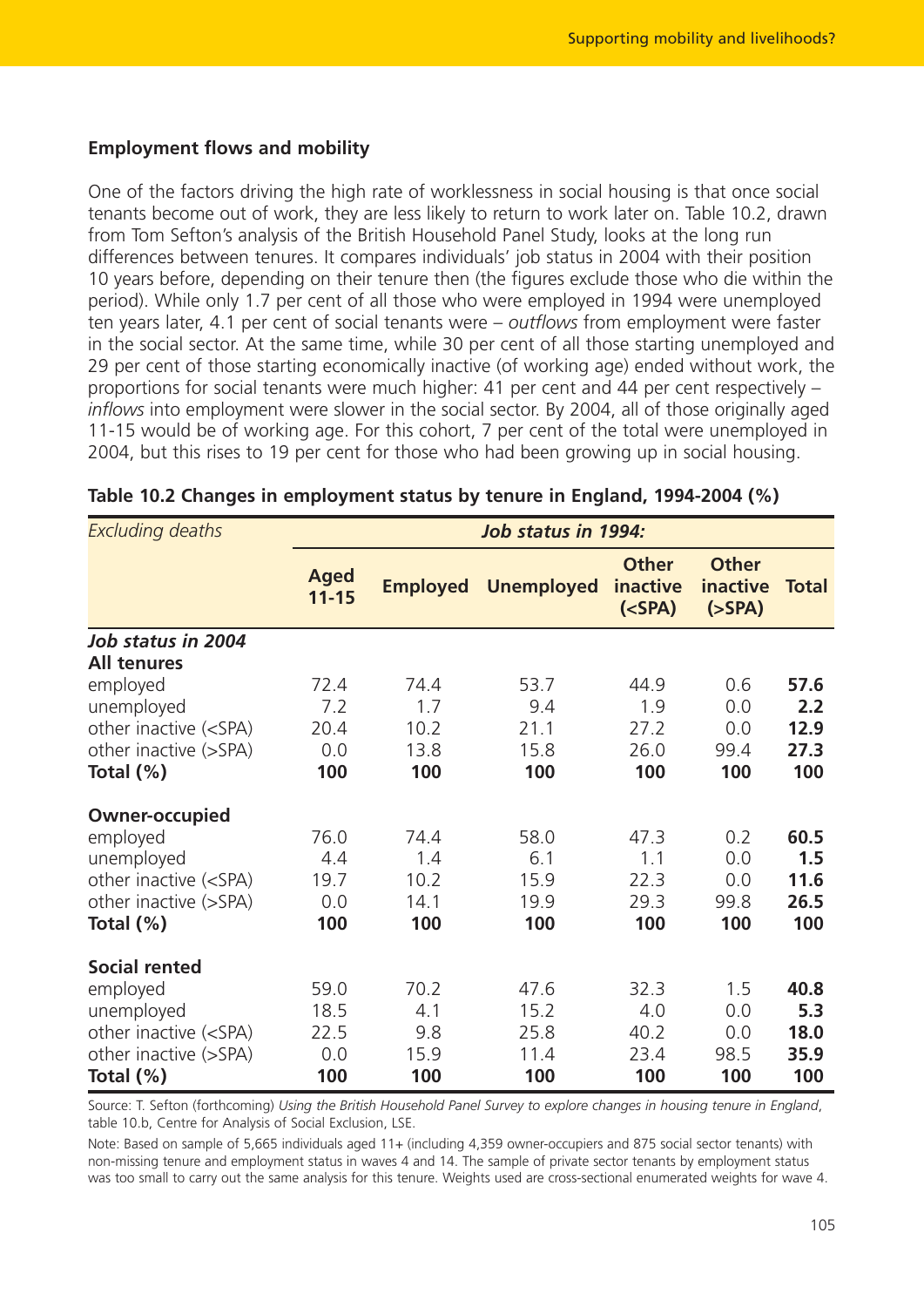Table 10.3 gives a clue towards one of the factors that may be linked to these flows. It also uses BHPS data (across fourteen waves of data from 1991 to 2004) to look at the link between moving out of or remaining in unemployment over a three year period and residential mobility. Looking specifically at those who were unemployed in one year, but were in work three years later, 80 per cent of social tenants and 87 per cent of owners did this without moving home, but only half of the private tenants who found work remained in the same property. Overall nearly 3 per cent of all such job-finders moved region but stayed within the same tenure while doing so, and 9 per cent of private tenants, but a mere 0.5 per cent of the social tenants who had found work did so while moving region and remaining as social tenants.

|                                         | <b>Owner-</b><br>occupied | <b>Social</b><br>rented | <b>Private</b><br>rented | <b>Total</b> |
|-----------------------------------------|---------------------------|-------------------------|--------------------------|--------------|
| Unemployed in year t and                |                           |                         |                          |              |
| employed in year t+3                    |                           |                         |                          |              |
| Same property                           | 86.7                      | 79.9                    | 50.1                     | 81.3         |
| Same tenure, same region                | 6.0                       | 12.8                    | 11.2                     | 8.2          |
| Different tenure same region            | 2.9                       | 4.9                     | 26.3                     | 5.8          |
| Same tenure, different region           | 2.5                       | 0.5                     | 9.3                      | 2.7          |
| Different tenure, different region      | 1.8                       | 2.0                     | 3.0                      | 2.0          |
| <b>Total</b>                            | 100                       | 100                     | 100                      | 100          |
| Unemployed in year t and in<br>year t+3 |                           |                         |                          |              |
| Same property                           | 89.3                      | 82.9                    | 59.4                     | 83.6         |
| Same tenure, same region                | 5.4                       | 12.9                    | 13.7                     | 9.5          |
| Different tenure same region            | 3.7                       | 3.0                     | 20.4                     | 5.0          |
| Same tenure, different region           | 1.0                       | 0.5                     | 4.1                      | 1.1          |
| Different tenure, different region      | 0.6                       | 0.8                     | 2.4                      | 0.9          |
| <b>Total</b>                            | 100                       | 100                     | 100                      | 100          |
| All individuals in year t               |                           |                         |                          |              |
| Same property                           | 92.5                      | 88.7                    | 59.0                     | 89.8         |
| Same tenure, same region                | 4.9                       | 7.2                     | 9.4                      | 5.6          |
| Different tenure same region            | 0.9                       | 3.0                     | 20.2                     | 2.4          |
| Same tenure, different region           | 1.2                       | 0.3                     | 4.5                      | 1.2          |
| Different tenure, different region      | 0.5                       | 0.7                     | 6.9                      | 0.9          |
| <b>Total</b>                            | 100                       | 100                     | 100                      | 100          |

#### **Table 10.3 House moves among job finders, all unemployed individuals, and all individuals in England, 1991-2004 (%)**

Source: T. Sefton (forthcoming) *Using the British Household Panel Survey to explore changes in housing tenure in England*, table 10.2, Centre for Analysis of Social Exclusion, LSE.

Note: Based on pooled sample of 82,632 individuals with non-missing tenure and employment status in waves 1-11, including 778 individuals who were unemployed in year t and employed in year t+3, 1,385 individuals who were unemployed in year t and in year t+3.

The rationing system within social housing makes it very hard to move home, but particularly between regions (the mobility schemes described in Box 10.1 affect very limited numbers),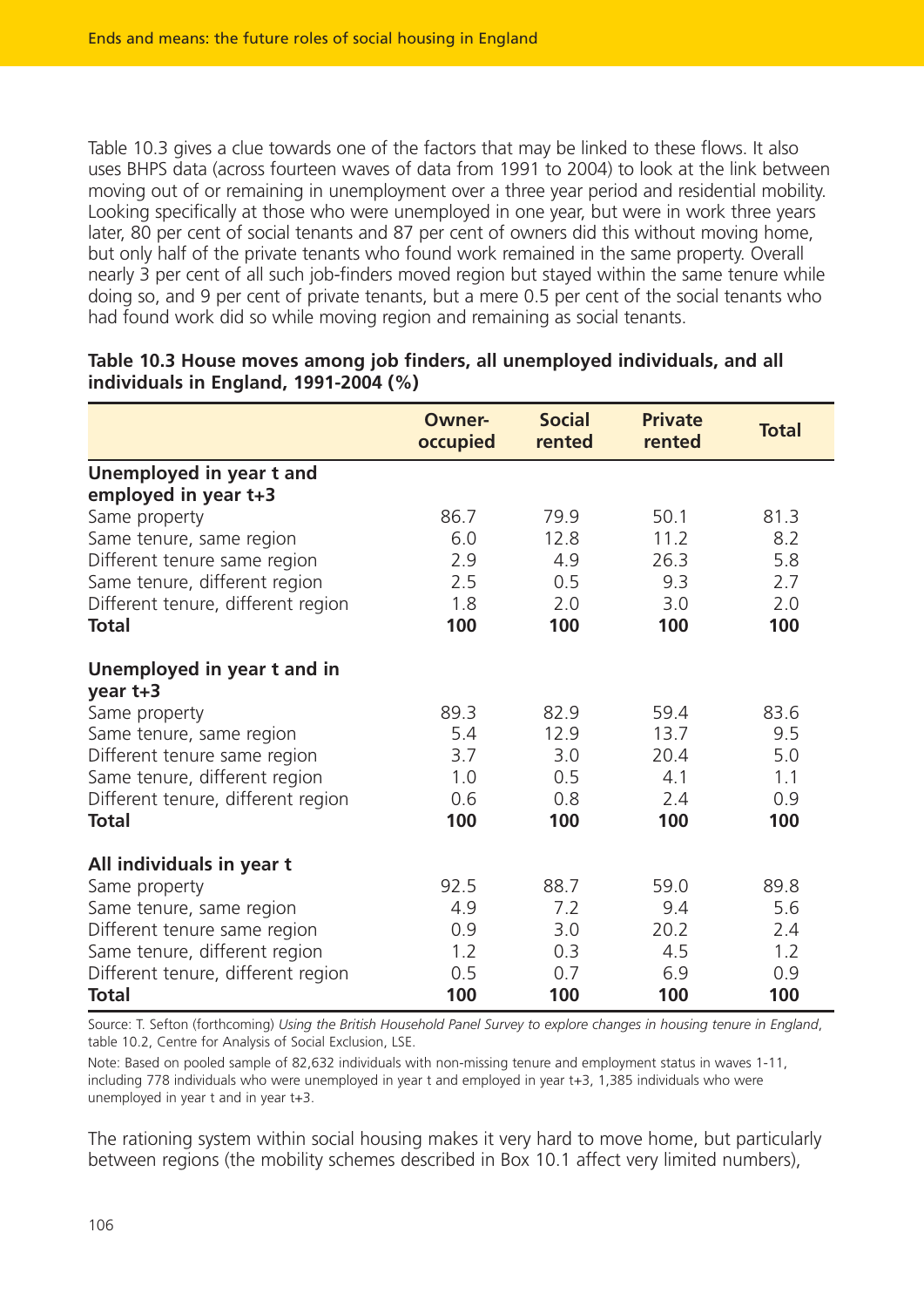and job-seeking or getting a job is rarely given high priority in local authority criteria for social housing allocations (Box 2.1). This can be seen in the limited distances that social tenants do travel if they move house. Figure 10.4 shows that of those who had moved in the previous year in 2005-06, 70 per cent of the social tenants had moved less than 5 miles, compared to only 55 per cent of owners and private tenants. Only 7 per cent of social tenants who moved had moved more than 50 miles, compared to 15 per cent of private tenants.





Source: Survey of English Housing.

# **Box 10.1 Mobility schemes**

Several mobility schemes aim to help social tenants to move between areas, providing tenants with government-funded information and support to do so. The three current schemes are: the Seaside and Countryside Home Scheme; the HOMES Mobility Scheme; and the LAWN mobility scheme.<sup>1</sup> Numbers moving under these schemes have fallen in recent years to under 2,000, or less than 0.05 per cent of all social tenants, in 2005-06.

# The LAWN Mobility Scheme

This is open to people living in London who are in social housing or temporary accommodation or who are homeless. The scheme helps these groups to move to lower demand areas mainly in the North (the North East, North West and Yorkshire and Humber) and in the Midlands. It assists these movers by arranging and paying for them to visit areas they are thinking of moving to and to cover the costs of moving if participants go ahead with the move. Support is also given to help participants find work, training, schools, etc., once they move (not all local authorities participate in this scheme).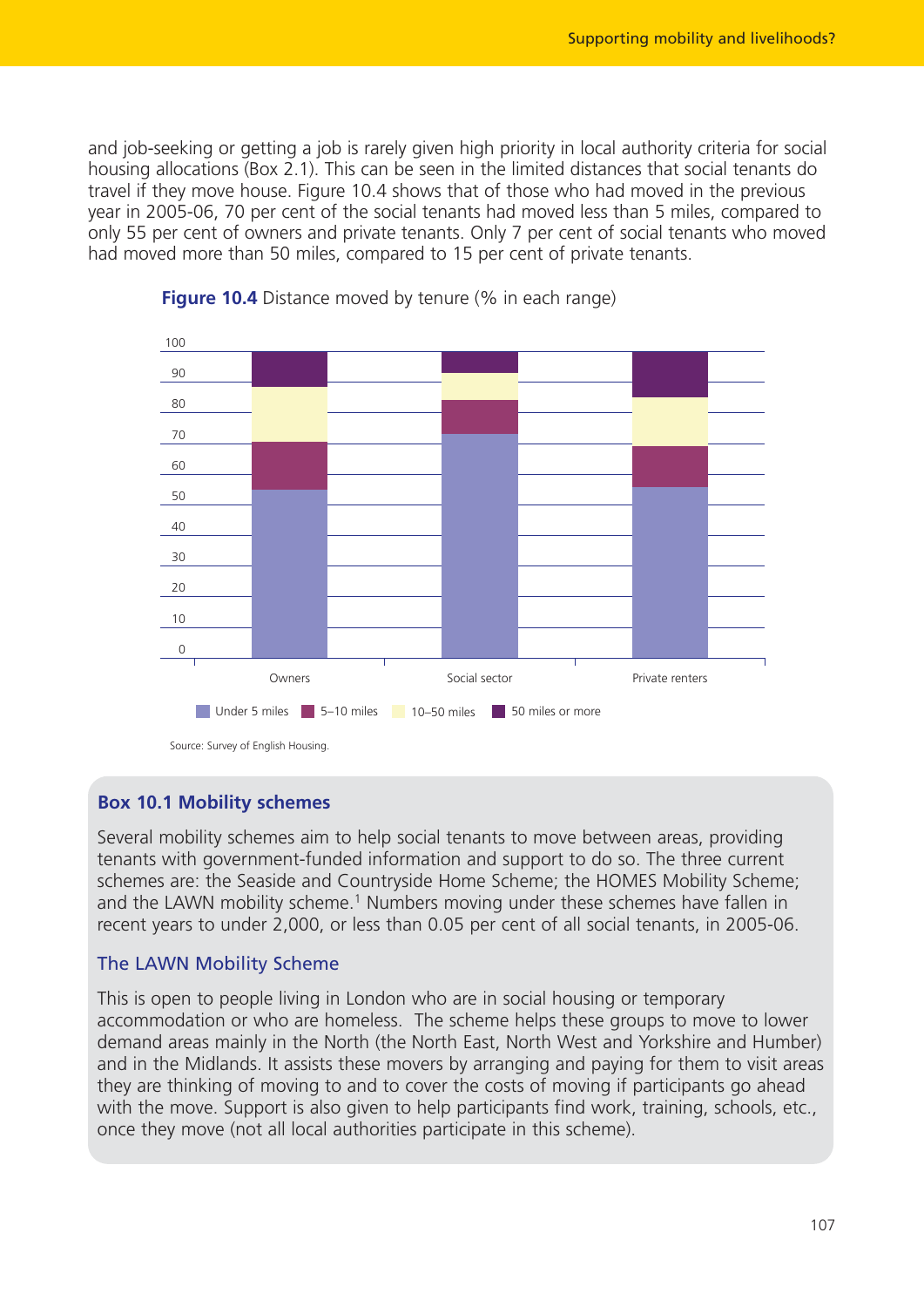# **Box 10.1 Mobility schemes** *(continued)*

#### The HOMES Mobility Scheme

This scheme assists social housing tenants to move, provided that they need to move for one of three reasons: to take up employment in an area too far away for daily travel; to give or receive support to or from sick or elderly relatives (or sometimes friends); or for medical, health or other pressing reasons, such as fleeing domestic or other violence or harassment.

#### The Seaside and Country Homes Scheme

This scheme is aimed at older social housing tenants (age 60+) living in London and helps them to move to smaller properties in lower demand areas in rural or seaside areas. It has about 3,200 flats and bungalows from Cornwall to Norfolk and in the Midlands and Lincolnshire with on average 250 vacancies a year. These units are allocated on a points basis, with people allocated points if their move will release a property in London and if they are living in an "under-occupied" home.

#### **Total numbers of moves nationally under each scheme:**

|                         | 2003-04 | 2004-05 | 2005-06 |
|-------------------------|---------|---------|---------|
| Seaside & Country Homes | 211     | 190     | 97      |
| <b>LAWN</b>             | 515     | 390     | 368     |
| Homes Mobility Scheme   | 5,880   | 1,445   | 1,478   |

## Homeswap Scheme

Additionally mobility moves are enabled through participation in the Homeswap Scheme (also known as mutual exchange). This scheme facilitates the "swapping" of social housing lets across areas. The interest in this scheme is very high with some 60,000 households seeking to swap. Its success depends on there being suitable "matches" in preferred locations. There are on average 2,000 recorded Homeswap exchanges each year.

<sup>1</sup> In May 2004 the Government contracted Scout Solutions Projects Limited (SSPL) to deliver a new website, to be known as moveUK, providing access to existing mobility schemes and a link to the Jobcentre Plus Internet Job Bank. In September 2006 the Government announced that it was terminating this agreement because of serious concerns about the performance and fitness for purpose of the software developed by SSPL.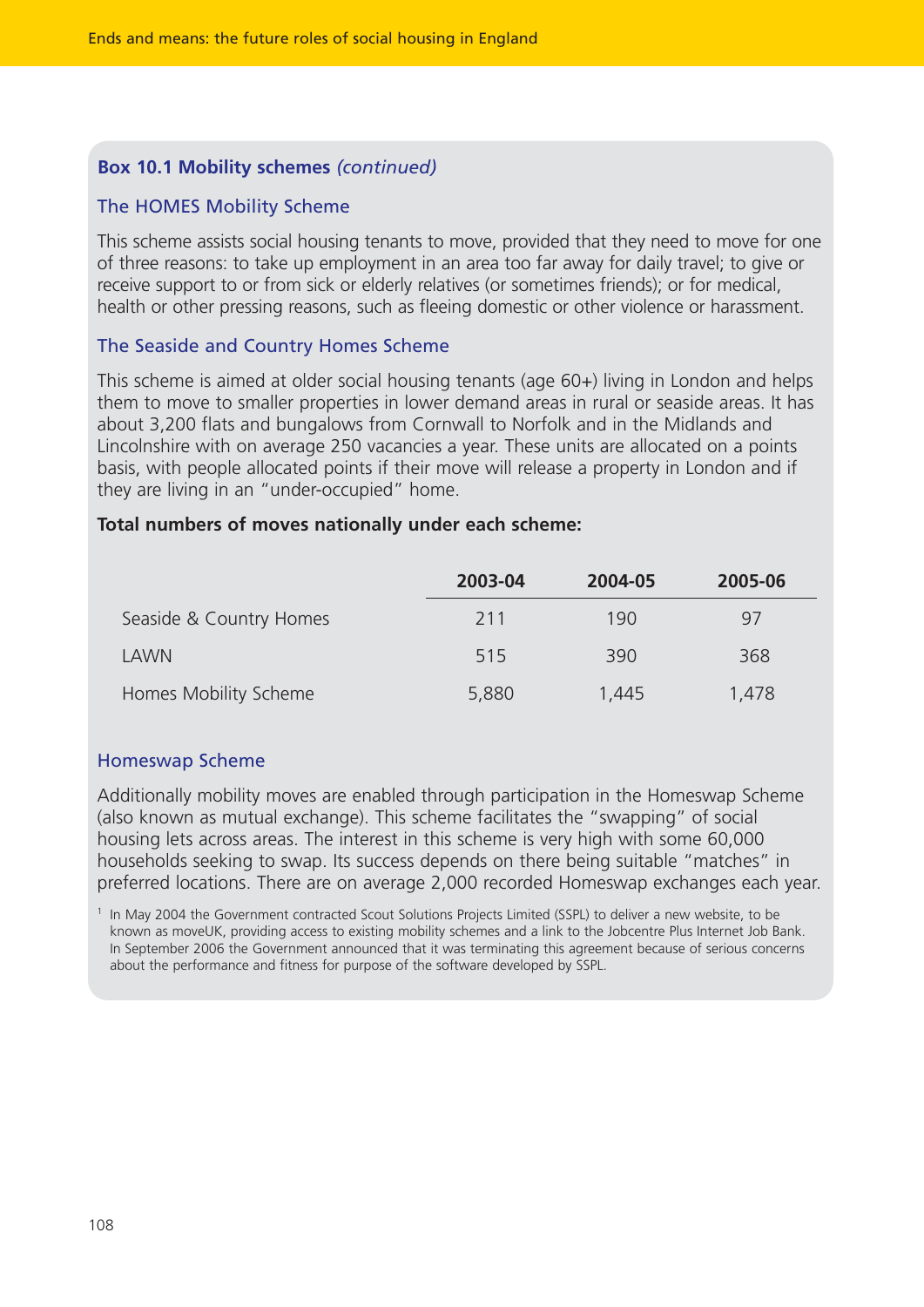And when social tenants do move, it is seldom for job-related reasons. Table 10.4 looks at the reasons given in 2005-06 for moving house in the last year. The first column shows the reasons given by all movers. Of these, 12 per cent gave change of job or being nearer to their job as the main reason for moving. The next three columns give reasons for moving by those ending in each tenure. Only 4 per cent of the movers who remained in or came to social renting had moved (including locally) for job-related reasons. The final three columns show the reason for moving for those who had *started* in social renting. Only 3 per cent of those who managed to move *within* social housing – around 5,000-6,000 households nationally out of approaching 4 million social tenants<sup>38</sup> – had done so for job-related reasons. However, 10 per cent of the moves *from* social renting to private renting were associated with work – again, around 6,000 moves. In summary, the figures suggest that if social tenants do want to move for job-related reasons, it is very hard indeed to do so while remaining within the sector: if they did have to move for work, most could have to leave social renting, sacrificing the advantage of low rents, and move into private renting. The resultant pattern of job-related mobility is very slow – contrasting with the one in eight moves overall that are for job-related reasons.

#### **Table 10.4 Reasons for mobility 2005-06**

|                              |            | <b>Destination sector</b> | <b>Social rented</b><br>sector to |                           |                          |                           |
|------------------------------|------------|---------------------------|-----------------------------------|---------------------------|--------------------------|---------------------------|
|                              | <b>All</b> | <b>Owner-</b><br>occupied | <b>Social</b><br>renting          | <b>Private</b><br>renting | <b>Social</b><br>renting | <b>Private</b><br>renting |
| Different size accommodation | 23         | 28                        | 27                                | 18                        | 31                       | 12                        |
| Personal reasons             | 21         | 18                        | 22                                | 21                        | 23                       | 25                        |
| To move to a better area     | 12         | 18                        | 8                                 | 9                         | 10                       | 20                        |
| Change of job/nearer to job  | 12         | 8                         | 4                                 | 18                        | 3                        | 10                        |
| Accommodation no longer      |            |                           |                                   |                           |                          |                           |
| available                    | 6          |                           | 9                                 | 9                         | 5                        | 5                         |
| Wanted to buy                | 5          | 14                        | $\Omega$                          | $\Omega$                  | 0                        | Ω                         |
| Couldn't afford mortgage     |            |                           |                                   |                           |                          |                           |
| or rent                      |            |                           |                                   |                           | 0                        |                           |
| To live independently        | 4          | 4                         |                                   | 5                         | 3                        | 11                        |
| Better school for children   |            |                           | 0                                 |                           | O                        | O                         |
| Other                        | 14         | 8                         | 23                                | 17                        | 25                       | 17                        |
| Total $(\%)$                 | 100        | 100                       | 100                               | 100                       | 100                      | 100                       |
| <b>Total (000s)</b>          | 1636       | 604                       | 277                               | 754                       | 185                      | 46                        |

#### **Main reasons for moving: households resident less than a year, (continuing householders) (%)**

Source: Survey of English Housing.

Note: The number of interviewed households who had moved home from the social rented sector into owner occupation was very small (about 10). It was therefore not possible to provide a reliable breakdown of their reasons for moving.

<sup>38</sup> The figures in 2004-05 were even lower – around 2,000 such moves (the precise estimates are affected by the very small sample sizes involved for such a small proportion of tenants).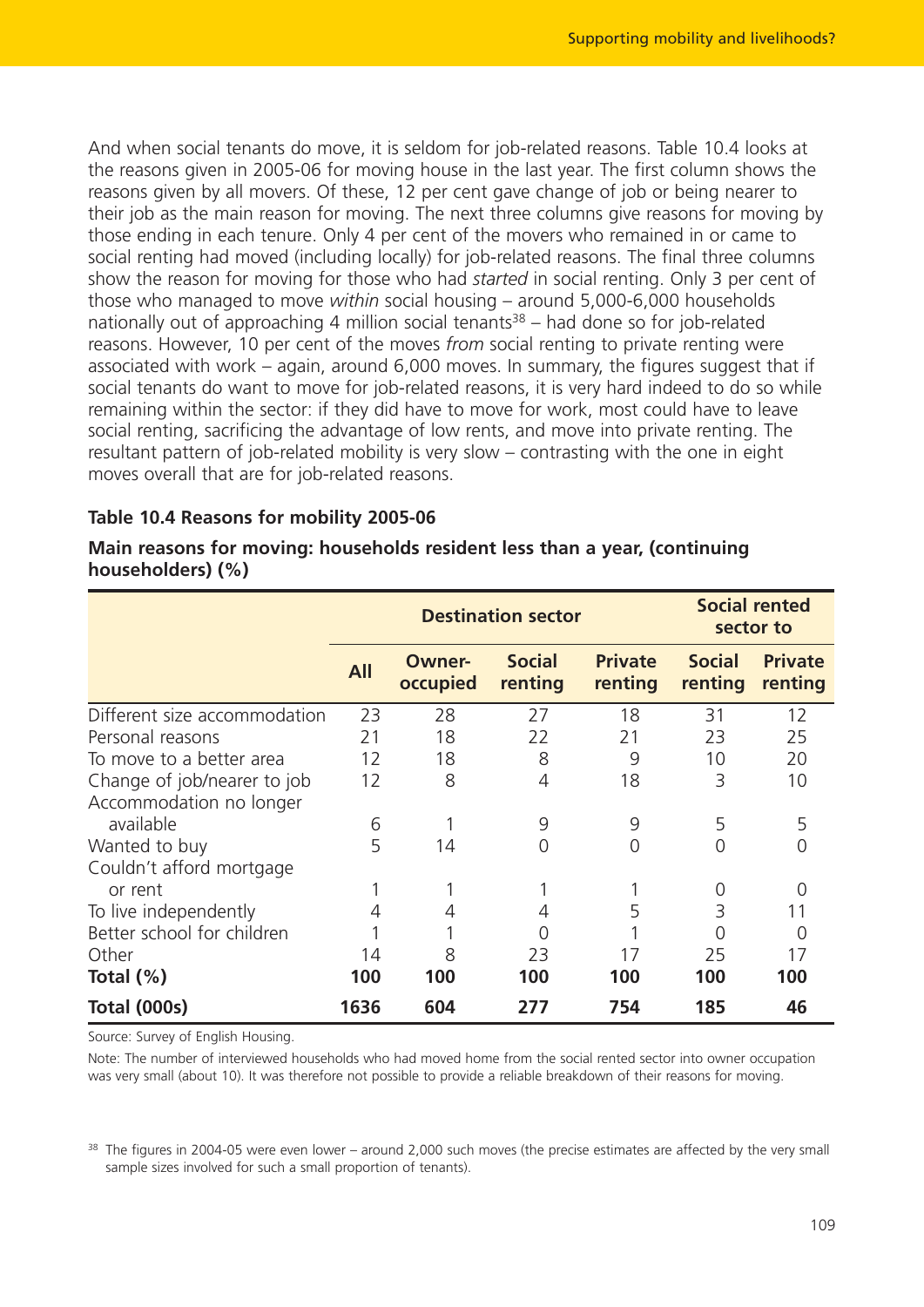#### **Longer-term outcomes**

As previous sections have shown, and as a result of the way in which access to social housing operates, living in social housing is strongly associated with current disadvantage in a number of dimensions. But it is also associated with later disadvantage. Data from the "birth cohort studies", that have followed people who were born in particular weeks in 1958 and 1990, allow us to look at the associations between growing up in social housing, other childhood circumstances, and people's positions in adulthood. There are powerful associations between certain childhood circumstances and later outcomes. One has to be very careful about ascribing *causality* to any particular factor, but if one can control for a wide range of factors, it does begin to suggest that the remaining associations are linked either to that factor or to something closely related to it.

For instance, John Hobcraft and Wendy Sigle-Rushton have looked at different aspects of childhood disadvantage and adverse adult outcomes. For the cohort born in 1958, of nineteen adverse adult outcomes, 15 were associated with low test scores when children were aged 7, 11 and 16<sup>39</sup>. Growing up in social housing was significantly associated (over and above the influence of the other kinds of disadvantage) with 4 of these adverse later outcomes. This made it an important predictor of later disadvantages, but nine other factors (such as childhood poverty, parental interest in schooling, family type or contact with police) were associated with more of them. For those born in 1970, however, growing up in social housing (again after allowing for the influence of other factors) was associated with 12 (out of 33) unfavourable outcomes at the age of 30. Of other markers of childhood disadvantage, only low test scores in childhood were now associated with a greater number (27) of unfavourable outcomes. As Sigle-Rushton puts it,

"… there is a pervasive link between our adult outcomes and housing tenure. … childhood housing tenure is associated with all the demographic outcomes, all of the labour-market related outcomes, and all but one of the needs-related economic outcomes. ... Only test scores are more frequently associated with outcomes"<sup>40</sup>.

What makes this increasing association so striking is that much of the relevant childhoods *predate* the residualisation of social housing after 1979. And where there is an association between social housing for the 1970 cohort and later disadvantage, it is with greatly increased chances of problems. For instance, depending on whether men or women are examined, growing up in social housing is associated with 1.9-2.1 times the chances of ending up with no qualifications by the age of 30 compared to those growing up mainly in owner-occupation, 1.5-1.7 times the chances of low earnings, and 1.9-2.2 times the chances of being unemployed. This association is *over and above* other factors that are also found to be most significant in explaining each disadvantage.<sup>41</sup>

<sup>39</sup> J. Hobcraft (2002) "Social Exclusion and the generations" in J. Hills, J. Le Grand and D. Piachaud (eds), *Understanding Social Exclusion*, Oxford: Oxford University Press, table 5.3.

<sup>40</sup> W. Sigle-Rushton (2004), *Intergenerational and Life-Course Transmission of Social Exclusion in the 1970 British Cohort Study*, CASE Paper 78, p. 86.

<sup>41</sup> W. Sigle-Rushton (2004), table 10. For instance, in the models quoted explaining no qualifications, childhood income poverty, father-figure's social class, mother's interest in schooling, restlessness and anxiety and test scores in childhood are also retained as explanatory factors.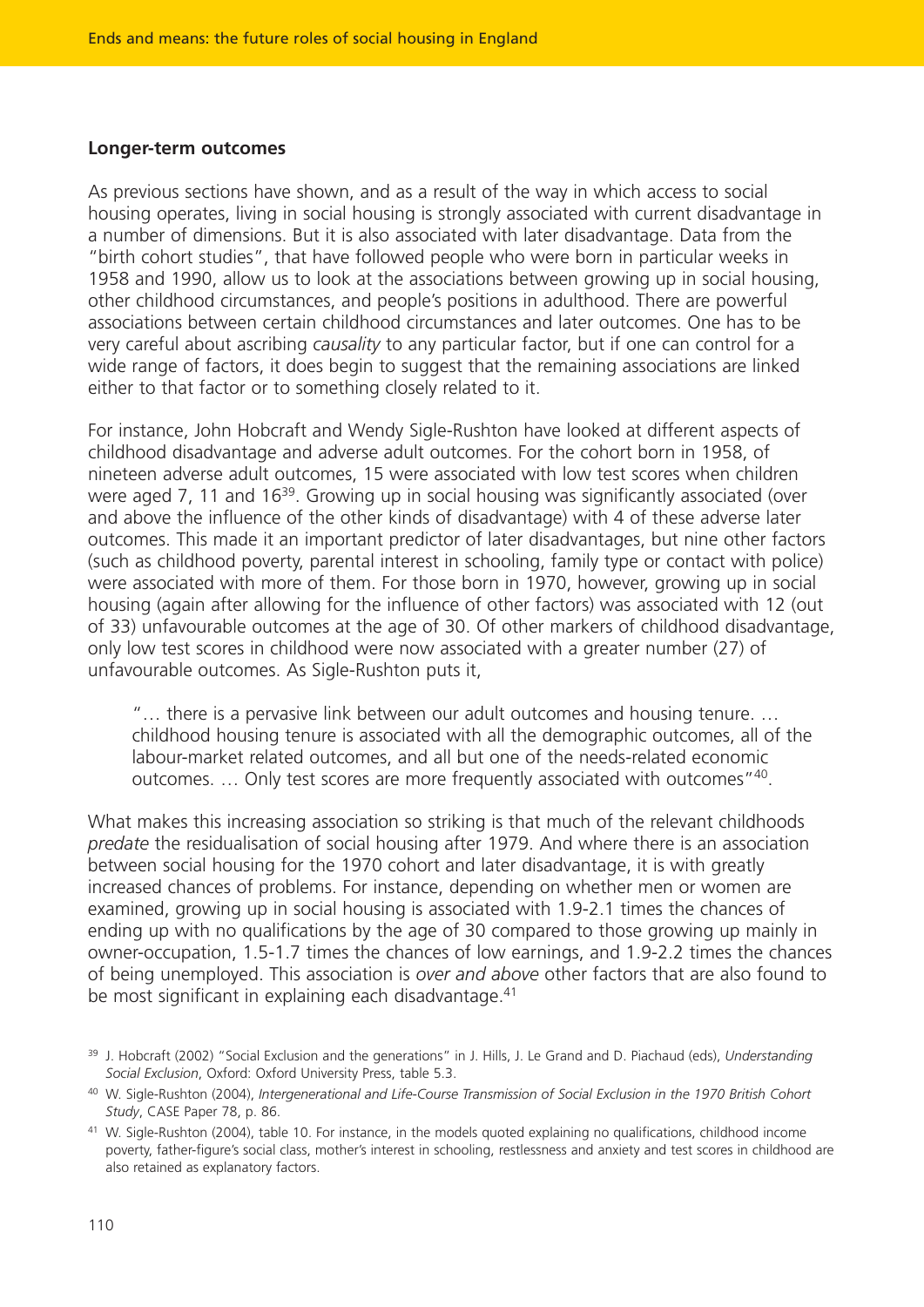Again, one has to be very careful about assuming that it is social housing in itself (such as its location or the way that it is run) that is *causing* the later problems – it may be other unobserved factors that are doing so (or indeed a combination of others that are individually less significant). To take one example, social housing is, as we have seen, heavily concentrated in deprived areas. In Ruth Lupton's doctoral research<sup>42</sup> she found that within 12 (generally disadvantaged) Local Education Authority areas containing 337 schools, school quality, as assessed by OFSTED, was negatively associated with the percentage of social housing in the relevant ward. In other words, children growing up in social housing were more likely to attend lower quality schools. However, it was the overall disadvantage of the neighbourhoods that was the important driving factor, rather than tenure in itself. Factors such as the lower quality of local schools may well be an important part of the chain linking growing up in social housing with later disadvantage, but the appropriate policy response may well be to do with improving the quality of schools in poor areas in general and with reducing the concentration of social housing in poor neighbourhoods, rather than to do with social housing in itself.

#### **Summary**

By Spring 2006 more than half of those of working age living in social housing were without paid work, twice the national rate. Some of this is unsurprising given the labour market disadvantages of many social tenants, such as lack of qualifications or disability. However, this does not appear to be the only explanation: employment rates of those living in social housing with particular disadvantages or with multiple disadvantages are substantially lower than those of people with similar disadvantages but living in other tenures. Even controlling for a very wide range of personal characteristics, the likelihood of someone in social housing being employed appears significantly lower than those in other tenures. There is no sign of a *positive* impact on employment of the kind that the better incentives that sub-market rents might be expected to give. Potential explanations of this include: the way those with the greatest needs even within any category are screened *into* social housing, but *out* of other tenures; particular fears about loss of benefits on moving into work within the social sector; the location of social housing and "neighbourhood" effects from its concentration in deprived areas; possible "dependency" effects of welfare provision; and the difficulty of moving home to get a job once someone is a social tenant. There is no evidence on the relative importance of these factors, but the rate of employment-related mobility within social housing is strikingly low. Nationally, one in eight moves is associated with work, but only a few thousand social tenants each year move home for job-related reasons while remaining as social tenants (even within the same area), out of a total of nearly four million.

<sup>&</sup>lt;sup>42</sup> R. Lupton (2005), "Social justice and school improvement: Improving the quality of schooling in the poorest neighbourhoods", *British Educational Research Journal* 35 (5); R. Lupton (2006), "How does place affect education?" in S. Delorenzi (ed.), *Going Places: Neighbourhood, ethnicity and social mobility*, London: IPPR.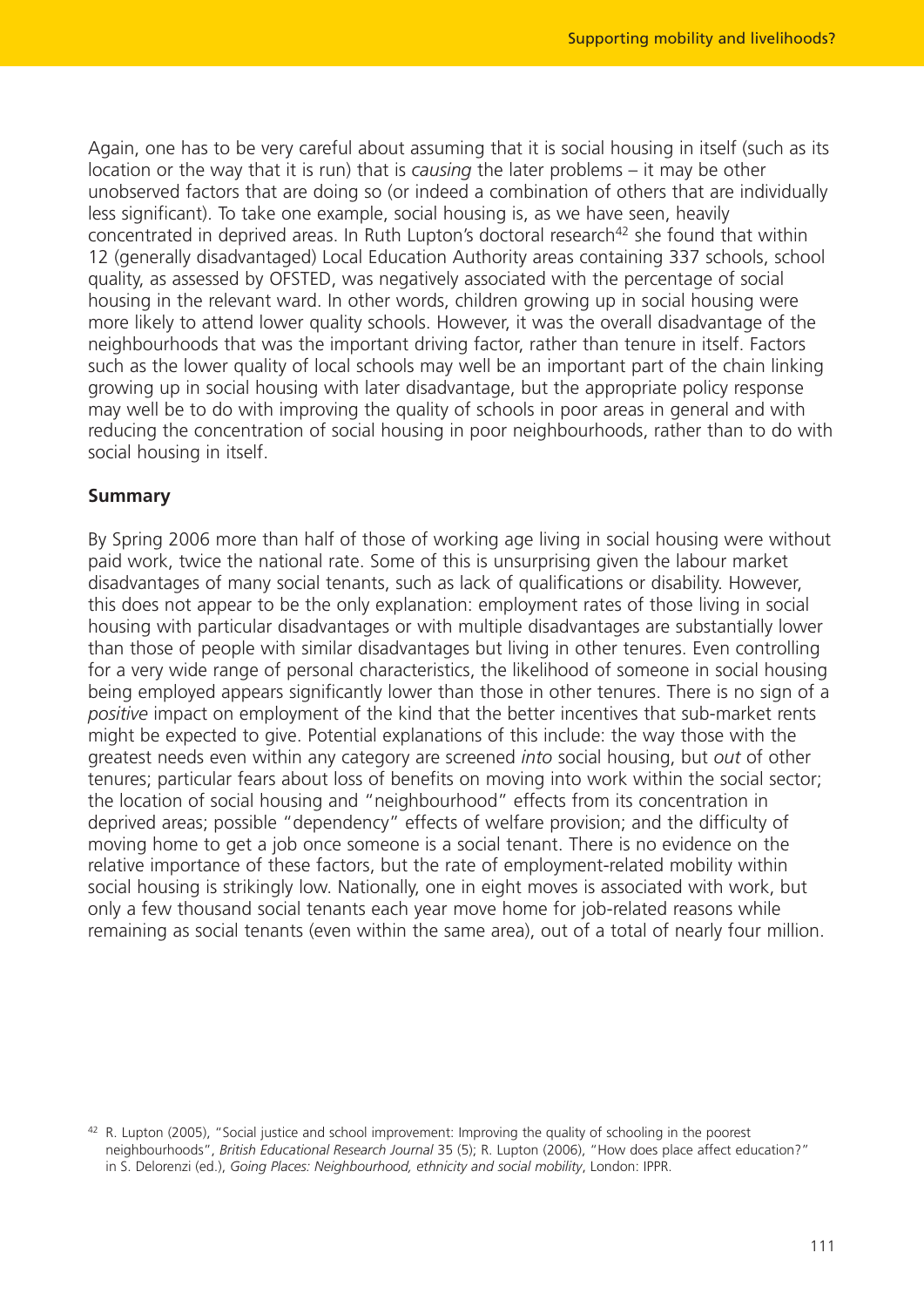# **11. ALTERNATIVE FORMS OF SUPPORT**

#### **Cash benefits and tax credits**

The simplest way to help people with low incomes is, as discussed in Section 2, with cash which they then choose to spend in the ways that suit them best. This can be done through cash benefits paid to people in particular circumstances (such as those with children or with particular levels of disability), to those with incomes below a certain level, as with Income Support or the Guarantee Credit for pensioners), or to those who meet other conditions (such as reaching a certain age and have a satisfactory "contribution" record in the case of the state pension). In the UK some similar objectives are now met through the "tax credit" system, such as the payments low-income families with children receive whether in or out of work through the Child Tax Credit.

In total, the scale of these transfers is far larger than specifically housing-related support. The total UK social security bill for 2006-07 is planned to be around £133 billion, and the cost of the Child and Working Tax Credits (before offsetting them against tax due) a further £14 billion.<sup>43</sup> However, these transfers perform a wide variety of functions, many of them not specifically focussed on ensuring people have resources to meet basic needs. To set the scale of the specific housing-related support in context, Table 11.1 shows selected benefits paid on the basis of recipients having low income in England in 2000-01 and 2006-07. Spending on Pension Credit, for low income pensioners, is forecast to be £6.0 billion in 2006-07, incomerelated Jobseeker's Allowance (for unemployed people) £1.5 billion, and Income Support (for others with low incomes), £6.6 billion. The amounts spent on these "untied" means-tested transfers are in total only slightly greater than those spent on the specifically housing-cost related means-tested transfer, Housing Benefit (and less than the total of Housing Benefit and Council Tax Benefit).

|                                      | 2000-01 (outturn) | 2006-07 (forecast) |
|--------------------------------------|-------------------|--------------------|
| Pension Credit                       | 4.0               | 6.0                |
| Income Support                       | 8.7               | 6.6                |
| Jobseeker's Allowance (Income Based) | 2.4               | 15                 |
| Housing Benefit                      | 11 1              | 12.7               |
| Council Tax Benefit                  | フ5                | 3.4                |

# **Table 11.1 Selected social security spending, England, 2000-01 and 2006-07, £ billion (2006-07 prices)**

Source: Communities and Local Government/DWP.

The maximum size of payments such as Income Support to individual households depends on their composition, but is fixed nationally. Table 11.2 gives, again for comparison with housing support, the maximum payments to particular households in 2006-07. For larger households, the amounts can approach £200 per week (or more for those with more children or particular additional needs), but for a single adult aged under 25, the amount for costs other

<sup>43</sup> HM Treasury (2006) *Public Expenditure Statistical Analyses 2006*, table 1.1.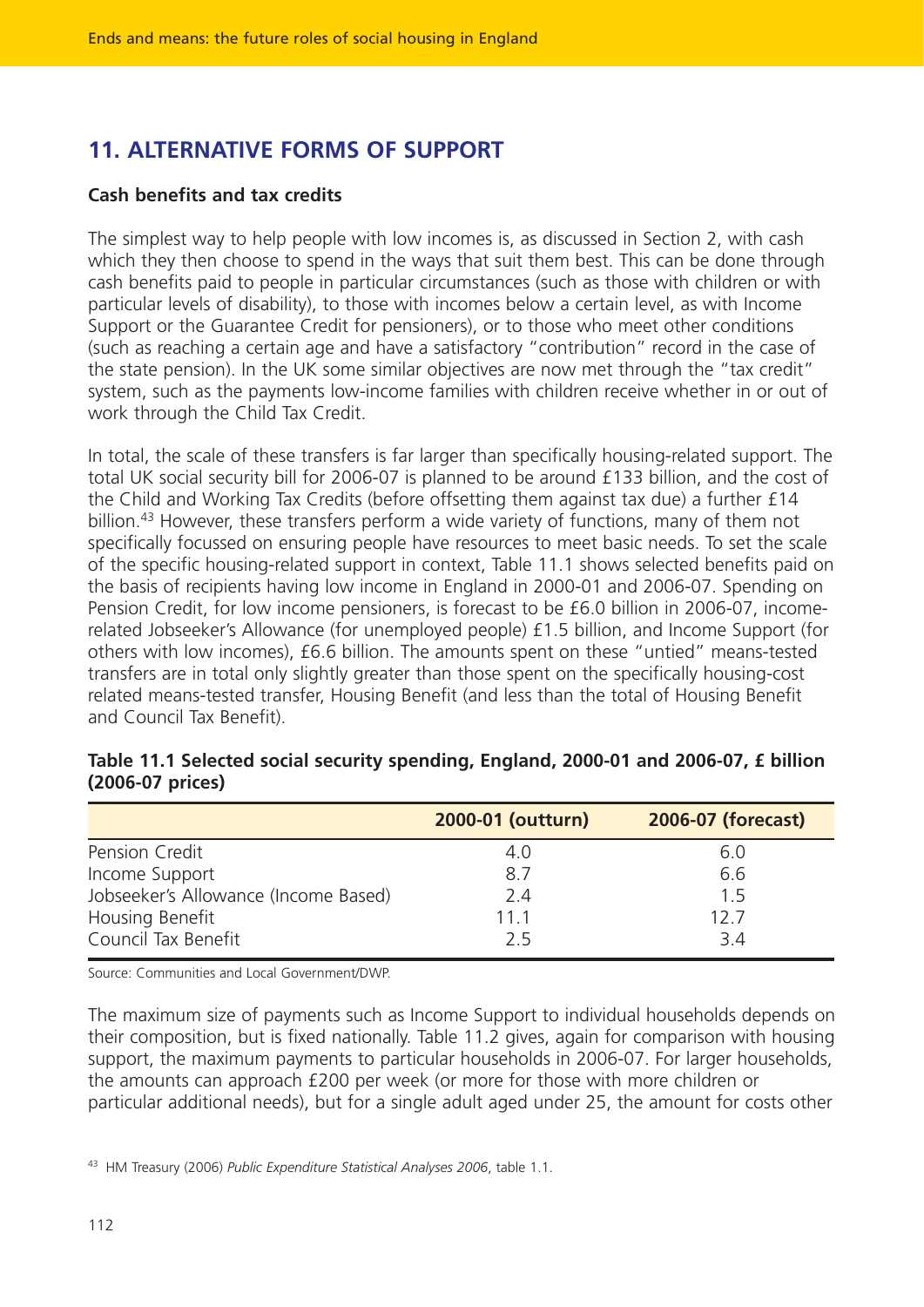than housing is currently £45.50 per week. Payments via Housing Benefit for private rents or the combination of Housing Benefit and economic subsidy to social tenants can exceed these amounts. As we saw above, private rents averaged £120 per week across England in 2005, and £180 per week in London (figure 8.2). Social rents averaged £55-60 per week in England and £70-75 in London (figures 8.3 and 8.5), and the economic subsidy these rents entailed was around £30-35 nationally and £70-80 in London (see Table 6.4). Given that rents – particularly in the social sector – vary less than in proportion to household size, these figures mean that the value of housing benefits and subsidies can be far larger than other cash benefits, particularly for smaller households or those in London and the South East.

|                                                | £/week |
|------------------------------------------------|--------|
| <b>Guarantee Credit</b>                        |        |
| Single                                         | 114.05 |
| Couple                                         | 174.05 |
| Income Support/income-related JSA <sup>1</sup> |        |
| Single person (18-24)                          | 45.50  |
| Single person (25 or over)                     | 57.45  |
| Couple (over 18)                               | 90.10  |
| Lone parent with 1 child (aged 1 or over)      | 107.33 |
| Couple with 2 children (aged 1 or over)        | 197.51 |

#### **Table 11.2 Maximum values of social security benefits, 2006-07**

Note 1. Including Child Tax Credit and Child Benefit where applicable.

# **Housing Benefit**

The amounts people actually receive through Housing Benefit depend on their circumstances and the kinds of property they occupy (see Box 11.1). Households with higher incomes receive less support – benefit is "tapered" away at a rate of 65 pence in the pound of any income above a threshold. Larger households have potentially greater entitlements as a result of the way this calculation works. For private tenants, the limits applied to the amount of rent that is eligible for benefit also depend on household size. The actual amounts of benefit received are therefore often less than 100 per cent of someone's rent. Table 11.3 shows total spending on Housing Benefit by sector between 1996-97 and 2004-05 (see Figure 6.1 above for more detailed changes from year to year), and the total number of recipients, while Table 11.4 shows the average level of benefit per household receiving it.

Over this period total spending on Housing Benefit fell slightly in real terms, to just under £12 billion (in 2006-07 prices). This resulted from a fall in spending within the private sector between 1996-97 and 2000-01. Aggregate spending in the social sector rose slightly, to £8.8 billion, but with a rising proportion going to housing association tenants (reflecting the large-scale stock transfers from local authorities). By 2004-05, 720,000 private tenants were receiving the benefit, down from one million in 1996-97. However 2.75 million social tenants, down from 3.16 million but still more than two-thirds of the total, received it in 2004-05.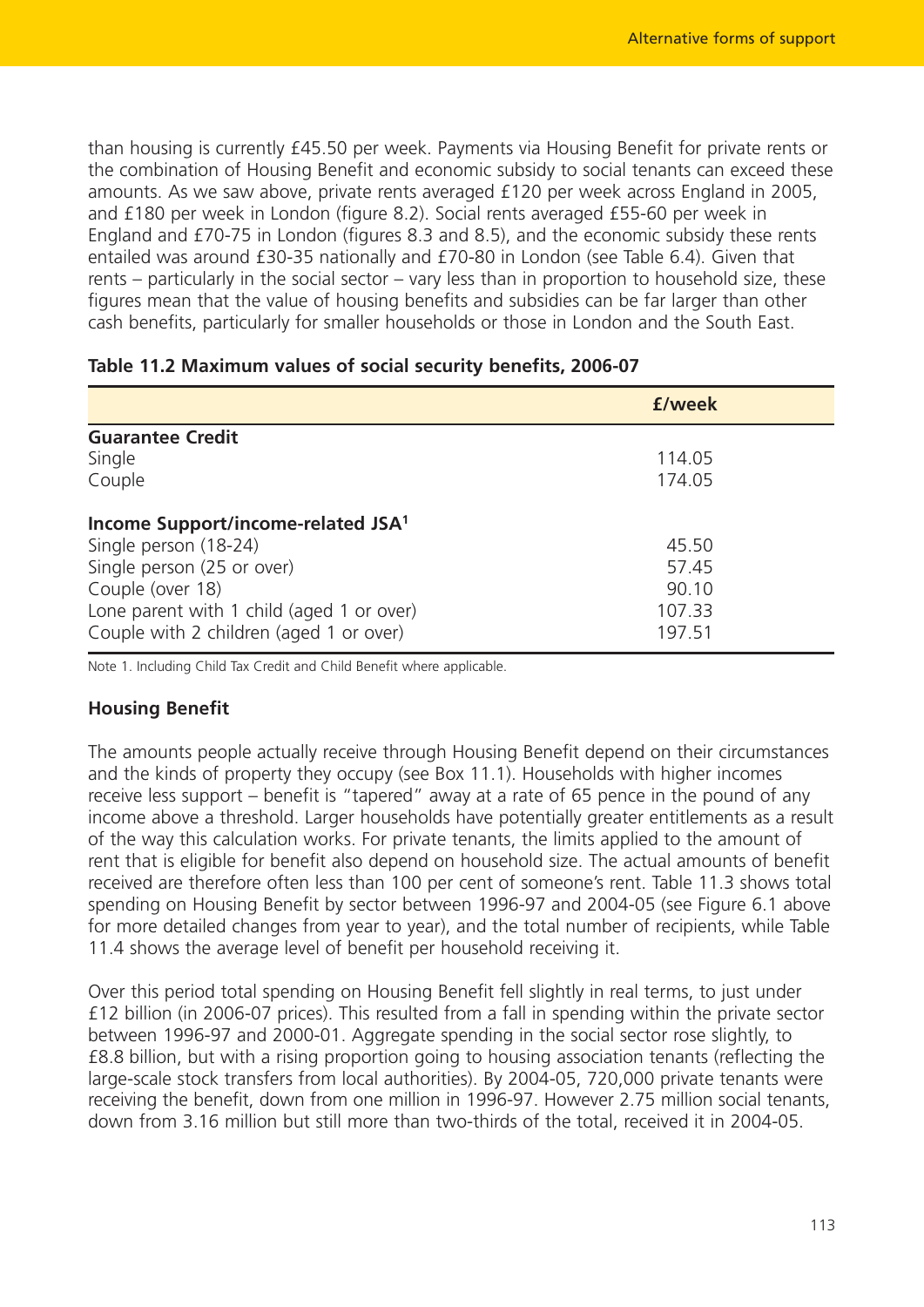|                                      | <b>Private rented</b><br>sector | <b>Housing</b><br>associations authorities | Local | <b>Total</b> |
|--------------------------------------|---------------------------------|--------------------------------------------|-------|--------------|
| Spending (£ billion, 2006-07 prices) |                                 |                                            |       |              |
| 1996-97                              | 4.0                             | 2.6                                        | 5.9   | 12.5         |
| 2000-01                              | 3.0                             | 3.2                                        | 5.0   | 11.2         |
| 2004-05                              | 3.2                             | 4.2                                        | 4.6   | 11.9         |
| <b>Recipients (000s)</b>             |                                 |                                            |       |              |
| 1996-97                              | 1023                            | 780                                        | 2383  | 4186         |
| 2000-01                              | 776                             | 940                                        | 1935  | 3651         |
| 2004-05                              | 721                             | 1215                                       | 1535  | 3471         |

# **Table 11.3 Housing Benefit spending and recipients 1996-97 to 2004-05**

Source: DWP. Spending figures adjusted by GDP deflator.

|                                  |                                    | <b>Total spending (£ million)</b> |                    | <b>Spending per recipient</b><br>(f per week) |                                         |       |  |
|----------------------------------|------------------------------------|-----------------------------------|--------------------|-----------------------------------------------|-----------------------------------------|-------|--|
|                                  | <b>Private</b><br>rented<br>sector | <b>Housing</b><br>association     | Local<br>authority | <b>Private</b><br>rented<br>sector            | <b>Housing</b><br>association authority | Local |  |
| <b>Greater London</b>            | 910                                | 1090                              | 1550               | 131                                           | 94                                      | 84    |  |
| <b>South East</b>                | 520                                | 640                               | 400                | 93                                            | 70                                      | 59    |  |
| East                             | 250                                | 350                               | 370                | 81                                            | 64                                      | 54    |  |
| <b>South West</b>                | 330                                | 340                               | 250                | 76                                            | 61                                      | 51    |  |
| <b>West Midlands</b>             | 230                                | 450                               | 420                | 70                                            | 57                                      | 50    |  |
| <b>North West</b><br>Yorkshire & | 410                                | 660                               | 510                | 66                                            | 57                                      | 48    |  |
| the Humber                       | 230                                | 270                               | 470                | 62                                            | 58                                      | 44    |  |
| <b>East Midlands</b>             | 150                                | 200                               | 330                | 61                                            | 58                                      | 46    |  |
| <b>North East</b>                | 130                                | 220                               | 280                | 60                                            | 54                                      | 44    |  |
| <b>England</b>                   | 3150                               | 4220                              | 4570               | 78                                            | 64                                      | 53    |  |

# **Table 11.4 Housing Benefit spending by region, 2004-05 (2006-07 prices)**

Source: DWP. Figures adjusted by GDP deflator to 2006-07 prices.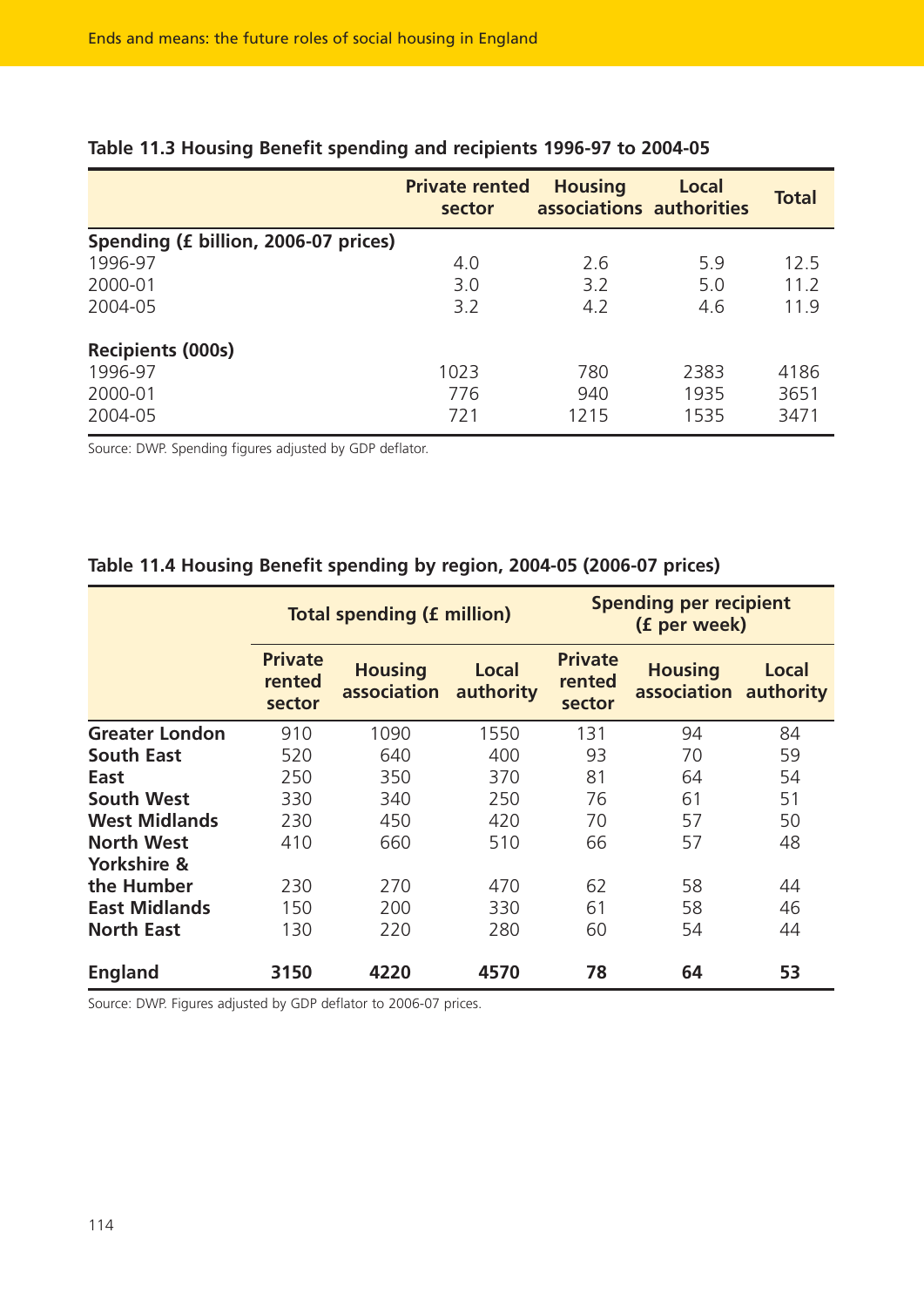# **Box 11.1 How Housing Benefit works**

The current Housing Benefit rules were set in 1988. Housing Benefit replaced what had originally been known as "rent rebates" for council tenants and "rent allowances" for private tenants. It is run by local authorities for all tenants. It does not cover mortgage payments. The amount of benefit paid depends on a number of factors including:

- $\blacksquare$  household income above a threshold benefit is reduced by 65 per cent of any higher net income (the "taper");
- savings those with over £16,000 in savings generally cannot claim, and the amount of benefit is affected if savings held exceed £6,000 (or £10,000 for people living in care homes);
- the number of dependants;
- the amount of rent paid (subject to restrictions as outlined below).

Housing Benefit is not paid for meals, fuel, or certain service charges that may be included in the rent. Deductions are also made for most non-dependants who live in the same accommodation as the claimant on the assumption that they are assisting with the rent (the amount deducted depends on the non-dependants' circumstances).

Independent rent officers monitor the local rental market and determine how much rent Housing Benefit will cover for private sector tenants by applying various restrictions to determine what is "reasonable" in the area for the size of property the tenant is considered to need for their family. This includes the "local reference rent", which is based on the mid-point between highest and lowest rents for similar properties in the area. Although local reference rents apply on a case-by-case basis, the table below gives an indication of typical local reference rents (£ per week) for different areas in December 2005. So for many private sector tenants, the maximum level of benefit is determined by the rent officers' calculations and can then be reduced to take account of income, capital or non-dependants.

For housing association tenants, authorities would only refer a case to the rent officer if they considered the rent unreasonably expensive or the property unnecessarily large. Tenants of council-owned properties never have their rent referred to the rent officer. These groups of tenants will therefore have their rent met in full in many cases, although their final award may be less than their full rent because adjustments for income, capital or non-dependants.

Housing Benefit can also cover all the rent for people in Temporary Accommodation – although the local authority will only receive full subsidy up to a "threshold", and partial subsidy up to a "cap". The thresholds and caps vary according to local authority with the highest in London (where the average threshold and cap for the region is £224 and £439 respectively) and the lowest in the North East (where the average threshold and cap for the region is £99 and £174).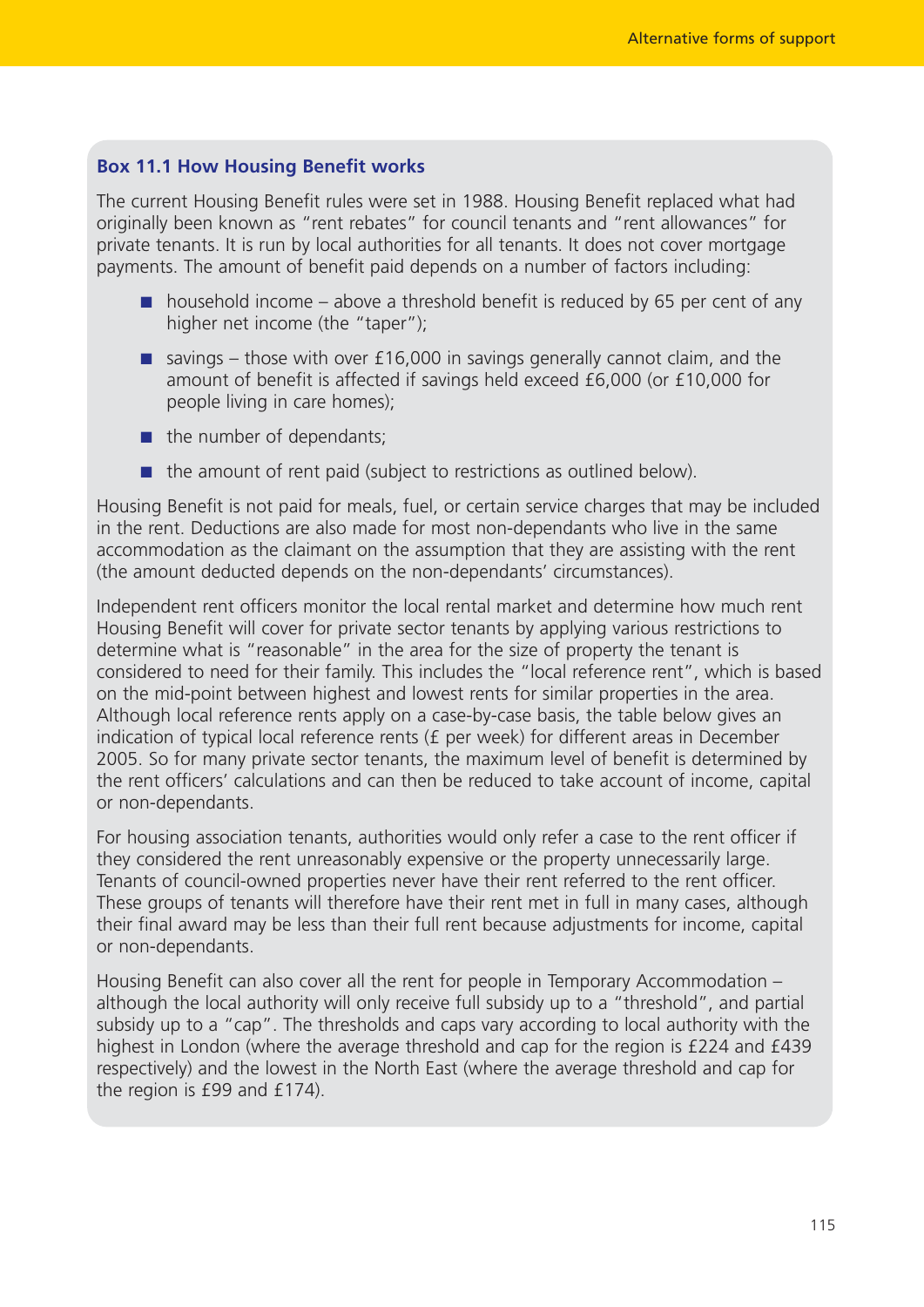# **Box 11.1 How Housing Benefit works** *(continued)*

Housing Benefit is a very responsive benefit, which adjusts to all changes in circumstance, however small. As a result, claimants should inform their council of all changes in their circumstances that might affect their Housing Benefit, for example changes in the rent or in their income or capital. Any failure to report a change of circumstance could lead to overpayments which would have to be recovered.

#### Single Room Rent

Under the Single Room Rent system, Housing Benefit for single people under 25 is set on the assumption that they could live in shared accommodation, with shared use of WC, kitchen, bathroom and living room, regardless of the type of accommodation in which the young person actually lives. In practice this means that anyone under 25 and reliant on Housing Benefit who chooses to live in a self contained bed-sit or one bedroom flat will find their benefit will not cover the costs of their rent, and there will be a shortfall between the two.

#### Local Housing Allowance

In 2003 a new system was introduced in nine pathfinder local authorities (with a further nine authorities joining in 2005), which introduced local housing allowances as the basis for Housing Benefit for private tenants. In these areas benefit is calculated using fixed allowances based on private rents in the area for different property sizes, rather than the actual rent on the property. In the majority of cases, this is paid to the claimant (rather than the landlord), subject to certain safeguards for vulnerable tenants. If the tenant finds accommodation cheaper than the LHA rate, they can keep any excess. A version of this system will be rolled out nationally (see Section 14).

| Area          | Locality             | Typical Local Reference Rents (£/week) in the following categories<br>(number of habitable rooms – i.e. bedrooms and living rooms) |         |         |         |         |         |  |
|---------------|----------------------|------------------------------------------------------------------------------------------------------------------------------------|---------|---------|---------|---------|---------|--|
|               |                      | Self-contained<br>accommodation                                                                                                    | 2 rooms | 3 rooms | 4 rooms | 5 rooms | 6 rooms |  |
| North East    | Newcastle            | 53.50                                                                                                                              | 80.50   | 109.00  | 116.50  | 128.00  | 147.50  |  |
| North West    | South Lakes          | 62.50                                                                                                                              | 85.00   | 105.00  | 115.00  | 130.00  | 142.50  |  |
| Yorkshire     | York                 | 82.00                                                                                                                              | 109.00  | 132.50  | 137.00  | 162.50  | 180.00  |  |
| West Midlands | Birmingham           | 67.50                                                                                                                              | 92.31   | 112.50  | 120.58  | 126.35  | 138.46  |  |
| East Midlands | Nottingham           | 62.50                                                                                                                              | 95.19   | 103.85  | 109.62  | 126.92  | 150.00  |  |
| East          | Norwich              | 77.31                                                                                                                              | 98.08   | 121.15  | 132.69  | 144.23  | 175.96  |  |
| London        | London Centre        | 180.00                                                                                                                             | 290.00  | 380.00  | 500.00  | 600.00  | 650.00  |  |
| South East    | Brighton and<br>Hove | 102.69                                                                                                                             | 133.50  | 171.00  | 208.00  | 236.50  | 285.00  |  |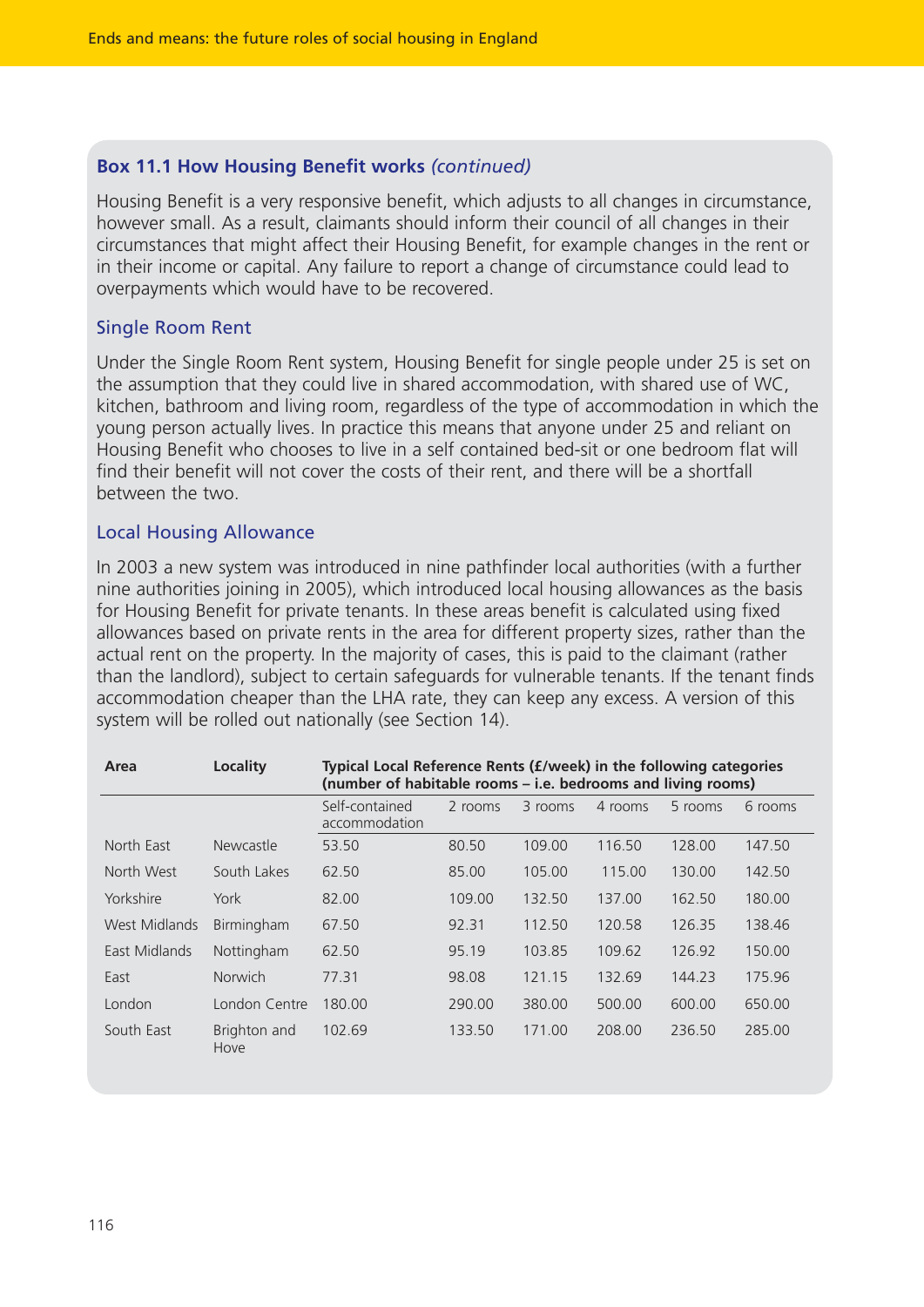As one might expect given rent variations and stock levels, a high proportion of Housing Benefit spending is within London and the South East – £5.1 billion in 2004-05, 43 per cent of the total (an unchanged real amount, but up from 41 per cent of the total in 1996-97). As Table 11.4 shows, average receipts varied from £44 per week for council tenants in the North East to £131 per week for private tenants in London. Note that in London, average amounts per tenant in the social sector *exceed* average rents across the tenure. This may partly be due to tenants in larger families and accommodation being likely to claim, but it also reflects the way in which Housing Benefit for temporary accommodation leased by local authorities from the private sector, sometimes at very high rents, is included within the total for the social sector. More than a tenth, £500 million, of local authority Housing Benefit in 2004-05 represented such payments for temporary accommodation (see Figure 11.2 below).

These variations matter not just for the flow of housing support going to each region and sector, but also for one of the inherent drawbacks of Housing Benefit – its effect on the "poverty trap". The higher the rent on which one can claim Housing Benefit, the wider the income range over which it is withdrawn, and so the greater the level of earnings that lowincome households would need to end up better off by a specific amount beyond the immediate gain from any work. The interaction between earnings, housing benefits, tax credits and net income is complex – indeed, one of the barriers to tenants working is clearly lack of understanding of how this interaction works, and therefore what their net incomes would be if they were in work, rather than out of work.<sup>44</sup> Purely financial incentives are not the only factor in whether people seek work or not, of course.

Figure 11.1 gives a stylised example of how this interaction works, showing net incomes (after housing costs) corresponding to different levels of earnings for two household types, a couple with two children and a lone parent with a single child. The lines in the two panels show the net incomes they would be left with depending on whether their rent was £60 per week (a fairly typical social rent), £120 per week (a typical private rent) or £180 per week (a typical private rent in London). For comparison, the net income after rent is shown for a household receiving Income Support (which would be the same regardless of rent level, assuming that it was all eligible for Housing Benefit). This comparison shows that:

- In all cases there is a gain from *some* work. For instance, if gross earnings were £100 per week, the couple would be £23 per week better off than on Income Support, and the lone parent £45 better off (before allowing for costs such as transport and child-care, however).
- For all cases there is a zone where the gain from *additional* gross earnings is very low. For instance, if rent is £60 per week this zone extends up to gross earnings of £230 for the couple, or £170 for the lone parent. In this range net income increases only by about 5 per cent of any increase in gross earnings.

<sup>44</sup> See, for instance, C. Turley and A. Thomas, DWP Research Report 383, *Housing Benefit and Council Tax Benefit as in-work benefits*, 2006.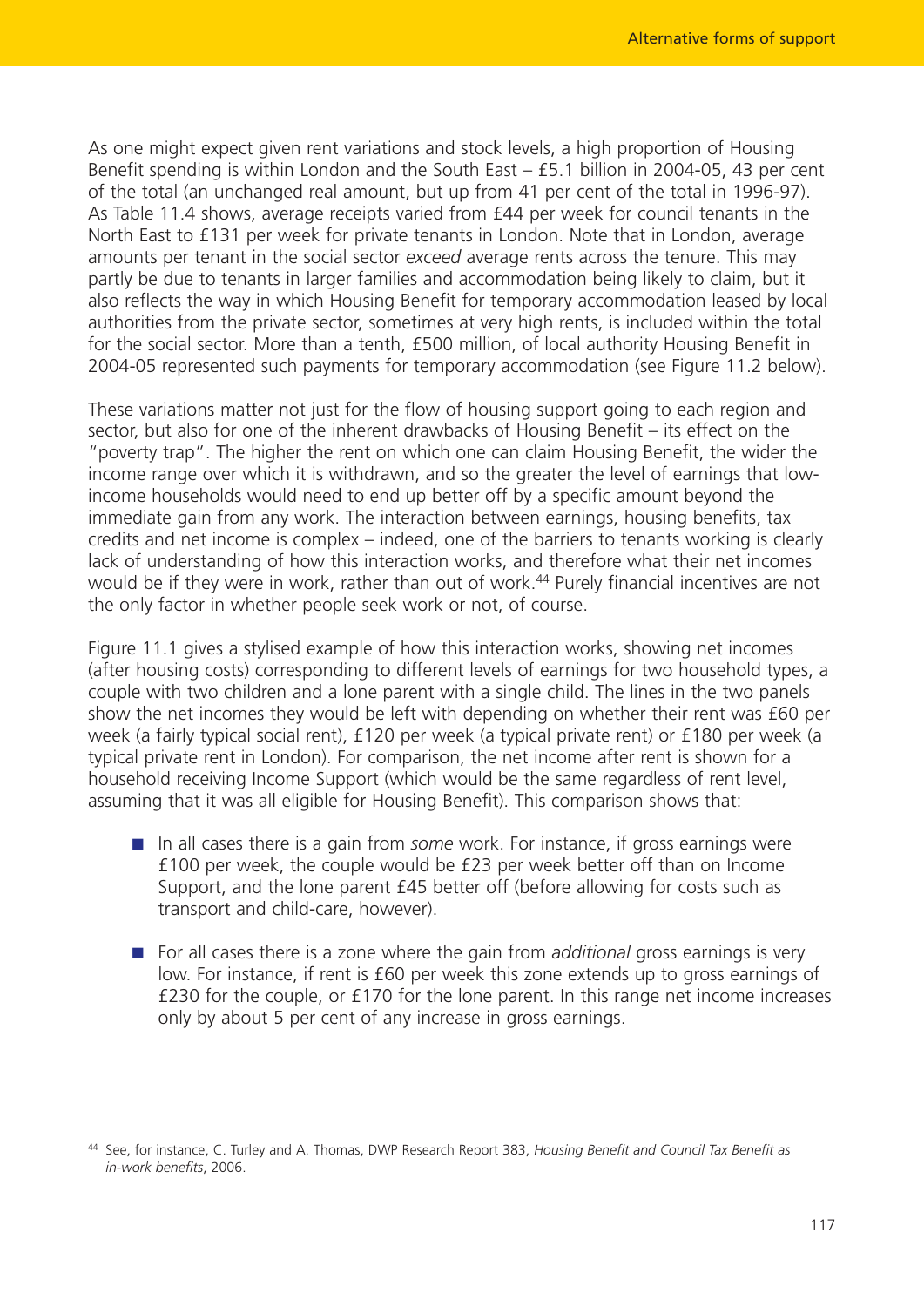- This zone is wider, the higher rents are. For instance if rent were £120 per week, it extends to gross earnings of £490 per week for the couple or £416 per week for the lone parent, that is, towards average earnings. For higher rents it extends beyond average earnings.
- For someone receiving Housing Benefit, for *small* earnings changes, the net return to work is not affected by their rent – but rent levels make a big difference to whether they can jump beyond this point and come off the Housing Benefit "taper".

As a result, the incentive to work *at all* is not much affected by rent levels. However, the incentive to earn *more* or go into higher paid work is lower, the higher rents are. For instance, comparing £60 and £120 rents, typical for social and private rents respectively, the net gain from earning £400 per week compared to £100 is substantially reduced. If they were paying £60 in rent, the couple would be £55 per week better off earning £400 than earning £100; if rent were £120 the gain would only be £23, half as much. For the lone parent the gain from this earnings increase falls even more, from £84 with the lower rent to £31 with the higher rent. This sort of comparison (usually made from experience and hearsay, rather than explicit calculation) is a key margin for many tenants, and is why submarket rents might be expected to help them in the labour market.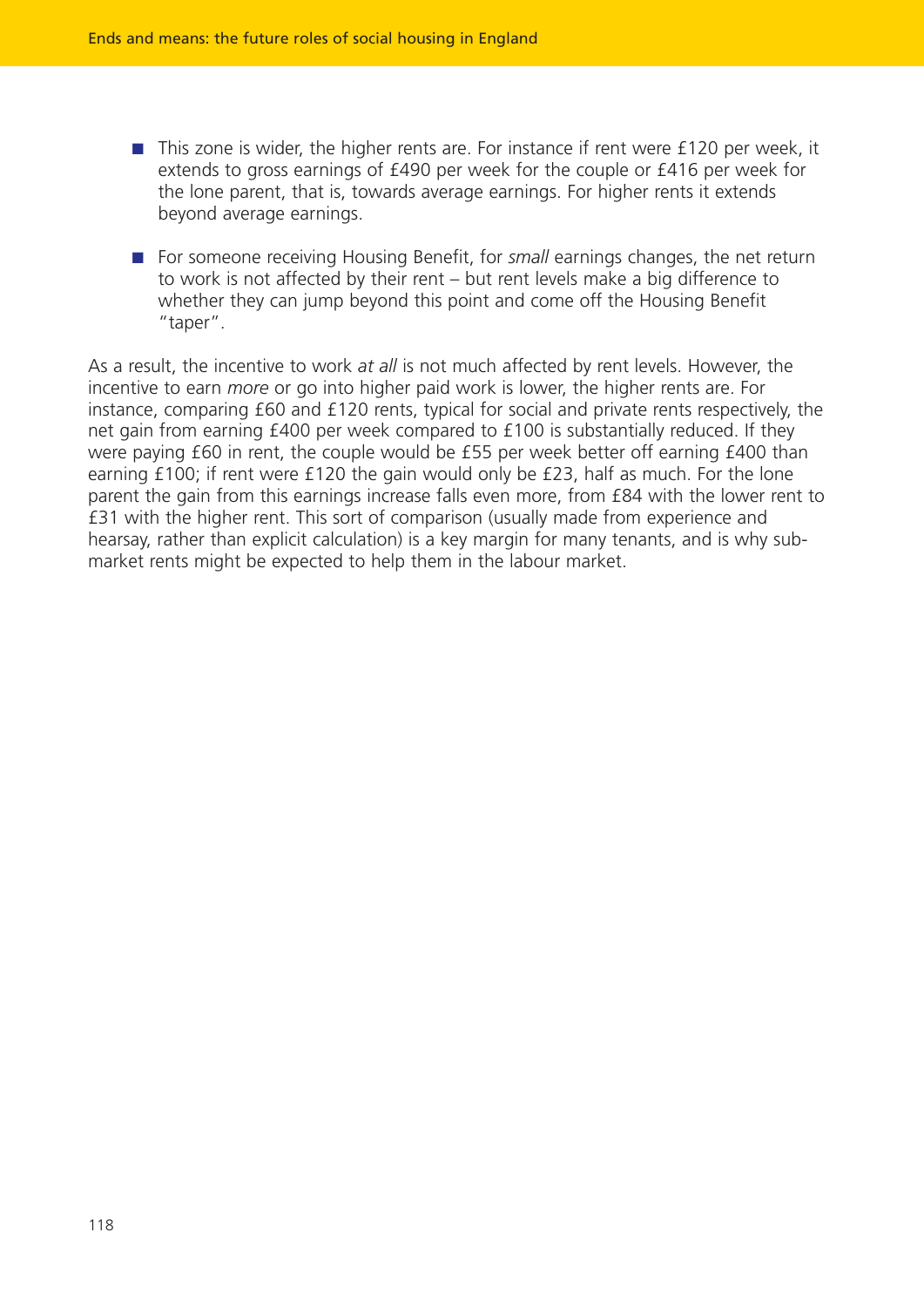



Source: DWP analysis; Council Tax assumed to be £20 per week in each case.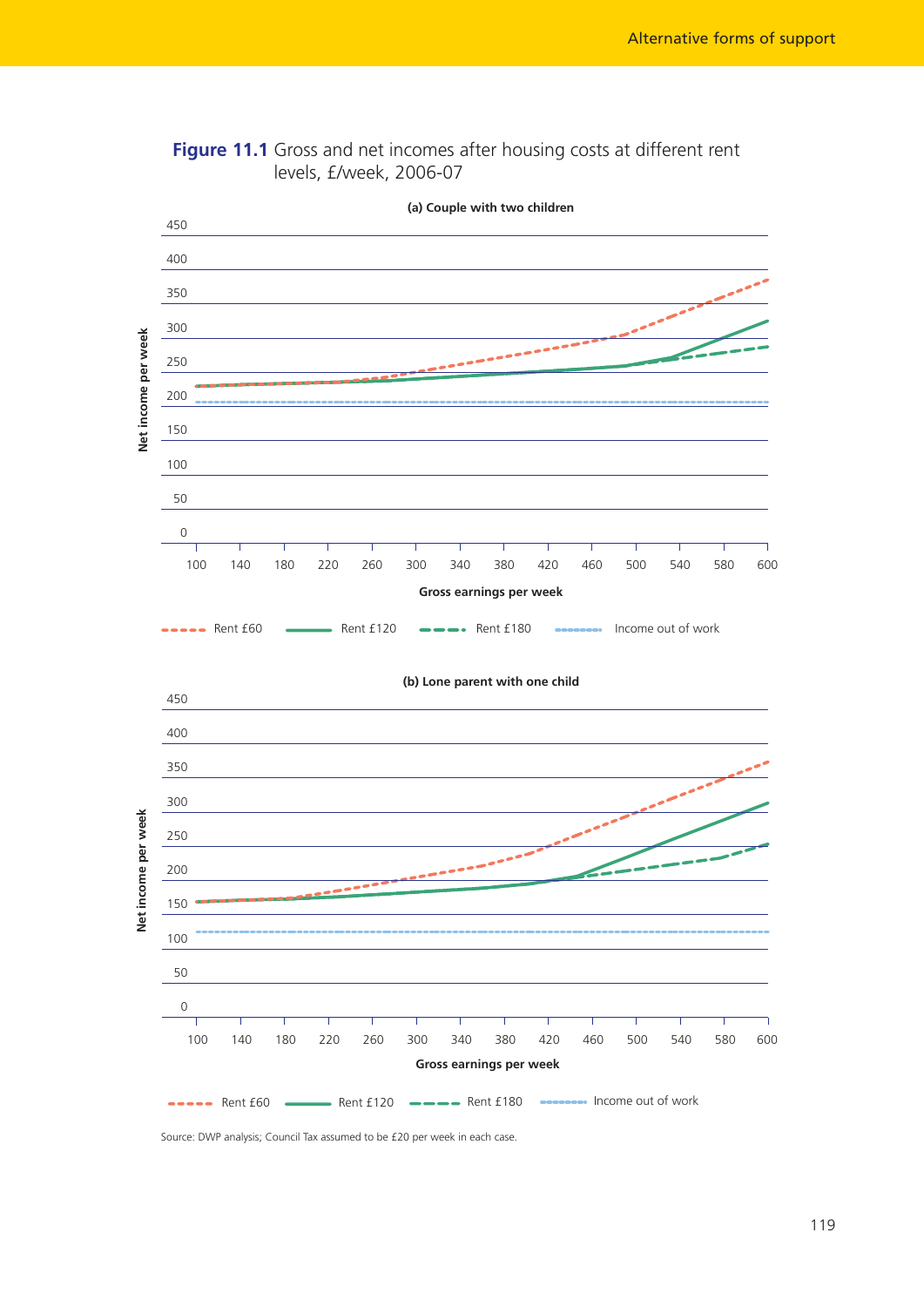Note also that although the discussion above relates to incentives to work, because the calculation of benefit entitlement also depends on income from sources such as pensions and the level of people's capital, Housing Benefit also affects incentives to save in a similar way. In some cases the impact may also be a feeling of injustice that working much longer hours or saving more leads to such little benefit for those paying high rents.<sup>45</sup>

A second important feature of Housing Benefit as a way of providing support is that it has to be claimed, and not everyone who is entitled does so. Table 11.5 shows Department for Work and Pensions estimates of take-up of the benefit since 1997-98. First, while these estimates have margins of errors, it appears that more than a tenth of those entitled to Housing Benefit fail to claim it, and this is a higher proportion than in the late 1990s. Second, local authority tenants are more likely to claim than "private" tenants (here including those of housing associations). However, because those entitled to larger amounts are more likely to claim, the proportion of available benefit that is taken up is greater than this. Overall, around 90 per cent of available benefit is claimed, 94 per cent for council tenants and 88 per cent for "private" tenants. In one sense, therefore, Housing Benefit may be well "targeted" on those who most need help, but it still misses some of its targets.

|                                                               | <b>Local authority</b><br>tenants | <b>Private and HA</b><br>tenants | <b>All</b> |  |  |  |  |
|---------------------------------------------------------------|-----------------------------------|----------------------------------|------------|--|--|--|--|
| Proportion eligible who claim (caseload take-up)              |                                   |                                  |            |  |  |  |  |
| 1997-98                                                       | 93-99                             | 86-96                            | 91-98      |  |  |  |  |
| 1998-99                                                       | 92-97                             | 89-97                            | 91-97      |  |  |  |  |
| 1999-00                                                       | 91-97                             | 86-94                            | 89-95      |  |  |  |  |
| 2000-01                                                       | 90-95                             | 83-92                            | 87-94      |  |  |  |  |
| 2001-02                                                       | 89-94                             | 80-88                            | 85-91      |  |  |  |  |
| 2002-03                                                       | 89-93                             | 79-87                            | 84-90      |  |  |  |  |
| 2003-04                                                       | 88-93                             | 81-88                            | 84-90      |  |  |  |  |
| 2004-05                                                       | 89-95                             | 80-88                            | 84-91      |  |  |  |  |
| Proportion of available benefit claimed (expenditure take-up) |                                   |                                  |            |  |  |  |  |
| 2003-04                                                       | 92-96                             | 85-92                            | 88-93      |  |  |  |  |
| 2004-05                                                       | 91-97                             | 84-92                            | 87-93      |  |  |  |  |

|  |  |  | Table 11.5 Estimates of take-up of Housing Benefit by tenure, 1997-98 to 2004-05 (%) |
|--|--|--|--------------------------------------------------------------------------------------|
|--|--|--|--------------------------------------------------------------------------------------|

Source: DWP (2006), *Income Related Benefits: Estimates of Take-Up in 2004/2005*, table 3.3 and figures 3.3, 3.9 and 3.10.

A third issue around the Housing Benefit system results from the restrictions that are put on rents that are eligible for benefit, particularly in the private sector, including the "Single Room Rent" limit for single people aged under 25 (see Box 11.1). These limits mean that some claimants face a "shortfall" between the maximum Housing Benefit payable and their actual rent. Such shortfalls can be large in relation to the minimum incomes to which people may be entitled through the Income Support system as shown in Table 11.2. For those subject to the Single Room Rent (12,000 cases in 2005-06, down from 33,000 in 1997-98),

 $45$  For pension contributions, the disincentives to save are partly moderated by the way in which half of contributions are deductible in calculating income for Housing Benefit purposes. However, it is probably fair to say that few people understand this kind of aspect of the system (or why only half of contributions are deductible).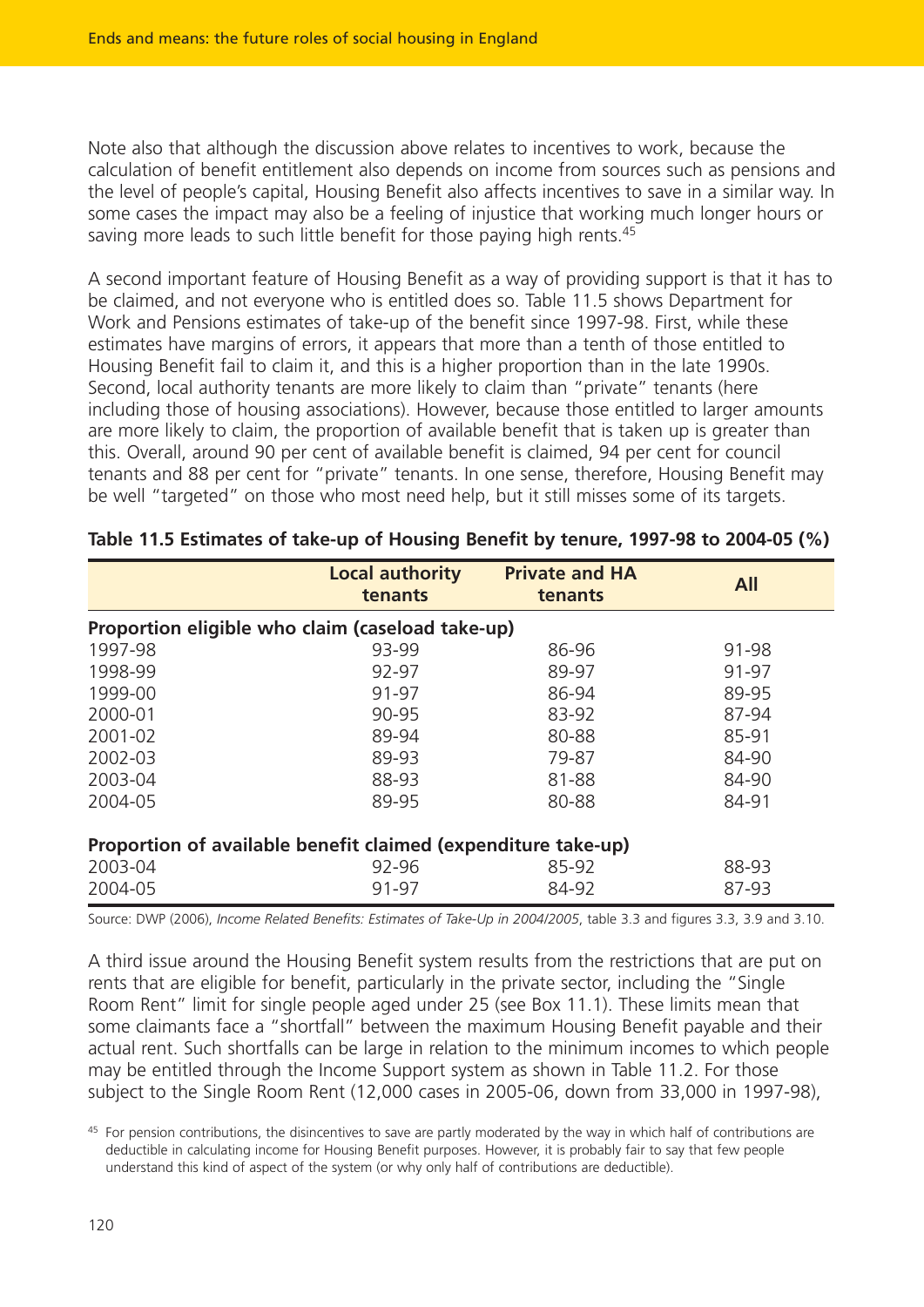around 80 per cent have a shortfall, with an average shortfall of £45 per week – equivalent to nearly the whole of Income Support for other living costs for single people aged under 25.<sup>46</sup> For all HB claimants potentially subject to rent restrictions, 54 per cent face a shortfall, averaging £24 per week in 2005-06.

Finally, a feature of the underlying formula for calculating Housing Benefit is that for someone receiving it, if rent is £1 per week higher, benefit is £1 per week higher. This can be criticised as removing any trade-off between people's net housing costs and the actual rent of the property they occupy: on the one hand this might create incentives to occupy more expensive accommodation than otherwise; on the other it means that someone who does economise gains no benefit for doing so. The limits on eligible rents in the private sector are designed to control the impact of the first problem. It is also one of the reasons for the subsidy restrictions and pressures placed on social landlords who raise their rents above certain levels (see Box 8.1): if two-thirds of social tenants have the whole of any increased rent paid for them by the benefit system, it is argued that incentives for landlord efficiency may be undermined. The recent Local Housing Allowance pathfinders described in Section 14 embody a different approach to Housing Benefit in the private rented sector, moving away from benefit depending on actual rent at all towards a flat-rate allowance depending on household type and area.

#### **Housing Benefit and temporary accommodation**

As discussed above, around a tenth of Housing Benefit paid via local authorities relates to tenants who are in temporary accommodation, generally now for those in self-contained property leased by local authorities from private landlords. As Figure 4.11 (c) above showed, the number of households in such temporary accommodation rose from 40,000 in 1997 to a peak of just over 100,000 in 2004 and 2005, although the numbers have recently been falling. The increase has been in self-contained units, rather than "shared facility" accommodation, such as "bed and breakfast" hotels. The rent on which benefit can be paid in those cases can be much higher than the limits for direct tenancies in the private rented sector (see Box 11.1). Amounts of benefit can therefore be quite high – more than £100 per week nationally in 2005-06, for instance, and commonly £300 per week or more in London. As this counts as Housing Benefit to the tenant, it is this level of rent that dictates the scale of the poverty trap they face – therefore potentially extending far further up the income scale than that shown in Figure 11.1 for someone paying rent of £180 per week.

The combination of these high costs and the rising numbers have meant a very rapid rise in the real level of spending on Housing Benefit of this kind, as shown in Figure 11.2, from £116 million in 1997-98 to £587 million in 2005-06 (at 2006-07 prices), although it remains only a twentieth of total Housing Benefit spending. The bulk of this spending is on shortterm leased accommodation. For instance, of the total of around £480 million (in cash terms) in 2004-05, £274 million was for those in short-term leasing, £88 million for those in licensed accommodation, £81 million for "board and lodging" (such as bed and breakfast) and £37 million for river boats and travellers' sites.<sup>47</sup>

<sup>&</sup>lt;sup>46</sup> For the minority, around 17 per cent, of those subject to the SRR restriction who actually live in shared accommodation, the shortfall is £28 per week.

<sup>&</sup>lt;sup>47</sup> Department for Work and Pensions.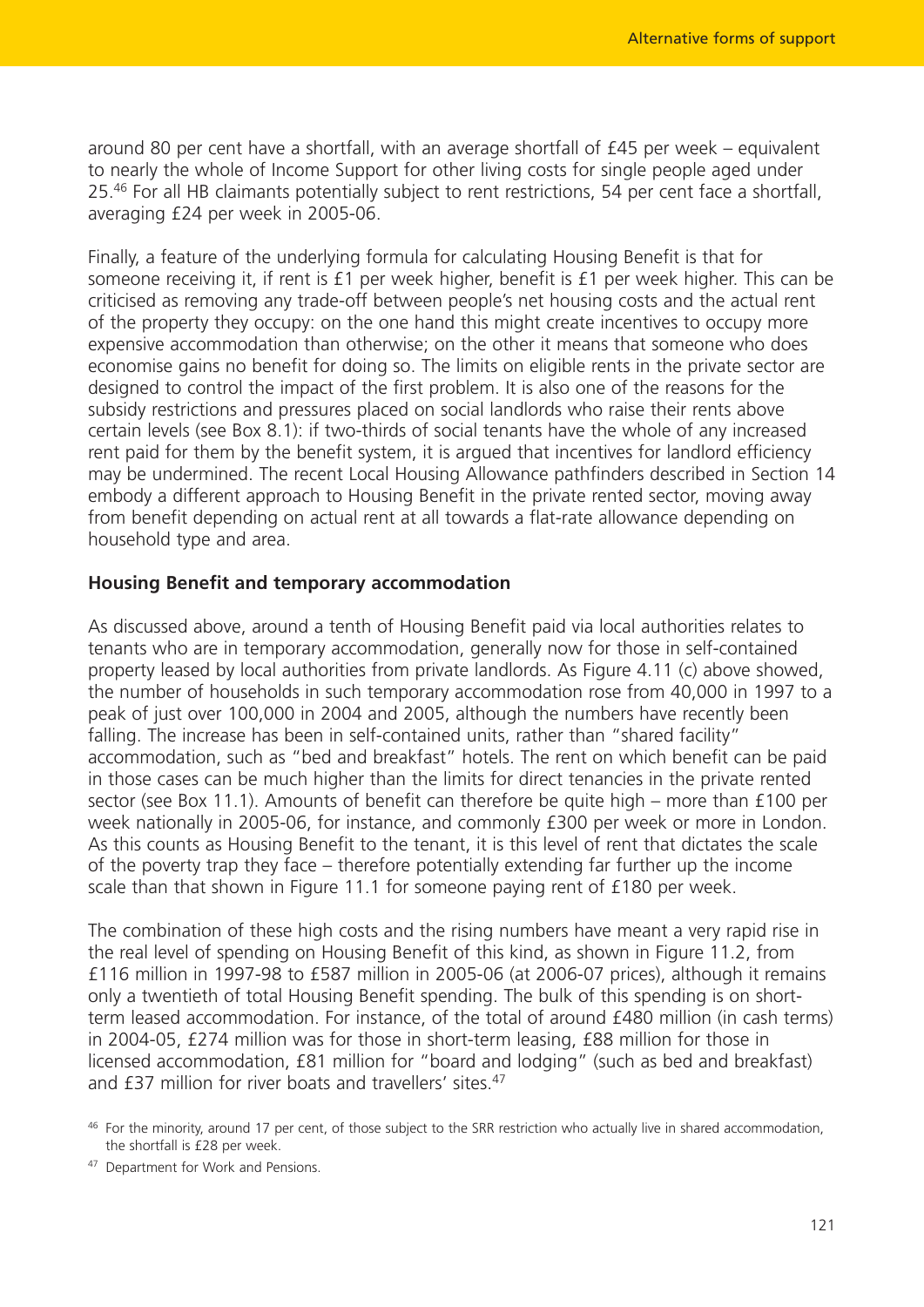



Note: Figures include expenditure on asylum seekers of £25.8 million in 1994-95. Since 1999, such spending has been funded by the National Asylum Support Service, but cases in progress continued to be funded by Housing Benefit, amounting to £0.7 million in 2005–06.

#### **Assistance to owners**

As well as the assistance through favourable tax treatment for owner-occupiers discussed in Section 8, owners (including some private landlords) can receive grants or (increasingly) loans to improve or insulate their properties. Historically this was quite a large part of housing spending, with between 200,000 and 300,000 private owners in Great Britain receiving improvement grants of one kind or another each year in the early 1980s, but then falling sharply.48 The more recent trend is shown in Table 11.6. By 2004-05, around 70,000 owners were receiving what were generally loans totalling £230 million, and 165,000 what were generally grants for energy efficiency totalling £110 million. In real terms the total amount spent has continued to decline in recent years, but more slowly than in the mid-1990s.

<sup>48</sup> H. Glennerster and J. Hills (eds.) (1998), *The State of Welfare: The economics of social spending* (Oxford: Oxford University Press), table 5.6.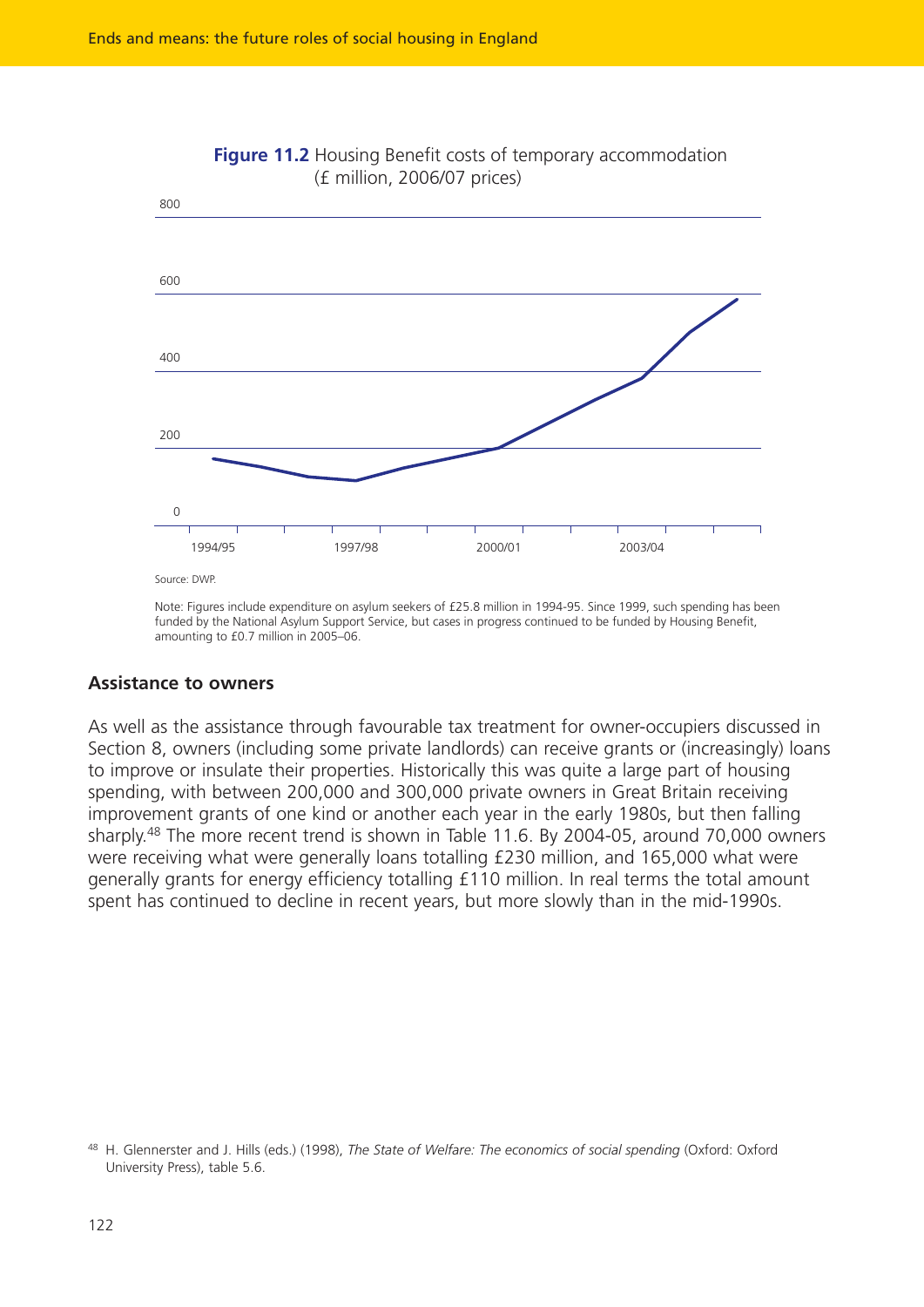|         | <b>Communities and Local</b><br><b>Government housing</b><br>renewal |                       | <b>DEFRA Warm Front</b> |                       | <b>Combined</b>         |                       |
|---------|----------------------------------------------------------------------|-----------------------|-------------------------|-----------------------|-------------------------|-----------------------|
|         | <b>Number</b><br>(000s)                                              | <b>Amount</b><br>(fm) | <b>Number</b><br>(000s) | <b>Amount</b><br>(fm) | <b>Number</b><br>(000s) | <b>Amount</b><br>(fm) |
| 1996-97 | 74                                                                   | 641                   |                         |                       | 74                      | 641                   |
| 1997-98 | 105                                                                  | 485                   |                         |                       | 105                     | 485                   |
| 1998-99 | 109                                                                  | 469                   |                         |                       | 109                     | 469                   |
| 1999-00 | 120                                                                  | 453                   |                         |                       | 120                     | 453                   |
| 2000-01 | 99                                                                   | 396                   | 24                      | 11                    | 123                     | 407                   |
| 2001-02 | 82                                                                   | 356                   | 128                     | 68                    | 210                     | 424                   |
| 2002-03 | 68                                                                   | 292                   | 189                     | 97                    | 257                     | 389                   |
| 2003-04 | 64                                                                   | 273                   | 196                     | 54                    | 260                     | 426                   |
| 2004-05 | 68                                                                   | 230                   | 166                     | 111                   | 234                     | 341                   |

#### **Table 11.6 Support for private sector renewal and energy efficiency (2004-05 prices)**

Source: Communities and Local Government HSSA returns and research

Notes:

Housing Renewal Includes renovation grants, minor works assistance/home repair, work under group power and designated area powers (renewal areas) and HMO assistance. Excludes loans made under the 2002 Regulatory Reform (Housing Assistance) Order.

Warm Front grant was preceded by HEES which offered much more limited support for vulnerable households (£315 grant maximum) and is not included here.

Adjustment to 2004-05 prices made using BCIS Tender Price Index.

The other form of support for owner-occupiers with low incomes is the possibility of additional Income Support for Mortgage Interest (ISMI). As Figure 11.3 shows, the number of claimants receiving such help peaked at over half a million in 1993 and 1994, but has fallen towards 200,000 since then. This has been a result of both falling unemployment, and tightening restrictions on the circumstances in which ISMI will be paid. With lower interest rates as well, the overall cost has fallen substantially in real terms, from a peak of just under £1.6 billion in 1993 to under £300 million in 2004 (at 2004-05 prices).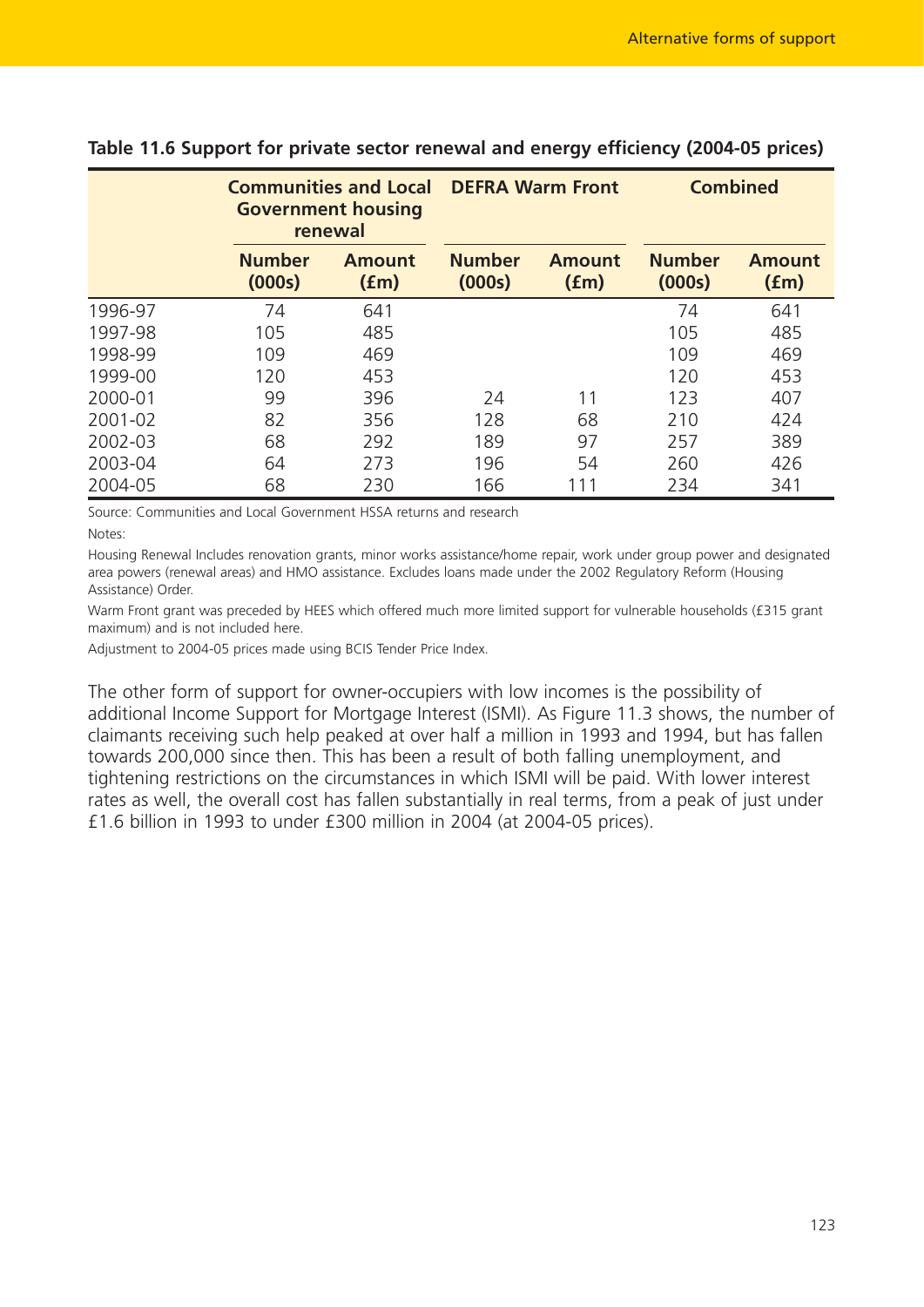

**Figure 11.3** Income Support for Mortgage Interest, 1980 to 2004

#### **The Right to Buy and Cash Incentive Schemes**

A much more substantial amount of public support is directed towards helping people become owner-occupiers in the first place. Over the last quarter century, the most important policy of this kind has, of course, been the Right to Buy for council tenants and for certain housing association tenants (see Box 11.2). In essence, the Right to Buy allows sitting tenants to buy the property in which they are living at a discount to the market price. When first introduced in the 1980s these discounts were set as a variable proportion of the assessed market price depending on the length of time someone had been a tenant for, ranging from 33 per cent for recent tenants up to 50 per cent for longer-standing ones. The limits were eventually raised to 60 per cent for houses, and 70 per cent for flats. There was what was then a high overall limit on discounts set at £25,000 nationally in 1980, but eventually increased to £50,000 by 1989. More recently, in 1999, the maximum discount was reduced on a regional basis to between £22,000 in the North East and £38,000 in London and the South East. From 2003 a further reduction in the maximum discount to £16,000 was introduced in 41 areas of "housing market pressure" covering most of London as well as certain parts of the home counties.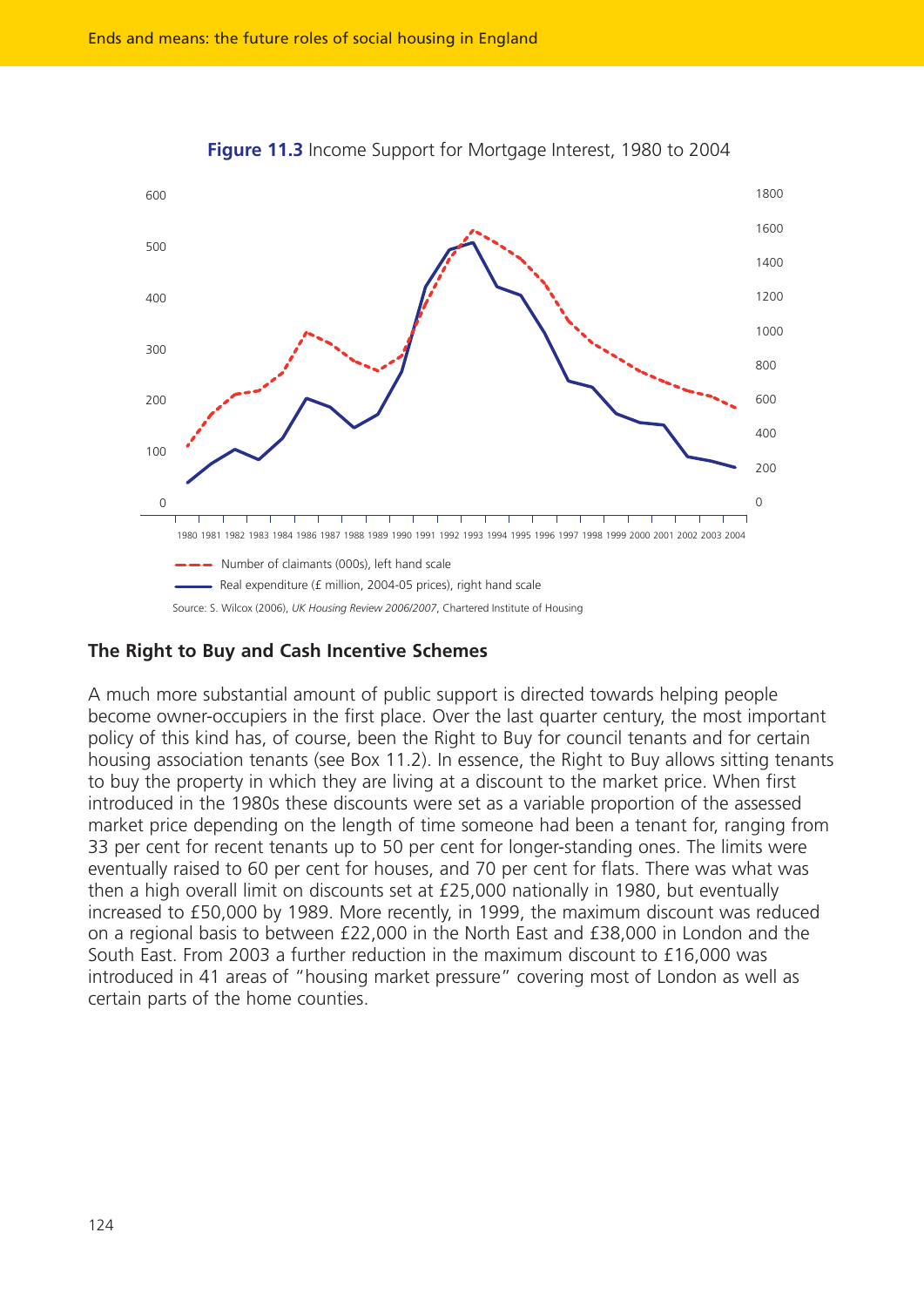## **Box 11.2 The Right to Buy, Preserved Right to Buy, Right to Acquire and Cash Incentive Schemes**

# Right to Buy

The Right to Buy (RTB) was introduced in 1980. All "secure" tenants, the vast majority of whom are local authority tenants<sup>1</sup>, are entitled to the RTB once they have been in social housing for a sufficient period (five years for tenancies starting on or after 18 January 2005, previously two years). They can count years spent as tenants of other social or public landlords. A few types of property are exempted from RTB, such as sheltered housing.

The RTB gives tenants a discount on the market value of the property, as determined by the landlord (or, if the tenant disagrees, by the Valuation Office Agency). The discount varies in relation to the length of time that they have spent in social housing. But it is subject to a maximum set by the Secretary of State, which has varied over time, from £25,000 in 1980 to a high point of £50,000 in 1989. In 1999 the country-wide maximum was replaced by regional discounts, with the highest being £38,000 in London and the lowest being £22,000 in the North East. This was changed again in March 2003 in 41 areas in response to housing pressures within them, where the maximum amount was lowered to £16,000. Most of the 41 areas are in London.

RTB rights are unaffected for local authority tenants who move to a new property in the local authority sector (whether in the same or a different authority) as long as they remain secure tenants (if a tenant moves to a property which is not a secure tenancy, they keep their RTB entitlement years but are not able to buy the new property).

Until 2004, local authorities carrying housing-related debts had to put 75 per cent of the receipts from RTB sales to pay off these debts and were allowed to keep only 25 per cent of the receipts. Debt-free authorities could keep 100 per cent of their receipts. Since April 2004, 75 per cent of the money from all authorities (both with debt and debt-free) goes back into a central government pool and is then redistributed to areas of greatest housing need.

#### Preserved Right to Buy

LA tenants who become housing association tenants as a result of stock transfer keep the Preserved Right to Buy (PRTB) as long as they stay in the same property. This operates under the same terms, and with the same discounts, as the Right to Buy in that area. They may also have Right to Acquire (see below) if the stock transfer took place after 1 April 1997. If they move to a different property owned by the same landlord they may retain the PRTB, but they lose the PRTB if they move to a property owned by a different association (although they keep their entitlement years).

<sup>1</sup> There remain around 27,000 "secure" tenants of non-charitable housing associations who have the RTB. This is because following the introduction of the "assured" tenancy in The Housing Act 1988, housing associations stopped granting "secure" tenancies, so people who became tenants of non-charitable housing associations after this date do not have the RTB. Charitable housing association tenants have never had the RTB.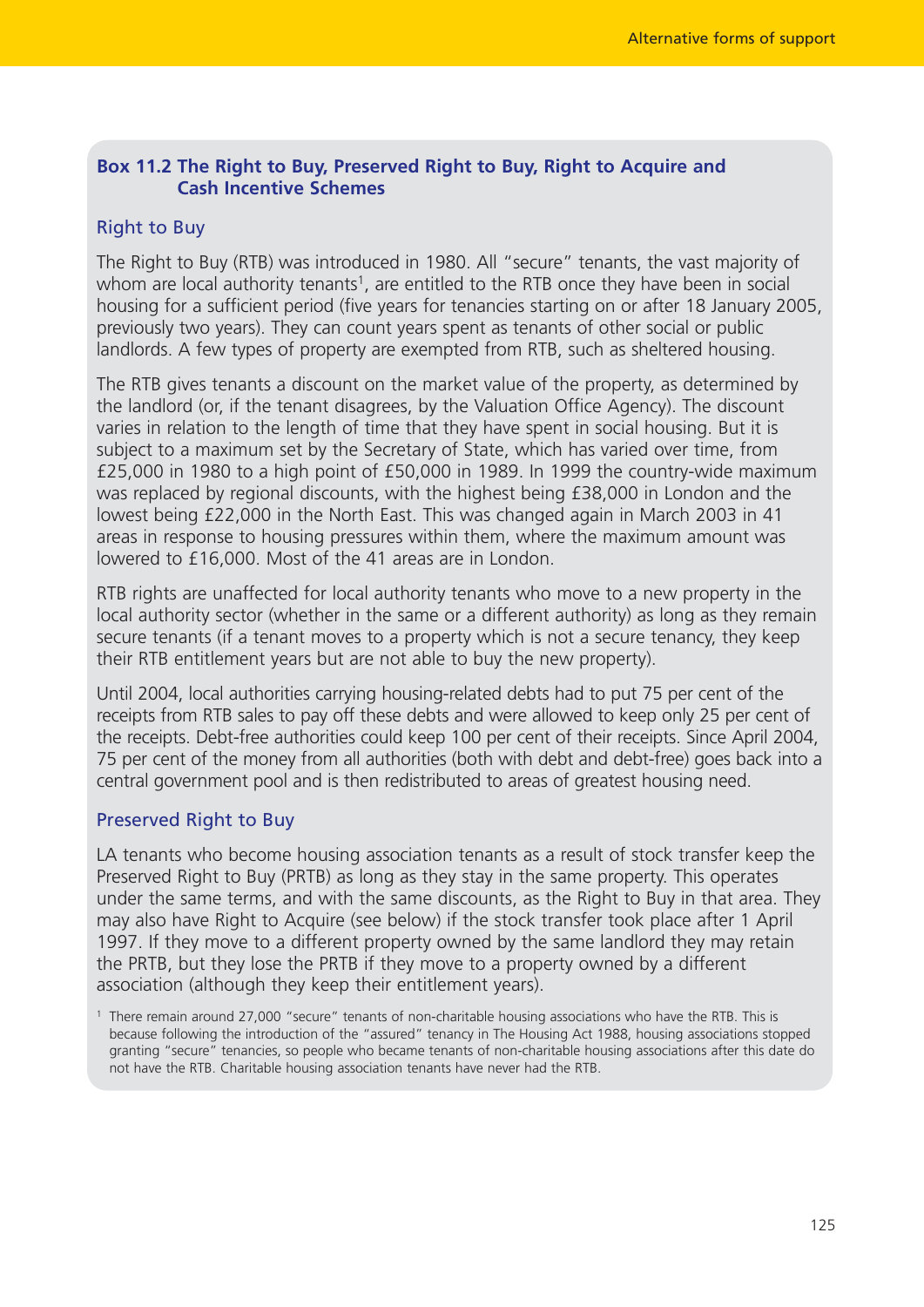# **Box 11.2 The Right to Buy, Preserved Right to Buy, Right to Acquire and Cash Incentive Schemes** *(continued)*

The decision about where receipts from such sales go varies between transfers. The association always retains part of the receipts to compensate for net loss of income, but the remainder of the money can go to the local authority or remain with the association (a broadly 50-50 sharing arrangement is not uncommon for a limited period). PRTB receipts to LAs are treated as a deferred sale receipt so are not part of the RTB pooling process. The terms of stock transfer from a local authority to a housing association – including any government "gap funding" – take account of the PRTB receipts that go to the association.

# Right to Acquire

The Right to Acquire (RTA) was introduced in The Housing Act 1996 and gives eligible housing associaiton tenants a statutory right to purchase the property in which they live at a discount. The discount for RTA is a flat rate amount across all properties irrespective of value or length of tenancy, which varies between £9,000 and £16,000 depending on the local authority area. Association tenants who have been in social housing for at least five years (previously two years) have the RTA, but only if the property was built or purchased with public funds after 1 April 1997 or the property transferred from the council sector after that date. Some properties are exempt from the RTA, such as sheltered housing or those in designated rural areas (generally communities with a population of under 3,000).

If an association tenant with the RTA moves to another housing association property, they will keep their RTA entitlement years, but they will only be able to exercise the RTA if the property qualifies for it. RTA receipts are treated differently from RTB ones, as the proceeds are put into a special fund for each association and then the Housing Corporation decides exactly how it should be spent (which must be on replacement social housing).

#### Cash Incentive Scheme

The Cash Incentive Scheme involved some local authority landlords offering financial help to council tenants to help them buy their own home on the private housing market, thus vacating their existing social housing unit. It was significant in the mid to late-1990s but it no longer receives specific central government funding, although the statutory powers remain. It is still offered by some local authorities with their own funding.

The Right to Buy has had a huge effect on the UK housing market. As Figure 11.4 shows, through most of the 1980s an average of around 100,000 sales were made by local authorities under the scheme each year. This fell to between 30,000 and 50,000 per year in the 1990s, but peaked again at over 60,000 in 2002-03 and 2003-04 (as people registered their interest in advance of tighter limits on discounts), before falling rapidly in the most recent period. Overall, more than 1.7 million sales were made by English councils under the Right to Buy in the 26 years from 1980-81 to 2005-06 and a further 174,000 by housing associations under related rules (such as the "Preserved Right to Buy").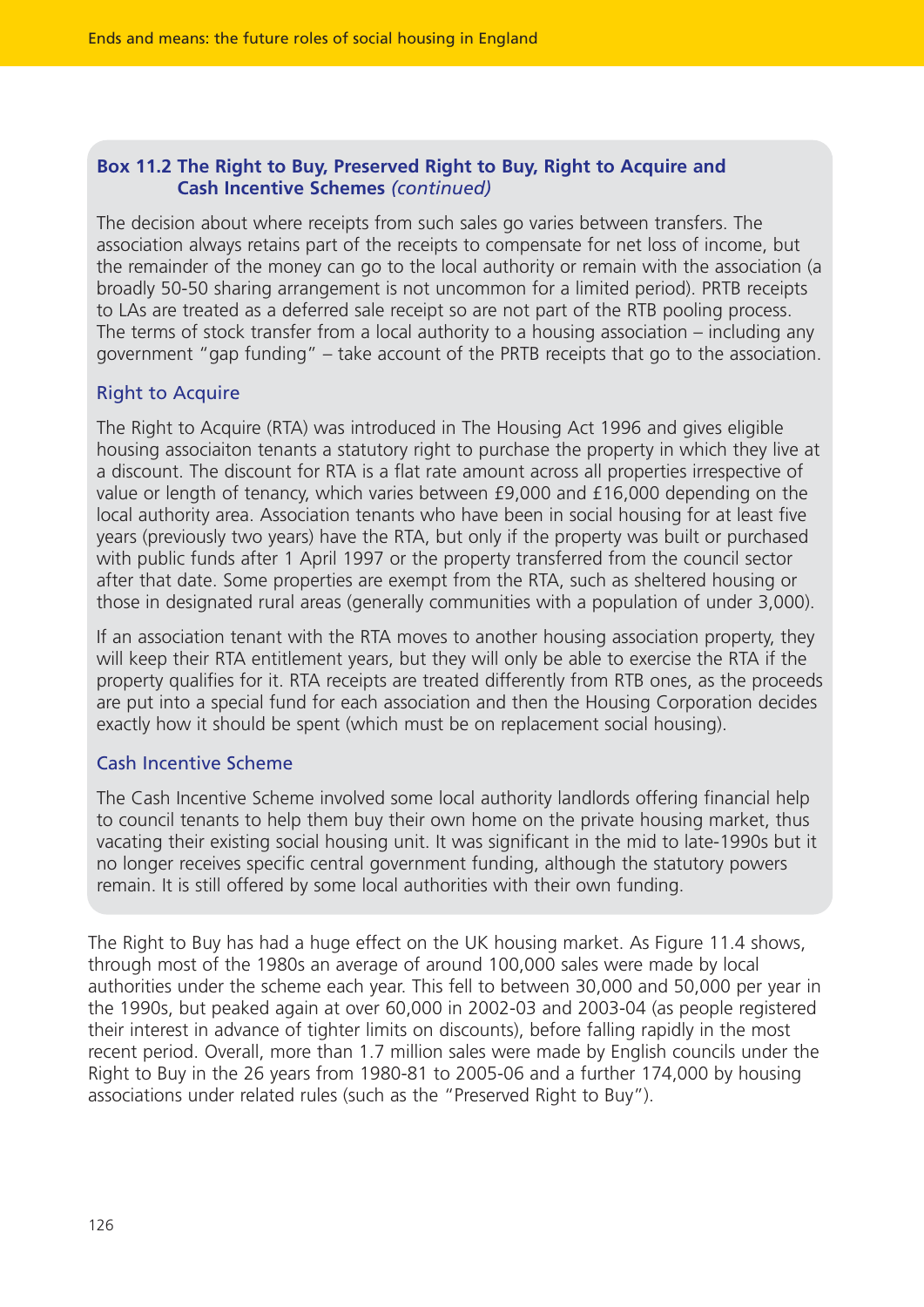

**Figure 11.4** Right to Buy sales since 1980-81

Housing association sales: Note that approximately 100,000 units were sold between 1980-81 and 1996-97, which have not been illustrated.

The Right to Buy has been controversial since its inception. For this analysis, three effects are relevant. The first is its long-run effect on the supply of social housing lettings available to new tenants, which is discussed in Section 12 (in the short-run most of those purchasing under it would not have moved, so sales would not immediately affect potential vacancies). The second is its effect on either stabilising some areas by making it more likely for some better-off tenants to remain, but in others leading to a decline in the upkeep of properties and private lettings to sometimes disruptive, but weakly supervised, private tenants (sometimes including those evicted from social tenancies in the same area).

The third is the relative generosity of the available discount by comparison with remaining as a social tenant, paying a sub-market rent. It is important to realise that by exercising the Right to Buy or its equivalent, a tenant sacrifices the future advantage of that sub-market rent, and hence of the economic subsidy. The longer they would have remained as a tenant otherwise, the greater the value of that future subsidy (see Table 6.4). It is hard to be precise about this trade-off, but Steve Wilcox plausibly suggests that the median prospective time as a tenant for Right to Buy purchasers can be taken as around 15 years, and that discounts of up to between 30-35 per cent would then represent "reasonable value for money" for the public sector in terms of the comparison between the value of the capital receipt when the sale is made and the future flow of net rents (after costs) if the sale had not taken place.<sup>49</sup>

 $49$  This is the value to the public sector as a whole – rules on what happens to capital receipts mean that for the particular landlord selling, the balance is often much less favourable. For an individual who expected to receive Housing Benefit in future (for instance, after retirement) the benefit of purchase would be lower.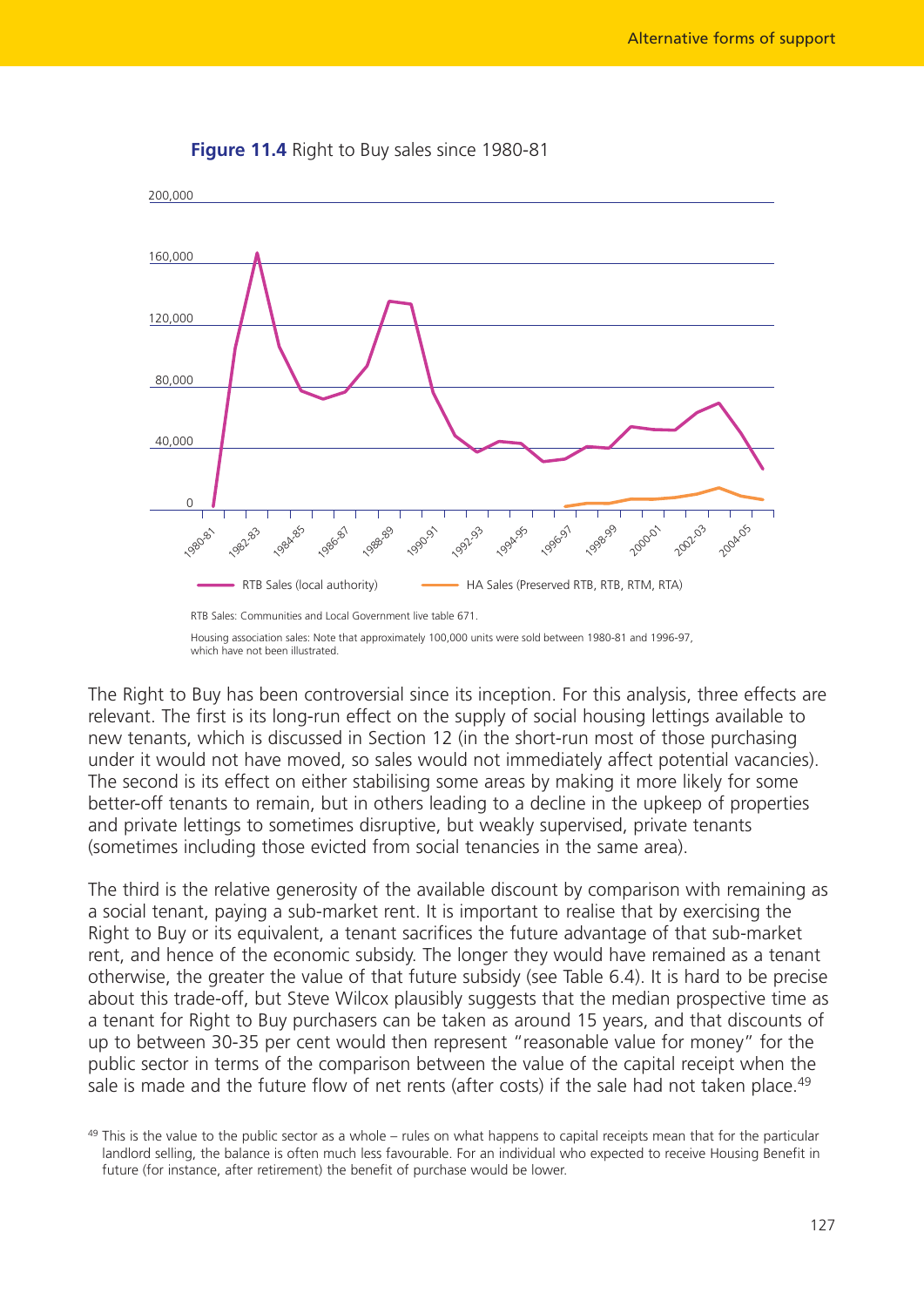Average Right to Buy discounts were above this level in England until recently, at around 50 per cent between 1988 and 1998, but by 2005 had fallen to 30 per cent.50 By 2006, the maximum discounts in London were estimated to be below 10 per cent of market values, and to be between 28 and 40 per cent in the rest of the country.<sup>51</sup>

The implication of this is that in most of the country, the overall level of discounts for Right to Buy purchasers is of roughly equivalent value to remaining as a tenant, paying a submarket rent. From the public sector's point of view, the receipts after discount could theoretically be invested until the date when the property would otherwise have become vacant and would by then have built up enough to finance a replacement (in practice, of course, this has not been done in the past). Judged purely in these terms the system now leaves a neutral incentive as to whether to buy or not. However, in the areas subject to the housing market pressure limits, the incentive is now for people not to exercise the Right to Buy and to remain as a tenant with, for those who do so, a likely higher long-run public sector cost. After the bulge in applications after the tighter limits were announced, the number of sales has fallen rapidly.

Another, much smaller form of assistance into home ownership for social tenants are "cash incentive schemes" of one kind or another. Such schemes give a capital sum to tenants who relinquish their tenancy (see Box 11.2) to move elsewhere, thus releasing a unit for someone else. Such grants are rare, and generally not very generous by comparison with Right to Buy discounts. Total spending across England has been around £10 million per year since 2001-02. Up to 2004-05, around 500 grants were made a year, averaging between £15,000 and £18,000. At present rather more grants – around 1,500 per year are being made, overwhelmingly in London – with an average value of around  $£7,000.52$  While such grants may represent good value for money for the public sector where a tenancy is given up that would otherwise have remained, they carry obvious dangers in reinforcing polarisation, as the tenants – likely to be better off – who take up grants, leave the area (unlike the Right to Buy, where purchasers generally stay put at least for some time).

#### **Intermediate Tenures**

By contrast with the declining role of improvement grants to owners and of the Right to Buy, an increasing proportion of public housing support has been directed towards Low Cost Home Ownership through "shared ownership" or "shared equity" schemes (see Box 11.3). Under these, in one form or another people (not necessarily existing social tenants) buy *part* of the equity in a property, while either renting the rest of it, or sharing in gains in value with a lender in return for lower initial payments. The advantage to the purchaser is that they get a first step on the property ladder – with the ability to "staircase up" to owning a larger share later on – when they might otherwise not have been able to afford to buy.<sup>53</sup> The advantage to the public sector is that the level of capital grant required is roughly half that

- <sup>51</sup> Communities and Local Government calculations.
- <sup>52</sup> Communities and Local Government live tables.
- <sup>53</sup> For more detailed discussion see the *Report of the Shared Equity Task Force*, HM Treasury and Communities and Local Government, December 2006.

<sup>50</sup> S. Wilcox (2006), "A financial evaluation of the Right to Buy", figure 2, *UK Housing Review 2006/2007*, London: Chartered Institute of Housing.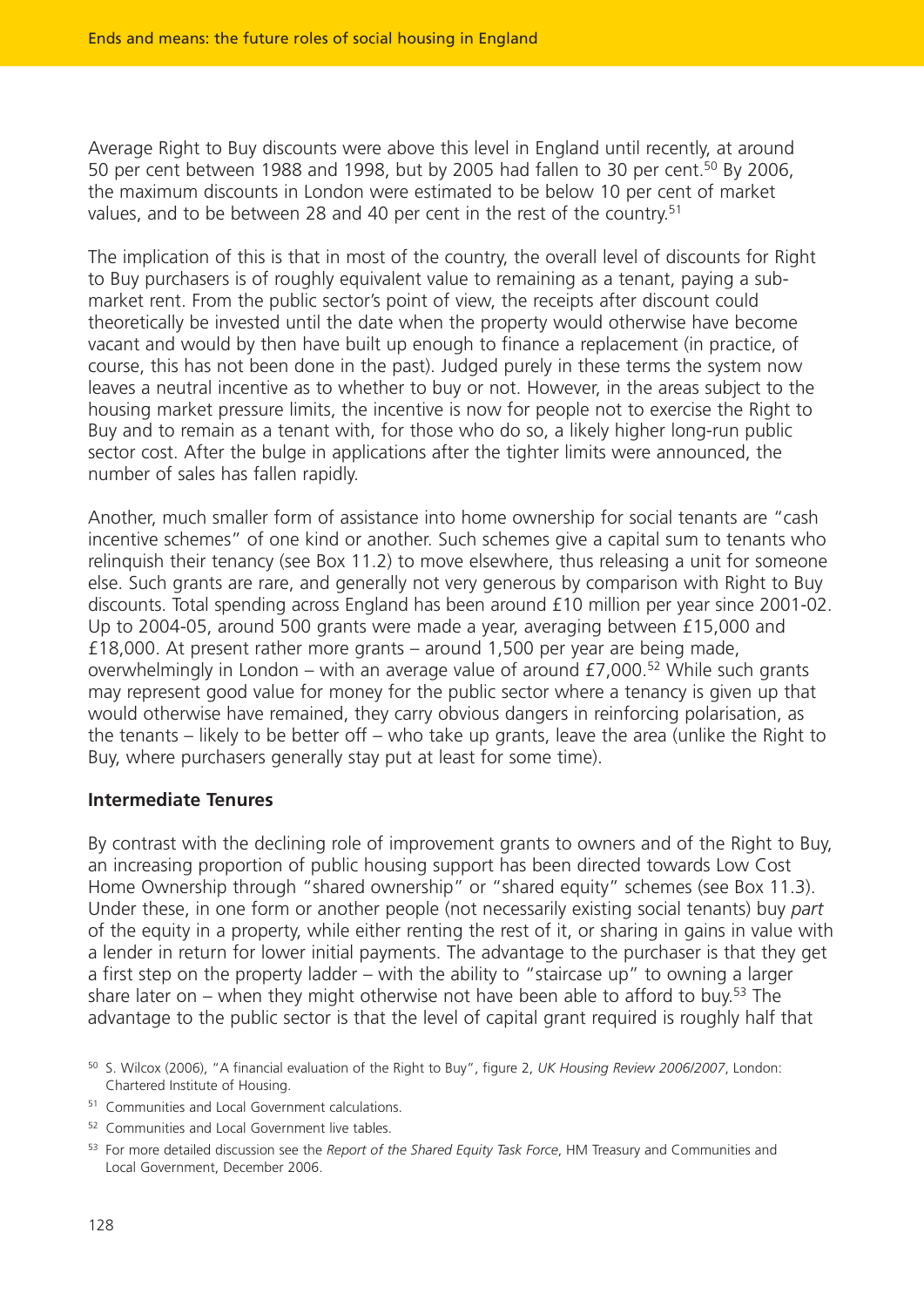required for a housing association to produce a unit to let at a normal social rent (see Table 11.7). The way in which the net benefit to purchasers varies between the different schemes and between them and Right to Buy purchasers is discussed further in Section 18.

|                 | <b>LCHO grant per unit</b> |         |         | Social Rent grant per unit |         |         |
|-----------------|----------------------------|---------|---------|----------------------------|---------|---------|
|                 | 2003-04                    | 2004-06 | 2006-08 | 2003-04                    | 2004-06 | 2006-08 |
| East Midlands   | 21.1                       | 21.7    | 20.1    | 48.7                       | 43.8    | 44.2    |
| East of England | 27.0                       | 23.2    | 14.7    | 49.1                       | 48.2    | 39.6    |
| London          | 48.1                       | 46.8    | 42.3    | 96.2                       | 100.9   | 100.7   |
| North East      | 28.3                       | 34.5    | 18.7    | 53.7                       | 57.8    | 60.4    |
| North West      | 27.6                       | 30.5    | 33.7    | 55.6                       | 63.8    | 63.2    |
| South East      | 28.7                       | 26.9    | 18.3    | 61.0                       | 58.9    | 53.7    |
| South West      | 21.8                       | 18.5    | 19.0    | 40.5                       | 41.0    | 44.2    |
| West Midlands   | 24.5                       | 31.6    | 20.3    | 53.9                       | 56.2    | 49.7    |
| Yorks & Humber  | 33.4                       | 28.6    | 26.6    | 50.3                       | 53.1    | 52.8    |
| <b>National</b> | 35.0                       | 31.1    | 26.8    | 65.5                       | 66.9    | 61.1    |

#### **Table 11.7 LCHO and SHG rates per unit by region 2003-04 to 2006-08 (£000s)**

Source: Housing Corporation.

#### **Box 11.3 Low-Cost Home Ownership and intermediate tenure schemes**

The Government and social landlords offer a number of schemes to help social tenants and other specific groups (including public sector "key workers" in London, the East and the South East) to become home-owners through equity sharing. These schemes involve either conventional shared ownership (part buy, part rent), or a shared equity mortgage. Under shared ownership, the purchaser buys part of the home, under a shared ownership lease, and pays a capped rent on the remainder, usually to a housing association. Gradually, further shares may be purchased and the property owned outright. With a shared equity mortgage, the purchaser owns the whole property, but another party (an association, a private lender, or both) has an interest in the value of the property through an equity loan. So for example if a property is purchased with a 75 per cent conventional mortgage and a 25 per cent equity loan, when the property is sold, the lender of the equity loan is owed 25 per cent of the sale price.

#### Earlier low-cost home ownership (LCHO) products

Since the 1980s until the recent introduction of the "HomeBuy" schemes, apart from Right to Buy, conventional shared ownership was the most important form of LCHO in England, although it remained small-scale. Shared ownership homes could be new or renovated flats or houses which were sold through housing associations. Prices varied according to location, but were expected to be within the means of those people who could not afford to buy on the open market. In addition, a Do-it-Yourself version of shared ownership (DIYSO) was introduced in the 1990s which involved consumers choosing a house to buy, with a housing association, on the open market. This was replaced by the HomeBuy equity loan scheme in 1999, which does not involve the more complex shared ownership lease arrangement.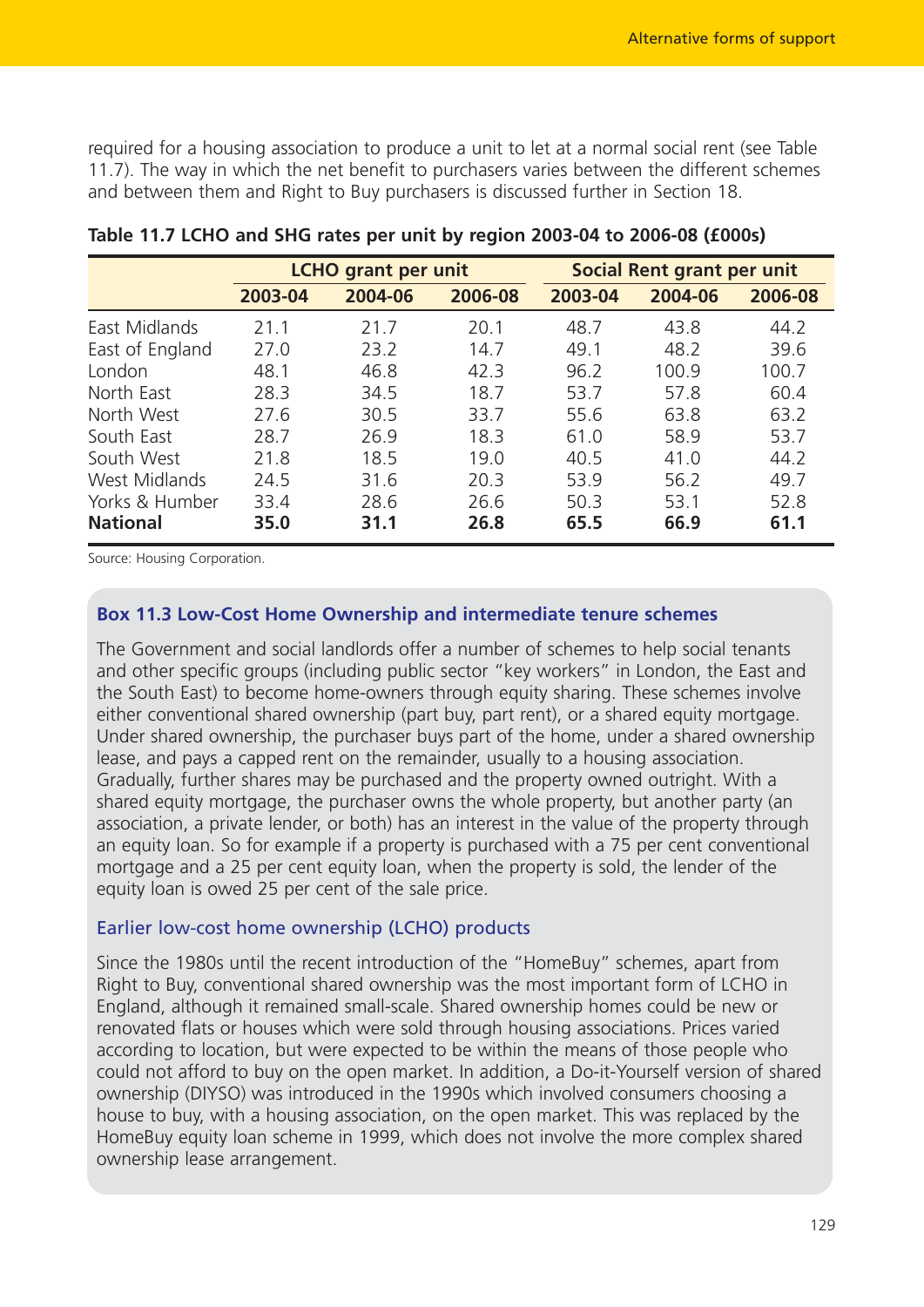# **Box 11.3 Low-Cost Home Ownership and intermediate tenure schemes** *(continued)*

### Social HomeBuy

#### *Who is eligible?*

Existing social tenants of participating landlords, both local authority and RSL. Some, but not all, properties which do not qualify for the Right to Buy/Right to Acquire schemes (see Box 11.2) may be offered for sale under Social HomeBuy. There are some exemptions, including properties in designated rural areas and groups of properties for people with long-term disabilities or special needs.

#### *What is the deal?*

Tenants of participating landlords are able to purchase a minimum initial share of 25 per cent of their home. The remainder of the equity is retained by their landlord who can charge a rent of up to 3 per cent of the capital value of the part of the property the landlord continues to own. Buyers receive a discount on the initial share purchase. This will be the Right to Acquire (RTA) discount (generally between £9,000 and £16,000 depending upon the local authority area, see Box 11.2), pro-rata to the share purchased. The discount is only available on the first share purchased, and so is more valuable to those initially able to buy a larger share. Use of the RTA discount levels also means that Right to Buy (RTB) offers better terms for those eligible and able to take it up, as the RTB discount is higher in most areas and the discount is offered on the value of the whole property not just a share of it.

In houses, shared ownership tenants are responsible for all of the repairs and maintenance, and for flats they are required to carry out the internal repairs while contributing financially to external repairs carried out by their landlord. If the shared owner carries out improvements to the house or flat which add value to the property, then this is taken into account when they want to buy a further share.

#### New Build HomeBuy

#### *Who is eligible?*

- Existing social tenants and those on the waiting list identified as being in priority need for social housing.
- "Key workers" in London, the South East and East. "Key workers" are people who are employed by the public sector in a frontline role delivering an essential public service in health, education and community safety where there are serious recruitment and retention problems, such as police officers, nurses, teachers.
- First-time buyers prioritised by the Regional Housing Boards, based around categories such as local connection, income below a certain level and so on (for example someone who has lived or worked in the district for two years and is not currently an owner-occupier, with a household income of under £50,000).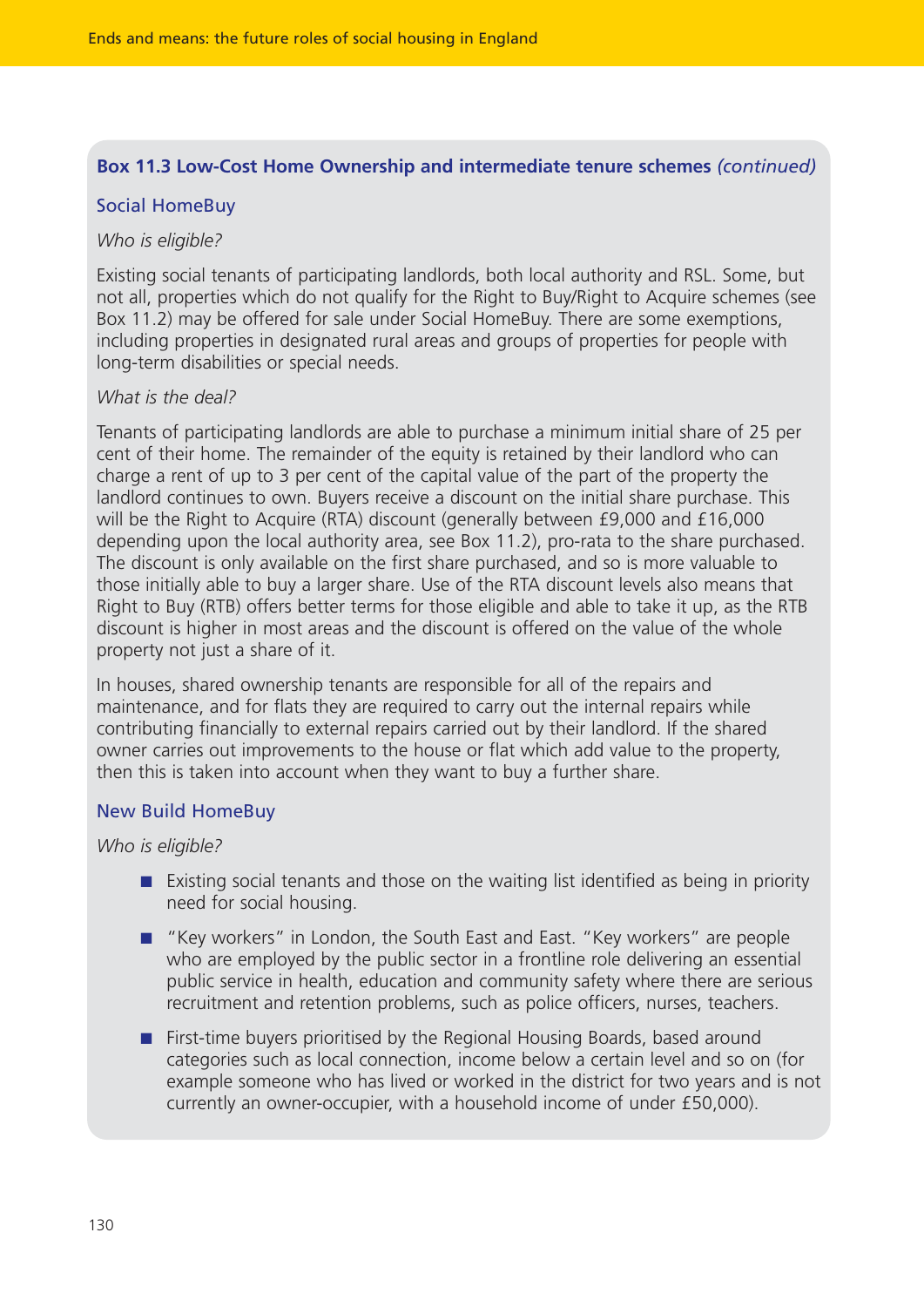# **Box 11.3 Low-Cost Home Ownership and intermediate tenure schemes** *(continued)*

#### *What is the deal?*

It enables people to buy a share in a new-build property of a minimum of 25 per cent, through a shared ownership lease. They pay a rent on the un-owned share capped at 3 per cent of the value. Under New Build HomeBuy purchasers can buy additional shares ("staircase up") in tranches which are a minimum of 10 per cent of the value of the property. Shared owners are financially responsible for all repairs and maintenance, irrespective of the share purchased. In addition to Housing Corporation funding, up to 15,000 new properties are being funded through English Partnerships' First Time Buyer Initiative under the New Build HomeBuy brand.

#### Open Market HomeBuy

#### *Who is eligible?*

The same categories as for New Build HomeBuy.

#### *What is the deal?*

Until October 2006 an eligible buyer was given an equity loan from the Government (through a housing association acting as a HomeBuy Agent) of up to 25 per cent of purchase price, which could be used to buy suitable property. There were no ongoing interest charges on the equity loan, but when it was repaid, the purchaser paid back 25 per cent of the current value of the property.

Since October 2006, under Expanded Open Market HomeBuy, HomeBuy Agents offer equity loans of up to 12.5 per cent of purchase price (on the same terms as before) alongside another equity loan of up to 12.5 per cent of purchase price from one of four participating lenders. The lender will also provide a conventional mortgage for the remaining 75 per cent of purchase price. There are no interest charges on the lender's equity loan for the first five years and charges are capped at 3 per cent for a further five years.

**Private developers and other organisations e.g. community trusts** may sometimes provide reduced price homes which can help people onto the housing ladder without any grant subsidy. These include affordable housing such as shared ownership provided on market sites as a developer contribution to meet planning obligations, with conditions guaranteed by a section 106 agreement (see Box 6.1). It can also include low-cost market housing (i.e. housing provided at slightly reduced price).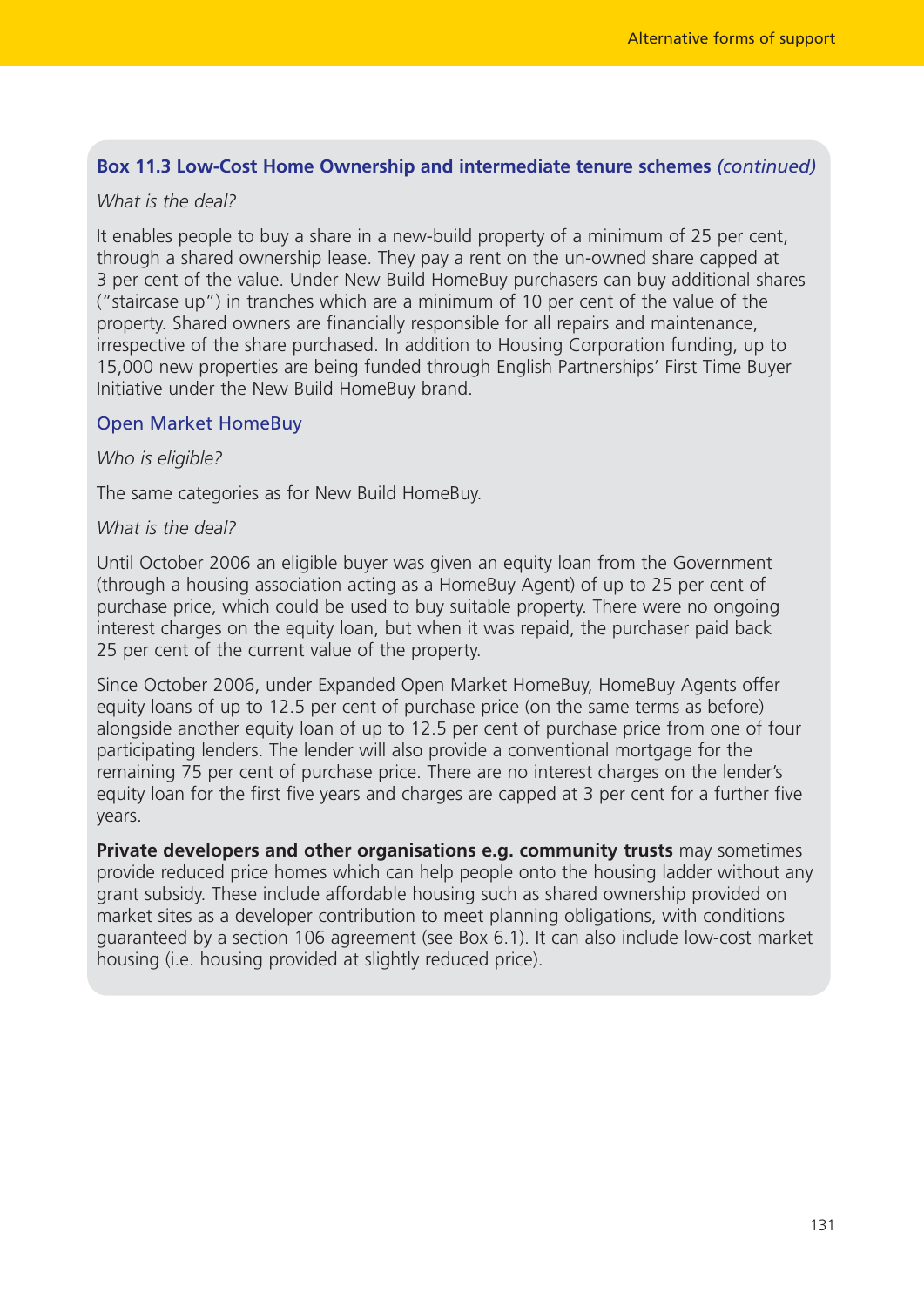Despite the recent growth in numbers, so that almost as many units are now being financed in this form as new fully rented social units (Figure 11.5), the overall scale of this "intermediate" sector remains small. Looking back over the last 15 years, a total of almost 150,000 shared ownership units of one kind or another have been financed in England<sup>54</sup>. Even if none of them had been subsequently purchased outright (which, in fact, many will have been), this still represents only around 1 per cent of the total owner-occupied stock.





Source: Communities and Local Government statistics

While these schemes are aimed at helping people become partial owners and increase their equity stakes in properties, others are aimed at allowing people to *reduce* their equity in housing when they are older, for instance to meet particular needs or to boost income. Some housing associations (such as the Joseph Rowntree Housing Trust) run "flexible tenure" schemes that allow owners to "staircase down" in this way. At a larger scale are commercial "equity release" schemes run by insurance companies that pay people a lump sum in return for a later claim (at death) on their property. More than £1 billion was released each year in this way in 2003 and 2004, with roughly 20,000 households being paid an average of around £50,000. While in the 1990s the majority of such sales were "reversion sales", where the insurance company gained an *equity* stake in the property, the majority in recent years have been "mortgage sales", where the owner keeps all of the equity, with the value of the release building up as a mortgage loan. As a result, the number of properties where the equity interest is in effect shared between the owner and the insurance company is again limited to a few thousand, rather than constituting a significant intermediate tenure.

<sup>54</sup> The numbers include Tenants Incentive Schemes, Do-it-Yourself Shared Ownership, HomeBuy (of different kinds), Key Worker Living Shared Ownership, Challenge Fund Sale, and Shared Ownership.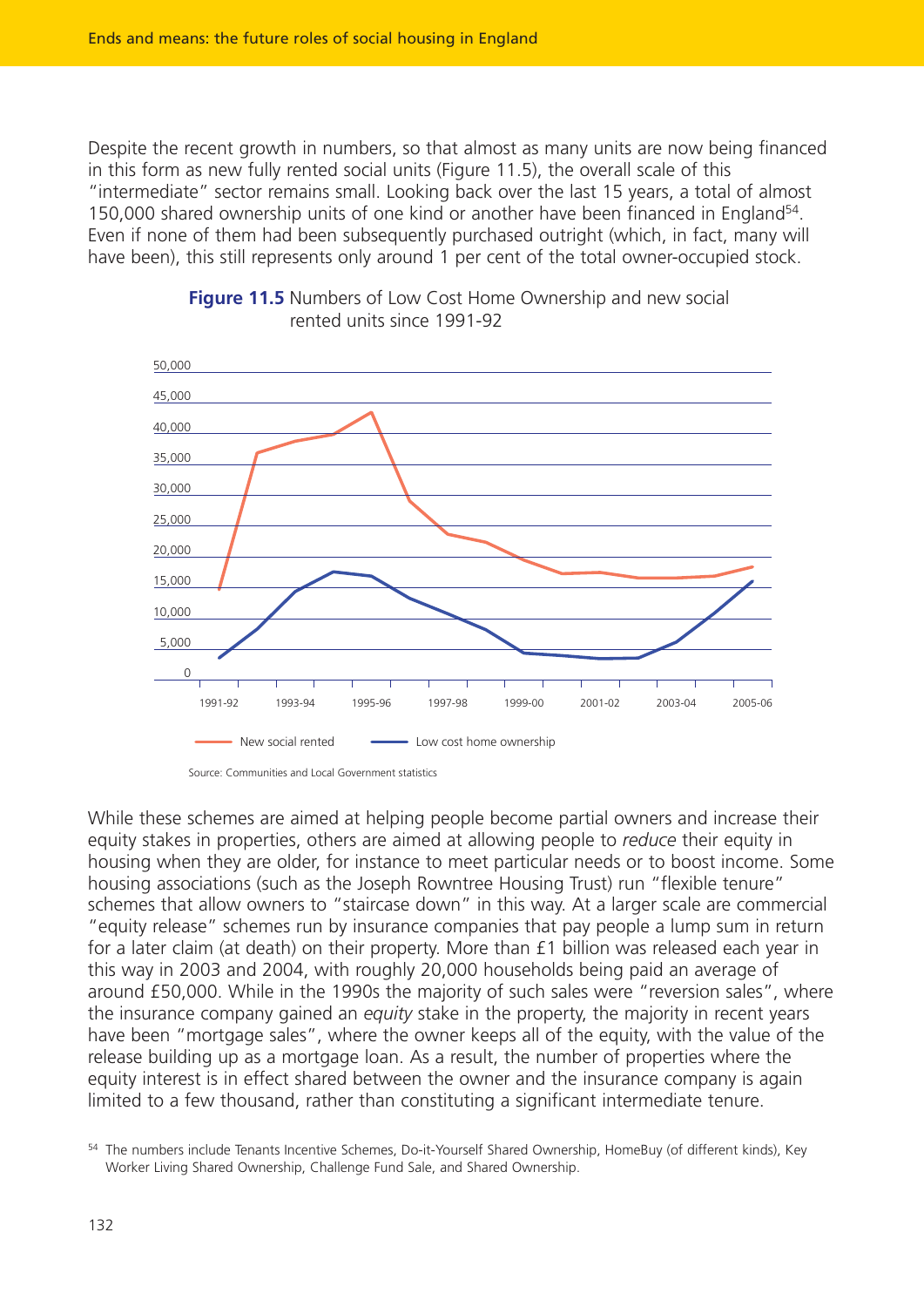# **Summary**

People's housing costs are supported in other ways as well as through provision of social housing (or favourable tax treatment). Of these, Housing Benefit is by far the largest in scale. While this is by definition well-targeted in distributional terms, it has a significant impact on incentives to work and save. Because of the very steep withdrawal of benefit as recipients' incomes rise, Housing Benefit is a major contributor to the "poverty trap", where people's net incomes rise by only a very small proportion of any rise in gross earnings. The higher the rent paid, the wider this zone. As a result, although the level of someone's rent has no effect on their net gain from working at all, it can make a large difference to their net gain from *extra* earnings. For example, a couple with two children paying a typical private rent of £120 per week would gain only £23 if their earnings rose from £100 to £400 per week (as a result of reduced benefits and tax credits and higher tax and national insurance). However, if they paid a typical social rent of £60, the gain would be twice as much, £55 per week. For those in temporary accommodation, with very high rents paid through Housing Benefit, these disincentive effects extend to even higher earnings levels.

Direct assistance to owners, in loans and grants for improvements and means-tested assistance with mortgage costs (as opposed to through favourable tax treatment), is much smaller in scale. Home ownership is also supported by Right to Buy discounts (which have become more restricted in recent years) and by a series of Low Cost Home Ownership schemes, which allow people to purchase just part of the value of a property. The first of these has had a major effect on the housing market, with nearly 1.9 million social homes purchased under it or related schemes since 1980. The total of people helped into shared ownership of one kind or another is much smaller – about 150,000 since 1991.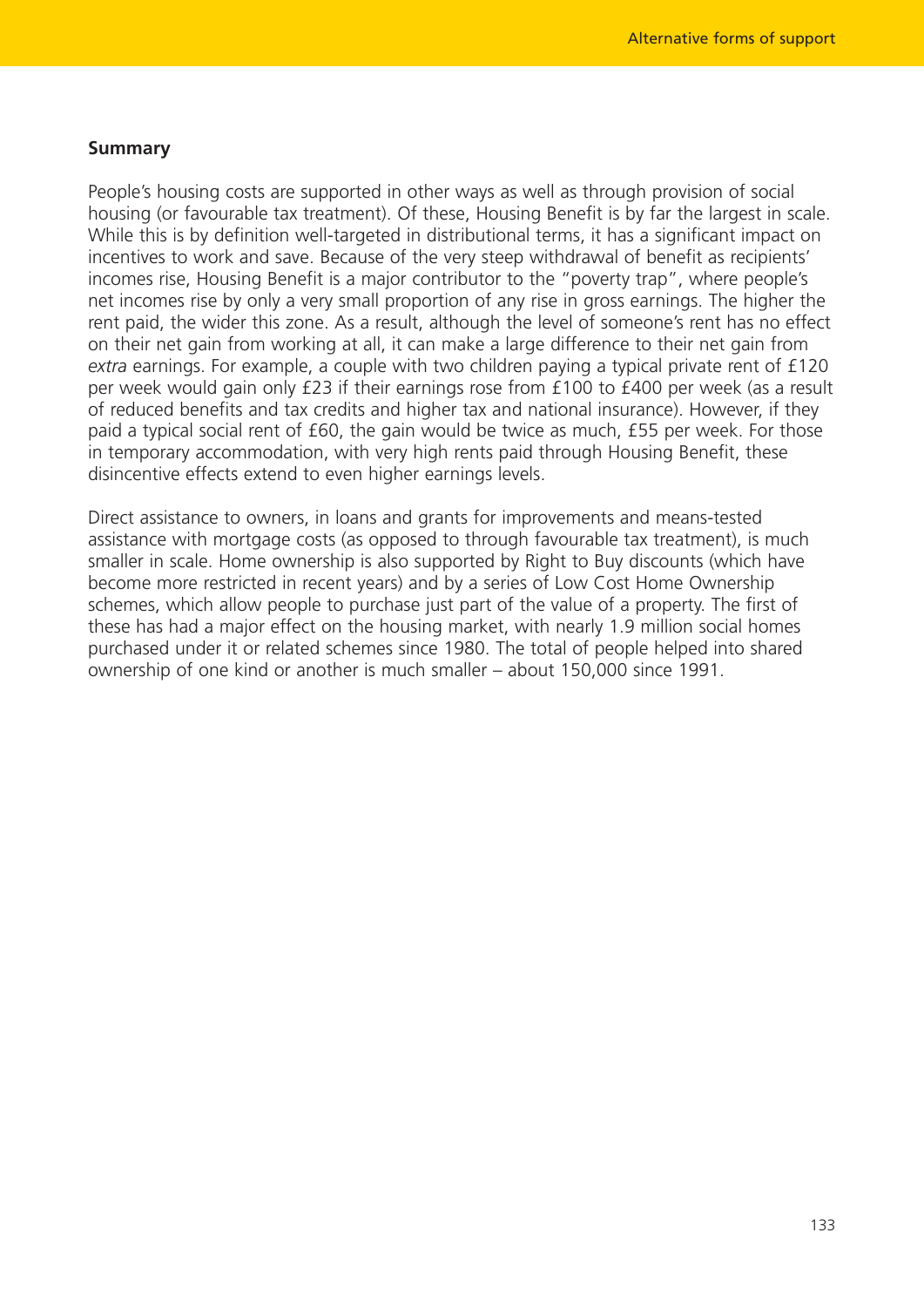# **12. CHANGING PRESSURES**

The focus of this report is not on producing projections of future need, either for housing as a whole or for new social housing units in particular. However, any consideration of the future role of social housing has to be made within the context of whether social housing is likely to be in increasing or declining demand in the years ahead. This section discusses three factors that affect the pressures within which the sector operates.

# **Demography**

Most obviously, current projections are for the population of England to continue to increase, and for the number of households to increase more quickly. Figure 12.1 presents the most recent official projections of the number and types of household over the next twenty years.55 As well as an increase in population from 48.6 million in 2001 to 54.0 million projected for 2026, average household size is expected to fall from 2.37 to 2.10. As a result, the number of households would rise from 20.5 to 25.7 million. Most of this growth is expected to come in single-person households, reflecting greater longevity for single elderly people, and partnership break-up for younger people. By 2026 on these projections, 9.9 million households would consist of single people living by themselves, compared to 6.2 million in 2001. In terms of sheer numbers of dwellings, such projections imply strain on the housing system as a whole over the period, with the increase over the whole 25 year period in the number of households, 5.2 million, being 30 per cent greater than the 4.0 million increase over the previous 25 years (see Figure 4.1). However four-fifths of the expected increase comes from single-person households. This changing composition of household type, and the fall projected in household size, raise questions about the type and size of dwelling required, and about the potential for using the space within the existing stock in different ways (for instance through conversions).

Such projections are uncertain in many respects: we do not know exactly what will happen to life expectancy and mortality rates, for instance, or to the effects of changing social attitudes and behaviour. Nor do we know what will happen to the increased proportion of the population who become single-person households as a result of the end of relationships, and then the rate at which they repartner. There is also some circularity between the number of available dwellings and the rate of household formation – greater supply in relation to demand may allow the formation of households to be faster than otherwise, lower supply may delay household formation. Whatever the uncertainties, however, there is no indication that demographic change as a whole will *lessen* the pressure on the housing system compared to the last twenty years – quite the reverse.

<sup>55</sup> These projections were made by Communities and Local Government using the Government Actuary's Department's "2003-based" population projections. The most recent projections have increased the projected population somewhat, which would further increase the number of households.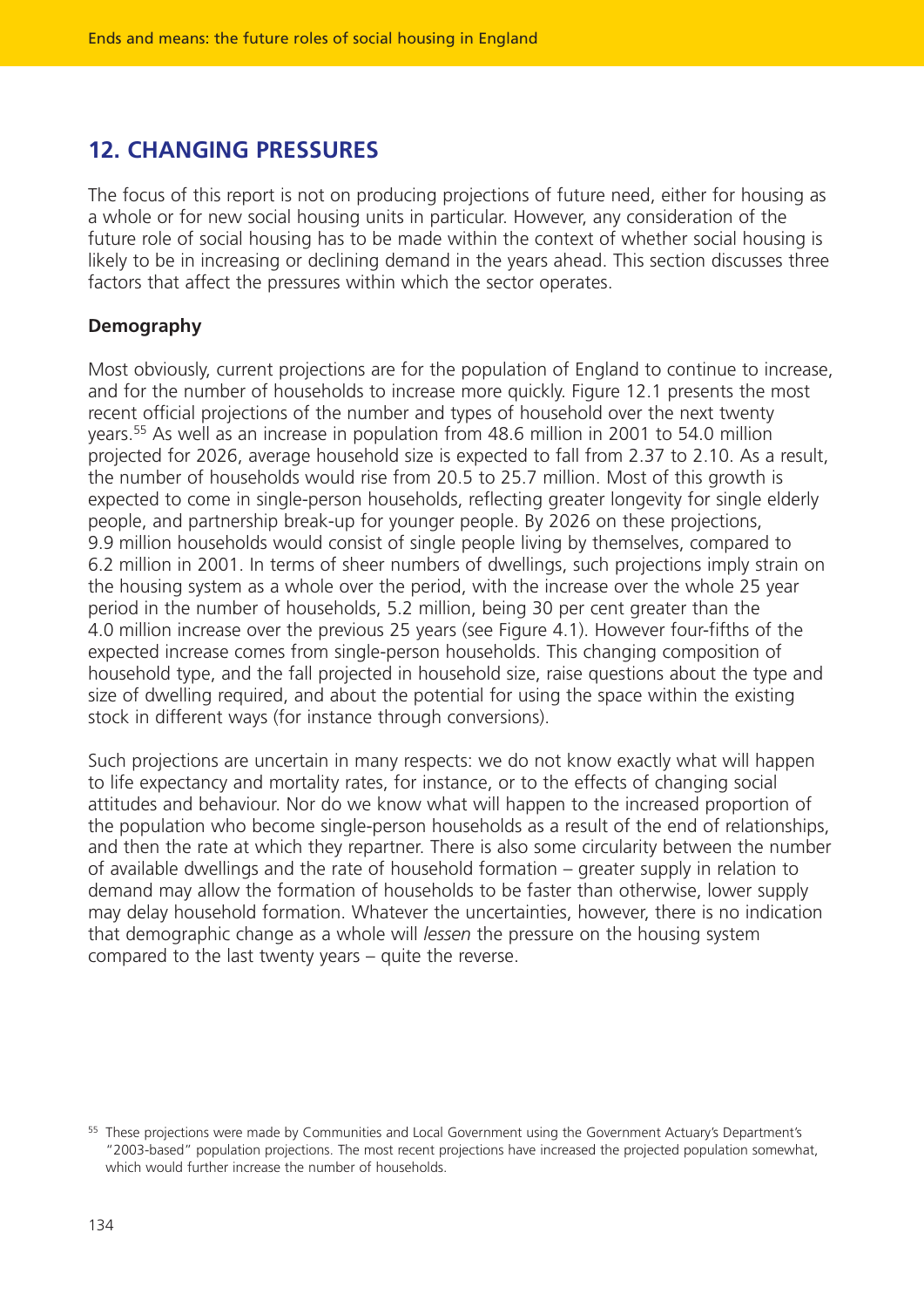

#### **Figure 12.1** Household projections, 2001 to 2026 (millions of households)

The impact of migration patterns is particularly uncertain. The projections shown in Figure 12.1 assume a net rate of in-migration of 124,000 per year over the period as a whole. In the last five years, however, the net rate of in-migration has been 177,000 (see Figure 12.2). Clearly if this were sustained for the next twenty years, the overall size of the population in England would be larger, and with it the prospective number of households. The implications of migration for demand for *social* housing are largely indirect. As Box 12.1 explains, only certain categories of foreign nationals have the right to request social housing, and acceptance then depends on meeting needs-related criteria. The restrictions on European Economic Area (EEA) nationals, for instance, to those who are in employment and/or selfsufficient limits the extent to which they can simultaneously demonstrate need. As a result, most of the foreign nationals who do gain access through "homelessness" categories are likely to be refugees. In the nine months from October 2005 to June 2006, 3,045 (or 5 per cent) of the 61,300 statutory homelessness acceptances by local authorities were recorded as being of foreign nationals, 71 per cent of these coming from outside the EEA and therefore likely to be primarily refugees. In most parts of the country, only 2 per cent or fewer of homelessness acceptances were of foreign nationals, but in London, 14 per cent of the 13,500 acceptances were.<sup>56</sup>

<sup>56</sup> *Communities and Local Government P1E Housing Returns*.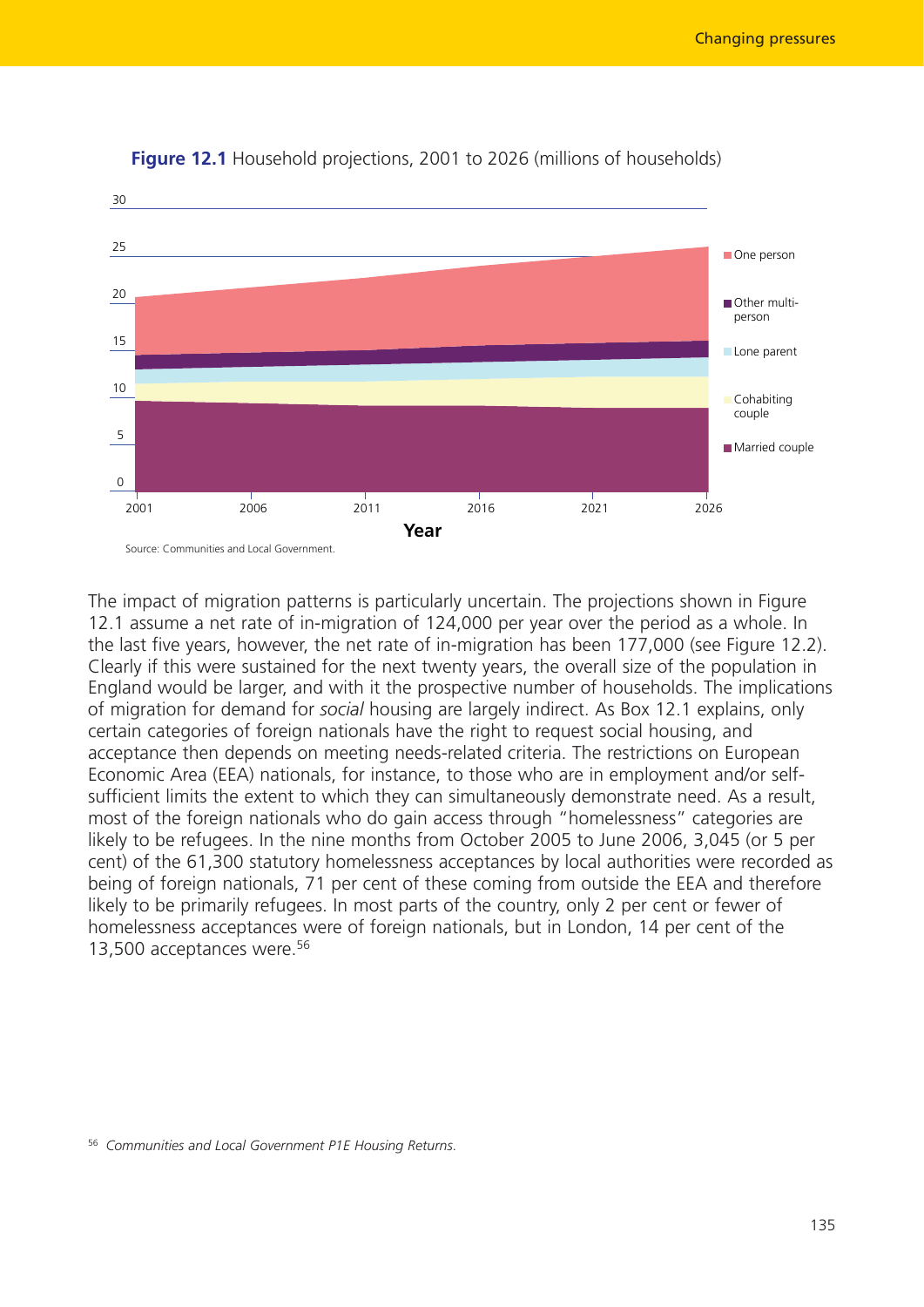

**Figure 12.2** International migration flows, 1975 to 2005, UK

This does not, however, mean that social housing is unaffected by the rate of immigration. First, new immigrants – whether legal or illegal – are most likely to find accommodation in the private rented sector in one form or another. This demand is likely to mean that private rents are higher than otherwise (although note that private rents have not in fact risen particularly fast in the last ten years – see Figure 8.2). Second, some recently arrived workers may be prepared to live in what would otherwise be seen as overcrowded conditions, and so put less pressure on the housing market than others. Such overcrowding may not show up in official statistics and may indeed not be seen as an immediate policy priority. However, over time, as some become settled both they and the rest of the society of which they become part are less likely to see such conditions as acceptable. Third, if people who arrived for what they may originally have thought would be a short period settle and form families with children, or indeed fall into need for other reasons, they may then qualify for access to social housing.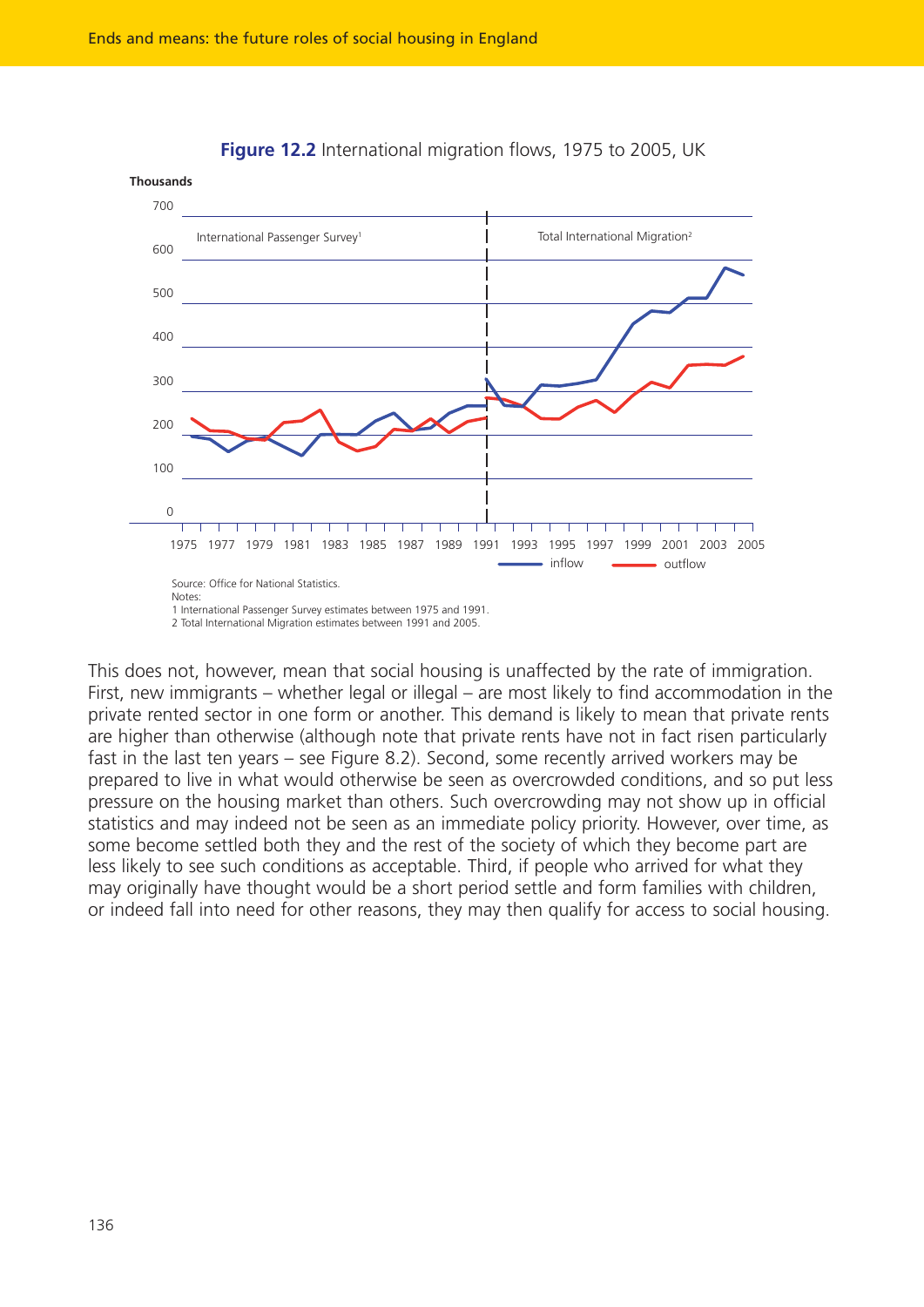#### **Box 12.1 Immigration and access to housing**

Foreign nationals' access to social housing and homelessness assistance is restricted. Very broadly, foreign nationals from outside the European Economic Area (EEA) are not eligible (unless granted permission to stay in the UK which is not conditional on them having "no recourse to public funds"). EEA nationals will be eligible unless they are economically inactive and not habitually resident here, seeking work, or here for a short-term visit. Foreign nationals who do have access to social housing are assessed against the same needs-based allocations criteria as UK nationals (see Box 2.1).

#### EEA1 Nationals (excluding A8, Bulgaria and Romania) and Switzerland

Migrants from the EEA are generally expected to be economically active or self-sufficient. Jobseekers and those here for a short-term visit are not eligible. Those working will be eligible (and in some circumstances would retain their "worker" status if they have to stop working, e.g. because of illness/accident – but see also A8s below). The self-employed will also be eligible. Those here for other reasons will be eligible if they are self-sufficient and habitually resident.

#### A8 nationals (the eight Eastern European countries that acceded to the EU in 2004)

A8 nationals have the same general rights as other EEA nationals, except that for a transitional period, existing EEA Member States can restrict access to their labour markets. For a transitional period, the UK requires A8 nationals to register their employment until they have worked here continually for 12 months. During this period they are treated as a "worker" only if they are actually working in accordance with the registration scheme. This means that, during this period, they would not retain 'worker' status for any reason while they were not actually working, and would need to be self-sufficient

#### A2 nationals: Bulgarians and Romanians (acceded to the EU on 1 January 2007)

As for A8 nationals, A2 nationals have the same general rights as other EEA nationals, except that for a transitional period existing EEA Member States can restrict access to their labour markets. The UK has introduced transitional arrangements which are more restrictive than those that apply to A8 nationals, this includes continuing to require A2 nationals to seek permission to work in the UK. Broadly, Bulgarians and Romanians who qualify for the Highly Skilled Migrants Programme, or who have particular qualifications, will be able to seek full access to the UK labour market. Other migrant workers will continue to need to have an employer seek permission to employ them, and they will be required to hold an Accession Worker card. The latter will be treated as an EEA "worker" only when they are actually working in accordance with the Accession Worker card. As for A8s subject to registration, A2s required to hold an Accession Worker card will need to work continually for 12 months before having full access to the UK labour market.

<sup>1</sup> Families with minor dependants under 18, who were in receipt of support under section 95 of the Immigration and Asylum Act 1999 at the time appeal rights were exhausted, continue to receive support in accordance with section 94(5).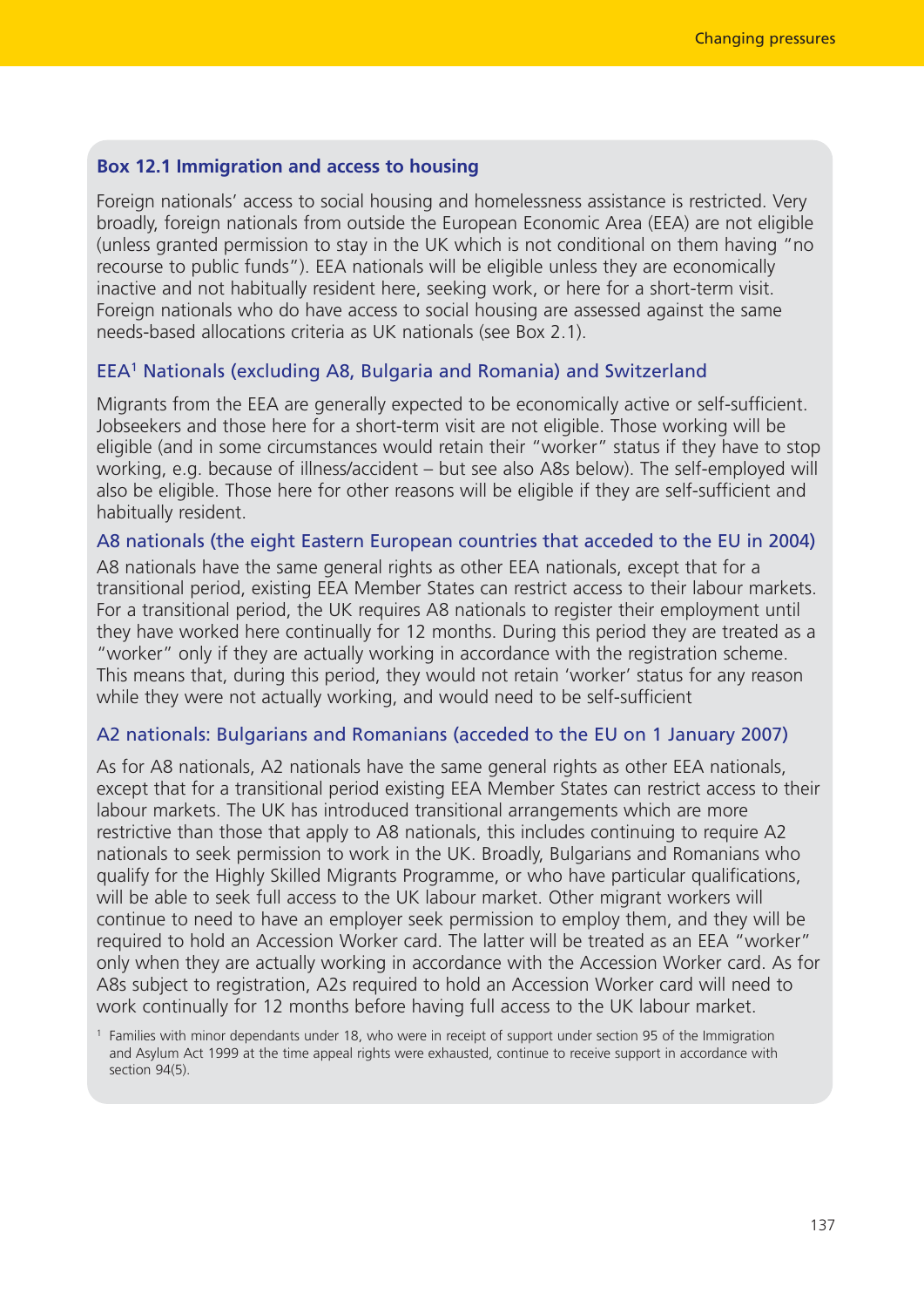# **Box 12.1 Immigration and access to housing** *(continued)*

#### Asylum seekers

The support needs (including accommodation) of asylum seekers, who would otherwise be destitute, are met by the Home Office. Support is available to asylum seekers from the time they claim asylum in the UK to the determination of their claim. Asylum support accommodation is provided through contracts with housing providers, including private landlords and some local authorities.

If a person's claim for asylum is successful (or he or she is given permission to stay for other humanitarian or human rights reasons) his or her asylum support, including accommodation, will end after 28 days and while his leave to remain is extant he will have the same rights as a UK national, in respect of access to mainstream provisions (including social housing) and the right to work.

Where their asylum application is refused, failed asylum seekers without minor dependants under 18 will be evicted from the accommodation provided as asylum support and expected to leave the country.<sup>2</sup> Failed asylum seekers who do not leave the UK voluntarily may be removed by the Immigration Service. Failed asylum seekers who are temporarily unable to leave the UK due to circumstances beyond their control, may be provided with further support until the barrier to their leaving is resolved.

Asylum seekers with a need for care and attention due to age, illness or disability, may be eligible for support from the local authority under social services legislation.

# **Affordability**

Section 8 above showed the way in which house prices have doubled in real terms in the last ten years, while both social and private sector rents have both risen faster than prices, but more slowly than incomes. The level of house prices in relation to incomes obviously makes it harder for people to get on the owner-occupation ladder in the first place, and then to trade-up once they are owners. Many factors drive house prices, including what have historically been large, essentially speculative, short-run swings as people either rush to get on the ladder or hold back if they think prices are slowing down, in each case increasing the sizes of the swings. But fundamentally, the housing stock in England is in relatively fixed supply which is unresponsive to price changes – increases in demand, for instance as incomes and the size of mortgage people can service rise, tend to show up in price rises rather than as additional supply.

<sup>&</sup>lt;sup>2</sup> Families with minor dependants under 18, who were in receipt of support under section 95 of the Immigration and Asylum Act 1999 at the time appeal rights were exhausted, continue to receive support in accordance with section 94(5).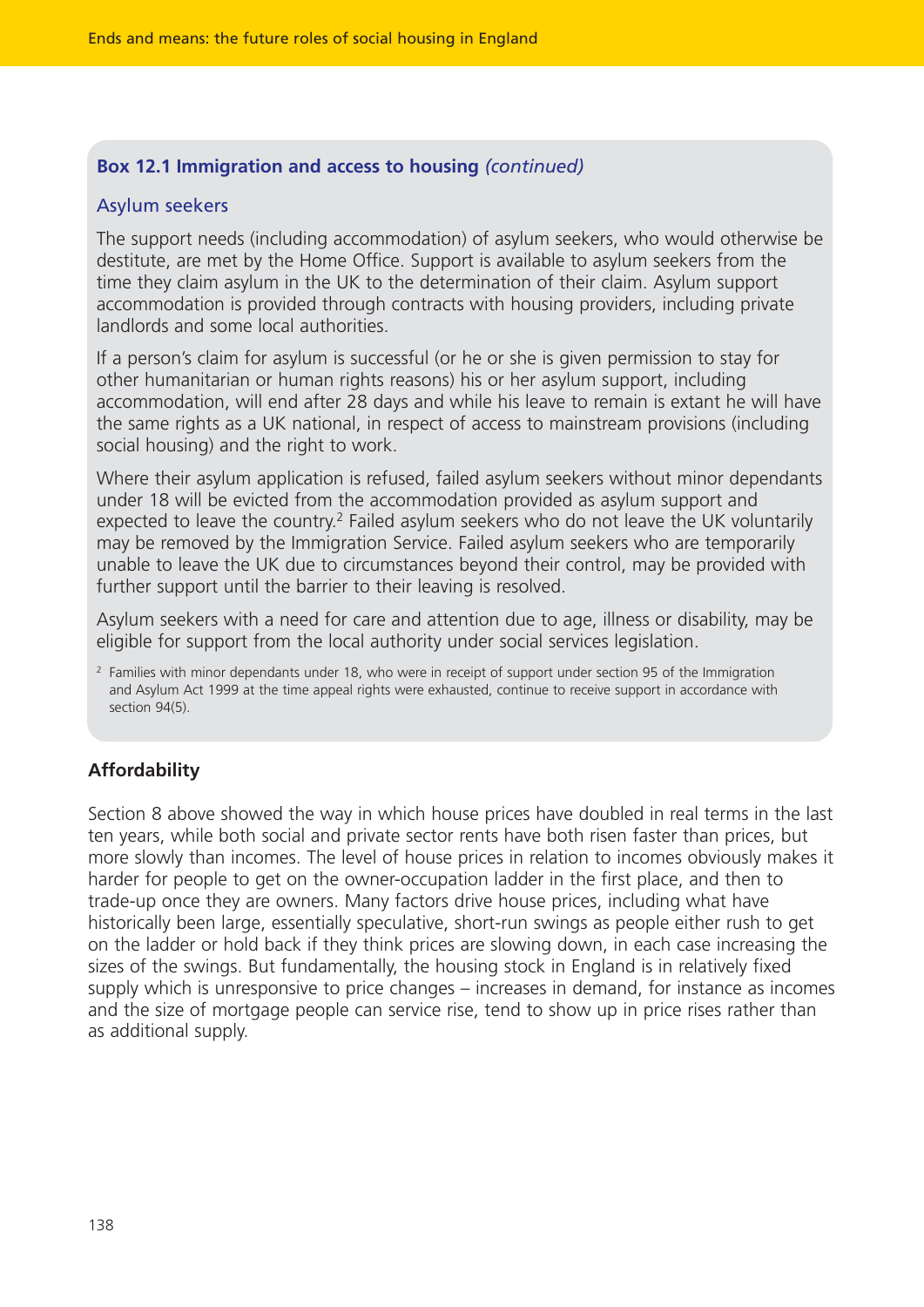A first question is therefore whether supply changes are likely to have any major effect on the overall long-term level of house prices.<sup>57</sup> This has been investigated as part of the analysis behind the 2004 Barker Report and the Government's response to it.<sup>58</sup> Figure 12.3 shows the ratio of house prices to earnings since 1974, looking specifically at the points that cut off the bottom quarter of house prices and the bottom quarter of earnings (the ratio of "lower quartiles"). From a level of around 3.5 in the house price dip of the mid-1980s, the ratio stayed just below 4.0 through most of the 1990s, but has since risen very fast to reach over 6.0 by 2005.

The dashed lines show the size of the ratio in the next 25 years projected using a model of supply and demand produced by a consortium led by Reading University.<sup>59</sup> This kind of exercise is not intended to predict prices in any particular year, but to look at the effect of changes in factors such as interest rates and the level of new building. Over the next ten years – over which any changes in the rate of building have relatively little effect – the model projects a fall in the ratio, essentially implying that existing prices are above their long-term trend in relation to earnings. The top line shows the model's projection of what would happen if house-building had continued under previously committed government plans, with a temporary boost from new building under the "Sustainable Communities Plan" until 2016. At this rate – below the rate of new household formation projected in Figure 12.1 – house prices would continue to rise in relation to earnings, with the ratio by the end of the period reaching nearly 8.0. The other line shows the projected impact of an increase in net additions to 200,000 per year, in line with the Government's ambition in its response to the Barker Review of Housing Supply in 2005. It suggests that in the medium-term this would stabilise the ratio at its current level. Only if house-building increased further would the ratio begin to fall in the long-run, and even then only slowly. As a corollary, unless new building for a sustained period was well beyond the kinds of level discussed as feasible in the recent debate, there is little in this kind of analysis to suggest that affordability pressures will get much easier, even if new building increases significantly from previously planned levels.

<sup>57</sup> And then prospectively on private sector rents – but as the history of the last ten years described in Section 8 shows, the relationship between house prices and private rents is complex: if private landlords expect a good return by way of capital gains, they may be prepared to accept lower rental yields as a percentage of capital value.

<sup>58</sup> *Review of Housing Supply: Final Report*. K. Barker, March 2004, and *The Government's Response to Kate Barker's Review of Housing Supply*, HM Treasury/ODPM, December 2005.

<sup>59</sup> *Affordability Targets: Implications for housing supply*, ODPM, December 2005.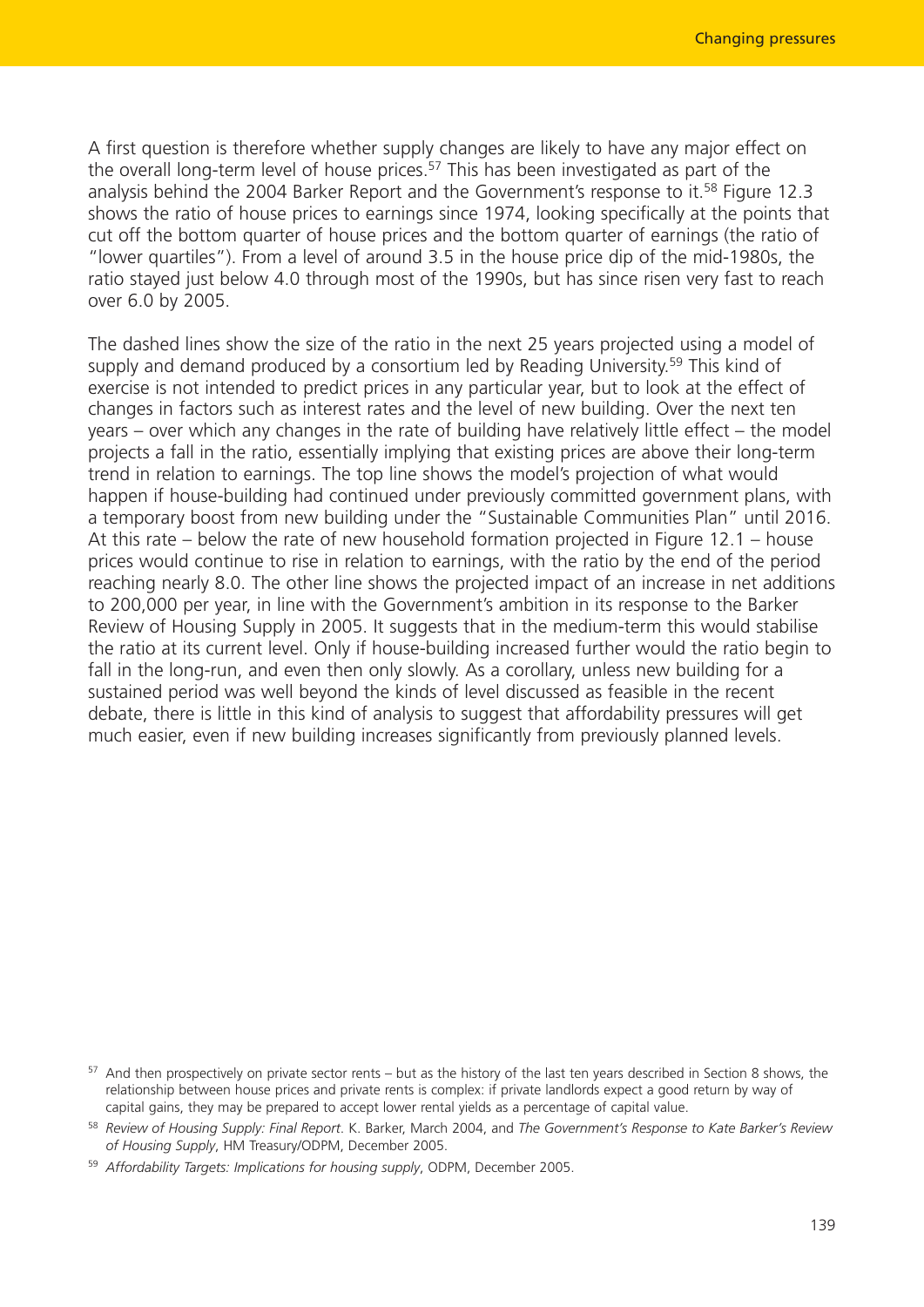

**Figure 12.3** Historic and projected affordability ratios (Lower quartile house price to earnings ratio)

and ONS data. Projected data from Communities and Local Government Affordability Model (see: *Affordability Targets: Implications or Housing Supply*, ODPM, December 2005).

But it is not only house prices that determine whether people can afford to buy (and their ability to provide a deposit). That also depends on their incomes, savings, and the amounts they are prepared, or able, to borrow. Figure 12.4 shows the proportions of households of different ages in each tenure able to "afford" to buy a house at the lower quartile of prices in 1997-98 and 2004-05, assuming that their mortgage outgoings did not exceed 25 per cent of their gross income.60 As one measure, focussing on those aged 30-44, in 1997-98 48 per cent of private tenants could "afford" to buy in this sense; by 2004-05, higher house prices meant that this ratio had halved. For social tenants of this age, the proportion had fallen from 20 to 5 per cent. Getting into owner-occupation is harder than it was. However, the fact that this kind of calculation is not the whole story is illustrated by the way in which a significant proportion of *actual* owner-occupiers cannot "afford" to buy according to this kind of calculation – also doubling from 22 per cent of those aged 30-44 in 1997-98 to 45 per cent in 2004-05. Some of these will have purchased when house prices were lower, but equally, in reality, some people borrow much more than the benchmark implies, or are able to put a deposit towards purchase (see below). None the less, the measure gives a benchmark for the extent to which "affordability" in this sense has deteriorated.

<sup>60</sup> The model assumes a 25 year repayment mortgage.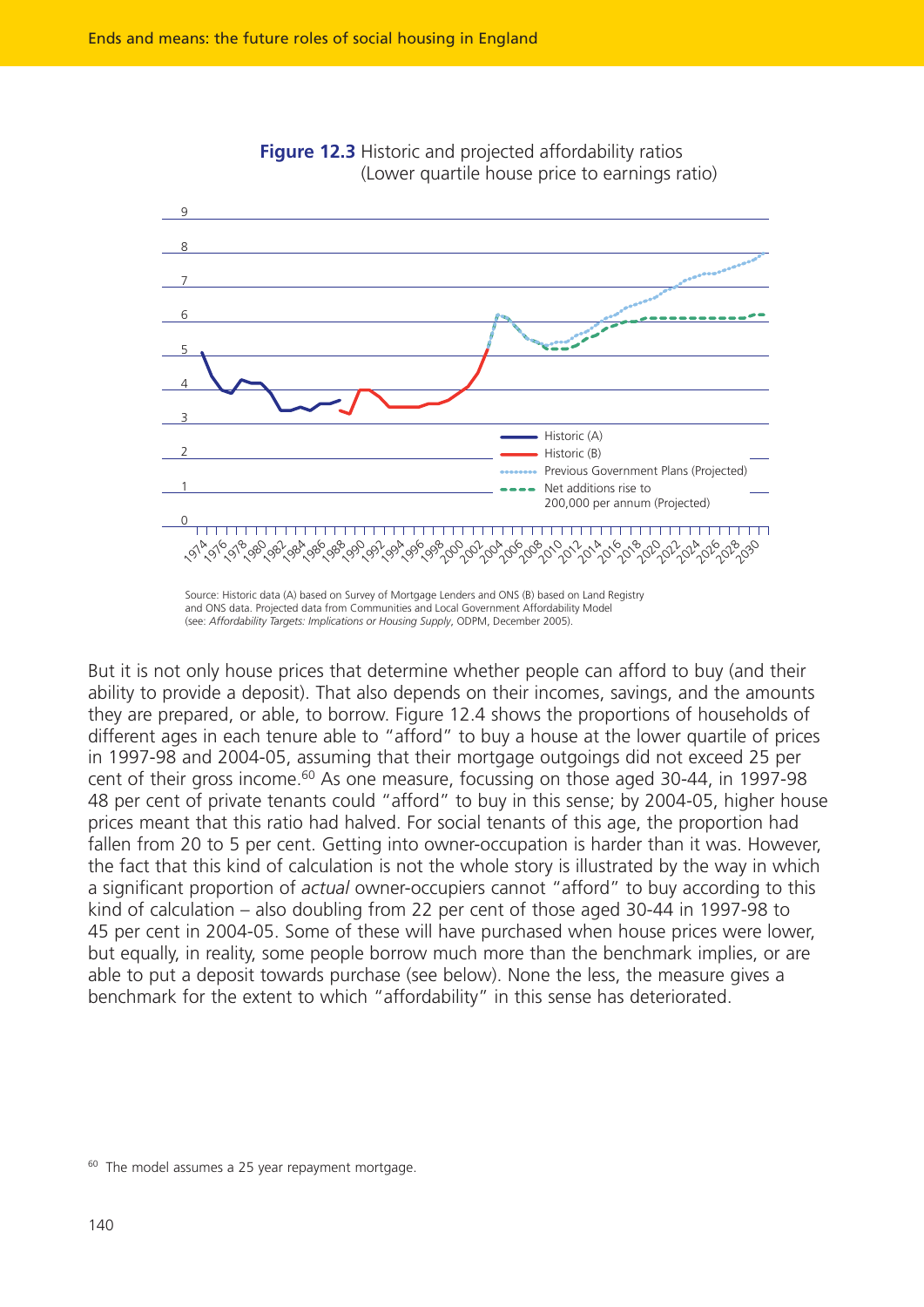

**Figure 12.4** Proportions able to afford to buy, by tenure and age (using constant income shares):1997-98 and 2004-05 (%)

This kind of analysis also shows the impact of different levels of house prices resulting from different scenarios for future building for "affordability". Figure 12.5 shows the proportion of all 30-34 year-old two-earner households who would *not* be able to afford a mortgage large enough to pay for an average-priced flat under the same assumptions. This approach suggests that in the late 1980s, 63 per cent of such households could "afford" to buy. By 2004, only 54 per cent could do so on these terms. The way in which the position has not deteriorated faster reflects the impact of much lower interest rates, partly offsetting (and partly driving) the much higher house prices. Under the scenario illustrated in Figure 12.3, with building at a level consistent with previous government plans, but with a boost from the Sustainable Communities Plan until 2016, the proportion of these households able to "afford" to buy stays at 54 per cent, but it then deteriorates further as the house price rises shown in come into effect. If, by contrast, building increased to the 200,000 rate also illustrated in that figure, the proportion rises slightly and stabilises just below 60 per cent.

Source: Communities and Local Government analysis, HCA (uses mortgage interest rates of 5.2% in 2004-05 and 6.25% in 1997-98). See text for definition of able to afford".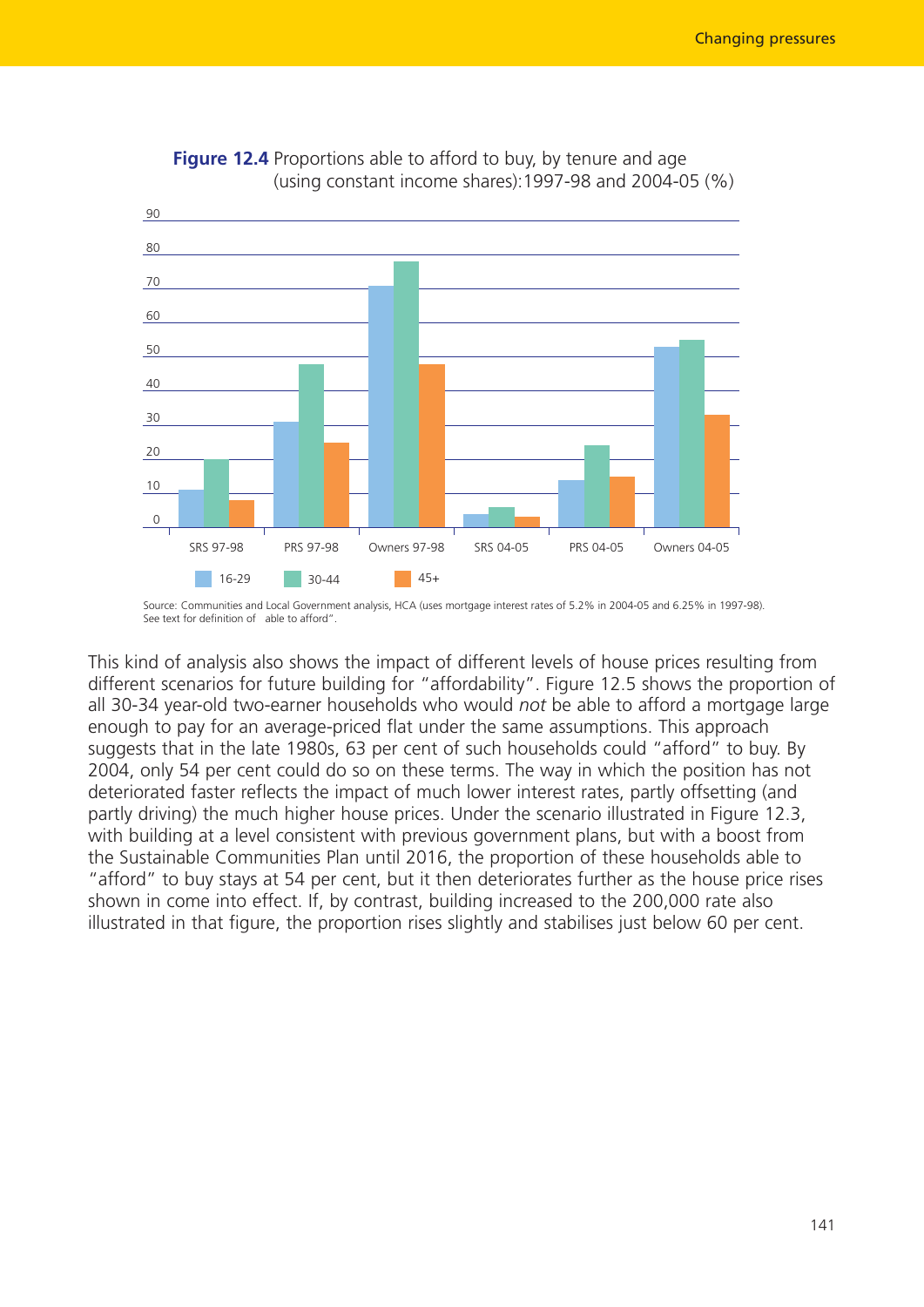

**Figure 12.5** Affordability for 30-34 year olds (couples, householder aged 30-34) (%)

Source: *Governments Response to Kate Barker 's Review of Housing Supply: The Supporting Analysis*, ODPM, December 2005.

Again the conclusion is that even an increased long-run building rate of this level is only enough to stabilise affordability problems, not to transform the difficulties people face in the market.

But there is a paradox. Self-evidently, existing owner-occupiers have managed to purchase somehow or another, despite the way in which house prices have grown faster than incomes: for most of the period from 1983 until 2002 there were more than 100,000 firsttime purchases every quarter; it is only since 2003 that the numbers have fallen below this.<sup>61</sup> A clue to what is going on – and to the long-run pressures – is given by Figure 12.6. This shows the proportion of first-time buyers aged under 30 who received help in the form of a gift or loan from friends or family towards their deposit, between 1995 and 2005. Fewer than 10 per cent reported such help in 1997. By 2005, nearly half of them were receiving such help. For those who were assisted, the average deposit was £34,000, compared to only £7,000 for those who were unassisted. While personal savings may be part of the reason for the difference, it seems likely that the assistance was responsible for the bulk of it – representing more than a year's worth of average income. That those entering the housing market are increasingly relying on this kind of help, as well as what they can borrow on their own incomes, is part of the reason why the house price-income ratio has been sustained at such high levels. Purchase is being made "affordable" by what in many cases will be intergenerational transfers.

<sup>61</sup> *Source: Survey of Mortgage Lenders:* Council of Mortgage Lenders, National Statistics and HM Revenue and Customs.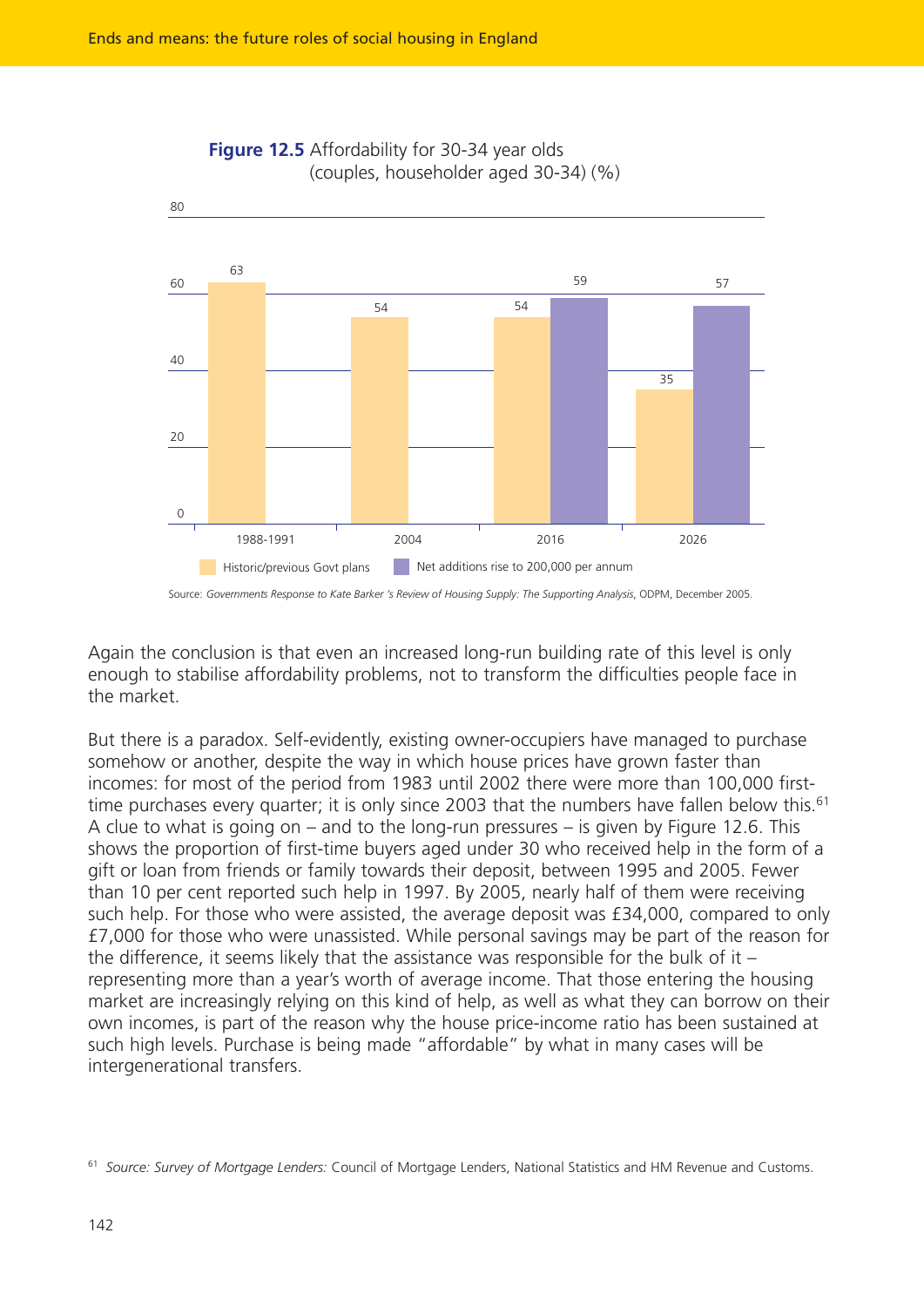

**Figure 12.6** Proportion of first-time buyers under thirty receiving assistance with deposit, 1995-2005 (%)

2 figures exclude Right to Buy transactions

We do not know whether this trend will continue, or whether it is a response to high house prices, rather than a driver of them. But there is certainly the potential for it to do so. Figure 12.7 charts the level of owner-occupation by age group since 1981. Crucially, amongst those aged over 75, while fewer than half were owners in 1981, by 2006, more than two-thirds of them were. While some will use their housing wealth for things such as paying for long-term care, over the next decade or so, many of these older owners will bequeath their property (typically already around  $£100,000$  per individual with net housing wealth in 2002),<sup>62</sup> often to their children, currently in the 45-64 age group, of whom nearly 80 per cent are themselves owners. Some of these may use the capital they receive to generate income in retirement or to pay for their own care needs, but others may pass it on to the next generation to help them become owners. When Alan Holmans examined this process in 1997, he found that housing inheritances being used to help sons and daughters purchase houses was at that time fairly rare. Indeed, his projections then of the long-run effect of "last time sales" was that they would outstrip the number of first-time buyers and *depress* house prices in the long run, as equity was withdrawn from the housing market.<sup>63</sup> But since then, as Figure 12.6 shows, assistance from somewhere with the deposits of younger purchasers has increased considerably. We could be seeing the beginnings of a new way in which housing wealth cascades from generation to generation. This kind of process could support very high house prices: as the eldest generation dies and leaves property to its children and

Source: CML *Housing Finance* 03/2006, using data from Survey of Mortgage Lenders, National Statistics and Inland Revenue. Notes: 1 data for 2005 cover the period January to August

<sup>&</sup>lt;sup>62</sup> Pensions Commission analysis of English Longitudinal Survey of Ageing.

<sup>63</sup> Holmans, A. (1997), *Housing Inheritance: Current trends and future prospects*, London: Council of Mortgage Lenders.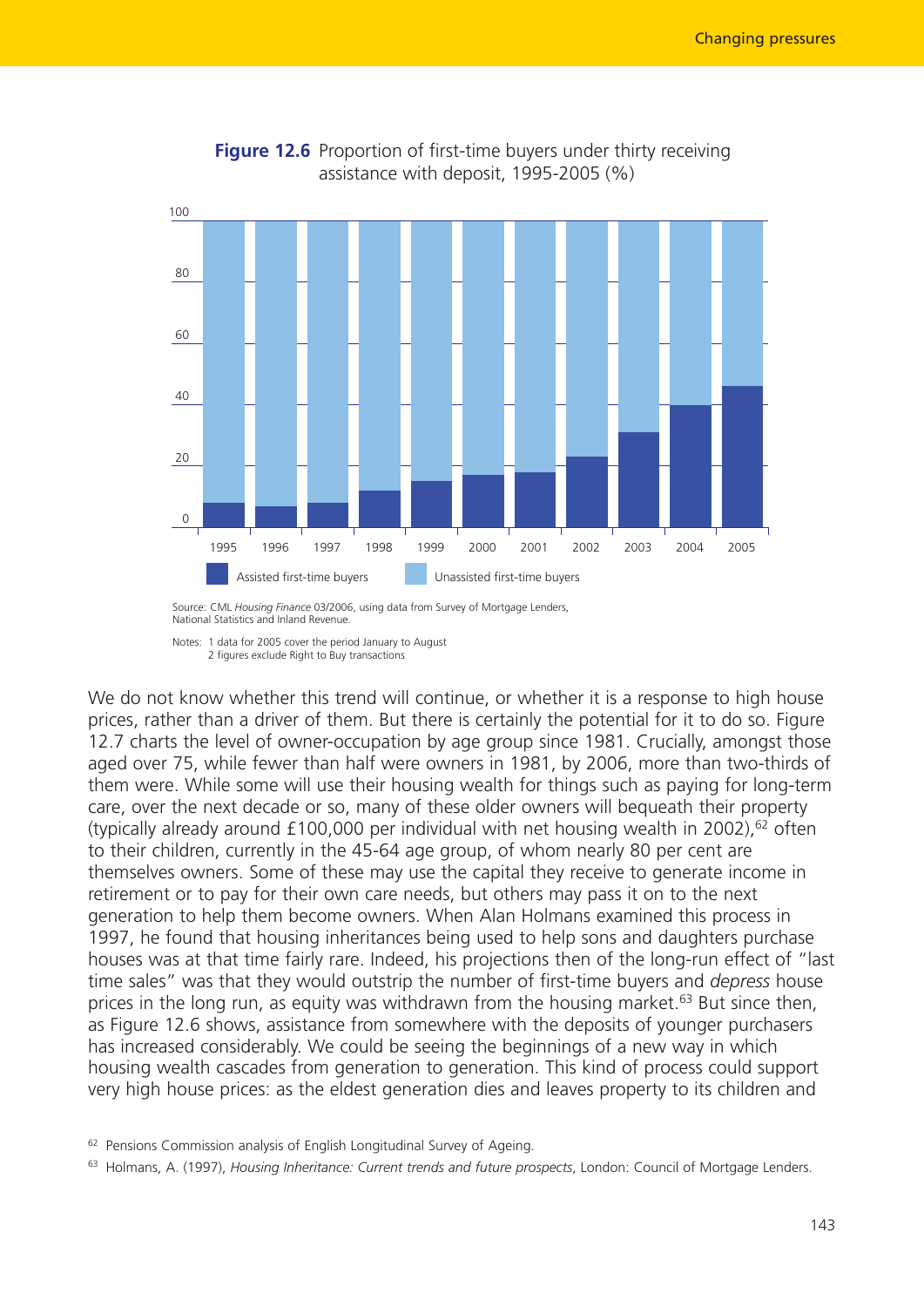grandchildren, this would provide the core of the increasingly large deposits that getting on to the housing ladder would require, while the availability of those deposits would – given an inelastic supply of housing – help sustain high house prices.



**Figure 12.7** Percentage of age group that are owner-occupiers, 1981-2006

If everyone were an owner, if house prices were even across the country, and if patterns of inheritance were even between individuals in a generation, such a process might cause relatively few problems. But none of these is true. Some may inherit a part share in a property in a low-cost region, while others may end up inheriting the whole of a house in London. But the strongest implications are for those outside the cascade altogether: people whose parents and grand-parents are tenants, and (given the low levels of financial wealth amongst older non-tenants) with few assets to bequeath. Their ability to get on the owneroccupation ladder is set by their own incomes and savings, putting them at a permanent disadvantage by comparison with what would become, in effect, a class of owner-occupiers supported by intergenerational transfers.

# **The supply of lettings to new social tenants**

It is sometimes assumed that the level of new building of social housing dictates the rate at which new households can enter the sector. But, as Figure 12.8 shows, this is far from the case. Throughout the period from 1977-78 to 2000-01, the supply of social lettings for those *newly* entering the sector oscillated around 250,000 each year<sup>64</sup>. This is in some ways

Source: ONS Labour Force Survey, based on age of household reference person.

<sup>64</sup> Figures based on Survey of English Housing drawn from S. Monk *el al.* (forthcoming) *The demand for social rented housing – A review of data sources and supporting case study analysis*, Cambridge University, table 5.13, and Communities and Local Government *Housing Statistics*.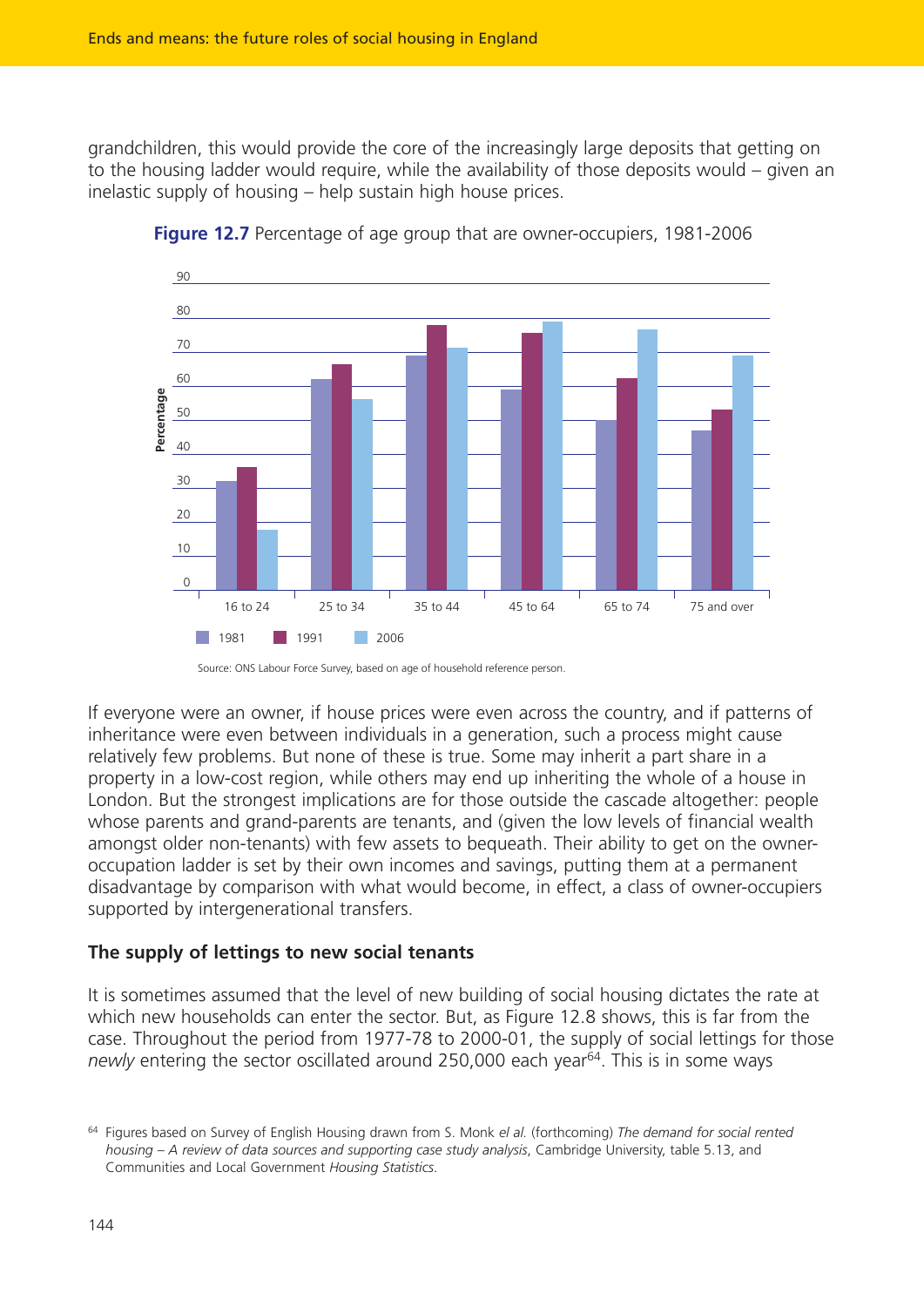remarkable, given the fall of more than 100,000 units per year in completion of new social dwellings also shown in the figure, and the scale of the Right to Buy over the period. But in fact, it is turnover of *existing* dwellings as tenants move elsewhere or die that creates most of the potential for new tenants to enter the sector. But there has been a very sharp decline in the number of lettings to new social tenants since 2000. By 2005, these were 170,000, down from 290,000 as recently as 1998.<sup>65</sup> Homelessness acceptances have fallen by less than this over the period since 1998 (see Figure 14.1 below). The implication is that the squeeze on the ability of the sector to let to new tenants from outside the homelessness route has tightened even faster than the fall in new lettings overall.



**Figure 12.8** Number of households newly becoming social sector tenants in last year, and new social sector units 1997 to 2005

Sources: Lettings to new sector tenants: Monk *et al.* (forthcoming), table 5.13 and Survey of English Housing. New social sector units: Communities and Local Government, live table 244.

Two drivers of this have moved sharply against the supply of new lettings in the last few years. First, it has become more difficult for tenants to move out; as Figure 12.4 showed, while 20 per cent of social tenants aged 30-44 could have "afforded" (on the specified

<sup>&</sup>lt;sup>65</sup> Other sources for recent years suggest that these figures may understate the *level* of new entrants to social housing each year, but that the long-term *trend* shown here is correct.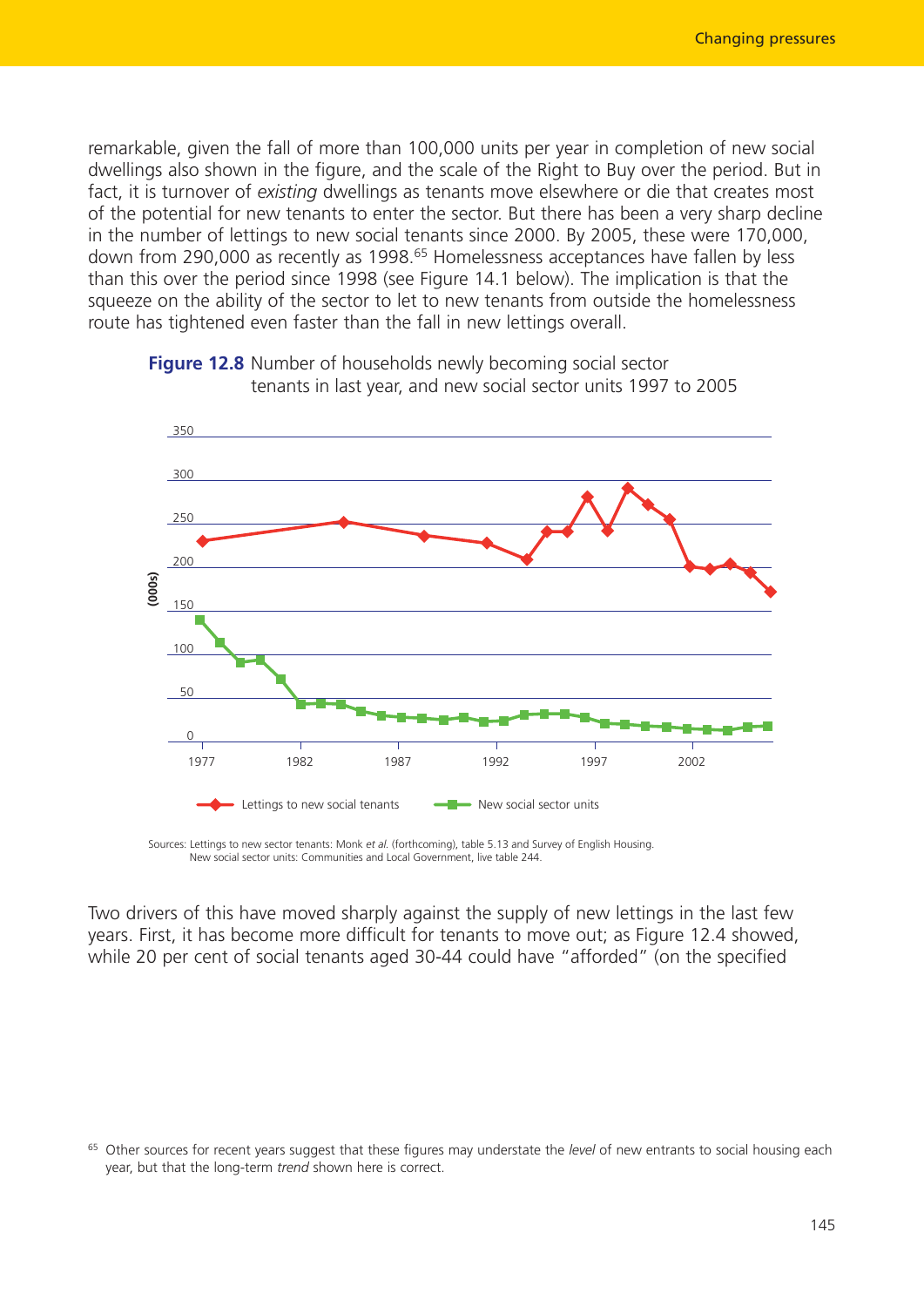criteria) to move into owner-occupation in 1997-98, this proportion was down to 5 per cent in 2004-05. Second, the social tenant population has become younger. Figure 12.9 compares the age profile of social tenant householders in 1981, 1993, and 2005. In both of the earlier years, there was a considerable bulge of tenants in their sixties and seventies – indeed, there was a peak amongst those born in the early 1920s that can be seen moving through the age range. This age structure meant that a significant proportion of the social stock turned over as a result of tenants dying. The much more balanced age structure in 2005, however means that a smaller proportion of tenants is elderly, and this source of new supply has diminished rapidly. In part this is a long-term consequence of the Right to Buy: some of the people who would now have been social tenants in their seventies purchased their properties twenty years ago. There was not such a large effect on the number of lettings available for new tenants at the time, but now the properties are passing through inheritance, rather than becoming available for new lettings.<sup>66</sup>

<sup>66</sup> There is, of course, also a partly offsetting effect on the *demand* for social housing, as the inheritors of property may then have some of their own housing needs met.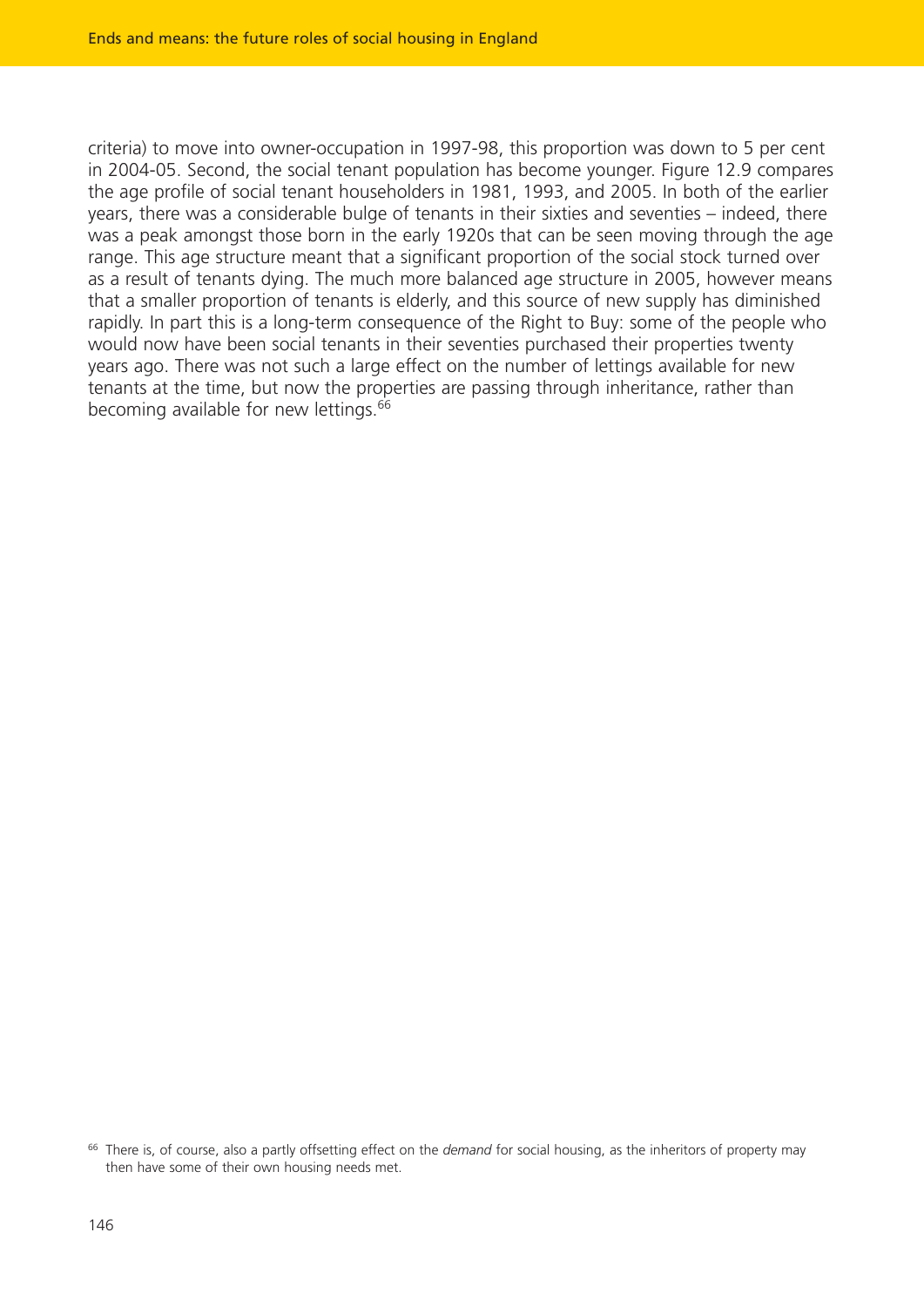







Source: Labour Force Survey.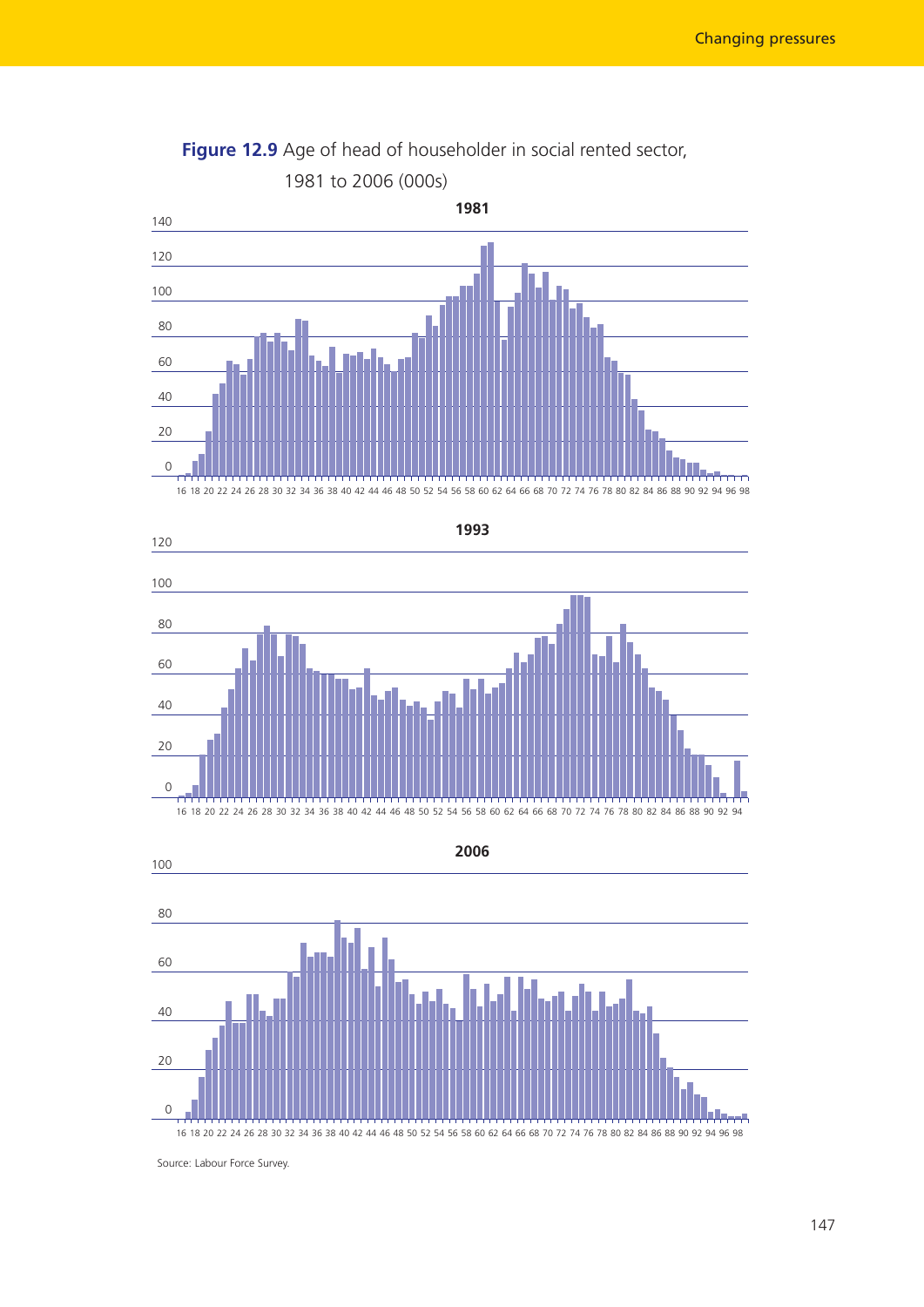#### **Summary**

Several factors will affect the demand for and supply of housing, particularly social housing, in the next few decades. First, the number of households is expected to grow more rapidly in the 25 years from 2001 than in the previous 25 years. The bulk of this growth is expected to be in single-person households, whose needs will be different from those of larger households. Second, the ratio of house prices to household incomes is at an historic high. Looking ahead, econometric models suggest that an increase in new house-building of the scale now being debated might stop the house price to income ratio rising in the long run, but would not in itself lead to house purchase becoming any more affordable (or less unaffordable) than it is now. Third, a notable feature of the last nine years has been a rapid rise in the proportion of young first-time buyers who are doing so with assistance from family or friends. Those who are assisted can afford deposits that are greater than others by the equivalent of more than a year's average income. As the proportion of the elderly who are owners increases, there is the prospect of housing inheritances becoming steadily greater, potentially fuelling a cascade of housing wealth through the generations, helping to support house prices that would be hard to sustain on the basis of mortgages alone. If this occurs, it will make the position of those outside such a cascade – those whose parents and grandparents are tenants – increasingly difficult.

Finally, part of the pressure on social housing was relieved in the 1980s and 1990s by the supply of vacant properties, resulting from some moving out of the sector and from elderly tenants who died. However, in the last five years the number of lettings available for new social tenants has fallen rapidly – from about 250,000 each year in the 1980s and 1990s to 170,000 in 2005 – as it has become harder for existing tenants to afford to move out and as the age structure of tenants has become younger.

Both sides of this equation of (uncertain) long-term demand and supply factors would be expected, other things being equal, to increase the pressure on social housing over the coming years.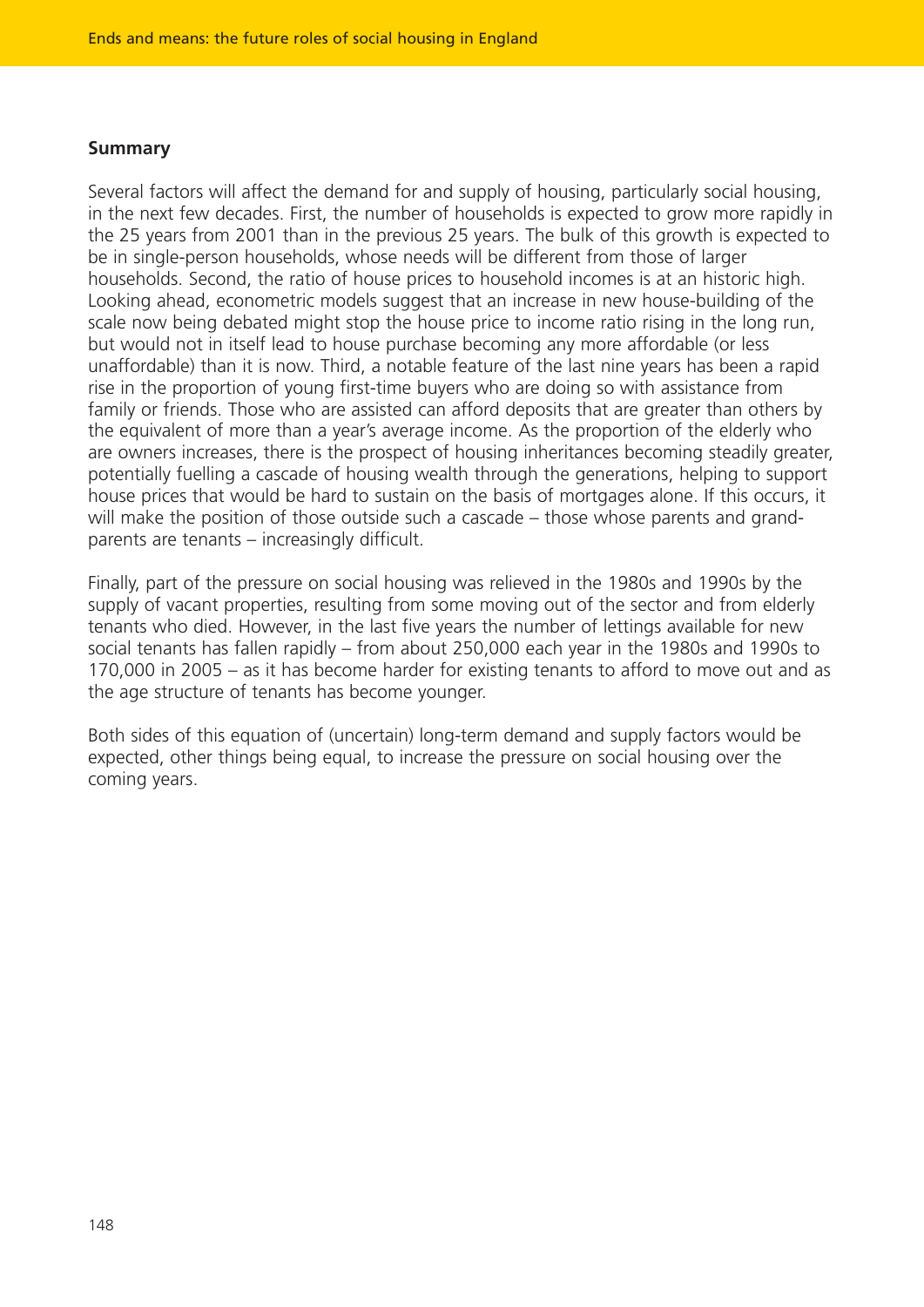# **PART 4: WHAT ELSE COULD WE DO?**

# **13. FUNDAMENTAL REFORM OPTIONS**

Many aspects of the picture revealed by the data in the previous two parts are positive: *overall* housing conditions in England have continued to improve over the last decade; the number of dwellings has kept pace with the number of households; we are enjoying more space per person on average within those dwellings; there has been rapid improvement in the number of homes that meet the latest "decent homes" standard. Within the social rented sector there has been particularly rapid progress on the physical standard of the stock. And in terms of a fundamental aim of social housing – affordability – the nearly four million social tenant households have been protected from what could otherwise have been the impact of the doubling of real house prices in the last ten years. Talk of a general housing crisis is clearly wrong, and it is all too easy to forget the proportion of housing which in the past failed to meet far more basic standards than we expect today, and the extent to which many of the indicators of stress in the housing market are much lower than they were ten or twenty years ago.

However, the evidence also shows that there are problems. In terms of general housing conditions, the obvious problems include: neighbourhood conditions and perceptions of safety across deprived neighbourhoods, regardless of tenure; the recent growth in overcrowding at the bottom end of the housing market in London; the rise in the number of people living in temporary, if usually self-contained, housing; affordability problems for those who have recently purchased owner-occupied property (or simply cannot afford to start on the property ladder) or who are paying high private rents in the high demand areas.

But the focus of this report is on social housing, and here the evidence suggests problems, particularly when one measures up the social housing sector as it is today with some of the principles and key aims and justifications for social housing provision identified in Section 2:

- First, a fundamental justification for social housing  $-$  and certainly one which comes first when members of tenant groups discuss the reasons for social housing  $-$  is the experience of very poor landlords within the private rented sector, and of poor conditions and lack of security for vulnerable tenants. But while one can point to better physical conditions for vulnerable households in social housing, the levels of and recent rises in dissatisfaction with their accommodation and their landlords on the part of social tenants is disappointing if the very first aim of social housing should be to provide a better quality of housing than would otherwise be provided by the market.
- Second, an advantage of direct provision of housing through social landlords is that its location does not have to be driven by market pressures, and so it offers a way of avoiding what might otherwise be intense area – or even regional – polarisation by income. But the evidence in Section 9 suggests that the combination of so much social housing having been originally built on estates, and then access to that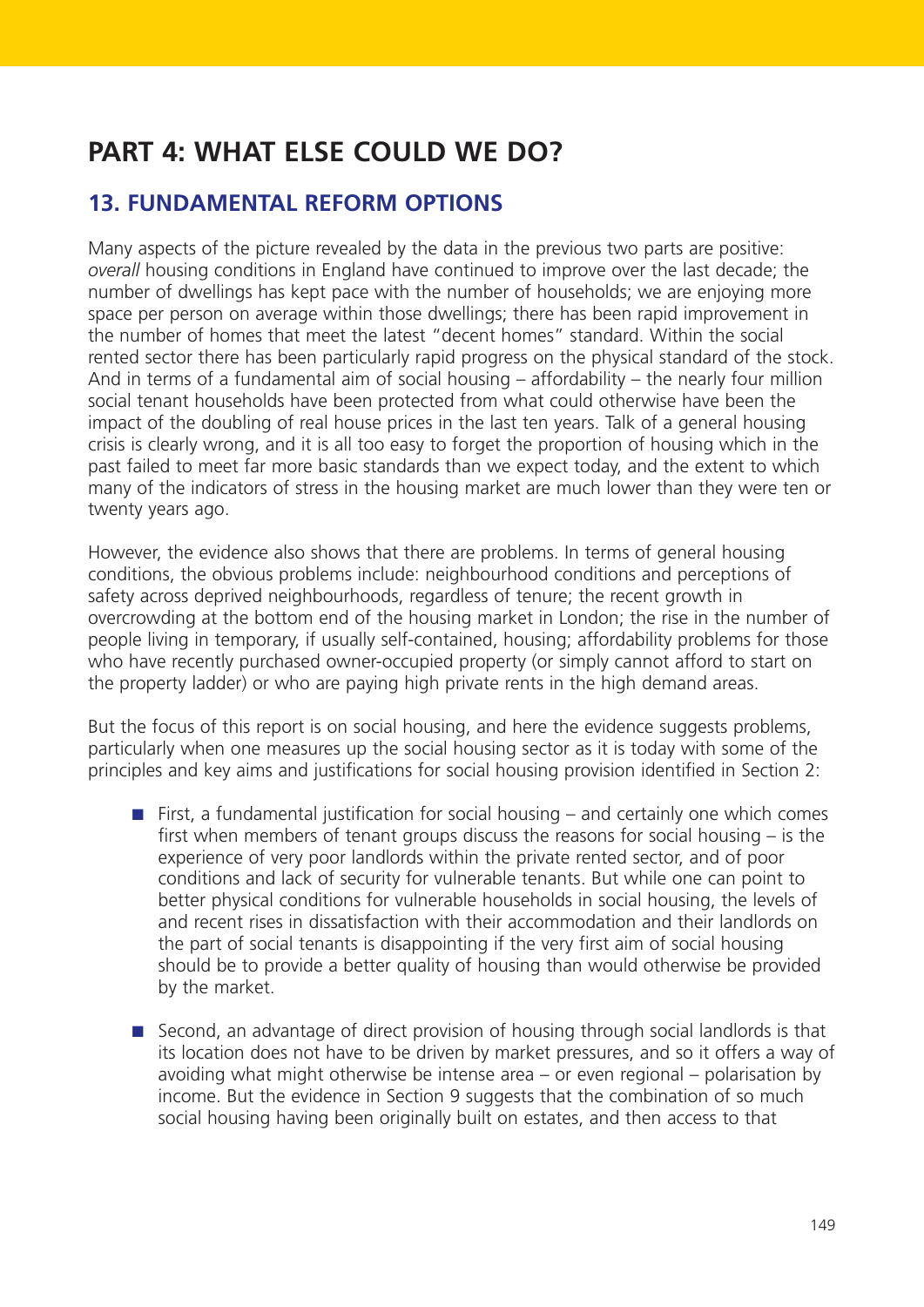housing becoming increasingly dominated by those with the greatest needs, has been in itself a driver of area polarisation, rather than a solution to it.

 $\blacksquare$  Third, a strong reason for charging sub-market rents is the potential benefit they have in reducing the width of the "poverty trap", protecting incentives to work, and giving tenants fewer worries about their housing costs as they move into work. But the evidence in Section 10 suggests that we are failing to make the most of this potential advantage, and rates of worklessness in social housing have risen and remain strikingly high, even allowing for the difficulties that many tenants may face in the labour market as a result of factors such as low levels of qualifications.

And while some of the potential advantages of social housing are not being realised, some of the downsides of a rationed system discussed in Section 2 certainly are apparent, not least the difficulties in moving within the sector, particularly between areas or for job-related reasons.

All of this suggests that there is a need to think about ways in which we could change the model of provision we have followed for the last quarter century. But we have to do so in a context in which the pressures on the bottom of the housing market in general and on social housing in particular are likely to intensify with the combination of faster household growth, the advantages in the housing market of those who stand to inherit some form of owneroccupied property, and the recent rapid decline in the number of existing social units to *relet* to incoming tenants.

As Box 13.1 sketches, some of those who gave opinions to this review put forward ideas for quite radical recasting of policy, and only a few argued that the issue is simply greater supply, without any changes to the sector. This section discusses some of the most fundamental options that might be applied. This is not to say that such ideas are necessarily being advanced by many, or that they would be justified. Some of the options could involve huge financial and physical upheavals for millions of households. However, thinking through what might change at the most radical end may give insights into both the disadvantages and advantages of directions of change that might be pursued more modestly, either in degree or for particular groups that need support with their housing. Section 14 discusses the actual experience with three particular recent reforms which may suggest more generally applicable lessons.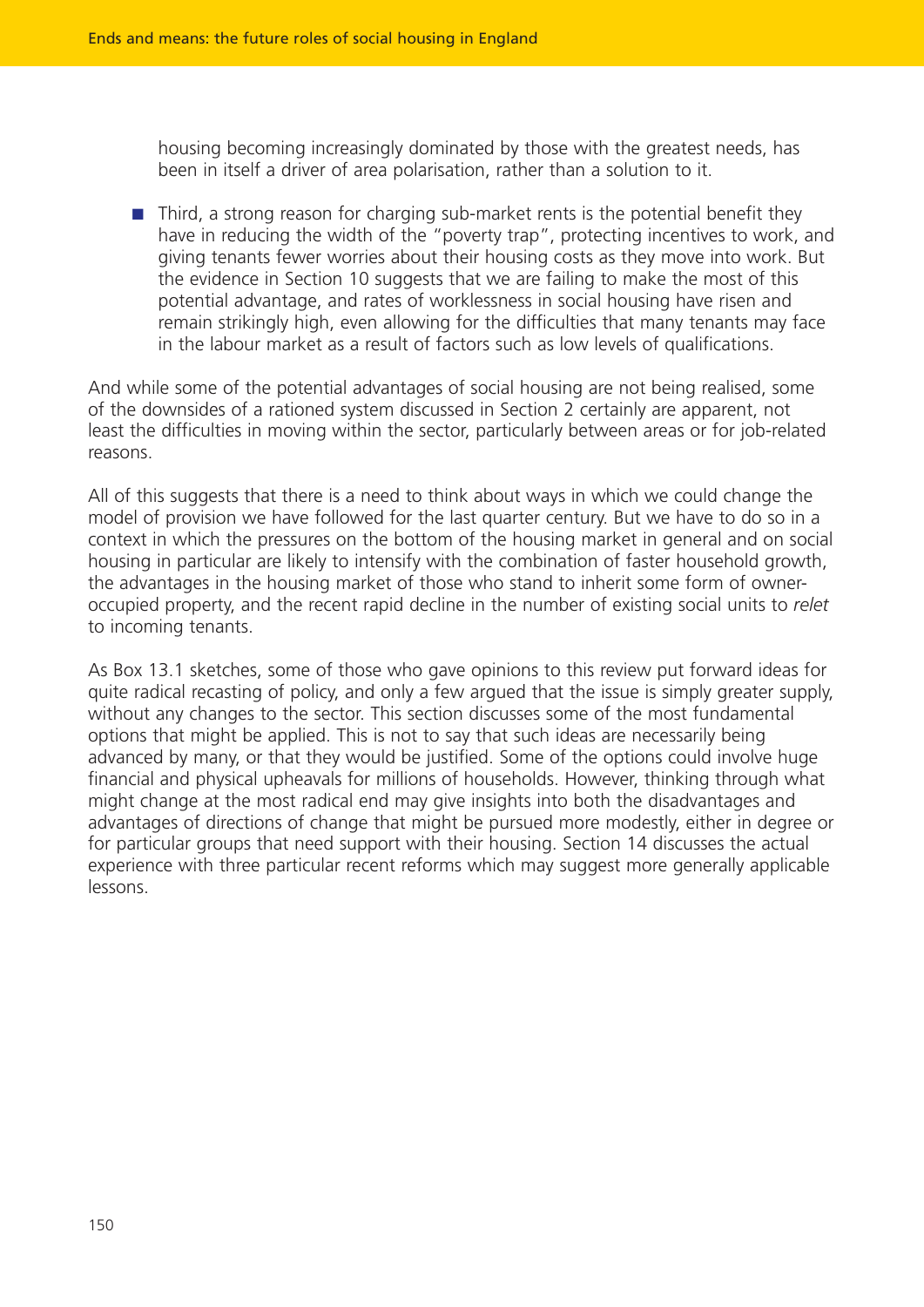#### **Box 13.1 Stakeholder views: Housing professionals**

The quotations below give a selection of points raised at events organised for this review by the Chartered Institute of Housing (CIH). A panel of around 30 housing professionals mainly from Southern England was held in London and met twice, and a panel of around 30 mainly from Northern England met in Sheffield. The panels included people from a wide range of organisations including local authorities, housing associations, charities, and private developers. To access a wide range of views the CIH also organised a month-long "webforum" and points made from this are also included.

Participants argued that social tenants are not all the same and government policy should reflect this. They suggested that we need a system which makes offers tailored to different needs, but within a voluntary context with the right incentives, so that individuals are responsible for making their own decisions. Many stakeholders felt that it was important to "un-bundle" the package that is available to those in housing need so that there is not just one model on offer:

*"There was broad agreement that an improved menu of tenancies was potentially attractive: people don't always need/want security of tenure at all or for life.*" (Summarising one part of the discussion at the London stakeholder meeting)

*"Social housing tenants are not one group/type of people, but many in many different circumstances, and market 'failures' mean more people with a range of housing aspirations are unable to afford housing on open market."* (CIH webforum)

*"We have become too focused on tenure – we need more flexible systems that blend rents and mortgages – so we can improve lives at the individual level."* (Sheffield stakeholder meeting)

People argued that it is important to get allocations policy right. Given the way that the stock is arranged at present, social housing cannot just be for the most vulnerable and needy as this will increase residualisation and damage the creation of sustainable mixed communities:

*"Allocation policies are very important in the mix debate – particularly where most lets go to homeless households. You can build or destroy a community through allocations over time."* (London stakeholder meeting)

*"National homelessness policy is in direct competition with housing management/ respect and mixed communities agendas."* (Sheffield stakeholder meeting)

*"The fact of awarding priority for problems in current housing gives people a disincentive to find other solutions, i.e. renting privately… If they sort themselves out, they lose any chance of offers of social housing."* (CIH webforum)

*"The notion of social housing just for the poor and vulnerable is not the right answer as it will lead to residualisation/ghettos, will destroy life chances and will make it impossible for people to manage."* (London stakeholder meeting)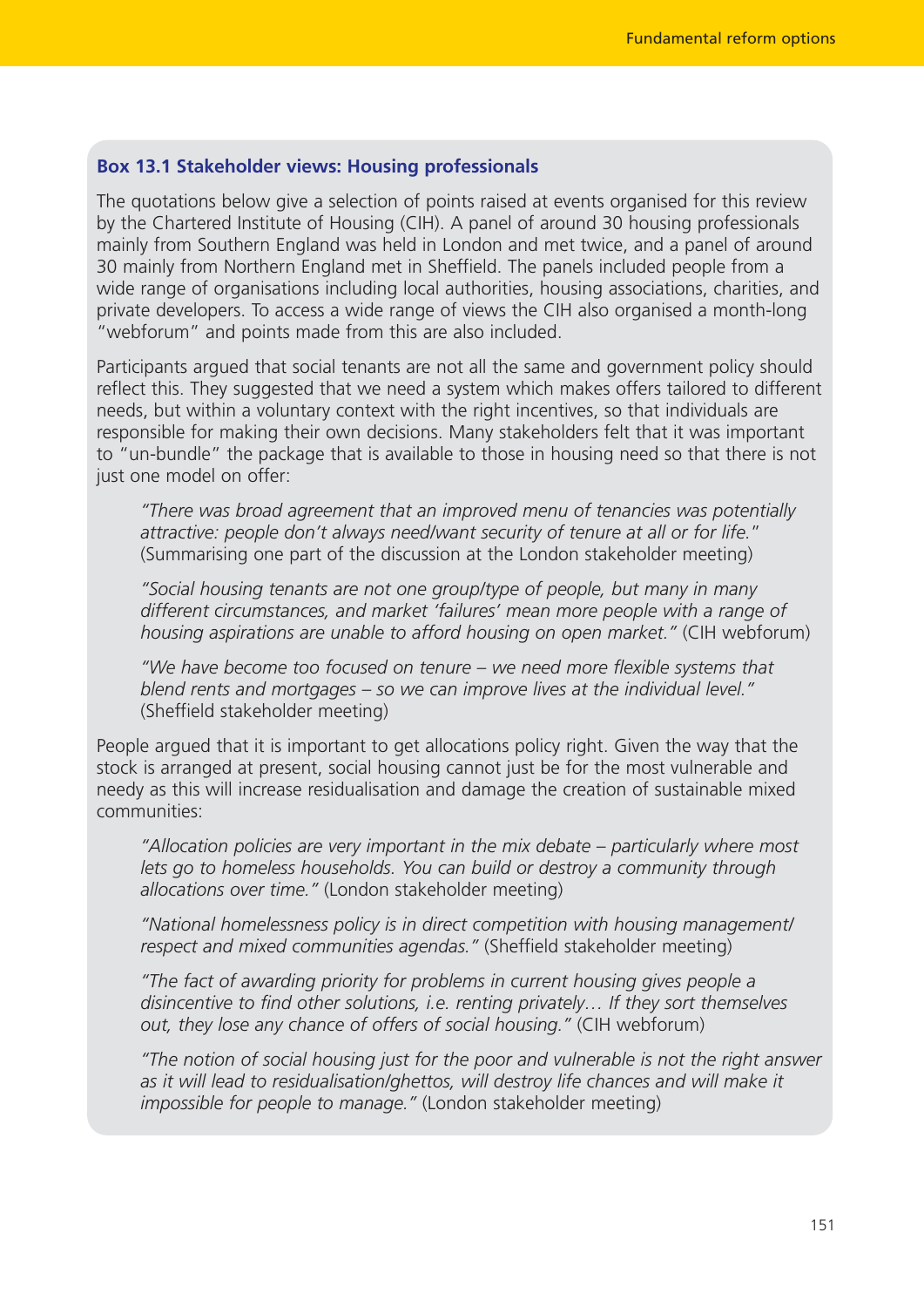# **Box 13.1 Stakeholder views: Housing professionals** *(continued)*

It was suggested that social landlords and local authorities need more support and sustained funding from central government to bring housing and employment services together. However there was disagreement about whether social landlords are the right people with the right skills to provide this extra support for improving life chances:

*"It is difficult to finance employment projects from housing funds, especially the Housing Revenue Account – what has to happen is to pull together multiple funding streams – and this is very time-consuming – particularly when they all have different timescales, conditions and reporting mechanisms."* (London stakeholder meeting)

*"There is a problem in matching revenue and capital funding packages. It's relatively easy to get private sector capital involved, but virtually impossible to work in partnership with the Learning and Skills Council to get revenue funding."* (Sheffield stakeholder meeting)

*"Housing policy can't ensure sustainable communities (e.g. when a major employer in an area closes, then housing policy can't solve this) – the answer is partnerships – for example, a strong Local Strategic Partnership."* (Sheffield stakeholder meeting)

*"Social housing is more than just providing the housing – it's also about helping people into employment through skills development. But this help needs to be continuous."* (London stakeholder meeting)

Stakeholders in both the North and South emphasised the importance of recognising regional differences in the economics of housing when developing policy. For example, social housing plays more of a regenerative role in more economically depressed parts of the country. It is also important not to forget the differences in rural areas as provision of affordable rural housing is vital to keep some communities alive:

*"S*oci*al housing's position in the market and the interplay with the private market is different in different parts of the country – in some places social sets the standard – in others it's the 'dregs'."* (London stakeholder meeting)

*"This bonus of regeneration and improving the economic justification of the North is what social housing is for."* (Sheffield stakeholder meeting)

There was a clear view that ownership is not everything, even for those who can afford it and it isn't the right solution for everyone:

*"Right to Buy mustn't imply that its 'wrong to rent'."* (London stakeholder meeting)

*"And Right to Buy doesn't always create sustainable communities. We are now seeing some of the worst housing being the Right to Buy stock where someone could afford to buy it, but can't afford to do it up."* (Sheffield stakeholder meeting)

*"Upward/social mobility should not be measured by ability to become a homeowner, not least because of the financial costs and potential reduction in quality of life associated with homeownership by low income households."* (CIH webforum)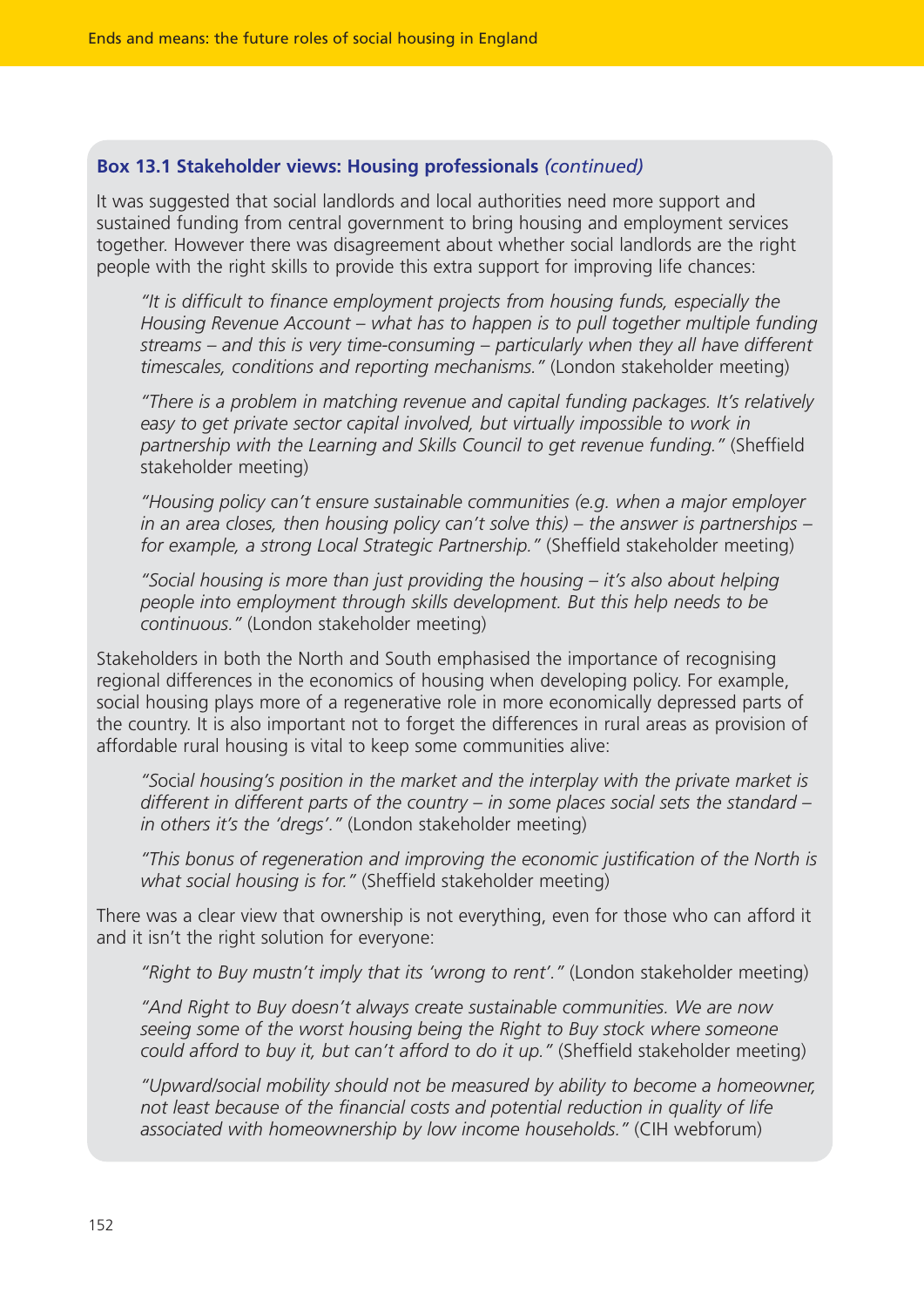# **Box 13.1 Stakeholder views: Housing professionals** *(continued)*

Housing organisations (both local authorities and housing associations) could do a lot more and act more strategically if they had freedom to use their assets better:

*"The sector needs to have freedom to use assets/public subsidy more creatively – e.g. by abolishing the Housing Revenue Account."* (London stakeholder meeting)

*"Landlords have to be able to manage their property portfolios effectively if we are going to get more and better mixes and places."* (London stakeholder meeting)

Mixed communities are about more than just tenure:

*"Is the ownership of the assets the key to mix? Right to Buy may mix the tenure but it doesn't necessarily change the underlying social conditions – people are still living in poverty; they just happen to be owners not renters."* (London stakeholder meeting)

*"The best way to achieve mix is to get a good school in the area."* (Sheffield stakeholder meeting)

*"The key barriers to economic and social mobility lie in inequalities in education, health and employment, all of which can be compounded by poor housing conditions."* (CIH webforum)

The issues surrounding security of tenure and problems of "welfare dependency" were debated, with a range of different opinions:

*"The biggest barrier for those in social housing is a support system which encourages dependency on others, rather then allowing for people to take control of their own lives."* (CIH webforum)

*"People might define 'security' as meaning self-respect, being able to plan for your own future – giving people the freedom and wherewithal to plan for their own future might be far more important to them than a secure social housing tenancy for life."* (London stakeholder meeting)

*"The last thing we want is for social housing to become short-term repositories for people who are passing through to something better in another place."* (CIH webforum)

*"If we accept that all members of society need stable and secure housing, social housing should provide the alternative to those not able to own their own homes not as a safety net for those who are deemed to have no other options."* (CIH webforum)

*"Those on low income find security of tenure a very important platform of stability."* (London stakeholder meeting)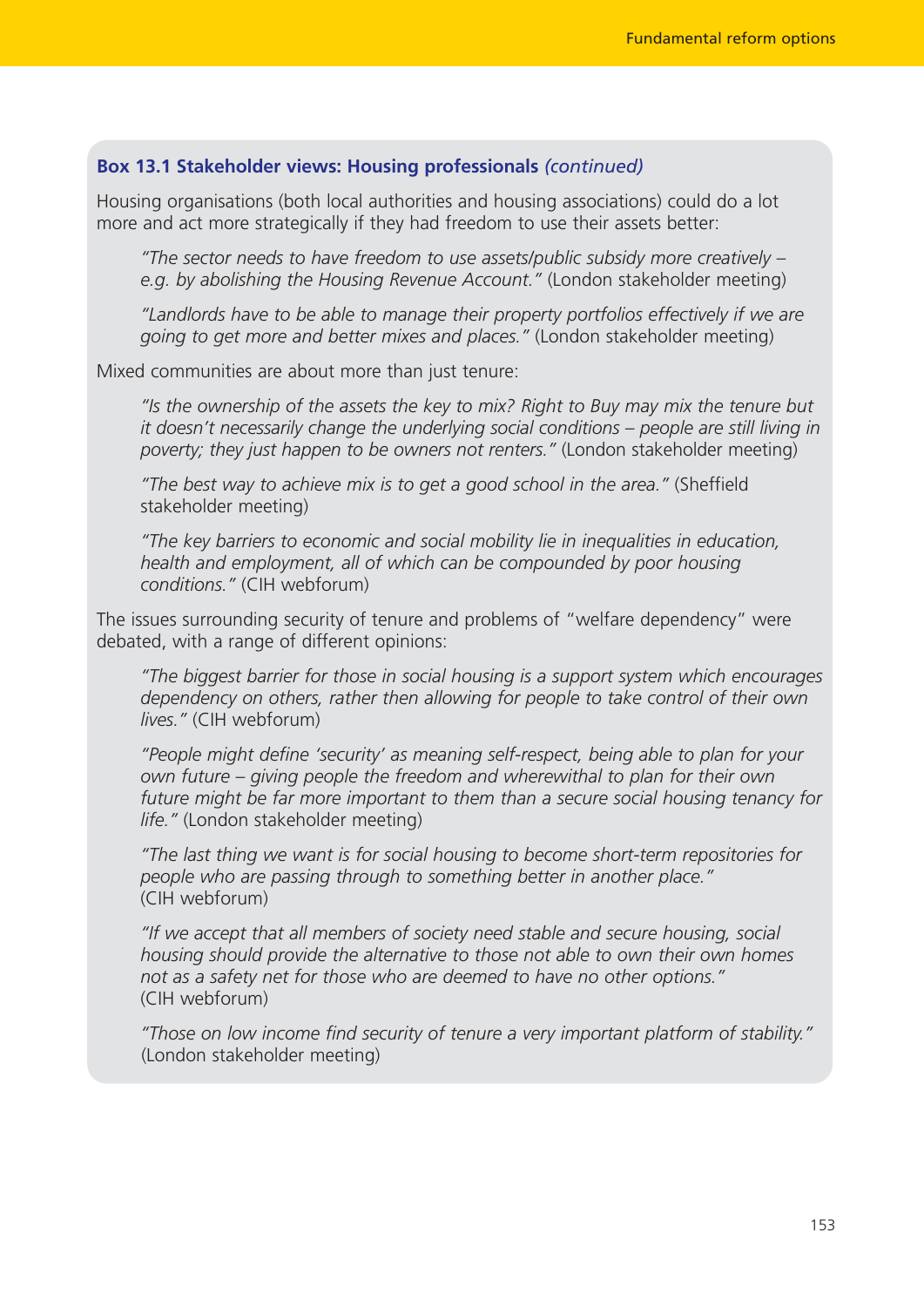#### **Market or "economic" rents**

For those most persuaded of the virtues of the market and most sceptical about the ability of non-market provision to succeed, the lesson of the analysis above will be obvious: rationed provision at a sub-market price is doomed to fail, and the way forward would be to abandon the attempt. In particular, rents should be set by the market, not by bureaucrats, and consumers – tenants – should be free to make the trade-offs between quality, price and location that they make with other products and services. Landlords giving poor value for money would find themselves losing custom and profits and become subject to market discipline. To be sure, those with less income would end up with lower housing standards than those with more, as in other parts of life, but at least they would have made the tradeoffs that would allow them to get what they valued most within their limited resources, rather than having those choices imposed on them. Crucially, if social rents were closer to "economic" levels (of the kind illustrated in Table 6.4), less – or even no – subsidy would be required, so social landlords could greatly increase supply (financed by borrowing), and prospective tenants would no longer be subject to such tight (or in the limit, any) rationing constraints.

Given the very large gaps between social rents and private or even economic rents, particularly in London and the South East, such an approach would, of course, be very alarming for those currently living in social housing.<sup>67</sup> One defence would be to argue that Housing Benefit would be allowed to take the strain – yes, rents would rise for existing and prospective social tenants, but for the majority on low incomes, Housing Benefit would rise to offset the cost, on average at least. The downsides of this – present in degree from any move towards higher rents – are the reverse of many of the issues discussed in Section 2:

- If more reliance is put on Housing Benefit as a result of higher rents, the poverty trap is inevitably widened (and/or deepened) and incentives to work reduced,<sup>68</sup> which is unhelpful if a key concern is the level of worklessness in the social rented sector. Simply assuming that the vast majority of tenants would remain without paid work anyway would seem a very pessimistic approach.
- As a corollary, higher-income tenants might be more likely to leave the property they were occupying at its new, less advantageous, higher rent, exacerbating area polarisation problems.

 $67$  Such a large change would itself change the "market", of course, so that the end result might not be quite as large an increase as the current difference between social and private rents.

<sup>&</sup>lt;sup>68</sup> Note that while changes could be made to the "taper" in Housing Benefit, for instance reducing the rate of withdrawal as income increases to improve incentives at some earnings levels, that would be at the expense of widening the income zone over which withdrawal occurred, and so affect a greater number of people, so such a change would not remove the fundamental impact of higher rents.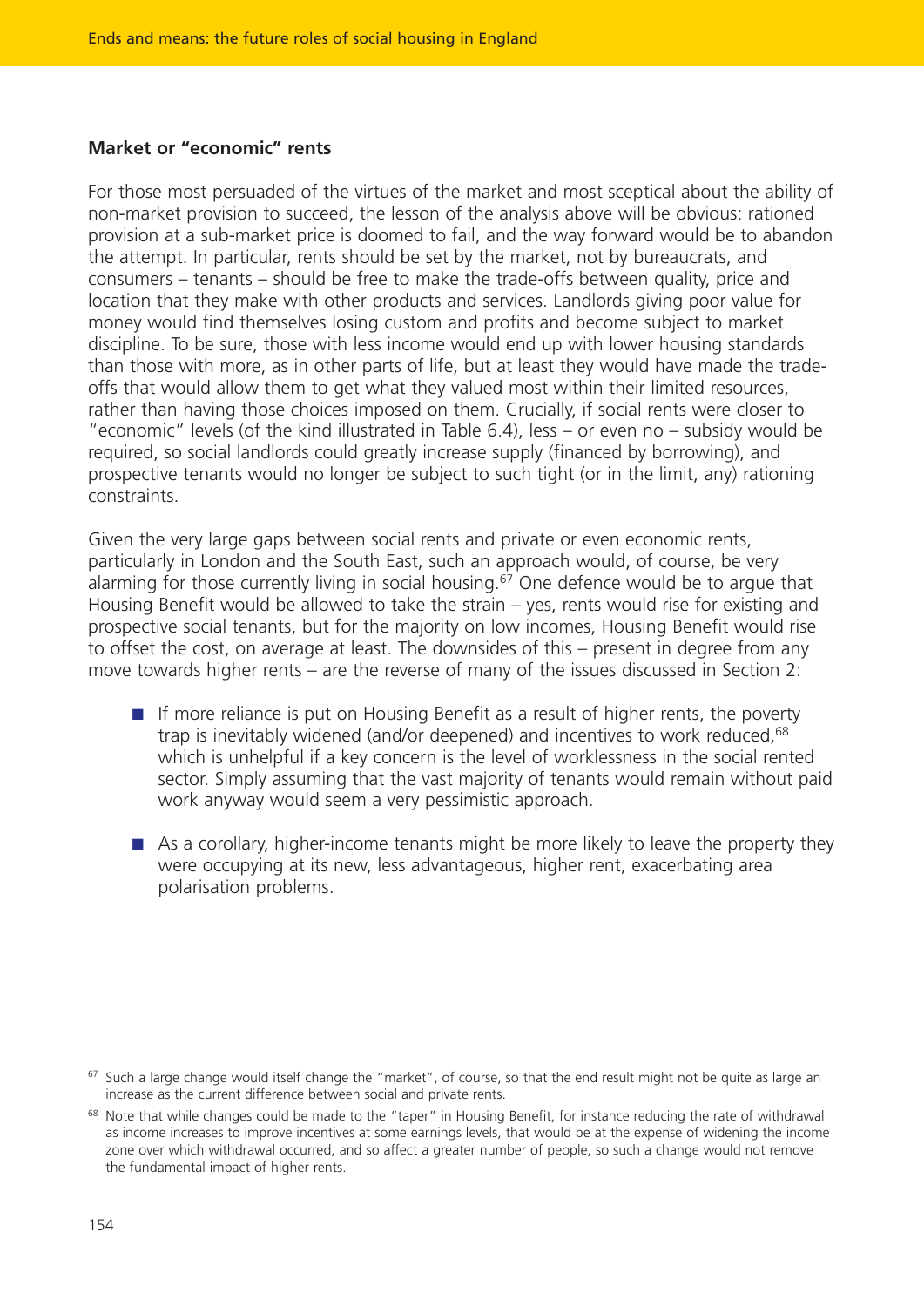■ If the aim of the reform was to transform all rented housing into a market sector, this would only make sense if the Housing Benefit system were based on flat-rate allowances, rather than adjusting pound for pound with any change in rents. But given the variations in rents for similar households in similar property within the social sector, this would mean significant gains for some and losses for others, even if on average lower-income tenants were protected. As moving house is expensive and disruptive, it would be hard for some of those hit by the greatest rent increases to adjust to them.

A way of mitigating the problems would be to introduce some form of "transitional protection", such as setting market rents for *new* tenants only, allowing existing ones to continue to pay rents set according to the same kinds of rules as now. This would be at the cost of slowing the impact of reform and of creating large differences in treatment between similar households depending on their date of entry. This could exacerbate mobility problems for existing tenants – the continuing non-transferable, and now not to be repeated, right to pay a low rent would be something people would be even less likely to give up.

A more sophisticated approach to protecting existing tenants would be to raise rents to market levels, but to give existing tenants a marketable equity share in the property they were occupying (and so the right to pay a lower rent as part-owner). The market would still operate, but the prospective losses to existing residents would be offset by being given a property right equivalent to them. As this would be marketable, they would not only be no worse off, but could use this lump sum in other ways that better reflected their own choices.

This last suggestion raises the question of who benefits from the greater flow of income from increased rents, whether they affect new tenants only or existing ones as well? The flow of income to social landlords would be vastly increased, while in one way or another, the cost of benefits to the state would also rise.<sup>69</sup> Obviously, the Treasury would only be happy with such a move if it had a way of capturing the newly arising surpluses, at the point of change, at least (for instance, from housing associations that did not have large development programmes). How this could be done in a way that did not undermine the rationale of a market-driven reform is not obvious. If all of the impact of a rise in rents is somehow taxed away, in what sense is a market being established? But if some of the surplus lies where it falls, the reform could end up with a net cost to the taxpayer after allowing for increased benefit costs.

One observation from all of this is that while there would be daunting impacts from this kind of move in parts of the country, in others there would be much more modest effects. The analysis in Section 8 suggests, for instance, that social rents in the North may on average be only around £10-20 per week below those that would give an "economic" return on housing assets. The costs of moving towards a system which would involve far fewer of the downsides of rationing would be much lower there than in, say, London, where social rents may be around £70-80 below economic levels.

<sup>&</sup>lt;sup>69</sup> Not just because Housing Benefit costs would rise, but also because the effect on retail prices would increase the cost of payments linked to the RPI, further reducing the net gain to government from higher rents.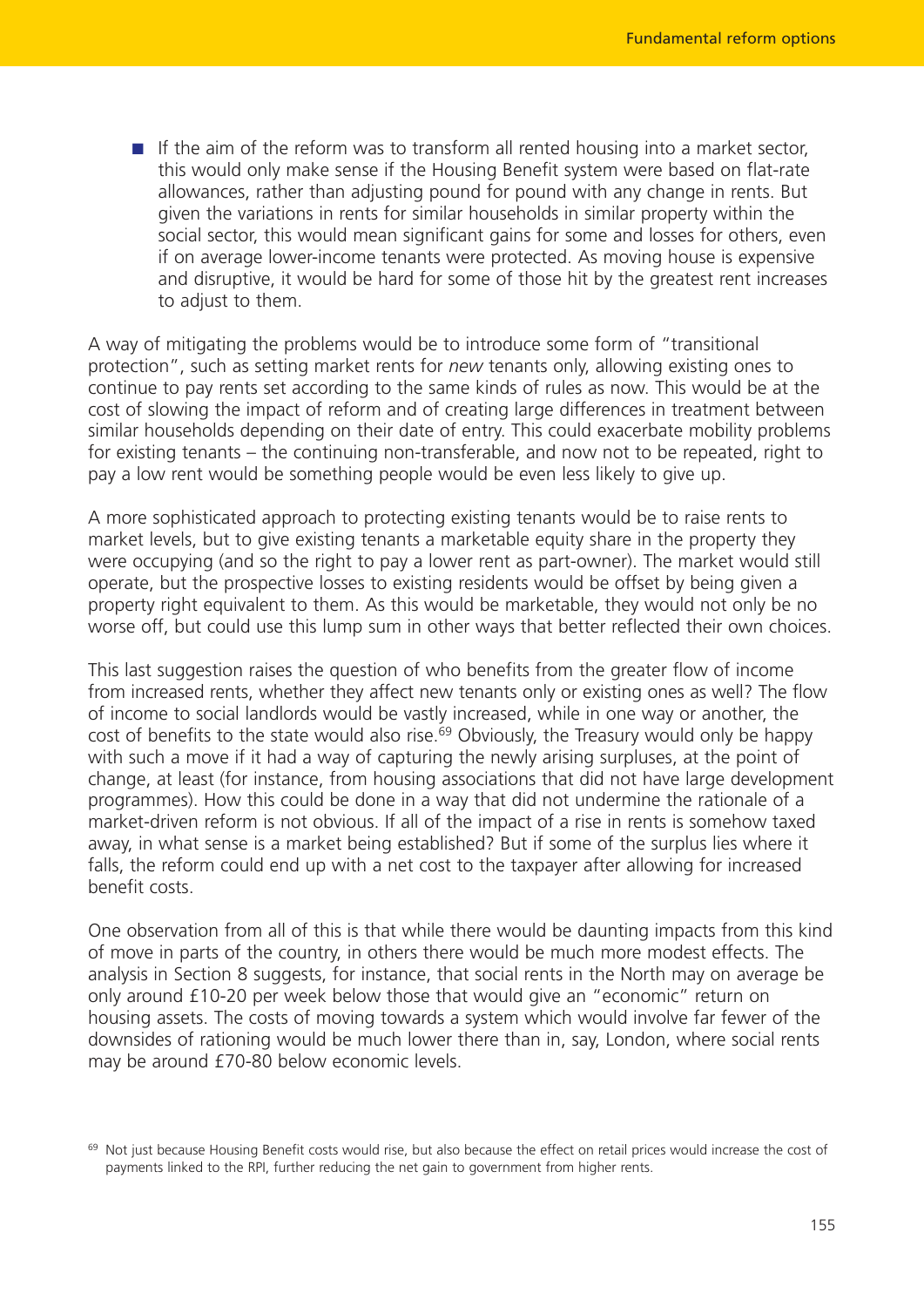#### **Variable grants and vouchers**

From a different perspective, a key reason for providing social housing at sub-market rents is a distributional one, to compensate for the considerable differences in resources – financial assets and human capital as well as current income – available to some but not others. The granting of a social tenancy to those with particular needs gives the right to a continuing flow of benefits – the subsidised rent – but with the downside that this is tied to one kind of housing, with only limited opportunities to move. If this is a key objective – and it certainly is one of increased salience as inheritance of owner-occupied property grows – then it could in theory be tackled more directly. Instead of an assessment of needs leading to the granting (or not) of a social tenancy, it could lead to a capital grant, or to a right to a flow of year-byyear "vouchers", which people could use far more flexibly. This could either be restricted to being spent on housing – for instance, as a (possibly large) deposit on purchasing a property, or to pay rent within a competitive rental market – or untied, and so available for other uses that the beneficiary thought more important.

While thinking of social housing policy as simply a branch of "asset-based welfare" may seem outlandish, this is not so far from the approach already being taken towards low-cost home ownership. In most of the low-cost home ownership schemes (see Box 11.3), people effectively benefit from access to a low-cost asset, but may have some freedom over where to spend it (as with Open Market Homebuy), and certainly have the right to sell and move elsewhere, in contrast to the "tied" benefit that comes with a social tenancy. Access to these schemes is limited to those meeting certain income and other criteria, so it would not be such a change in principle to widen their scope as at least a partial alternative to the traditional social housing route. Part of the experience with these suggests that some people given the choice, prefer such flexible support, even if its effective cost of provision is much less than that of a traditional social tenancy (Table 11.7).

A distinction here from approaches that rely on offsetting higher rents through greater Housing Benefit is the way in which such help changes with people's circumstances. Housing Benefit is intended to change immediately someone's circumstances change, and this is one of the reasons for its sharp disincentive effects (as well as for some of some of the difficulties in running it). By contrast, the benefits from capital grants or a flow of fixed vouchers can be retained as people's circumstances improve (but, by the same token, do not adjust to changing circumstances, which could include greater needs or lower income). In other words, the approach offers something different from traditional social housing (where the level of support is relatively insensitive to household circumstances, but can be retained if income rises) and Housing Benefit (where entitlement is tailored precisely to circumstances, but which is removed if income rises).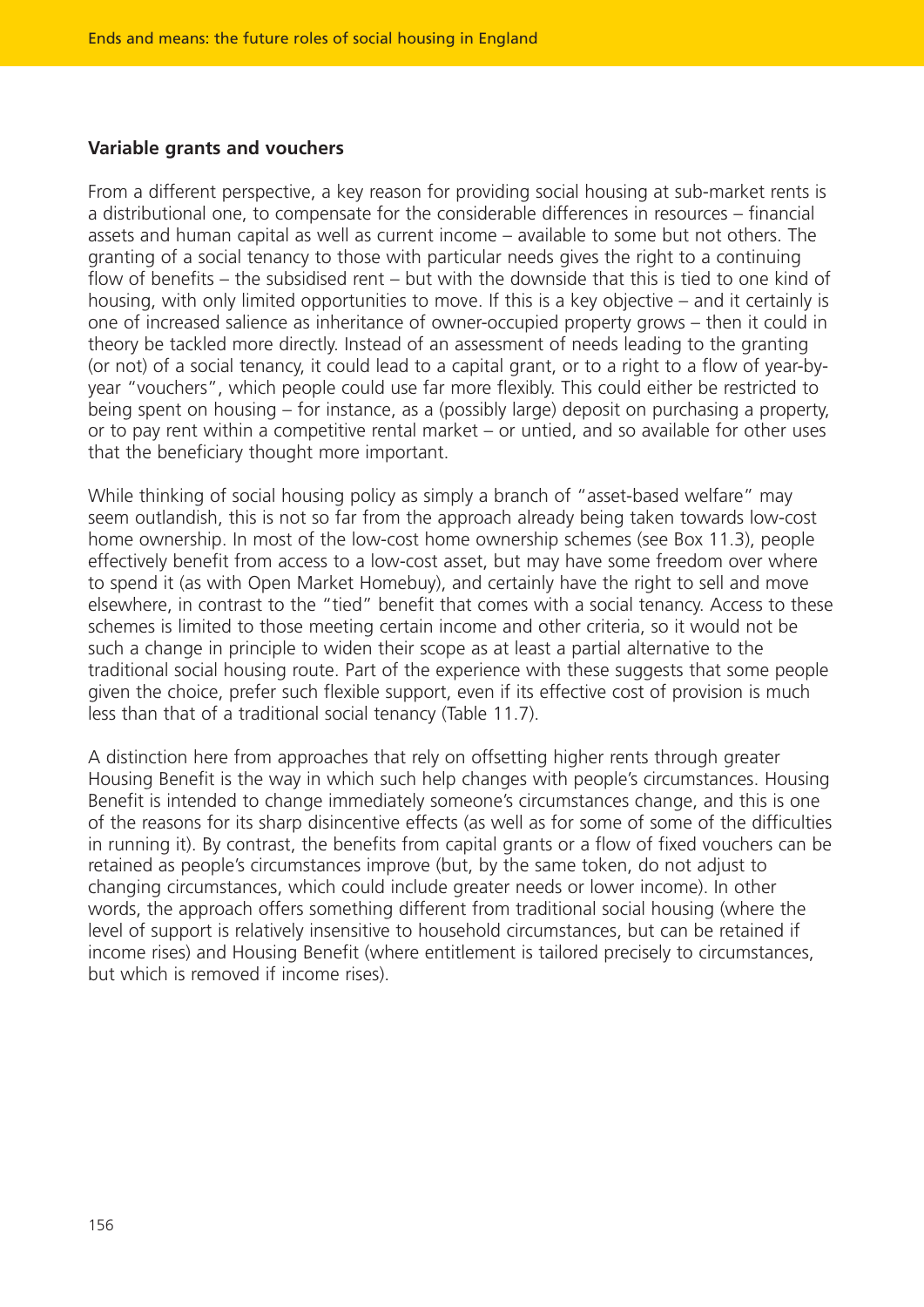# **Time-limited support**

It is not obvious, however, how one would calculate just how large a capital grant (or supply of vouchers) different households might be entitled to in such a system, and if this were run as a one-off calculation, at lot would ride on it, and on the initial assessment of circumstances. This would bring its own potential disincentive effects, and some of the same worries of how people "prove need" we already face with social housing. A way of reducing the stakes would be to make an assessment that brought entitlement to fixed support (such as through vouchers) for a certain period, such as one to five years. In between assessments, people would know where they stood without worrying about any immediate loss of support if, for instance, they found work. The trade-off though is that the longer the fixed benefit period, the greater the stakes at each reassessment, but the shorter the period, the quicker the adjustment to better (or worse) circumstances.

Again, a system of this kind may sound outlandish, and indeed it is not so far from some US schemes where tenants pay rents that depend on their initial incomes, but are adjusted periodically if those incomes change. But it is not so different from suggestions made by some in the course of this review that we should move away from permanent security of tenure for social tenants towards tenancies that are reviewed periodically, with such reviews possibly leading to a higher rent and lower effective subsidy and/or to people being required to move if they were found to be "under-occupying" a property. Such suggestions have two motivations. The first is to focus the greatest support on those who "need" it most. The second is about stock management – with extreme pressure on social landlords, particularly from families needing more bedrooms, the ability to move "empty nest" couples or single people might be a way of reducing overcrowding. A threat to the security of tenure of existing tenants who have taken it for granted would be controversial, to say the least. It would also have some side-effects which could reinforce some of the key problems described above:

- The threat that a tenancy might end, or rent increase, if someone's circumstances improved would be an unhelpful disincentive to moves towards economic independence (or at least to what was reported at the time of each review).
- $\blacksquare$  If tenants who become better-off lose their right to a tenancy and have to move, the system could institutionalise polarisation.
- If the level of rental income depends on their tenants' future incomes, landlords' future finances become correspondingly uncertain, making it harder for them to borrow.
- Unless parallel pressures were put on owner-occupiers who "under-occupy" property (such as through more steeply graduated council tax between bands or other charges that made occupying larger property more expensive), it would seem strange in equity terms to be concentrating on the relatively small number of social tenants with larger amounts of space, particularly as it is the owners who have benefited from the increases in value that housing market pressures have created.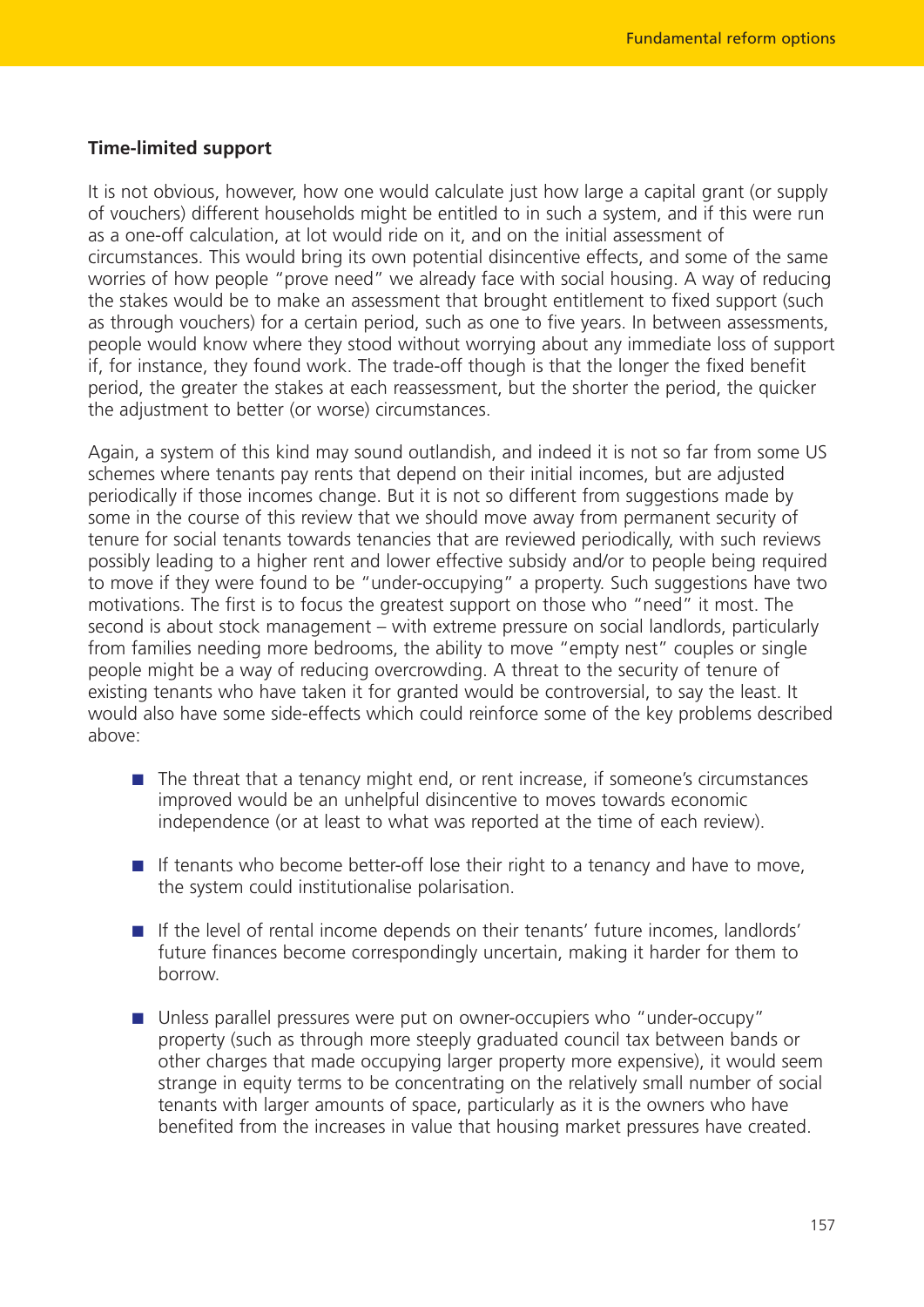While these are strong arguments against a system of review based on coercion or removing advantages, they are not arguments against *incentives* and *options* that might be open to tenants as their circumstances improved. Already on a limited scale, some landlords do offer grants for tenants who are prepared to move to smaller properties, although the size of these is usually rather small compared to the effective value of what is being given up. If some of the new entrants who might have been entitled to traditional social housing prefer the (lower cost to the public sector) low-cost home ownership options because of the flexibility and asset ownership they offer (and hence the potential to use it later in a different way if they choose), the same might be true of *existing* tenants whose circumstances have improved. Again, this is not entirely a new idea – where tenants exercise the Right to Buy at a discount which is lower than the prospective future value of subsidised rents, they are making exactly such a trade-off. Prospectively this offers a gain to both sides – support in a form that the tenant prefers and lower long-run cost to the state. If such options can be exercised without moving, they may help retain tenants whose circumstances improve within an area, helping the extent to which it has mixed incomes. Section 18 below returns to this kind of idea.

# **Flat-rate benefits**

A final variety of radical reform is concerned with the benefit system as well as social housing in itself. This starts from the observation that there is often little trade-off between the price that tenants pay and the size or value of the property they occupy. This can result either from the relatively flat rent structures within social housing or from the operation of the housing benefit system, where (until the experiments with local housing allowances discussed in Section 14) a higher rent can simply mean higher benefit. This both blunts incentives for efficient occupation of the stock, and also means that those who do end up occupying the least valuable property have little gain from doing so. One of the original aims of "rent restructuring" (see Box 8.1) was to produce more coherent relativities between rents within the social sector, and this was seen as a necessary precondition of reforms of Housing Benefit for social tenants that would move towards fixed allowances with less dependence on actual rent paid.<sup>70</sup> If rents bear little relation to the value of what was occupied, giving a "shopping incentive" through flat-rate housing allowances would be both of limited value in incentive terms and potentially unfair as people received windfall gains and losses from the difference between a flat-rate allowance and their actual rent. Incentives to move to different kinds of property are also of limited value if it is not, in fact, possible to move, and if tenants have little choice over where they live. Conversely, though, if one is trying to construct a system which allows more mobility and choice, systems that embody some kind of trade-off between the net cost and quality are likely to make them more effective. At present, however, the rent restructuring process is still incomplete, and even when complete will embody only small differentials in rents between different sizes of property or locations.

<sup>70</sup> Department of the Environment, Transport and the Regions (2000), *Quality and Choice: A decent home for all*, p.115. The rent restructuring formula (Box 8.1) in fact produces rents that vary relatively little across the country, rather than giving a high weight to capital values.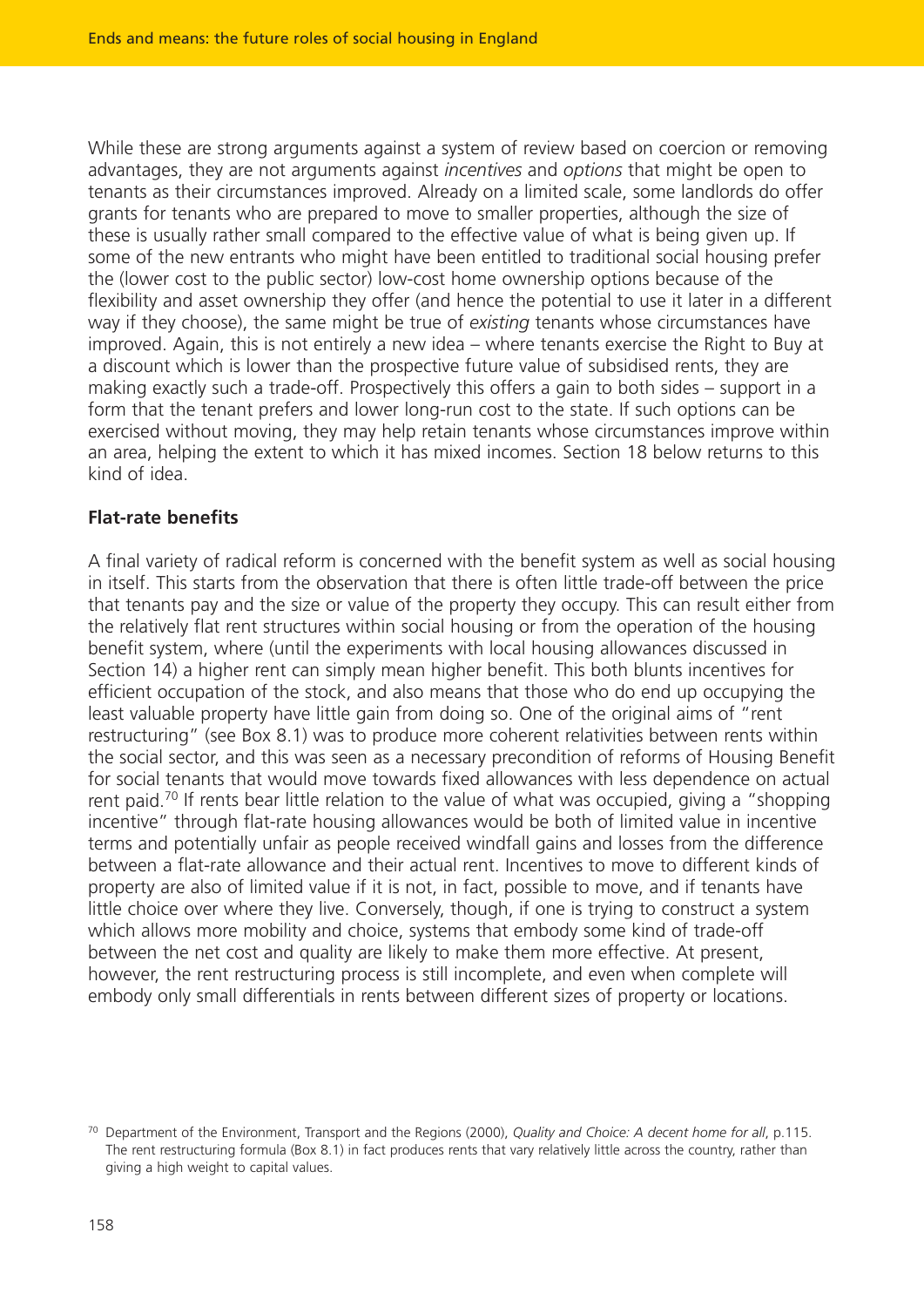#### **Summary**

Given the pressures within social housing and some of the problems arising from its essentially rationed nature, it is hardly surprising that some advocate fundamental reforms that would result in a much more market-based, less rationed system. If rents were closer to "economic" levels, less, or even no, central government subsidy would be required, and social landlords could much more easily increase supply. But such changes could risk losing the potential advantages of social housing outlined at the start of this report. The side-effects of such reform and the higher rents they would entail, particularly in high-cost regions, could be damaging both to promoting work incentives and to achieving more mixed-income communities. They would also have major effects on existing tenants, and it would be difficult to construct systems of compensation that prevented large losses to some (although it is possible to imagine arrangements in which the grant of an "equity share" to existing tenants gave equivalent compensation). However, thinking through ways in which packaging support for people in different situations in ways that are not limited to traditional social tenancies, begins to suggest directions in which more modest reforms could both increase the options available and make better use of very scarce and pressured resources. The same package is not necessarily appropriate for all those needing housing support in all parts of the country. At the same time, if fundamental reforms are rejected because social housing *potentially* avoids some of the problems of a pure market, it becomes even more important to ensure that it actually *does* do so, and that the problems outlined above are tackled.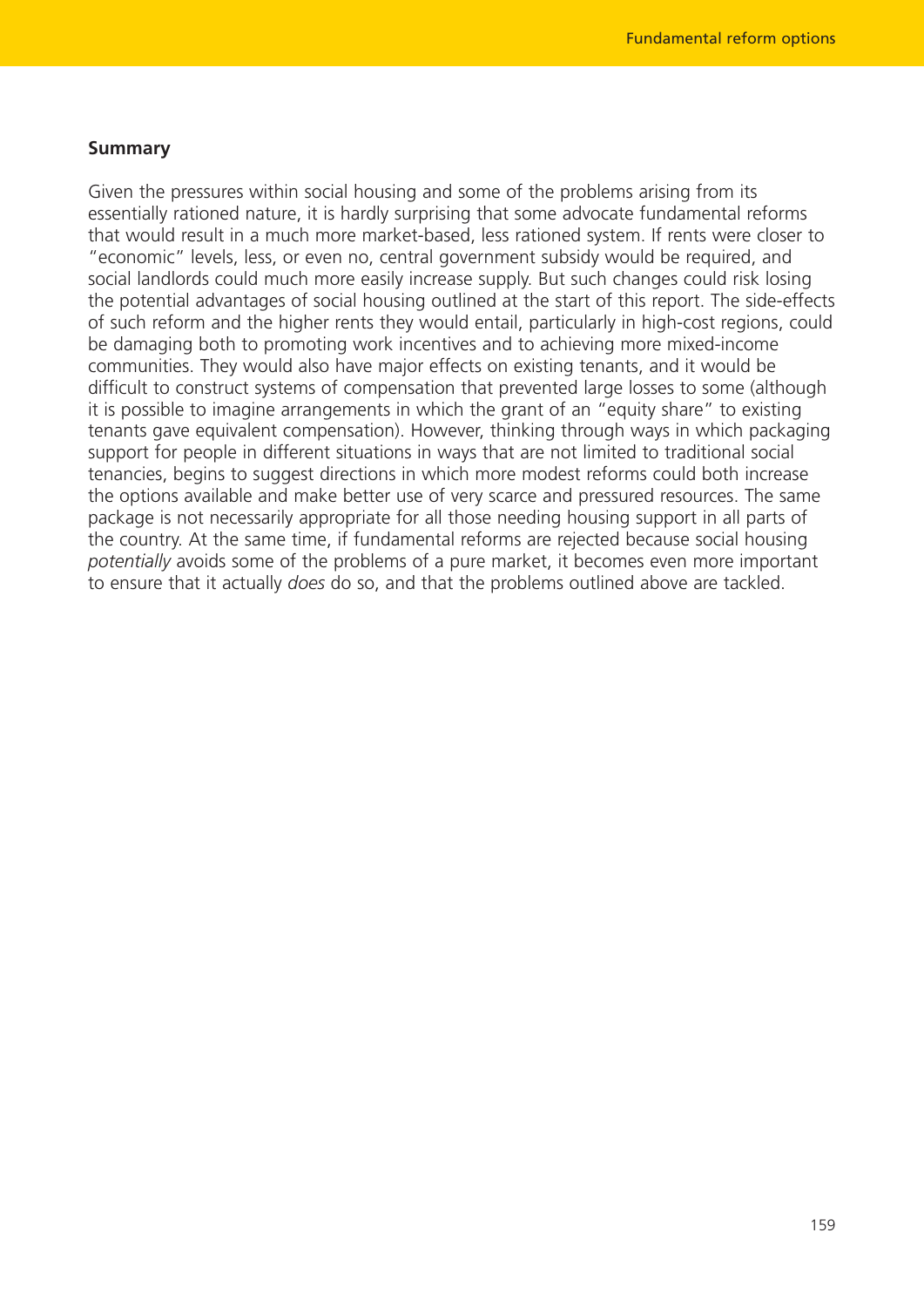# **14. THE EXPERIENCE WITH RECENT REFORMS**

#### **Local Housing Allowances**

Since it was established in its current form in 1988, Housing Benefit has been fundamentally based on covering the whole of a claimant's rent, less an amount depending on their income. For private sector tenants, this has been subject to limits – such as the Local Reference Rent or the Single Room Rent – depending on local rent levels and the size of household (Box 11.1). Anyone with rent above it would therefore have benefit based on the limit itself, but for those actually paying lower rents, benefit is based on actual rent.

Since 2003 the Department for Work and Pensions has been experimenting with an alternative system, where benefit is based on *fixed* allowances for all tenants, rather than depending on actual rents for some of them. This was introduced (for private tenants only) first in nine "pathfinder" local authority areas in 2003 and 2004, and then in a further nine areas in 2005. Extensive evaluations have been carried out in these areas, the results of which are now becoming available.<sup>71</sup> Following this experience, the Government announced in the 2006 Green Paper, *A New Deal For Welfare: Empowering People to Work*, that a version of the reformed system would be introduced for all tenants in the deregulated private sector. National roll-out is expected to take place in 2008.

The aim of this reform is to simplify the system, and to create a situation where claimants both take more responsibility for paying for their housing and gain when they are paying less for their housing than the fixed allowances. It is a move in the direction of introducing more of a trade-off between costs and quality for private sector claimants. As such it potentially has benefits in terms of supporting individual choices, but it also carried potential dangers, evidence on which is discussed below.

Table 14.1 shows the levels of Local Housing Allowance applying in September 2006 in a range of the pathfinder areas. As with the Local Reference Rents shown in Box 11.1, the allowances vary considerably between areas and size of household, for instance from £65 per week for accommodation with two "habitable rooms" (living rooms or bedrooms) in Hull in September 2006 to £480 per week for accommodation with six such rooms in Wandsworth. These allowances have been based on the mid-point between the highest and lowest private rents in the "Broad Rental Market Area" (based on the "locality" used to set the Local Reference Rents). In the future, with national roll-out of the reforms, allowances will be based on median rents in the area (which may be lower or higher than the system in the pathfinder areas).

<sup>71</sup> Available on the DWP website at *http://www.dwp.gov.uk/housingbenefit/lha/evaluation/*.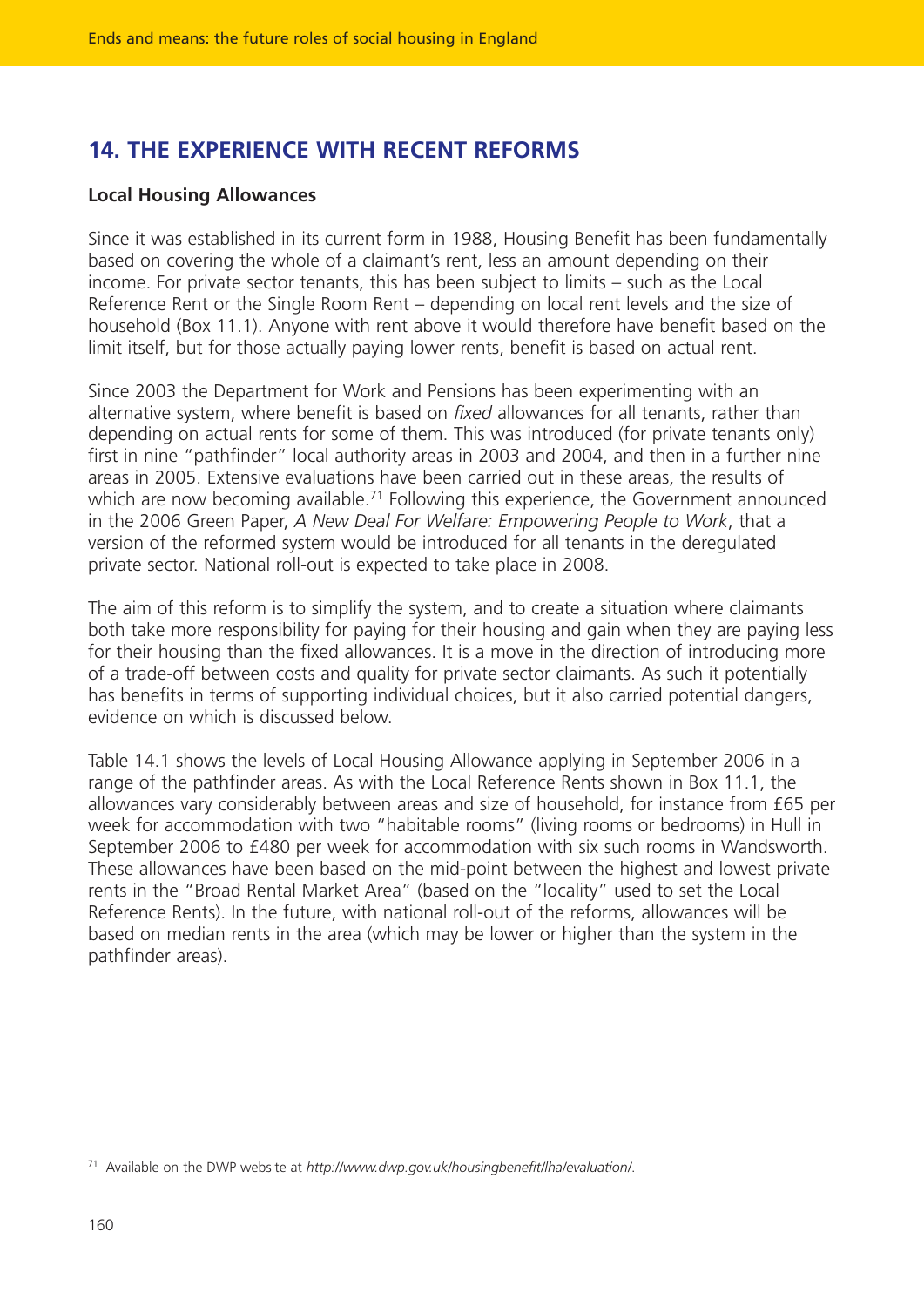|                            | Number of habitable rooms <sup>1</sup> |      |     |     |       |       |  |  |
|----------------------------|----------------------------------------|------|-----|-----|-------|-------|--|--|
|                            | <b>Shared</b>                          | 2    | 3   | 4   | 5     | 6     |  |  |
| Hull                       | 42                                     | 65   | 83  | 94  | 100   | 108   |  |  |
| <b>Leeds</b>               | 50                                     | 83.5 | 101 | 113 | 123.5 | 137.5 |  |  |
| Coventry                   | 50                                     | 92   | 113 | 121 | 126   | 150   |  |  |
| <b>Salford</b>             | 55                                     | 84   | 96  | 105 | 111   | 129   |  |  |
| <b>St Helens</b>           | 61                                     | 84   | 98  | 106 | 118   | 137   |  |  |
| <b>Norwich</b>             | 68                                     | 99   | 122 | 133 | 145   | 176   |  |  |
| <b>Brighton &amp; Hove</b> | 75                                     | 139  | 171 | 213 | 247   | 290   |  |  |
| <b>Guildford</b>           | 85                                     | 150  | 179 | 208 | 251   | 323   |  |  |
| Wandsworth                 | 90                                     | 206  | 268 | 318 | 409   | 480   |  |  |

#### **Table 14.1 Local Housing Allowances, September 2006 (£/week)**

Note 1. Habitable rooms include living room(s) and bedroom(s).

It is too early for evaluation results to have emerged on all potential aspects of the reforms, but the evidence so far suggests the following:

- The switch to a system where tenants usually receive Housing Benefit in cash and then pay their landlord (rather than it being paid "direct" to the landlord) is argued to have had benefits in terms of financial inclusion, with more tenants opening bank accounts, for instance.
- This could have led to a problem of greater rent arrears, but there is no evidence of this: nearly all the private tenants affected prioritised rent payments.
- $\blacksquare$  As the landlord does not necessarily know that a tenant is receiving Housing Benefit, access to accommodation has been easier for some tenants, who might otherwise have been excluded.
- Tenants like "knowing where they stand" in benefit entitlement even before they move into a property. In principle, this should also make the work of Jobcentre Plus easier in advising people on what their incomes in different situations would be, although there is no evidence that this advantage has actually been realised. It is too early to say whether there have been any effects on people's labour market behaviour.
- There is no evidence that the "shopping incentives" in the new system have greatly affected behaviour. However, there is some evidence that there is more negotiation between tenants and landlords over the rent, and tenants appear to have taken property more closely matched to their household size. There is no evidence of tenants ending up in inappropriately small accommodation to keep the difference from the allowance (fears of which, being, of course, one of the justifications for specifically housing-based assistance discussed in Section 2).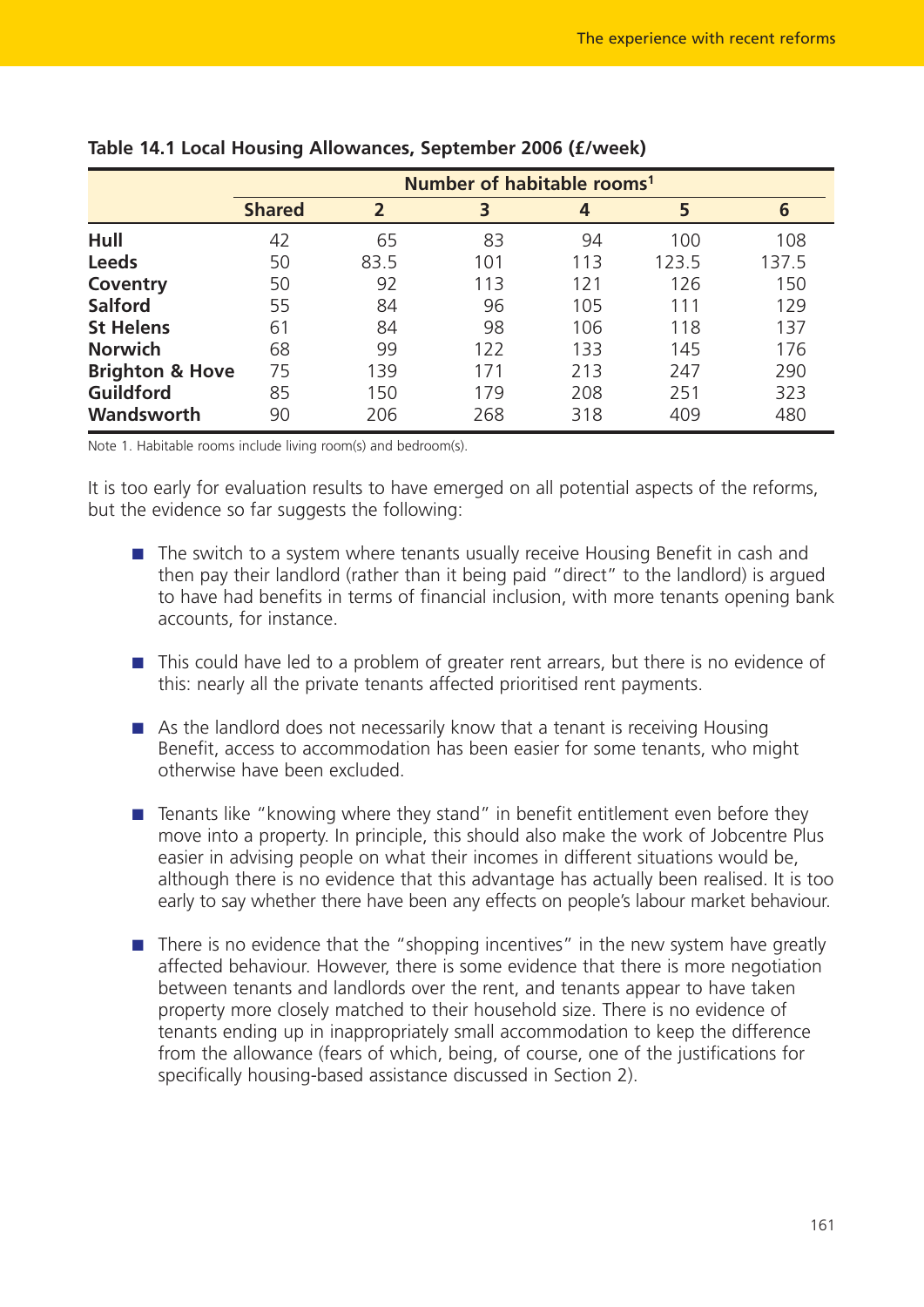■ There have been some administrative advantages from local authorities not needing to know individual rents, but there has been no major impact on HB administration as a whole: the ways in which benefit should change with every change in circumstance are unchanged, and administrators also need to assess which are the vulnerable cases where benefit should continue to be paid direct to landlords.

Overall, the experience with the pathfinders has been positive, with moderate advantages to those involved with the system, and the adverse side-effects that might have been feared have not materialised. As some tenants already had limits on the rents on which benefits have been paid, it has meant that by and large, they could only gain from the new system. As a corollary, the pathfinder system has had a net cost to government.

With this positive experience, the Government has decided to extend the system across the private rented sector nationally (in Great Britain, with Northern Ireland likely to follow). There are, however, some important differences in the national roll-out from the pathfinders:

- While some of the pathfinder authorities brought all HB recipients into the new system immediately (with benefits in terms of administration), in the national rollout only new recipients and those who move house will be brought into the new system.
- The basis for the Local Housing Allowances will change, as described above, which will mean that they are sometimes below and sometimes above what were Local Reference Rents, depending on the shape of the local rental market (DWP estimates that the majority of claimants will gain under the national roll-out compared to the current system).
- In an important difference from the pathfinders, the maximum difference between the LHA and actual rent will be £15 per week. That is, the most tenants could gain from paying a rent below the LHA would be £15. This limitation is designed both to reduce public spending and to control the number of cases where tenants might be seen to be making large gains from the fixed allowances while paying a low rent. By the same token, of course, this restriction reduces the extent to which the system gives stronger trade-offs and choices to tenants, and reduces the administrative simplification it introduces (as local authorities will still need to know individual rents in order to impose this restriction).

There are currently no plans to extend a system of a similar kind to tenants within the social rented sector.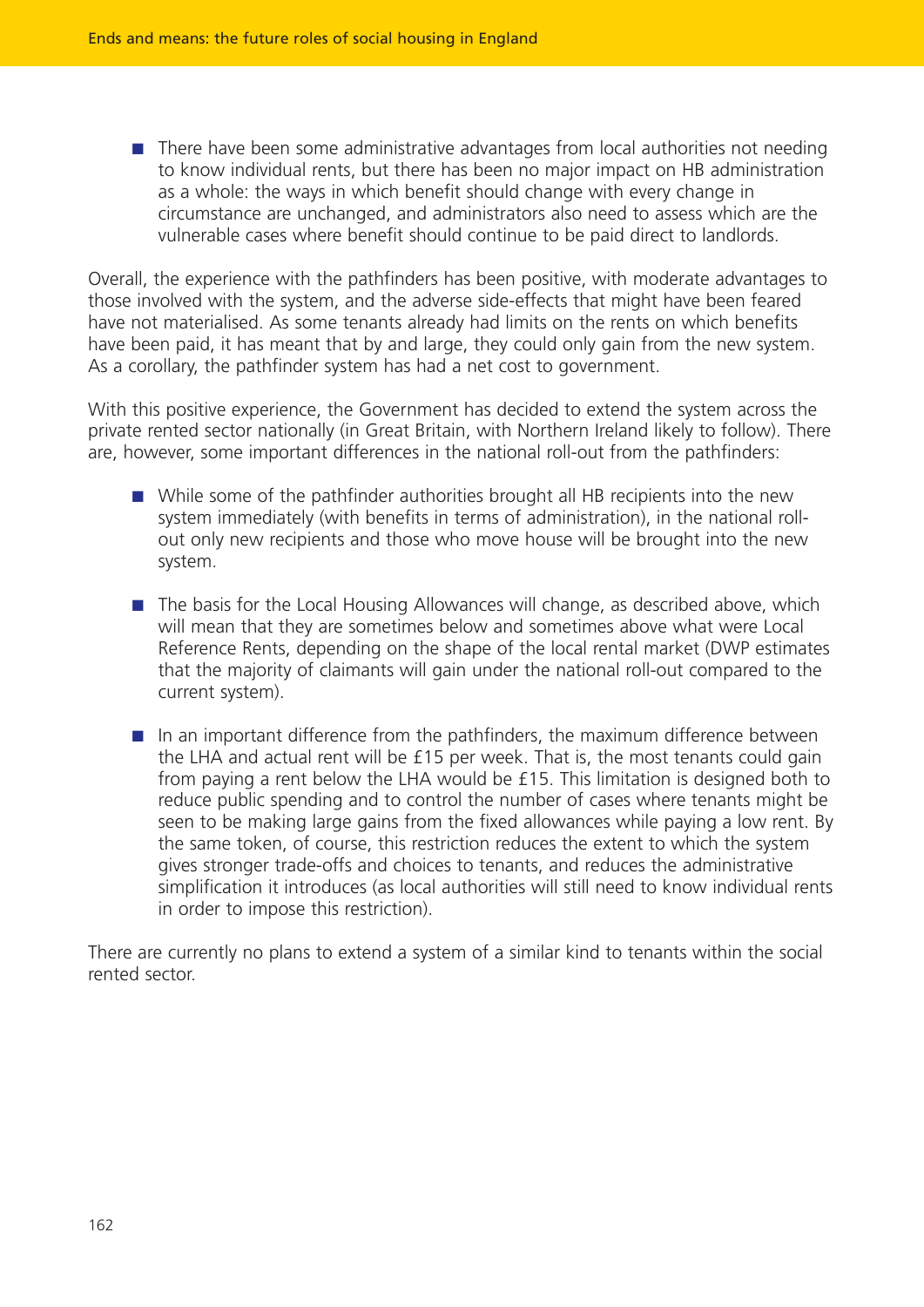#### **Choice-based lettings**

A second area of modest reform in recent years has been the introduction of "choice-based lettings" (see Box 14.1). For some readers, it might seem remarkable that a system affecting such a large part of people's lives should have been run in a way that did *not* allow very much choice to prospective tenants, but most lettings in the social rented sector have been based on what are tellingly described as "allocation systems". Usually, as each property becomes available for letting, the tenant with the highest priority for that size of accommodation would be allocated the property, with the option to accept or reject it (and only a limited number – sometimes only one – of such "offers" to accept or reject before dropping down the queue). By contrast, with choice-based lettings, vacancies are advertised through similar routes to private sector lettings (such as newspapers and websites as well as landlord offices). Prospective tenants can then "bid" for the property by a certain date, and it will go to the person with the highest priority (such as the longest waiting time within a "band" of need category).

The system was introduced following the 2000 Housing Green Paper. By April 2006, 32 per cent of local authorities had introduced it, and were typically applying it to three-quarters of their lettings. A further half of authorities planned to do so soon, and the Government aims that all authorities should being applying the system to at least part of their lettings by 2010. The spread of the system in housing associations has been slower, but by the end of 2005, 77 English associations were using the system. The introduction of the system has been monitored over the last few years, and the results are strikingly positive:<sup>72</sup>

- Applicants generally prefer the system and the choice and element of control it gives them (with the exception of some frustrated bidders who have continued unsuccessfully to bid for many properties, failing to achieve them because of their lower needs ranking or waiting times).
- It often results in faster relet times for vacant properties, and to less turnover once tenants take a tenancy (typically 10-20 per cent less within the first year).
- As a result, although choice-based lettings systems have large set-up costs, they can result in considerable (hundreds of thousands of pounds per year) net cost savings to authorities in later years.
- A fear was that the statutorily homeless would end up in the lowest-demand properties. In fact the reverse has happened (with some authorities offering support to vulnerable applicants with the bidding process).
- However, the overall number of applications for lower-demand property has increased, as people see that they have greater chances of successful bids for it (or lower waiting times).

<sup>72</sup> For a summary, see *Monitoring the Longer-Term Impact of Choice-based Lettings*, Communities and Local Government Housing Research Summary 231, 2006.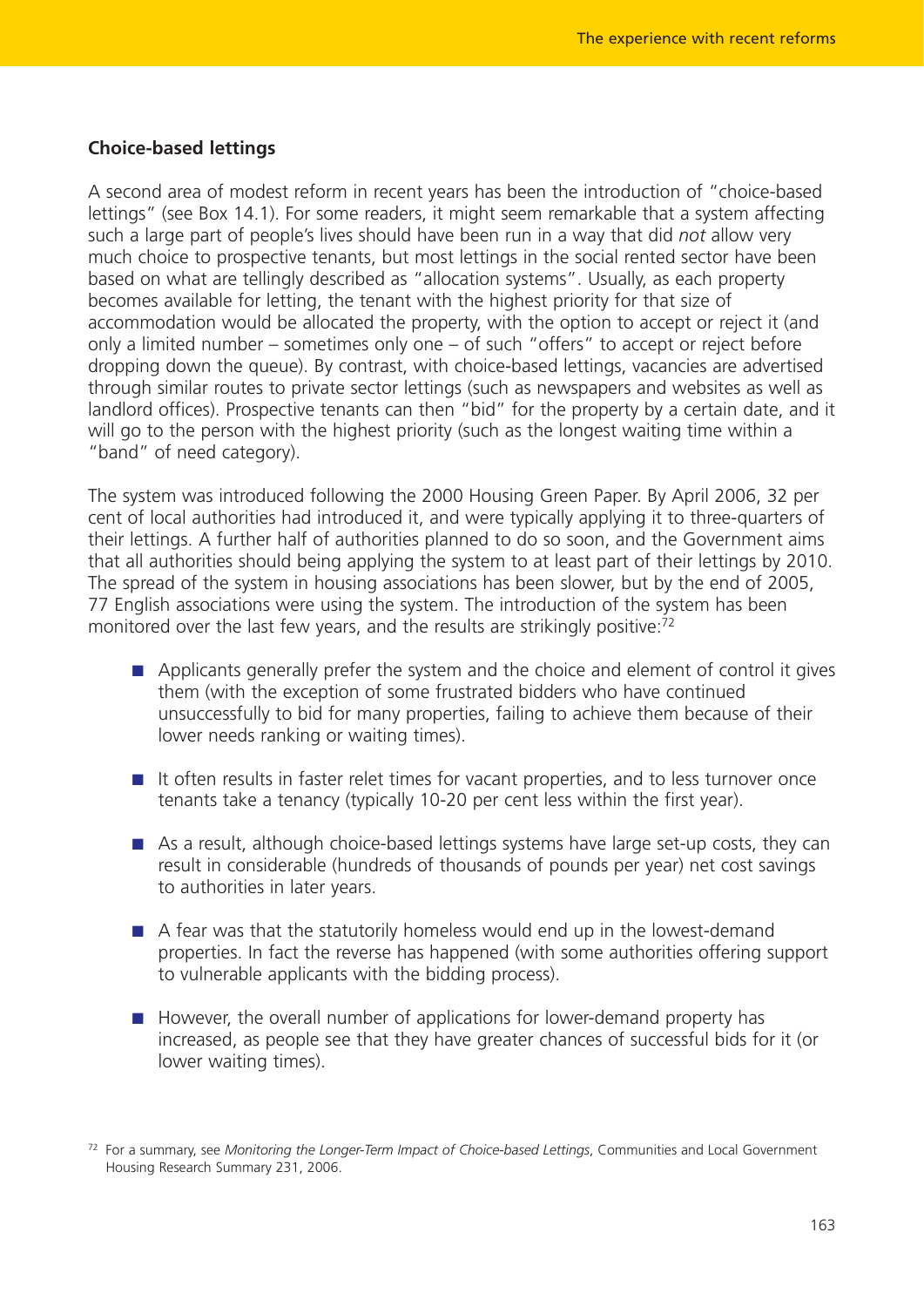#### **Box 14.1 Choice-Based Lettings**

The Government introduced its choice-based lettings (CBL) programme in 2001 as a pilot. In 2002 it set councils the target of introducing choice-based lettings by 2010 for people looking for affordable housing, with an interim target of 25 per cent of local authorities by 2005. Rather than being "allocated" a property, under CBL people looking for social housing and low-cost home ownership "bid" for the properties they want – more like those renting or buying in the private market. The properties are advertised widely in the neighbourhood, for example in the local newspaper, through a special magazine, or on a website. Applicants can then see the full range of available properties and can apply for any home to which they are matched (e.g. a single person would not be eligible for a 3-bedroom house).

In order to decide who should get priority when bidding for a property, many local authorities operate a banding system which groups people in order of needs as defined by the allocations legislation (see Box 2.1), although some authorities still use a points system. For example, the Locata West London scheme<sup>1</sup> has four bands: Band A (emergency/top priority), Band B (urgent need to move), Band C (identified housing need) and Band D (other). Applicants can then bid for an appropriately sized property, and will be given priority first on their banding and then on their waiting time while in that particular band (their priority date). For example, Band A would trump all other bands but if two people from Band A were bidding for the same property then the one who had been waiting longest while in that band would get it. The key determining factor in this process is level of need, but once someone is in a high enough need band then waiting time becomes more important, so applicants can make the choice whether to hold on for a better property or settle for a less good one earlier. As part of the bidding process authorities provide feedback that helps applicants to assess their chances of success in subsequent applications. This is important as otherwise applicants can bid fruitlessly for properties which they have no chance of getting, particularly those in the lower needs bands.

The Government is encouraging local authorities and housing associations to set up CBL schemes which go across local authority boundaries and enable tenants to bid for properties in other areas. There are three ways that this can be introduced:

- 1. Exchange partners exchange a quota of properties on a "like-for-like" basis
- 2. Quota pool partners put a quota of properties into a "pool" which is available for cross-boundary moves e.g. the West London Locata scheme. In these schemes, applicants get to see a selection of properties in the neighbouring borough (e.g. 10 per cent) which the system selects at random, with monthly monitoring to track the gains and losses to each partner in the scheme
- 3. Unitary a common waiting list and policy across the participating local authorities, with adverts generally open to all matching registrants e.g. the Homefinder scheme in Devon and Cornwall.2

<sup>1</sup> This includes the London Boroughs of Brent, Ealing, Harrow, Hillingdon, Hounslow, Hammersmith & Fulham and housing associations Ealing Family, Paradigm, PCHA, Thames Valley, Shepherds Bush, Acton, Notting Hill Housing and Westway Housing Association Ltd.

<sup>&</sup>lt;sup>2</sup> This scheme includes the Districts of West Devon, Restormel, Caradon and North Cornwall.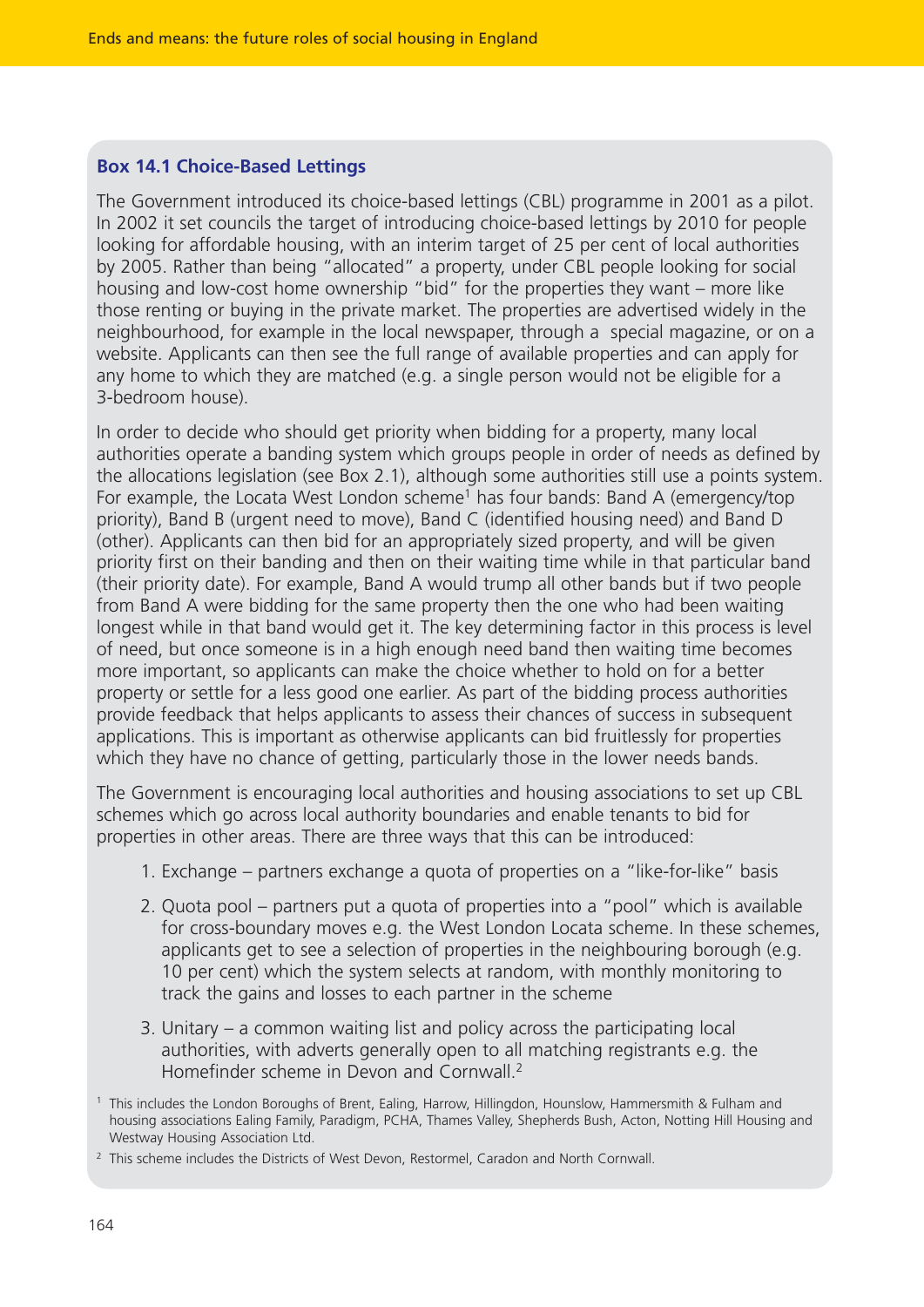- Another fear was that choice-based lettings would exacerbate problems of neighbourhood ethnic segregation. Again, if anything, the evidence is of the reverse, with more dispersal.
- In some areas the system appears associated with longer-distance moves within local authority areas.
- The system appears to work effectively in both high- and low-demand regions.

Summarising the research findings, the authors suggest that,

"Choice-based lettings represents a radical departure in the traditionally rather paternalistic world of social housing. Although it implies some transfer of power to the customer, the CBL concept has caught the imagination of many housing staff. It has been embraced by numerous landlords as symbolising a commitment to modernisation."73

This success is in some ways all the more remarkable, as it has come within an environment in which access to social housing is becoming more restricted as the number of available lettings has declined (Figure 12.8), and as needs-based criteria have become more important within even non-homelessness lettings (Box 2.1). The "choice" in choice-based lettings is a highly constrained one, and for restricted groups, but even this change appears to be having positive effects.

One aspect of choice-based letting that is at present rather limited is the extension of schemes to allow "cross-border" choices. There are a few sub-regional schemes in operation – in parts of London and Cornwall – where applicants from one authority area are allowed to bid for vacancies in another.<sup>74</sup> Some of these systems work through a simple exchange process – a successful applicant going one way across a border has to be matched by another going the other way. Others offer a quota of properties into a common pool – typically 10 per cent of their vacancies – from which applicants from any of the participating authority areas can bid. In Cornwall, authorities are running a "unitary" system, where applicants are (generally) able to bid within a common pool across several local authority districts<sup>75</sup>

<sup>73</sup> *Ibid*., p.10.

<sup>74</sup> With the oddity that an applicant may have to prove a "local connection" to the first area, before being allowed to bid for a property in another.

<sup>&</sup>lt;sup>75</sup> Communities and Local Government is encouraging the further development of such sub-regional schemes, and is providing additional funding for them to be established.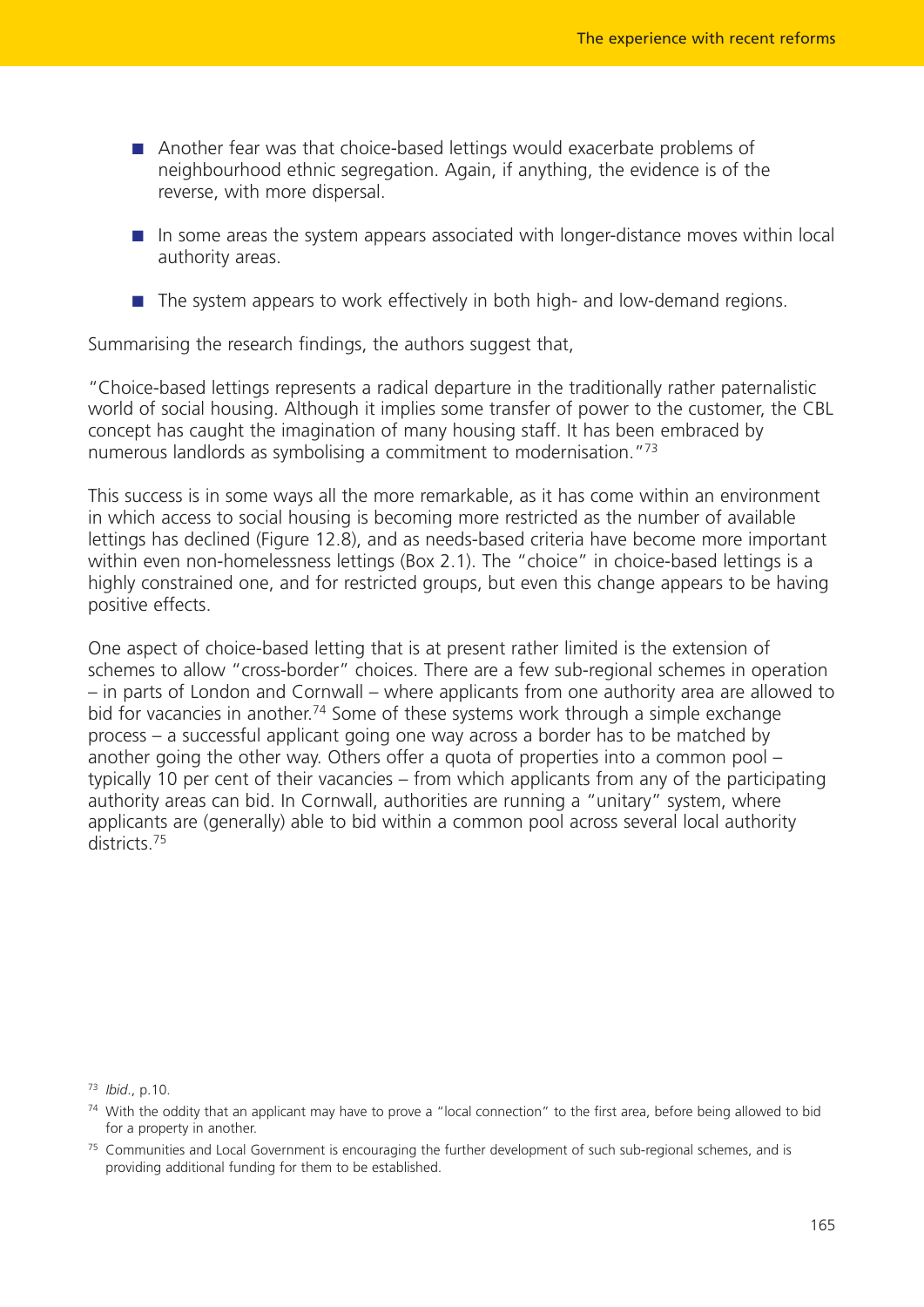### **Preventing homelessness**

A third initiative of the last few years is the "preventing homelessness" strategy. Following the 2002 Act, local authorities have been encouraged to take a more proactive approach to people who might be at risk of becoming homeless, with a particular emphasis on early intervention. As Figure 14.1 shows, in the last three years, this strategy appears to have had a remarkable success. From an annual figure of 135,000 households being accepted as homeless during 2003-04, the rate had fallen to about 95,000 in 2005-06, and is expected to be around 80,000 in 2006-07.

Strategy towards homelessness is, of course, one of the most sensitive and important parts of housing policy. In the last two decades it has become an increasingly tense area: local authorities administer the rationing of a scarce, often desperately needed, but also valuable resource, granting of a secure tenancy at a below market rent. To gain this access, people in particular categories (Box 2.1) have to satisfy authorities that they are in "priority need". While homelessness allocations are only a minority of all social housing lettings, they are a much higher proportion of lettings to *new* tenants, excluding those moving within the sector. Suspicions of queue-jumping or engineering circumstances to gain such access abound, with the homelessness "route" sometimes perceived as a fast-track to a social tenancy. In reaction, applicants may feel scrutiny of applications has become tighter, and those in genuine need feel harshly treated. The preventing homelessness strategy has tried to change the emphasis from a rationing role towards one which tries to tackle something closer to the root of the problem. Approaches used include:

- Improving housing advice and explaining to those who are applying to be registered as homeless both what their options are and a realistic assessment of them (such as the prospective length of time in temporary accommodation before being given an offer, and the likely characteristics of that offer).
- Where someone has problems getting access to private rented accommodation because of the cost of deposits and rent-in-advance, 87 per cent of local authorities now offer rent deposit schemes.
- Mediation with landlords (for instance, if someone is facing eviction because of arrears or other problems) or with family (if, for instance, a young person or a lone parent has reported that their parents are on the point of throwing them out).
- Respite options while permanent safety arrangements are made for people who have been subject to domestic violence.

Some authorities – such as Cheltenham and Bournemouth Borough Councils – now offer what they see as "housing solutions" services – offering a range of options and advice, not just for those in greatest need, but for anyone with a housing problem.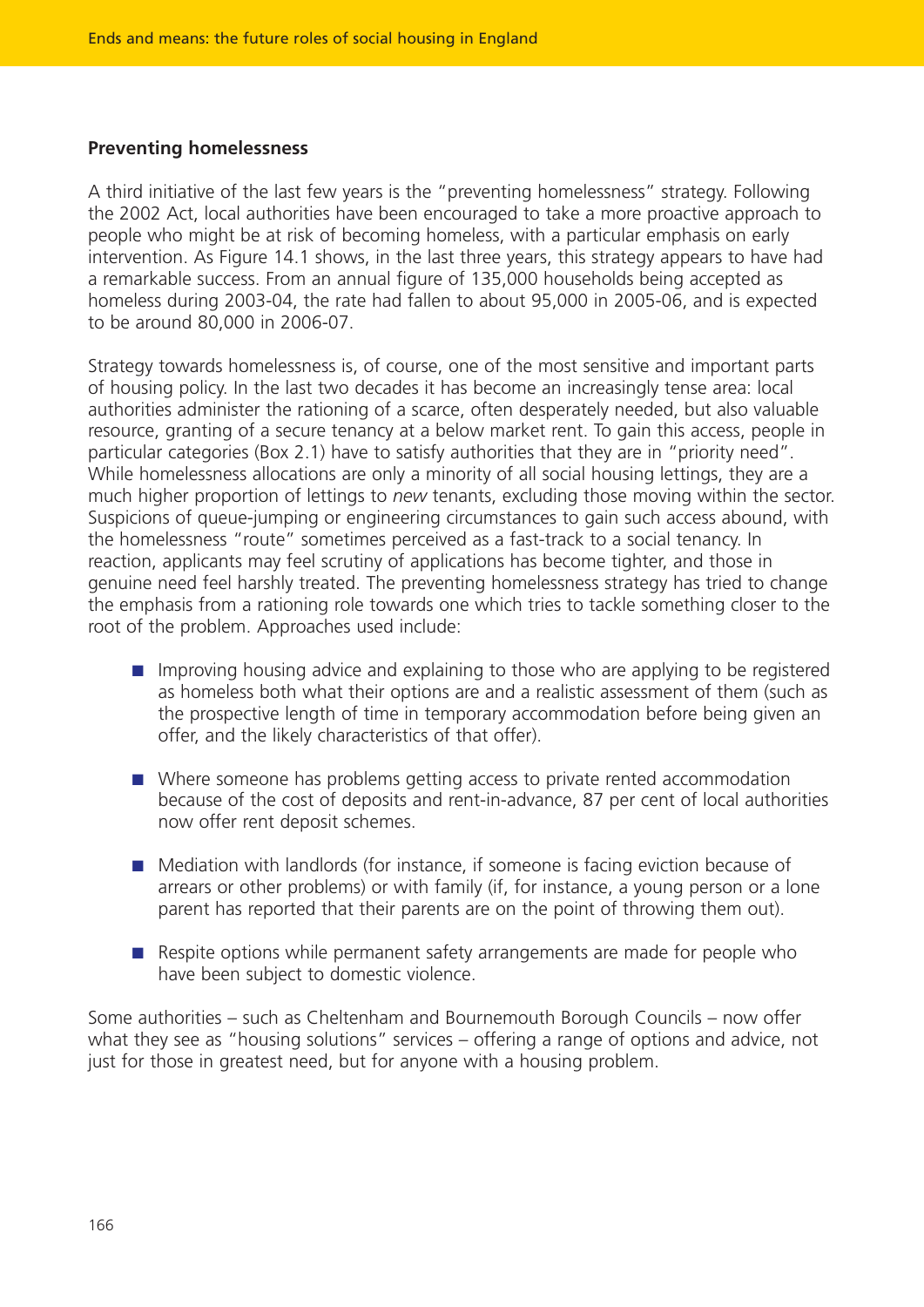

**Figure 14.1** Statutory homelessness acceptances (annual)

Source: P1E quarterly returns, Communities and Local Government.

The success of this strategy is important in its own right, but it has potentially greater significance too. It suggests that when people are offered options and advice, the best solution for them is not necessarily the queuing and rationing access route to a permanent tenancy. In some ways this is remarkable – simple, and low-cost interventions such as advice or the offer of a rent deposit are being taken up, rather than the prospect of something with a very high long-run cost to the public sector. It also suggests that much can be gained from going closer to the root of *why* people have a problem in accessing decent housing. Section 17 below suggests that this philosophy could be taken further in helping people tackle the lack of *resources* which puts them in such a weak position in the housing market.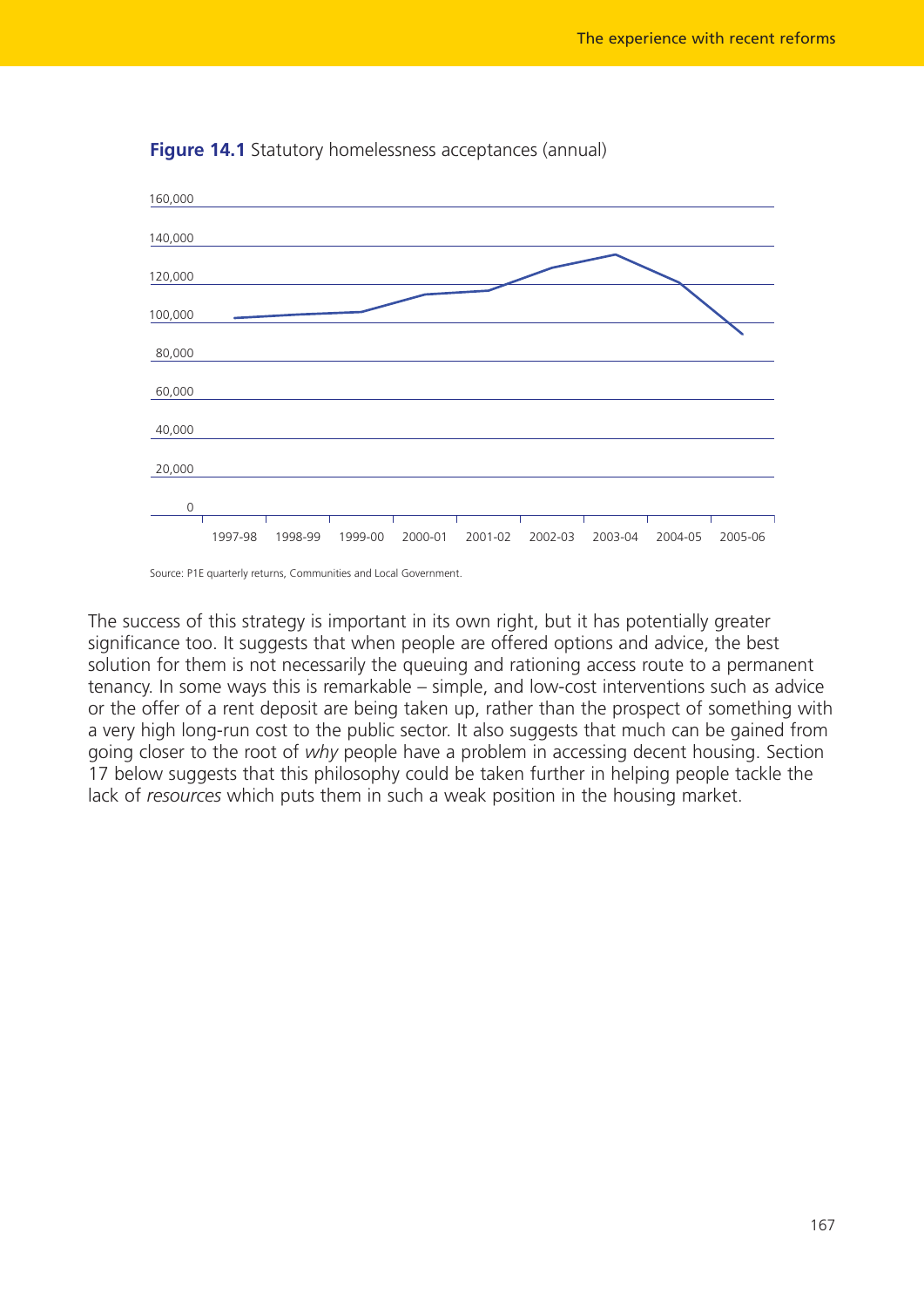### **Summary**

The experience with three particular recent initiatives has been encouraging. The Local Housing Allowance pathfinders have put more private tenants in a position where they can make trade-offs between their housing spending and what they get, simplifying the system, but without evidence that people are choosing unsuitably small accommodation in search of a larger saving. Even within the heavily constrained access to social housing that we have today, "choice-based lettings" have proved popular with applicants, have speeded relet times, reduced turnover from new lettings, and have saved local authorities money as a result. The "preventing homelessness" strategy, through opening up simple low-cost options such as rent deposits, advice, mediation and support has led to a significant fall in the number of people pursuing the statutory homelessness route of access to social housing.

These initiatives have several things in common. At their heart they treat those in need of housing support in a more adult way – moving towards a system where people make more of their own choices from a wider range of options, providing support when people need it. In particular, they do not start from the assumption that there is a single solution, to be chosen by administrators on behalf of those who make it to the end of a rationing process. The progress they have made suggests that such principles could be applied more widely.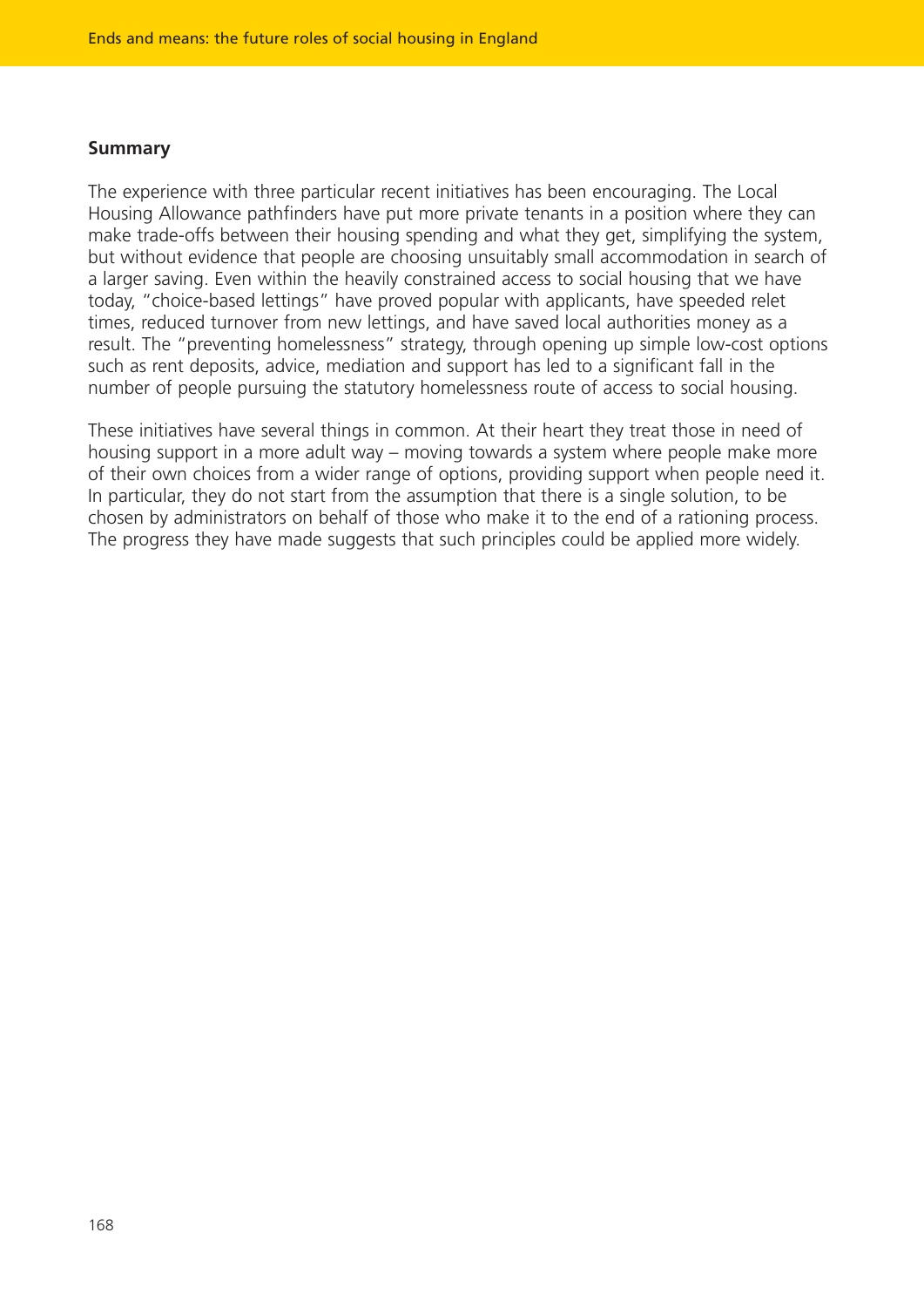# **15. THE IMPORTANCE OF THE EXISTING STOCK**

In thinking about policy options for the future of social housing one fact stands out from the analysis in earlier sections – the importance of the *existing* stock and of *current* tenants by comparison with newly built stock and incoming tenants. It seems likely, even if there were a sustained increase in the rate of building new social housing, for instance, that we already have 90 per cent of the stock we will have in ten years' time. Yet the focus of policy and of the policy debate is often overwhelmingly on the new stock and on access routes to social housing. This seems unbalanced, not just because it means that too little attention may be being given to the needs and lives of the nearly four million households already living in social housing, but also because mistakes in managing and looking after the existing stock can entirely offset the benefits of getting things right on the new supply. A failure to maintain property adequately, to prevent decline in neighbourhood conditions, or to keep an income mix that would avoid stigmatisation of an area that led to just one per cent of the stock effectively being lost would offset more than a year's new production. The history of the last thirty years is that such mistakes have been made all too often.

This is not to argue that new supply does not matter: the pressures outlined in Section 12 show how much it does. But it does suggest that simply having policies which, for instance, ensure that new social housing is built as part of mixed-income areas will do little to reduce the overall level of geographical segregation of social housing. Policies such as shared ownership schemes have helped expand the range of options available in the housing market, but their total scale is still tiny by comparison with the existing traditional owneroccupied or social rented stocks. The "preventing homelessness" strategy is helping support a flow of those newly arriving in housing need, but their numbers are small by comparison with the number of existing tenants, whose support needs do not necessarily end once they have been allocated a property. Offering more choice to those coming into social housing through choice-based lettings matches properties better to the preferences of those entrants, but over the same period, the ability of existing tenants to move home has, if anything, diminished.

If this need to rebalance the attention of policy is accepted, there are strong implications for the priorities of policy towards social housing, some of which are explored in the next three sections. This report on the aims of social housing is not the appropriate place – and the time available for this review has been too short – to make recommendations about management issues or about the structure of social landlords, but there are several areas that it would be important to give attention to:

■ The levels and growth of dissatisfaction of social tenants with their accommodation, landlords in general, and repairs services in particular suggest that it is not enough to get the physical condition of individual properties right. The recent attention to the long-run condition of the social stock and success in moving towards the "decent homes" standard is a precondition of providing a better quality service than tenants could otherwise purchase in the market, but is not enough by itself. See Box 15.1 for the key concerns and suggestions from consultation with people involved in various tenant groups.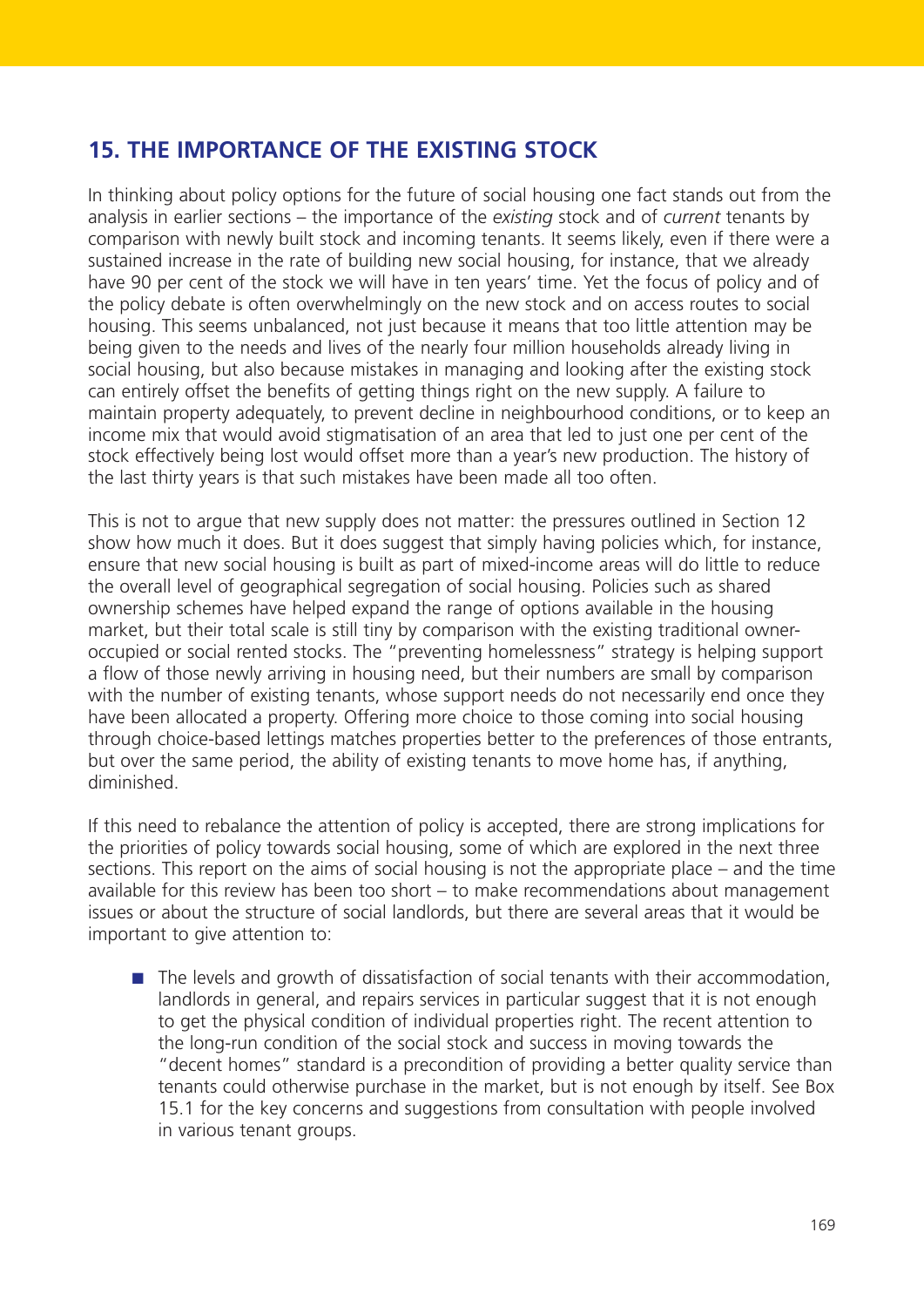## **Box 15.1 Stakeholder views: Tenant consultation**

The text below provides a selection of some of the individual views expressed at a tenants' consultation event organised as part of the review held at the National Communities Resource Centre at Trafford Hall. Around forty current tenants from a cross-section of regions and social housing types (local authority, Tenant Management Organisations, and housing associations) attended this event.

Tenants at the event wanted more tenant and community empowerment, with real engagement and honesty from central and local government. They felt that this should be backed up by sustained investment if it is to work properly. They also wanted increased community control with more trust between central/local government and tenants / community activists / third sector volunteers:

*"More real community empowerment – don't just pay lip service to tenant involvement. Better dialogue between councils and tenants"* 

*"Central and local government need to be honest with tenants and trust them more"*

*"Change attitudes among tenants – less waiting for things to happen and be part of the change process"* 

Many participants argued that the Government needs to build more social housing and stop selling off the existing stock, or if it is sold off, make sure the proceeds are reinvested in provision of new units.

There was a strong feeling that we need to reduce the stigma attached to the sector, for example by getting rid of the term "social" housing:

*"Try to create a new vision of social housing as (not as a last resort) but of choice (not stigmatised) – use a better word than 'social'"* 

Participants said that there should be a fairer, more transparent, allocations system. Landlords should also have the ability to evict anti-social tenants and reward good tenants:

*"Waiting list times are terrible. Some people might never get to the top of the list. Points system means people lie to get extra points – that's also unfair."*

*"Priority for family members keeps communities/extended family networks together and offers care for elderly and social supports. It seems unfair to tenants that their family members have to move away while newcomers get in."* 

*"Reward 'good' tenants and give incentives for all to look after their properties"*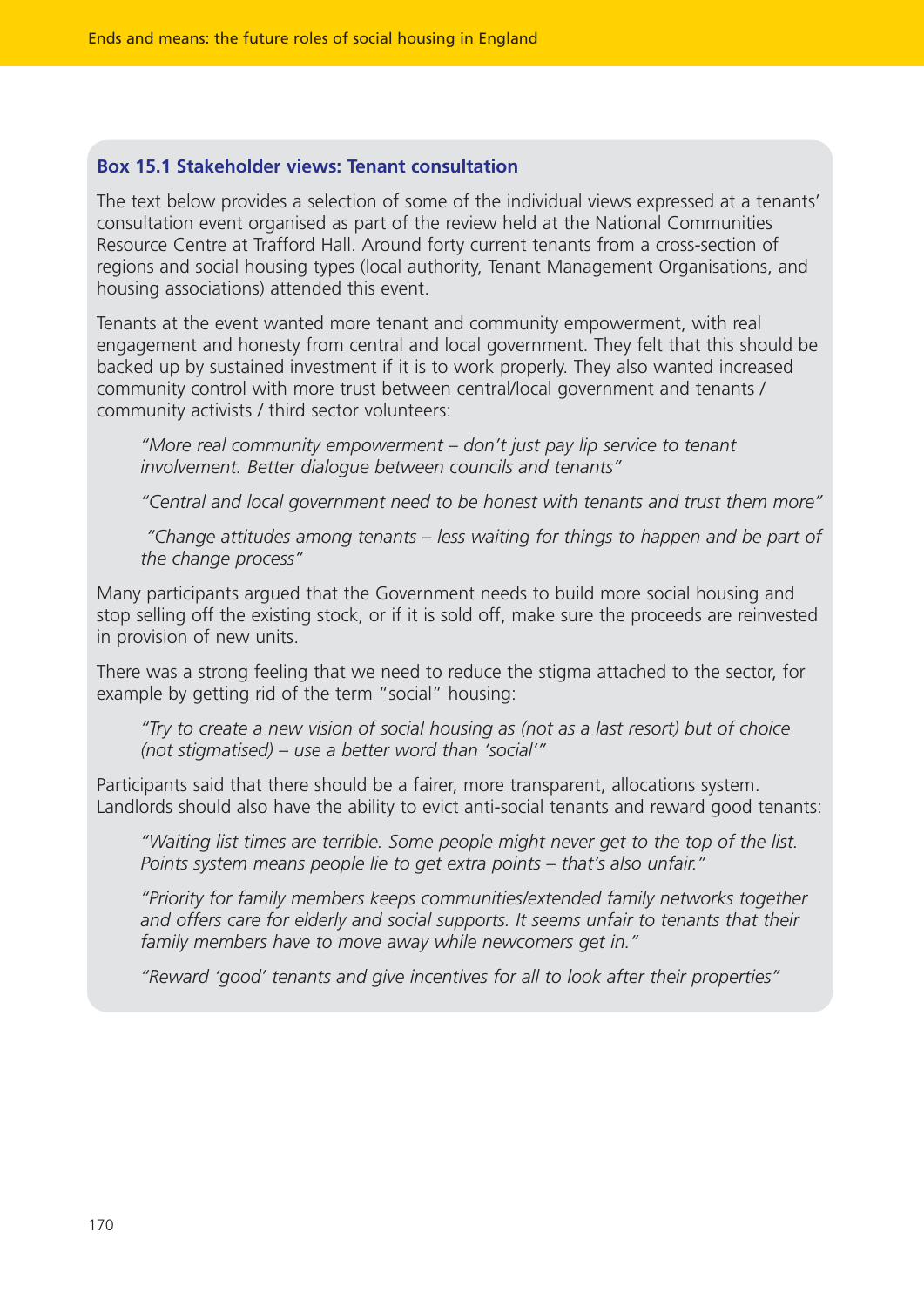## **Box 15.1 Stakeholder views: Tenant consultation** *(continued)*

Tenants at the event also argued that the Government needs to restructure the benefit system to make it easier to go into work, for example having less steep/immediate withdrawals of benefits, allowing people to do voluntary work, etc. In addition some suggested that perhaps social housing itself does not help, and that landlords should do more to help tenants back into work:

*"People are scared of working because their benefits stop. Need help for the first few months while get on your feet."*

*"Social housing doesn't encourage people to get off unemployment, because they get their rent paid, no aspirations. Rent is very cheap and benefit system means there's no point working."* 

*"Enable tenants to get into work through training schemes"*

Tenants at the event felt that owner-occupation is not everything and that some people do not want the responsibility of owning long term, especially if they are in low-paid work or are unemployed:

*"Not everyone wants to be an owner-occupier. Why presume young people want to buy – not all do. Benefits of being a tenant are that there is less responsibility e.g. repairs, for those who can't afford them or have insecure jobs."* 

*"People don't want the responsibility of owning bricks and mortar over long-term – it's not just paying for it, it's keeping it up as well"*

There was also a feeling that the single social housing "offer" was not right for everyone and that more personal choice and flexibility would be a good thing, although there were varying views of how things should change:

*"Provide a wider range of social housing to cater for all needs, i.e. single young mum should be in supervised accommodation, not a 3 bed house which is more acceptable for older members of society"*

*"Introduce service menus so tenants can choose which they want and pay accordingly"*

*"Social housing should be a stepping stone not a permanent home, except for elderly, people with disabilities etc. Prioritise based on whether need is temporary or permanent. Offering social rented housing for life is a disincentive to get into work, etc"*

*"Security of tenure for life is a basic/fundamental right. It isn't right to threaten people with the loss of their homes."*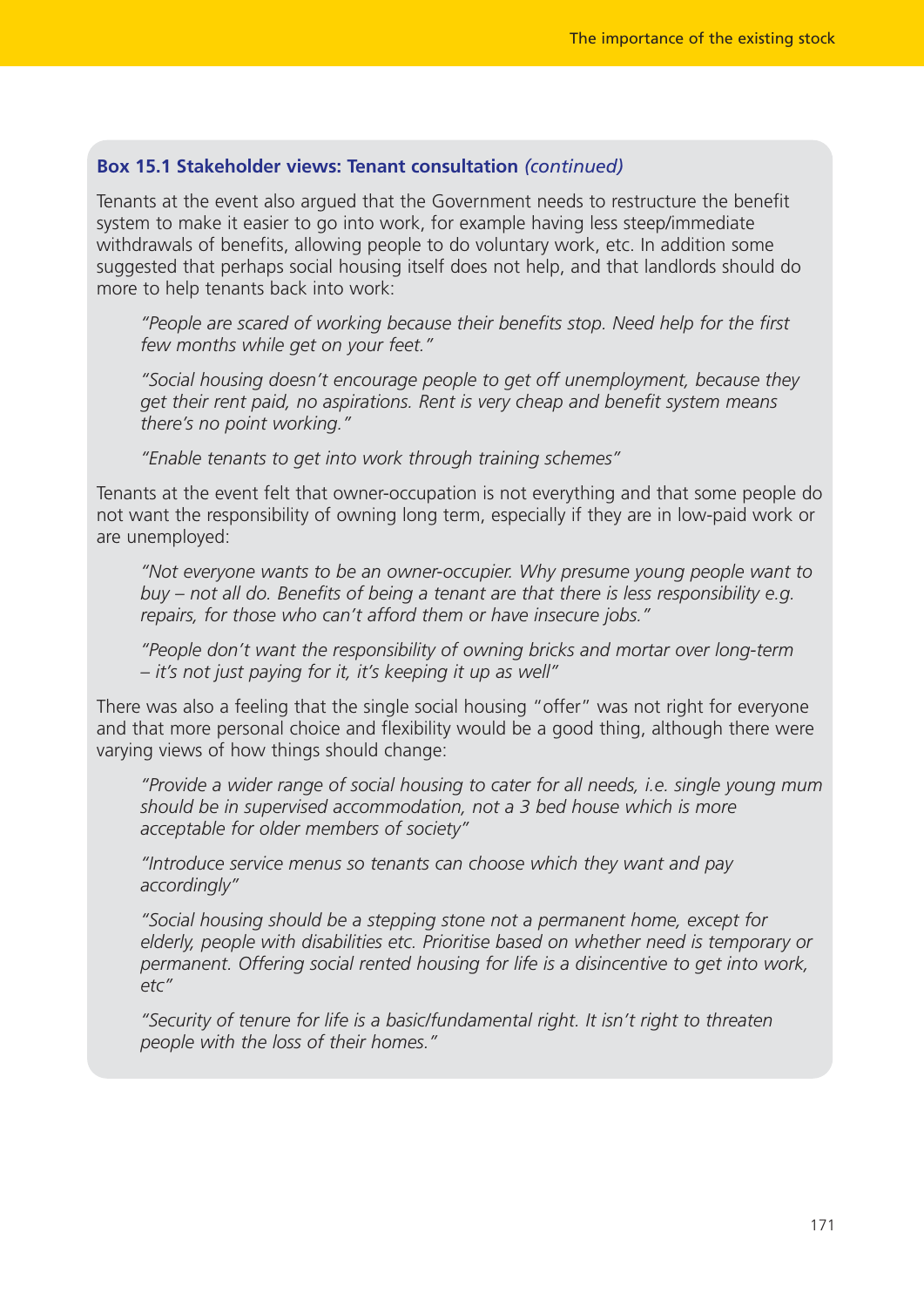- One of the advances of the last decade has been the way in which more social housing is run on a basis which treats it as a capital asset, taking account of longterm repair needs or depreciation, rather than on a "cash book" basis. The process of transfer of council housing to newly established housing associations has been part of this: not only has this meant more concentration on the landlord function, but it has also meant the finances of the new landlords being established on a longterm sustainable basis. Ring-fencing of local authority landlord accounts helped ensure that efficiency savings made within housing, stayed within housing. The development of Arms Length Management Organisations (ALMOs) for properties remaining in council ownership has allowed concentration of focus at a smaller scale. Ways of ALMO finances also developing in a way more appropriate to the management of capital assets are also now being explored (see Box 15.2).
- The limits on mobility once people are within social housing appear to be tightening. There has never been much scope for movement *between* areas, and existing "mobility" schemes are tiny in scale (Box 10.1). Recent court judgements and the concept of "cumulative preference" (Box 2.1) may make it harder for existing tenants to move *within* the stock, unless they can prove high levels of need. The observation that such a tiny number of social tenants – a few thousand each year out of nearly four million – are able to move at all for job-related reasons, even within the same area, is a testament to the way in which people can get locked in to a particular property.
- It may be that the tightening affordability pressures in the private housing market mean that most social tenants have no realistic option but to stay put. However, if the quality of management is low and tenants have little mobility and choice, the sector will remain a long way from being the "sector of choice" that many social landlords aspire to. Frustration and resentment against perceived better treatment of others are recipes neither for easy management nor for good community relations. It is striking that, for instance, dissatisfaction with space standards is much higher for social tenants than for owners or even private tenants with the same space per person.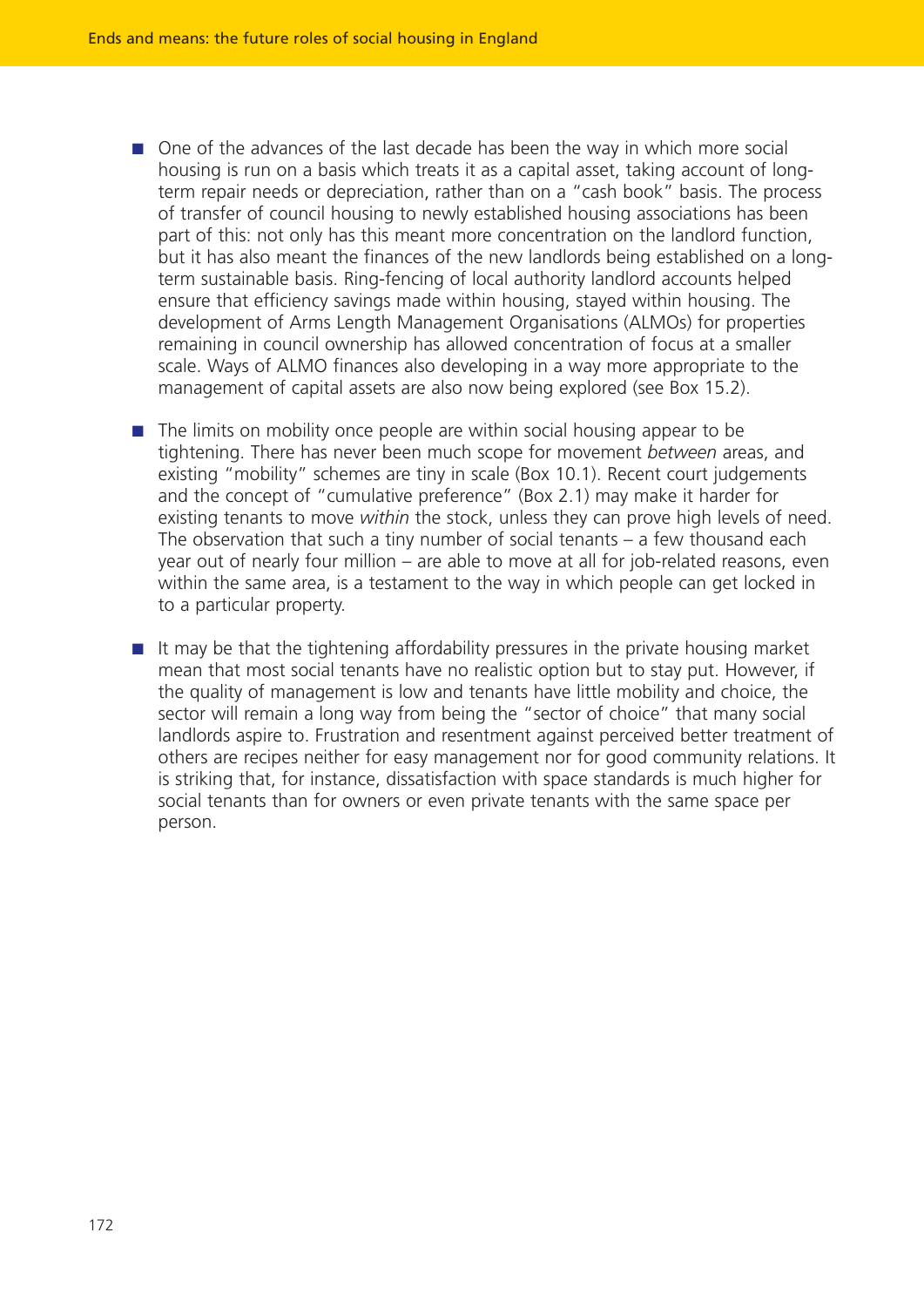## **Box 15.2 Arms Length Management Organisations (ALMOs)**

An Arms Length Management Organisation (ALMO) is a company set up by a local authority to manage and improve all or part of its housing stock. The company is owned by the local authority and operates under the terms of a management agreement between the authority and the ALMO. An ALMO is managed by a Board of Directors which includes tenants, local authority nominees and independent members. The housing stock remains owned by the council and tenants remain secure council tenants.

ALMOs have been established as an alternative route for managing council housing and delivering "Decent Homes" for those local authorities for which a Private Finance Initiative scheme or the transfer of the stock to a housing association might not be financially viable or attract enough tenant support. ALMOs can only be established with the consent of the Communities and Local Government (CLG), which requires that councils have consulted their tenants and leaseholders and can demonstrate their support for the ALMO proposal. In addition an ALMO must demonstrate that it is providing a high standard of service before getting extra funding. CLG offers funds to ALMOs rated 2\* (good) or 3\* (excellent) by the Audit Commission's Housing Inspectorate (see Box 15.3 for an explanation of the Audit Commission's star ratings).

ALMO funding takes the form of permission for local authorities to borrow, on which CLG effectively pays the loan charges through the Housing Revenue Account subsidy system (Box 6.1). Funding for ALMOs that have qualified since 2004-05 includes a 5 per cent supplement for environmental and other works to enhance the sustainability of the investment in "Decent Homes". ALMO funding from CLG is additional to funds from other sources (e.g. the Major Repairs Allowance) that councils invest in Decent Homes. By August 2006 there were 56 ALMOs managing over 700,000 homes, representing almost one in three council properties.

# Self-financing authorities

The report by the National Federation of ALMOs and the Chartered Institute of Housing, *ALMOs* – *a new future for council housing*, in April 2005 set out a range of ways in which councils and their ALMOs could become self-financing. Self-financing would remove councils from the Housing Revenue Account Subsidy system, under which funding decisions are taken annually. This could improve long-term business planning and lever in more investment. Self-financing would cover housing management, maintenance, improvements, asset management and capital investment.

Communities and Local Government is currently testing this with six high-performing local authorities (three with ALMOs) to establish the circumstances in which self-financing could provide value for money for authorities and the Exchequer. The six pilot authorities will develop 30 year business plans in which they will demonstrate the added value and opportunities that self-financing could bring if they were freed from the constraints of the HRA subsidy system. However, participation in this modelling exercise does not imply any commitment by government to approve a scheme and support it to go live.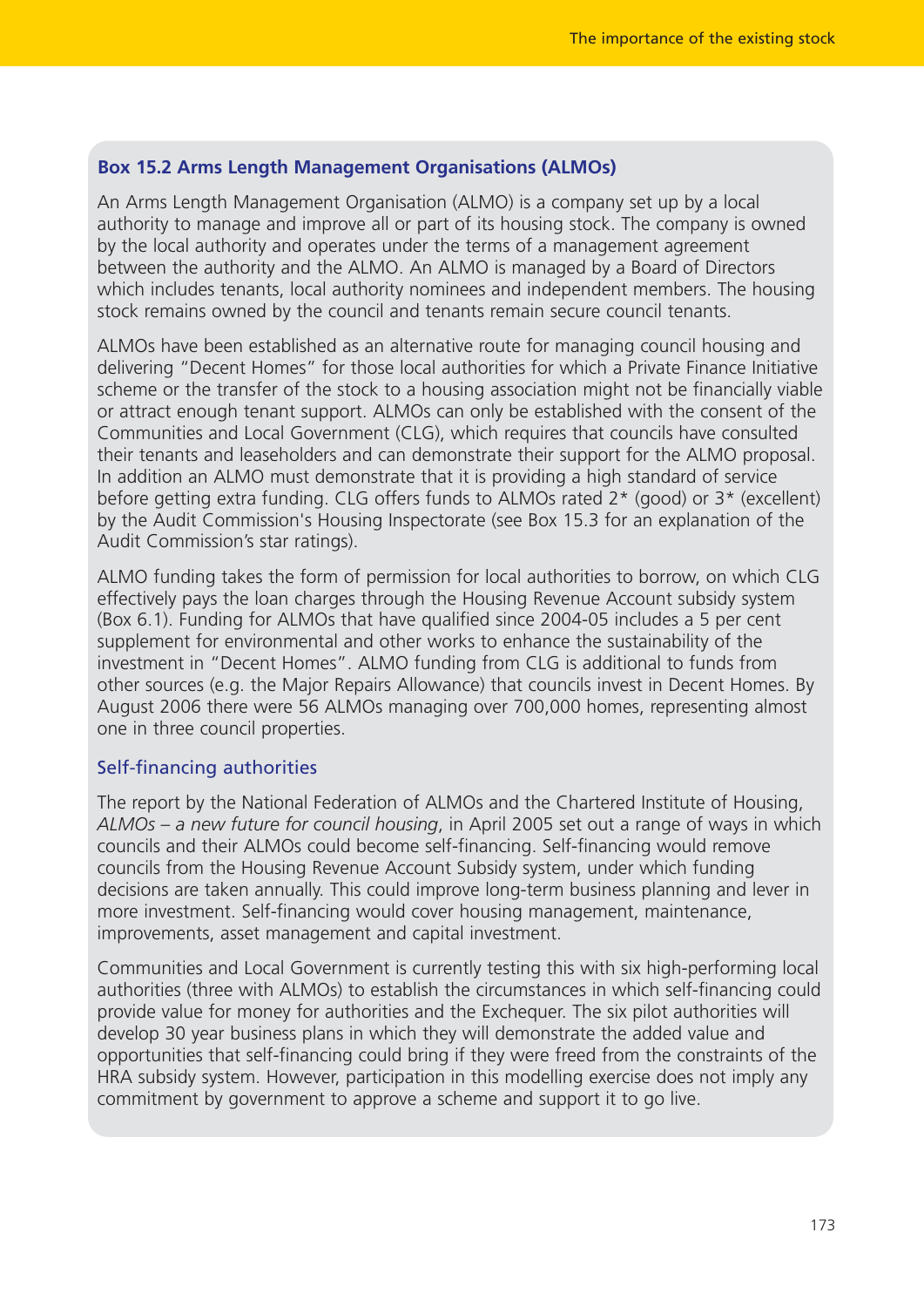At the heart of some of the shortcomings of social housing, despite the crucially important role that it plays is the problem discussed at the end of Section 2. Tenants, particularly those with low incomes, often face barriers and costs to moving, which can put them in a weak position compared to landlords in the private sector. This is one of the key rationales for using not-for-profit landlords instead. But in a rationed system with provision at a sub-market price, social tenants also have limited "exit" power if their landlord provides a poor service, as they would also lose the advantage of a sub-market rent if they did move. Two approaches can try to moderate this imbalance. The first is regulation and inspection (see Box 15.3). The second is to give tenants more "voice" power to influence how their housing is run and what to do when things go wrong. The importance of doing this is recognised in the recent Local Government White Paper.<sup>76</sup> There are many options here – the very title of the 2002 report of the independent commission on the future of Birmingham's council housing, *One Size Doesn't Fit All*, tells the story by itself.77 Giving tenants more control and influence can mean setting up entirely new tenant controlled bodies to do so, as when Walterton and Elgin Community Homes took over some of Westminster's council housing in 1992. It can mean exercise of the "right to manage" to create Tenant Management Organisations (TMOs), with ownership retained by the council, but management controlled by tenants, as with the Bloomsbury TMO in Birmingham. Or it might simply mean more localised management services, with ring-fenced budgets, where it is easier for local residents to get a handle on what the choices and trade-offs are in using available resources, as with ALMOs. It could mean tenant power to insist that another social landlord takes over management of their homes if things go awry. Or it could mean more responsiveness to tenant choices over simple things such as exactly how bathrooms and kitchens are modernised. The recommendations of the recent report by the National Consumer Council's Tenant Involvement Commission summarised in Box 15.4 point to the range of possibilities, even without radical change.

## **Box 15.3 Audit Commission inspections**

The Audit Commission is an independent body responsible for ensuring that public money is spent economically, efficiently and effectively and delivers high-quality local services for the public. Within the Audit Commission, the Housing Inspectorate inspects and monitors the specific housing performance of a number of bodies and services. These include local authority housing departments, local authorities administering Supporting People programmes, arms length management organisations (ALMOs) and housing associations:

■ For local authorities these inspections are only carried out where necessary, with their more general Comprehensive Performance Assessment (CPA) used to decide where to inspect, to ensure that the intervention is strategic and is targeted at the worst performers.

<sup>&</sup>lt;sup>76</sup> Para. 2.47 says that the Government will create more opportunities for tenants to become involved in the management of housing and will simplify the "Right to Manage" process.

<sup>77</sup> *One size doesn't fit all: Community housing and flourishing neighbourhoods*, Independent Commission of Inquiry into the Future of Council Housing in Birmingham, December 2002. The report proposed the creation of a variety of types of "community-based housing organisations" in different parts of the city to fit local conditions and tenant preferences.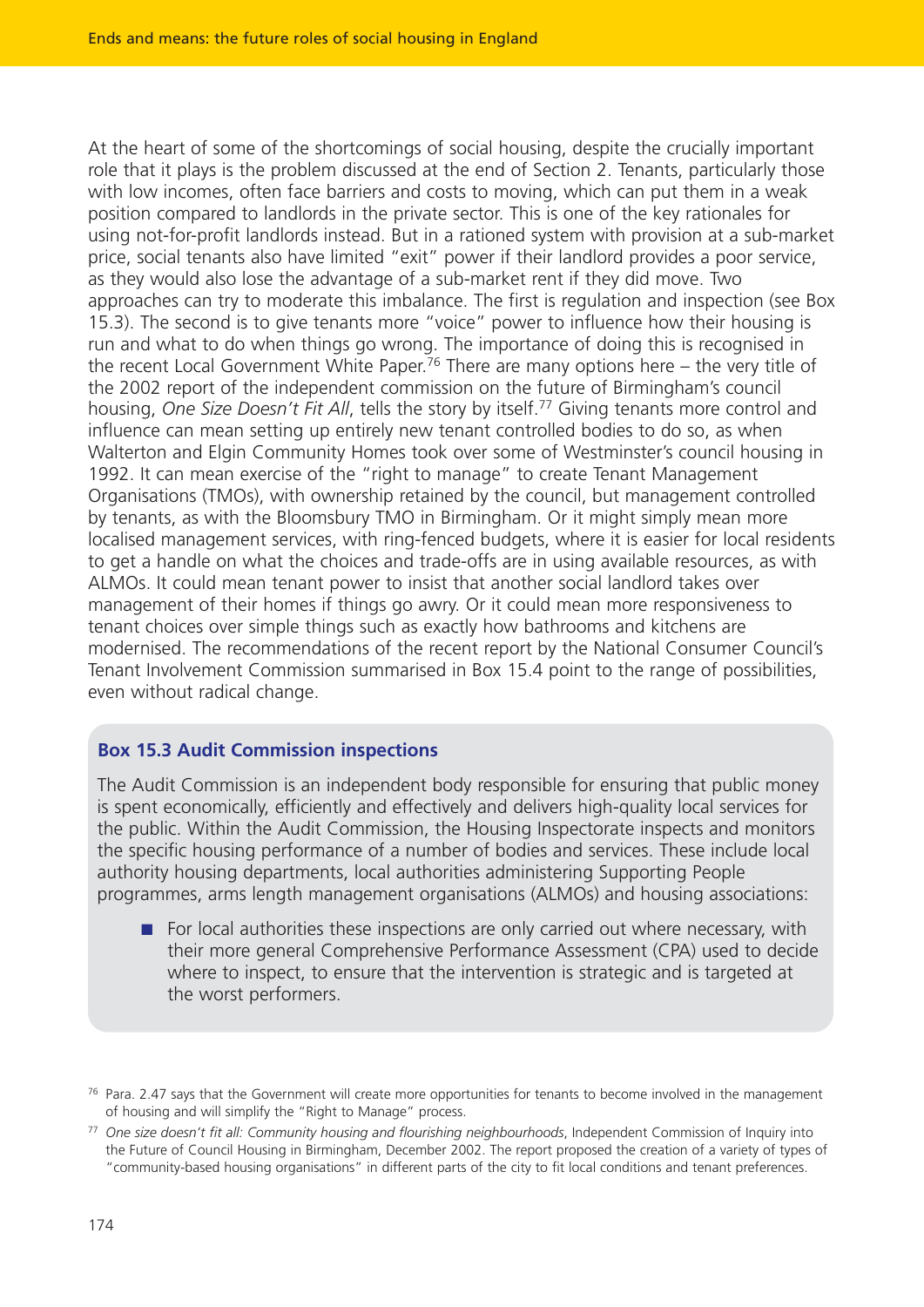## **Box 15.3 Audit Commission inspections** *(continued)*

- For the Supporting People programme the inspections are carried out on a rolling programme to ensure all 150 administering local authorities receive an inspection, although any future inspections beyond that are likely to be risk-based.
- ALMO inspections are focussed on whether they meet the funding condition of getting an award of at least two stars from the Housing Inspectorate.
- The inspection of housing associations has moved from a rolling programme to a risk-based approach agreed with the Housing Corporation annually.

In all cases the Audit Commission's key lines of enquiry (KLOEs) set out the main issues which they consider when forming their judgements on the quality of service. 14 of these are housing-related, most covering the whole sector, but some specific to housing associations or to local authorities' statutory housing functions.

The Housing Inspectorate carries out an on-site piece of work which may focus on more than one KLOE. This investigates the service and makes an assessment of:

- a. How good is the service, with a rating of  $0^*$  to  $3^*$ ;
- b. What is the direction of travel/prospects for improvement, with a rating of excellent, promising, uncertain or poor.

The Inspectorate does not publish a league table of assessment scores as their assessments are risk-based and only target specific problem areas at the relevant time. So comparisons across all published inspection scores need to be treated with caution as they are not comparing like with like and provide no more than a snap-shot in time for those who have been inspected. That said, in 2006, of local authorities whose housing services had been inspected in the last 6 years, 22 per cent had Good or Excellent services (2\* and 3\*) and 78 per cent Poor and Fair (0\* and 1\*), reflecting that the Inspectorate increasingly only inspects where there are problems. Of those authorities, 66 per cent had Excellent or Promising prospects for improvement, with 34 per cent being classed as Uncertain or Poor.

For housing associations whose housing services had been inspected in the last 2 years, 31 per cent had Good or Excellent services ( $2*$  and  $3*$ ) and 69 per cent Poor and Fair ( $0*$ and 1\*). Of those, 75 per cent had Excellent or Promising prospects for improvement, with 25 per cent being classed as Uncertain or Poor.

ALMOs (selected according to different criteria) gained significantly higher ratings with 82 per cent having Good or Excellent services (2<sup>\*</sup> and 3<sup>\*</sup>) and only 18 per cent Poor and Fair  $(0^*$  and  $1^*$ ). 84 per cent had Excellent or Promising prospects for improvement, with only 16 per cent being classed as Uncertain or Poor.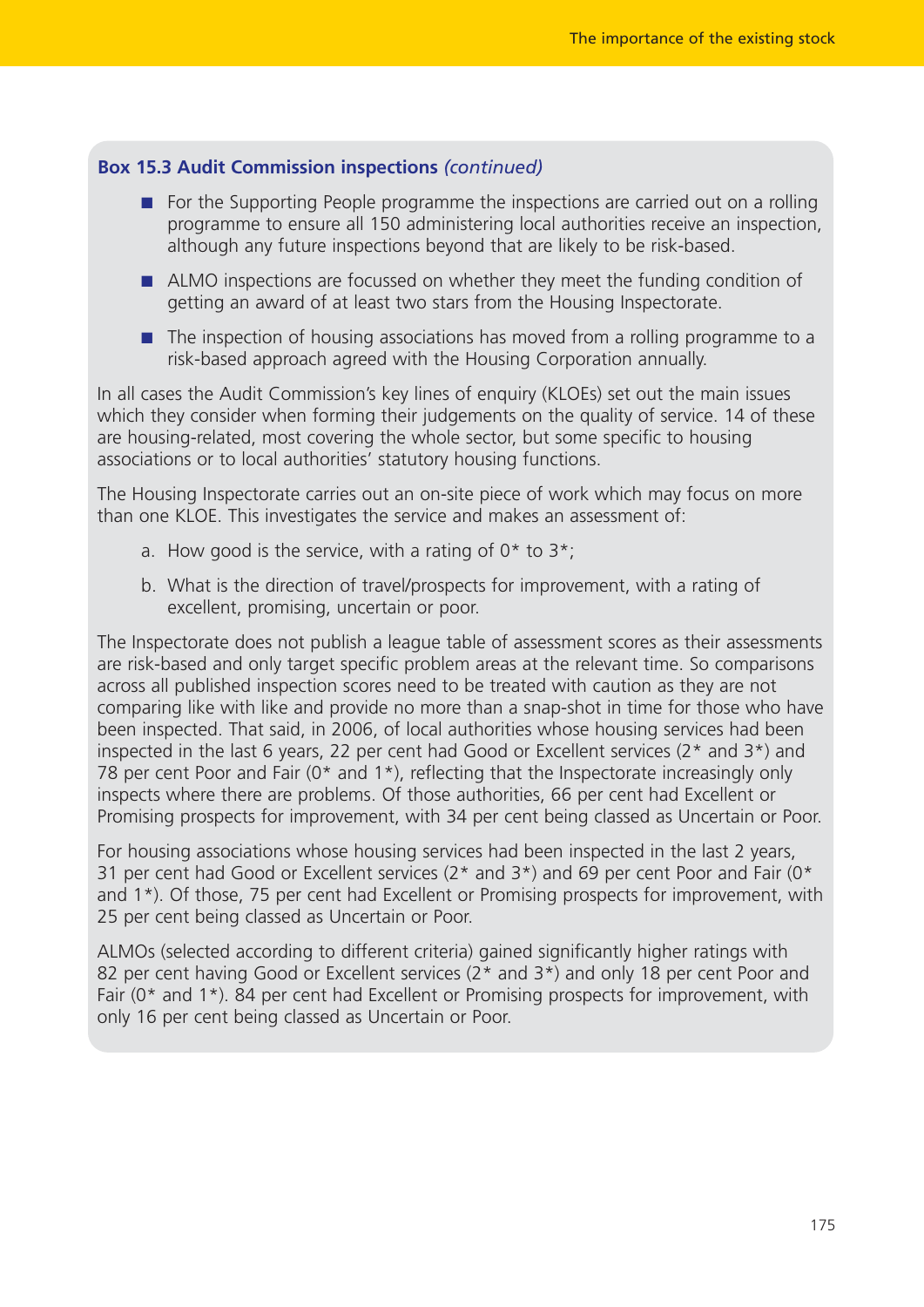## **Box 15.4 Key messages from the Tenant Involvement Commission**

The Tenant Involvement Commission, set up by the National Housing Federation and chaired by Ed Mayo, chief executive of the National Consumer Council, was launched on 15 March 2006 and focussed on how tenants see their housing associations and what tenants want from them. The Commission drew on a consultation with all those involved with housing, which attracted 120 responses, and a forum with about a hundred tenants. The main message was that tenants wanted their relationship with landlords to be a kind of partnership based on customer service, mutuality and business success. The four key messages from tenants which were published in the Commission's report, *What Tenants Want: Report of the Tenant Involvement Commission* (National Consumer Council, 2006) are that housing associations should:

■ Get the basics right and go the extra mile

Tenants felt that the first and foremost role of a housing association should be to be a good landlord, and that only after this is achieved should they branch out into wider community development activities. That said, the "dream landlord" would do both, whilst also offering genuine choice to tenants and listening to their basic needs rather than having a paternalistic "get what you are given" culture. Very few tenants were aware of how to find out how their landlord compared with other landlords regarding service provision.

■ Give tenants a choice

More than nine out of every ten tenants at the Tenants' Forum said that they would like to have more choice in service provision. This choice should go beyond choice-based lettings (Box 14.1) and be about having choice in a wider range of services such as appointment times and picking contractors. Some tenants would also like the option to pay more for additional services such as purchasing equity stakes, additional security or more modern and individualised bathrooms and kitchens. However, when bringing in more choice tenants felt it was important not to marginalise vulnerable groups.

■ Make involvement personal

Tenants want opportunities to be involved in the decision making process, with a minority wanting to be actively involved in all decisions. Many reported apathy with the process unless their housing association could show them that their involvement would really make a difference.

## ■ Be accountable

Few tenants know how to complain to an external body about their housing association or what to do if their landlord doesn't deal with their complaint. They also believe it is important to have tenants' representatives on the management boards of housing associations and for the Audit Commission to introduce performance indicators on landlords' communications with tenants and how they deal with complaints and incidents of anti-social behaviour.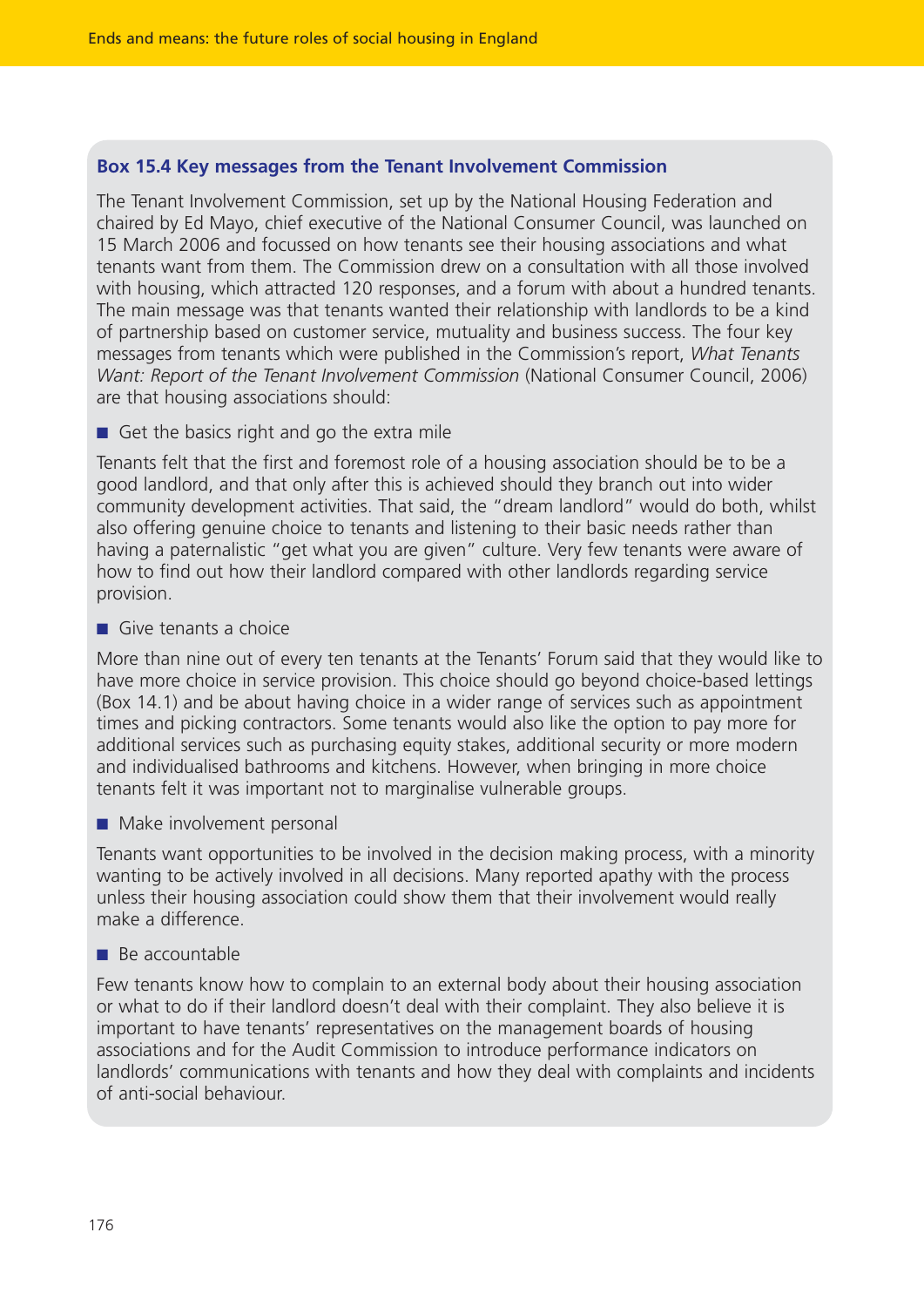It is striking that while such exercises suggest that tenants would like more choice over things such as the trade-off between rents and levels of service, social landlords report themselves more and more constrained by centrally-set rent levels – particularly as housing associations adjust their rents to "restructured" levels (Box 8.1). It would be more difficult than in the past, for instance, for a social landlord to agree with tenants that it would be better to have higher rents to pay for energy efficiency improvements so that people could make larger savings on fuel bills. The Government has a clear interest in this kind of decision – after all, it would pay the cost through higher Housing Benefit for the majority of tenants receiving it – but the current lack of flexibility in the way rents are set would appear to act against the sorts of choices that bodies such as the Tenant Involvement Commission are calling for.

While some of the challenges in improving conditions within parts of the existing stock may seem daunting, change is, however, possible with sustained effort and attention, even on some of the most difficult estate-built areas in the country, as the recent report, *Turning the Tide: Twenty five years on twenty estates*, demonstrates (Box 15.5).

### **Box 15.5 Twenty-five years on twenty estates: Turning the tide?**

This report by Rebecca Tunstall and Alice Coulter of the London School of Economics with support from the Joseph Rowntree Foundation published in November 2006 is based on research carried out on twenty council estates in England over a 25 year period. The estates have been tracked through visits and interviews in 1982, 1988, 1994 and 2005. In 1980, the estates were all unpopular, had serious management problems and many also had physical problems. The research since has tracked their progress and this latest project comments on the whole period, with a focus on the last ten years. Its key findings included:

- In 16 of the 20 estates, housing managers and residents felt that there were improvements between 1980 and 1995 and that these were built on and maintained in the period 1995-2005. In the remaining four, past progress had halted or reversed, and two of these faced plans for major redevelopment.
- Key changes in the estates over the 25 year period included: improved popularity, more diverse housing ownership, new housing management organisations, management reorganisation and improved performance by housing managers, significant regeneration and investment in many of the estates and major redevelopment in six cases.
- While concentrations of unemployed residents, lone parents and children increased in the estates over the 1980s, in the 1990s the trends reversed, and unemployment levels on estates halved.
- Over the same period, educational performance at secondary schools serving the estates improved and improved faster than average for their local education authorities. Levels of crime and residents' concerns about crime on the estates decreased, although to some extent concern about anti-social behaviour replaced it.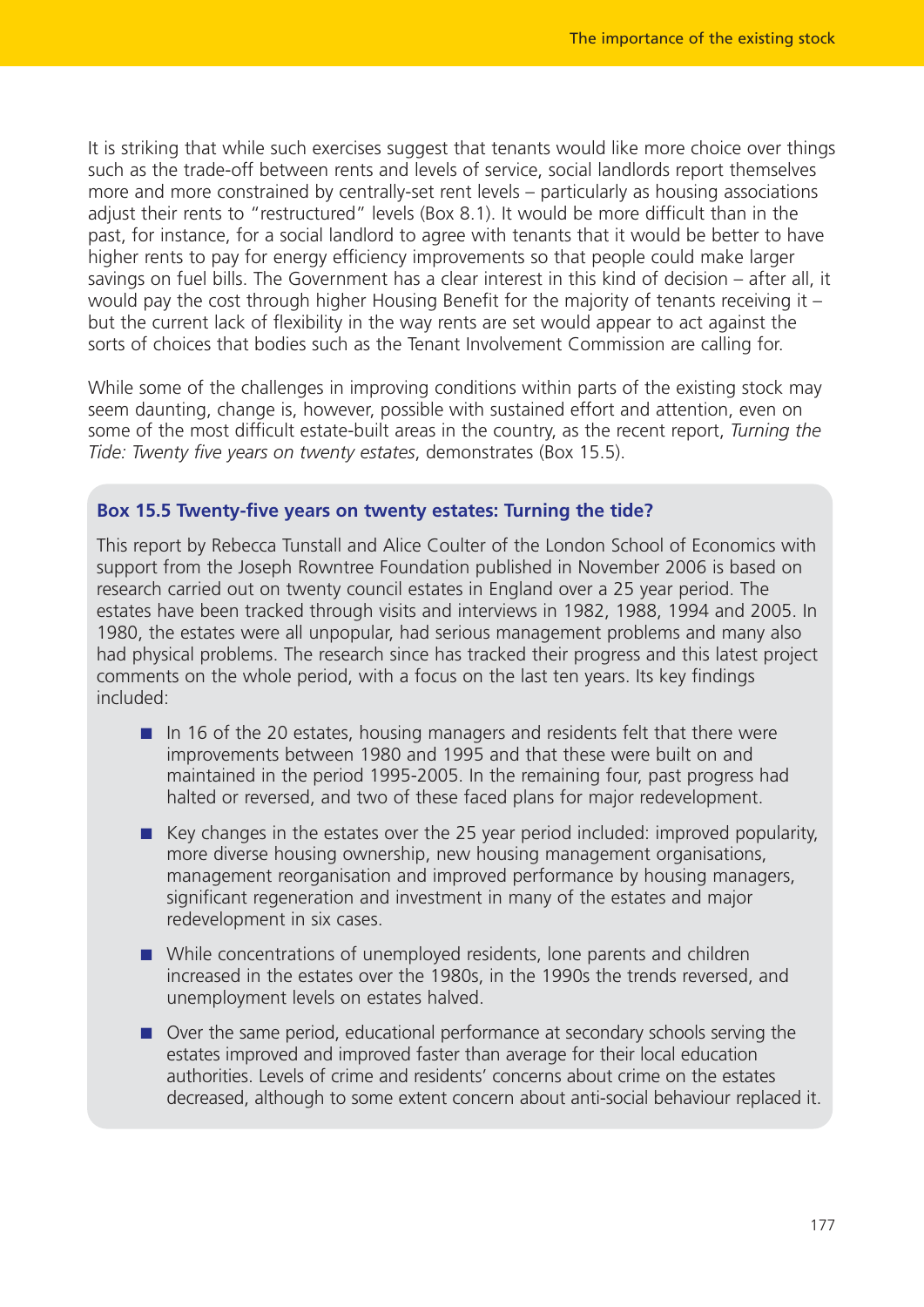## **Box 15.5 Twenty-five years on twenty estates: Turning the tide?** *(continued)*

- In 2001, the Government pledged to end gaps between different areas, so that, "in 10-20 years, no-one is significantly disadvantaged by where they live". Gaps have narrowed between the estates and their local authorities and the national average, for example on employment, unemployment, popularity and educational performance. However, significant gaps remain on all measures, and the gap on economic inactivity has increased.
- Over the 25 years the estates have become more typical of social housing, for example in terms of resident employment patterns and profiles, but social housing as a whole has also become more marginalised.
- This evidence shows that it is possible to make progress over the long-term, but narrowing the gaps takes sustained commitments of capital funding, revenue funding and attention from central government, housing managers and residents' groups. Fully closing the gaps to meet the neighbourhood renewal pledge is likely to take more than 10 or 20 years.
- There are clear signs that these 20 estates are 'turning the tide', with the impact of dramatic redevelopment, national trends like high levels of housing demand, higher employment and lower crime, and cycles of positive knock on effects. However there are also risks that these improvements might be threatened by a loss of local and national policy priority, or nationwide falls in demand for housing and employment.

## **Summary**

Much of the focus of the policy debate and of social landlords is often on the flow of new units, and the treatment of new entrants to social housing. Yet even over a ten year period, what happens to the existing stock and current tenants will be far more important in determining the success of social housing. A stronger focus on the existing stock and current tenants highlights both the advantages of recent policy shifts that have meant more attention to the physical condition of existing property, but also of getting management right in a way that reverses recent trends in dissatisfaction. At the heart of some of the problems is the limited "exit" power of tenants paying sub-market rents, who cannot take their subsidy with them. To tackle this, the varied options for tenants to use more "voice" power need to be strengthened. As the recent Tenant Involvement Commission put it, a "dream landlord" would first and foremost get the basics right, but would then "go the extra mile" in offering genuine choice to tenants. Social landlords report themselves increasingly constrained, however, in the choices that they can make between, for instance, rents and levels of service.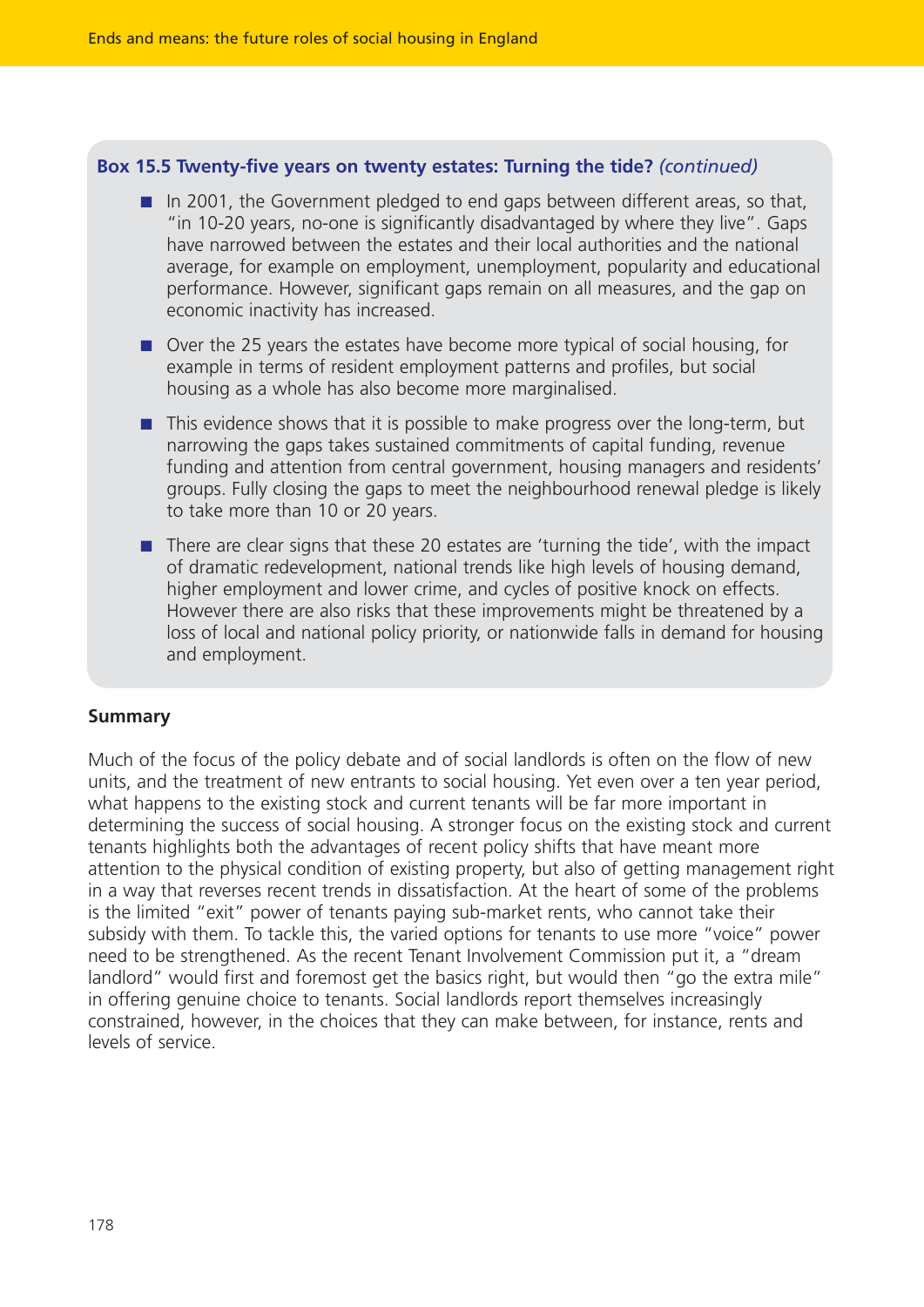# **16. MIXED-INCOME NEIGHBOURHOODS**

The current government has an objective of promoting the existence of mixed-income communities,78 and actively promotes an income mix within new housing developments. The reasons for this kind of strategy lie in factors such as: avoiding stigmatisation; potential declines in the quality of services (both private and public) in very low income areas; protection of neighbourhood conditions; better links to economic activity for all those living in mixed areas; and more generally, avoiding part of society being cut off from the rest of it. Ultimately, this is part of achieving the government's very ambitious objective that, "within 10 to 20 years, no-one should be seriously disadvantaged by where they live".79

Evidence from the experiences of what are generally *new* developments is encouraging for these kinds of aim, without over-exaggerating the extent to which people from different backgrounds end up mixing socially. A recent summary of evidence from twenty case studies suggested that the "mixed-income communities studied were overwhelmingly judged successful: they were not characterised by the problems often linked with exclusively lowincome areas".<sup>80</sup> And yet the analysis in Section 9 shows that the bulk of existing social housing is not in mixed neighbourhoods – two-thirds of it is still in areas originally built as council estates, and nearly half of it in the most deprived fifth of areas (Figure 9.3). As the previous section stressed, simply ensuring that new social housing is built as part of mixed developments will do little to change the overall picture over the next decade. This section therefore looks at the spectrum of interventions and policies that might be used if priority were given to reducing the extent to which social housing is often a contributor to geographical polarisation, rather than an instrument that could reduce it, as suggested in Section 2. Discussions and consultation for this review suggest six potential approaches.

# **1. Large-scale remodelling and rebuilding**

Ultimately, the design and condition of certain areas may justify what can amount simply to knocking an area down and starting all over again, and this has indeed been the strategy for a number of the most difficult estates of predominantly social housing over the last two decades. Such redevelopments can be designed to ensure that what is then rebuilt has a mix of tenures within it, and is attractive to those with higher incomes as well as to those gaining access to social housing. In the best examples, new social housing may be indistinguishable from private housing.

In central planning terms, this is in some ways the easiest option. It is obviously, however, the most expensive. This is not just in financial terms – the costs of demolition and rebuilding with less net gain in new units than there would be for entirely new developments. It is also

<sup>78</sup> See, for instance, Communities and Local Government, *Planning Policy Statement 3*, December 2006, p.6.

<sup>79</sup> *A New Commitment to Neighbourhood Renewal: National strategy action plan*, Social Exclusion Unit/ Cabinet Office, January 2001, p.8.

<sup>80</sup> *Mixed Communities: Success and sustainability*, Chris Holmes, Joseph Rowntree Foundation, *Foundations*, March 2006.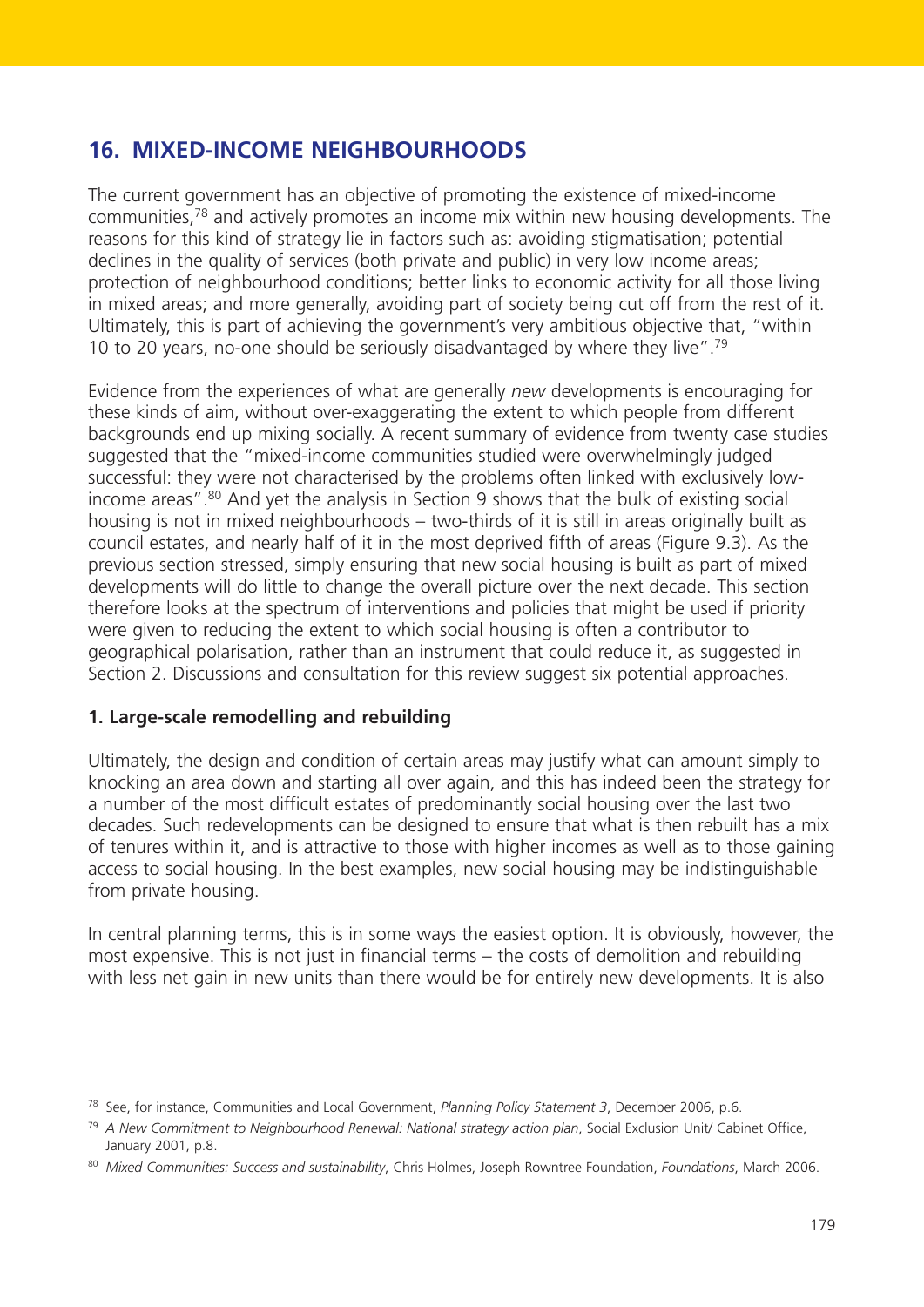the cost in terms of the disruption, if not complete dislocation, of existing communities – which may accrue over a large number of years as parts of an estate are successively demolished and tenants decanted between them, living through prolonged rebuilding. Such dislocation does not only affect tenants – owners in the area, either through the Right to Buy or through other routes, may also find their properties purchased and redeveloped, with compensation levels that may not be high enough to purchase the newly built dwellings in the same area. In the end, few of the original residents may end up living in the area that has become "mixed", despite part of the rationale having been to help the lives of those residents.

While this may be unavoidable in some places, its sheer cost means that it is hardly an option for diversifying, say, the half of the social housing stock that is in the most disadvantaged fifth of all neighbourhoods. Other options are therefore needed, if all or most of the existing housing is to be retained.

## **2. Allocations policies**

The combination of social housing originally being built as estates with the concentration of new entrants being from those who are most disadvantaged over the last quarter century has contributed greatly to the present degree of polarisation. Often those who have been in the weakest position have ended up allocated to the least desirable housing, and certainly those with the most options have used them to move out of it as quickly as possible. In other parts of Europe, access to social housing is far less concentrated on those in greatest need, with a much wider range of income groups eligible, and as a result the sector as a whole is less stigmatised, and its composition less concentrated on the poorest. If there were far more social housing, it would be easier to open it up to wider groups, and indeed that is the objective put forward by many commentators. But the scale of what would be needed for there to be enough social housing – particularly in areas such as London and the South East – for a large change in the mix of new entrants is daunting, and the pressures described in Section 12 are not going to make this any easier. However, at the least, it is worth examining the way existing allocations and access policies work to try to reduce the extent to which they are sometimes an engine of polarisation, even within the social housing stock. The experience of choice-based lettings, which appear, if anything, to have resulted in fewer vulnerable households ending up in what had been the lowest demand areas is instructive (Section 14).

## **3. Diversifying the social rented stock: Like-for like sales and market renting**

If social housing were "pepper-potted" across different kinds of neighbourhood, the fact that social tenants tended to have low incomes would not necessarily create less polarisation on the ground. The assumption behind both the management of, and policy towards, social housing has been that a social landlord builds a unit, and then keeps ownership of it in perpetuity, often matched by the idea that once a tenancy has been taken up, the tenant will stay there for life.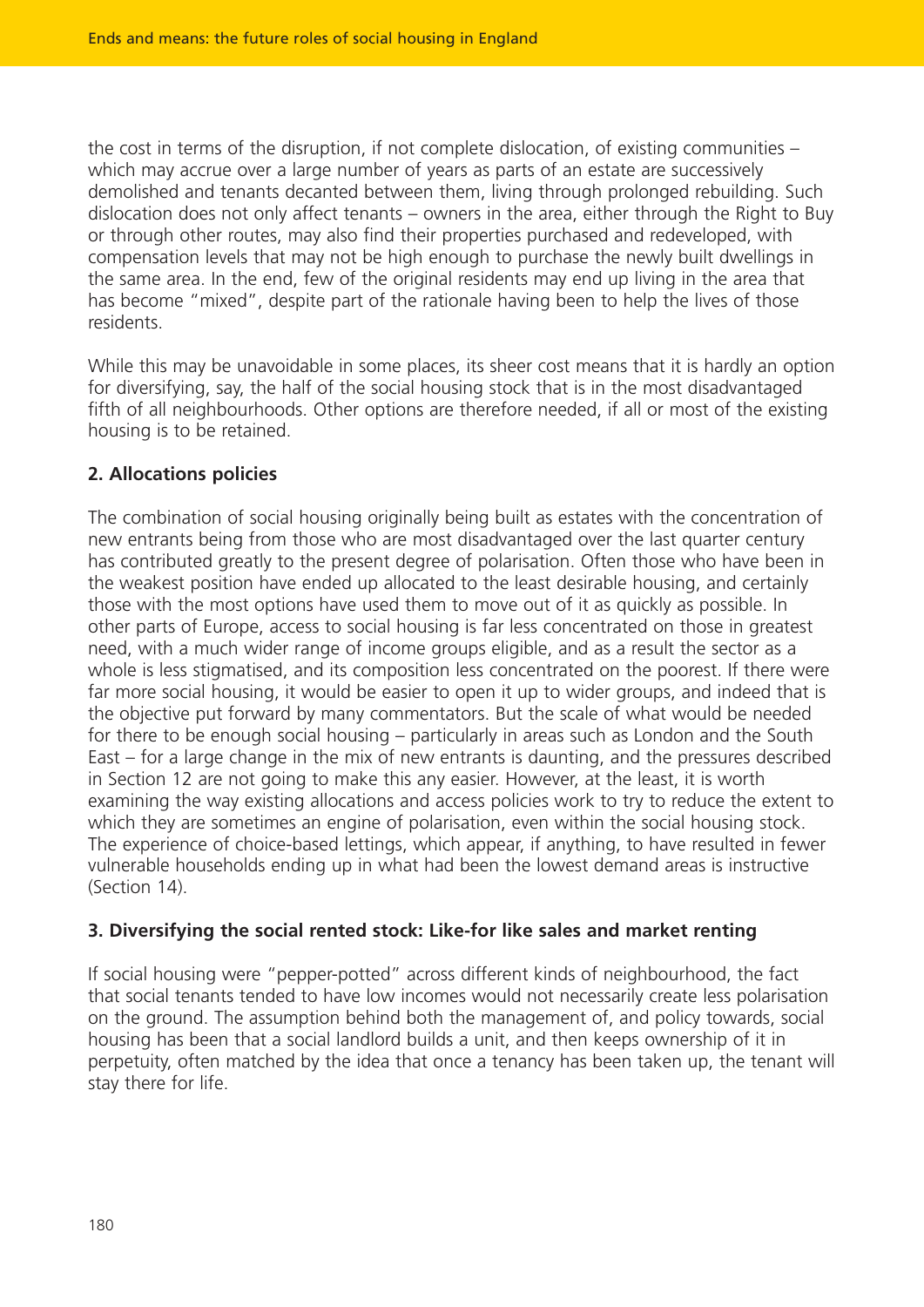And yet, it does not have to be like this. New social units do not have to be newly built – as the experience of housing associations in London and elsewhere that purchased and renovated "street property" in the 1960s and 1970s shows, often regenerating neighbourhoods as they did so. But the same principle can be used to diversify existing stock. The Joseph Rowntree Housing Trust's "SAVE" (Selling Alternate Vacants on Estates) scheme is a very interesting model. In the 1990s, the trust became concerned that its New Earswick estate in York – in many ways previously a model housing development – was becoming residualised and stigmatised. Grants from what was then the Tenant Incentive Scheme had encouraged better-off tenants to leave, and new tenants from council nominations were overwhelmingly in the greatest need. To counter this, the Trust started selling alternate properties that became vacant on the estate, and using the proceeds to replace them with new homes elsewhere. The first few sales were at prices that did not allow "like-for-like" replacement, but within a few years as the composition of the estate has changed, prices have risen to the level where each sale generates the capital needed to replace it with a unit elsewhere in York. The overall number of homes provided by the Trust has not diminished, its stock has been diversified, and the income mix in the original estate has improved.

In principle, other social landlords could do the same. Others managing housing or other property buy and sell assets so that their holdings match their current markets, and there is no reason why we should not apply the same principle to social housing, now operating in a very different world for the 1950s and 1960s when much of it was built. Of course, New Earswick may be a special case given its history and location – initially, at least, most landlords would need funding to cover the gap between the sale price of a unit in a predominantly low-income area and existing property in a (somewhat) more prosperous area of town. But such funding would be justified if it was part of a determined attempt to reduce polarisation, and the example suggests that over time it would raise the value of a landlord's overall holdings.

If they tried to do this, local authorities might face financial problems as a result of current funding rules, however. While "like-for-like" replacement is allowed within local authority capital funding, they rule out selling to someone who then lives in the property. This seemingly strange restriction is designed to avoid councils getting round the rules on Right to Buy sales, which require 75 per cent of the capital proceeds to be contributed to a central pool. If we were to use this route as part of a strategy to reduce geographical polarisation, rules of this kind would have to be re-examined.

An alternative strategy for diversifying stock would for a social landlord to let some of the vacancies that arose on its estates at market rents, and use the proceeds from these again to purchase property elsewhere. If this helped change the reputation of an area, it would then be the landlord that benefited from the rising property values. Structuring this in a way that did indeed create like-for-like replacement might be complex, and it has been beyond the scope of this review to examine the subsidy issues involved, but it is hard to see the objection in principle. After all, we know that in some parts of the country there clearly *is* a rental market for property on social housing estates through the very existence of illegal sub-letting. This could be mobilised as a way of promoting more mixed communities in a formal way, but generating resources to provide social housing elsewhere, rather than generating private returns.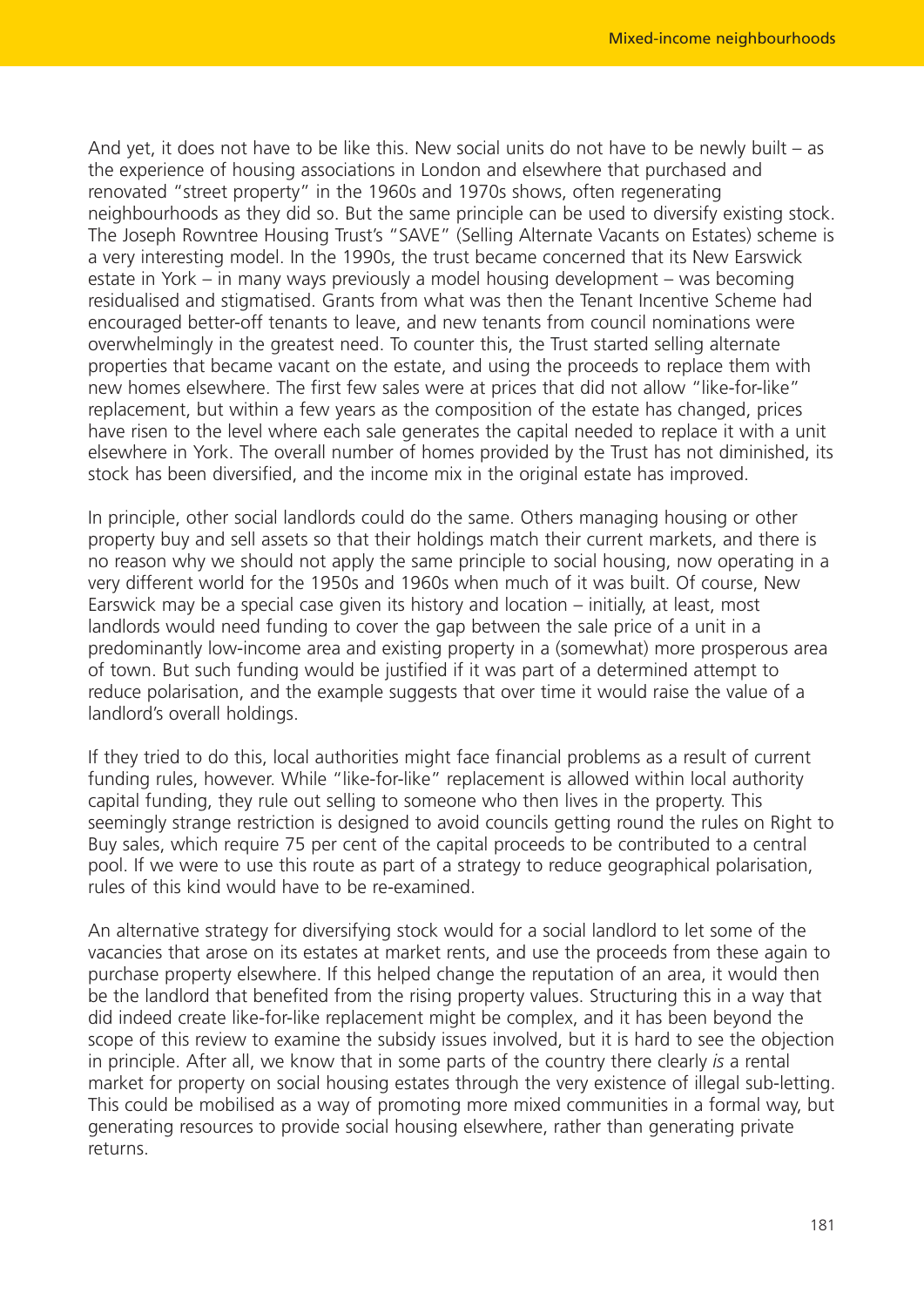# **4. Densification and infill**

While demolition of existing social units to create entirely new developments has the problems described above, there are many areas where land is available within what have been predominantly social housing areas for which there can be a demand for building private housing through infill, increasing the density of the area as it happens. Such moves clearly have to take careful account of protecting the amount and quality of open space for existing residents as well as the potential disruption caused by building (even if on smaller scale than with comprehensive redevelopment). However, not only can such schemes improve the income mix in an area and its economic vibrancy without displacing existing residents, the sale of land can release resources for renovation of the existing stock, low cost home-ownership, or new social housing. From consultations for this review, potential for this kind of initiative is not confined to high demand parts of London – where the greatest pressures also bring the greatest potential returns where land can be made available – but also exists in Northern cities, such as Leeds or Sheffield.

It would be possible to use this kind of approach in combination with diversification strategies. Where vacant land was made available for private development, part of the agreement made with the developer could include passing some of (or more of) the new units to social landlords in return for some vacant units within an existing predominantly social housing area, thereby improving the income mix within both the new and the old areas.

## **5. Retaining higher-income tenants**

All of the approaches above are concerned with attracting new residents some of whom have higher incomes into an area. But part of the lesson of the last 25 years has been the problems caused by failure to *retain* within an area those who might have alternative options. The lack of mobility within social housing is a problem, but exit of those who might have a lot to offer an area is a symptom of other problems. Rather than seeing the presence of those with higher incomes in social housing as a failure of targeting, it could rather be seen as a success in achieving a quality of service that meets one of the fundamental objectives of the sector, making it genuinely one of choice. The policy areas discussed in Sections 15 and 17 could both contribute to this objective:

■ All of the points made in Section 15 about promoting the quality of the basic landlord function are crucial. Beyond this, neighbourhood conditions – including safety and the quality of local schools – may be crucial in holding people in: one of the Directors of *Housing* involved in consultations for this report put improving the local primary school as the top priority for improving conditions for local residents, rather than additional resources simply for housing. This raises the issue of who should be responsible for "neighbourhood management". Social landlords may often be the local actor with the biggest stake and greatest capacity in an area, sometimes the only one. However, they will not always be, and as with other suggestions for diversifying their role, this has to be consistent with delivering the basic landlord function effectively.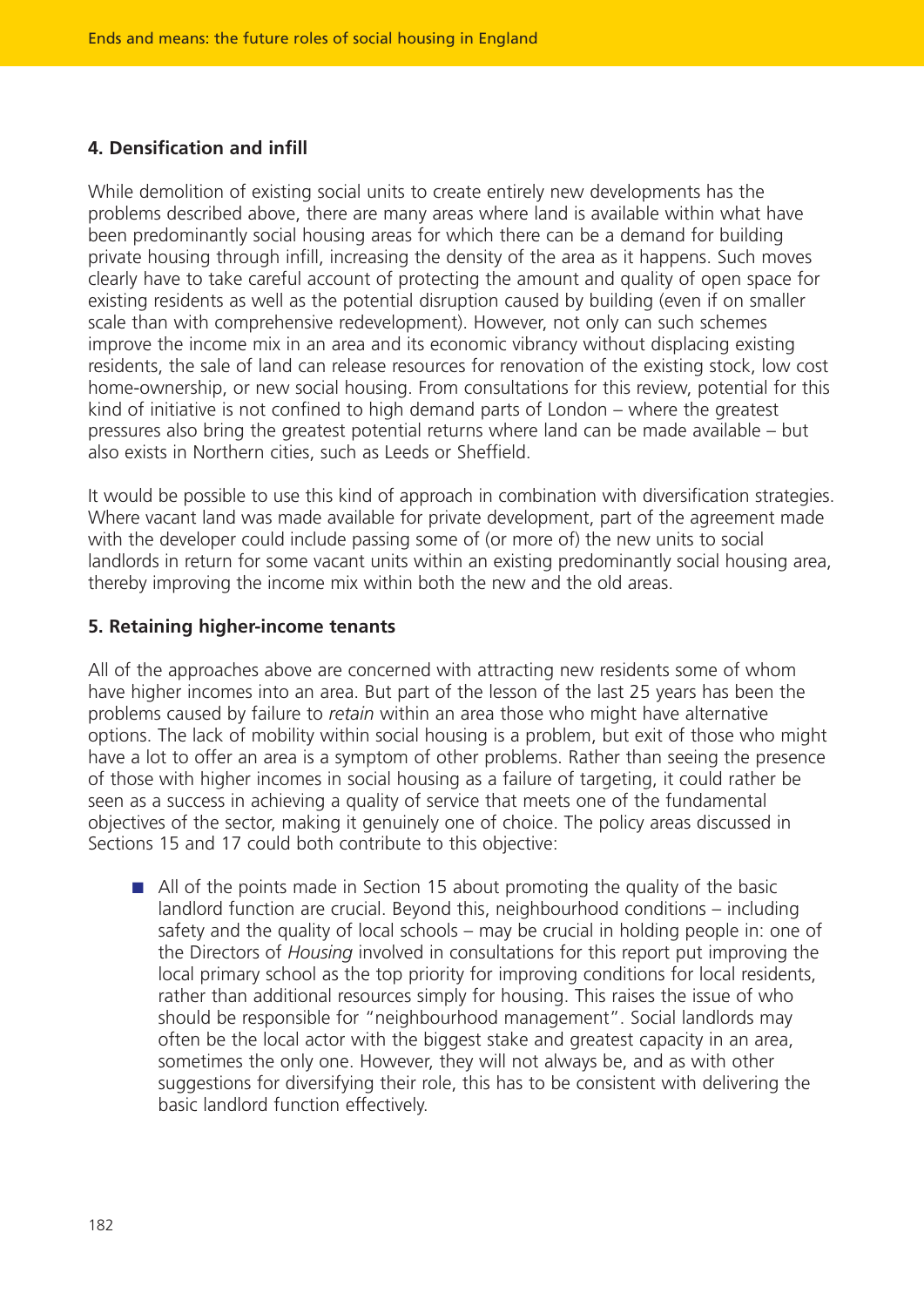■ Retaining tenants whose circumstances improve within an area does not necessarily mean that they have to remain as tenants on the same terms as when they moved in. In some areas an important advantage of the Right to Buy has been the way in which some of those who might otherwise have moved out have remained within an area, but other approaches may have the same effect. Section 18 discusses the advantages of widening the range of housing options available, including to existing tenants. Devices such as the ability to build up an equity stake in a property could help tenants build up assets without necessarily having to move, providing what Duncan Maclennan has described as a "route to buy".81

### **6. Improving the incomes of existing tenants**

All of the above approaches are based on diversifying the kinds of *people* living within an area, or at least offsetting tendencies for areas to polarise between those with low and those with higher incomes. But there is a much more basic approach to which the others could be complementary. Ultimately, it is promoting the improvement of incomes and supporting the livelihoods of *existing* residents, and removing the barrier to them doing so, that will be most important. After all, many social housing estates *did* have more of an income mix in the past, precisely because more of their residents had better incomes from work. Section 18 discusses whether there are ways drawing on the analysis earlier in this report that could help to achieve this.

<sup>81</sup> Duncan Maclennan (2006), "UK housing policy reform – a global perspective" in *Rethinking Social Housing*, ed. T. Dwelly and J. Cowans, London: Smith Institute.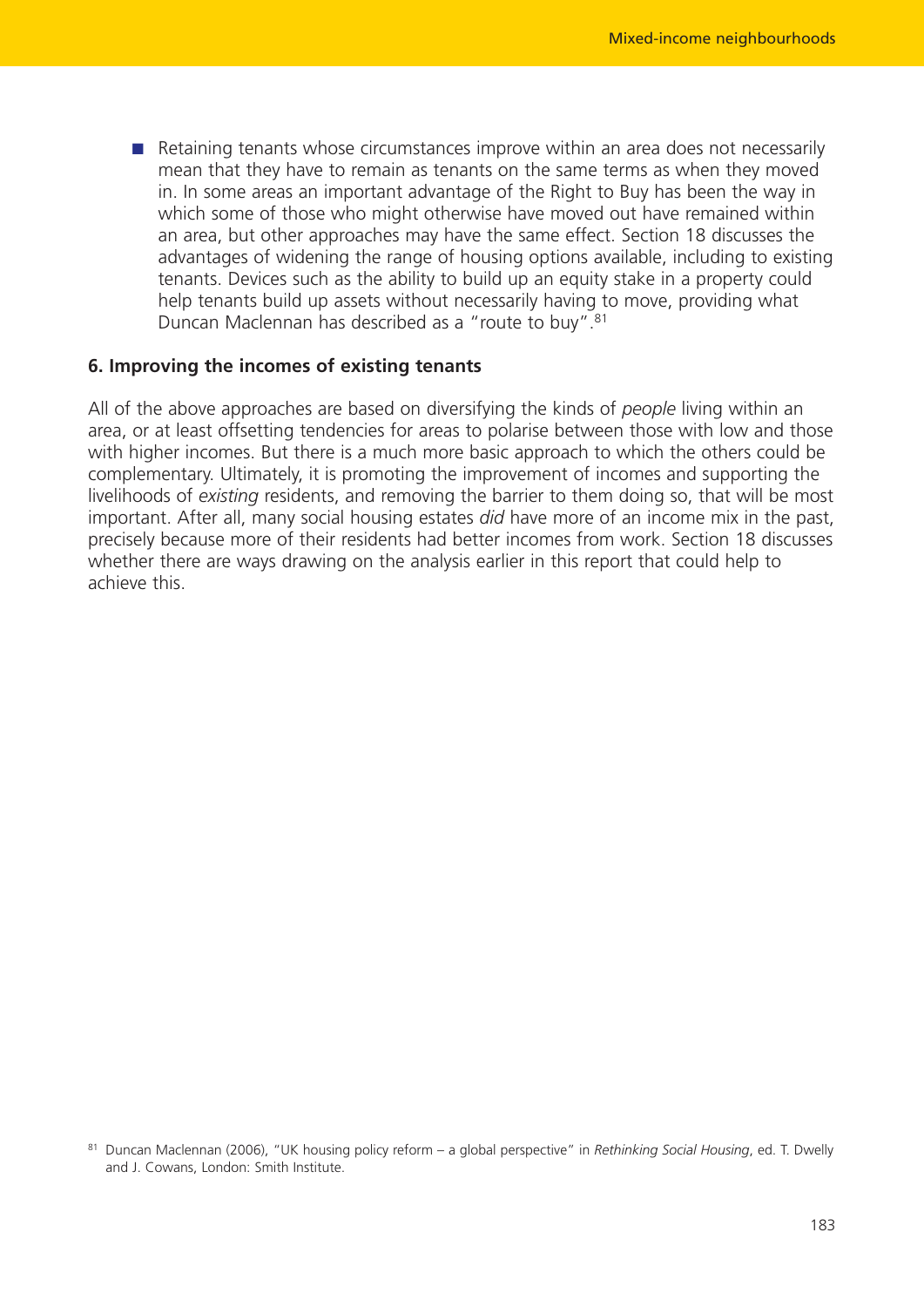## **Summary**

If we are to ensure that social housing is no longer located in predominantly low-income areas, it is not enough just to ensure that this is true of the comparatively small amount of newly built stock (although this is of course important to avoid replicating the mistakes of the past). Six approaches could contribute to achieving this within the existing stock:

- Large-scale remodelling and rebuilding may sometimes be the only alternative, but its high cost and the impact on existing residents and communities make it of limited use as a way of improving the income mix in the areas where a large proportion of social tenants live.
- Examining the way allocations and access policies work to try to reduce the extent to which they are sometimes an engine of polarisation, even within the social housing stock. The positive experience with choice-based lettings could contribute further to this.
- Like-for-like sales and purchases (such as in the Joseph Rowntree Housing Trust's Selling Alternate Vacants on Estates scheme) or using the proceeds of market renting of existing properties to finance purchases in other neighbourhoods to diversify the stock of social landlords.
- In different parts of the country there is potential to use vacant land within predominantly social housing areas to bring in both new stock for sale, low-cost home-ownership or market renting through infill and to generate resources to improve the existing stock or provide new affordable housing.
- Retaining higher-income tenants through high quality management, improving neighbourhood conditions and services, and diversifying the options open to them. Their retention could be seen as success in making the sector genuinely one of choice, rather than as a failure of "targeting".
- Most fundamentally, however, the income mix within an area will be changed, if the incomes and employment prospects of existing residents can be improved.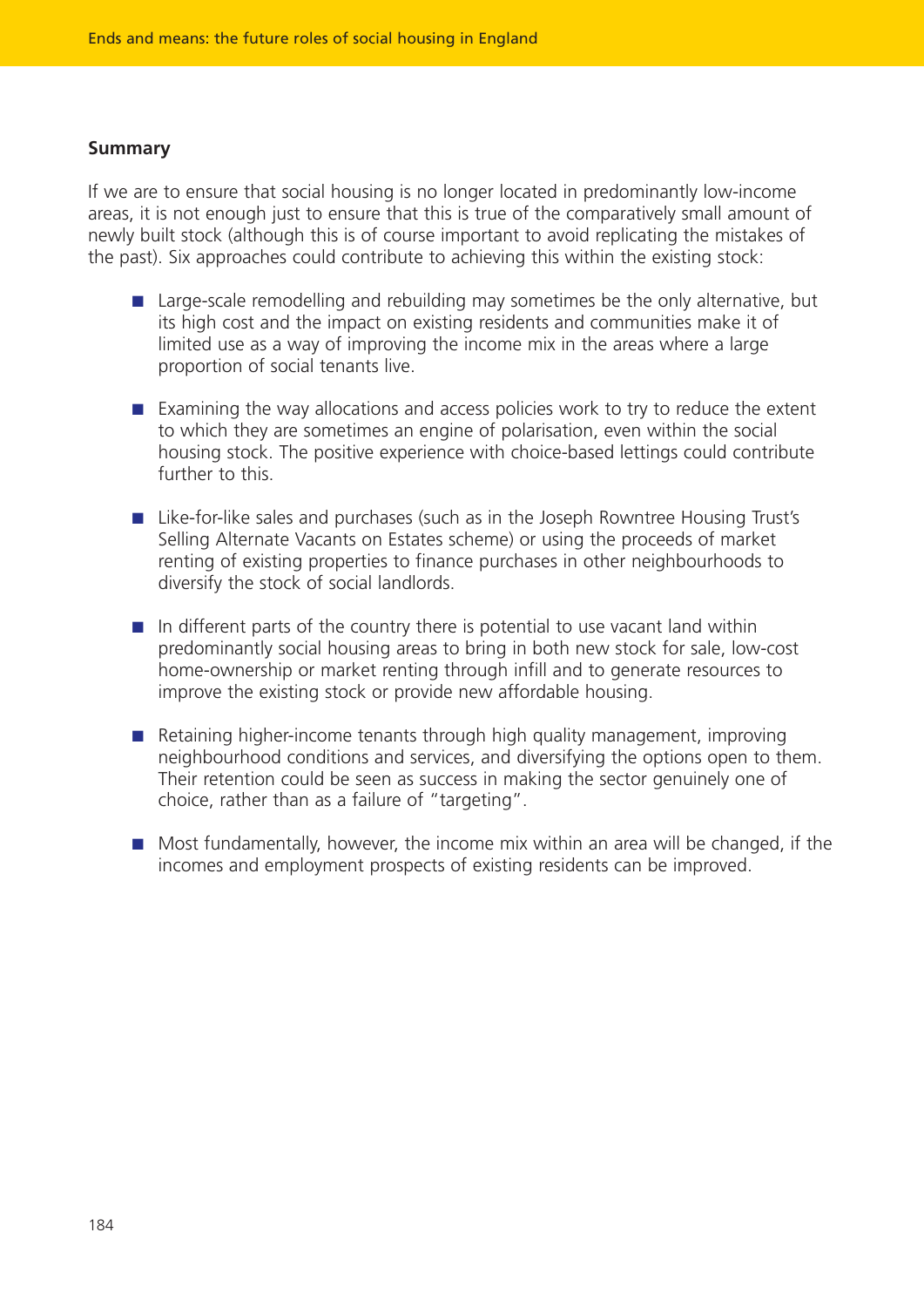# **17. SUPPORTING LIVELIHOODS**

Poverty rates for people living in social housing remain double those for the population as a whole.<sup>82</sup> For social housing residents of working age such high poverty rates reflect the fact that only one third are in full-time work, and fewer than half have any paid work (Figure 5.4). As Section 10 discussed, part of such a high level of worklessness can be explained by the individual characteristics and labour market disadvantages of many residents, but not all of it. The lower rents in social than private rented housing increase the potential returns to tenants from working (see Figure 11.1), but it is hard to find evidence of the impact of the positive incentives this should give.

One of the striking features of consultations for this review has been the extent to which we tend to think of housing and employment policies in separate boxes, and deliver support for them through separate routes. Someone who arrives at a "Jobcentre Plus" office gets *workrelated* support, but those involved in delivering it may have little knowledge of, for instance, the impact of recent housing benefit reforms for private tenants. Someone who arrives at a local authority's housing department because they are unable to secure a roof over their head may get support with a series of *housing* options, including potentially a route to a permanent social tenancy at a sub-market rent. However, solving the housing problem will usually have little or no connection to employment support. Similarly, discussing neighbourhood regeneration, participants in consultations suggested that Jobcentre Plus offices and local Learning and Skills Councils were often the most difficult agencies to engage. 83

Such separation is hardly surprising given that the agencies involved have their hands full delivering their core functions. And yet both housing and employment problems and solutions may be closely connected. The root cause of being unable to afford decent housing will often be the lack of a livelihood. Fear of the loss of support from Housing Benefit can be an important barrier to seeking work. On the other hand, social landlords are often key actors in neighbourhood renewal, including promoting local employment and skills – "in business for neighbourhoods", as the National Housing Federation slogan puts it.

Social housing has a potentially key role: the stability and sub-market rents it offers should help people make the transition to work. But it is not obvious that we are making the most of these advantages (ones that come at significant cost given the value of sub-economic rents suggested in Table 6.4 or the grant rates for new developments shown in Table 11.7). At the same time, the evidence reviewed in Section 10 suggests that social tenants have great difficulty moving for job-related reasons. There is a fundamental conflict here: low rents help work incentives, but at the same time if rents are below market levels, a rationing

<sup>82 44</sup> per cent of those living in both local authority and housing association housing had incomes below 60 per cent of the national median in 2004-05 (after allowing for housing costs), compared to 20 per cent for the population as a whole. The rates specifically for adults of working age were 45 and 44 per cent for the two sub-sectors respectively (Department for Work and Pensions, 2006, *Households Below Average Income: An analysis of the income distribution 1994/5-2004/5*, Leeds: Corporate Document Services).

<sup>&</sup>lt;sup>83</sup> The 2006 Local Government White Paper proposes that both Jobcentre Plus and the Learning and Skills Councils should be included in the list of bodies with a statutory duty to co-operate with local authorities in drawing up Local Area Agreements (para. 5.25).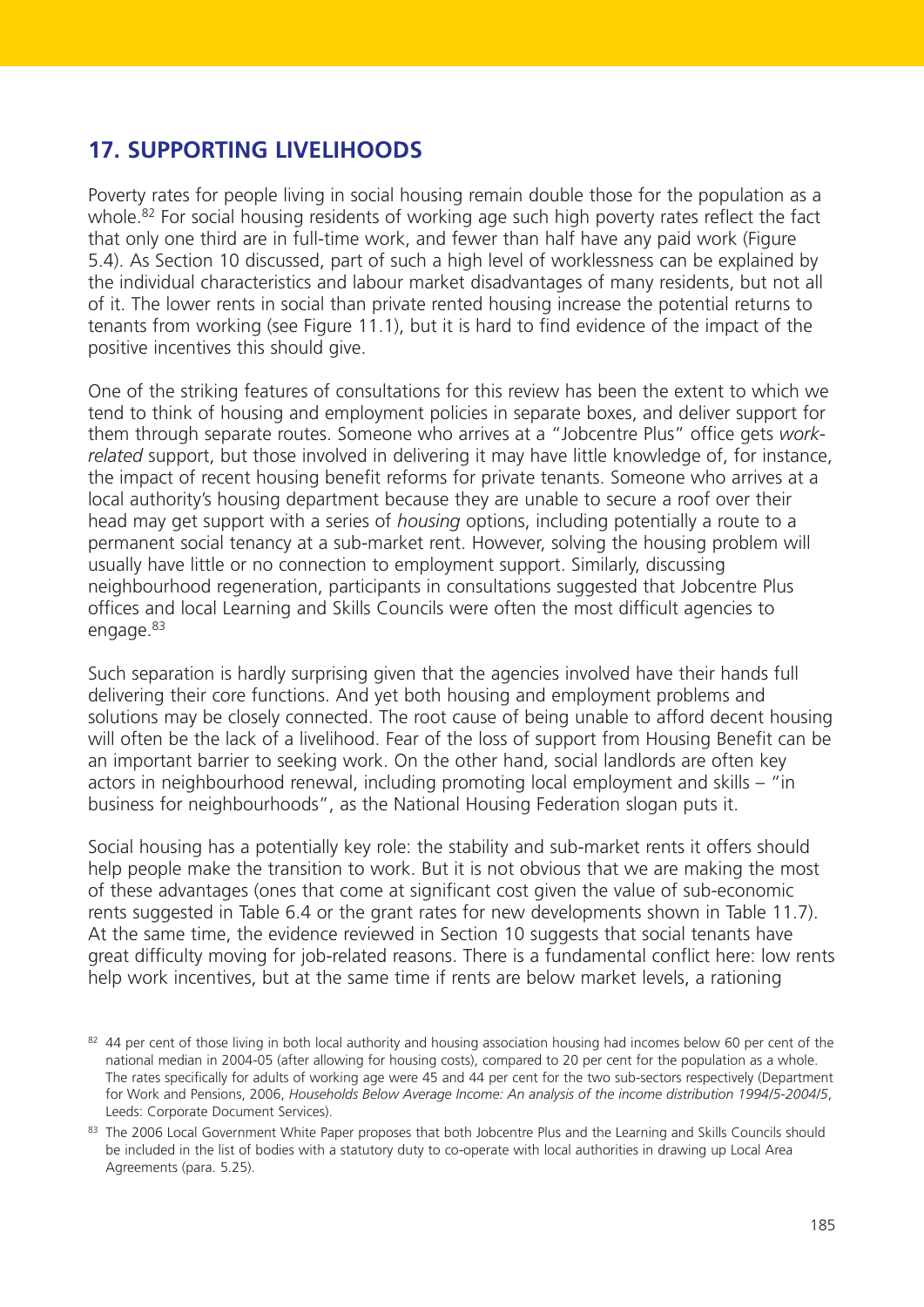system will be required, and it is hard to make such systems compatible with easy mobility. Sub-market rents are good for reducing the "poverty trap", but may create a "residence trap". The discussion in Section 13 suggested that resolving this conflict is particularly difficult in high cost parts of the country.

It is outside the scope of this report to suggest detailed ways in which employment promotion could be reformed, although it is striking that just as the recent reforms in the housing sector described in Section 13 have shown successes from approaches involving individualised advice and support, so have recent employment initiatives dealing in particular with groups often classed as "economically inactive" such as lone parents and long-term recipients of incapacity benefit.<sup>84</sup> However, there are five areas where housing-related policies could move in directions that might help them play a more effective role in supporting employment.

# **(a) Housing Benefit**

Leaving aside for the moment the fundamental trade-off between rent levels and the depth of support needed from Housing Benefit, a recurring theme in this area is the combination of *lack* of knowledge of how the system works (in particular that tenants might continue to receive some Housing Benefit after moving into part-time or low-paid work), and the *fears* that it would take a long time to sort out payments both on a move into work and if a job failed to work out.<sup>85</sup> The first of these may be tackled when someone comes into contact with any of the agencies that give people calculations of what their net income would be if they took a particular kind of job by comparison with their income out of work. But such calculations are complex, and differ between family types. For many it will be general impressions of what has happened to others that will shape their opinions. In this, and in fears about what would happen if they moved into work, the rapidity with which Housing Benefit reacts – in theory at least – to each change of circumstance may be unhelpful.

The recent reforms to Housing Benefit that have produced the fixed Local Housing Allowances for private tenants have not included any change to this aspect of the system. If Housing Benefit were run in a way where payments were fixed for a longer period regardless of changing circumstances (as is already the case for some lone parents with "benefit runon" as they move into work), it might give both reassurance to those receiving it and reduce the administrative burdens of frequent reassessments and recovery of overpayments (where someone failed to report a change of circumstance in time). Easier administration could help speed changes when they were needed and reduce common perceptions that changes in circumstances carried a high risk that payments would become unstable for a prolonged period.

There is, of course, another trade-off here. The longer the period that Housing Benefit is fixed for, the greater the stability as someone moves into work, and the less difficult its administration. On the other hand, if someone's circumstances *deteriorate*, lack of rapid

<sup>84</sup> Such as the DWP's "Pathways to Work" pilots and the New Deal for Lone Parents.

<sup>85</sup> C. Turley and A. Thomas (2006), *Housing Benefit and Council Tax Benefit as in-work benefits: Claimants' and advisors' knowledge, attitudes, and experiences*, DWP Research Report 383, Leeds: Corporate Document Services.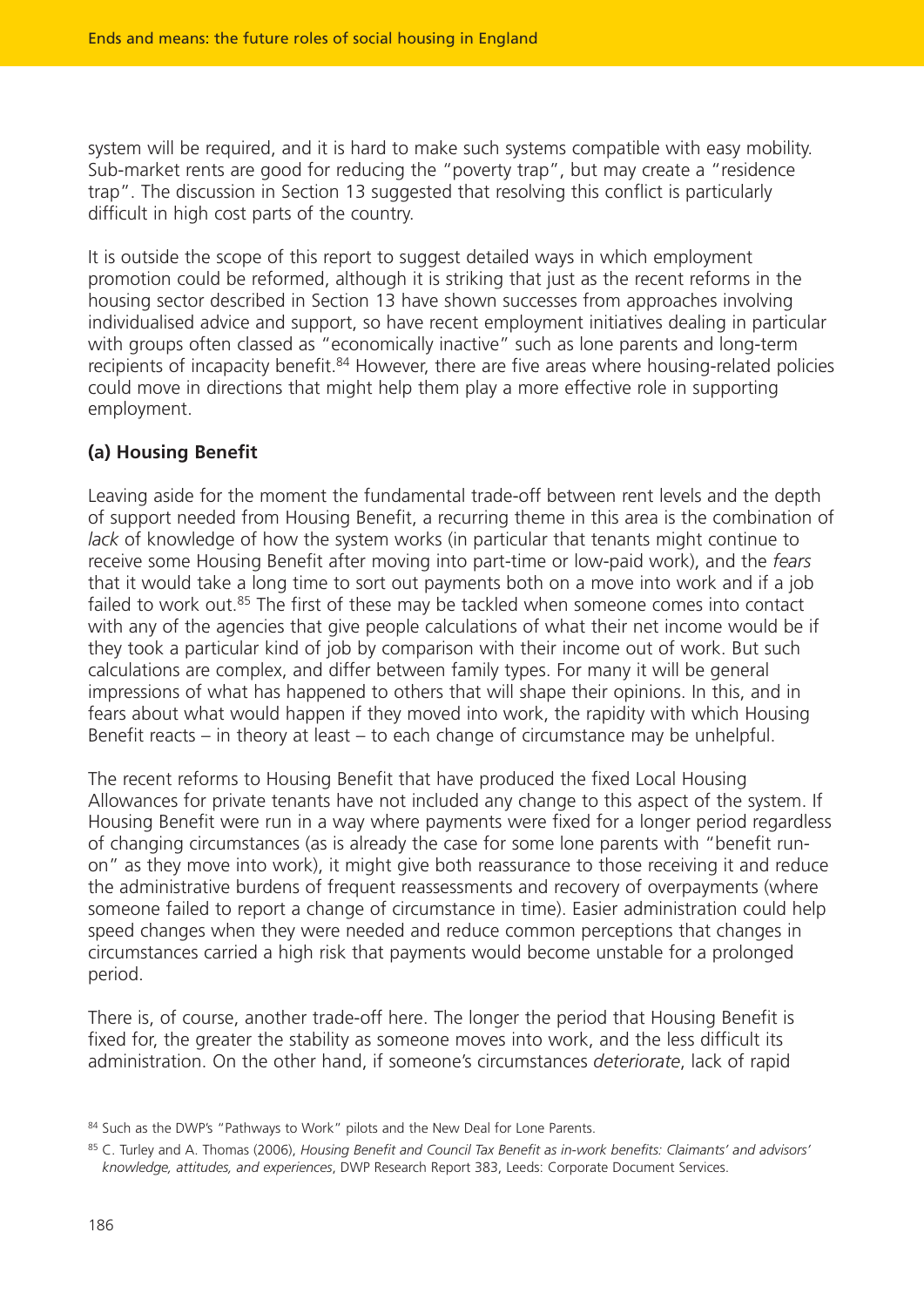adjustment to what may now be a greater entitlement could cause hardship and exacerbate the danger of arrears building up. The balance between these is a difficult one, but the case that the current immediate (week by week) adjustment is too fast seems persuasive.

A related issue is how Housing Benefit is paid. For many recipients benefit is paid direct to their landlord. As a result, some tenants do not know what their rent level actually is. How they would cope with having to pay rent – possibly large in relation to their other income – if they were in work may be one of the daunting factors. $86$  In the Local Housing Allowance reform pathfinder areas the move to payment of Housing Benefit to private tenants rather than landlords (in most cases) appears to have been successful, and without the adverse impact on arrears that some had feared. In the light of this experience, extending this rolling back of "rent direct" to social tenants could be reconsidered. This is not just a matter of the "financial inclusion" pay-offs that the Local Housing Allowance pathfinders found when tenants were paying their own rents, but also part of what would be needed if social tenants were in a position to make more choices about their own housing, including trade-offs between factors such as location and price.

### **(b) More integrated support?**

As Section 15 stressed, the primary responsibility of social *landlords* is to deliver landlord services effectively. These services, for which tenants pay rent, would not normally include helping their people find paid work, although there are certainly some social landlords who do go the "extra mile" (as the Tenant Involvement Commission put it) in raising funds from elsewhere to support local employment as part of neighbourhood renewal. However, if one of the justifications of sub-market rents is to help improve work incentives, the social housing *system* as a whole should be run in a way that makes the most of this potential benefit. There may be a particular role here for local authorities in their "enabler" rather than landlord role.

First, local authorities are already playing a more varied and proactive role as part of the preventing homelessness strategy, but this is usually in terms of explaining people's housing options. While in certain crises it would hardly be appropriate to point people towards employment support services when the immediate priority is a roof over their family's heads, for others helping them explore their wider options beyond housing may well be appropriate. Depending on their situation, routes through to training and employment support may give better long-run outcomes for some than offering an often slow route through to a permanent social tenancy, with the assumption that once achieved that is the end of support needs. For young people in particular, many would argue that "foyer" type provision combining employment support and accommodation while they get themselves on their feet is more appropriate than the presumption that a route to a permanent social tenancy is the best solution. But for others as well, when an immediate crisis is past, for instance in the wake of partnership breakdown, later contact to ensure that people are using services that can help them build an independent livelihood may be valuable. The Department for Work and Pensions "Pathways to Work" pilots amongst other initiatives has shown the value and cost-effectiveness of personalised support for people with labour market disadvantages,

<sup>86</sup> This is reported by some of the parents living in low-income neighbourhoods to CASE's neighbourhood study (see A. Power, forthcoming, *City Survivors*, Bristol: The Policy Press).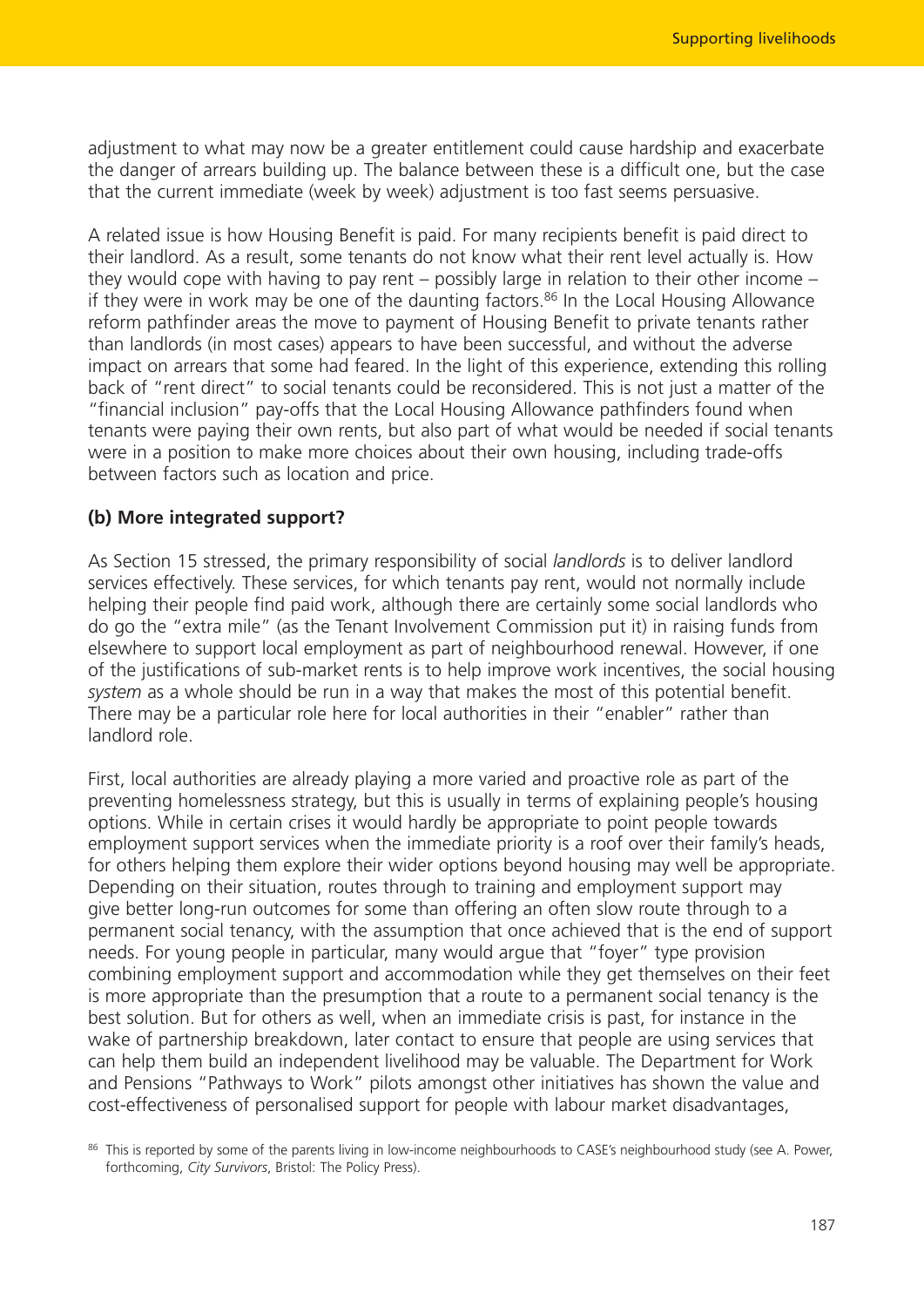including many social tenants. As well as helping people get closer to being ready for employment, such programmes may help widen the horizons within which residents are prepared to contemplate work.

At the same time, it is not clear that those responsible for running employment support make the most of the way in which sub-market rents in social housing help improve the return to work. It is notable that one successful US employment support experiment aimed at residents on public housing developments, "JOBS Plus" explicitly combined employmentrelated services (including training) with changes to the way public housing rents were set designed to remove or reduce the way rents normally rose when tenants found work.<sup>87</sup> The combination of the two, where it was implemented, markedly increased residents' earnings and had positive effects on employment. One lesson from this is the advantage of the combination of employment services with the incentive of rents that remain low as incomes rise. A second is that rents that rise with incomes – as was normal in these US public housing projects – acted as a barrier to employment. A third, however, was that implementing this kind of integrated housing and employment programme was difficult, and not achieved on all the experimental sites. "Joined-up" working sounds attractive, but is not always easy to implement.

A current UK example of a similar approach is the "Working Future" pilot project in East London led by the Greater London Authority and the East Thames Group. This also combines employment support and training with improving the returns to work through reduced rents. In this case the project is aimed at reducing the severe disincentives facing families living in temporary accommodation leased by local authorities from the private sector while waiting – sometimes for several years – for a permanent social tenancy. The normal situation is that Housing Benefit would cover the rents involved, in these areas averaging £300 per week. But this leaves the families facing a very wide poverty trap (far wider than that illustrated for a £180 rent in Figure 11.1). In the Working Future project, as an alternative, a block grant is paid to allow local authorities to charge the families involved rents at social housing levels *immediately*, while they are still in temporary accommodation.<sup>88</sup> This is cost neutral for the public sector compared to current arrangements in the cases where the families would *not* have moved into work (although has a net cost for those who would have done so in any case despite the large benefit loss).

This particular project is small scale (involving 100 families), and in its early stages, so to is too early to draw any conclusions from any evaluation of it. Its near "cost-neutrality" is compared to the very high cost of current arrangements for providing temporary accommodation. But its design already suggests an important lesson: if people need help to secure decent accommodation in part because of lack of income from paid work, it is perverse to put them in a position where for several years they face severe *disincentives* to work through the combination of high rents and Housing Benefit withdrawal.

<sup>87</sup> See H.S. Bloom, J.A. Riccio and N. Verma (2005), *Promoting Work in Public Housing: The Effectiveness of JOBS-Plus, Final report*, New York: Manpower Development Research Corporation (www.mdrc.org).

<sup>88</sup> Other organisations are exploring other ways of converting the prospective flow of Housing Benefit for temporary accommodation rents into finance for new long-term social housing under "temporary to permanent" schemes.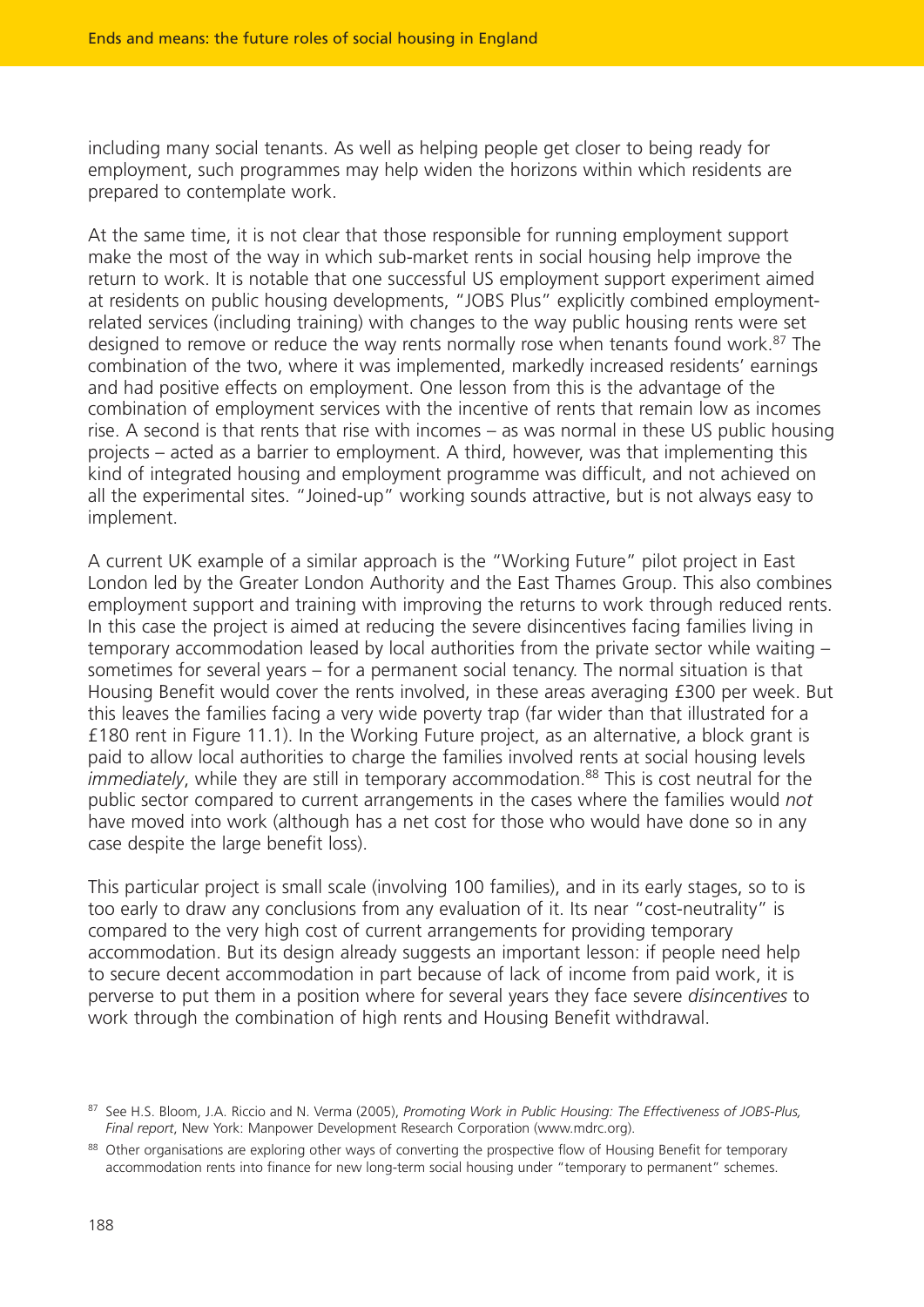## **(c) Local employment**

One of the features of the low-income areas in which much social housing is located is that through one route or another quite substantial amounts are spent *on behalf* of local residents though public services and cash transfers, creating employment somewhere, but very often not for the residents themselves. Housing, both in regular landlord services and new construction work, is one of these potential local employers, but skills gaps and other barriers mean that social tenants are not in these jobs. Some social landlords are making strenuous efforts to address these problems, for instance through links to construction skills training programmes and "intermediate labour market organisations", navigating their way through what one person reported to this review could be up to seventy different funding streams to support people into work. Resident Services Organisations (RSOs) have been established to achieve the same result for regular repairs and maintenance. But there is clearly more potential for public services of all kinds, not just housing, to generate local employment.

More generally, whether or not residents are living in social housing, the areas in which much social housing is located have high levels of worklessness, and have been the subject of a series of area-based initiatives to try to change this. As the previous section concluded, the most effective way of creating a "mixed-income neighbourhood" is to improve the incomes of existing residents, which is the aim of many regeneration initiatives, some of which involve local social landlords. A particularly interesting recent initiative, the "Working Neighbourhoods Pilot", has been operating in twelve sites across the country since April 2004, covering almost 24,000 residents. This offers, using a variety of local partners, intensive work-focussed support at both individual and neighbourhood levels. The packages, tailored to local needs, include: accelerated access to New Deal or Employment Zone support and training; more frequent work-focussed interviews for residents and their partners receiving Income Support and coming on to Incapacity Benefit; a flexible fund of £1 million per year for each site; and retention payments for people who move into and then stay in work. Use of the funds included additional help with developing personal and vocational skills, specialist provision such as with childcare and counselling services and support to address mental health problems or problems related to substance misuse.<sup>89</sup> The pilot's interim evaluation found that the pilots had a number of initial successes, with relatively high levels of customer satisfaction and significant flows into employment by participants. The final evaluation showed that job entry rates were 13 percentage points higher in the pilot areas than in the sites used for comparison, with gains for participants in terms of "soft outcomes", such as gains in self-confidence and motivation, and in job search techniques. It concluded that the flexibility of the pilots had been important, and that there were lessons to be learnt in terms of: the time needed for initiatives to bed-in and to succeed with "nontraditional" hard-to-reach client groups; the importance of the skills and level of staffing of teams; and attention to *demand*-side measures to overcome worklessness.

<sup>89</sup> S. Dewson, (2005), *Evaluation of the Working Neighbourhoods Pilot: Year One*, DWP Research Report No. 297; S. Dewson, *et al.* (2007), *Evaluation of the Working Neighbourhoods Pilot: Final Report*, DWP Research Report, February.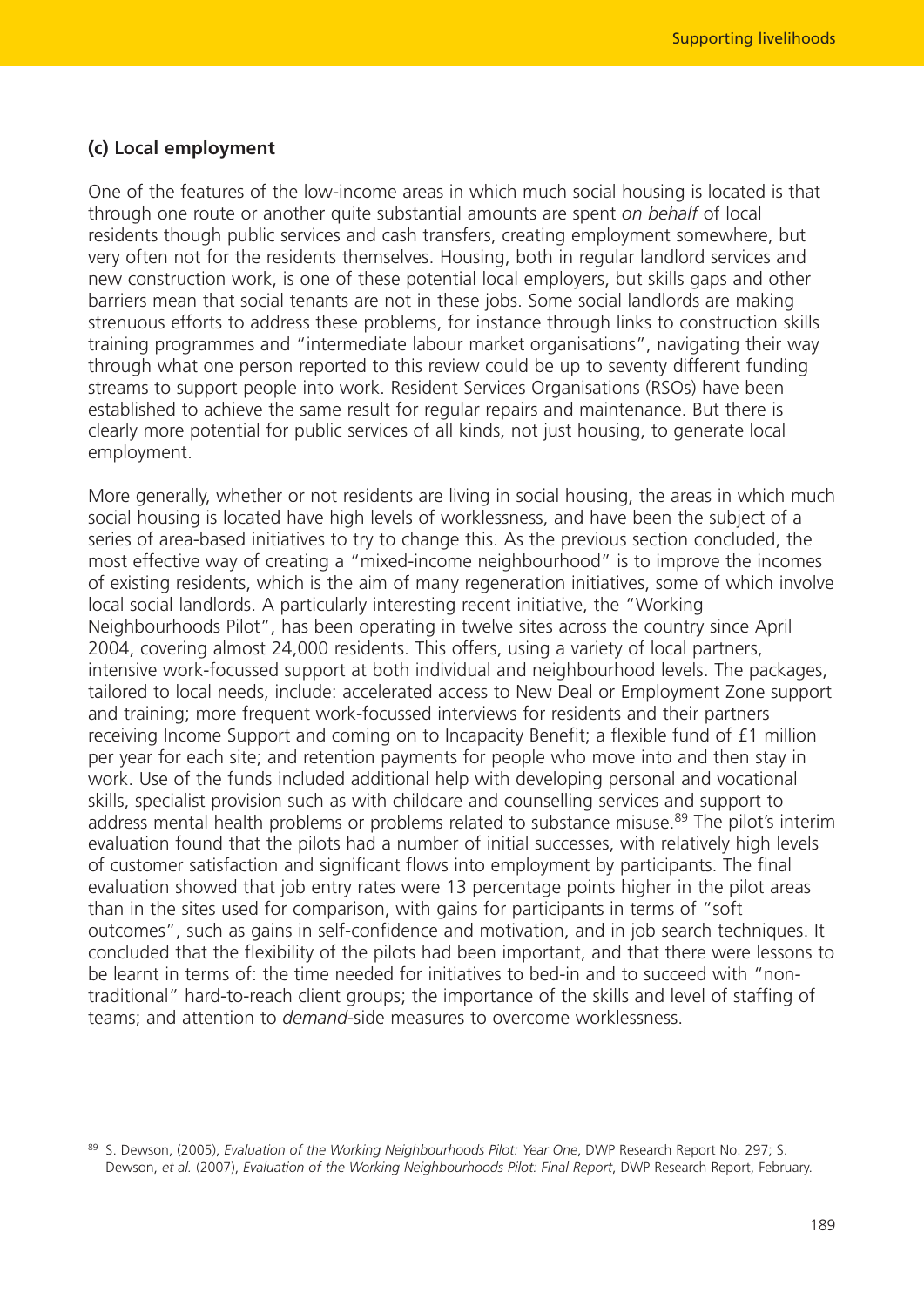# **(d) Mobility**

Section 15 already suggested that part of offering a high quality landlord service should include options to move where this is possible. However, the pressures within which social housing is currently operating are making this more and more difficult, not just between areas, but also for existing tenants within their landlord's own stock. In particular, Section 10 presented evidence that only a few thousand social tenants a year succeed in moving within the sector for job-related reasons, out of a total of nearly four million. Even within current constraints this seems an astonishingly low proportion. It is not the case that one tenant's inability to move means that another tenant gets the job. Instead, lack of ability to move means that potential workers and potential jobs are poorly matched, lowering the overall level of employment. Two things would help:

- The first would be including job-related reasons (including, for instance, potential childcare support) and the fact that an existing tenant transferring within the existing stock creates a vacancy behind them as factors in establishing priorities for who can move.
- The second would be expansion of choice-based lettings onto a basis that covered wider areas, building on the experiments already taking place in parts of the country. Ultimately one can imagine a substantial proportion of all choice-based lettings occurring within cross-authority, sub-regional pools, with a quota available for longer-distance moves.

# **(e) More fundamental reforms**

All the suggestions above are made within the existing framework of social housing provision, and hence within the constraints of a heavily rationed system. In discussing more fundamental reforms that would reduce the degree of rationing, Section 13 pointed to the problem of the trade-off between moves to less deeply subsidised rents, lessening the rationing constraints, and the extension of the poverty trap that this would entail. It is notable that both the Working Future pilot and the US JOBS Plus programme described above both embody moving in the *opposite* direction in order to support employment. However, the analysis in earlier sections also suggested that this trade-off is much more problematic in high-cost parts of the country than in those where social rents are already not so far from levels that would give landlords an economic return on their assets. A potential direction of reform could therefore be to explore moving towards social rents that did indeed give an economic return on assets in those areas (albeit still below private rents within them, reflecting the lower value of the stock involved). The impact of this on whether it did, for instance, improve supply, tenant choice and mobility in these areas could then be explored before considering whether there would be overall benefits from further geographical extension.

Two issues would need to be addressed even with such a gradualist approach to fundamental reform. The first is that "low-cost areas" are not neatly geographically defined.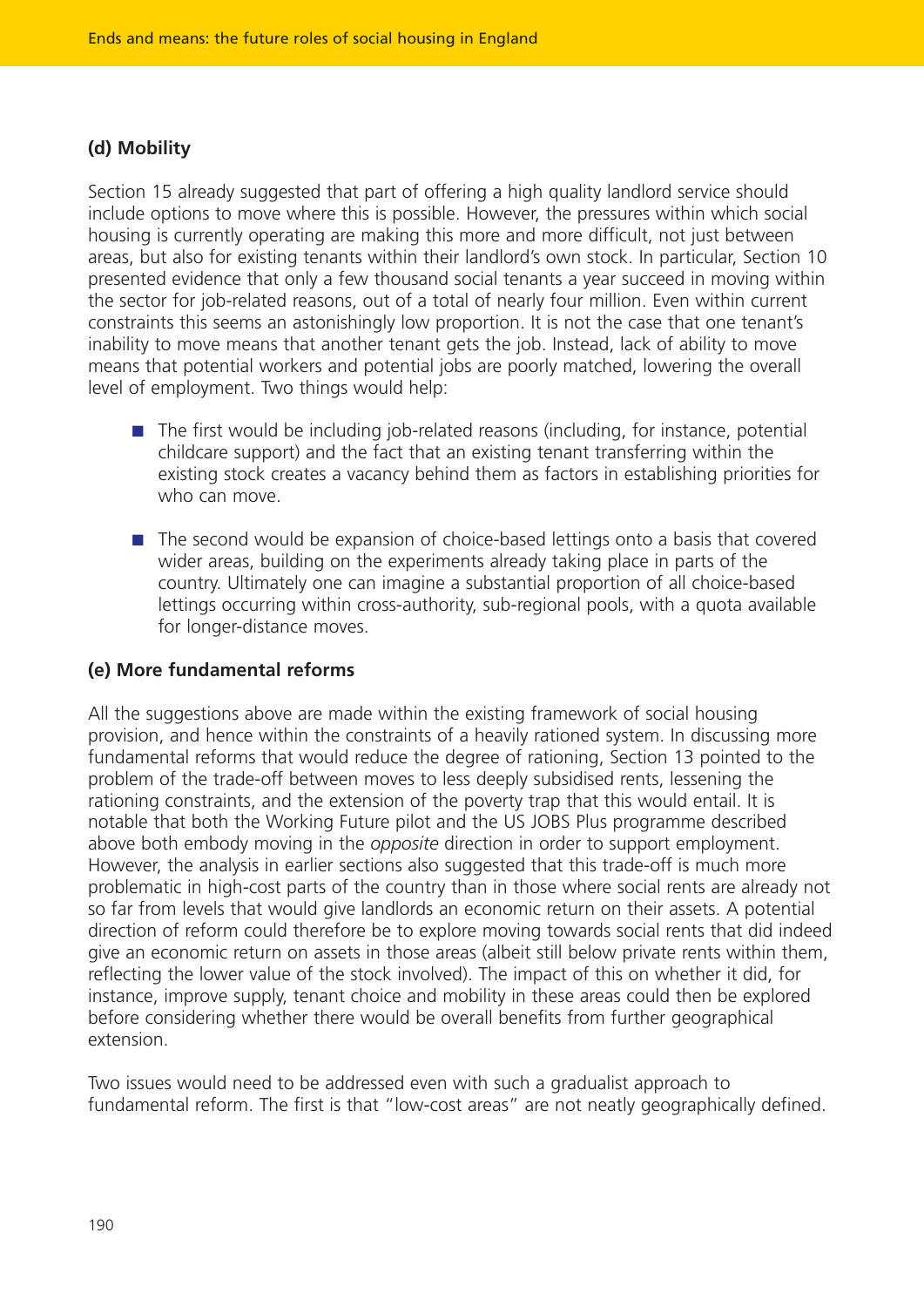Regions that have relatively low levels of economic subsidy to social housing as a whole contain popular city neighbourhoods or pressured rural locations that are actually high cost. Economic rents within such smaller areas would cause just the same problems as they would within high cost regions as a whole. It is possible to imagine a reform that coped with this through a combination of extending a form of Local Housing Allowance into the social sector in the relevant region, while social rents continued at sub-economic levels in parts of the region where an economic return would put them above those allowances. It would, however, require careful design of both subsidy systems and Local Housing Allowances, to say the least.

Second, if rents were higher, even if this were to a limited extent on average, existing tenants who were not receiving Housing Benefit would end up worse off than now. As with any change of this kind, it could be "grandfathered" by applying new rent-setting rules only to new tenants, but this could exacerbate mobility problems. Or existing tenants could be given some form of marketable property right, for instance in the form of an equity share, that would offset the impact of higher rents. Again, the design of such transitional arrangements would not be entirely straightforward, however.

### **Summary**

This section has explored five directions in which housing-related policies might evolve to give better employment outcomes for social tenants and from the resources involved in providing social housing. The first four of those could occur within the existing framework for providing social housing, the fifth would mark the start at least of a more radical shift.

- *Housing Benefit:* Both tenants' and sometimes employment staff's knowledge of how Housing Benefit operates can act as a barrier to seeking work, if people do not know that it may continue in low-paid or part-time work. Less rapid adjustment of entitlement to changing circumstances could help both stability of income on a move into work and reduce the administration involved. The financial inclusion benefits found in reverting generally to paying Housing Benefit to private tenants rather than to their landlords suggest a case for re-examining whether this should be extended to the social sector.
- *More integrated support:* Housing and employment support tend to operate in separate boxes, but often what initially appears as a housing problem may have its roots in problems in the labour market. For some young people, for instance, combined employment and skills support with accommodation of the kind offered by foyers may be more appropriate than routes to a permanent social tenancy. For others, the stability and sub-market rents that social housing offers should help work incentives, but both housing "enablers" and employment services could capitalise more on these advantages, as some current experiments are beginning to do. Initiatives such as the Department for Work and Pensions' "Pathways to Work" pilots have shown the value and cost-effectiveness of personalised support for people with labour market disadvantages. From the employment perspective, paying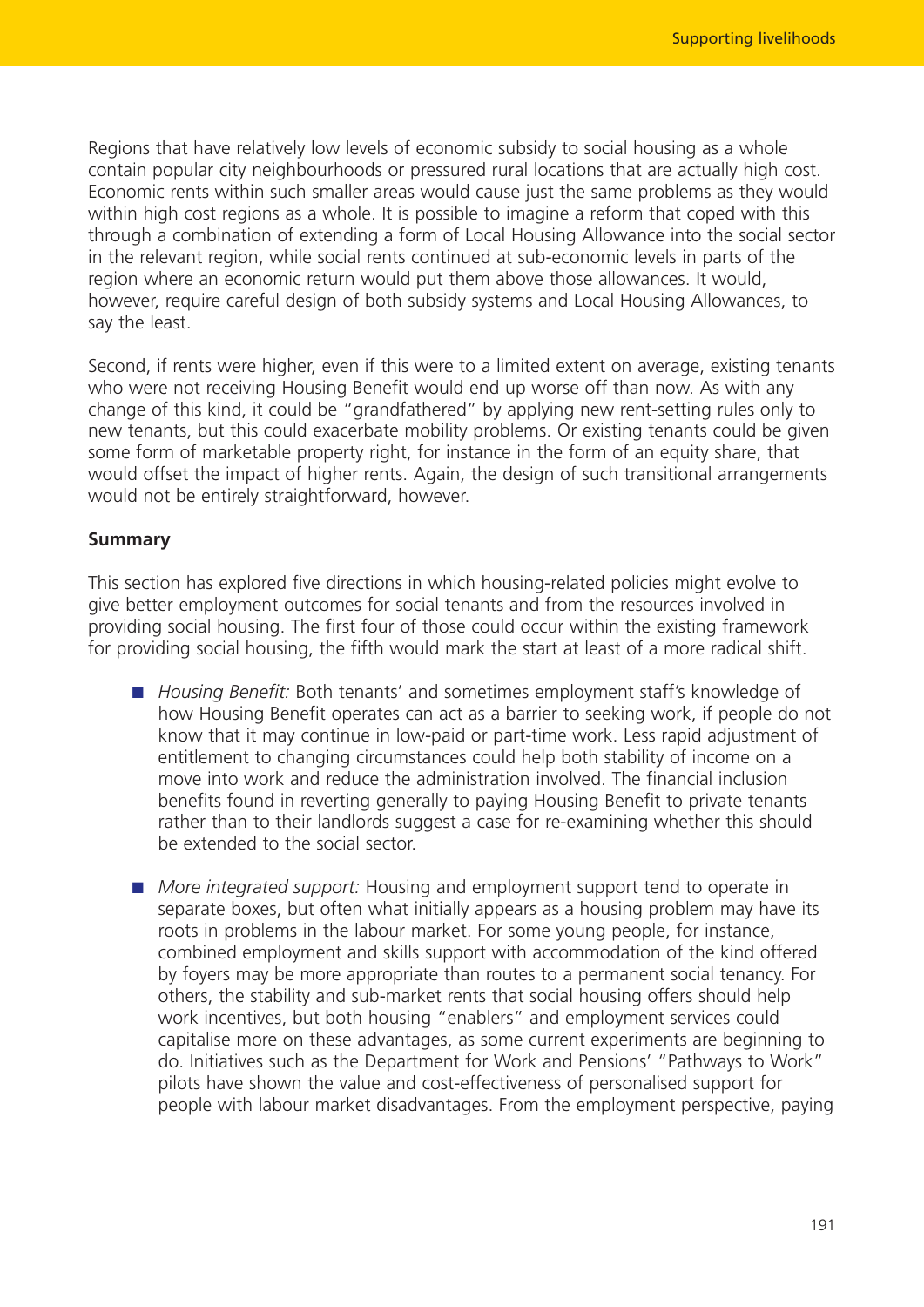for temporary accommodation through individual Housing Benefit at sometimes very high rents gives unhelpful disincentives for those who may end up living in it for several years.

- *Local employment:* There is clearly more potential for public services of all kinds, not just housing, to generate local employment. Social landlords can be important partners in neighbourhood regeneration programmes designed to improve links to work and skills. Initiatives such as the Working Neighbourhoods pilot show the potential for employment initiatives to work at a neighbourhood level, but also the issues involved in their implementation.
- *Mobility:* Job-related reasons (including, for instance, potential childcare support) and the fact that an existing tenant transferring within the existing stock creates a vacancy behind them could be included as factors in establishing priorities for who can move. Expansion of choice-based lettings onto a basis that covered wider areas, building on the experiments already taking place in parts of the country would also help mobility to some extent, but within what remains a heavily rationed system.
- *More fundamental reforms:* Thorough-going reforms to increase social rents to much less deeply subsidised levels could reduce the rationing constraints within which social housing operates. However, in high-cost regions, this could greatly extend the poverty trap and worsen work incentives. In relatively low-cost regions, the impact on incentives would be much smaller, although even in such regions very careful design would be needed to cope with higher cost areas within them and to offset impacts on existing tenants.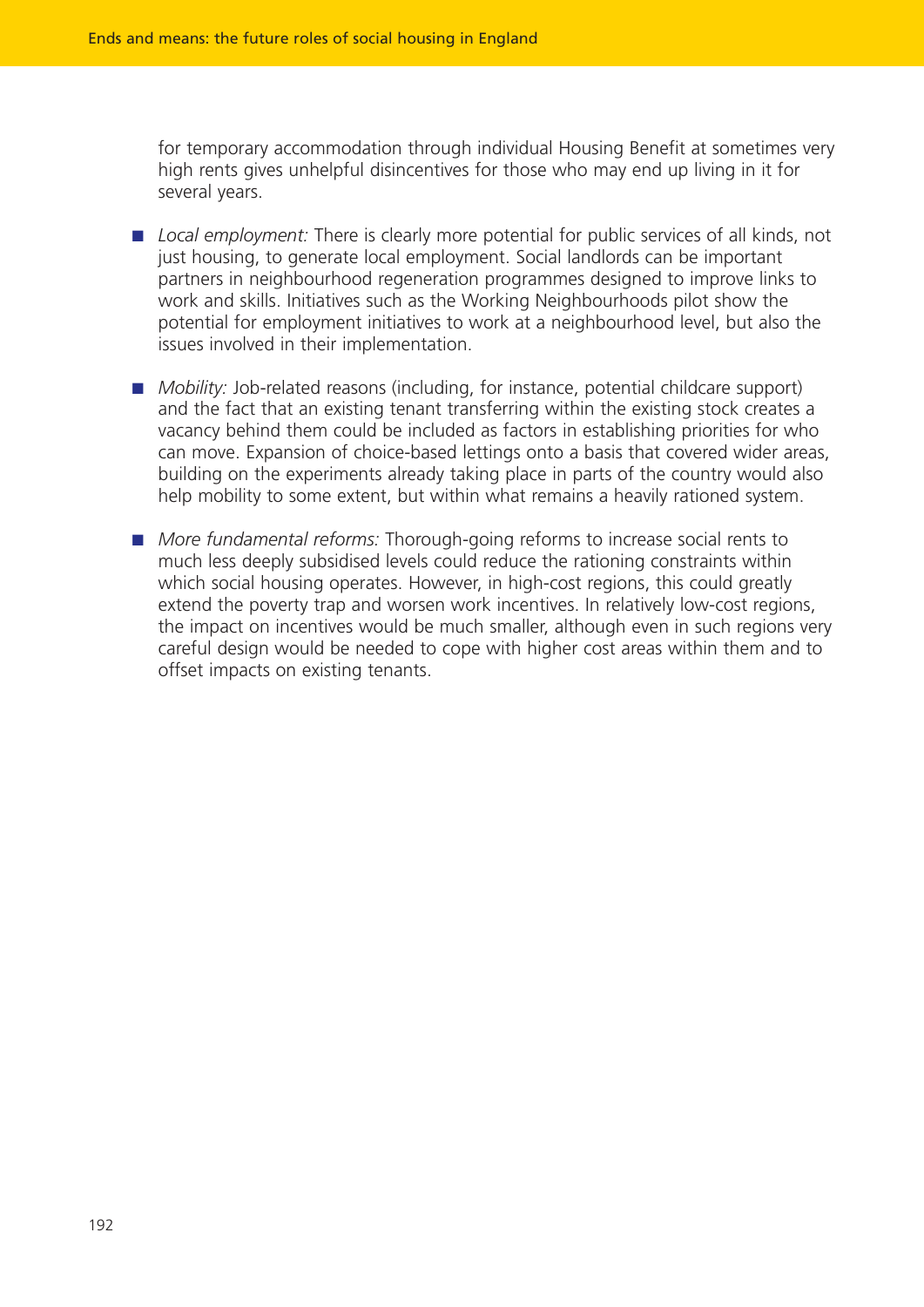# **18. OFFERING A VARIED MENU**

If one were to caricature a traditional model of social housing in Britain, it would involve three forms of inflexibility. First, the presumption would be that a social landlord would build a new house or flat and then own it and rent it out to social tenants in perpetuity. Second, potential tenants would enter through a route which resulted in some gaining a valuable long-run benefit (a secure tenancy at a sub-market rent) while others got nothing. Third, once someone took up a social tenancy they would remain in the same property for life, as a tenant, on essentially unchanging terms.

This is, of course a caricature. While, as discussed above, *work-related* mobility is extremely low, nearly 5 per cent of tenants do move within the sector each year for other reasons. Others move out of the sector altogether. Most importantly, many social tenants do have the option of exercising the Right to Buy (or one of the related schemes described in Box 11.2) and then either staying put as an owner or eventually selling the property and moving elsewhere. There are also more options now on offer to those approaching local authorities or housing associations for help with housing, including shared ownership schemes of one kind and another, or other support such as for rent deposits in the private sector. And social landlords do vary their portfolios to some extent, most obviously in the context of large-scale regeneration and remodelling schemes.

But as a description of what happens generally across the sector, the caricature is not so far from the truth, and one of the frequent calls in discussions for this review was for there to be a more varied "offer" to prospective tenants than the standard secure tenancy, and for social landlords to offer a wider range of housing options (see Box 13.1). Such calls have two different, but related kinds of motivation. First, people's needs differ and their circumstances change over time. What may be the best solution at one moment may not be at another, and some might prefer support to come in a different form from others. Second, the "standard" social housing offer is quite an expensive one. If some people do not need so much support, or if their circumstances improve later on, there might be savings from a less generous offer (for example with less subsidy or for a fixed period), allowing available resources to stretch further.

Some of the drawbacks with suggestions for withdrawing support as people's circumstances improve (as opposed to giving people options and incentives) have been discussed in Section 13. However, both of kinds of motivation – together with people's observed preferences – suggest that there may be gains *both* in terms of more nearly meeting people's aspirations *and* in value for money from public support in developing a wider range of options both for those newly coming into the system in need of housing support and for existing tenants. To put it at its simplest, if a family *prefers* a shared equity option where the effective value of public subsidy is £15,000 to obtaining or remaining in a social tenancy where the net present value of the future sub-market rent is £30,000, both they and the public sector benefit if the former option can be arranged.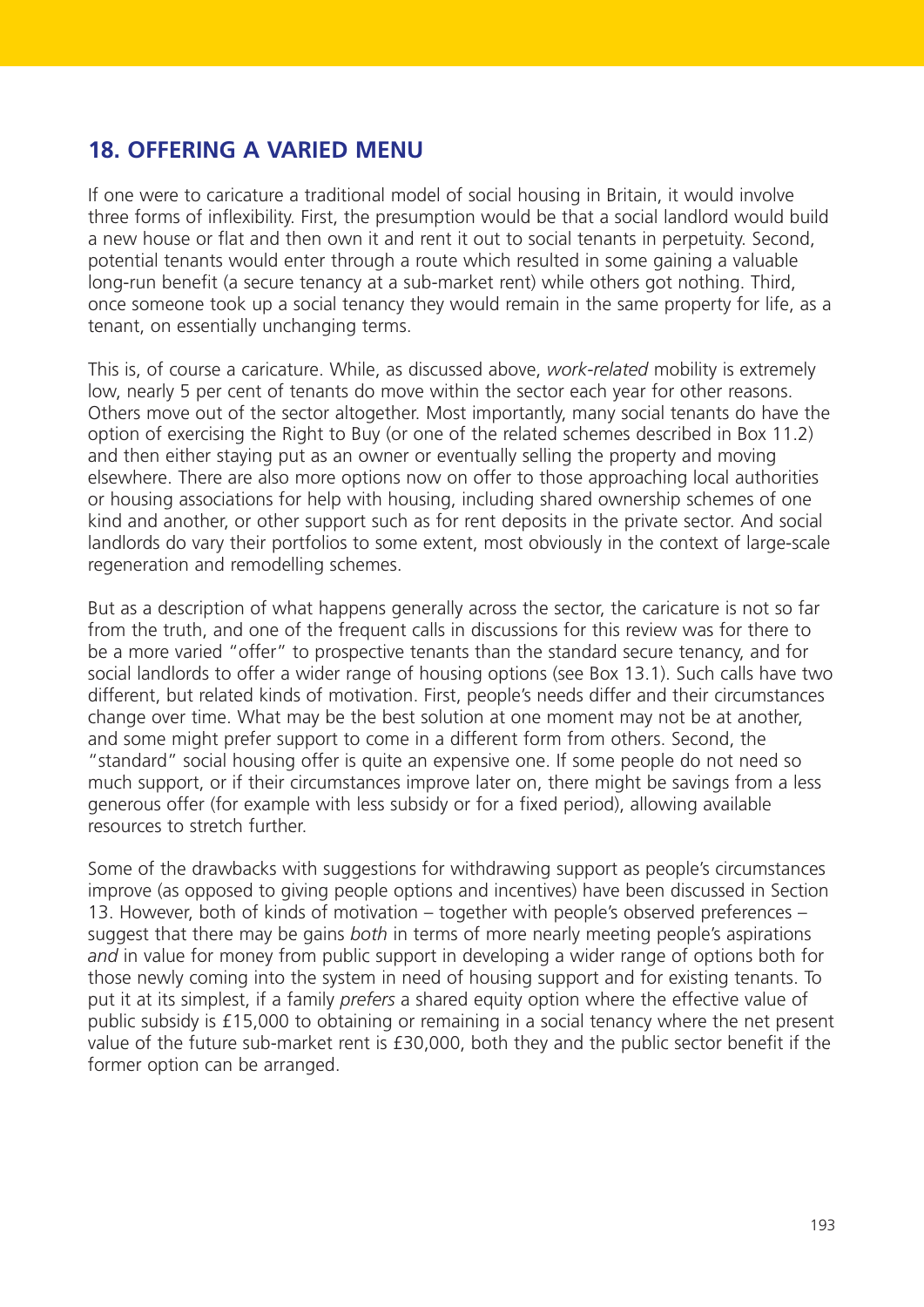More generally, as the stylised representation in Figure 3.1 suggested, housing support tends to be concentrated in three forms, Housing Benefit, the value of sub-market rents for social tenants, and the favourable tax treatment of owner-occupiers. Despite the proliferation of schemes, the aggregate scale of "intermediate" options, such as shared ownership of one form or another, is still quite small (although the recent report of the Government's Shared Equity Task Force sets out new plans for "well over 160,000 households to have been assisted into home ownership through either private or public shared equity products by the end of 2010").<sup>90</sup> While both the underlying economics and public perceptions of the prospective returns mean that where people can afford it, most are likely to try to become full owners of a property if they can, there is a substantial proportion of the population who could not afford this given the current level of house prices (unless they receive help from elsewhere).<sup>91</sup> Equally, there is a proportion of social tenants whose incomes are high enough to have a margin over rent payments that might be available to build up savings or asset ownership in some form. On the face of it, there is considerable scope for broadening the scale of intermediate options between renting and full ownership.

## **Motivations for encouraging equity sharing options**

In considering what a wider range of intermediate options might look like though, policymakers need to be clear about which of a variety of motivations are most important, as these affect the appropriateness of different solutions:

- As an optional extra for tenants with more resources to build up savings in the form of housing equity, paying more to do so.
- As a more flexible alternative to support through sub-market rents tied to a particular property.
- As a way of making mobility easier by giving support in a transferable form.
- As a way of spreading assets to groups in the population with low wealth.

The first of these would suggest schemes that are essentially unsubsidised. The second and third motivations suggest a subsidy comparable in value (to the person taking advantage of it, at least) to conventional social housing. The fourth suggests effectively subsidising the option, as would be the case if tenants were, for instance, *granted* an equity share for each year they were tenants,<sup>92</sup> something which is not so far from the way that build-up of Right to Buy discounts has operated in the past.

This variety of potential motivations helps explain why the variety of ownership schemes on offer to tenants have such different terms (see Boxes 11.2 and 11.3). In most parts of the country, exercising the Right to Buy<sup>93</sup> brings a discount which is more valuable than

<sup>90</sup> *The Report of the Shared Equity Task Force*, HM Treasury and Communities and Local Government, December 2006, p.49.

<sup>91</sup> S. Wilcox (2006) *Affordability and the intermediate housing market*, York: Joseph Rowntree Foundation.

<sup>92</sup> S. Hill. M. Lupton, G. Moody, and S. Regan (2002), A stake worth having? *The potential for equity stakes in social housing*, London: Chartered Institute of Housing/ IPPR.

<sup>93</sup> Or Preserved Right to Buy for tenants of property transferred to housing association ownership.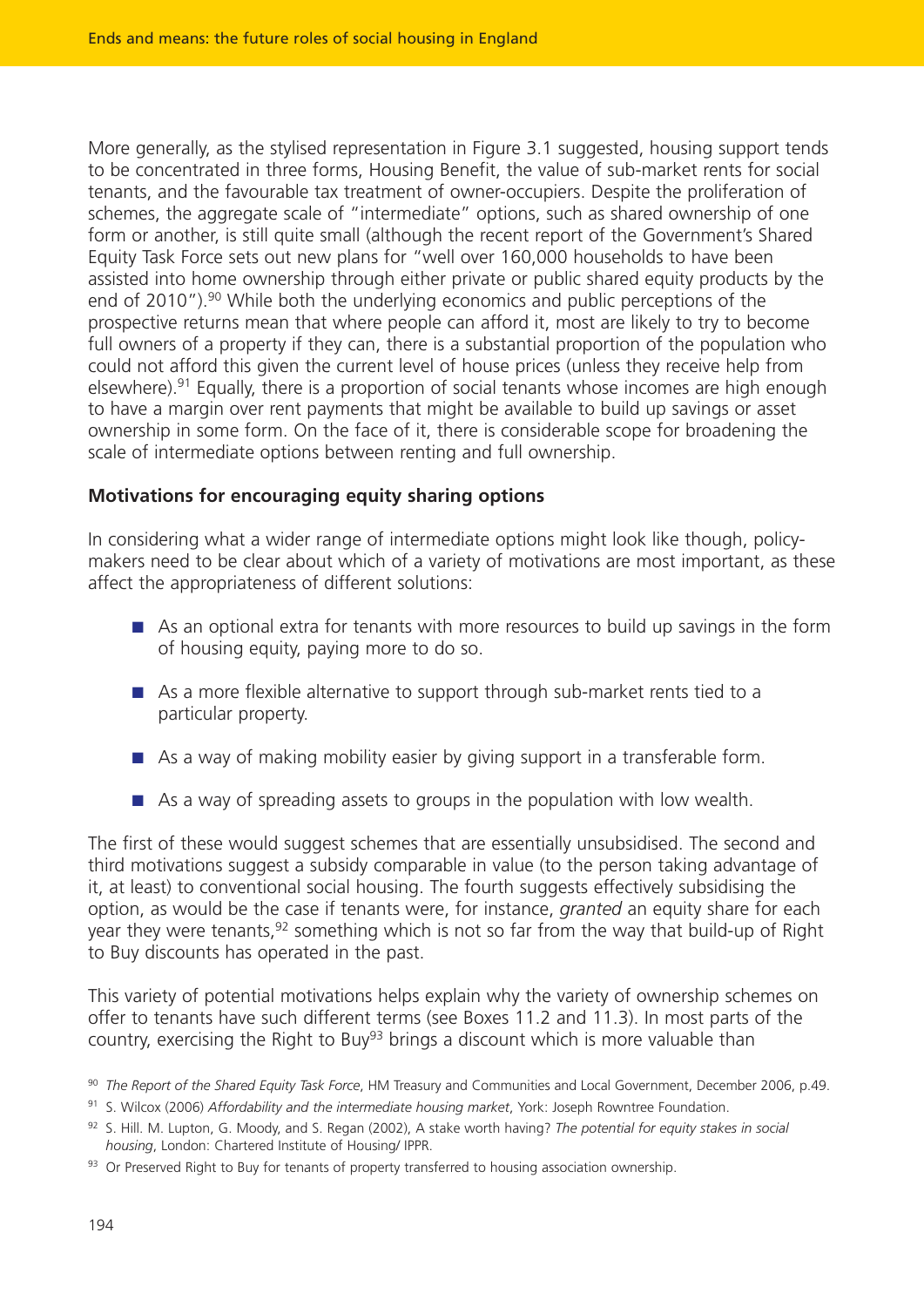remaining as a tenant, relating back to the 1980s aim of creating a "property-owning democracy". For tenants with the Right to Buy in "housing market pressure" areas or tenants of recently-built housing association property with the "Right to Acquire" (RTA) the discount available may be less valuable than remaining as a tenant (but the flexibility offered may still lead some to take it up). For other social tenants, the new "Social Homebuy" option gives a discount on *initial* purchase of an equity share (pro-rata in value to RTA discounts, but with no further discount if someone then "staircases up" by purchasing another share, making the concession less valuable than the others (but still opening this route up to tenants who did not benefit from the other rights).<sup>94</sup>

This variety of terms may be understandable in terms of their different motivations, but it has three drawbacks. First, it means that tenants in otherwise very similar circumstances have, through what may be the accident of when they became tenants of and of which kind of social landlord, rights of considerably different value. Second, it is, to say the least, hard to explain the differences between the schemes and the value of taking each out. If the aim of policy were to encourage more use of a varied menu of housing options, this complexity is a problem. Third, the value of different rights may limit mobility within the social rented sector – unless they had no future prospect of exercising the Right to Buy or its equivalents, tenants with those rights may well avoid moving to the million or so older housing association properties where they could not be used.

A radical option would be to examine ways in which common equity purchase rights could be applied *across* social housing on – presumably after a transitional period – common terms.<sup>95</sup> This might imply reducing the value of prospective Right to Buy discounts for some tenants (something which has, of course, already happened in market pressure areas), but giving *more* valuable rights to those who would currently only be eligible for Social Homebuy. The latter would, of course, have to be financed from somewhere. If this route were explored, the key issue would be the overall intention: would it be to allow equity purchase on terms that were generally neutral with remaining as a full tenant, or would the intention be positively to *encourage* asset build-up in this way? Neutrality might imply less generous terms than historic Right to Buy discounts; positive encouragement might imply systems where any equity purchase was matched with a grant of additional equity in a more generous way than implied by neutrality.96 A standardised equity purchase right for all social housing tenants, whether they live in council or housing association property, would be consistent with the recommendations of the Law Commission's 2006 *Renting Homes* report, which has called for a single social tenure.

<sup>94</sup> As well as variations in effective discount for those buying different initial shares under Social Homebuy, there are also differences across the country in the value of taking it up as a result of the relationship between the rents charged on the unpurchased share (up to 3 per cent of its capital value) and those that are implied by "rent restructuring" formulae for those remaining as a tenant.

<sup>95</sup> Equalising the value of purchase discounts across the sector as a whole would not imply removing restrictions on purchase in particular areas, such as small rural communities where replacement would be very difficult.

 $96$  In developing such a scheme it would be worth bearing in mind – and avoiding – the reasons why the former "Rent to Mortgage" scheme had such low take-up.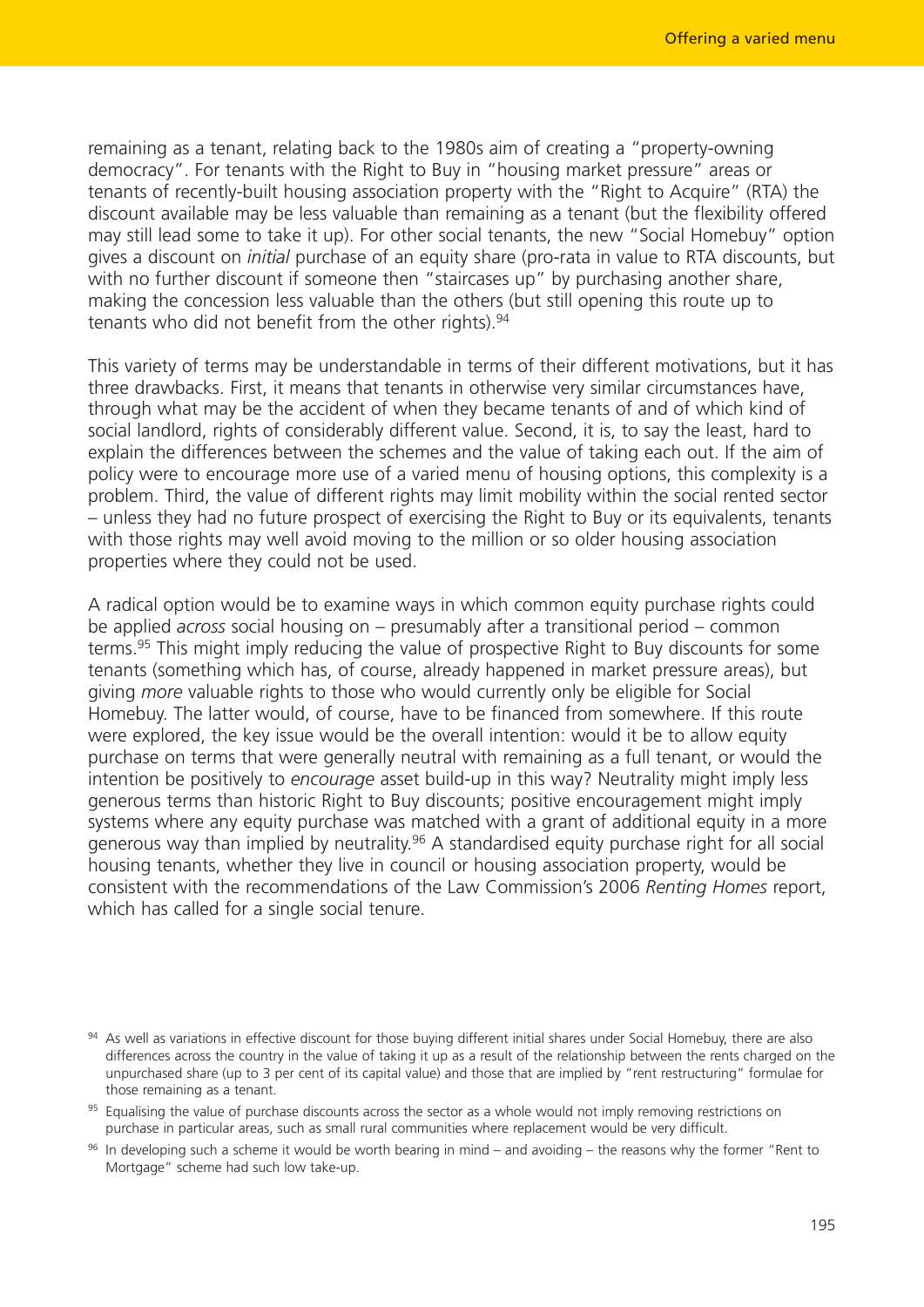### **What would a "more varied menu" look like?**

As the discussion above makes clear, there are already elements of a more varied range of options available, and some social landlords are explicitly marketing them as such (see Box 18.1 for one example). Some local authorities see their role as providing a "housing options" or "housing solutions" service, building on both the preventing homelessness strategies and the availability of low cost home ownership options. The issue is whether these developments can be extended more systematically, and particularly to existing as well as prospective tenants. The availability of more options operates at two stages:

- At the point where someone presents themselves as being in housing need. For some, a route through to a traditional social tenancy may be the most appropriate, for all the reasons discussed in Section 2. But for others, quicker, more flexible support may be more appropriate. For those with some margin above the ability to pay a social rent, the low cost home ownership options such as "Open Market Homebuy" may be both preferred by them, but also cheaper than the long-run cost of social housing. In many cases, links to employment support as discussed in the previous section could be important.
- For existing tenants, and for new tenants in later years, a system of regular review every few years could run through whether someone's circumstances had changed to allow them to take up a different part of the "offer". This could range from simple saving through additional payments on top of rent, to part equity purchase (on more or less generous terms depending on the resolution of the issues raised in the previous sub-section). In general one might expect tenants to be able to take advantage of options that involved them building up a bigger equity stake over time. However, there are others – some elderly tenants, for instance, who would benefit from the ability to "staircase down", to draw out part of the equity they had built up when they needed it (as is possible in some "flexible tenure" schemes).

Whether this kind of development is seen as just systematising what is already available for some or as a radical recasting of social housing into a product where part-ownership is much more common, advice and support in navigating through people's options is crucial, and highly valued (see Section 14). One advantage of only having a single product on offer is that not much has to be explained; varied options for something as important to people's lives imply much more help and advice.

At the same time as more options are opened up to tenants, there is the linked issue of what responsibilities should go alongside them. One housing association chief executive talked of the way in which tenancy agreements gave tenants "fifteen rights and only three responsibilities", with even those being hard to enforce. There is clearly a balance to be struck here between the security that social housing can offer tenants, and the rights of other tenants not to suffer the effects of anti-social behaviour or of rent arrears putting pressure on landlord finances. Management issues of this kind go beyond the scope of this report, but the incentives from wider options could have a role to play: one of the most interesting experiments of recent years tackling such problems has been the Irwell Valley Housing Association's approach of concentrating on rewarding *good* behaviour through its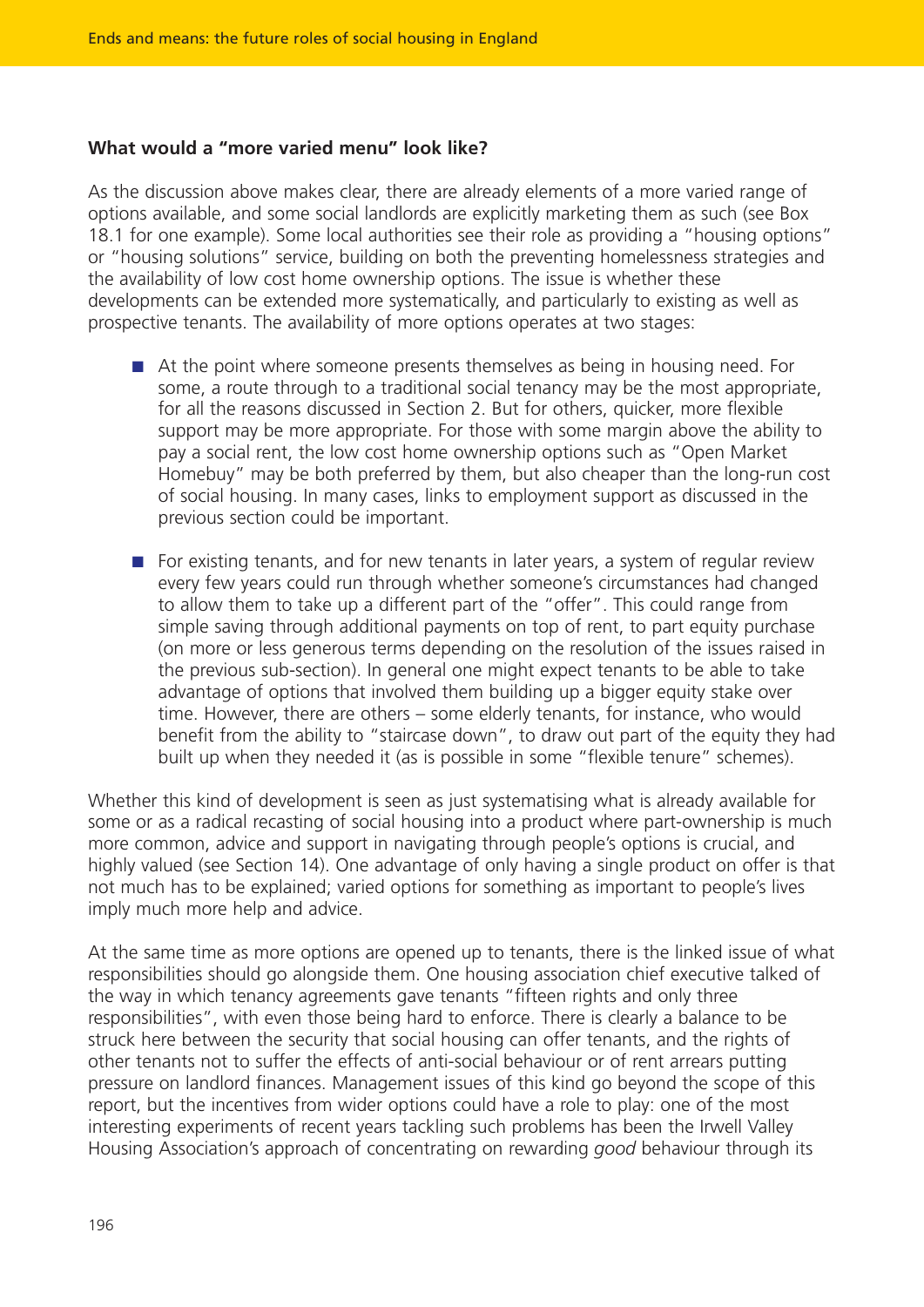" gold service" scheme, with impressive effects on outcomes such as rent arrears.<sup>97</sup> One approach would be to link entitlement to extra options to tenants of the kind described above to similar criteria.

### **Implications for landlords**

Moving beyond the idea of a standard social housing product potentially offers benefits for tenants and better value for money from public resources. But it also makes the position of providers more complex, as do ideas that would encourage social landlords to buy and sell property to diversify their portfolios more often (Section 16), or of more engagement with, for instance, employment services (Section 17). Some would argue that the ability and motivation to carry out such diverse functions is precisely the strength of having social landlords by comparison with private for-profit landlords. But others would point to the danger that resources – both financial and staff – could be diverted away from delivering the core landlord services that Section 15 argued were paramount. The Shared Equity Task Force has raised the issue of where the surpluses resulting from people "staircasing up" in shared ownership schemes should lie, suggesting that leaving the proceeds with the sponsoring housing associations may not lead to the best use of resources.<sup>98</sup>

Some of these tensions are reduced through the separation between the "enabling role" of local authorities and the landlord function. Providing "housing options" and advice services is an enabling role (although one that can be contracted out, of course). Equally, "group structures" can allow separation of traditional social landlord functions from those involved with, say, low cost home ownership, or market renting of some properties. But it is not so hard to blur the edges of different activities, particularly where they use common staff and resources (as may well be efficient), and it is hard to "ring fence" the risks being taken in different parts of such organisations. Such problems and dangers are, however, already part of the landscape: one of the challenges for the Cave Review of social housing regulation is to establish a regulatory structure that protects the interests of traditional social tenants, while allowing such diversification of landlord activities.

<sup>97</sup> See ODPM (2003), *Incentives and Beyond? The transferability of the Irwell Valley Gold Service to other social landlords*, available on the Communities and Local Government website.

<sup>98</sup> *Report of the Shared Equity Task* Force, paragraph 5.18.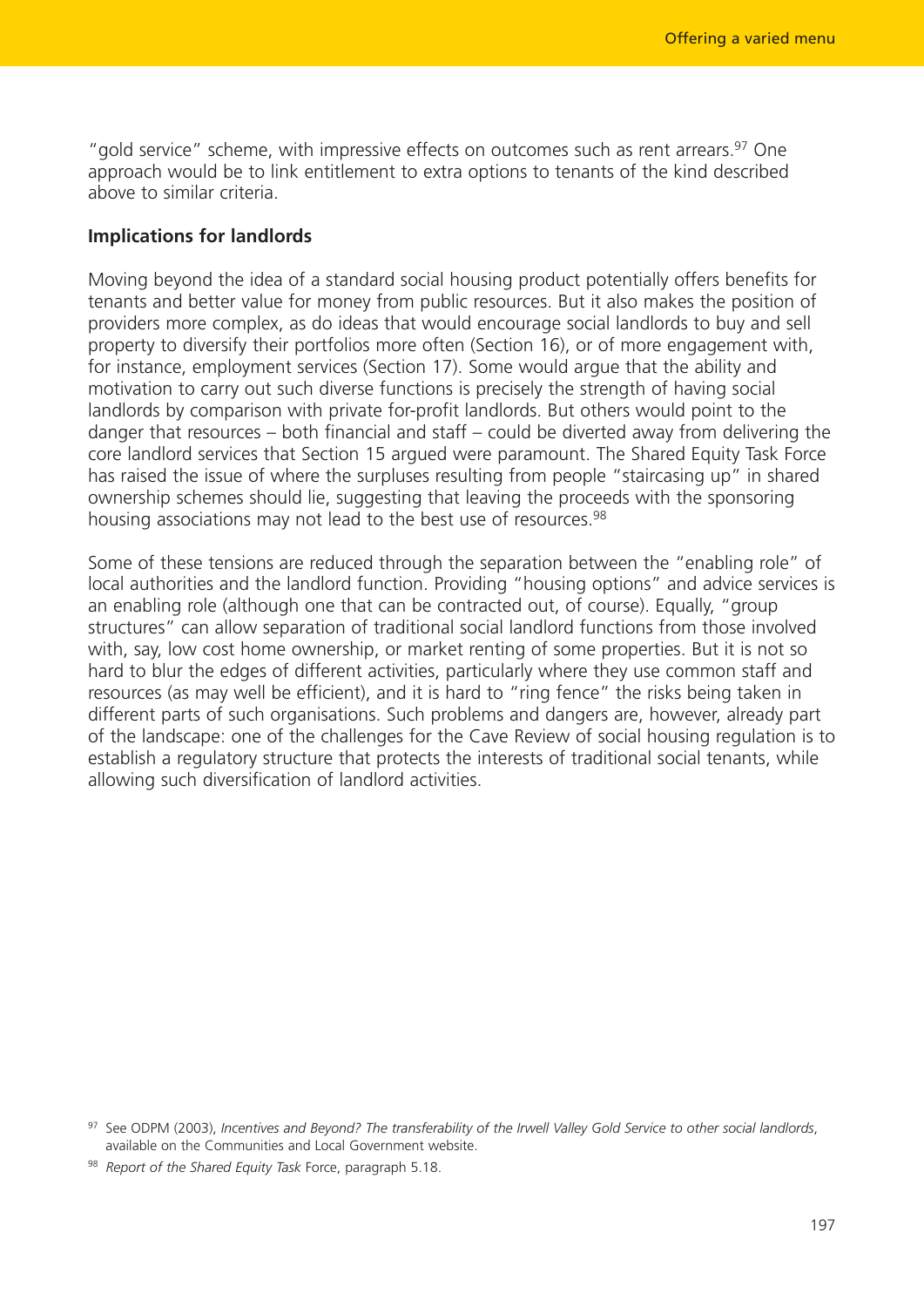# **Box 18.1 Notting Hill Housing's Home Options Service**

As an example of the ways in which some social landlords are now offering a wider menu of options, Notting Hill Housing is currently piloting a variety of options which they are offering to social housing tenants and low income households in their area. They are marketing these through their new "Home Options" service. This service is a one-to-one advice and information service that links the current financial position of customers to realistic housing options. It also offers advice on money matters and management and assistance from the beginning to the end of the home-buying process. The options offered include:

## Rent Plus (12 month pilot scheme begun in April 2006 for 100 tenants)

The aim of this programme is to encourage social housing tenants to save, possibly with the ultimate goal of home ownership, and to promote financial inclusion. Tenants who participate in Rent Plus must pay their weekly rent in full and an additional amount of at least £10 per week by Direct Debit. For tenants who keep up the payments for a whole year they will get a bonus of three weeks' additional payment and if they keep their home in a good condition and do not call on the repairs service they will get a £300 bonus. If a tenant chooses to put their money towards buying a home, for example through Social HomeBuy (see Box 11.3), then Notting Hill Housing will give them a further 10 per cent bonus.

## Social HomeBuy

This allows tenants to purchase shares of 25 per cent or more of the equity in the property where they live with an initial discount (for more details see Box 11.3).

## Ten Per Cent Shares (pilot scheme offered on ten homes in East and West London)

The aim of this programme is to give access to the property ladder for low income households and encourage an attitude towards investing. In the pilot, those participating will purchase 10 per cent of the home and pay rent on the remaining 90 per cent of unsold equity. These rent payments will rise by a pre-determined amount each year and the homes are sold on a 125 year lease. This scheme is open to anyone, although applicants are prioritised based on current tenure, job and income.

## Notting Hill Living – Market renting

Notting Hill Housing are now providing non-grant funded homes at market rents. This scheme offers a greater degree of security and better quality housing and management than many private landlords and offers tenants the option to buy a share in their home at a later date. Rents would be around £255 per week for a two bedroom, two bathroom flat and the flats would be let on a 12 month lease.

## Affordable City Living

This is a new range of apartments aimed at the 'intermediate market', i.e. who are priced out of the housing market but are unlikely to get access to social housing. These will be sold at a discount market value starting at £100,000 for a studio and £130,000 for a 1-bed apartment, with Notting Hill Housing retaining a stake in the property. For properties built on land invested by the public sector at no cost, the sale value will be discounted to a price which covers the build costs, on-costs and profit margin.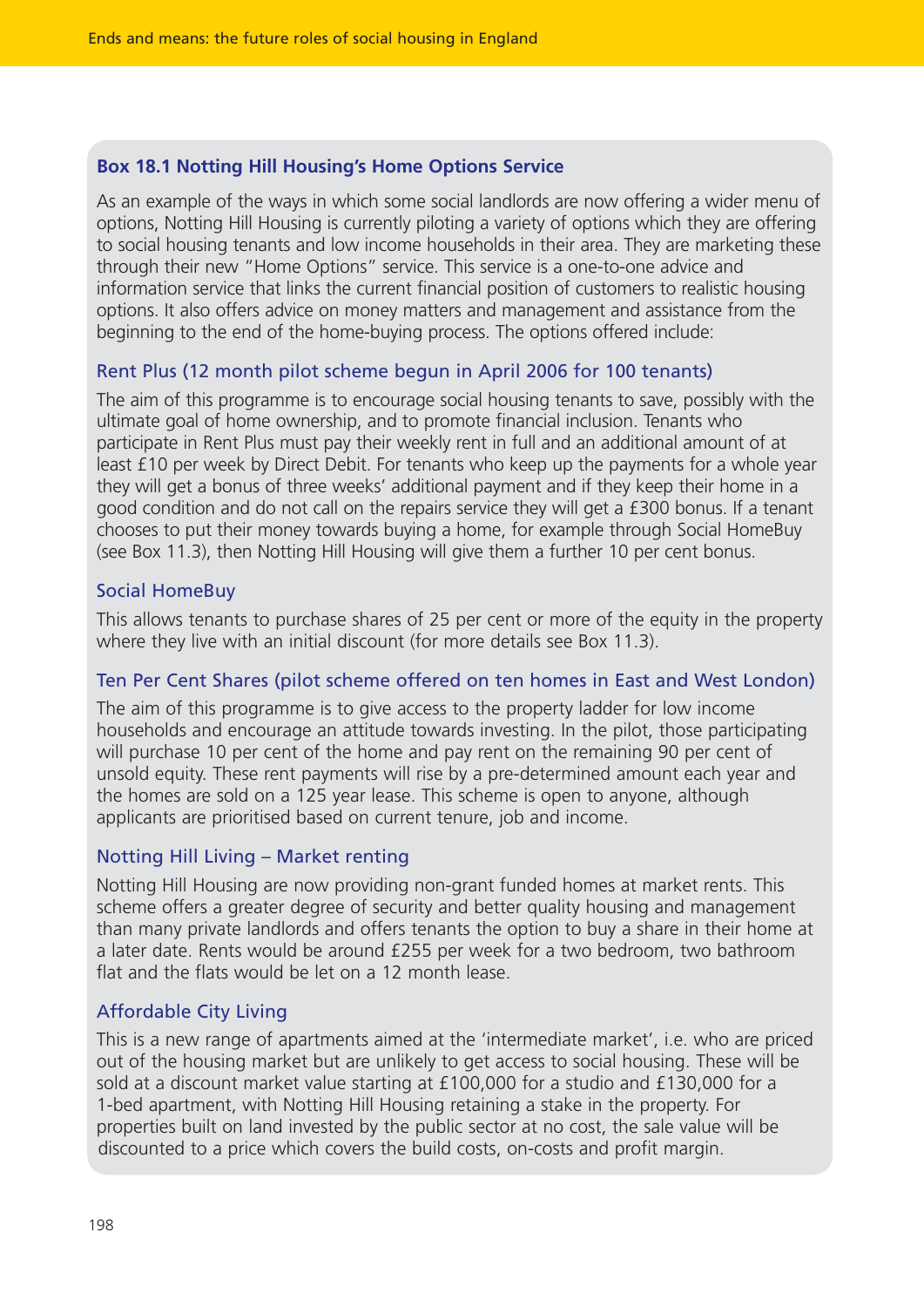#### **Summary**

One of the frequent calls in discussions for this review was for there to be a more varied "offer" to prospective tenants than the standard secure tenancy, and for social landlords to offer a wider range of housing options, as some are doing already. Looking at the scale of different kinds of housing support at present, there appears in particular to be considerable scope for broadening the scale of intermediate options involving partial equity purchase.

Under present arrangements there are large differences between the values of purchase rights open to different kinds of social tenant, raising problems of equity and complexity, and sometimes acting as a barrier to mobility within the stock. A radical option would be to review ways in which common equity purchase rights could be applied *across* social housing on common terms. The generosity of the terms available would depend on policy-makers' key objectives: simply offering a more flexible alternative to the value of remaining as a social tenant might imply less generous terms than historic Right to Buy discounts; positive encouragement might imply systems where any equity purchase was matched with a grant of additional equity in a more generous way than implied by neutrality.

Offering a "more varied menu" to tenants and prospective tenants applies at two stages:

- At the point where someone presents themselves as being in housing need, for some, a route through to a traditional social tenancy may be most appropriate, but for others, quicker, more flexible support may be the most appropriate way of meeting their needs. For those with some margin above the ability to pay a social rent, low-cost home ownership options may be both preferred by them, but also cheaper than the long-run cost of social housing.
- For existing tenants, a system of regular review every few years could run through whether someone's circumstances had changed to allow them to take up a different part of the "offer". This could range from saving through additional payments on top of rent, to part equity purchase. Subsequently, some could benefit from the ability to "staircase down", to draw out part of their equity when they needed it. Eligibility for such options could be used as an incentive to avoid rent arrears or other problems, as with the Irwell Valley Housing Association's "gold service" scheme.

With more varied options, advice and support in navigating through them is crucial. At the same time, if social landlords are playing more varied roles (which some already are), issues arise of how to establish a regulatory structure that protects the interests of tenants, while allowing such diversification, which it would be helpful for the Cave Review to examine.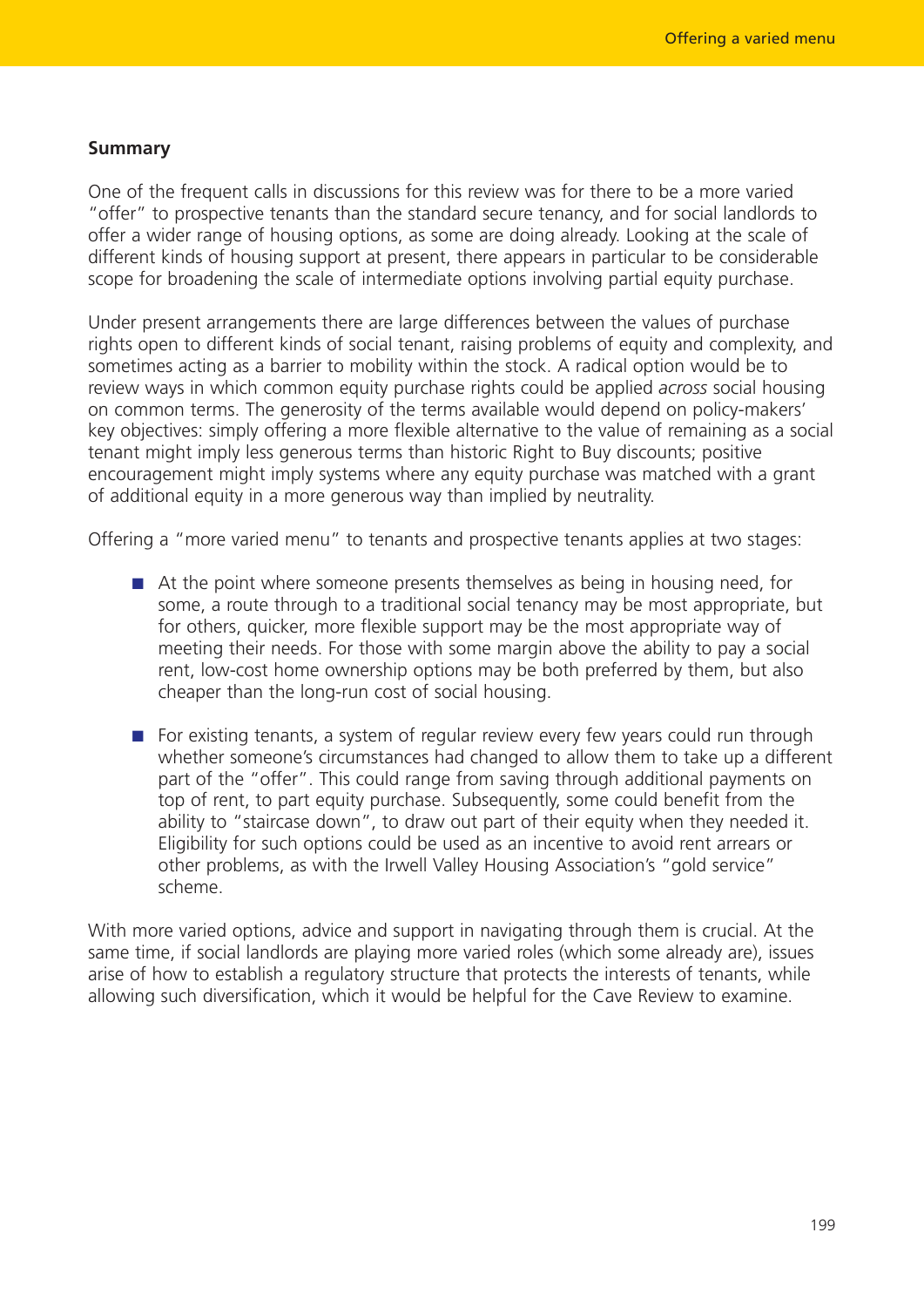# **19. CONCLUSIONS: ENDS AND MEANS**

Social housing plays a crucial role for nearly four million households in England. It gives many families stability and security in a fundamental part of their lives. The quality of housing it provides is usually significantly higher than tenants with low incomes could afford in the private sector. The existence of social housing has protected affordability for its tenants even while real house prices have doubled in the last decade. Social landlords often play a leading role in the renewal and regeneration of some of the most deprived parts of the country.

In one sense, then, the answer to the core question asked of this review, what role should social housing play in 21<sup>st</sup> Century housing policy, is clear: there is no reason why social housing should not continue to play this vital role, and in considering policy change its benefits should not be put at risk.

However, the evidence reviewed in this report suggests that in terms of some of the key reasons for using social housing to achieve housing policy aims, the outcomes are at present disappointing. In part this reflects the sheer pressure the sector is under as alternatives become less affordable and as the supply of social housing available to relet declines. But the evidence suggests that more could be done to achieve better outcomes for existing tenants and for others in housing need.

Fundamentally, one can identify six reasons why social housing (taken here as provision by not-for-profit landlords at sub-market rents) can be a more appropriate response to those in housing need than alternative forms of support:

- Worries about how *untied* cash transfers would be spent (leading to poor housing affecting individuals themselves in the long-run, but also other family members, neighbours and the neighbourhood).
- Worries about *quality* in the private sector, particularly for those with low incomes.
- Worries about *value for money* of public support if "demand side" subsidies simply push up the price of a fixed supply of housing.
- Worries about *work and savings incentives* if support via means-tested benefits (especially Housing Benefit in high rent areas) leads to wide poverty traps.
- Worries about *geographical segregation* if housing decisions are left entirely to the market, leading to communities polarised by income.
- Finally, there may be *equity* reasons for subsidy to social tenants to balance the advantages of those in other tenures (such as favourable tax treatment or access to inheritance).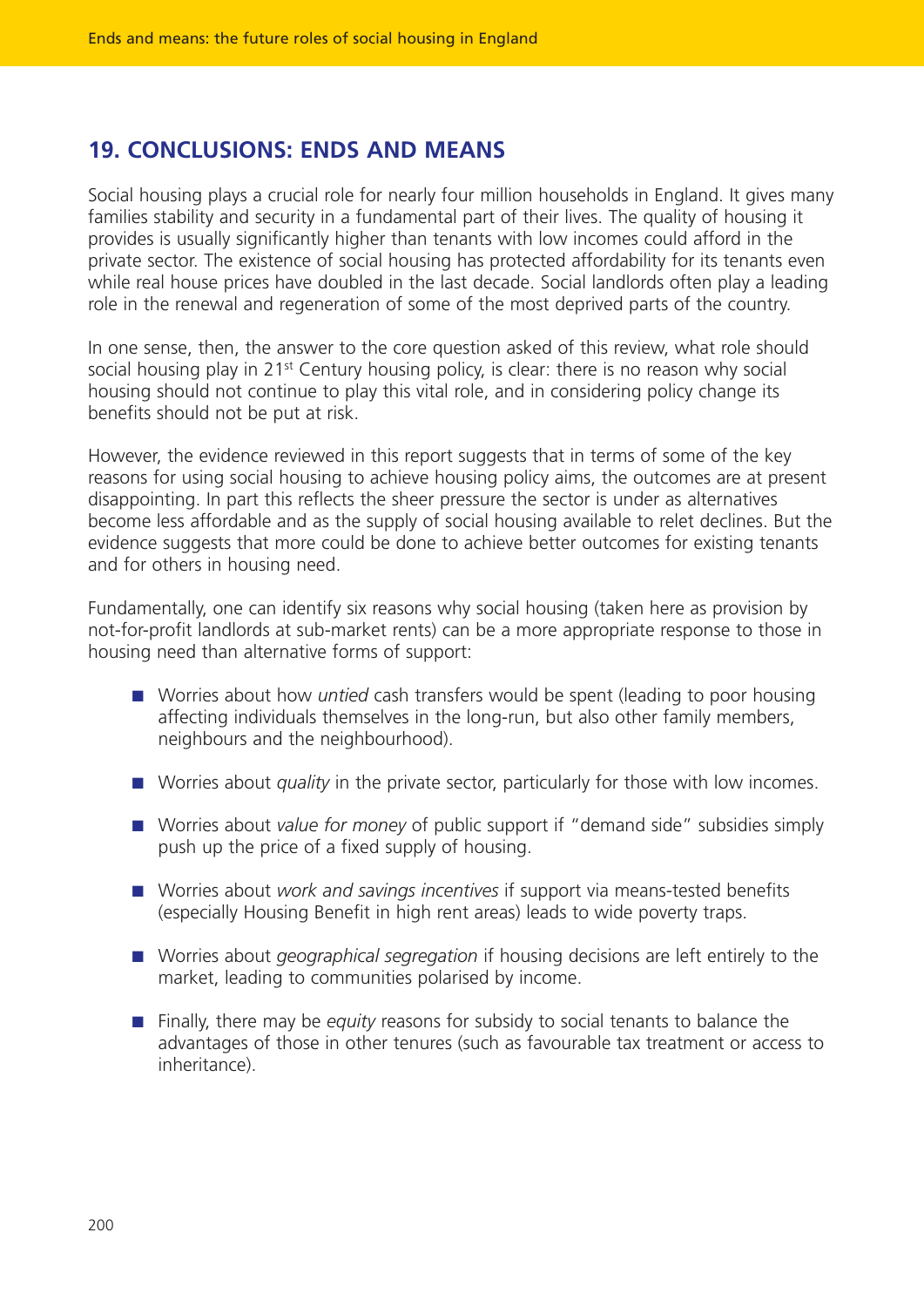Social housing can thus have advantages compared to other policy instruments in terms of: its *affordability*; its *quality* compared to the private sector (including the role of social landlords in promoting good neighbourhood conditions); its potential for supporting the existence of *mixed-income communities*; and in giving a *base* on which people can build the rest of their lives (through the security it gives and the better incentives facing those paying sub-market rents).

However, the evidence reviewed above (especially in Sections 8-10) suggests that we are not fully realising the potential advantages of social housing in terms of three of these respects.

- Social housing has remained affordable, protecting nearly four million households from what might have been the impact of doubled house prices.
- There has been important recent progress with the physical standards of the stock, but there is disappointing evidence on tenant satisfaction, space standards, and neighbourhood conditions (especially in areas originally built as flatted council estates).
- The combination of much social housing having been built in the 1950s and 1960s as estates (originally containing families with a mix of incomes) and the increasingly needs-based access to the sector since the 1980s has exacerbated polarisation on the ground, rather than countering the effects of market forces.
- Households living in social housing have high levels of worklessness. While some of this would be predicted given the characteristics and labour market disadvantages of many tenants, it is hard to see the results of the incentive advantages of submarket rents. A striking factor is the very low rate of work-related mobility within the sector.

In thinking through the directions policy might take to address these problems there remain perennial trade-offs where objectives conflict:

- Reducing costs by restricting provision to the most needy *versus* supporting a social mix (if provision is concentrated in particular areas) and giving incentives (if subsidised provision is withdrawn from those whose incomes rise).
- Reducing subsidy costs and achieving better value for money through higher rents *versus* maintaining work and savings incentives.
- Limiting the "poverty trap" through low rents and security of tenure *versus* the consequent rationing and creation of a "residence trap".
- Providing the secure base on which people can build their lives *versus* potentially encouraging "welfare dependency".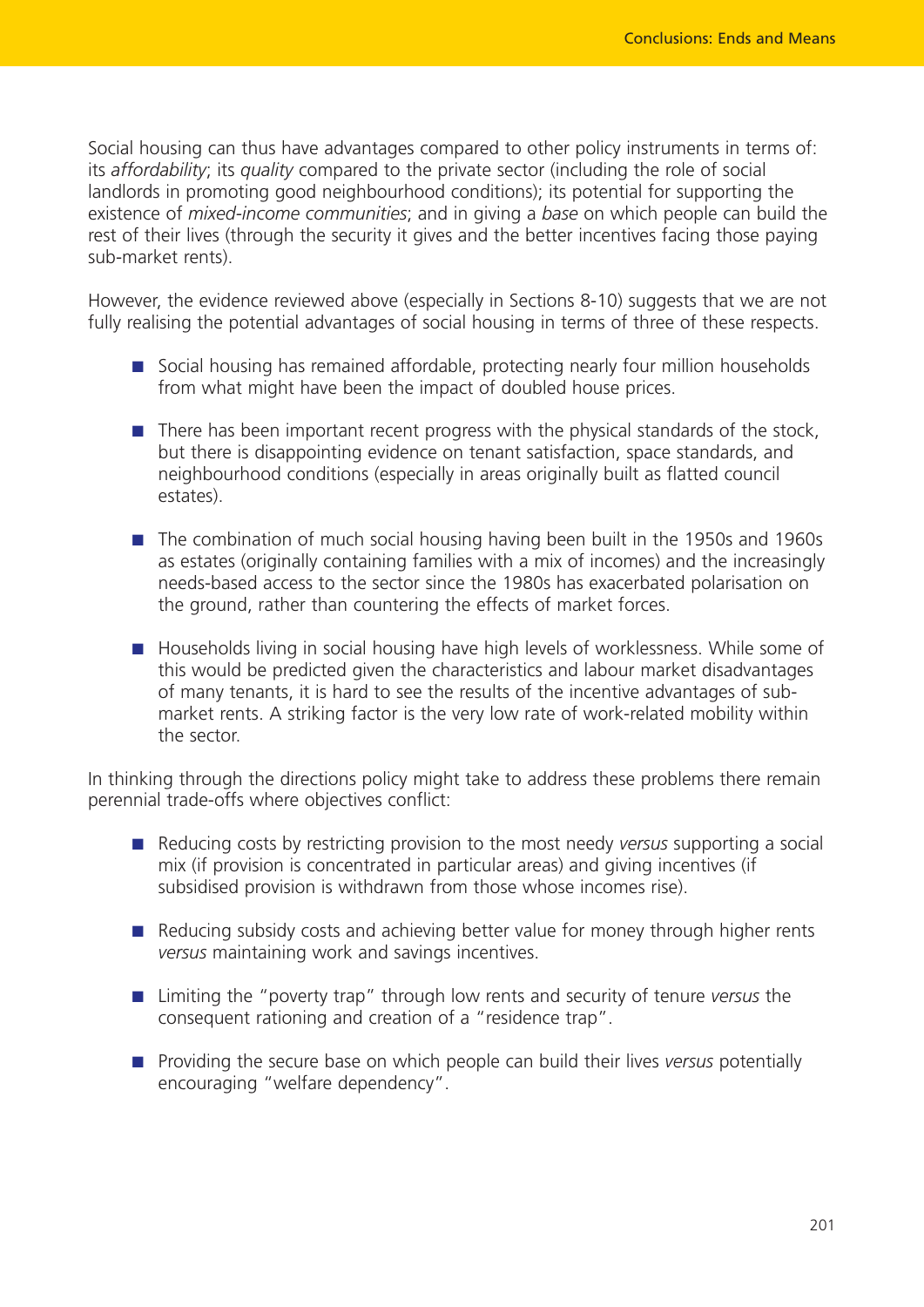- Using landlord reserves to reduce the public cost of new supply *versus* resources needed for husbandry of the existing stock and services to existing tenants.
- Encouraging social landlords to take a wider and more varied role *versus* the need to focus on the core landlord function.

The answer to the fundamental question of who social housing should be for depends on the priorities driving the balance struck between these trade-offs, as well as the resources available (including the existing capital stock). At one end – in some ways the direction policy has followed in England in the last quarter century – is a "residual model", where social housing is concentrated on those in greatest need. This has lowest immediate public cost, but creates problems for supporting mixed communities, for incentives and for social mobility. At the other lies a more continental European ideal with social housing as a "tenure of choice" for a broad spectrum of the population (as in, say, Denmark or the Netherlands). This approach is good for avoiding stigma and supporting mixed communities, but obviously comes at much higher cost and, for some, social housing provision may not be the best use of available resources.

The reality is that social housing should probably be for "as wide a group as we can afford", but that the resources available are likely to mean that this is still heavily constrained. Indeed, looking at the pressures discussed in Section 12, these constraints are becoming tighter.

However, in designing policy for the sector, one of the encouraging aspects of the discussion in Sections 15-18 is that making progress in one direction is not necessarily in conflict with progress in another. Indeed, some potential objectives may reinforce one another. Promoting and sustaining mixed-income communities may help reduce negative "neighbourhood effects" and improve labour market integration. Measures that support the livelihoods of existing residents help the income mix within the areas where they live. Offering a wider range of options to existing residents as their circumstances improve could hold in some people with the greatest economic potential. Offering a wider range of options to those newly presenting with different degrees of need may both allow available public resources to stretch further and better meet varied preferences and needs.

It is also encouraging that recent reforms appear to have had positive effects without the downsides that might have been a consequence of them. The Local Housing Allowance reforms to Housing Benefit in the private sector have given tenants more personal control and certainty, but without leading to escalating rent arrears or people choosing inappropriately small housing (to use the fixed allowances for other purposes). Choice-based lettings, despite operating within the context of a tightening flow of lettings available for new entrants to social housing, have allowed better matching of property to people's preferences, without worsening polarisation. The preventing homelessness strategy has offered people options, support and advice, resulting in a significant reduction in the number of people choosing the highest cost route through statutory homelessness provision, and offering the prospect of smaller numbers in expensive temporary accommodation. All three reforms treat people in a more adult way, where they make more of their own choices from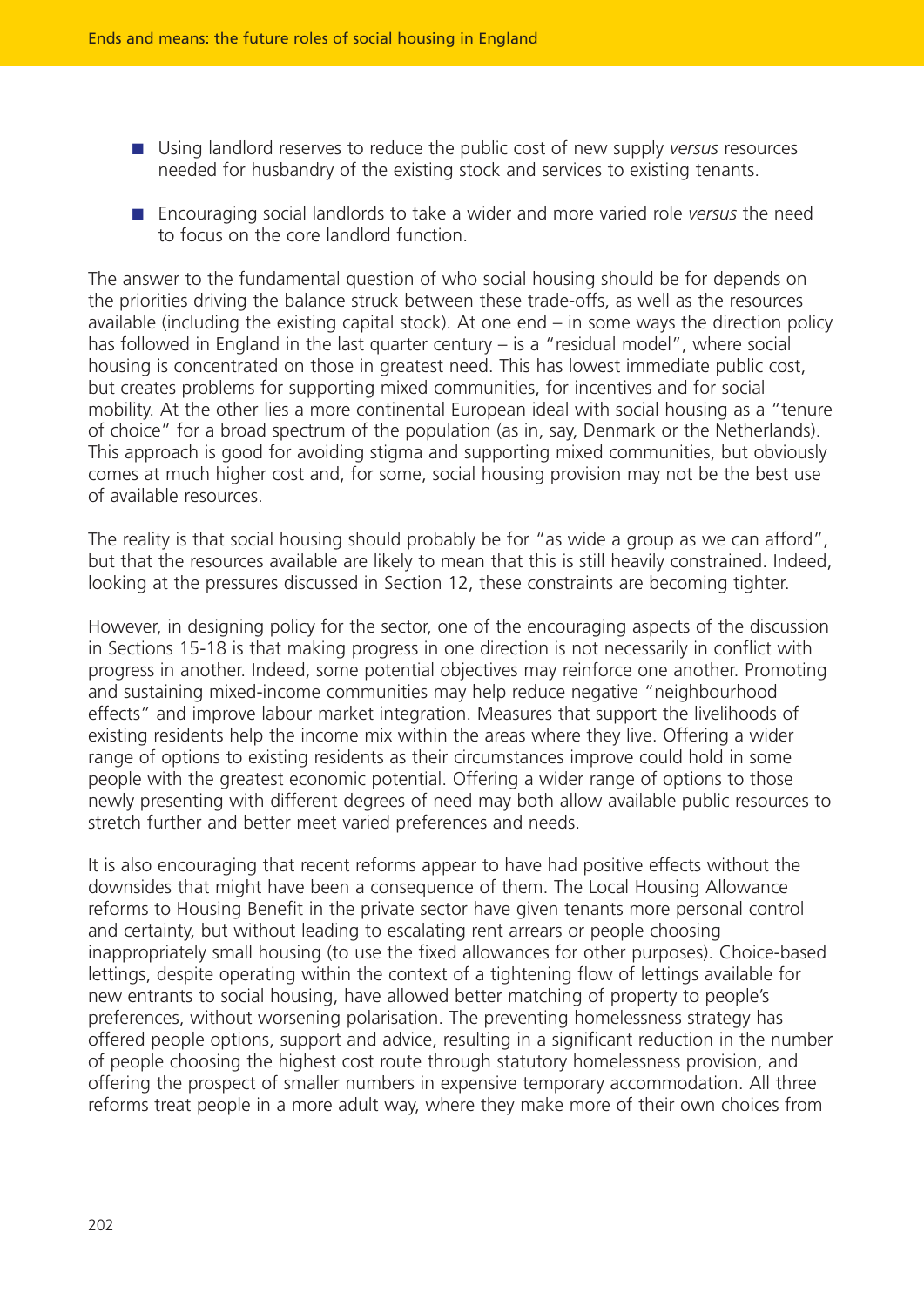a range of options, with support to do this, moving away from systems dominated by "allocations" of what is sometimes seen as "free housing". These results suggest that policy could move further in this direction.

This report suggests four directions in which policy could travel in coming years and where debate is urgently needed about the most effective ways in which policy could better achieve the underlying objectives of social housing and of housing policy more generally:

1. **Increasing the attention given to the existing stock and tenant population.** Successes and mistakes with the existing stock dwarf the impact of the flow of new units,

but policy and landlord focus is often much more on new stock. The quality of management is crucial, suggesting the primacy of ensuring that the core landlord function is delivered effectively. A fundamental problem in a rationed, subsidised system is that tenants lack "exit power" over providers, suggesting the need to strengthen options that give them "voice". "Quality" in housing includes the ability to move; this is becoming increasingly difficult and constrained. As a corollary of its importance, it is essential to think about the existing stock in achieving aims such as promoting mixed-income communities (see 2 below). If there are benefits from offering a wider range of options to potential new tenants, such options could be opened up to existing tenants as well (see 4).

2. **Supporting mixed-incomes within existing communities.** While efforts are being made to ensure that new housing supports a social mix, there has been much less progress with the existing stock. Large-scale remodelling and rebuilding of estates may sometimes be justified, achieving a better mix as a by-product, but the cost and disruption to communities rule it out as a general approach. Other measures that could be considered include: examining allocations and access policies, building on the choice-based lettings approach; encouraging landlords to diversify their stock, such as through like-for-like sales and replacement or market renting and use of the proceeds for provision elsewhere; using vacant land for diversifying infill (subject to protecting the quality of open space); retaining higherincome tenants within an area, both through management quality and through the possibility of a different "offer" as their circumstances improve (see 4); and most fundamentally, policies that support the paid work options and incomes of existing residents.

3. **Supporting livelihoods.** A striking feature of policy delivery is that we think of employment and housing in separate boxes, and yet what appears as a housing problem may have its roots in the labour market. Thinking through the links between the two suggests that progress could be made through: Housing Benefit reforms that involve less rapid adjustment of payments as people's circumstances change; more links between employment and housing support services, not just through "foyer" arrangements for young people, but taking more general advantage of the way in which social housing should help work incentives; improving the extent to which services provided *for* people in low income neighbourhoods involve employment *of* local residents; improving mobility arrangements so that work-related reasons count as a factor in establishing priorities of who can move; expanding the geographical basis of choice-based lettings; considering more fundamental reforms that would reduce rationing constraints in relatively low-cost areas, while protecting work incentives in high cost areas.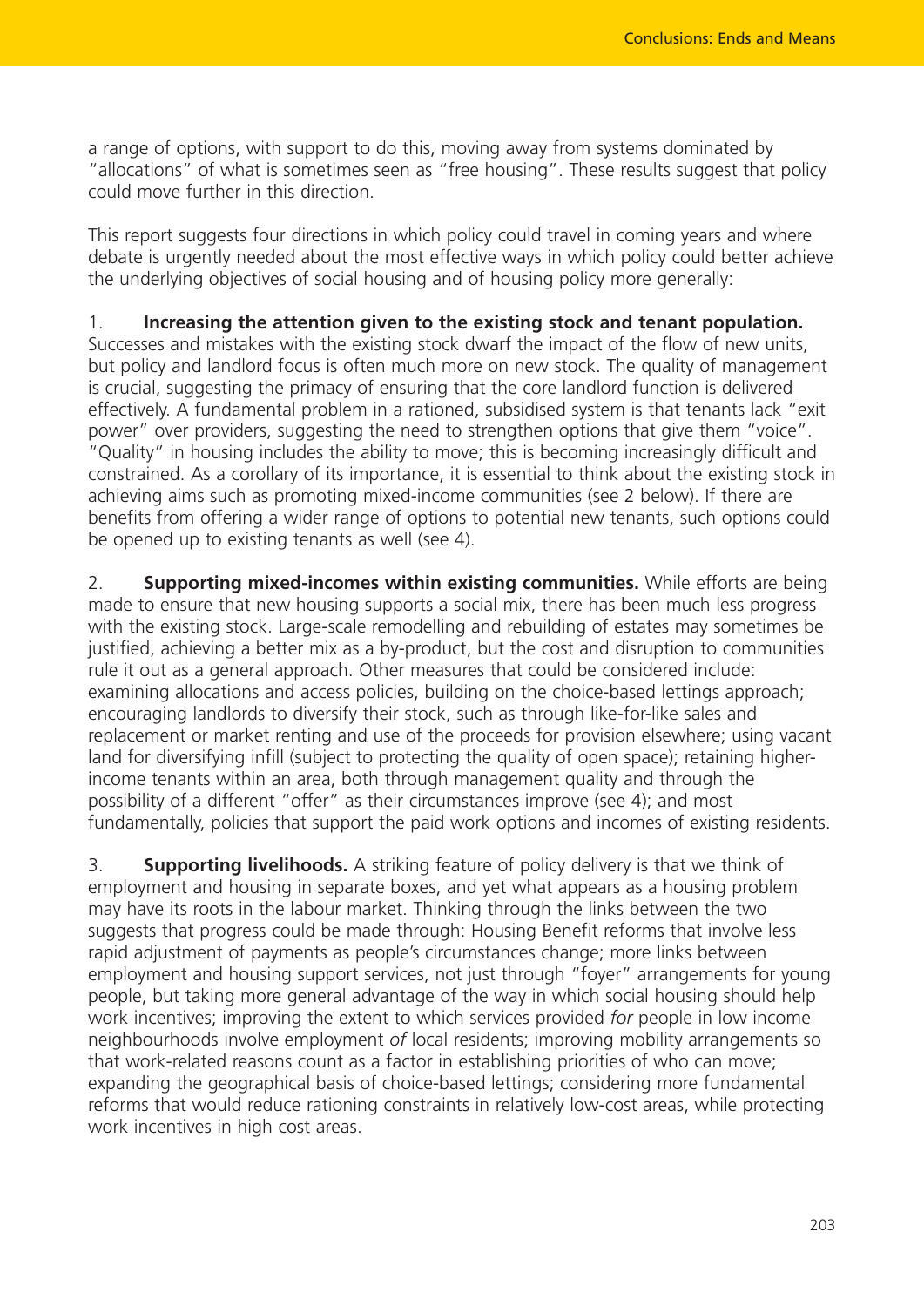4. **A "more varied menu" for both prospective and existing tenants.** The idea of there being a more varied "offer" than a standard social housing tenancy could be seen as systematising what is already there for some, or as a radical recasting of social housing. At the point where someone presents themselves as being in housing need, for some a route through to a traditional social tenancy may be the most appropriate solution, but for others, quicker, more flexible support will be. For those with some margin above the ability to pay a social rent, low cost home ownership options may be both preferred by them, but also cheaper than the long-run cost of social housing. But for existing tenants also, a system of regular review every few years could run through whether someone's circumstances had changed to allow them to take up a different part of the "offer". This could range from simple saving through additional payments on top of rent, to part equity purchase. Within this, a radical option would be to review ways in which common equity purchase and discount terms could be applied across social housing. A corollary of wider options is more support and advice, as well as a regulatory structure that protects tenants, while landlords diversify their roles.

How far in each of these dimensions policy moves will depend on priorities and, in some cases, on available resources. But if social housing is to fulfil its potential, new approaches are needed. At their root we need to move beyond an approach where the key function is one of rationing and trying to establish who is *not* eligible for social housing to one where the key question is "How can we help you to afford decent housing?" and "Here are your options". Within this, housing in itself is not the only issue. The overall policy aim may remain achieving "a decent home for all at a price within their means", but historically we may have given too little attention to the last part of that – doing enough to support people's livelihoods and so boosting the *means* at their disposal.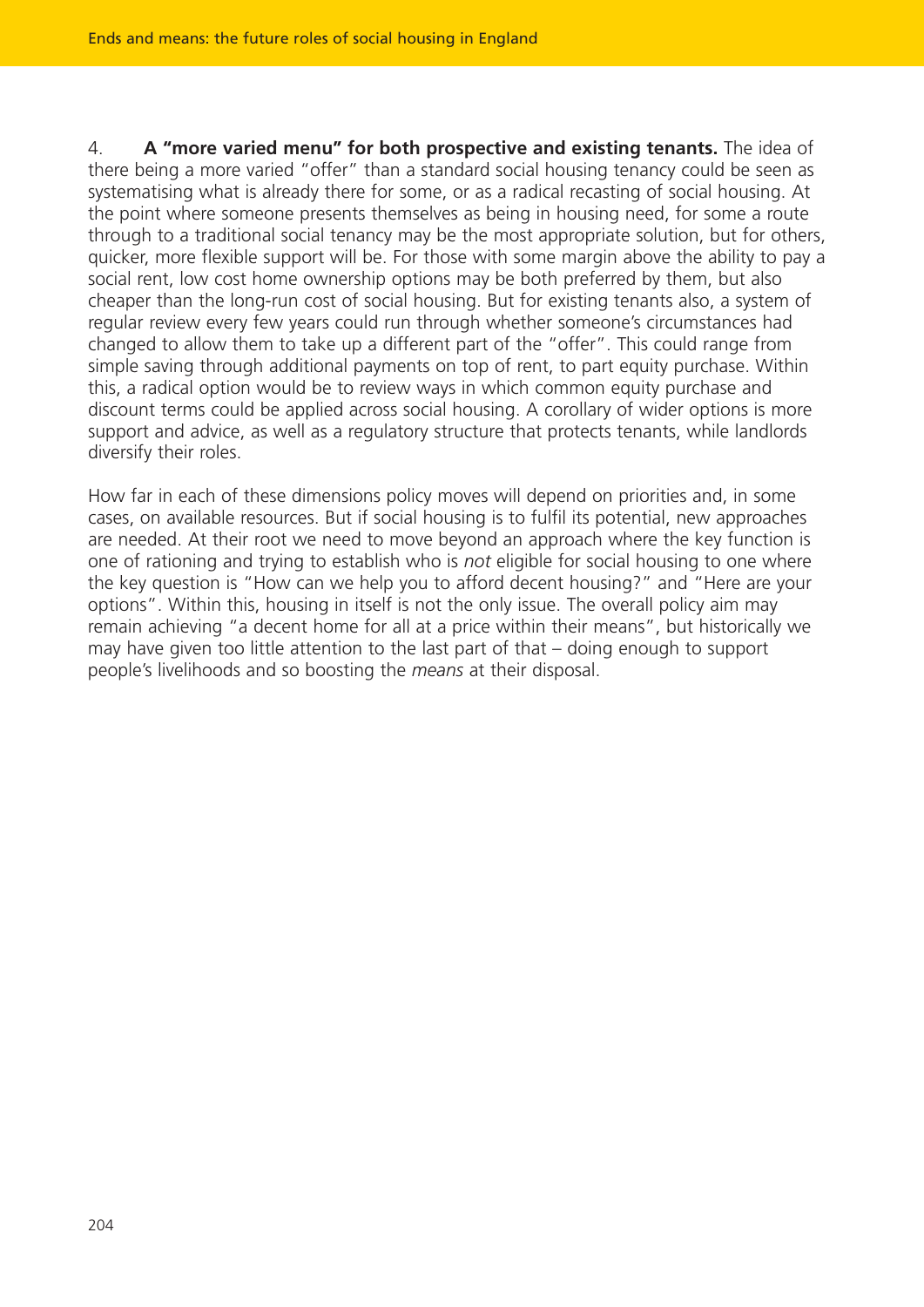## **Annex**

## **Terms of reference for John Hills' aims of social housing assessment**

Housing is central to the quality of life in our communities, to fulfilling people's aspirations, to the economy and to the environment. Substantial progress has been made since 1997 and we must continue to deliver, for example on increases in the overall supply of housing. But the Secretary of State also wishes to step back and ask what role social housing can play in 21st Century housing policy.

Specific questions to be asked include:

- Is social housing the most appropriate response for all those presented as in housing need? Who should social housing be for?
- To what extent should social housing contribute to other objectives whilst also continuing to play a vital role in responding to need? Other possible objectives include:
	- helping create genuinely mixed communities;
	- encouraging social mobility and opportunities, including in the labour market, for people to get on in their lives;
	- being more responsive to changing needs and enabling greater geographical mobility.
- What are the possible trade-offs between these different objectives and how could they be reconciled?

These questions need to be addressed in the context of:

- the CSR Reviews, the Barker Review, the Housing and Regeneration Review and Michael Lyons's Review of Local Government;
- $\blacksquare$  the need to make the best use of existing assets given the unavoidable constraints on public expenditure;
- the high demand subsidised accommodation, significant levels of unmet need and the impact this is having on the housing stock; and
- ensuring effective community participation in changes that affect their homes and communities.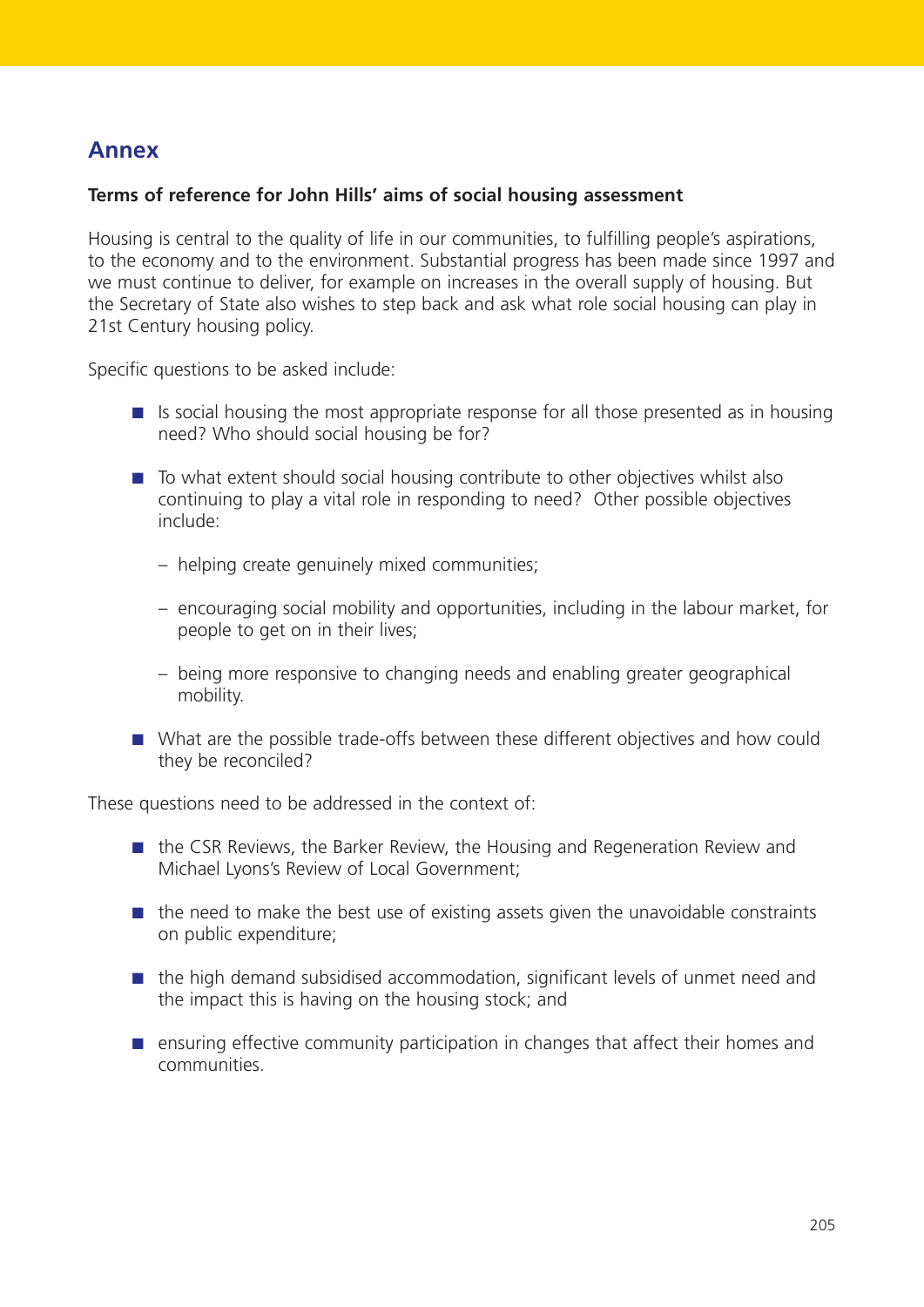Remit:

- to carry out an independent assessment covering the above issues;
- to participate in a programme of events to be organised by the CIH to give a range of organisations and individuals an opportunity to input into the assessment, and to report on the ideas put forward;
- the assessment will assess different objectives and implications for the direction of travel on reform, but will not make specific detailed policy recommendations;
- to report the findings to the Secretary of State.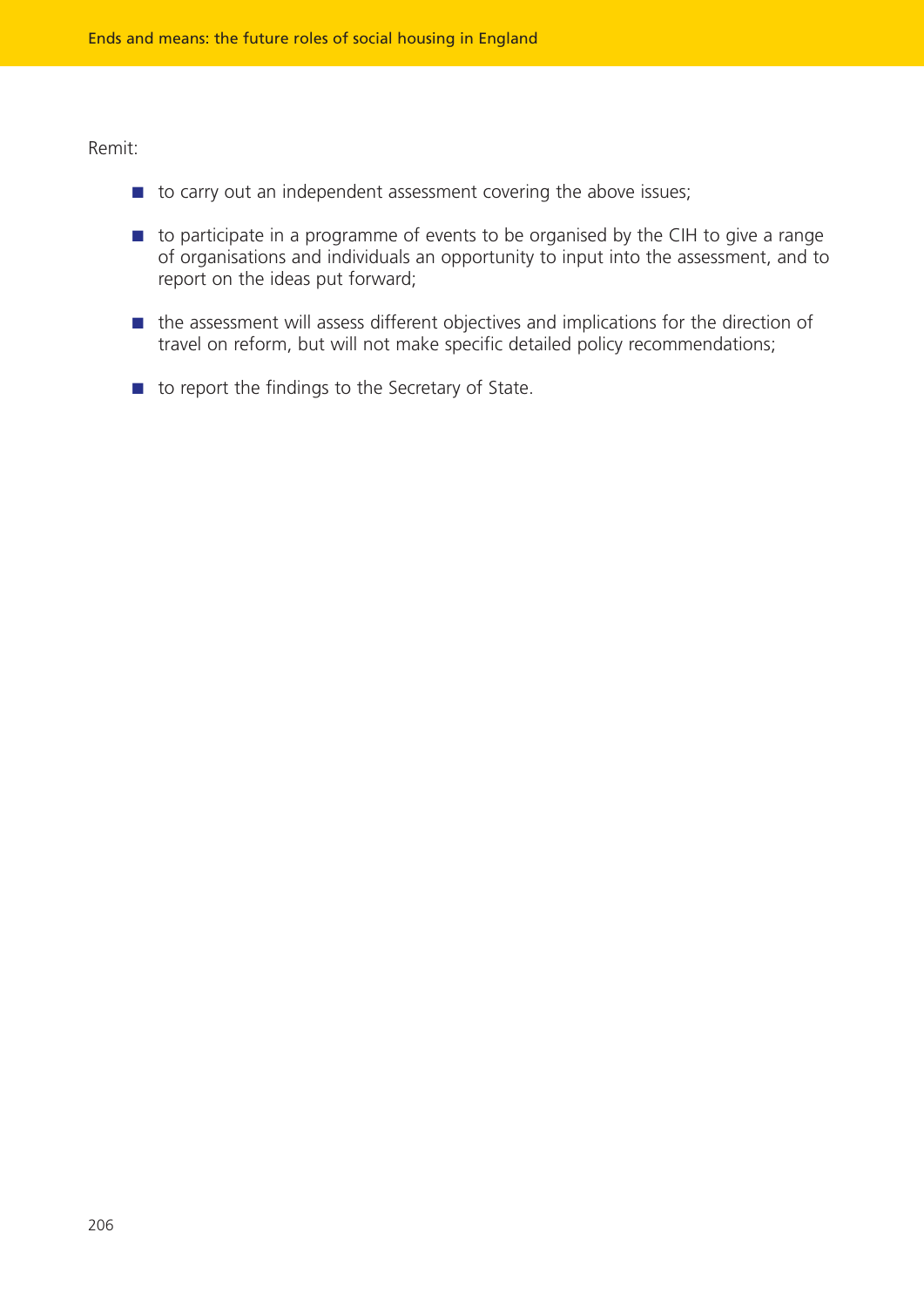## **References**

Affordable Rural Housing Commission (2006), *Final Report of the Affordable Rural Housing Commission*. London: DEFRA.

Barker, K (2004), *Review of Housing Supply: Final Report.* London: HM Treasury.

Bloom, H S, Riccio J A and Verma N (2005), *Promoting Work in Public Housing: The Effectiveness of JOBS-Plus, Final report*. New York: Manpower Development Research Corporation.

Bramley, G *et al* (forthcoming), *Housing Investment and Neighbourhood Market Change*. York: Joseph Rowntree Foundation.

Communities and Local Government (2006), *Strong and Prosperous Communities – The Local Government White Paper*. London: CLG.

Communities and Local Government (2006), *Monitoring the Longer-Term Impact of Choicebased Lettings*. CLG Housing Research Summary 231. London: CLG.

Communities and Local Government (2006), *Planning Policy Statement 3*. London: CLG.

Department for Work and Pensions (2006), *A New Deal For Welfare: Empowering People To Work.* London: TSO.

Department for Work and Pensions (2006), *Income Related Benefits: Estimates of Take-Up in 2004/2005.* London: DWP.

Department for Work and Pensions (2006), *Households Below Average Income: An analysis of the income distribution 1994/5-2004/5*. Leeds: Corporate Document Services.

Department of the Environment, Transport and the Regions (2000), *Quality and Choice – A decent home for all*. London: ODPM*.*

Dewson, S (2005), *Evaluation of the Working Neighbourhoods Pilot: Year One,* DWP Research Report, No. 297*.* Leeds: Corporate Document Services.

Dewson, S *et al* (2007), *Evaluation of the Working Neighbourhoods Pilot: Final report*, DWP Research Report. Leeds: Corporate Document Services.

Foot, M (1973), *Aneurin Bevan, Volume Two: 1945-1960.* London:Paladin.

Glennerster H and Hills J (eds.) (1998), *The State of Welfare: The economics of social spending.* Oxford: Oxford University Press.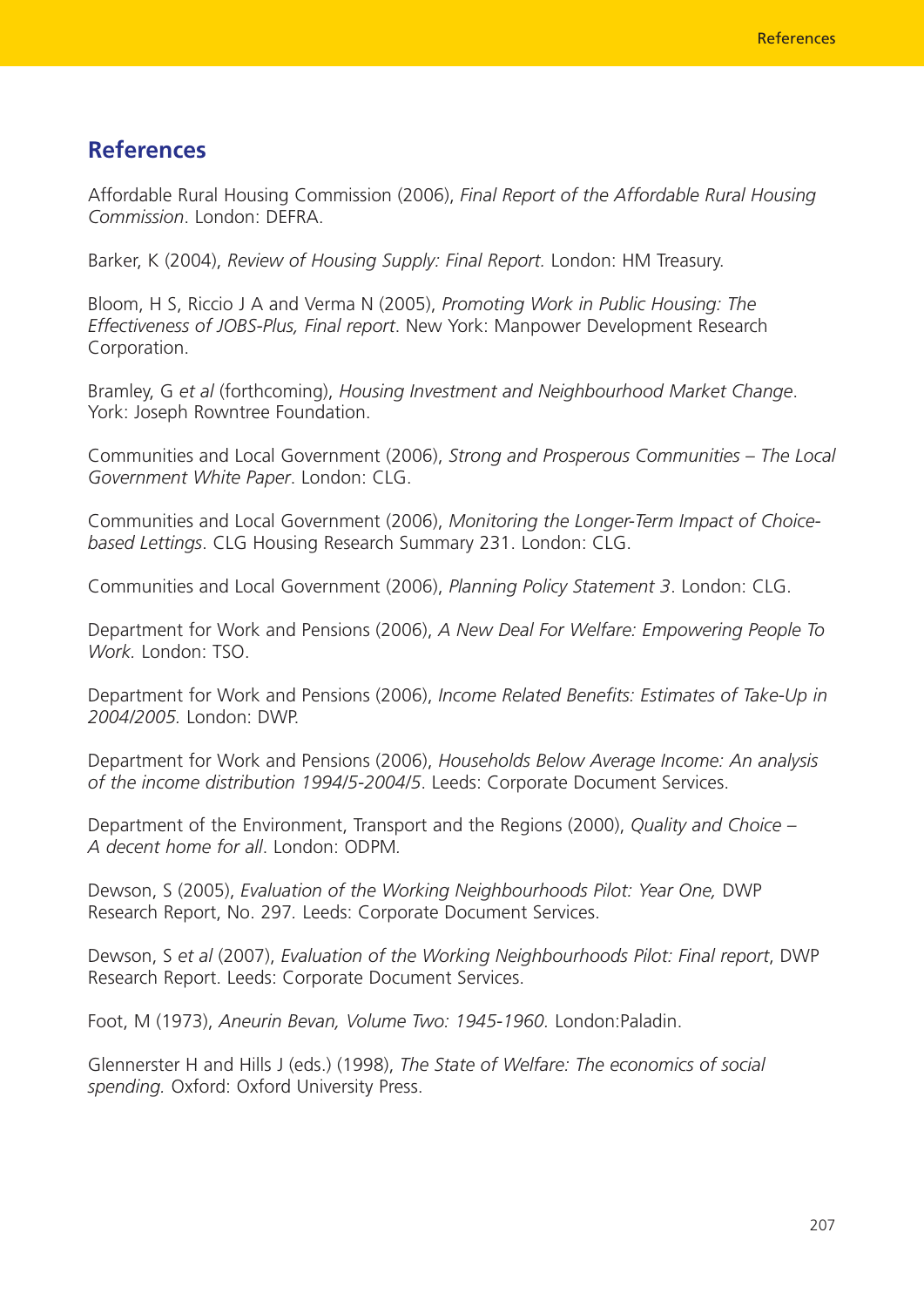Hill S, Lupton M, Moody G and Regan S (2002), *A stake worth having? The potential for equity stakes in social housing*, London: Chartered Institute of Housing and IPPR.

Hills J (1991), *Unravelling Housing Finance*. Oxford: Clarendon Press.

Hills J and Stewart K (eds) (2005), *A More Equal Society? New Labour, poverty, inequality and exclusion.* Bristol: The Policy Press.

HM Treasury (2006), *Public Expenditure Statistical Analyses 2006.* London:TSO.

HM Treasury and Communities and Local Government (2006), *The Report of the Shared Equity Task Force.* London: HM Treasury.

HM Treasury and Office of the Deputy Prime Minister (2005), *The Government's Response to Kate Barker's Review of Housing Supply*. London: HMT

Hobcraft J (2002), "Social Exclusion and the generations" in J Hills, J Le Grand and D Piachaud (eds), *Understanding Social Exclusion*. Oxford: Oxford University Press.

Holmans A (1997), *Housing Inheritance: Current trends and future prospects*. London: Council of Mortgage Lenders.

Holmes C (2006), *Mixed Communities: Success and sustainability*. Joseph Rowntree Foundation, *Foundations*.

Housing Corporation (2006), *Global Accounts 2005.* London: Housing Corporation.

Independent Commission of Inquiry into the Future of Council Housing in Birmingham (2002), *One size doesn't fit all: Community housing and flourishing neighbourhoods*. Birmingham: Birmingham City Council.

Lupton R (2005), "Social justice and school improvement: Improving the quality of schooling in the poorest neighbourhoods", *British Educational Research Journal,* 35, 5.

Lupton R (2006), "How does place affect education?" in S Delorenzi (ed), *Going Places: Neighbourhoods, ethnicity and social mobility.* London: Institute for Public Policy Research.

Maclennan D (2006), "UK housing policy reform – a global perspective" in Dwelly T and Cowans J (eds), *Rethinking Social Housing*. London: Smith Institute.

Maclennan D (forthcoming), *Looking forward, Aiming higher: The future of social housing in England.* York: Joseph Rowntree Foundation.

Monk S *et al*. (forthcoming), *The demand for social rented housing – A review of data sources and supporting case study analysis*. Cambridge: Cambridge Centre for Housing and Planning Research.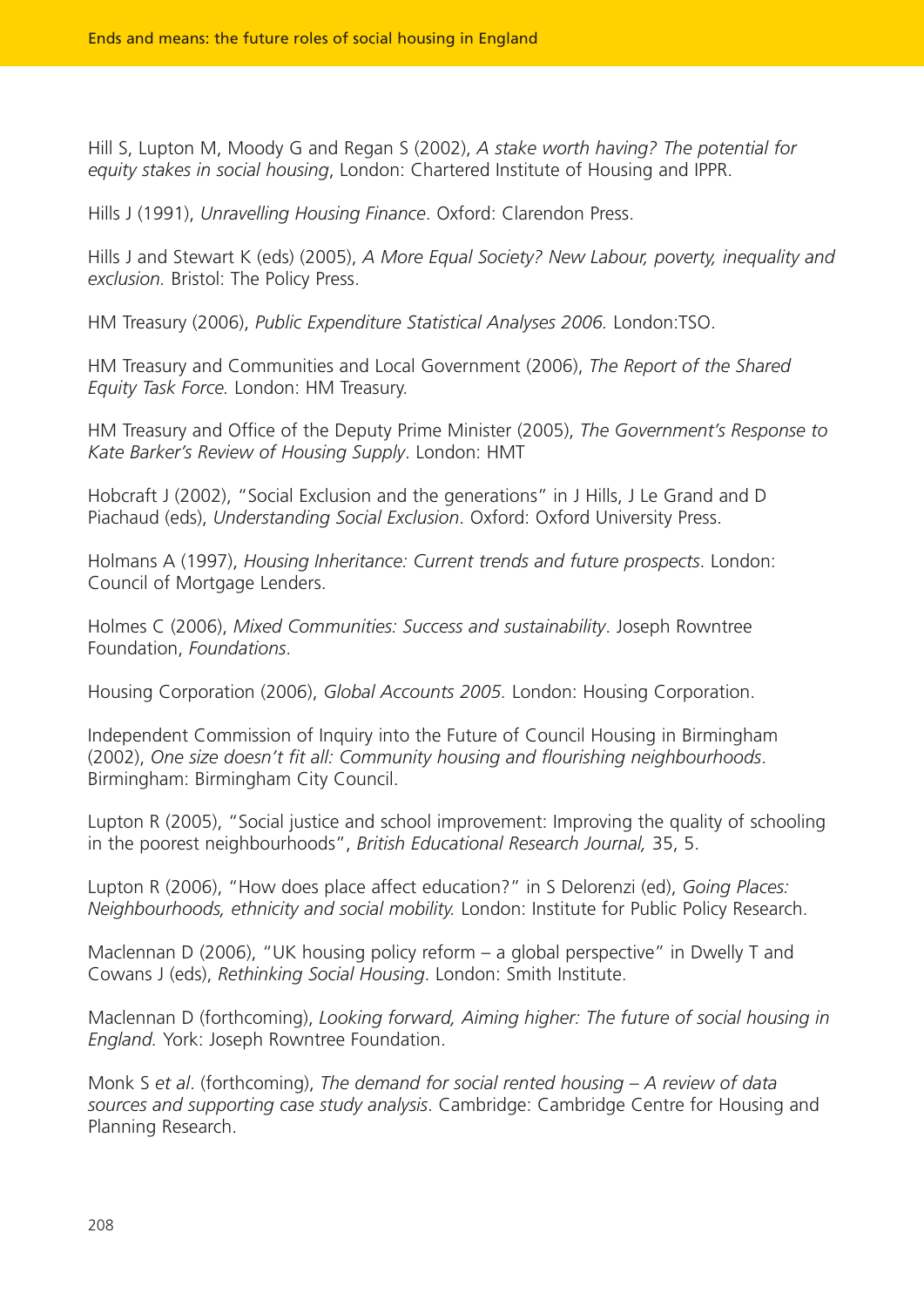Office of the Deputy Prime Minister (2005), *Incentives and beyond? The transferability of the Irwell Valley Gold Service to new social landlords*. London: ODPM.

Office of the Deputy Prime Minister (2005), *Affordability Targets: Implications for housing supply*. London: ODPM.

Palmer G, Kenway P and Wilcox S (2006), *Housing and Neighbourhoods Monitor*. York: Joseph Rowntree Foundation.

Pensions Commission (2005), *A New Pension Settlement for the 21st Century.* London: TSO.

Power A (forthcoming), *City Survivors*.

Quality Housing services (2006), *Customer Satisfaction Profiles*.

Sefton T (forthcoming), *Using the British Household Panel Study to explore changes in housing tenure in England,* CASEpaper. London: Centre for Analysis of Social Exclusion, LSE.

Sigle-Rushton W (2004)*, Intergenerational and Life-Course Transmission of Social Exclusion in the 1970 British Cohort Study*, CASEpaper 78. London: Centre for Analysis of Social Exclusion, LSE.

Social Exclusion Unit/ Cabinet Office (2001), *A New Commitment to Neighbourhood Renewal: National strategy action plan*. London: Cabinet Office.

Stephens M, Whitehead C and Munro M (2005), *Lessons from the past, challenges for the future for housing policy*. London: Office of the Deputy Prime Minister.

Tunstall R and Coulter A (2006), *Twenty-Five Years On Twenty Estates: Turning The Tide?.* York*:* Joseph Rowntree Foundation.

Turley C and Thomas A (2006), *Housing Benefit and Council Tax Benefit as in-work benefits,* DWP Research Report 383. Leeds: Corporate Document Services.

Wilcox S (2005), *More Apparent than Real? The decline of bricks and mortar subsidies* (ENHR Conference Paper).

Wilcox S (2005), *UK Housing Finance Review 2005/2006.* London: Chartered Institute of Housing.

Wilcox S (2006) *Affordability and the intermediate housing market*. York: Joseph Rowntree Foundation.